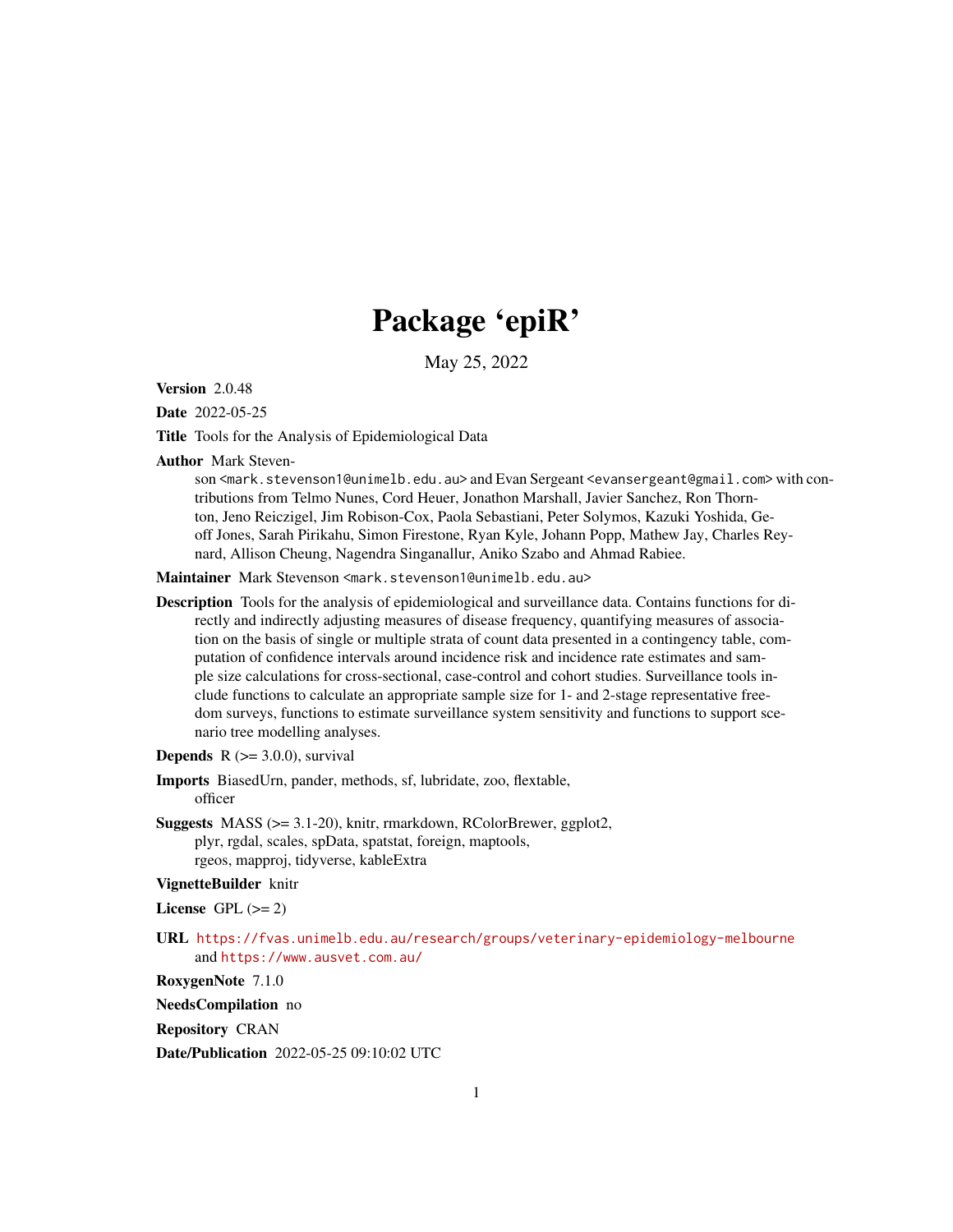# R topics documented:

| $\overline{4}$        |
|-----------------------|
| 16                    |
| 21                    |
| 22                    |
| 24                    |
| 26                    |
| 27                    |
| 32                    |
| 37                    |
| - 38<br>epi.cp        |
| .39                   |
| -41                   |
|                       |
|                       |
| - 47                  |
| -48                   |
|                       |
|                       |
| 54                    |
| 54                    |
| 56                    |
| 57                    |
| 59                    |
|                       |
|                       |
|                       |
| 72                    |
| 73                    |
| 75                    |
| 77                    |
| 78                    |
| 79                    |
|                       |
| 81                    |
| 83                    |
| 86                    |
| 88                    |
| 89<br>epi.SClip       |
| epi.smd<br>90         |
| 92<br>epi.smr         |
| 94<br>epi.sscc        |
| 99<br>epi.ssclus1estb |
| .101                  |
| epi.ssclus2estb       |
|                       |
| epi.sscohortc         |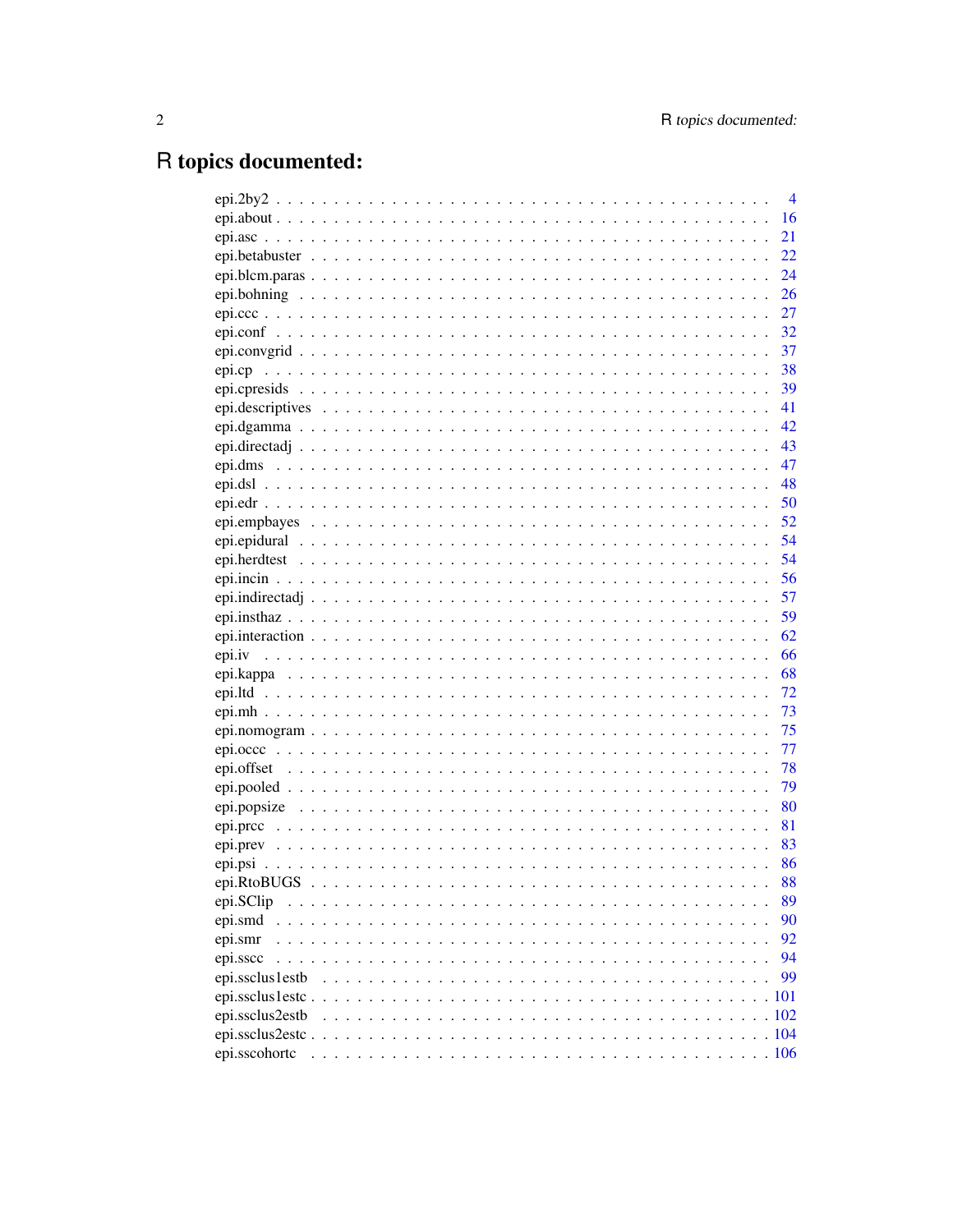| rsu.spp.rs     |  |
|----------------|--|
| rsu.sspfree.rs |  |
|                |  |
|                |  |
|                |  |
|                |  |
|                |  |
|                |  |
|                |  |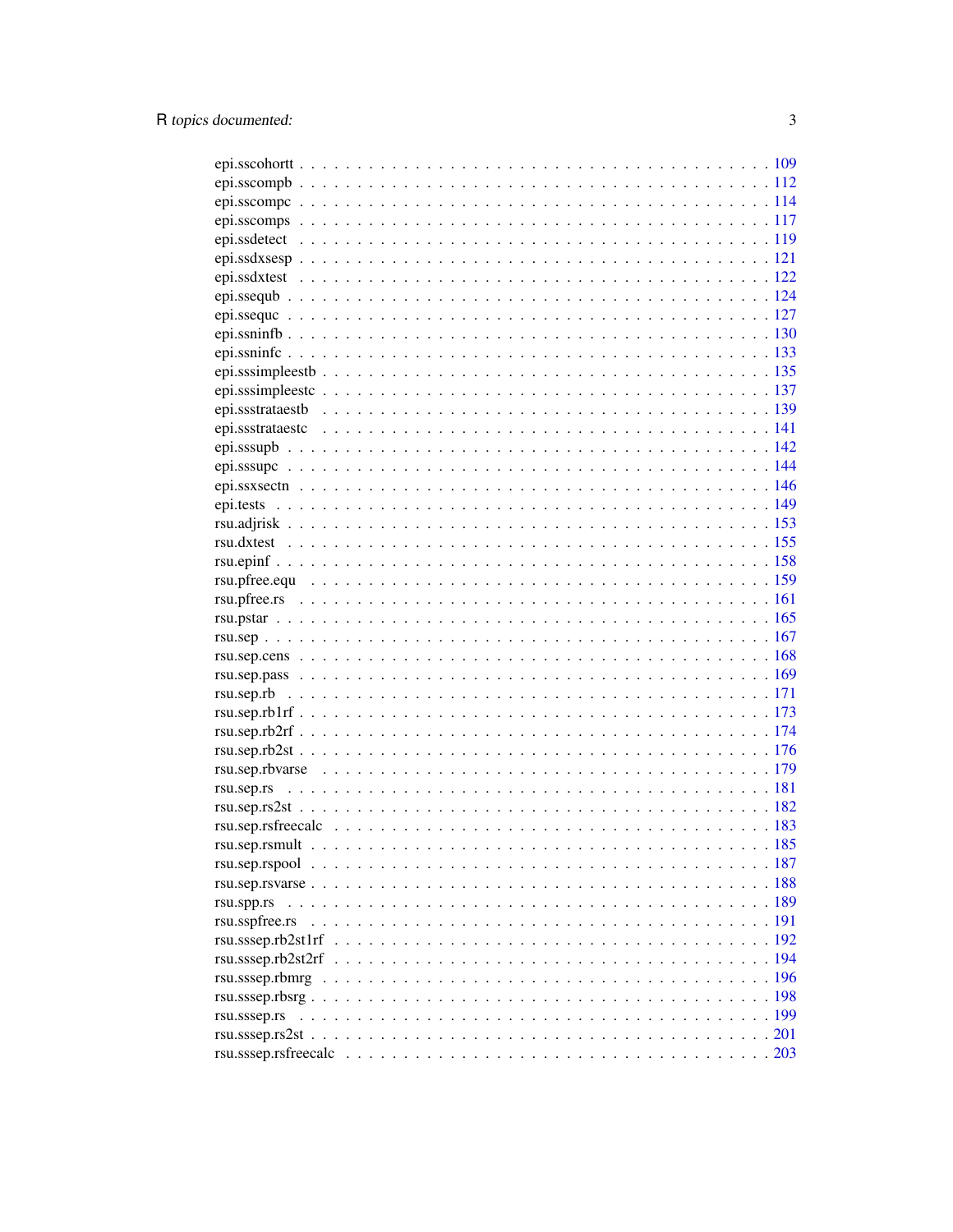<span id="page-3-0"></span>

|--|--|--|--|--|--|--|--|

#### **Index** [207](#page-206-0)

<span id="page-3-1"></span>epi.2by2 *Summary measures for count data presented in a 2 by 2 table*

# Description

Computes summary measures of risk and a chi-squared test for difference in the observed proportions from count data presented in a 2 by 2 table. With multiple strata the function returns crude and Mantel-Haenszel adjusted measures of association and chi-squared tests of homogeneity.

#### Usage

```
epi.2by2(dat, method = "cohort.count", digits = 2, conf.level = 0.95,
   units = 100, interpret = FALSE, outcome = "as.columns")
```
## S3 method for class 'epi.2by2'  $print(x, \ldots)$ 

## S3 method for class 'epi.2by2' summary(object, ...)

# Arguments

| dat        | a vector of length four, an object of class table or an object of class grouped_df<br>from package dplyr containing the individual cell frequencies (see below).                                                                                                                                                                                                               |
|------------|--------------------------------------------------------------------------------------------------------------------------------------------------------------------------------------------------------------------------------------------------------------------------------------------------------------------------------------------------------------------------------|
| method     | a character string indicating the study design on which the tabular data has been<br>based. Options are cohort.count, cohort.time, case.control, or cross.sectional.<br>Based on the study design specified by the user, appropriate measures of associ-<br>ation, measures of effect in the exposed and measures of effect in the population<br>are returned by the function. |
| digits     | scalar, number of digits to be reported for print output. Must be an integer of<br>either $2, 3$ or 4.                                                                                                                                                                                                                                                                         |
| conf.level | magnitude of the returned confidence intervals. Must be a single number be-<br>tween 0 and 1.                                                                                                                                                                                                                                                                                  |
| units      | multiplier for prevalence and incidence (risk or rate) estimates.                                                                                                                                                                                                                                                                                                              |
| interpret  | logical. If TRUE interpretive statements are appended to the printepi. 2by 2<br>object.                                                                                                                                                                                                                                                                                        |
| outcome    | a character string indicating how the outcome variable is represented in the con-<br>tingency table. Options are as. columns (outcome as columns) or as. rows (out-<br>come as rows).                                                                                                                                                                                          |
| x, object  | an object of class epi. 2by 2.                                                                                                                                                                                                                                                                                                                                                 |
| $\cdots$   | Ignored.                                                                                                                                                                                                                                                                                                                                                                       |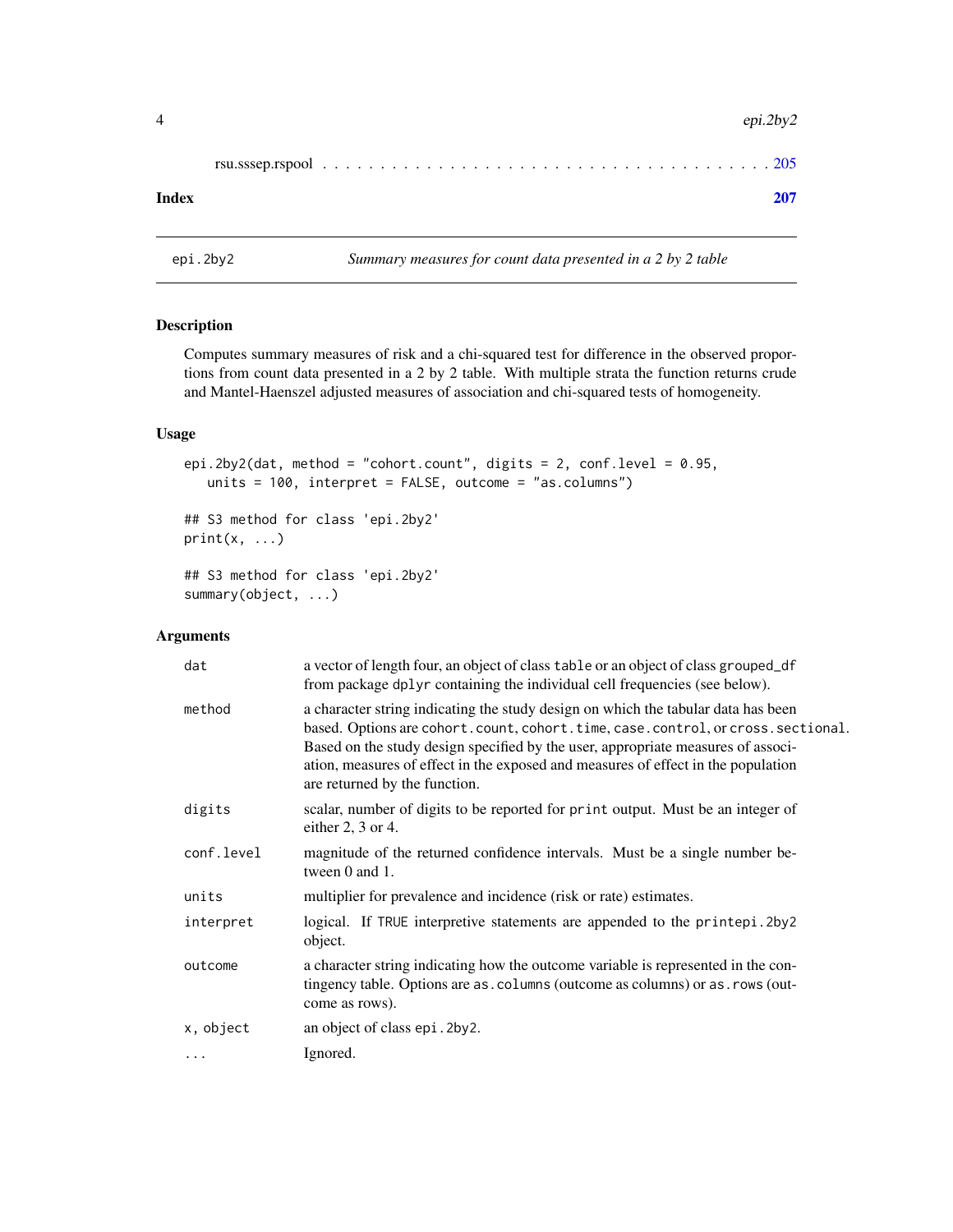#### epi.2by2 5

# Details

|            |              | Disease + Disease - Total |           |
|------------|--------------|---------------------------|-----------|
|            |              |                           |           |
| $Expose +$ | a a          | h                         | a+b       |
| Expose -   | $\mathbf{c}$ | d                         | $c+d$     |
|            |              |                           |           |
| Total      | $a + c$      | b+d                       | $a+b+c+d$ |
|            |              |                           |           |

Where method is cohort.count, case.control, or cross.sectional and outcome = as.columns the required 2 by 2 table format is:

Where method is cohort.time and outcome = as.columns the required 2 by 2 table format is:

|            |             | Disease $+$ Time at risk |
|------------|-------------|--------------------------|
|            |             |                          |
| $Expose +$ | a           | h                        |
| Expose -   | $\mathbf c$ | d                        |
|            |             |                          |
| Total      | $a + c$     | b+d                      |
|            |             |                          |

A summary of the methods used for each of the confidence interval calculations in this function is as follows:

# Value

An object of class epi.2by2 comprised of:

| method         | character string returning the study design specified by the user.                                                                                                          |
|----------------|-----------------------------------------------------------------------------------------------------------------------------------------------------------------------------|
| n.strata       | number of strata.                                                                                                                                                           |
| conf.level     | magnitude of the returned confidence intervals.                                                                                                                             |
| interp         | logical. Are interpretative statements included?                                                                                                                            |
| units          | character string listing the outcome measure units.                                                                                                                         |
| tab            | a data frame comprised of of the contingency table data.                                                                                                                    |
| massoc.summary | a data frame listing the computed measures of association, measures of effect<br>in the exposed and measures of effect in the population and their confidence<br>intervals. |
| massoc.interp  | a data frame listing the interpretive statements for each computed measure of<br>association.                                                                               |
| massoc.detail  | a list comprised of the computed measures of association, measures of effect in<br>the exposed and measures of effect in the population. See below for details.             |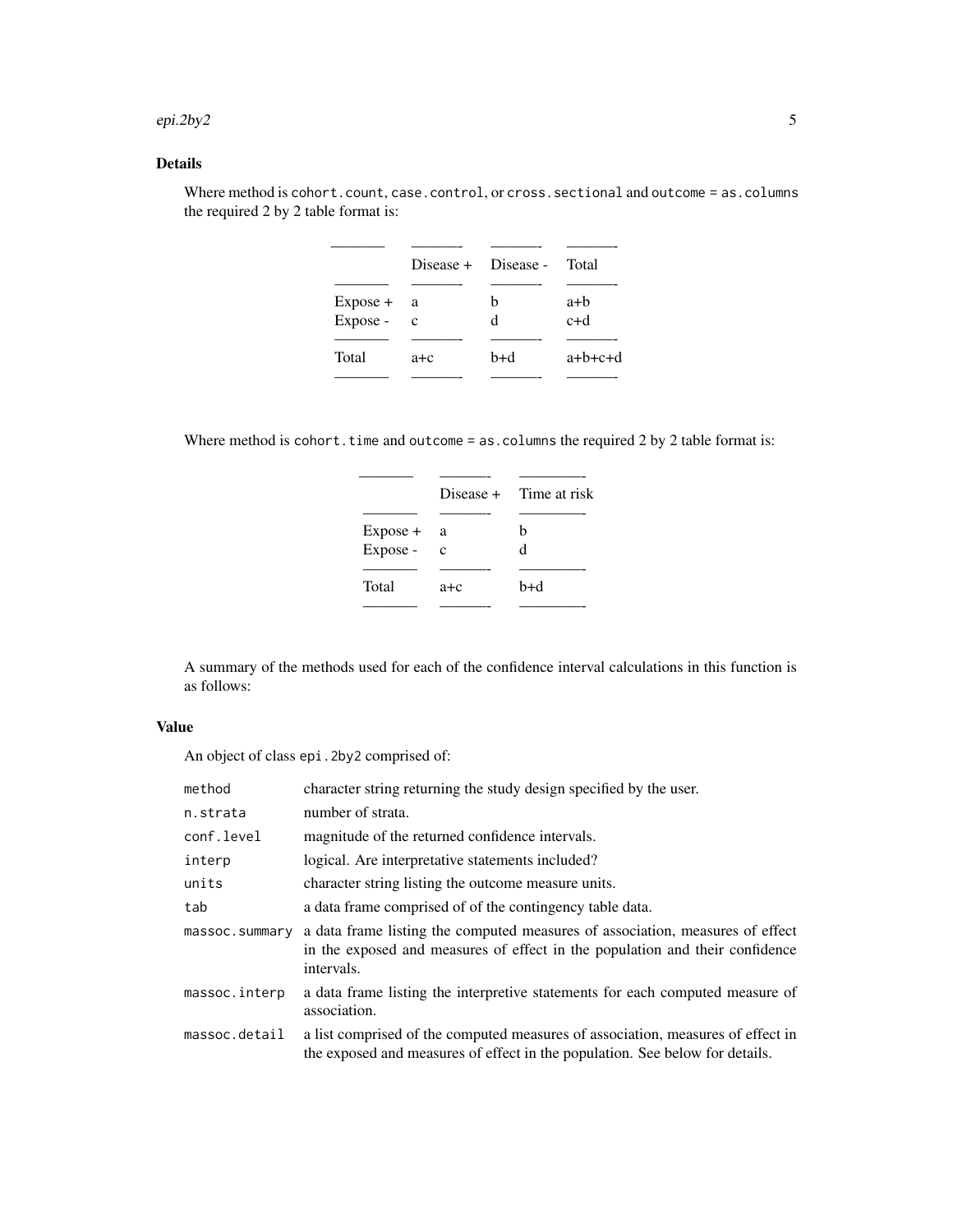When method equals cohort.count the following measures of association, measures of effect in the exposed and measures of effect in the population are returned:

| <b>RR</b>      | Wald, Taylor and score confidence intervals for the incidence risk ratios for each<br>strata. Wald, Taylort and score confidence intervals for the crude incidence risk<br>ratio. Wald confidence interval for the Mantel-Haenszel adjusted incidence risk<br>ratio.                    |
|----------------|-----------------------------------------------------------------------------------------------------------------------------------------------------------------------------------------------------------------------------------------------------------------------------------------|
| 0 <sub>R</sub> | Wald, score, Cornfield and maximum likelihood confidence intervals for the<br>odds ratios for each strata. Wald, score, Cornfield and maximum likelihood<br>confidence intervals for the crude odds ratio. Wald confidence interval for the<br>Mantel-Haenszel adjusted odds ratio.     |
| ARisk          | Wald and score confidence intervals for the attributable risk (risk difference) for<br>each strata. Wald and score confidence intervals for the crude attributable risk.<br>Wald, Sato and Greenland-Robins confidence intervals for the Mantel-Haenszel<br>adjusted attributable risk. |
| PARisk         | Wald and Pirikahu confidence intervals for the population attributable risk for<br>each strata. Wald and Pirikahu confidence intervals for the crude population<br>attributable risk. The Pirikahu confidence intervals are calculated using the delta<br>method.                       |
| AFRisk         | Wald confidence intervals for the attributable fraction for each strata. Wald con-<br>fidence intervals for the crude attributable fraction.                                                                                                                                            |
| PAFRisk        | Wald confidence intervals for the population attributable fraction for each strata.<br>Wald confidence intervals for the crude population attributable fraction.                                                                                                                        |
| chisq.strata   | chi-squared test for difference in exposed and non-exposed proportions for each<br>strata.                                                                                                                                                                                              |
| chisq.crude    | chi-squared test for difference in exposed and non-exposed proportions across<br>all strata.                                                                                                                                                                                            |
| chisq.mh       | Mantel-Haenszel chi-squared test that the combined odds ratio estimate is equal<br>to $1$ .                                                                                                                                                                                             |
| RR.homog       | Mantel-Haenszel (Woolf) test of homogeneity of the individual strata incidence<br>risk ratios.                                                                                                                                                                                          |
| OR. homog      | Mantel-Haenszel (Woolf) test of homogeneity of the individual strata odds ra-<br>tios.                                                                                                                                                                                                  |
|                | When method equals cohort. time the following measures of association and effect are returned:                                                                                                                                                                                          |
| IRR            | Wald confidence interval for the incidence rate ratios for each strata. Wald con-<br>fidence interval for the crude incidence rate ratio. Wald confidence interval for<br>the Mantel-Haenszel adjusted incidence rate ratio.                                                            |
| ARate          | Wald confidence interval for the attributable rate for each strata. Wald confi-<br>dence interval for the crude attributable rate. Wald confidence interval for the<br>Mantel-Haenszel adjusted attributable rate.                                                                      |
| PARate         | Wald confidence interval for the population attributable rate for each strata.<br>Wald confidence intervals for the crude population attributable rate.                                                                                                                                 |
| AFRate         | Wald confidence interval for the attributable fraction for each strata. Wald con-<br>fidence interval for the crude attributable fraction.                                                                                                                                              |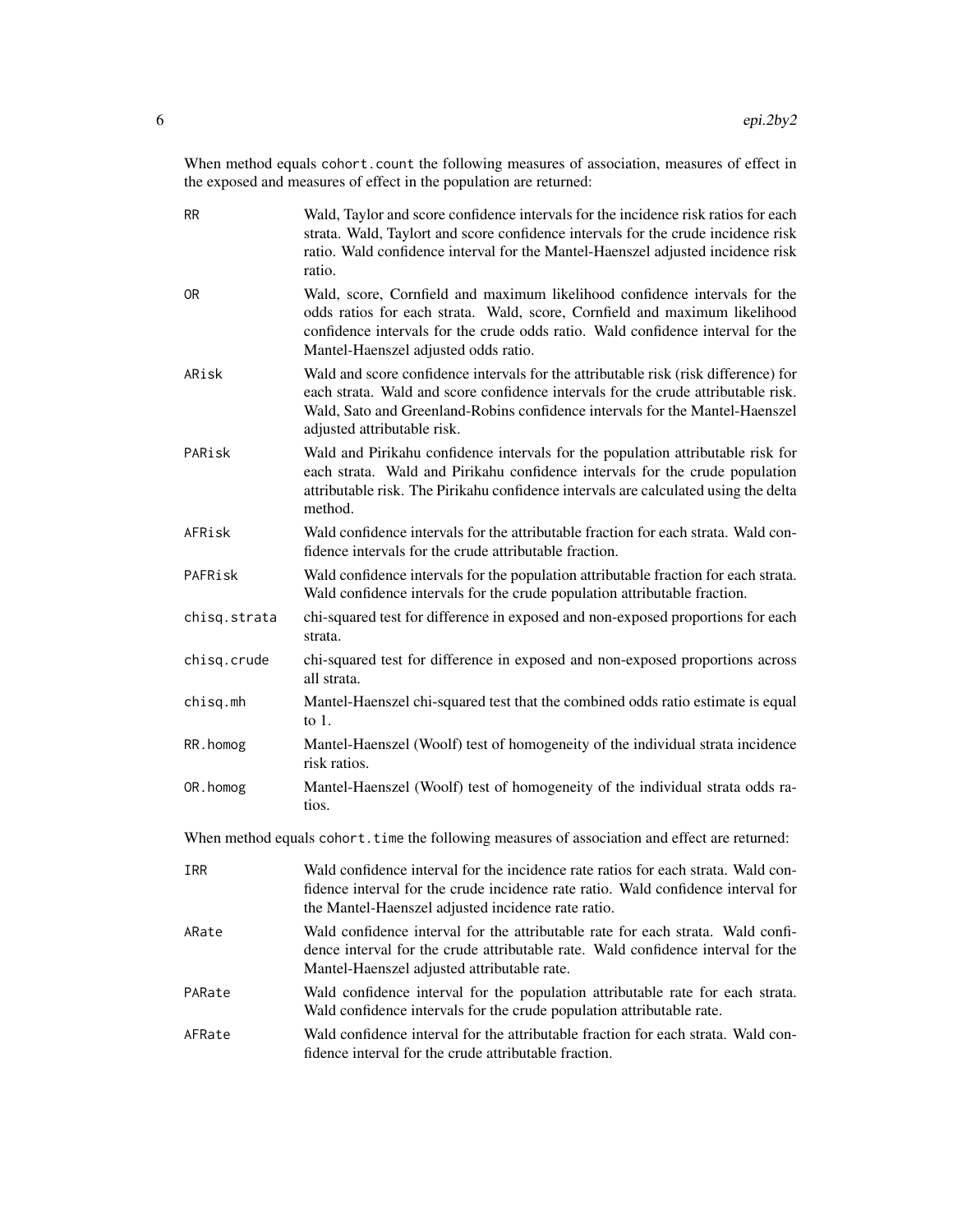epi.2by2 7

| PAFRate        | Wald confidence interval for the population attributable fraction for each strata.<br>Wald confidence interval for the crude poulation attributable fraction.                                                                                                                       |
|----------------|-------------------------------------------------------------------------------------------------------------------------------------------------------------------------------------------------------------------------------------------------------------------------------------|
| chisq.strata   | chi-squared test for difference in exposed and non-exposed proportions for each<br>strata.                                                                                                                                                                                          |
| chisq.crude    | chi-squared test for difference in exposed and non-exposed proportions across<br>all strata.                                                                                                                                                                                        |
| chisq.mh       | Mantel-Haenszel chi-squared test that the combined odds ratio estimate is equal<br>to $1$ .                                                                                                                                                                                         |
|                | When method equals case. control the following measures of association and effect are returned:                                                                                                                                                                                     |
| <b>OR</b>      | Wald, score, Cornfield and maximum likelihood confidence intervals for the<br>odds ratios for each strata. Wald, score, Cornfield and maximum likelihood<br>confidence intervals for the crude odds ratio. Wald confidence interval for the<br>Mantel-Haenszel adjusted odds ratio. |
| ARisk          | Wald and score confidence intervals for the attributable risk for each strata.<br>Wald and score confidence intervals for the crude attributable risk. Wald, Sato<br>and Greenland-Robins confidence intervals for the Mantel-Haenszel adjusted<br>attributable risk.               |
| PARisk         | Wald and Pirikahu confidence intervals for the population attributable risk for<br>each strata. Wald and Pirikahu confidence intervals for the crude population<br>attributable risk.                                                                                               |
| AFest          | Wald confidence intervals for the estimated attributable fraction for each strata.<br>Wald confidence intervals for the crude estimated attributable fraction.                                                                                                                      |
| PAFest         | Wald confidence intervals for the population estimated attributable fraction for<br>each strata. Wald confidence intervals for the crude population estimated at-<br>tributable fraction.                                                                                           |
| chisq.strata   | chi-squared test for difference in exposed and non-exposed proportions for each<br>strata.                                                                                                                                                                                          |
| chisq.crude    | chi-squared test for difference in exposed and non-exposed proportions across<br>all strata.                                                                                                                                                                                        |
| chisq.mh       | Mantel-Haenszel chi-squared test that the combined odds ratio estimate is equal<br>to $1$ .                                                                                                                                                                                         |
| OR. homog      | Mantel-Haenszel (Woolf) test of homogeneity of the individual strata odds ra-<br>tios.                                                                                                                                                                                              |
| turned:        | When method equals cross sectional the following measures of association and effect are re-                                                                                                                                                                                         |
| <b>PR</b>      | Wald, Taylor and score confidence intervals for the prevalence ratios for each<br>strata. Wald, Taylor and score confidence intervals for the crude prevalence<br>ratio. Wald confidence interval for the Mantel-Haenszel adjusted prevalence<br>ratio.                             |
| 0 <sub>R</sub> | Wald, score, Cornfield and maximum likelihood confidence intervals for the<br>odds ratios for each strata. Wald, score, Cornfield and maximum likelihood<br>confidence intervals for the crude odds ratio. Wald confidence interval for the<br>Mantel-Haenszel adjusted odds ratio. |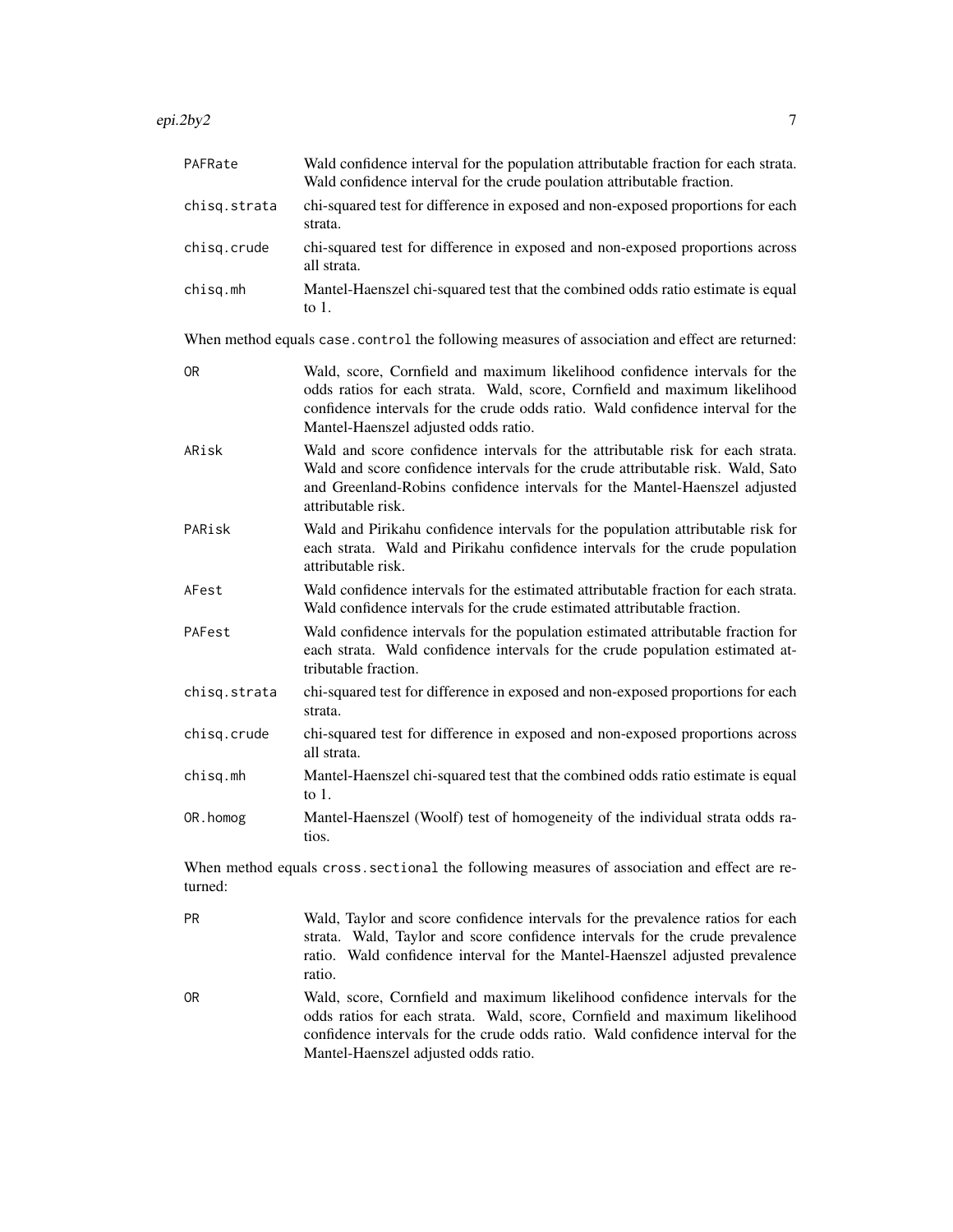| ARisk        | Wald and score confidence intervals for the attributable risk for each strata.<br>Wald and score confidence intervals for the crude attributable risk. Wald, Sato<br>and Greenland-Robins confidence intervals for the Mantel-Haenszel adjusted<br>attributable risk. |
|--------------|-----------------------------------------------------------------------------------------------------------------------------------------------------------------------------------------------------------------------------------------------------------------------|
| PARisk       | Wald and Pirikahu confidence intervals for the population attributable risk for<br>each strata. Wald and Pirikahu confidence intervals for the crude population<br>attributable risk.                                                                                 |
| AFRisk       | Wald confidence intervals for the attributable fraction for each strata. Wald con-<br>fidence intervals for the crude attributable fraction.                                                                                                                          |
| PAFRisk      | Wald confidence intervals for the population attributable fraction for each strata.<br>Wald confidence intervals for the crude population attributable fraction.                                                                                                      |
| chisq.strata | chi-squared test for difference in exposed and non-exposed proportions for each<br>strata.                                                                                                                                                                            |
| chisq.crude  | chi-squared test for difference in exposed and non-exposed proportions across<br>all strata.                                                                                                                                                                          |
| chisq.mh     | Mantel-Haenszel chi-squared test that the combined odds ratio estimate is equal<br>to $1$ .                                                                                                                                                                           |
| PR.homog     | Mantel-Haenszel (Woolf) test of homogeneity of the individual strata prevalence<br>ratios.                                                                                                                                                                            |
| OR.homog     | Mantel-Haenszel (Woolf) test of homogeneity of the individual strata odds ra-<br>tios.                                                                                                                                                                                |

The point estimates of the wald, score and cfield odds ratios are calculated using the cross product method. Method mle computes the conditional maximum likelihood estimate of the odds ratio.

Confidence intervals for the Cornfield (cfield) odds ratios are computed using the hypergeometric distribution and computation times are slow when the cell frequencies are large. For this reason, Cornfield confidence intervals are only calculated if the total number of event frequencies is less than 500. Maximum likelihood estimates of the odds ratio and Fisher's exact test are only calculated when the total number of observations is less than 2E09.

If the Haldane-Anscombe (Haldane 1940, Anscombe 1956) correction is applied (i.e., addition of 0.5 to each cell of the 2 by 2 table when at least one of the cell frequencies is zero) Cornfield (cfield) odds ratios are not computed.

Variable phi.coef equals the phi coefficient (Fleiss et al. 2003, Equation 6.2, p. 98) and is included with the output for each of the uncorrected chi-squared tests. This value can be used for argument rho.cc in epi.sscc. Refer to the documentation for [epi.sscc](#page-93-1) for details.

The Mantel-Haenszel chi-squared test that the combined odds ratio estimate is equal to 1 uses a two-sided test without continuity correction.

Intepretive statements for the number needed to treat to benefit (NNTB) and number needed to treat to harm (NNTH) follow the approach described by Altman (1998). See the examples for details.

#### **Note**

Measures of association include the prevalence ratio, the incidence risk ratio, the incidence rate ratio and the odds ratio. The incidence risk ratio is the ratio of the incidence risk of disease in the exposed group to the incidence risk of disease in the unexposed group. The odds ratio (also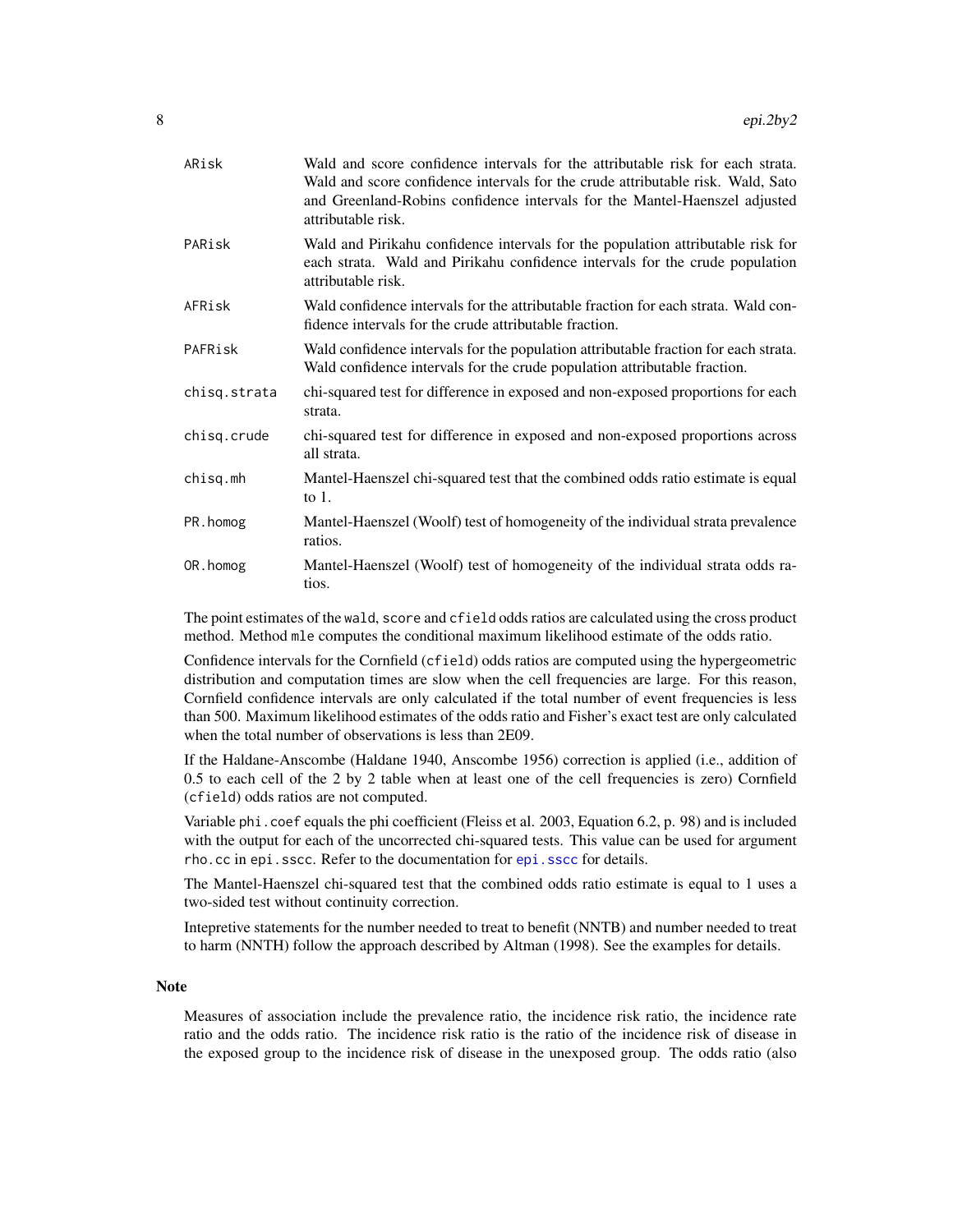#### epi.2by2 9

known as the cross-product ratio) is an estimate of the incidence risk ratio. When the incidence of an outcome in the study population is low (say, less than 5%) the odds ratio will provide a reliable estimate of the incidence risk ratio. The more frequent the outcome becomes, the more the odds ratio will overestimate the incidence risk ratio when it is greater than than 1 or understimate the incidence risk ratio when it is less than 1.

Measures of effect in the exposed include the attributable risk (or prevalence) and the attributable fraction. The attributable risk is the risk of disease in the exposed group minus the risk of disease in the unexposed group. The attributable risk provides a measure of the absolute increase or decrease in risk associated with exposure. The attributable fraction is the proportion of study outcomes in the exposed group that is attributable to exposure.

Measures of effect in the population include the population attributable risk (or prevalence) and the population attributable fraction (also known as the aetiologic fraction). The population attributable risk is the risk of the study outcome in the population that may be attributed to exposure. The population attributable fraction is the proportion of the study outcomes in the population that is attributable to exposure.

Point estimates and confidence intervals for the prevalence ratio and incidence risk ratio are calculated using Wald (Wald 1943) and score methods (Miettinen and Nurminen 1985). Point estimates and confidence intervals for the incidence rate ratio are calculated using the exact method described by Kirkwood and Sterne (2003) and Juul (2004). Point estimates and confidence intervals the odds ratio are calculated using Wald (Wald 1943), score (Miettinen and Nurminen 1985) and maximum likelihood methods (Fleiss et al. 2003). Point estimates and confidence intervals for the population attributable risk are calculated using formulae provided by Lash et al (2021) and Pirikahu (2014). Point estimates and confidence intervals for the population attributable fraction are calculated using formulae provided by Jewell (2004, p 84 - 85). Point estimates and confidence intervals for the Mantel-Haenszel adjusted attributable risk are calculated using formulae provided by Klingenberg (2014).

Wald confidence intervals are provided in the summary table simply because they are widely used and would be familiar to most users.

The Mantel-Haenszel adjusted measures of association are valid when the measures of association across the different strata are similar (homogenous), that is when the test of homogeneity of the odds (risk) ratios is not significant.

The Mantel-Haenszel (Woolf) test of homogeneity of the odds ratio are based on Jewell (2004, p 152 - 158). Thanks to Jim Robison-Cox for sharing his implementation of these functions.

#### Author(s)

Mark Stevenson (Faculty of Veterinary and Agricultural Sciences, The University of Melbourne, Australia), Cord Heuer (EpiCentre, IVABS, Massey University, Palmerston North, New Zealand), Jim Robison-Cox (Department of Math Sciences, Montana State University, Montana, USA), Kazuki Yoshida (Brigham and Women's Hospital, Boston Massachusetts, USA) and Simon Firestone (Faculty of Veterinary and Agricultural Sciences, The University of Melbourne, Australia). Thanks to Ian Dohoo for numerous helpful suggestions to improve the documentation for this function.

### References

Altman D (1998). British Medical Journal 317, 1309 - 1312.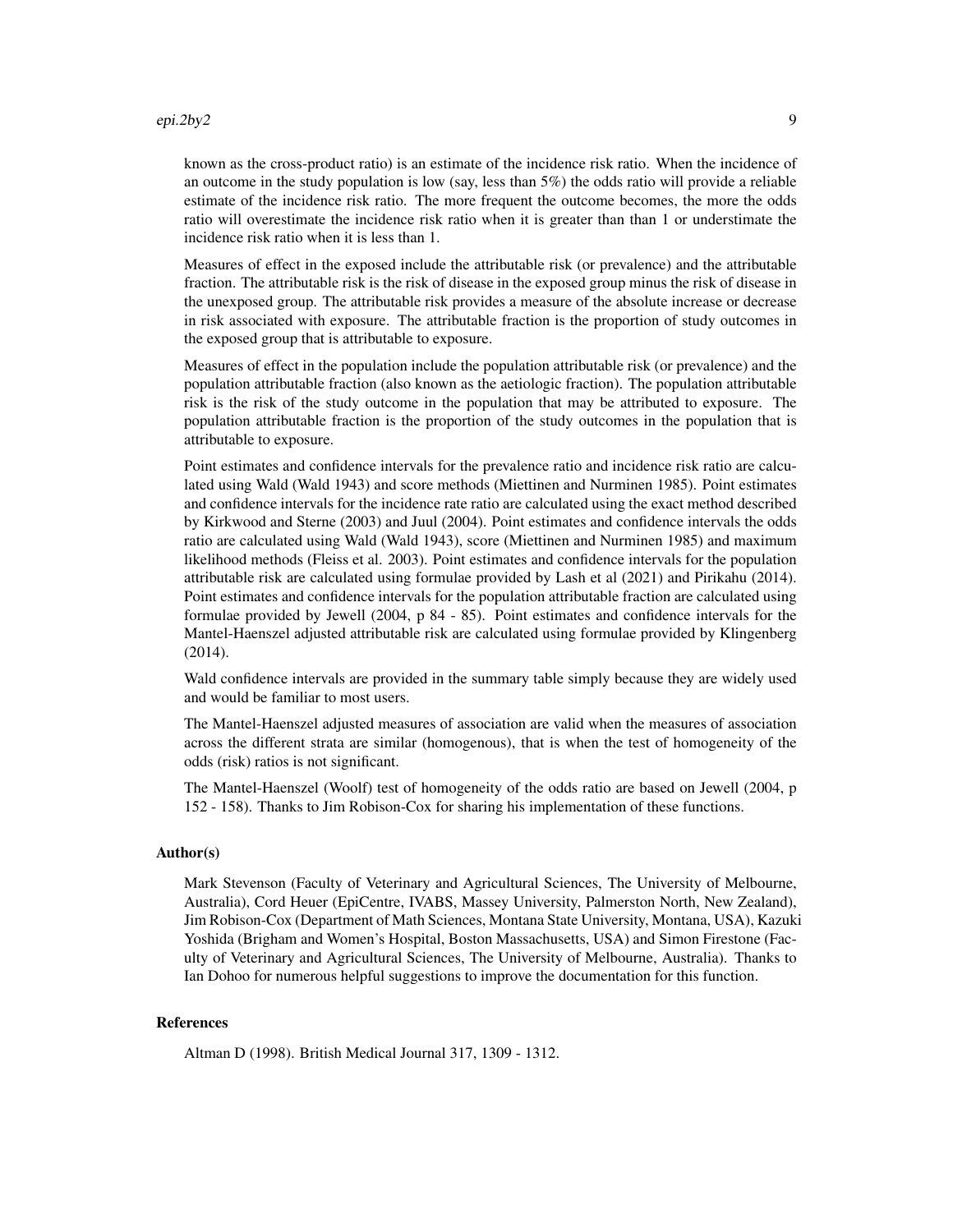Altman D, Machin D, Bryant T, Gardner M (2000). Statistics with Confidence. British Medical Journal, London, pp. 69.

Anscombe F (1956). On estimating binomial response relations. Biometrika 43, 461 - 464.

Cornfield, J (1956). A statistical problem arising from retrospective studies. In: Proceedings of the Third Berkeley Symposium on Mathematical Statistics and Probability, University of California Press, Berkeley California 4: 135 - 148.

Elwood JM (2007). Critical Appraisal of Epidemiological Studies and Clinical Trials. Oxford University Press, London.

Feinstein AR (2002). Principles of Medical Statistics. Chapman Hall/CRC, London, pp. 332 - 336.

Fisher RA (1962). Confidence limits for a cross-product ratio. Australian Journal of Statistics 4: 41.

Feychting M, Osterlund B, Ahlbom A (1998). Reduced cancer incidence among the blind. Epidemiology 9: 490 - 494.

Fleiss JL, Levin B, Paik MC (2003). Statistical Methods for Rates and Proportions. John Wiley and Sons, New York.

Haldane J (1940). The mean and variance of the moments of chi square, when used as a test of homogeneity, when expectations are small. Biometrika 29, 133 - 143.

Hanley JA (2001). A heuristic approach to the formulas for population attributable fraction. Journal of Epidemiology and Community Health 55: 508 - 514.

Hightower AW, Orenstein WA, Martin SM (1988) Recommendations for the use of Taylor series confidence intervals for estimates of vaccine efficacy. Bulletin of the World Health Organization 66: 99 - 105.

Jewell NP (2004). Statistics for Epidemiology. Chapman & Hall/CRC, London, pp. 84 - 85.

Juul S (2004). Epidemiologi og evidens. Munksgaard, Copenhagen.

Kirkwood BR, Sterne JAC (2003). Essential Medical Statistics. Blackwell Science, Malden, MA, USA.

Klingenberg B (2014). A new and improved confidence interval for the Mantel-Haenszel risk difference. Statistics in Medicine 33: 2968 - 2983.

Lancaster H (1961) Significance tests in discrete distributions. Journal of the American Statistical Association 56: 223 - 234.

Lash TL, VanderWeele TJ, Haneuse S, Rothman KJ (2021). Modern Epidemiology. Lippincott - Raven Philadelphia, USA, pp. 79 - 103.

Lawson R (2004). Small sample confidence intervals for the odds ratio. Communications in Statistics Simulation and Computation 33: 1095 - 1113.

Martin SW, Meek AH, Willeberg P (1987). Veterinary Epidemiology Principles and Methods. Iowa State University Press, Ames, Iowa, pp. 130.

McNutt L, Wu C, Xue X, Hafner JP (2003). Estimating the relative risk in cohort studies and clinical trials of common outcomes. American Journal of Epidemiology 157: 940 - 943.

Miettinen OS, Nurminen M (1985). Comparative analysis of two rates. Statistics in Medicine 4: 213 - 226.

Pirikahu S (2014). Confidence Intervals for Population Attributable Risk. Unpublished MSc thesis. Massey University, Palmerston North, New Zealand.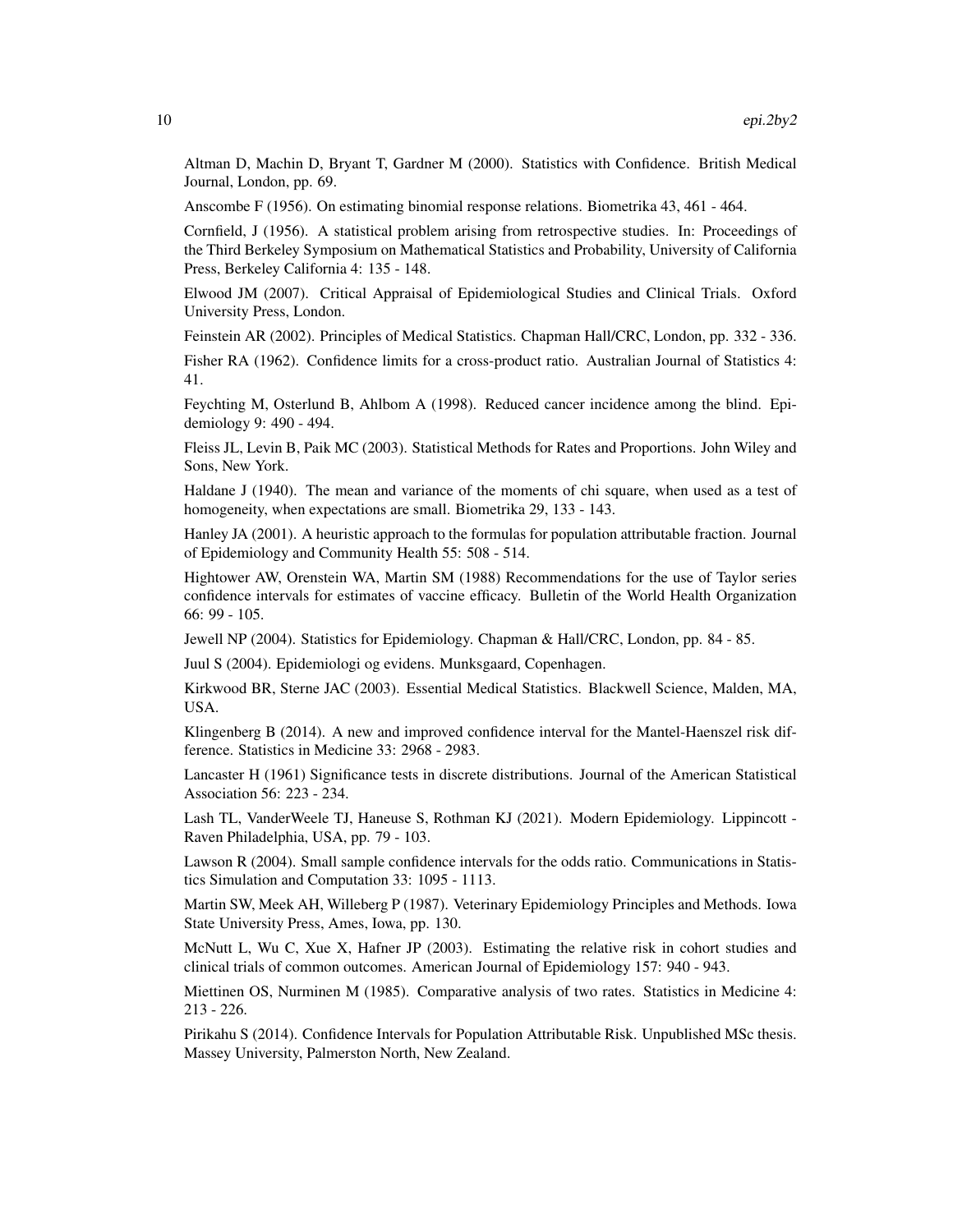#### epi.2by2  $11$

Robbins AS, Chao SY, Fonesca VP (2002). What's the relative risk? A method to directly estimate risk ratios in cohort studies of common outcomes. Annals of Epidemiology 12: 452 - 454.

Sullivan KM, Dean A, Soe MM (2009). OpenEpi: A Web-based Epidemiologic and Statistical Calculator for Public Health. Public Health Reports 124: 471 - 474.

Wald A (1943). Tests of statistical hypotheses concerning several parameters when the number of observations is large. Transactions of the American Mathematical Society 54: 426 - 482.

Willeberg P (1977). Animal disease information processing: Epidemiologic analyses of the feline urologic syndrome. Acta Veterinaria Scandinavica. Suppl. 64: 1 - 48.

Woodward M (2014). Epidemiology Study Design and Data Analysis. Chapman & Hall/CRC, New York, pp. 89 - 124.

Zhang J, Yu KF (1998). What's the relative risk? A method for correcting the odds ratio in cohort studies of common outcomes. Journal of the American Medical Association 280: 1690 - 1691.

#### Examples

```
## EXAMPLE 1:
## A cross sectional study investigating the relationship between dry cat
## food (DCF) and feline urologic syndrome (FUS) was conducted (Willeberg
## 1977). Counts of individuals in each group were as follows:
## DCF-exposed cats (cases, non-cases) 13, 2163
## Non DCF-exposed cats (cases, non-cases) 5, 3349
## Outcome variable (FUS) as columns:
dat.v01 <- c(13,2163,5,3349); dat.v01
epi.2by2(dat = dat.v01, method = "cross.sectional", digits = 2,
  conf.level = 0.95, units = 100, interpret = FALSE, outcome = "as.columns")
## Outcome variable (FUS) as rows:
dat.v01 <- c(13,5,2163,3349); dat.v01
epi.2by2(dat = dat.v01, method = "cross.sectional", digits = 2,
   conf<math>. level = 0.95, units = 100, interpret = FALSE, outcome = "as.rows")
## The prevalence of FUS in DCF exposed cats was 4.01 (95% CI 1.43 to 11.23)
## times greater than the prevalence of FUS in non-DCF exposed cats.
## In DCF exposed cats, 75% (95% CI 30% to 91%) of the FUS cases were
## attributable to DCF.
## Fifty-four percent of FUS cases in the population was attributable
## to DCF (95% CI 4% to 78%).
## EXAMPLE 2:
## This example shows how the table function in base R can be used to pass
## data to epi.2by2. Here we use the birthwt data set from the MASS package.
```
library(MASS)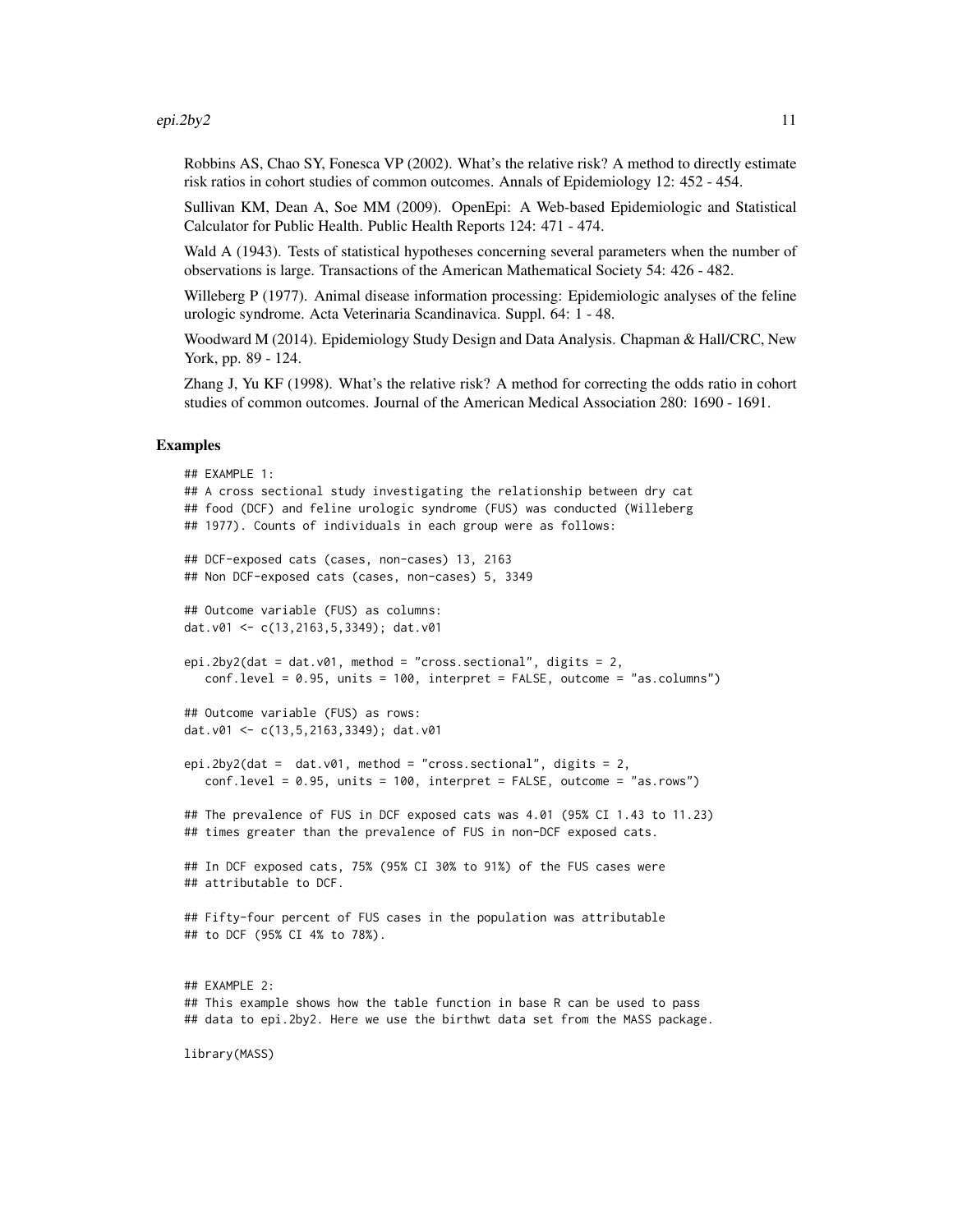```
dat.df02 <- birthwt; head(dat.df02)
```

```
## Generate a table of cell frequencies. First, set the outcome and exposure
## as factors and set their levels appropriately so the frequencies in the
## 2 by 2 table come out in the conventional format:
dat.df02$low <- factor(dat.df02$low, levels = c(1,0))
dat.df02$smoke <- factor(dat.df02$smoke, levels = c(1,0))
dat.df02$race \leq factor(dat.df02$race, levels = c(1,2,3))
dat.tab02 <- table(dat.df02$smoke, dat.df02$low, dnn = c("Smoke", "Low BW"))
print(dat.tab02)
## Compute the odds ratio and other measures of association:
epi.2by2(dat = dat.tab02, method = "cohort.count", digits = 2,
   conf.level = 0.95, units = 100, interpret = FALSE, outcome = "as.columns")
## The odds of having a low birth weight child for smokers was 2.02
## (95% CI 1.08 to 3.78) times greater than the odds of having a low birth
## weight child for non-smokers.
## Stratify by race:
dat.tab02 <- table(dat.df02$smoke, dat.df02$low, dat.df02$race,
   dnn = c("Smoke", "Low BW", "Race"))
print(dat.tab02)
## Compute the crude odds ratio, the Mantel-Haenszel adjusted odds ratio
## and other measures of association:
dat.\nepi02 \leq -\nepi.2by2(data = dat.tab02, method = "cohort.count", digits = 2,conf.level = 0.95, units = 100, interpret = FALSE, outcome = "as.columns")
print(dat.epi02)
## The Mantel-Haenszel test of homogeneity of the strata odds ratios is not
## significant (chi square test statistic 2.800; df 2; p-value = 0.25).
## We accept the null hypothesis and conclude that the odds ratios for
## each strata of race are the same.
## After accounting for the confounding effect of race, the odds of
## having a low birth weight child for smokers was 3.09 (95% CI 1.49 to 6.39)
## times that of non-smokers.
## Compare the Greenland-Robins confidence intervals for the Mantel-Haenszel
## adjusted attributable risk with the Wald confidence intervals for the
## Mantel-Haenszel adjusted attributable risk:
dat.epi02$massoc.detail$ARisk.mh.green
dat.epi02$massoc.detail$ARisk.mh.wald
## How many mothers need to stop smoking to avoid one low birth weight baby?
dat.epi02$massoc.interp$text[dat.epi02$massoc.interp$var ==
   "NNTB NNTH (crude)"]
## If we don't account for confounding the number of mothers that need to
## stop smoking to avoid one low birth weight baby (NNTB) is
## 7 (95% CI 3 to 62).
```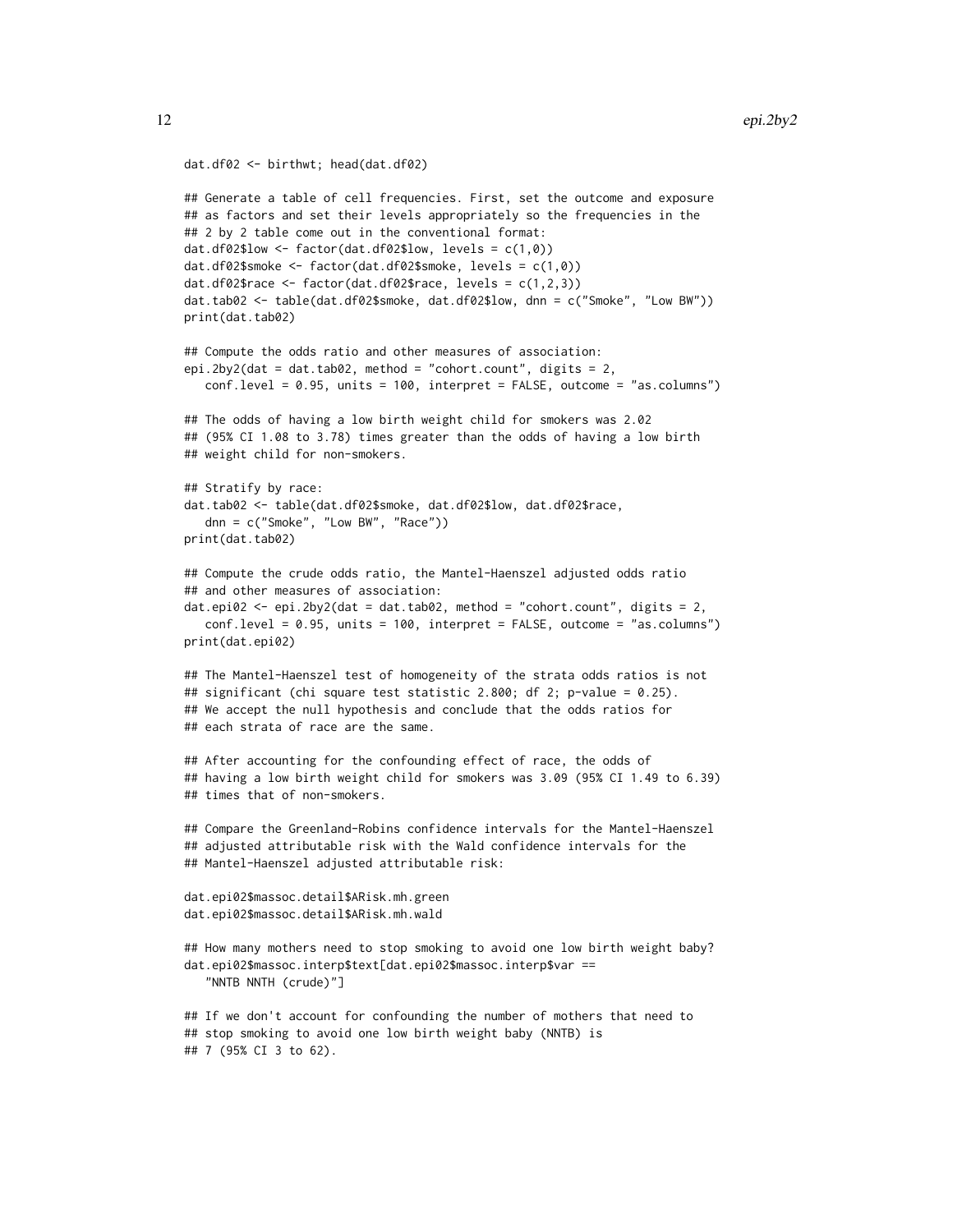```
dat.epi02$massoc.interp$text[dat.epi02$massoc.interp$var == "NNTB NNTH (M-H)"]
## After accounting for the confounding effect of race the number of mothers
## that need to stop smoking to avoid one low birth weight baby (NNTB) is
## 5 (95% CI 2 to 71).
## Now turn dat.tab02 into a data frame where the frequencies of individuals in
## each exposure-outcome category are provided. Often your data will be
## presented in this summary format:
dat.df02 <- data.frame(dat.tab02); head(dat.df02)
## Re-format dat.df02 (a summary count data frame) into tabular format using
## the xtabs function:
dat.tab02 \leq xtabs(Freq \sim Smoke + Low.BW + Race, data = dat.df02)print(dat.tab02)
# dat02.tab can now be passed to epi.2by2:
dat.epi02 \leq epi.2by2(dat = dat.tab02, method = "cohort.count", digits = 2,
   conf.level = 0.95, units = 100, interpret = FALSE, outcome = "as.columns")
print(dat.epi02)
## The Mantel-Haenszel adjusted odds ratio is 3.09 (95% CI 1.49 to 6.39). The
## ratio of the crude odds ratio to the Mantel-Haensel adjusted odds ratio is
## 0.66.
## What are the Cornfield confidence limits, the maximum likelihood
## confidence limits and the score confidence limits for the crude odds ratio?
dat.epi02$massoc.detail$OR.crude.cfield
dat.epi02$massoc.detail$OR.crude.mle
dat.epi02$massoc.detail$OR.crude.score
## Cornfield: 2.02 (95% CI 1.07 to 3.79)
## Maximum likelihood: 2.01 (1.03 to 3.96)
# Score: 2.02 (95% CI 1.08 to 3.77)
## Plot the individual strata-level odds ratios and compare them with the
## Mantel-Haenszel adjusted odds ratio.
## Not run:
library(ggplot2); library(scales)
nstrata <- 1:dim(dat.tab02)[3]
strata.lab <- paste("Strata ", nstrata, sep = "")
y.at <- c(nstrata, max(nstrata) + 1)
y.lab <- c("M-H", strata.lab)
x.at <- c(0.25,0.5,1,2,4,8,16,32)
or.p <- c(dat.epi02$massoc.detail$OR.mh$est,
   dat.epi02$massoc.detail$OR.strata.cfield$est)
or.l <- c(dat.epi02$massoc.detail$OR.mh$lower,
   dat.epi02$massoc.detail$OR.strata.cfield$lower)
or.u <- c(dat.epi02$massoc.detail$OR.mh$upper,
   dat.epi02$massoc.detail$OR.strata.cfield$upper)
```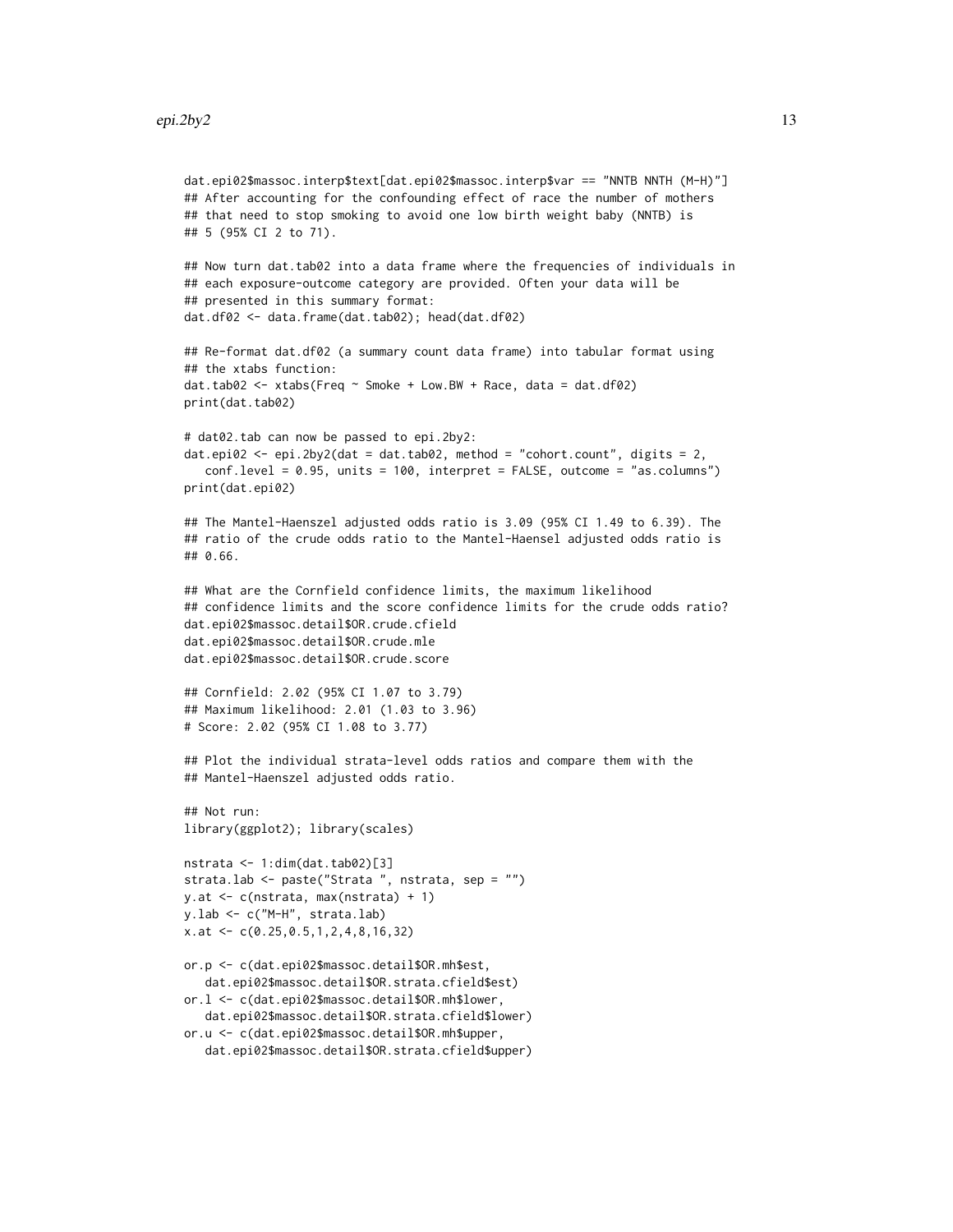```
dat.df02 <- data.frame(y.at, y.lab, or.p, or.l, or.u)
ggplot(data = dat.df02, aes(x = or.p, y = y.at)) +geom_point() +
   geom_errorbarh(aes(xmax = or.1, xmin = or.u, height = 0.2)) +
  labs(x = "Odds ratio", y = "Strata") +scale_x_{continuous}(trans = log2_{trans}(), breaks = x.at,limits = c(0.25, 32)) +scale_y_continuous(breaks = y.at, labels = y.lab) +geom\_vline(xintercept = 1, lwd = 1) +coord\_fixed(ratio = 0.75 / 1) +
   theme(axis.title.y = element_text(vjust = 0))
## End(Not run)
## EXAMPLE 3:
## Sometimes you'll have only event count data for a stratified analysis. This
## example shows how to coerce a three column matrix listing (in order) counts
## of outcome positive individuals, counts of outcome negative individuals (or
## total time at risk, as in the example below) and strata number into a three
## dimensional array. We assume that two rows are recorded for each strata.
## The first for those exposed and the second for those unexposed:
dat.m03 <- matrix(c(1308,884,200,190,4325264,13142619,1530342,5586741,1,1,2,2),
  nrow = 4, ncol = 3, byrow = FALSE)
colnames(dat.m03) <- c("obs","tar","grp")
dat.df03 <- data.frame(dat.m03)
## Here we use the apply function to coerce the two rows for each strata into
## tabular format. An array is created of with the length of the third
## dimension of the array equal to the number of strata:
dat.tab03 <- sapply(1:length(unique(dat.df03$grp)), function(x)
   as.matrix(dat.df03[dat.df03$grp == x, 1:2], ncol = 2, byrow = TRUE),
   simplify = "array")
dat.tab03
epi.2by2(dat = dat.tab03, method = "cohort.time", digits = 2,
   conf<math>. level = 0.95, units = 1000 * 365.25, interpret = FALSE,
  outcome = "as.columns")
## The Mantel-Haenszel adjusted incidence rate ratio was 4.49 (95% CI 4.15
## to 4.86).
## EXAMPLE 4:
## Same as Example 2 but showing how a 2 by 2 contingency table can be prepared
## using tidyverse:
## Not run:
library(MASS); library(tidyverse)
dat.df04 <- birthwt; head(dat.df04)
```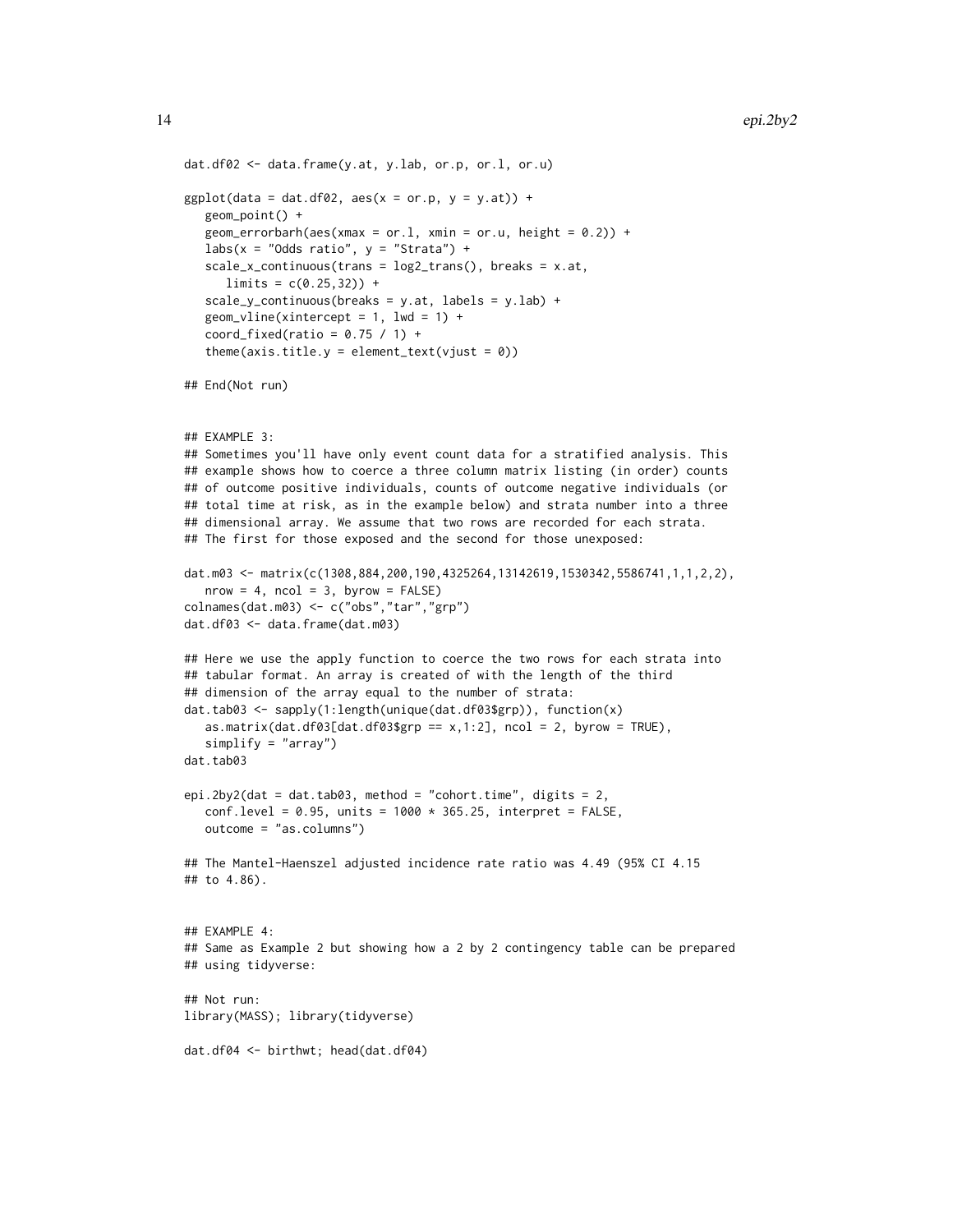```
dat.tab04 <- dat.df04 %>%
 mutate(low = factor(low, levels = c(1,0), labels = c("yes", "no"))) %>%
 mutate(smoke = factor(smoke, levels = c(1,0), labels = c("yes", "no"))) %>%
 mutate(race = factor(race)) %>%
 group_by(race, smoke, low) %>%
 summarise(n = n())
dat.tab04
## View the data in conventional 2 by 2 table format:
pivot_wider(dat.tab04, id_cols = c(race, smoke),
  names_from = low, values_from = n)
dat.\nepi04 \leftarrow \nepi.2by2(data = dat.tab04, method = "cohort.count", digits = 2,conf.level = 0.95, units = 100, interpret = FALSE, outcome = "as.columns")
dat.epi04
## End(Not run)
## The Mantel-Haenszel test of homogeneity of the strata odds ratios is not
## significant (chi square test statistic 2.800; df 2; p-value = 0.25).
## We accept the null hypothesis and conclude that the odds ratios for
## each strata of race are the same.
## After accounting for the confounding effect of race, the odds of
## having a low birth weight child for smokers was 3.09 (95% CI 1.49 to 6.39)
## times that of non-smokers.
## EXAMPLE 5:
## A study was conducted by Feychting et al (1998) comparing cancer occurrence
## among the blind with occurrence among those who were not blind but had
## severe visual impairment. From these data we calculate a cancer rate of
## 136/22050 person-years among the blind compared with 1709/127650 person-
## years among those who were visually impaired but not blind.
dat.v05 <- c(136,22050,1709,127650)
dat.epi05 <- epi.2by2(dat = dat.v05, method = "cohort.time", digits = 2,
   conf.level = 0.95, units = 1000, interpret = FALSE, outcome = "as.columns")
summary(dat.epi05)$massoc.detail$ARate.strata.wald
## The incidence rate of cancer was 7.22 (95% CI 6.00 to 8.43) cases per
## 1000 person-years less in the blind, compared with those who were not
## blind but had severe visual impairment.
round(summary(dat.epi05)$massoc.detail$IRR.strata.wald, digits = 2)
## The incidence rate of cancer in the blind group was less than half that
## of the comparison group (incidence rate ratio 0.46, 95% CI 0.38 to 0.55).
## EXAMPLE 6:
```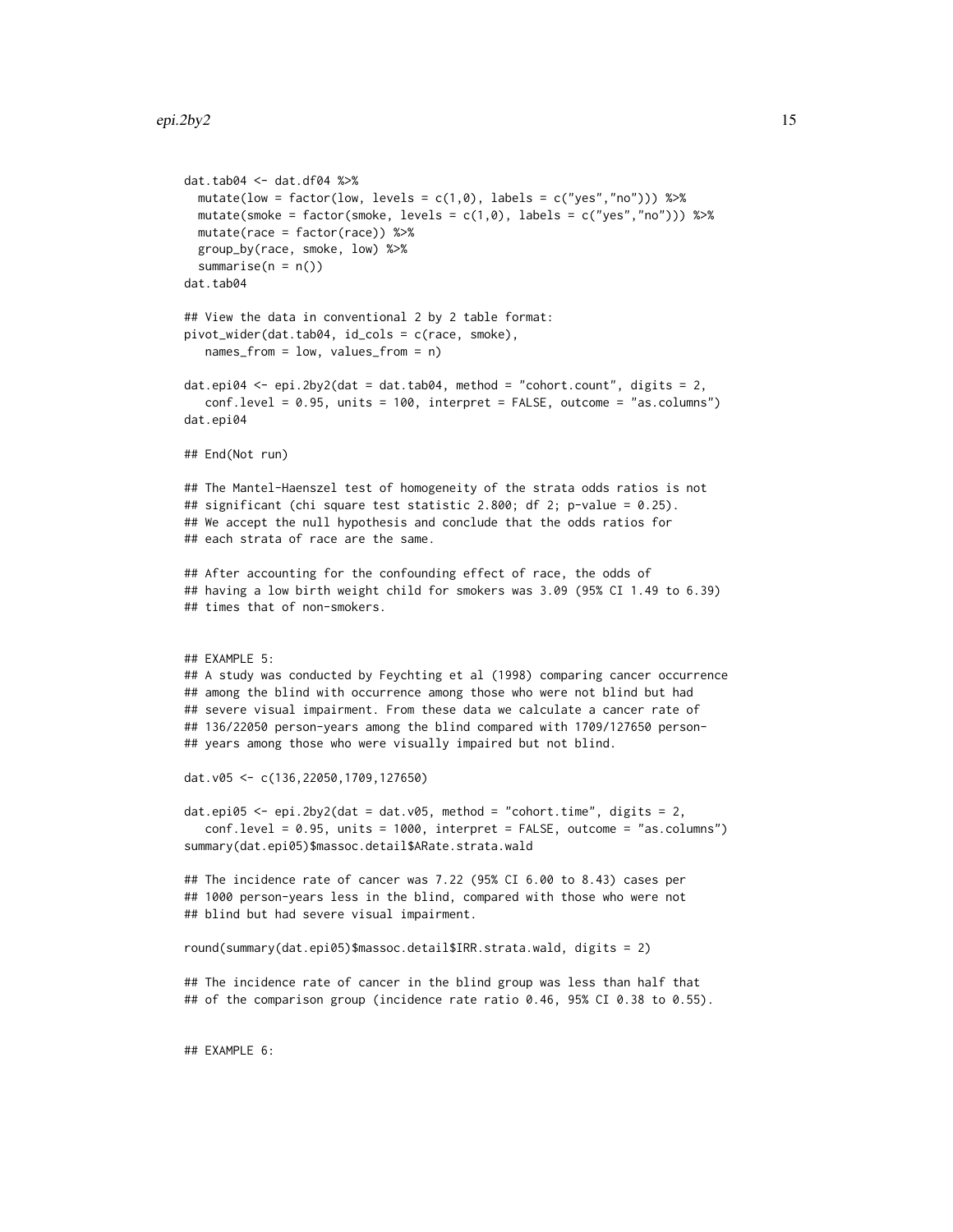```
## A study has been conducted to assess the effect of a new treatment for
## mastitis in dairy cows. Eight herds took part in the study. The following
## data were obtained. The vectors ai, bi, ci and di list (for each herd) the
## number of cows in the E+D+, E+D-, E-D+ and E-D- groups, respectively.
## Not run:
hid <-1:8ai <- c(23,10,20,5,14,6,10,3)
bi \leftarrow c(10, 2, 1, 2, 2, 2, 3, 0)ci \leftarrow c(3, 2, 3, 2, 1, 3, 3, 2)di \leq c(6, 4, 3, 2, 6, 3, 1, 1)dat.df06 <- data.frame(hid, ai, bi, ci, di)
head(dat.df06)
## Re-format data into a format suitable for epi.2by2:
hid \le rep(1:8, times = 4)
exp \leftarrow factor(rep(c(1,1,0,0), each = 8), levels = c(1,0))out <- factor(rep(c(1,0,1,0), each = 8), levels = c(1,0))
dat.df06 <- data.frame(hid, exp, out, n = c(ai,bi,ci,di))
dat.tab06 <- xtabs(n \sim \exp + \omega t + \text{hid}, data = dat.df06)
print(dat.tab06)
epi.2by2(dat = dat.tab06, method = "cohort.count", digits = 2,
   conf.level = 0.95, units = 1000, interpret = FALSE, outcome = "as.columns")
## The Mantel-Haenszel test of homogeneity of the strata odds ratios is not
## significant (chi square test statistic 5.276; df 7; p-value = 0.63).
## We accept the null hypothesis and conclude that the odds ratios for each
## strata of herd are the same.
## After adjusting for the effect of herd, compared to untreated cows, treatment
## increased the odds of recovery by a factor of 5.97 (95% CI 2.72 to 13.13).
## End(Not run)
```
epi.about *The library epiR: summary information*

# Description

Tools for the analysis of epidemiological data.

#### Usage

```
epi.about()
```
#### Details

More information about the epiR package can be found at [https://fvas.unimelb.edu.au/resear](https://fvas.unimelb.edu.au/research/groups/veterinary-epidemiology-melbourne)ch/ [groups/veterinary-epidemiology-melbourne](https://fvas.unimelb.edu.au/research/groups/veterinary-epidemiology-melbourne) and <https://www.ausvet.com.au/>.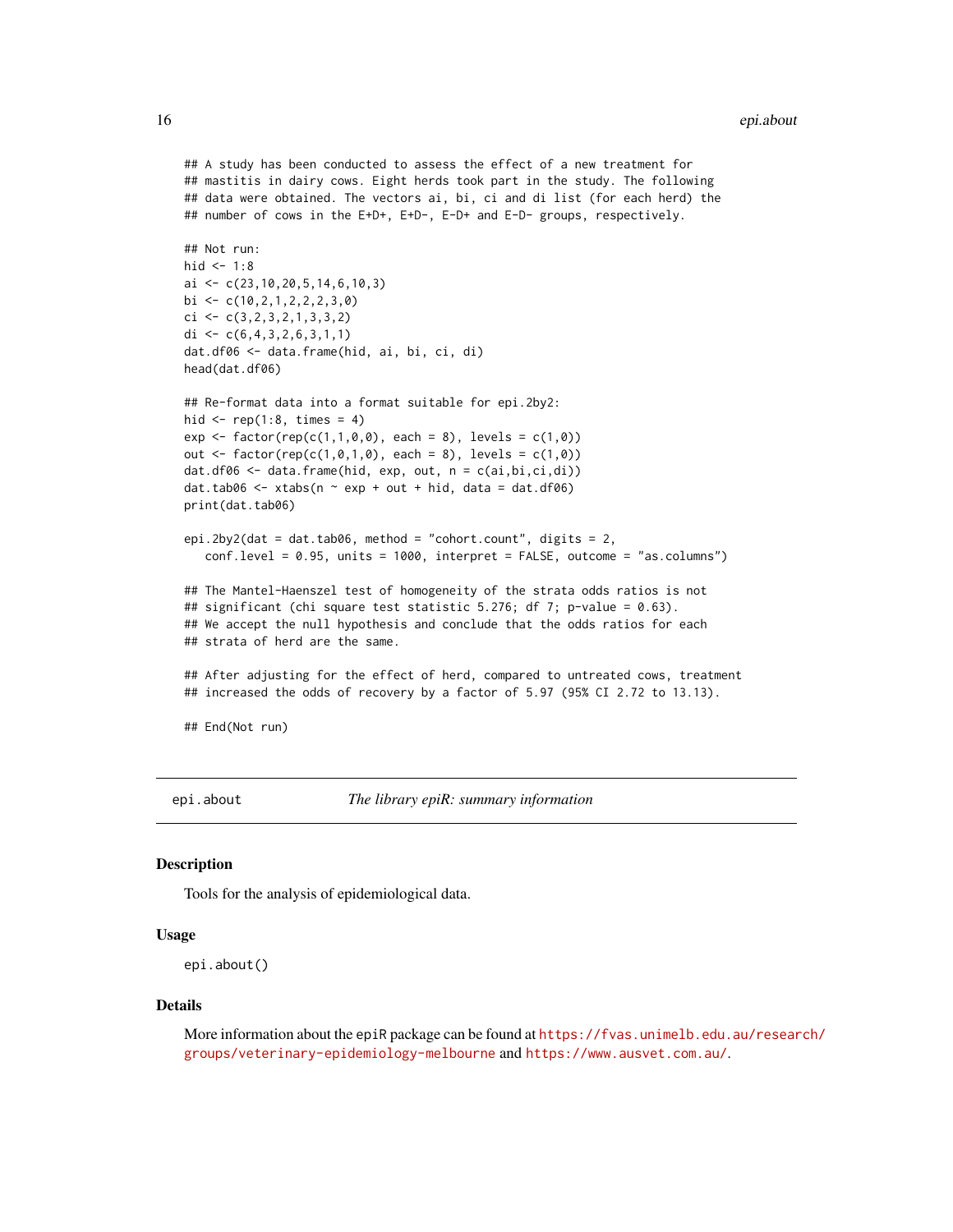#### epi.about 17

# FUNCTIONS AND DATASETS

The following is a summary of the main functions and datasets in the **epiR** package. An alphabetical list of all functions and datasets is available by typing library(help = epiR).

For further information on any of these functions, type help(name) or ?name where name is the name of the function or dataset.

For details on how to use  $epiR$  for routine epidemiological work start R, type help.start() to open the help browser and navigate to Packages > epiR > Vignettes.

# CONTENTS:

The functions in epiR can be categorised into two main groups: tools for epidemioliological analysis and tools for the analysis of surveillance data. A summary of the package functions is as follows:

# I. EPIDEMIOLOGY

# 1. Descriptive statistics:

| epi.conf         | Confidence intervals.   |
|------------------|-------------------------|
| epi.descriptives | Descriptive statistics. |

#### 2. Measures of health and measures of association:

| epi.directadj   | Directly adjusted incidence rate estimates.                              |
|-----------------|--------------------------------------------------------------------------|
| epi.edr         | Compute estimated dissemination ratios from outbreak event data.         |
| epi.empbayes    | Empirical Bayes estimates of observed event counts.                      |
| epi.indirectadj | Indirectly adjusted incidence risk estimates.                            |
| epi.insthaz     | Instantaneous hazard estimates based on Kaplan-Meier survival estimates. |
| epi.2by2        | Measures of association from data presented in a 2 by 2 table.           |

# 3. Diagnostic tests:

| epi.betabuster | An R version of Wes Johnson and Chun-Lung Su's Betabuster.                                  |
|----------------|---------------------------------------------------------------------------------------------|
| epi.herdtest   | Estimate the characteristics of diagnostic tests applied at the herd (group) level.         |
| epi.nomogram   | Compute the post-test probability of disease given characteristics of a diagnostic test.    |
| epi.pooled     | Estimate herd test characteristics when samples are pooled.                                 |
| epi.prev       | Compute the true prevalence of a disease in a population on the basis of an imperfect test. |
| epi.tests      | Sensitivity, specificity and predictive value of a diagnostic test.                         |

#### 4. Meta-analysis:

[epi.dsl](#page-47-1) Mixed-effects meta-analysis of binary outcome data using the DerSimonian and Laird method.

- [epi.iv](#page-65-1) Fixed-effects meta-analysis of binary outcome data using the inverse variance method.
- [epi.mh](#page-72-1) Fixed-effects meta-analysis of binary outcome data using the Mantel-Haenszel method.
- [epi.smd](#page-89-1) Fixed-effects meta-analysis of continuous outcome data using the standardised mean difference method.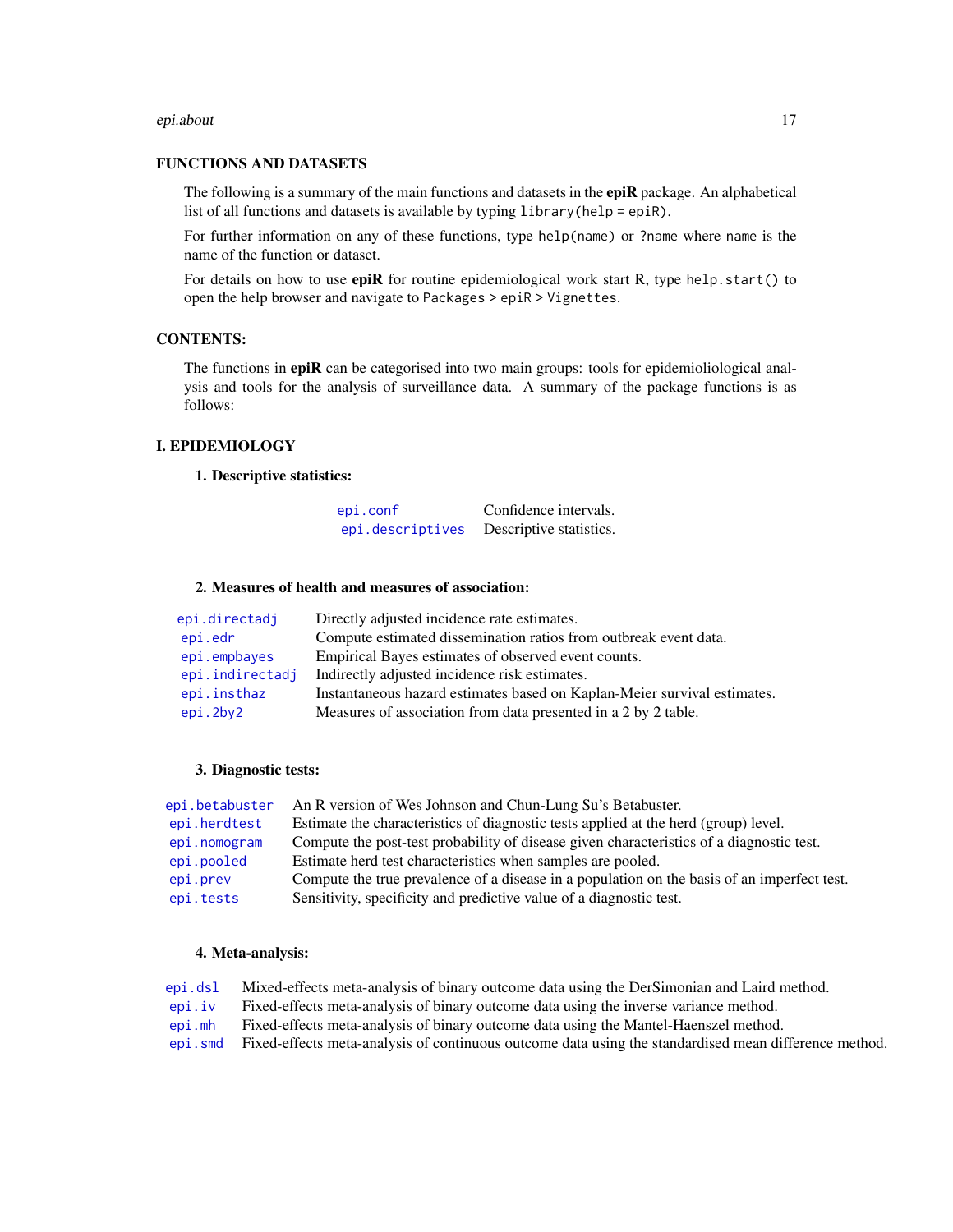# 5. Regression analysis tools:

| epi.cp       | Extract unique covariate patterns from a data set.                               |
|--------------|----------------------------------------------------------------------------------|
| epi.cpresids | Compute covariate pattern residuals from a logistic regression model.            |
|              | epi.interaction Relative excess risk due to interaction in a case-control study. |

# 6. Data manipulation tools:

| epi.asc      | Write matrix to an ASCII raster file.                                                     |
|--------------|-------------------------------------------------------------------------------------------|
| epi.convgrid | Convert British National Grid georeferences to easting and northing coordinates.          |
| epi.dms      | Convert decimal degrees to degrees, minutes and seconds and vice versa.                   |
| epi.ltd      | Calculate lactation to date and standard lactation (that is, 305 or 270 day) milk yields. |
| epi.offset   | Create an offset vector based on a list suitable for WinBUGS.                             |
| epi.RtoBUGS  | Write data from an R list to a text file in WinBUGS-compatible format.                    |

# 7. Sample size calculations:

The naming convention for the sample size functions in  $epiR$  is:  $epi$ . ss (sample size) + an abbreviation to represent the sampling design (e.g., simple, strata, clus1, clus2) + an abbreviation of the objectives of the study (est when you want to estimate a population parameter or comp when you want to compare two groups) + a single letter defining the outcome variable type (b for binary, c for continuous and s for survival data).

| epi.sssimpleestb | Sample size to estimate a binary outcome using simple random sampling.                  |
|------------------|-----------------------------------------------------------------------------------------|
| epi.sssimpleestc | Sample size to estimate a continuous outcome using simple random sampling.              |
| epi.ssstrataestb | Sample size to estimate a binary outcome using stratified random sampling.              |
| epi.ssstrataestc | Sample size to estimate a continuous outcome using stratified random sampling.          |
| epi.ssclus1estb  | Sample size to estimate a binary outcome using one-stage cluster sampling.              |
| epi.ssclus1estc  | Sample size to estimate a continuous outcome using one-stage cluster sampling.          |
| epi.ssclus2estb  | Sample size to estimate a binary outcome using two-stage cluster sampling.              |
| epi.ssclus2estc  | Sample size to estimate a continuous outcome using two-stage cluster sampling.          |
| epi.ssxsectn     | Sample size, power or detectable prevalence ratio for a cross-sectional study.          |
| epi.sscohortc    | Sample size, power or detectable risk ratio for a cohort study using count data.        |
| epi.sscohortt    | Sample size, power or detectable risk ratio for a cohort study using time at risk data. |
| epi.sscc         | Sample size, power or detectable odds ratio for case-control studies.                   |
| epi.sscompb      | Sample size, power and detectable risk ratio when comparing binary outcomes.            |
| epi.sscompc      | Sample size, power and detectable risk ratio when comparing continuous outcomes.        |
| epi.sscomps      | Sample size, power and detectable hazard when comparing time to event.                  |
| epi.ssequb       | Sample size for a parallel equivalence trial, binary outcome.                           |
| epi.ssequc       | Sample size for a parallel equivalence trial, continuous outcome.                       |
| epi.sssupb       | Sample size for a parallel superiority trial, binary outcome.                           |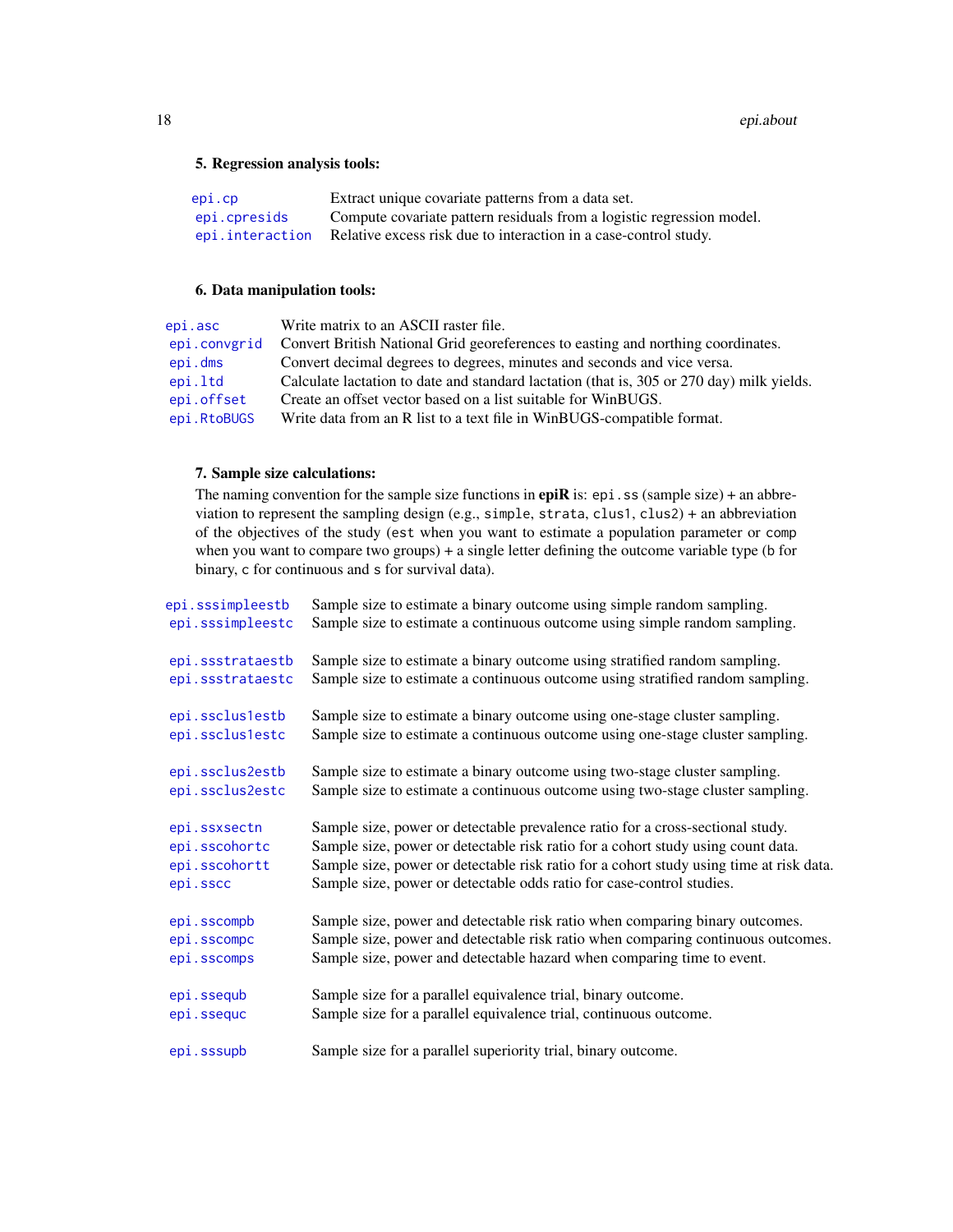#### epi.about 19

| epi.sssupc   | Sample size for a parallel superiority trial, continuous outcome.            |
|--------------|------------------------------------------------------------------------------|
| epi.ssninfb  | Sample size for a non-inferiority trial, binary outcome.                     |
| epi.ssninfc  | Sample size for a non-inferiority trial, continuous outcome.                 |
| epi.ssdetect | Sample size to detect an event.                                              |
| epi.ssdxsesp | Sample size to estimate the sensitivity or specificity of a diagnostic test. |
| epi.ssdxtest | Sample size to validate a diagnostic test in the absence of a gold standard. |

# 8. Miscellaneous functions:

|         | epi.prcc Compute partial rank correlation coefficients. |
|---------|---------------------------------------------------------|
| epi.psi | Compute proportional similarity indices.                |

#### 9. Data sets:

|           | epi epidural Rates of use of epidural anaesthesia in trials of caregiver support. |
|-----------|-----------------------------------------------------------------------------------|
| epi.incin | Laryngeal and lung cancer cases in Lancashire 1974 - 1983.                        |
| epi.SClip | Lip cancer in Scotland 1975 - 1980.                                               |

# II. SURVEILLANCE

Below, SSe stands for surveillance system sensitivity. That is, the average probability that a surveillance system (as a whole) will return a positive surveillance outcome, given disease is present in the population at a level equal to or greater than a specified design prevalence.

# 1. Representative sampling — sample size:

| rsu.sspfree.rs       | Defined probability of disease freedom. |
|----------------------|-----------------------------------------|
| rsu.sssep.rs         | SSe, perfect test specificity.          |
| rsu.sssep.rs2st      | SSe, two stage sampling.                |
| rsu.sssep.rsfreecalc | SSe, imperfect test specificity.        |
| rsu.sssep.rspool     | SSe, pooled sampling.                   |

# 2. Representative sampling — surveillance system sensitivity and specificity:

| rsu.sep.rs         | SSe, representative sampling.                         |
|--------------------|-------------------------------------------------------|
| rsu.sep.rs2st      | SSe, representative two-stage sampling.               |
| rsu.sep.rsmult     | SSe, representative multiple surveillance components. |
| rsu.sep.rsfreecalc | SSe, imperfect test specificity.                      |
| rsu.sep.rspool     | SSe, representative pooled sampling.                  |
| rsu.sep.rsvarse    | SSe, varying surveillance unit sensitivity.           |
| rsu.spp.rs         | Surveillance system specificity.                      |
|                    |                                                       |

3. Representative sampling — probability of disease freedom: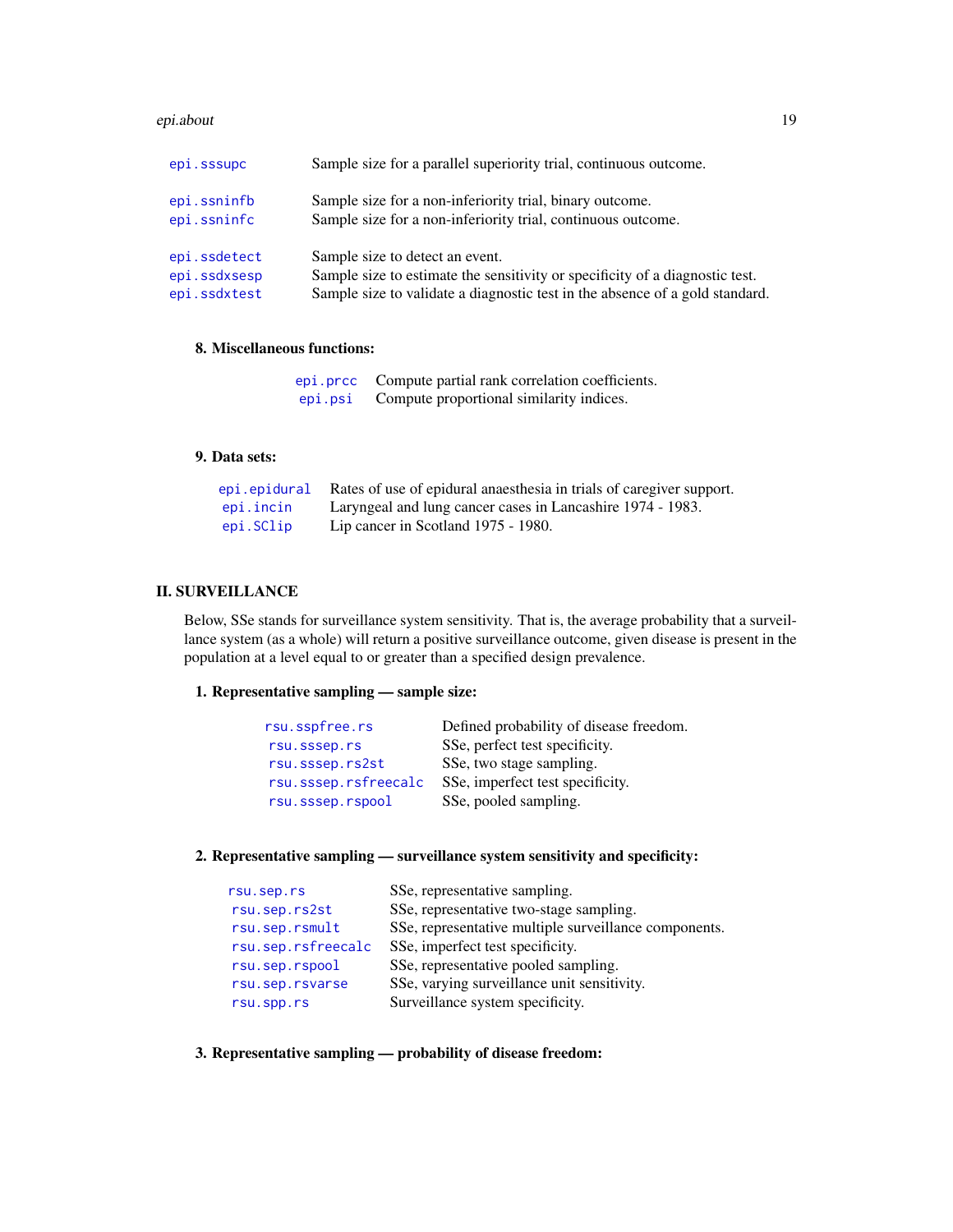| rsu.pfree.rs | Probability of disease freedom for a single or multiple time periods. |
|--------------|-----------------------------------------------------------------------|
|              | rsu.pfree.equ Equilibrium probability of disease freedom.             |

#### 4. Risk-based sampling — sample size:

| rsu.sssep.rbsrg    | SSe, single sensitivity for each risk group.    |
|--------------------|-------------------------------------------------|
| rsu.sssep.rbmrg    | SSe, multiple sensitivities within risk groups. |
| rsu.sssep.rb2st1rf | SSe, 2 stage sampling, 1 risk factor.           |
| rsu.sssep.rb2st2rf | SSe, 2 stage sampling, 2 risk factors.          |

#### 5. Risk-based sampling — surveillance system sensitivity and specificity:

| rsu.sep.rb      | SSe, risk-based sampling.                           |
|-----------------|-----------------------------------------------------|
| rsu.sep.rb1rf   | SSe, risk-based sampling, 1 risk factor.            |
| rsu.sep.rb2rf   | SSe, risk-based sampling, 2 risk factors.           |
| rsu.sep.rbvarse | SSe, risk-based sampling, varying unit sensitivity. |
| rsu.sep.rb2st   | SSe, 2-stage risk-based sampling.                   |

# 6. Risk-based sampling — probability of disease freedom:

[rsu.pfree.equ](#page-158-1) Equilibrium probability of disease freedom.

# 7. Census sampling — surveillance system sensitivity:

[rsu.sep.cens](#page-167-1) SSe, census sampling.

# 8. Passive surveillance — surveillance system sensitivity:

[rsu.sep.pass](#page-168-1) SSe, passive surveillance.

## 9. Miscellaneous functions:

|            | rsu. ad jrisk Adjusted risk values.                           |
|------------|---------------------------------------------------------------|
| rsu.dxtest | Series and parallel diagnostic test interpretation.           |
| rsu.epinf  | Effective probability of disease.                             |
| rsu.pstar  | Design prevalence back calculation.                           |
| rsu.sep    | Probability disease is less than specified design prevalence. |

# Author(s)

Mark Stevenson (<mark.stevenson1@unimelb.edu.au>), Faculty of Veterinary and Agricultural Sciences, University of Melbourne, Parkville Victoria 3010, Australia.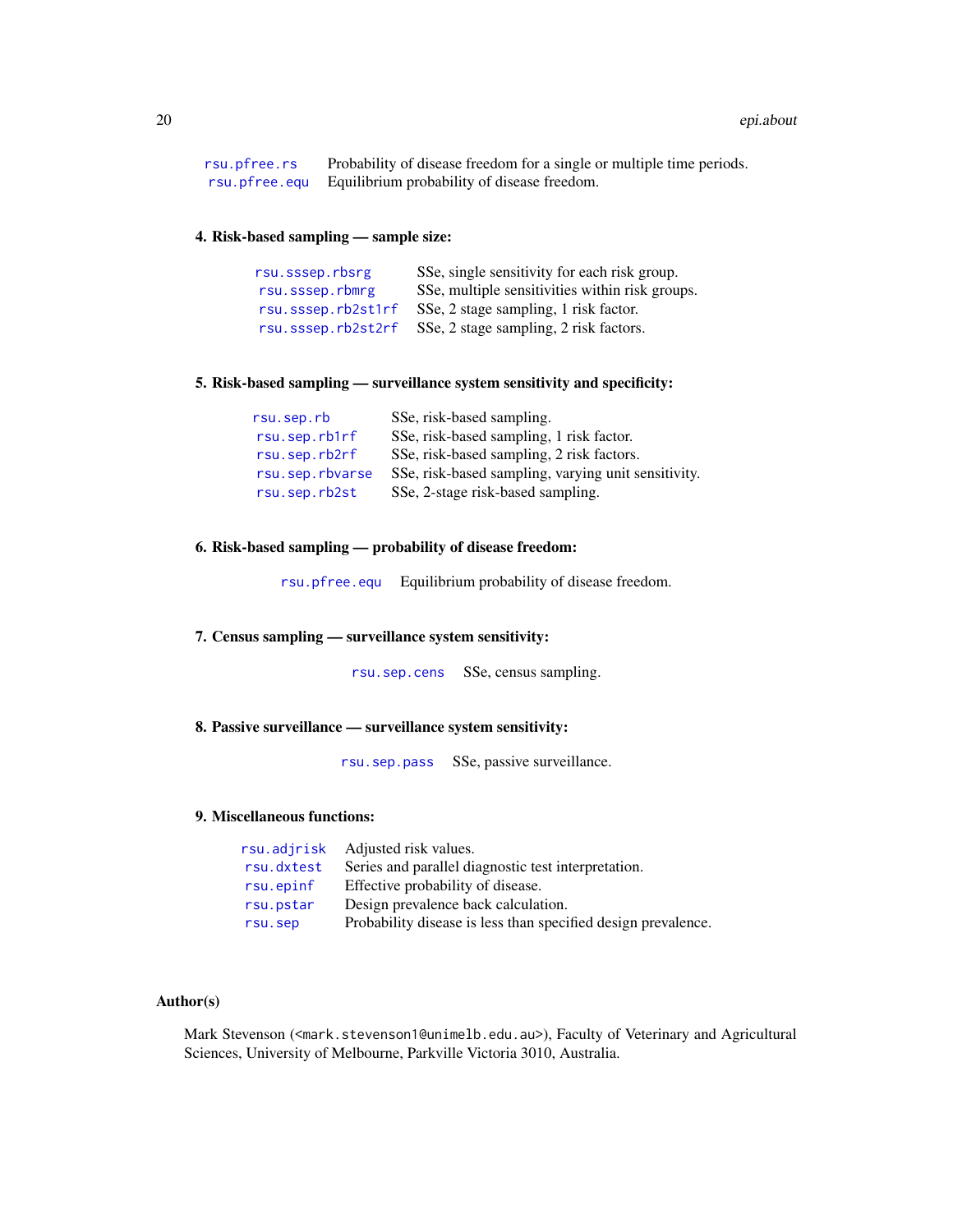#### <span id="page-20-0"></span>epi.asc 21

Evan Sergeant (<evansergeant@gmail.com>), Ausvet Pty Ltd, Level 1 34 Thynne St, Bruce ACT 2617, Australia.

Simon Firestone, Faculty of Veterinary and Agricultural Sciences, University of Melbourne, Parkville Victoria 3010, Australia.

Telmo Nunes, UISEE/DETSA, Faculdade de Medicina Veterinaria — UTL, Rua Prof. Cid dos Santos, 1300 - 477 Lisboa Portugal.

Javier Sanchez, Atlantic Veterinary College, University of Prince Edward Island, Charlottetown Prince Edward Island, C1A 4P3, Canada.

Ron Thornton, Ministry for Primary Industries New Zealand, PO Box 2526 Wellington, New Zealand.

<span id="page-20-1"></span>epi.asc *Write matrix to an ASCII raster file*

#### Description

Writes a data frame to an ASCII raster file, suitable for display in a Geographic Information System.

# Usage

epi.asc(dat, file, xllcorner, yllcorner, cellsize, na = -9999)

# Arguments

| dat       | a matrix with data suitable for plotting using the image function.                      |  |
|-----------|-----------------------------------------------------------------------------------------|--|
| file      | character string specifying the name and path of the ASCII raster output file.          |  |
| xllcorner | the easting coordinate corresponding to the lower left hand corner of the matrix.       |  |
| vllcorner | the northing coordinate corresponding to the lower left hand corner of the ma-<br>trix. |  |
| cellsize  | number, defining the size of each matrix cell.                                          |  |
| na        | scalar, defines null values in the matrix. NAs are converted to this value.             |  |

### Value

Writes an ASCII raster file (typically with  $\star$ , asc extension), suitable for display in a Geographic Information System.

#### Note

The image function in R rotates tabular data counter clockwise by 90 degrees for display. A matrix of the form:

> 1 3 2 4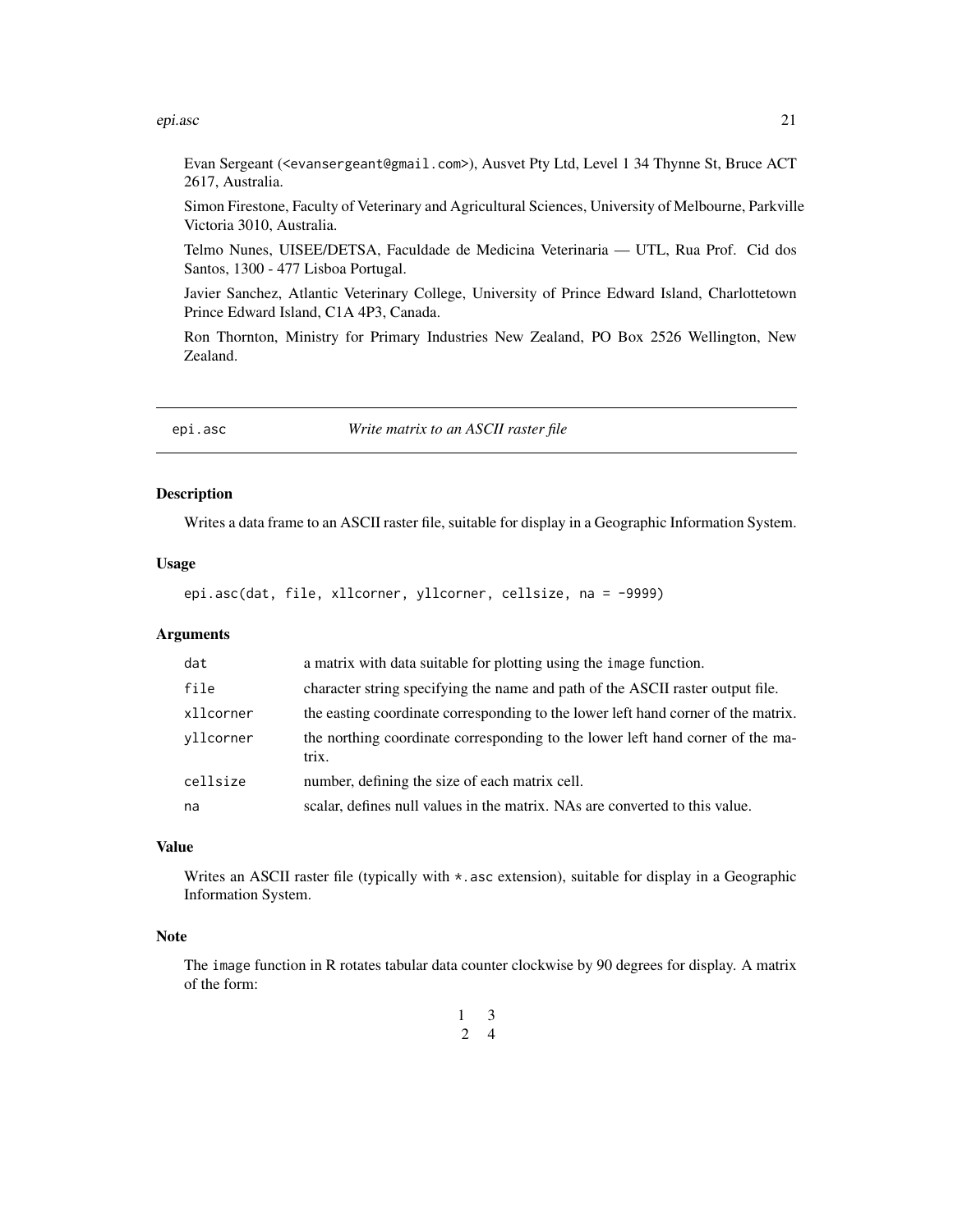<span id="page-21-0"></span>is displayed (using image) as:

```
3 4
1 2
```
It is recommended that the source data for this function is a matrix. Replacement of NAs in a data frame extends processing time for this function.

<span id="page-21-1"></span>epi.betabuster *An R version of Wes Johnson and Chun-Lung Su's Betabuster*

#### Description

A function to return shape1 and shape2 parameters for a beta distribution, based on expert elicitation.

#### Usage

```
epi.betabuster(mode, conf, greaterthan, x, conf.level = 0.95, max.shape1 = 100,
   step = 0.001)
```
#### Arguments

| mode        | scalar, the mode of the variable of interest. Must be a number between 0 and 1.                                                                                                                                                                                                         |  |
|-------------|-----------------------------------------------------------------------------------------------------------------------------------------------------------------------------------------------------------------------------------------------------------------------------------------|--|
| conf        | level of confidence (expressed on a $0$ to 1 scale) that the true value of the variable<br>of interest is greater or less than argument x.                                                                                                                                              |  |
| greaterthan | logical, if TRUE you are making the statement that you are conf confident that the<br>true value of the variable of interest is greater than x. If FALSE you are making<br>the statement that you are conf confident that the true value of the variable of<br>interest is less than x. |  |
| X           | scalar, value of the variable of interest (see above).                                                                                                                                                                                                                                  |  |
| conf.level  | magnitude of the returned confidence interval for the estimated beta distribution.<br>Must be a single number between 0 and 1.                                                                                                                                                          |  |
| max.shape1  | scalar, maximum value of the shape 1 parameter for the beta distribution.                                                                                                                                                                                                               |  |
| step        | scalar, step value for the shape1 parameter. See details.                                                                                                                                                                                                                               |  |

#### Details

The beta distribution has two parameters: shape1 and shape2, corresponding to a and b in the original version of BetaBuster. If r equals the number of times an event has occurred after n trials, shape1 =  $(r + 1)$  and shape2 =  $(n - r + 1)$ .

Take care when you're parameterising probability estimates that are at the extremes of the 0 to 1 bounds. If the returned shape1 parameter is equal to the value of max. shape1 (which, by default is 100) consider increasing the value of the max.shape1 argument. The epi.betabuster functions issues a warning if these conditions are met.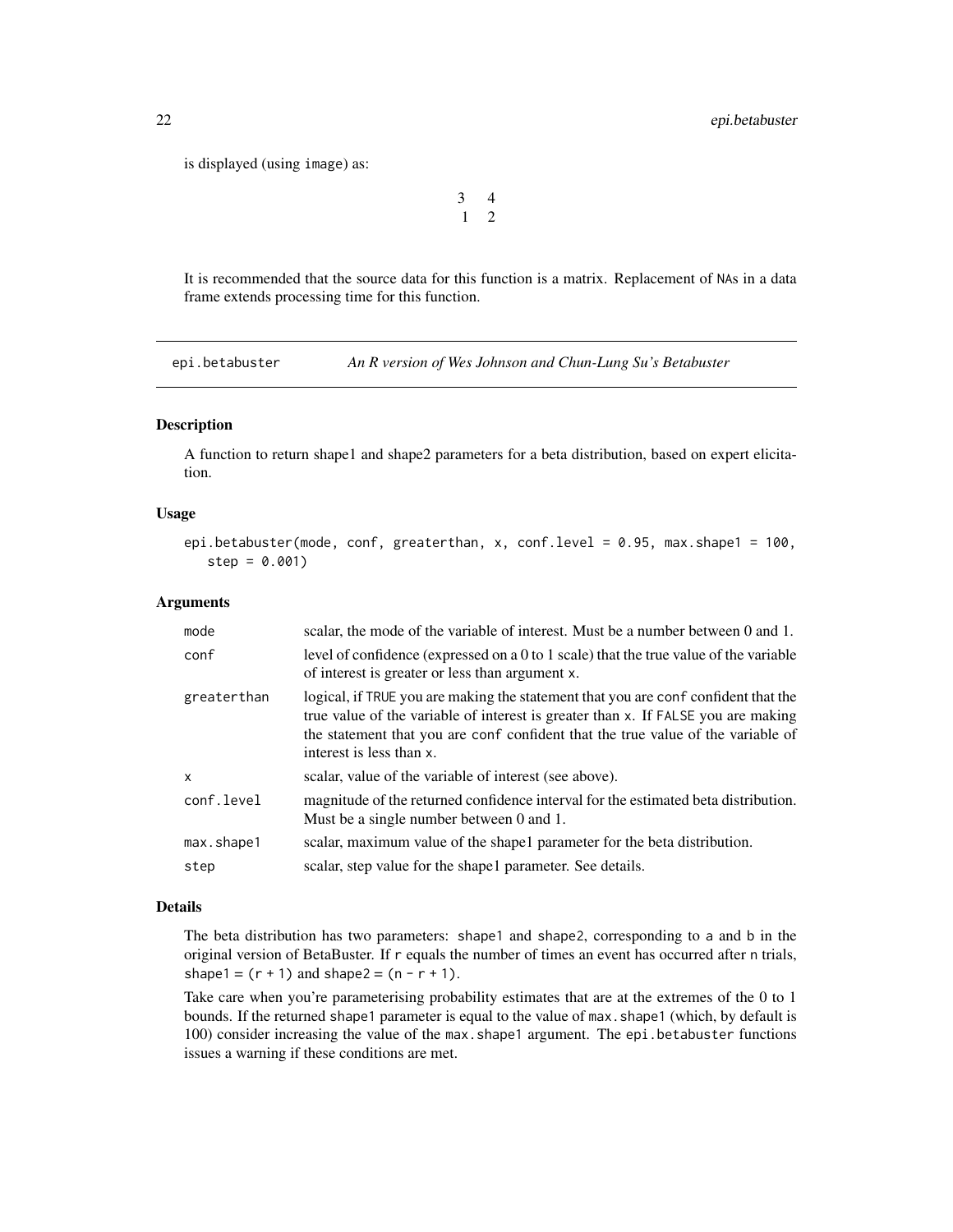### epi.betabuster 23

### Value

A list containing the following:

| shape1   | the shape 1 parameter for the estimated beta distribution.                     |  |
|----------|--------------------------------------------------------------------------------|--|
| shape2   | the shape2 parameter for the estimated beta distribution.                      |  |
| mode     | the mode of the estimated beta distribution.                                   |  |
| mean     | the mean of the estimated beta distribution.                                   |  |
| median   | the median of the estimated beta distribution.                                 |  |
| lower    | the lower bound of the confidence interval of the estimated beta distribution. |  |
| upper    | the upper bound of the confidence interval of the estimated beta distribution. |  |
| variance | the variance of the estimated beta distribution.                               |  |

# Author(s)

Simon Firestone (Faculty of Veterinary and Agricultural Sciences, The University of Melbourne, Australia) with acknowledgements to Wes Johnson and Chun-Lung Su for the original standalone software.

#### References

Christensen R, Johnson W, Branscum A, Hanson TE (2010). Bayesian Ideas and Data Analysis: An Introduction for Scientists and Statisticians. Chapman and Hall, Boca Raton.

# Examples

```
## EXAMPLE 1:
## If a scientist is asked for their best guess for the diagnostic sensitivity
## of a particular test and the answer is 0.90, and if they are also willing
## to assert that they are 80% certain that the sensitivity is greater than
## 0.75, what are the shape1 and shape2 parameters for a beta distribution
## satisfying these constraints?
rval.beta01 <- epi.betabuster(mode = 0.90, conf = 0.80, greaterthan = TRUE,
  x = 0.75, conf.level = 0.95, max.shape1 = 100, step = 0.001)
rval.beta01$shape1; rval.beta01$shape2
## The shape1 and shape2 parameters for the beta distribution that satisfy the
## constraints listed above are 9.875 and 1.986, respectively.
## This beta distribution reflects the probability distribution obtained if
## there were 9 successes, r:
r <- rval.beta01$shape1 - 1; r
## from 10 trials, n:
n <- rval.beta01$shape2 + rval.beta01$shape1 - 2; n
dat.df01 <- data.frame(x = seq(from = 0, to = 1, by = 0.001),
  y = \text{dbeta}(x = \text{seq}(\text{from} = 0, \text{to} = 1, \text{by} = 0.001),shape1 = rval.beta01$shape1, shape2 = rval.beta01$shape2))
```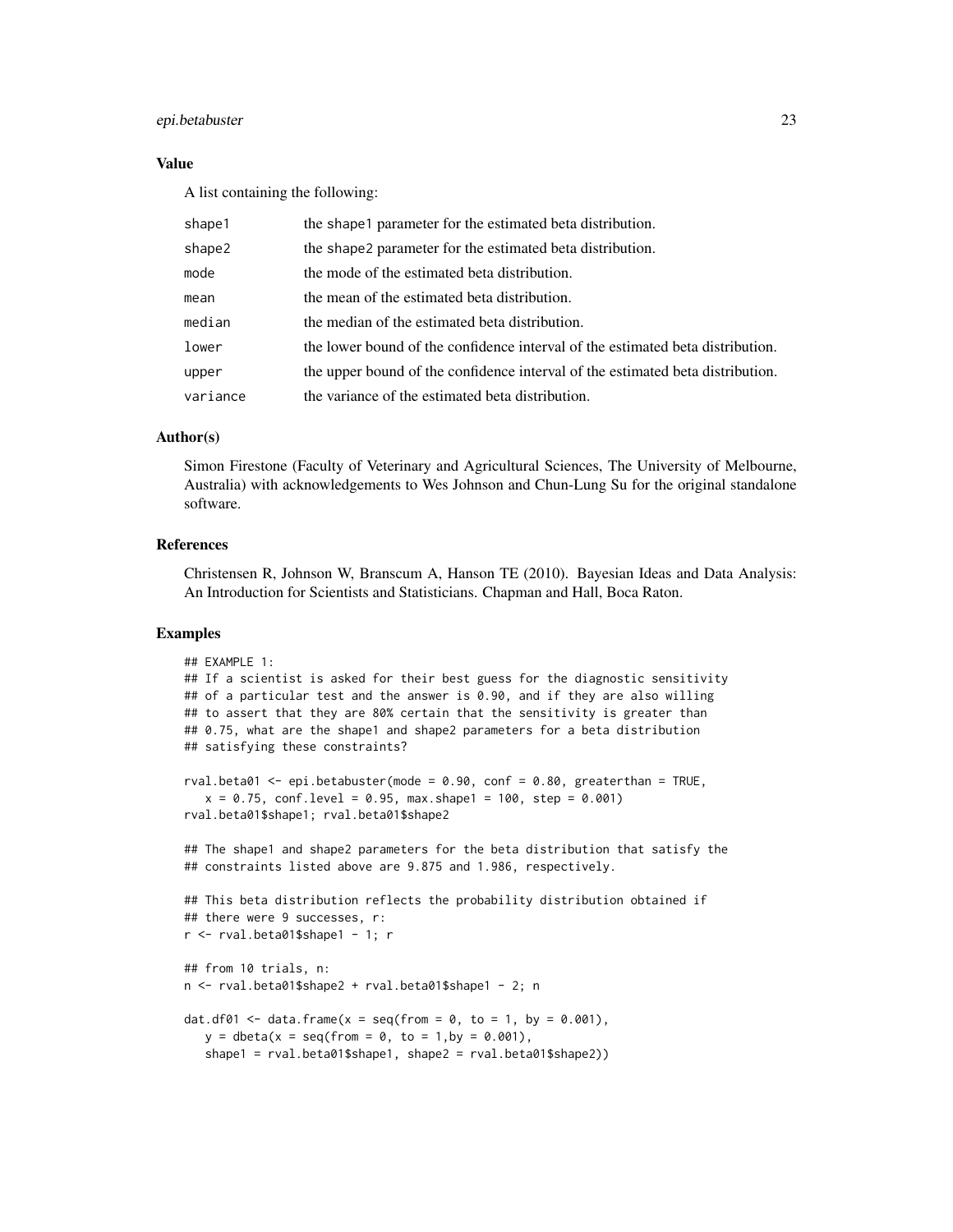```
## Density plot of the estimated beta distribution:
## Not run:
library(ggplot2)
ggplot(data = dat.df01, aes(x = x, y = y)) +geom_line() +
  scale_x_continuous(name = "Test sensitivity") +
  scale_y_continuous(name = "Density")
## End(Not run)
## EXAMPLE 2:
## The most likely value of the specificity of a PCR for coxiellosis in
## small ruminants is 1.00 and we're 97.5% certain that this estimate is
## greater than 0.99. What are the shape1 and shape2 parameters for a beta
## distribution satisfying these constraints?
epi.betabuster(mode = 1.00, conf = 0.975, greaterthan = TRUE, x = 0.99,
   conf. level = 0.95, max. shape1 = 100, step = 0.001)## The shape1 and shape2 parameters for the beta distribution that satisfy the
## constraints listed above are 100 and 1, respectively. epi.betabuster
## issues a warning that the value of shape1 equals max.shape1. We increase
## max.shape1 to 500:
epi.betabuster(mode = 1.00, conf = 0.975, greaterthan = TRUE, x = 0.99,
  conf. level = 0.95, max. shape1 = 500, step = 0.001)## The shape1 and shape2 parameters for the beta distribution that satisfy the
## constraints listed above are 367.04 and 1, respectively.
```
epi.blcm.paras *Number of parameters to be inferred and number of informative priors required for a Bayesian latent class model*

#### Description

Returns the number of unknown parameters to be inferred and the number of informative priors likely to be needed for an identifiable Bayesian latent class model to estimate diagnostic sensitivity and specificity in the absence of a gold standard.

#### Usage

```
epi.blcm.paras(ntest.dep = 2, ntest.indep = 1, npop = 2)
```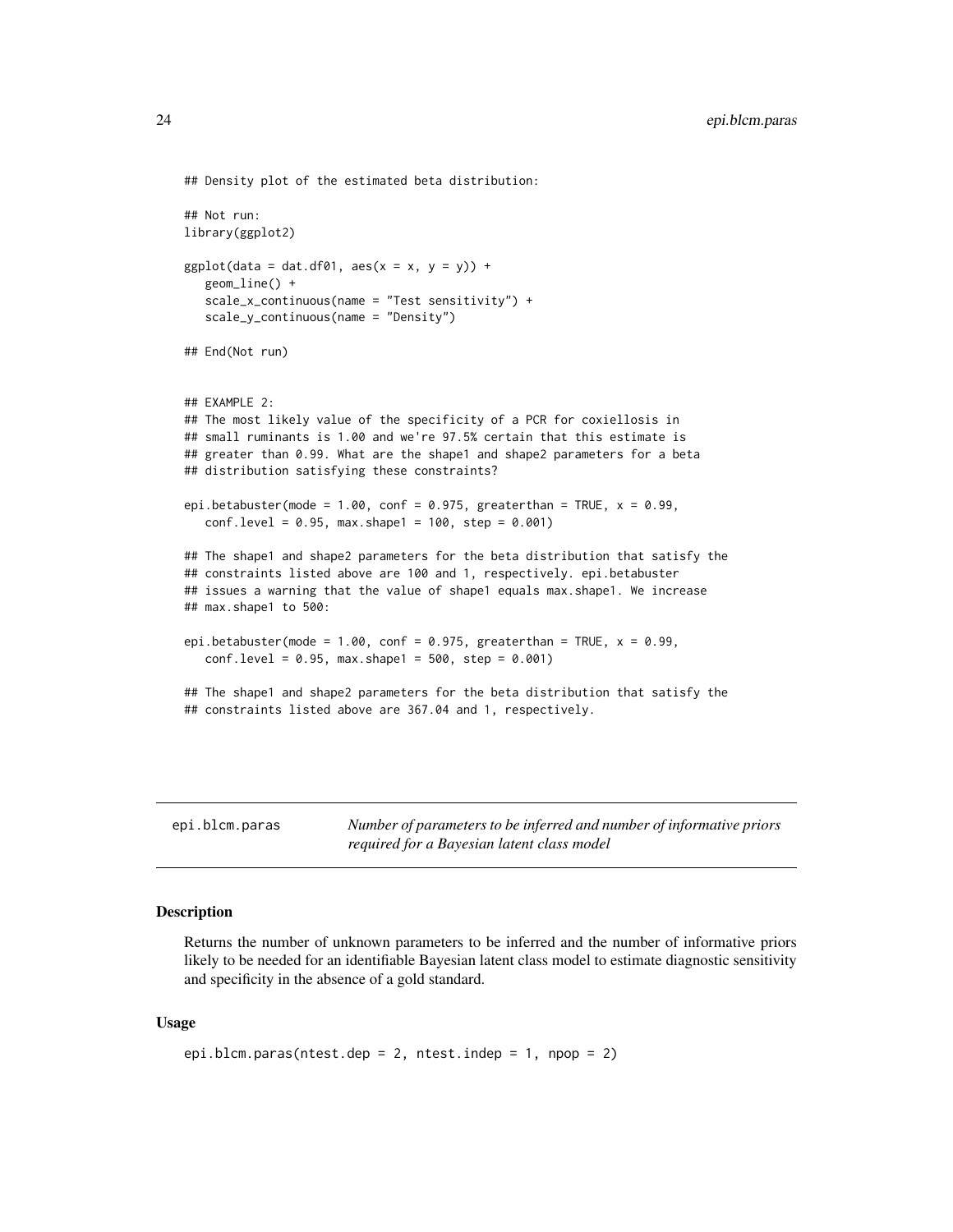#### **Arguments**

| ntest.dep   | scalar, the number of conditionally dependent tests evaluated.             |  |
|-------------|----------------------------------------------------------------------------|--|
| ntest.indep | scalar, the number of conditionally independent tests evaluated.           |  |
| npop        | scalar, the number of populations with a distinct prevalence investigated. |  |

# Value

A list containing the following:

| df          | scalar, the degrees of freedom in the available data.                                      |  |
|-------------|--------------------------------------------------------------------------------------------|--|
| npars       | scalar, the number of unknown parameters to be inferred.                                   |  |
| ninf.priors | scalar, the number of informative priors likely to be needed for an identifiable<br>model. |  |

# Note

A model may still be useful for inference if it has less informative priors, though cautious interpretation is warranted, typically with a sensitivity analysis of the influence of the priors on the findings.

#### Author(s)

Simon Firestone and Allison Cheung (Faculty of Veterinary and Agricultural Sciences, The University of Melbourne, Parkville Victoria, Australia), Nagendra Singanallur (Australian Centre for Disease Preparedness, Newcomb Victoria, Australia).

#### Examples

## EXAMPLE 1 --- Two conditionally dependent tests, 1 population: epi.blcm.paras(ntest.dep = 2, ntest.indep = 0, npop = 1)

```
## This model has 3 degrees of freedom. The model has 7 unknown parameters to
## be inferred. At least 4 informative priors are required.
```

```
## EXAMPLE 2 --- Two conditionally dependent tests, 2 populations:
epi.blcm.paras(ntest.dep = 2, ntest.indep = 0, npop = 2)
```

```
## This model has 6 degrees of freedom. The model has 8 unknown parameters to
## be inferred. At least 2 informative priors are required.
```

```
## EXAMPLE 3 --- Two conditionally dependent tests, 3 populations:
epi.blcm.paras(ntest.dep = 2, ntest.indep = 0, npop = 3)
```
## This model has 9 degrees of freedom. The model has 9 unknown parameters to ## be inferred. This model may be able to proceed without informative priors.

## EXAMPLE 4 --- Two conditionally dependent tests, 1 independent test, 1 ## population: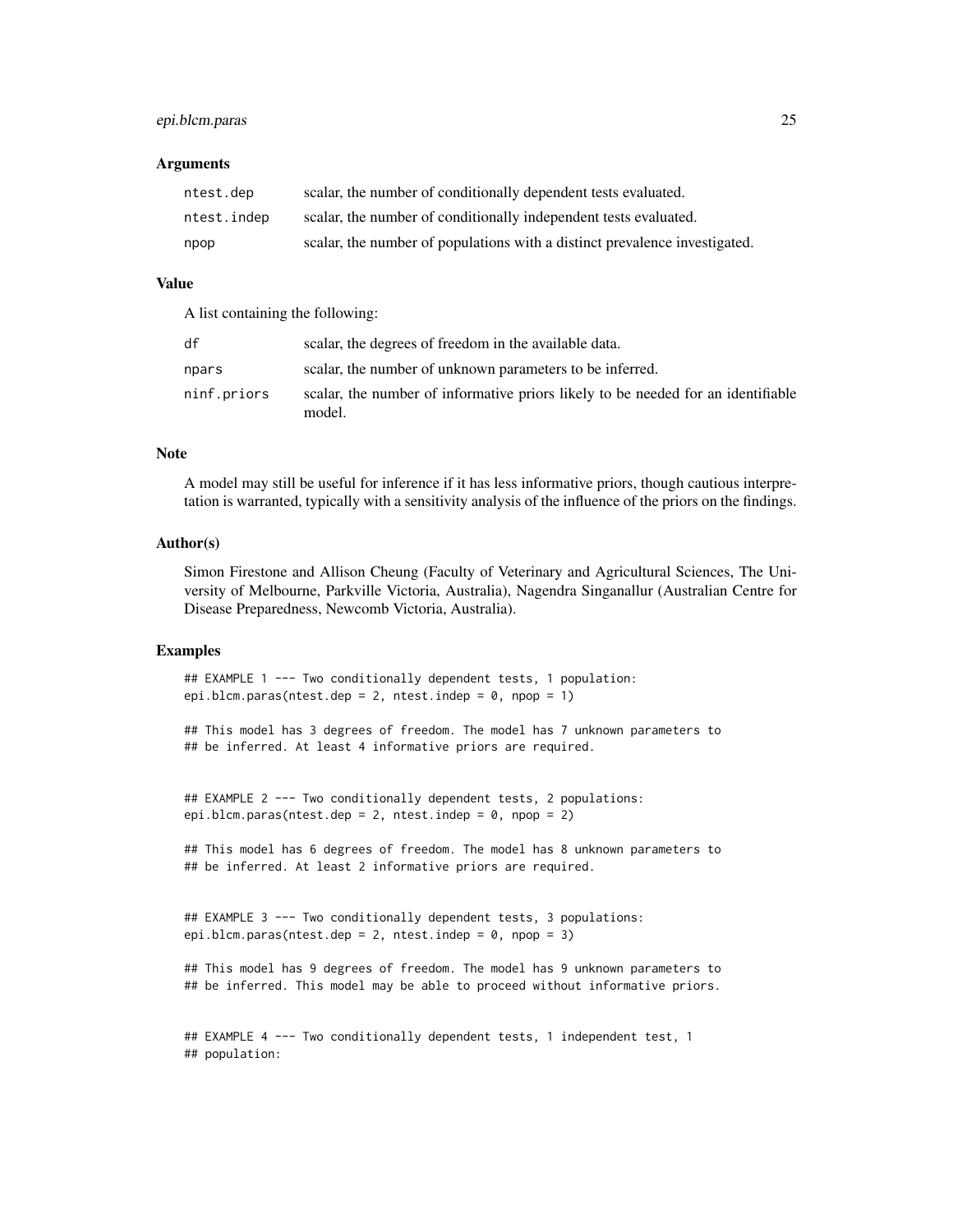```
epi.blcm.paras(ntest.dep = 2, ntest.indep = 1, npop = 1)
## This model has 7 degrees of freedom. The model has 9 unknown parameters to
## be inferred. At least 2 informative priors are required.
## EXAMPLE 5 --- Two conditionally dependent tests, 1 independent test, 2
## populations:
epi.blcm.paras(ntest.dep = 2, ntest.indep = 1, npop = 2)
## This model has 14 degrees of freedom. The model has 10 unknown parameters to
## be inferred. This model may be able to proceed without informative priors.
## EXAMPLE 6 --- Three conditionally dependent tests, 1 population:
epi.blcm.paras(ntest.dep = 3, ntest.indep = 0, npop = 1)
## This model has 7 degrees of freedom. The model has 13 unknown parameters to
## be inferred. At least 6 informative priors are required.
## EXAMPLE 7 --- Three conditionally dependent tests, 2 populations:
epi.blcm.paras(ntest.dep = 3, ntest.indep = 0, npop = 2)
## This model has 14 degrees of freedom. The model has 14 unknown parameters to
## be inferred. This model may be able to proceed without informative priors.
```
epi.bohning *Bohning's test for overdispersion of Poisson data*

#### Description

A test for overdispersion of Poisson data.

#### Usage

```
epi.bohning(obs, exp, alpha = 0.05)
```
#### **Arguments**

| obs   | the observed number of cases in each area.                                                       |  |  |
|-------|--------------------------------------------------------------------------------------------------|--|--|
| exp   | the expected number of cases in each area.                                                       |  |  |
| alpha | alpha level to be used for the test of significance. Must be a single number<br>between 0 and 1. |  |  |

#### Value

A data frame with two elements: test.statistic, Bohning's test statistic and p.value the associated P-value.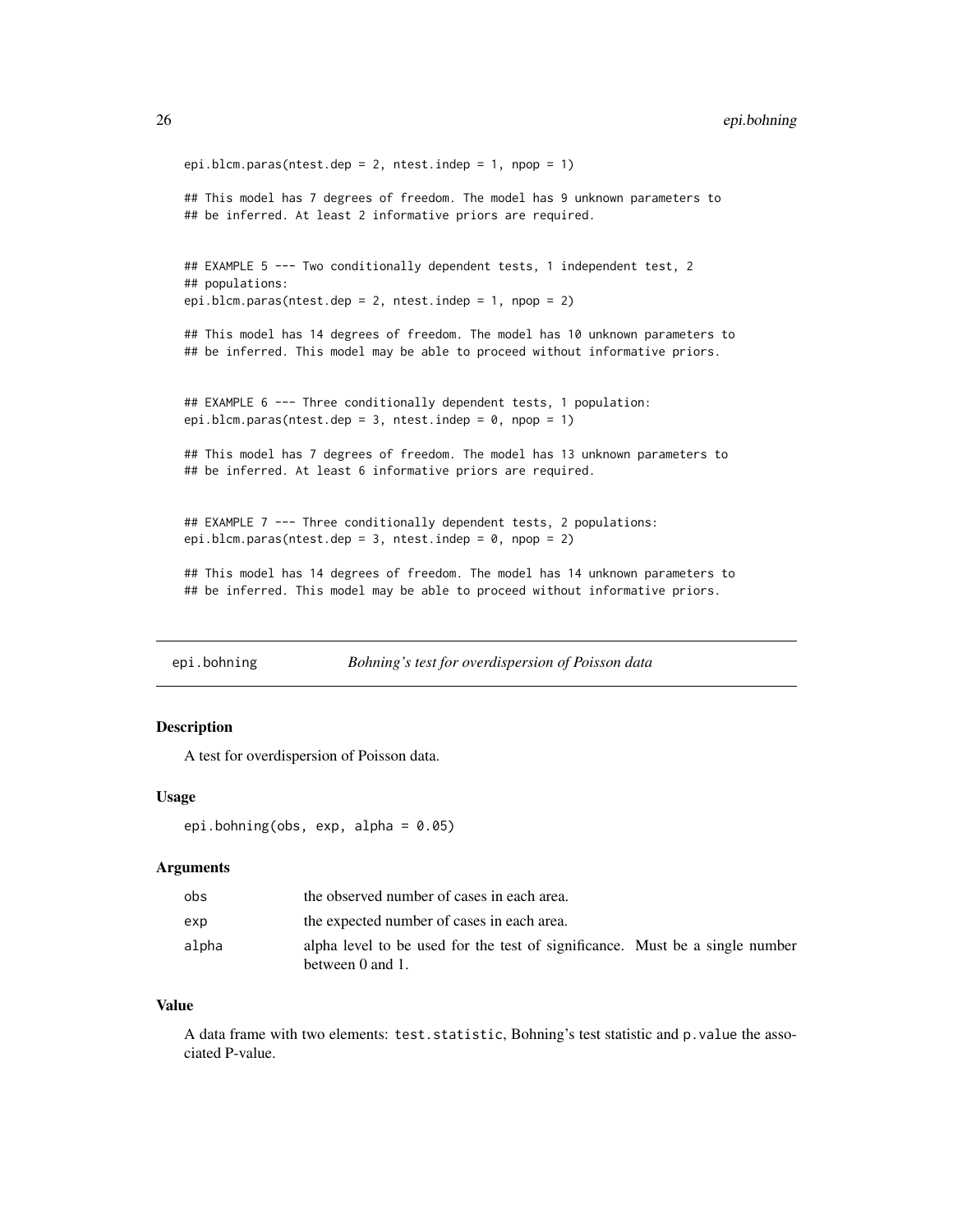<span id="page-26-0"></span>epi.ccc 27

#### References

Bohning D (2000). Computer-assisted Analysis of Mixtures and Applications. Chapman and Hall, Boca Raton.

Ugarte MD, Ibanez B, Militino AF (2006). Modelling risks in disease mapping. Statistical Methods in Medical Research 15: 21 - 35.

# Examples

```
## EXAMPLE 1:
data(epi.SClip)
obs <- epi.SClip$cases
pop <- epi.SClip$population
exp < - (sum(obs) / sum(pop)) * pop
epi.bohning(obs, exp, alpha = 0.05)
## Bohning's test was used to determine if there was statistically significant
## overdispersion in lip cancer cases across 56 Scottish districts for the
## period 1975 to 1980.
## The test statistic was 53.33. The associated P value was <0.01. We reject
## the null hypothesis of no over dispersion and accept the null hypothesis
## concluding that the lip cancer data are over dispersed.
```
epi.ccc *Concordance correlation coefficient*

#### Description

Calculates Lin's (1989, 2000) concordance correlation coefficient for agreement on a continuous measure.

#### Usage

```
epi.ccc(x, y, ci = "z-transform", conf.level = 0.95, rep.measure = FALSE,
   subjectid)
```
#### Arguments

| $\mathsf{x}$ | a vector, representing the first set of measurements.                                           |  |
|--------------|-------------------------------------------------------------------------------------------------|--|
| У            | a vector, representing the second set of measurements.                                          |  |
| ci           | a character string, indicating the method to be used. Options are z-transform<br>or asymptotic. |  |
| conf.level   | magnitude of the returned confidence interval. Must be a single number between<br>$0$ and $1$ . |  |
| rep.measure  | logical. If TRUE there are repeated observations across subject.                                |  |
| subjectid    | a factor providing details of the observer identifier if rep. measure == TRUE.                  |  |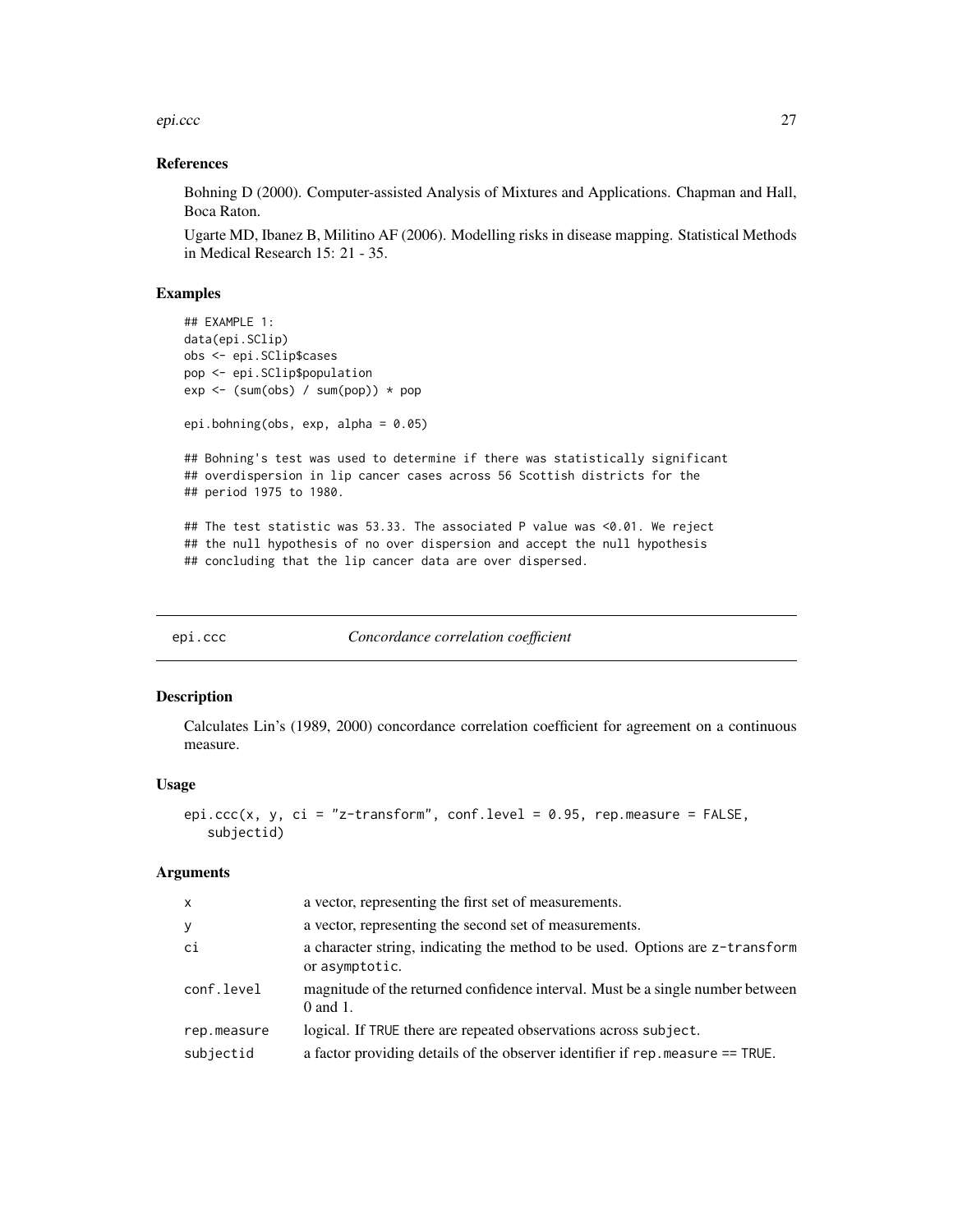# Details

Computes Lin's (1989, 2000) concordance correlation coefficient for agreement on a continuous measure obtained by two methods. The concordance correlation coefficient combines measures of both precision and accuracy to determine how far the observed data deviate from the line of perfect concordance (that is, the line at 45 degrees on a square scatter plot). Lin's coefficient increases in value as a function of the nearness of the data's reduced major axis to the line of perfect concordance (the accuracy of the data) and of the tightness of the data about its reduced major axis (the precision of the data).

Both x and y values need to be present for a measurement pair to be included in the analysis. If either or both values are missing (i.e., coded NA) then the measurement pair is deleted before analysis.

#### Value

A list containing the following:

| rho.c    | the concordance correlation coefficient.                                                                                                                                                                                                                                                                                                                                                                                           |  |
|----------|------------------------------------------------------------------------------------------------------------------------------------------------------------------------------------------------------------------------------------------------------------------------------------------------------------------------------------------------------------------------------------------------------------------------------------|--|
| s.shift  | the scale shift.                                                                                                                                                                                                                                                                                                                                                                                                                   |  |
| l.shift  | the location shift.                                                                                                                                                                                                                                                                                                                                                                                                                |  |
| C.b      | a bias correction factor that measures how far the best-fit line deviates from a<br>line at 45 degrees. No deviation from the 45 degree line occurs when $C.b = 1$ .<br>See Lin (1989, page 258).                                                                                                                                                                                                                                  |  |
| blalt    | a data frame with two columns: mean the mean of each pair of measurements,<br>delta vector y minus vector x.                                                                                                                                                                                                                                                                                                                       |  |
| sblalt   | a data frame listing the average difference between the two sets of measure-<br>ments, the standard deviation of the difference between the two sets of measure-<br>ments and the lower and upper confidence limits of the difference between the<br>two sets of measurements. If rep.measure == TRUE the confidence interval of<br>the difference is adjusted to account for repeated observations across individual<br>subjects. |  |
| nmissing | a count of the number of measurement pairs ignored due to missingness.                                                                                                                                                                                                                                                                                                                                                             |  |

#### References

Bland J, Altman D (1986). Statistical methods for assessing agreement between two methods of clinical measurement. The Lancet 327: 307 - 310.

Bland J, Altman D (1999). Measuring agreement in method comparison studies. Statistical Methods in Medical Research 8: 135 - 160.

Bland J, Altman D (2007). Agreement between methods of measurement with multiple observations per individual. Journal of Biopharmaceutical Statistics 17: 571 - 582. (Corrects the formula quoted in the 1999 paper).

Bradley E, Blackwood L (1989). Comparing paired data: a simultaneous test for means and variances. American Statistician 43: 234 - 235.

Burdick RK, Graybill FA (1992). Confidence Intervals on Variance Components. New York: Dekker.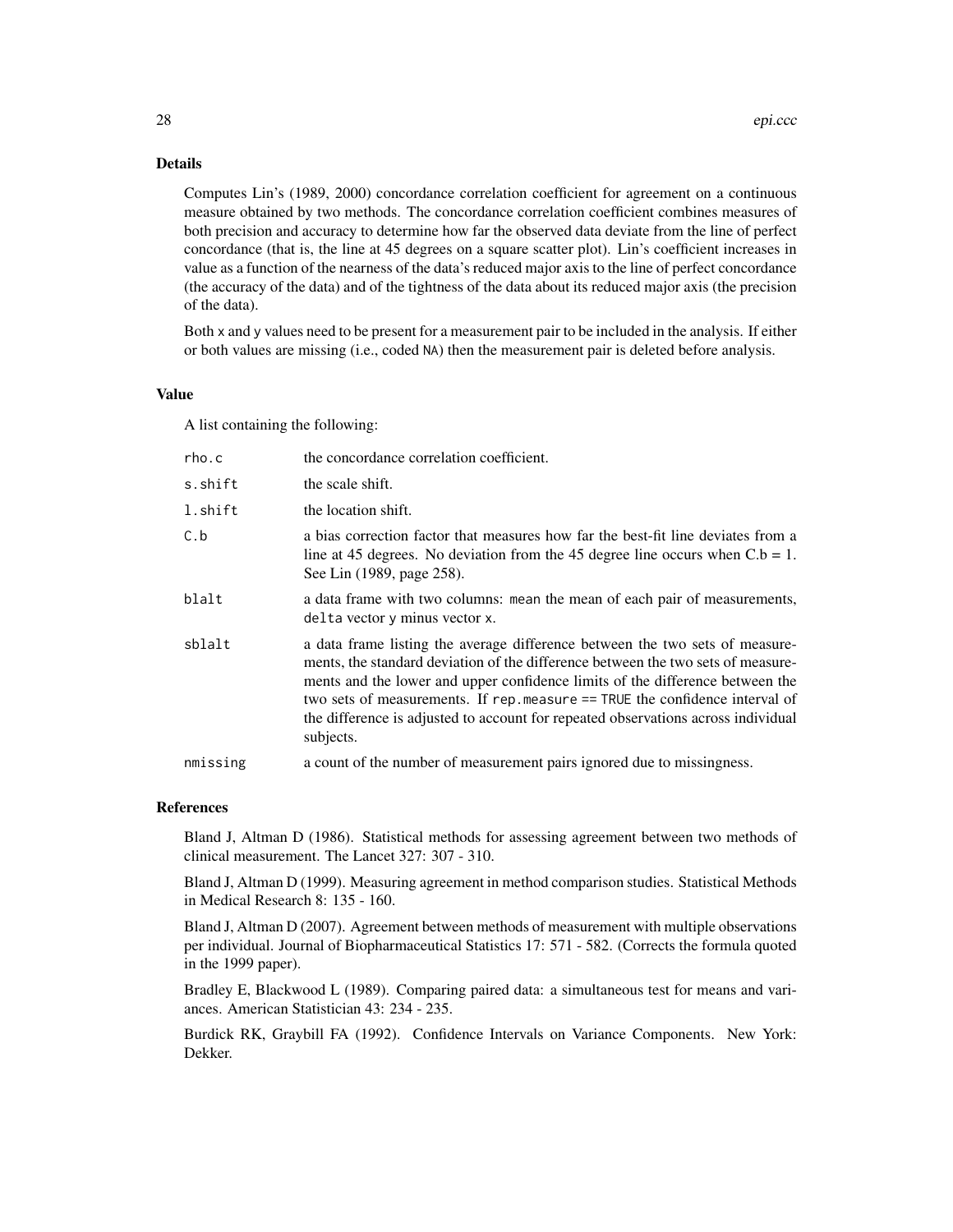#### epi.ccc 29

Dunn G (2004). Statistical Evaluation of Measurement Errors: Design and Analysis of Reliability Studies. London: Arnold.

Euser AM, Dekker FW, le Cessie S (2008). A practical approach to Bland-Altman plots and variation coefficients for log transformed variables. Journal of Clinical Epidemiology 61: 978 - 982.

Hsu C (1940). On samples from a normal bivariate population. Annals of Mathematical Statistics 11: 410 - 426.

Krippendorff K (1970). Bivariate agreement coefficients for reliability of data. In: Borgatta E, Bohrnstedt G (eds) Sociological Methodology. San Francisco: Jossey-Bass, pp. 139 - 150.

Lin L (1989). A concordance correlation coefficient to evaluate reproducibility. Biometrics 45: 255 - 268.

Lin L (2000). A note on the concordance correlation coefficient. Biometrics 56: 324 - 325.

Pitman E (1939). A note on normal correlation. Biometrika 31: 9 - 12.

Rashid M, Stevenson M, Waenga S, Mirams G, Campbell A, Vaughan J, Jabbar A (2018). Comparison of McMaster and FECPAK methods for counting nematode eggs in the faeces of alpacas. Parasites & Vectors 11, 278. DOI: 10.1186/s13071-018-2861-1.

Reynolds M, Gregoire T (1991). Comment on Bradley and Blackwood. American Statistician 45: 163 - 164.

Snedecor G, Cochran W (1989). Statistical Methods. Ames: Iowa State University Press.

#### See Also

[epi.occc](#page-76-1)

#### Examples

```
## EXAMPLE 1:
set.seed(seed = 1234)
method1 \le- rnorm(n = 100, mean = 0, sd = 1)
method2 <- method1 + runif(n = 100, min = -0.25, max = 0.25)
## Add some missing values:
method1[50] < -NAmethod2[75] <- NA
dat.df01 <- data.frame(method1, method2)
rval.ccc01 <- epi.ccc(method1, method2, ci = "z-transform", conf.level = 0.95,
   rep.measure = FALSE)
rval.lab01 <- data.frame(lab = paste("CCC: ",
   round(rval.ccc01$rho.c[,1], digits = 2), " (95% CI",
   round(rval.ccc01$rho.c[,2], digits = 2), " - ",
  round(rval.ccc01$rho.c[,3], digits = 2), ")", sep = ""))
z \leq 1m(method2 ~ method1)
alpha <- summary(z)$coefficients[1,1]
beta <- summary(z)$coefficients[2,1]
rval.lm01 <- data.frame(alpha, beta)
```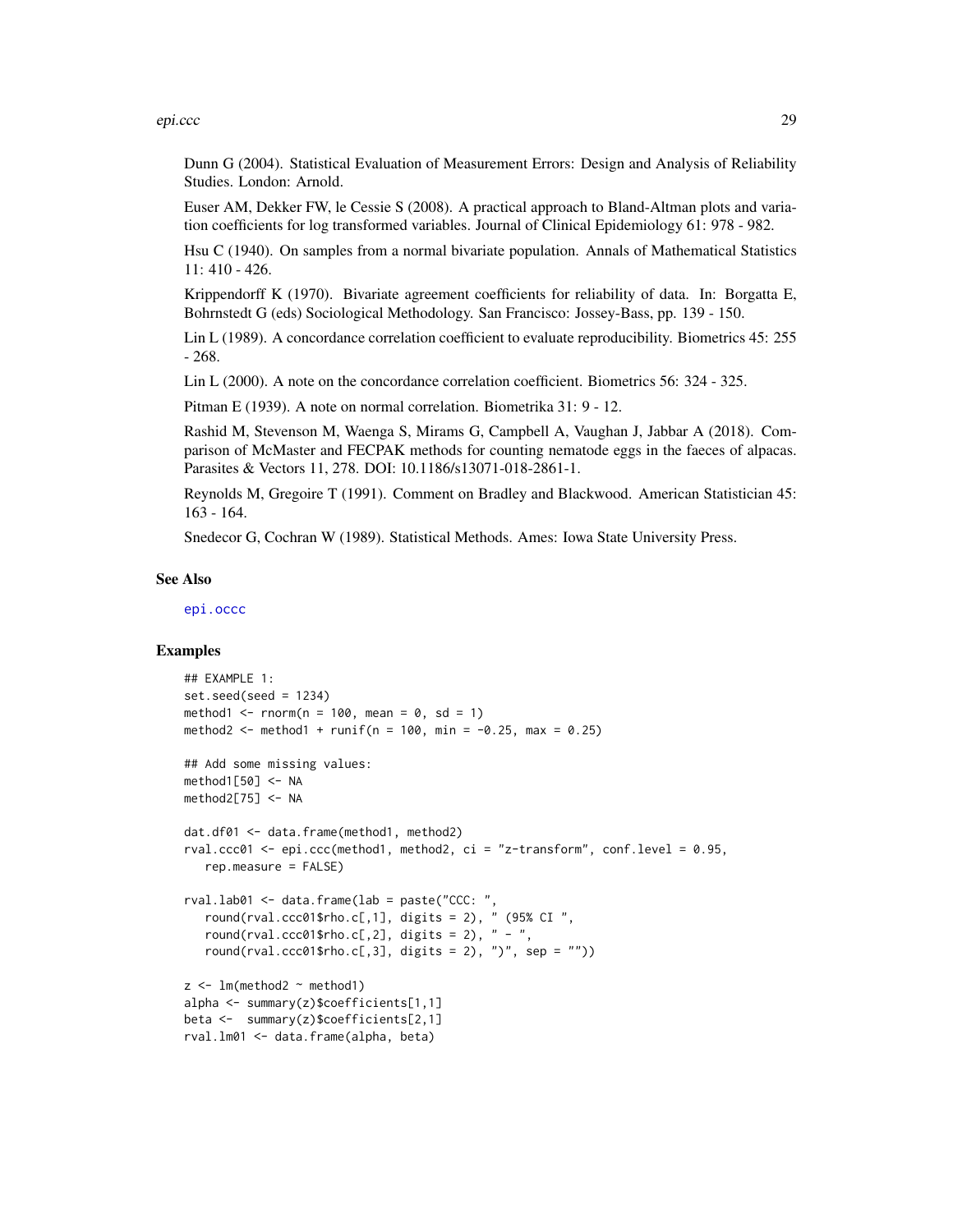```
30 epi.ccc
```

```
## Concordance correlation plot:
## Not run:
library(ggplot2)
ggplot(data = dat.df01, aes(x = method1, y = method2)) +geom_point() +
   geom_abline(intercept = 0, slope = 1) +
   geom_abline(data = rval.lm01, aes(intercept = alpha, slope = beta),
      linetype = "dashed") +
   scale_x_{continuous(limits = c(0,3), name = "Method 1") +scale_y_continuous(limits = c(0,3), name = "Method 2") +
   geom_text(data = rval.lab01, x = 0.5, y = 2.95, label = rval.lab01$lab) +
   coord_fixed(ratio = 1 / 1)
## In this plot the dashed line represents the line of perfect concordance.
## The solid line represents the reduced major axis.
## End(Not run)
## EXAMPLE 2:
## Bland and Altman plot (Figure 2 from Bland and Altman 1986):
x <- c(494,395,516,434,476,557,413,442,650,433,417,656,267,
   478,178,423,427)
y <- c(512,430,520,428,500,600,364,380,658,445,432,626,260,
   477,259,350,451)
rval.ccc02 <- epi.ccc(x, y, ci = "z-transform", conf.level = 0.95,
  rep.measure = FALSE)
rval.df02 <- data.frame(mean = rval.ccc02$blalt[,1],
   delta = rval.ccc02$blalt[, 2])## Not run:
library(ggplot2)
ggplot(data = rval.ccc02$blalt, aes(x = mean, y = delta)) +geom_point() +
  geom_hline(data = rval.ccc02$sblalt, aes(yintercept = lower), linetype = 2) +
  geom_hline(data = rval.ccc02$sblalt, aes(yintercept = upper), linetype = 2) +
  geom_hline(data = rval.ccc02$sblalt, aes(yintercept = est), linetype = 1) +
  scale_x_continuous(limits = c(0,800),
     name = "Average PEFR by two meters (L/min)") +
  scale_y_continuous(limits = c(-150, 150),
     name = "Difference in PEFR (L/min)")
## End(Not run)
## EXAMPLE 3:
## Setting limits of agreement when your data are skewed. See Euser et al.
## (2008) for details and Rashid et al. (2018) for an applied example.
x \leq -c(0, 210, 15, 90, 0, 0, 15, 0, 0, 0, 15, 0, 15, 0, 0, 0, 15, 0, 0, 15, 135, 0, 0, 15,
```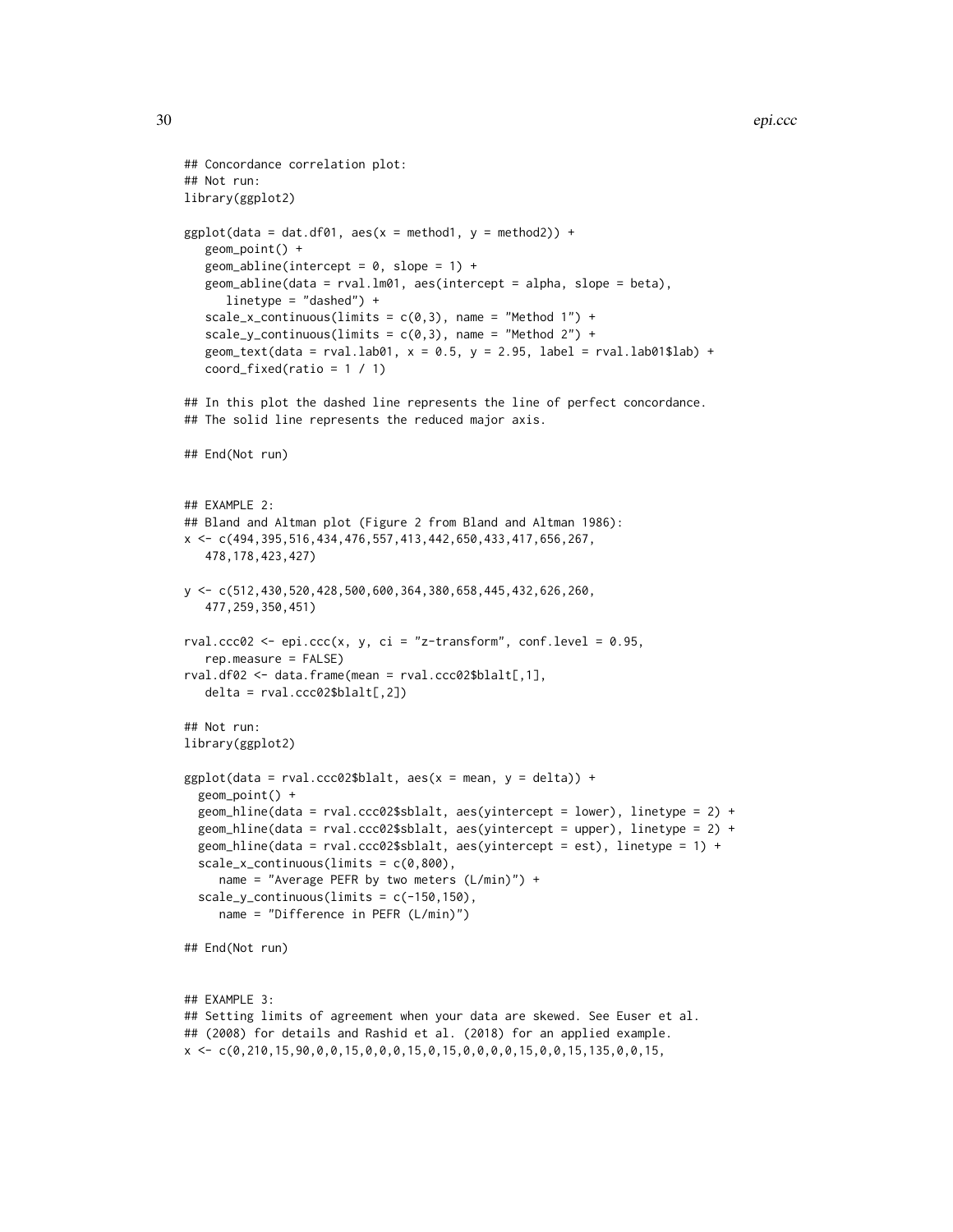```
120,30,15,30,0,0,5235,780,1275,10515,1635,1905,1830,720,450,225,420,
   300,15,285,0,225,525,675,5280,465,270,0,1485,15,420,0,60,0,0,0,750,
   570,0)
y \leftarrow c(0, 70, 0, 0, 0, 0, 35, 0, 0, 0, 0, 0, 35, 0, 0, 0, 0, 0, 0, 35, 35, 70, 0, 0, 140, 35,105,0,0,0,1190,385,1190,6930,560,1260,700,840,0,105,385,245,35,105,
   0,140,350,350,3640,385,350,0,1505,0,630,70,0,0,140,0,420,490,0)
rval.ccc03 \leq epi.ccc(x, y, ci = "z-transform",conf.level = 0.95, rep.measure = FALSE)
## Not run:
library(ggplot2)
ggplot(data = rval.ccc03$blalt, aes(x = mean, y = delta)) +geom_point() +
 geom_hline(data = rval.ccc03$sblalt, aes(yintercept = lower), linetype = 2) +
 geom_hline(data = rval.ccc03$sblalt, aes(yintercept = upper), linetype = 2) +
 geom_hline(data = rval.ccc03$sblalt, aes(yintercept = est), linetype = 1) +
 scale_x_{continuous} (limits = c(0,8000),name = "Average of the two measurements") +
 scale_y_{continuous(limits = c(-8000, 8000)),
     name = "Difference in the two measurements")
## End(Not run)
## In the above plot the spread of the differences increases with increasing
## mean of the observations. The Bland Altman limits of agreement should be
## calculated on a log scale.
\log x <- \log(x + 50, \text{ base} = 10)\log y <- \log(y + 50, \text{base} = 10)log10.ccc03 \leq epi.ccc(x = logx, y = logy, ci = "z-transform",conf.level = 0.95, rep.measure = FALSE)
## Transform the limits of agreement back to the original scale by taking
## anti-logs. If the limits of agreement for Z = log10(x) are between -a
## and +a, with a = 1.96 * s, the ratio between two measures on the original
## scale is between 10^-a and 10^a. See page 979 of Euser et al. (2008).
a <- 1.96 * log10.ccc03$sblalt$delta.sd
## For a given value for the mean Xbar, it can be shown that x - y is between
## -2Xbar(10^a - 1) / (10^a + 1) and +2Xbar(10^a - 1) / (10^a + 1):
Xbar = seq(from = 0, to = 8000, by = 100)Xbar.low <- (-2 \times X)bar *(10^2a - 1)) / (10^2a + 1)Xbar.upp <- (+2 \times \text{X} \text{bar} \times (10^2 \text{ a } - 1)) / (10^2 \text{ a } + 1)limits <- data.frame(mean = Xbar, lower = Xbar.low, upper = Xbar.upp)
## Not run:
library(ggplot2)
```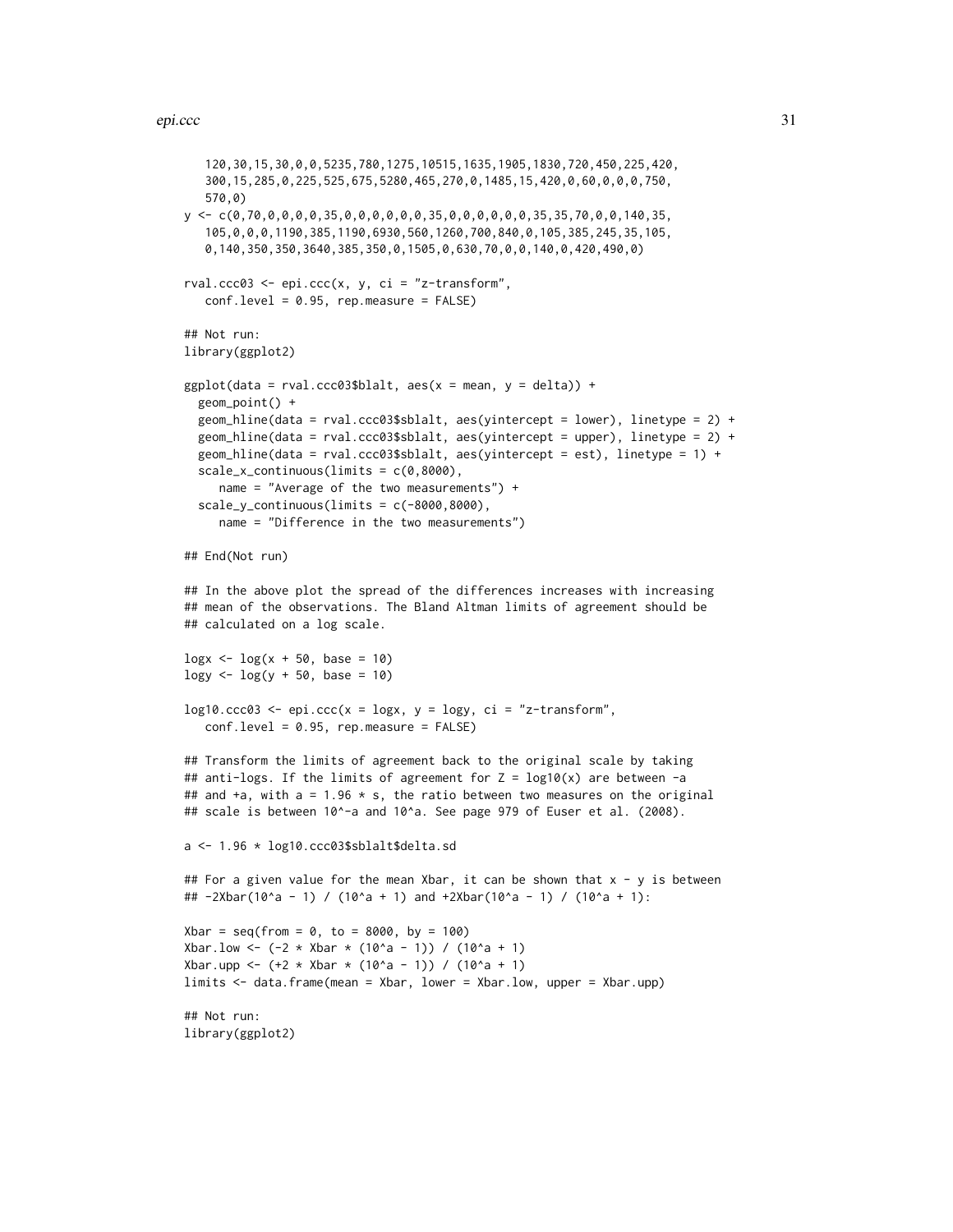```
ggplot(data = rval.ccc03$blalt, aes(x = mean, y = delta)) +geom_point() +
 geom\_line(data = limits, aes(x = mean, y = lower), linetype = 2) +geom_line(data = limits, aes(x = mean, y = upper), linetype = 2) +
 geom_line(data = limits, aes(x = mean, y = 0), linetype = 1) +
 scale_x_continuous(limits = c(0,8000),
    name = "Average of the two measurements") +
 scale_y_continuous(limits = c(-8000,8000),
    name = "Difference in the two measurements")
```
## End(Not run)

<span id="page-31-1"></span>epi.conf *Confidence intervals for means, proportions, incidence, and standardised mortality ratios*

#### Description

Computes confidence intervals for means, proportions, incidence, and standardised mortality ratios.

#### Usage

```
epi.conf(dat, ctype = "mean.single", method, N, design = 1,
   conf<math>level = 0.95
```
#### Arguments

| dat        | the data, either a vector or a matrix depending on the method chosen.                                                                                                                                                                  |  |
|------------|----------------------------------------------------------------------------------------------------------------------------------------------------------------------------------------------------------------------------------------|--|
| ctype      | a character string indicating the type of confidence interval to calculate. Options<br>are mean.single, mean.unpaired, mean.paired, prop.single, prop.unpaired,<br>prop.paired, prevalence, inc.risk, inc.rate, odds, ratio and smr.   |  |
| method     | a character string indicating the method to use. Where ctype = "inc.risk" or<br>ctype = "prevalence" options are exact, wilson, fleiss, agresti, clopper-pearson<br>and jeffreys. Where ctype = "inc.rate" options are exact and byar. |  |
| N          | scalar, representing the population size.                                                                                                                                                                                              |  |
| design     | scalar, representing the design effect.                                                                                                                                                                                                |  |
| conf.level | magnitude of the returned confidence interval. Must be a single number between<br>$0$ and $1$ .                                                                                                                                        |  |

#### Details

Method mean.single requires a vector as input. Method mean.unpaired requires a two-column data frame; the first column defining the groups must be a factor. Method mean.paired requires a two-column data frame; one column for each group. Method prop.single requires a two-column matrix; the first column specifies the number of positives, the second column specifies the number of negatives. Methods prop.unpaired and prop.paired require a four-column matrix; columns 1 and 2 specify the number of positives and negatives for the first group, columns 3 and 4 specify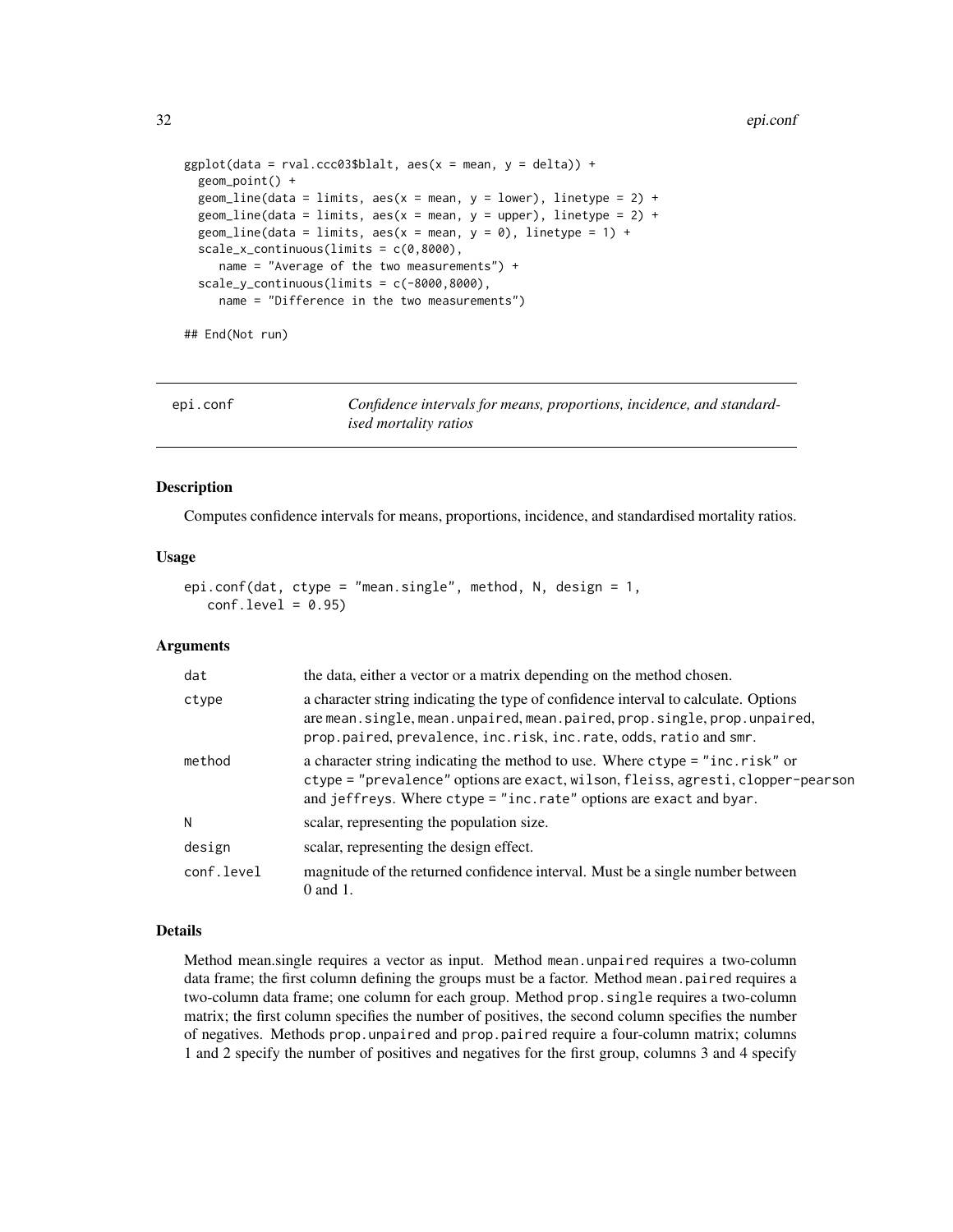the number of positives and negatives for the second group. Method prevalence and inc.risk require a two-column matrix; the first column specifies the number of positives, the second column specifies the total number tested. Method inc.rate requires a two-column matrix; the first column specifies the number of positives, the second column specifies individual time at risk. Method odds requires a two-column matrix; the first column specifies the number of positives, the second column specifies the number of negatives. Method ratio requires a two-column matrix; the first column specifies the numerator, the second column specifies the denominator. Method smr requires a twocolum matrix; the first column specifies the total number of positives, the second column specifies the total number tested.

The methodology implemented here follows Altman, Machin, Bryant, and Gardner (2000). Where method is inc.risk or prevalence if the numerator equals zero the lower bound of the confidence interval estimate is set to zero. Where method is smr the method of Dobson et al. (1991) is used. A summary of the methods used for each of the confidence interval calculations in this function is as follows:

| ctype-method                | Reference                  |
|-----------------------------|----------------------------|
| mean.single                 | Altman et al. (2000)       |
| mean.unpaired               | Altman et al. (2000)       |
| mean.paired                 | Altman et al. (2000)       |
| prop.single                 | Altman et al. (2000)       |
| prop.unpaired               | Altman et al. (2000)       |
| prop.paired                 | Altman et al. (2000)       |
| inc.risk, exact             | Collett (1999)             |
| inc.risk, wilson            | Rothman (2012)             |
| inc.risk, fleiss            | Fleiss (1981)              |
| inc.risk, agresti           | Agresti and Coull (1998)   |
| inc.risk, clopper-pearson   | Clopper and Pearson (1934) |
| inc.risk, jeffreys          | Brown et al. (2001)        |
| prevalence, exact           | Collett (1999)             |
| prevalence, wilson          | Wilson (1927)              |
| prevalence, fleiss          | Fleiss (1981)              |
| prevalence, agresti         | Agresti and Coull (1998)   |
| prevalence, clopper-pearson | Clopper and Pearson (1934) |
| prevalence, jeffreys        | Brown et al. (2001)        |
| inc.rate, exact             | Ulm (1990)                 |
| inc.rate, byar              | Rothman (2012)             |
| odds                        | Ederer and Mantel (1974)   |
| ratio                       | Ederer and Mantel (1974)   |
| smr                         | Dobson et al. (1991)       |

The Wald interval often has inadequate coverage, particularly for small sample sizes and proportion estimates close to 0 or 1. Conversely, the Clopper-Pearson Exact method is conservative and tends to produce wider intervals than necessary. Brown et al. recommends the Wilson or Jeffreys methods when sample sizes are small and Agresti-Coull, Wilson, or Jeffreys methods for larger sample sizes.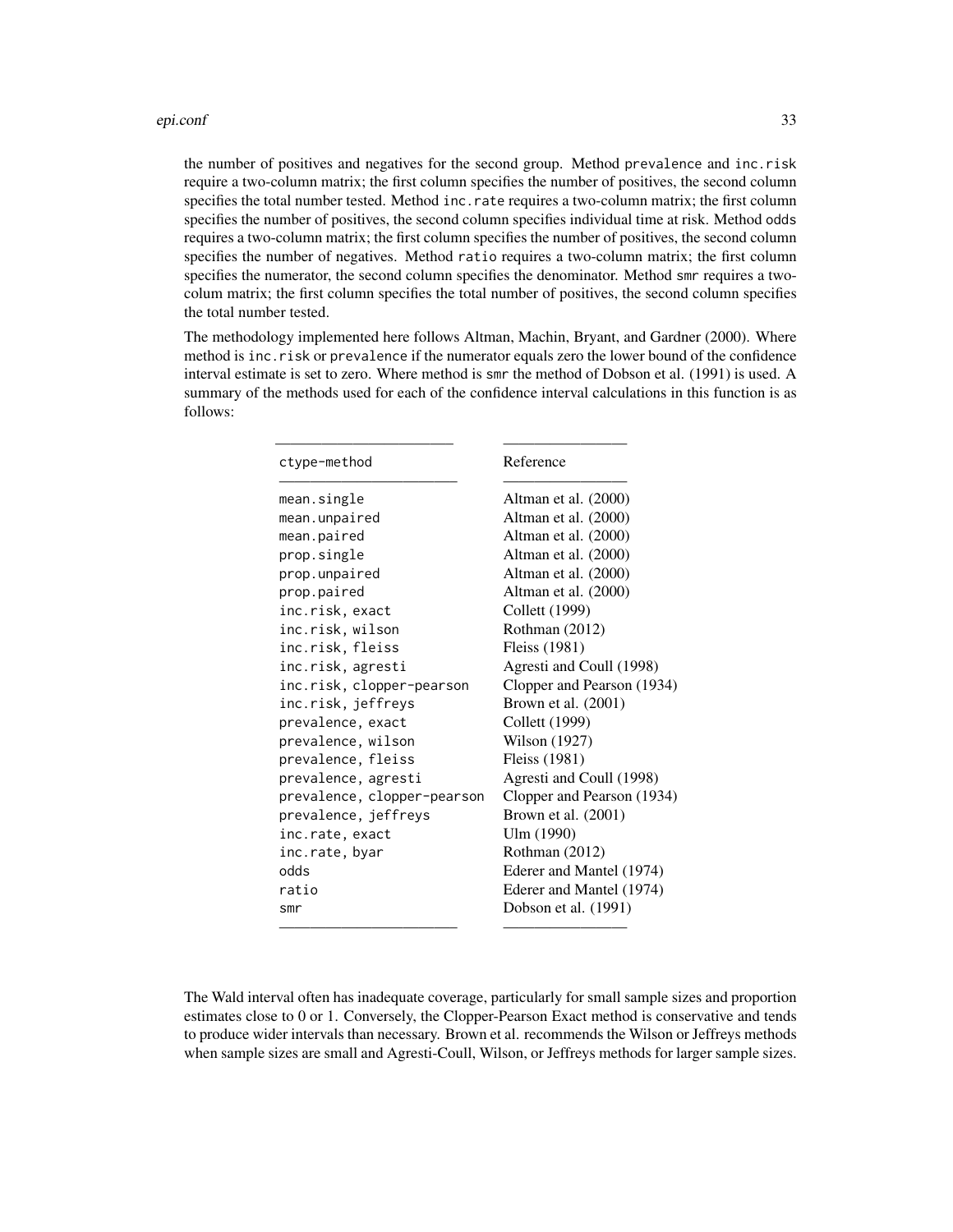The Clopper-Pearson interval is an early and very common method for calculating binomial confidence intervals. The Clopper-Pearson interval is sometimes called an 'exact' method because it is based on the cumulative probabilities of the binomial distribution (i.e., exactly the correct distribution rather than an approximation).

The design effect is used to adjust the confidence interval around a prevalence or incidence risk estimate in the presence of clustering. The design effect is a measure of the variability between clusters and is calculated as the ratio of the variance calculated assuming a complex sample design divided by the variance calculated assuming simple random sampling. Adjustment for the effect of clustering can only be made on those prevalence and incidence risk methods that return a standard error (i.e., method = "wilson" or method = "fleiss").

#### References

Agresti A, Coull B (1998). Approximate is better than 'exact' for interval estimation of binomial proportions. The American Statistician 52. DOI: 10.2307/2685469.

Altman DG, Machin D, Bryant TN, and Gardner MJ (2000). Statistics with Confidence, second edition. British Medical Journal, London, pp. 28 - 29 and pp. 45 - 56.

Brown L, Cai T, Dasgupta A (2001). Interval estimation for a binomial proportion. Statistical Science 16: 101 - 133.

Clopper C, Pearson E (1934) The use of confidence or fiducial limits illustrated in the case of the binomial. Biometrika 26: 404 - 413. DOI: 10.1093/biomet/26.4.404.

Collett D (1999). Modelling Binary Data. Chapman & Hall/CRC, Boca Raton Florida, pp. 24.

Dobson AJ, Kuulasmaa K, Eberle E, and Scherer J (1991). Confidence intervals for weighted sums of Poisson parameters. Statistics in Medicine 10: 457 - 462.

Ederer F, and Mantel N (1974). Confidence limits on the ratio of two Poisson variables. American Journal of Epidemiology 100: 165 - 167

Fleiss JL (1981). Statistical Methods for Rates and Proportions. 2nd edition. John Wiley & Sons, New York.

Killip S, Mahfoud Z, Pearce K (2004). What is an intracluster correlation coefficient? Crucial concepts for primary care researchers. Annals of Family Medicine 2: 204 - 208.

Otte J, Gumm I (1997). Intra-cluster correlation coefficients of 20 infections calculated from the results of cluster-sample surveys. Preventive Veterinary Medicine 31: 147 - 150.

Rothman KJ (2012). Epidemiology An Introduction. Oxford University Press, London, pp. 164 - 175.

Ulm K (1990). A simple method to calculate the confidence interval of a standardized mortality ratio. American Journal of Epidemiology 131: 373 - 375.

Wilson EB (1927) Probable inference, the law of succession, and statistical inference. Journal of the American Statistical Association 22: 209 - 212.

#### Examples

```
## EXAMPLE 1:
dat.v01 <- rnorm(n = 100, mean = 0, sd = 1)epi.conf(dat = dat.v01, ctype = "mean.single")
```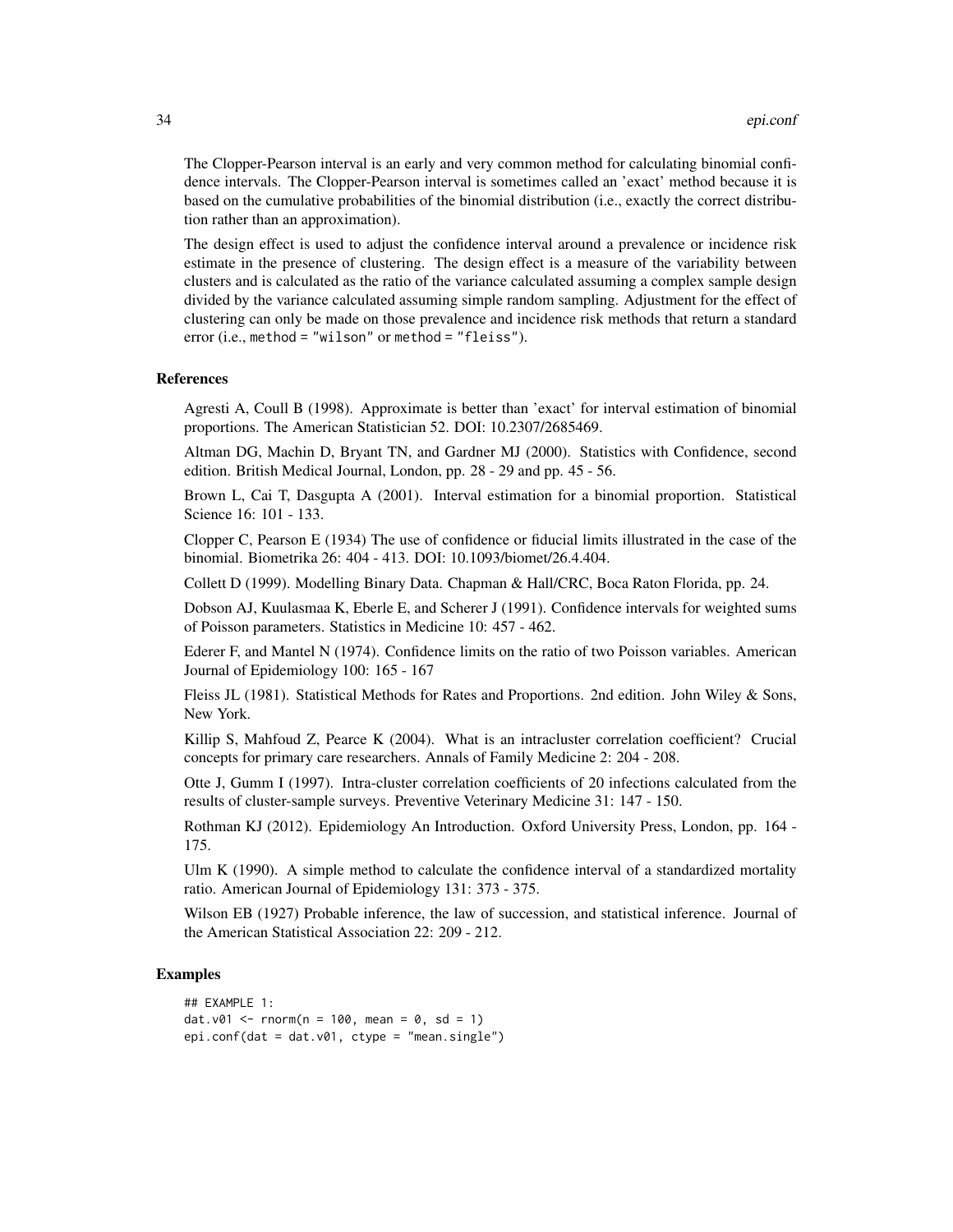```
## EXAMPLE 2:
group \leq c(rep("A", times = 5), rep("B", times = 5))
val = round(c(rnorm(n = 5, mean = 10, sd = 5)),
  rnorm(n = 5, mean = 7, sd = 5)), digits = 0)
dat.df@2 \leq dataframe(group = group, val = val)epi.conf(dat = dat.df02, ctype = "mean.unpaired")
## EXAMPLE 3:
## Two paired samples (Altman et al. 2000, page 31):
## Systolic blood pressure levels were measured in 16 middle-aged men
## before and after a standard exercise test. The mean rise in systolic
## blood pressure was 6.6 mmHg. The standard deviation of the difference
## was 6.0 mm Hg. The standard error of the mean difference was 1.49 mm Hg.
before <- c(148,142,136,134,138,140,132,144,128,170,162,150,138,154,126,116)
after <- c(152,152,134,148,144,136,144,150,146,174,162,162,146,156,132,126)
dat.df03 <- data.frame(before, after)
epi.conf(dat = dat.df03, ctype = "mean.paired", conf.level = 0.95)
## The 95% confidence interval for the population value of the mean
## systolic blood pressure increase after standard exercise was 3.4 to 9.8
## mm Hg.
## EXAMPLE 4:
## Single sample (Altman et al. 2000, page 47):
## Out of 263 giving their views on the use of personal computers in
## general practice, 81 thought that the privacy of their medical file
## had been reduced.
pos <- 81
neg <- (263 - 81)
dat.m04 <- as.matrix(cbind(pos, neg))
round(epi.conf(dat = dat.m04, ctype = "prop.single"), digits = 3)
## The 95% confidence interval for the population value of the proportion
## of patients thinking their privacy was reduced was from 0.255 to 0.366.
## EXAMPLE 5:
## Two samples, unpaired (Altman et al. 2000, page 49):
## Goodfield et al. report adverse effects in 85 patients receiving either
## terbinafine or placebo treatment for dermatophyte onchomychois.
## Out of 56 patients receiving terbinafine, 5 patients experienced
## adverse effects. Out of 29 patients receiving a placebo, none experienced
## adverse effects.
grp1 \leftarrow matrix(cbind(5, 51), ncol = 2)grp2 \leq -\text{matrix}(\text{cbind}(0, 29), \text{ncol} = 2)dat.m05 <- as.matrix(cbind(grp1, grp2))
round(epi.conf(dat = dat.m05, ctype = "prop.unpaired"), digits = 3)
```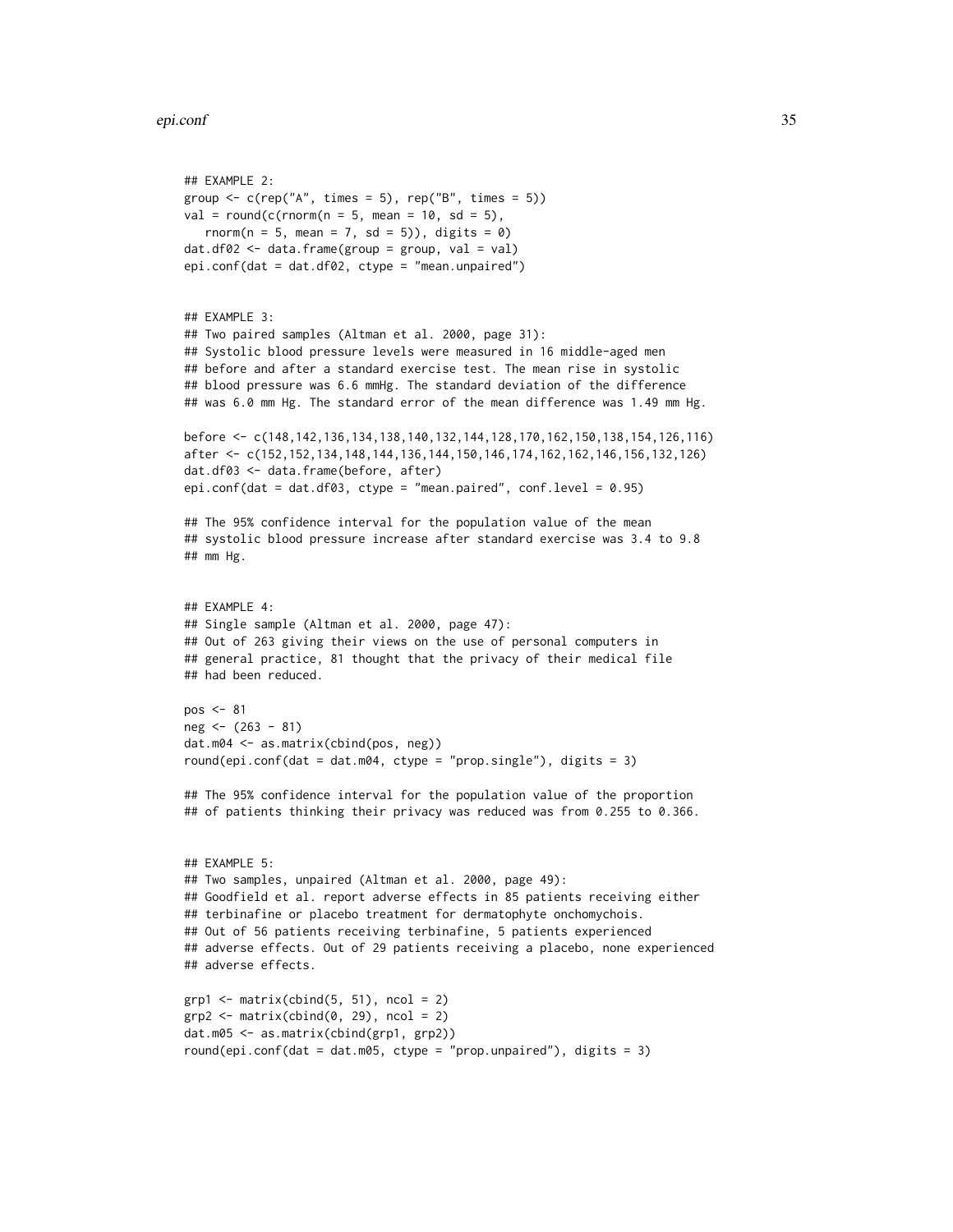#### 36 epi.conf

```
## The 95% confidence interval for the difference between the two groups is
## from -0.038 to +0.193.
## EXAMPLE 6:
## Two samples, paired (Altman et al. 2000, page 53):
## In a reliability exercise, 41 patients were randomly selected from those
## who had undergone a thalium-201 stress test. The 41 sets of images were
## classified as normal or not by the core thalium laboratory and,
## independently, by clinical investigators from different centres.
## Of the 19 samples identified as ischaemic by clinical investigators
## 5 were identified as ischaemic by the laboratory. Of the 22 samples
## identified as normal by clinical investigators 0 were identified as
## ischaemic by the laboratory.
## Clinic | Laboratory | |
## | Ischaemic | Normal | Total
## ---------------------------------------------------------
## Ischaemic | 14 | 5 | 19
## Normal | 0 | 22 | 22
## ---------------------------------------------------------
## Total | 14 | 27 | 41
## ---------------------------------------------------------
dat.m06 <- as.matrix(cbind(14, 5, 0, 22))
round(epi.conf(dat = dat.m06, ctype = "prop.paired", conf.level = 0.95),
  digits = 3)
## The 95% confidence interval for the population difference in
## proportions is 0.011 to 0.226 or approximately +1% to +23%.
## EXAMPLE 7:
## A herd of 1000 cattle were tested for brucellosis. Four samples out of 200
## test returned a positive result. Assuming 100% test sensitivity and
## specificity, what is the estimated prevalence of brucellosis in this
## group of animals?
pos <- 4; pop <- 200
dat.m07 <- as.matrix(cbind(pos, pop))
epi.conf(dat = dat.m07, ctype = "prevalence", method = "exact", N = 1000,
  design = 1, conf.level = 0.95) * 100
## The estimated prevalence of brucellosis in this herd is 2.0 (95% CI 0.54 to
## 5.0) cases per 100 cattle at risk.
## EXAMPLE 8:
## The observed disease counts and population size in four areas are provided
## below. What are the the standardised morbidity ratios of disease for each
```
## area and their 95% confidence intervals?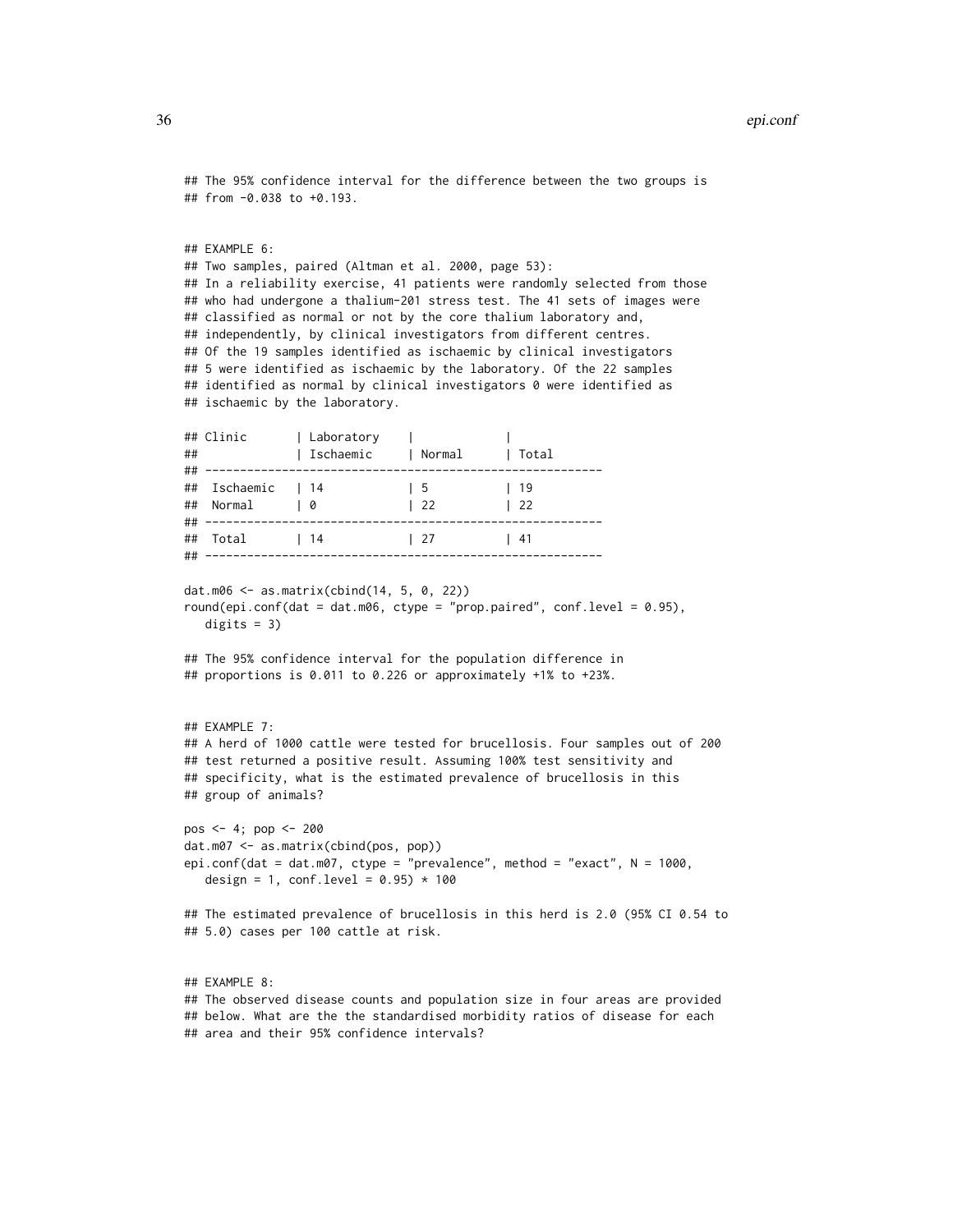### epi.convgrid 37

```
obs <- c(5, 10, 12, 18); pop <- c(234, 189, 432, 812)
dat.m08 <- as.matrix(cbind(obs, pop))
round(epi.conf(dat = dat.m08, ctype = "smr"), digits = 2)
## EXAMPLE 9:
## A survey has been conducted to determine the proportion of broilers
## protected from a given disease following vaccination. We assume that
## the intra-cluster correlation coefficient for protection (also known as the
## rate of homogeneity, rho) is 0.4 and the average number of birds per
## flock is 30. A total of 5898 birds from a total of 10363 were identified
## as protected. What proportion of birds are protected and what is the 95%
## confidence interval for this estimate?
## Calculate the design effect, given rho = (design - 1) / (nbar - 1), where
## nbar equals the average number of individuals sampled per cluster:
D \le -0.4 \times (30 - 1) + 1; D
## The design effect is 12.6. Now calculate the proportion protected. We set
## N to large number.
dat.m09 <- as.matrix(cbind(5898, 10363))
epi.conf(dat = dat.m09, ctype = "prevalence", method = "fleiss", N = 1000000,
  design = D, conf.level = 0.95)
## The estimated proportion of the population protected is 0.57 (95% CI
## 0.53 to 0.60). Recalculate this estimate assuming the data were from a
## simple random sample (i.e., where the design effect is one):
epi.conf(dat = dat.m09, ctype = "prevalence", method = "fleiss", N = 1000000,
  design = 1, conf. level = 0.95)
## If we had mistakenly assumed that data were a simple random sample the
## confidence interval for the proportion of birds protect would have been
## 0.56 -- 0.58.
```

| epi.convgrid | Convert British National Grid georeferences to easting and northing |
|--------------|---------------------------------------------------------------------|
|              | coordinates                                                         |

### **Description**

Convert British National Grid georeferences to Brtish National Grid (EPSG 27700) easting and northing coordinates.

### Usage

epi.convgrid(osref)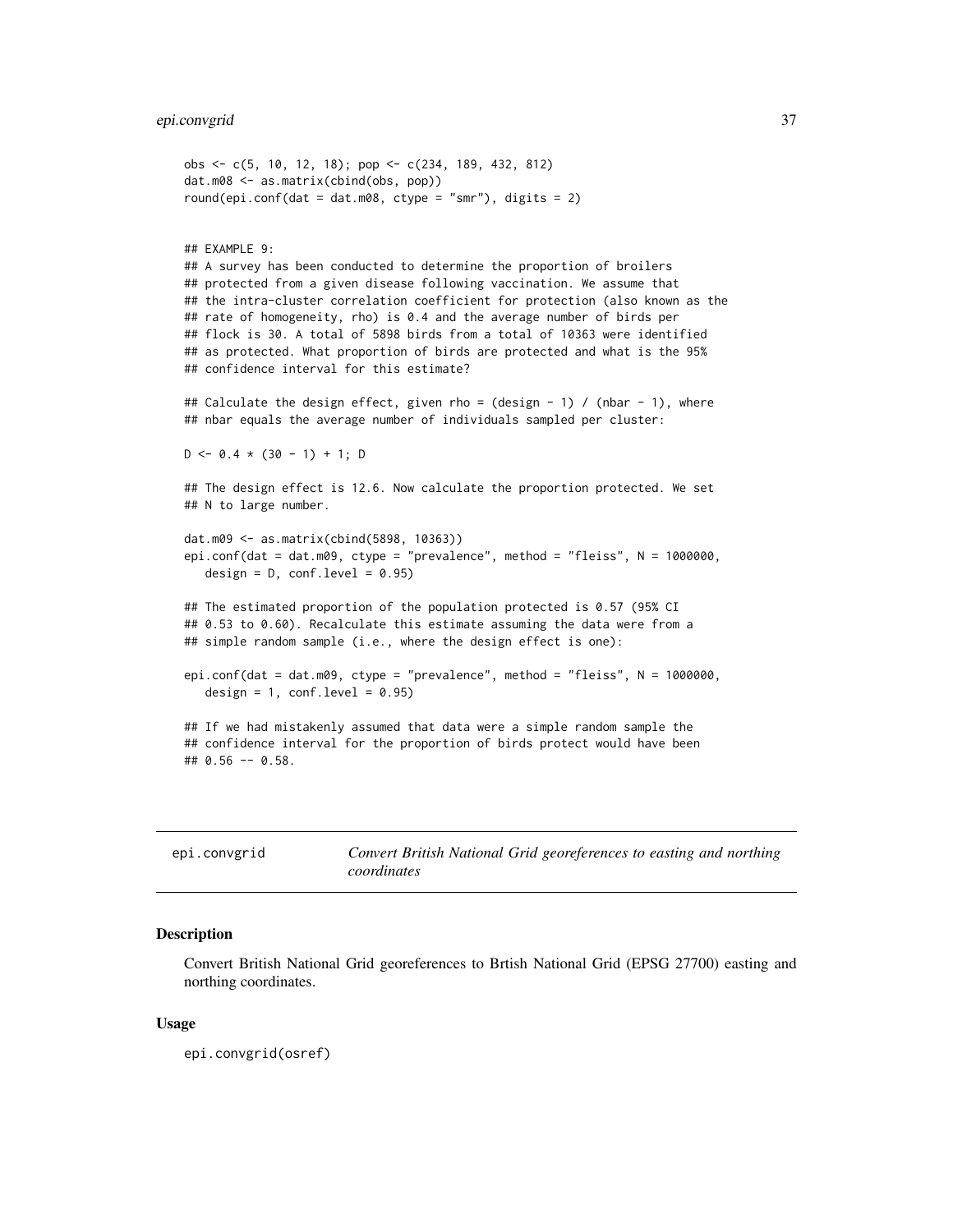osref a vector of character strings listing the British National Grid georeferences to be converted.

# Note

If an invalid georeference is encountered in the vector os.ref the method returns a NA.

### Examples

```
## EXAMPLE 1:
os.ref <- c("SJ505585","SJ488573","SJ652636")
epi.convgrid(os.ref)
os.ref <- c("SJ505585","SJ488573","ZZ123456")
epi.convgrid(os.ref)
```
<span id="page-37-0"></span>

#### epi.cp *Extract unique covariate patterns from a data set*

# Description

Extract the set of unique patterns from a set of covariates (explanatory variables).

#### Usage

epi.cp(dat)

# Arguments

dat an *i* row by *j* column data frame where the *i* rows represent individual observations and the *m* columns represent a set of *m* covariates. The function allows for one or more covariates for each observation.

# Details

This function extracts the *k* unique covariate patterns in a data set comprised of *i* observations, labelling them from 1 to *k*. The frequency of occurrence of each covariate pattern is listed. A vector of length *i* is also returned, listing the 1:*k* covariate pattern identifier for each observation.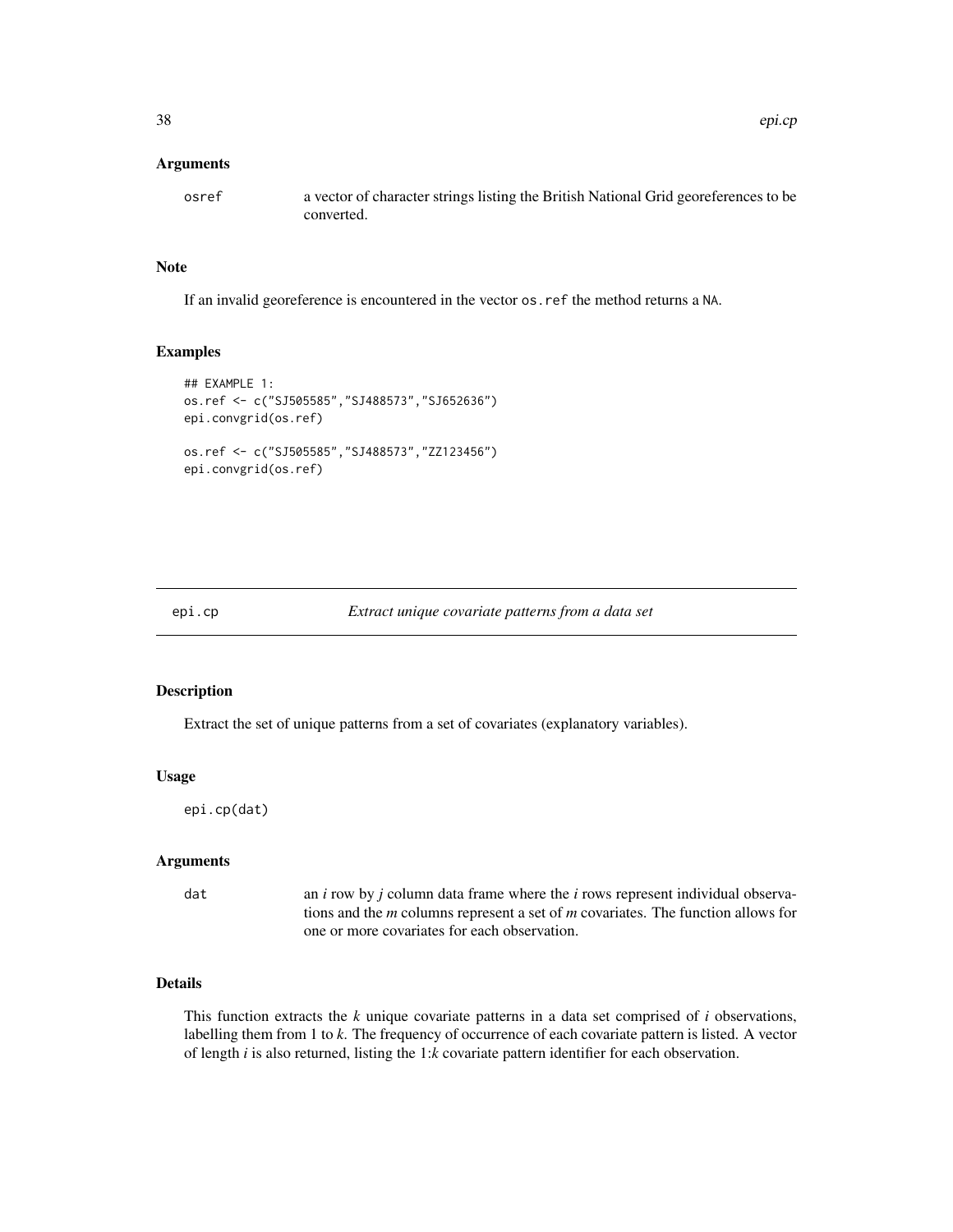# epi.cpresids 39

# Value

A list containing the following:

| cov.pattern | a data frame with columns: id the unique covariate pattern identifier (labelled 1)<br>to k), n the number of occasions each of the listed covariate pattern appears in<br>the data, and the unique covariate combinations. |
|-------------|----------------------------------------------------------------------------------------------------------------------------------------------------------------------------------------------------------------------------|
| id          | a vector of length <i>i</i> listing the 1: <i>k</i> covariate pattern identifier for each observa-<br>tion.                                                                                                                |

# Author(s)

Thanks to Johann Popp and Mathew Jay for providing code and suggestions to enhance the utility of this function.

## References

Dohoo I, Martin W, Stryhn H (2003). Veterinary Epidemiologic Research. AVC Inc, Charlottetown, Prince Edward Island, Canada.

## Examples

```
## EXAMPLE 1:
## Generate a set of covariates:
set.seed(seed = 1234)
obs \le round(runif(n = 100, min = 0, max = 1), digits = 0)
v1 \le round(runif(n = 100, min = 0, max = 4), digits = 0)
v2 \le round(runif(n = 100, min = 0, max = 4), digits = 0)
dat.df01 <- data.frame(obs, v1, v2)
dat.glm01 \leq glm(obs \sim v1 + v2, family = binomial, data = dat.df01)dat.mf01 <- model.frame(dat.glm01)
## Covariate pattern. Drop the first column of dat.mf01 (since column 1 is the
## outcome variable:
epi.cp(dat.mf01[,2:3])
## There are 25 covariate patterns in this data set. Subject 100 has
## covariate pattern 21.
```
epi.cpresids *Covariate pattern residuals from a logistic regression model*

### Description

Returns covariate pattern residuals and delta betas from a logistic regression model.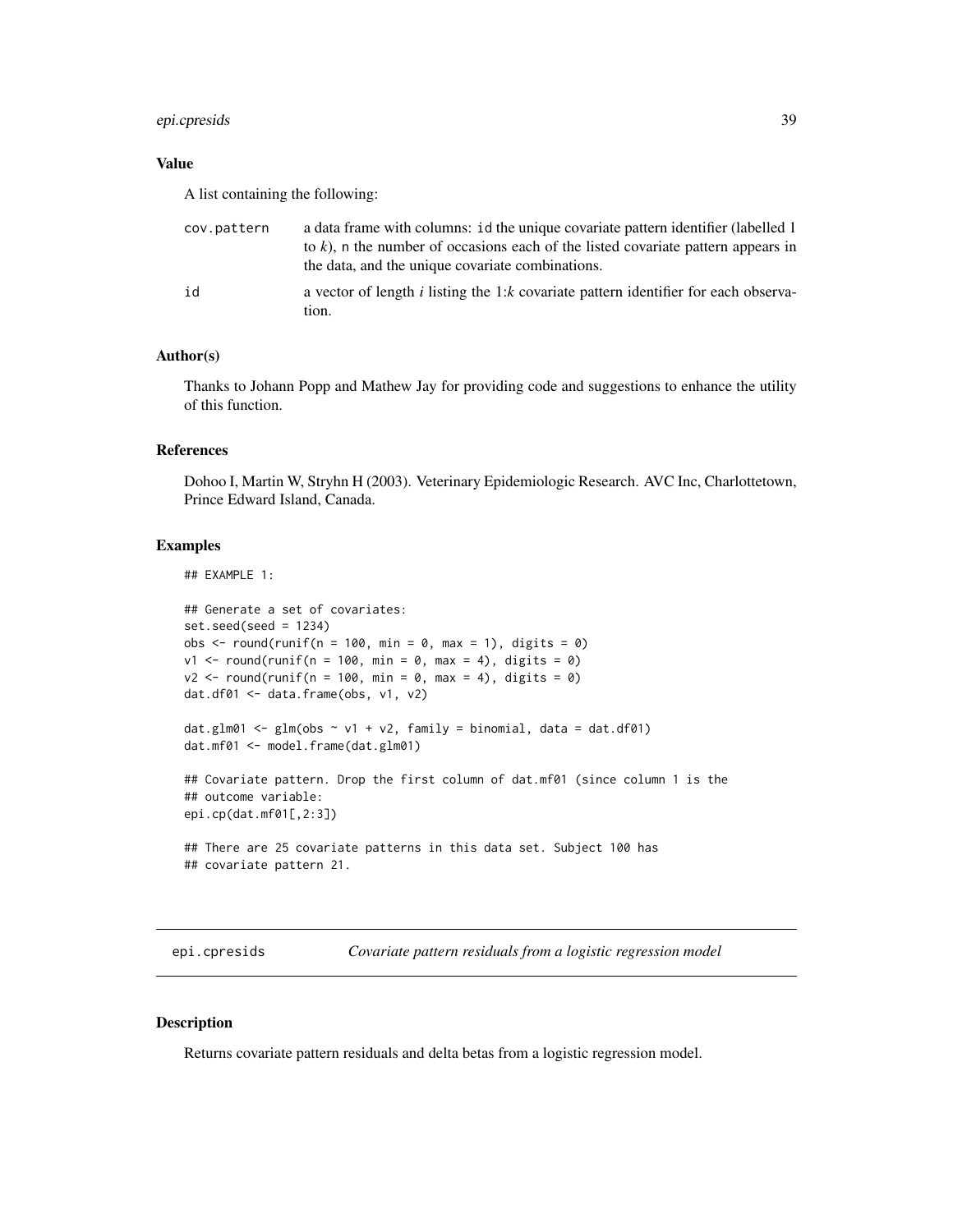#### Usage

epi.cpresids(obs, fit, covpattern)

# Arguments

| obs        | a vector of observed values ( <i>i.e.</i> , counts of 'successes') for each covariate pat-<br>tern).   |
|------------|--------------------------------------------------------------------------------------------------------|
| fit        | a vector defining the predicted (i.e., fitted) probability of success for each co-<br>variate pattern. |
| covpattern | a epi.cp object.                                                                                       |

## Value

A data frame with 13 elements: cpid the covariate pattern identifier, n the number of subjects in this covariate pattern, obs the observed number of successes, pred the predicted number of successes, raw the raw residuals, sraw the standardised raw residuals, pearson the Pearson residuals, spearson the standardised Pearson residuals, deviance the deviance residuals, leverage leverage, deltabeta the delta-betas, sdeltabeta the standardised delta-betas, and deltachi delta chi statistics.

### References

Hosmer DW, Lemeshow S (1989). Applied Logistic Regression. John Wiley & Sons, New York, USA, pp. 137 - 138.

# See Also

[epi.cp](#page-37-0)

```
## EXAMPLE 1:
dat.glm@1 \leq glm(case \leq spontaneous + induced, family = binomial(),data = infert)## Covariate patterns:
dat.mf01 <- model.frame(dat.glm01)
dat.cp01 <- epi.cp(dat.mf01[-1])
dat.obs01 <- as.vector(by(infert$case, as.factor(dat.cp01$id),
  FUN = sum)dat.fit01 <- as.vector(by(fitted(dat.glm01), as.factor(dat.cp01$id),
  FUN = min))
dat.cpr01 <- epi.cpresids(obs = dat.obs01, fit = dat.fit01,
  covpattern = dat.cp01)
head(dat.cpr01)
```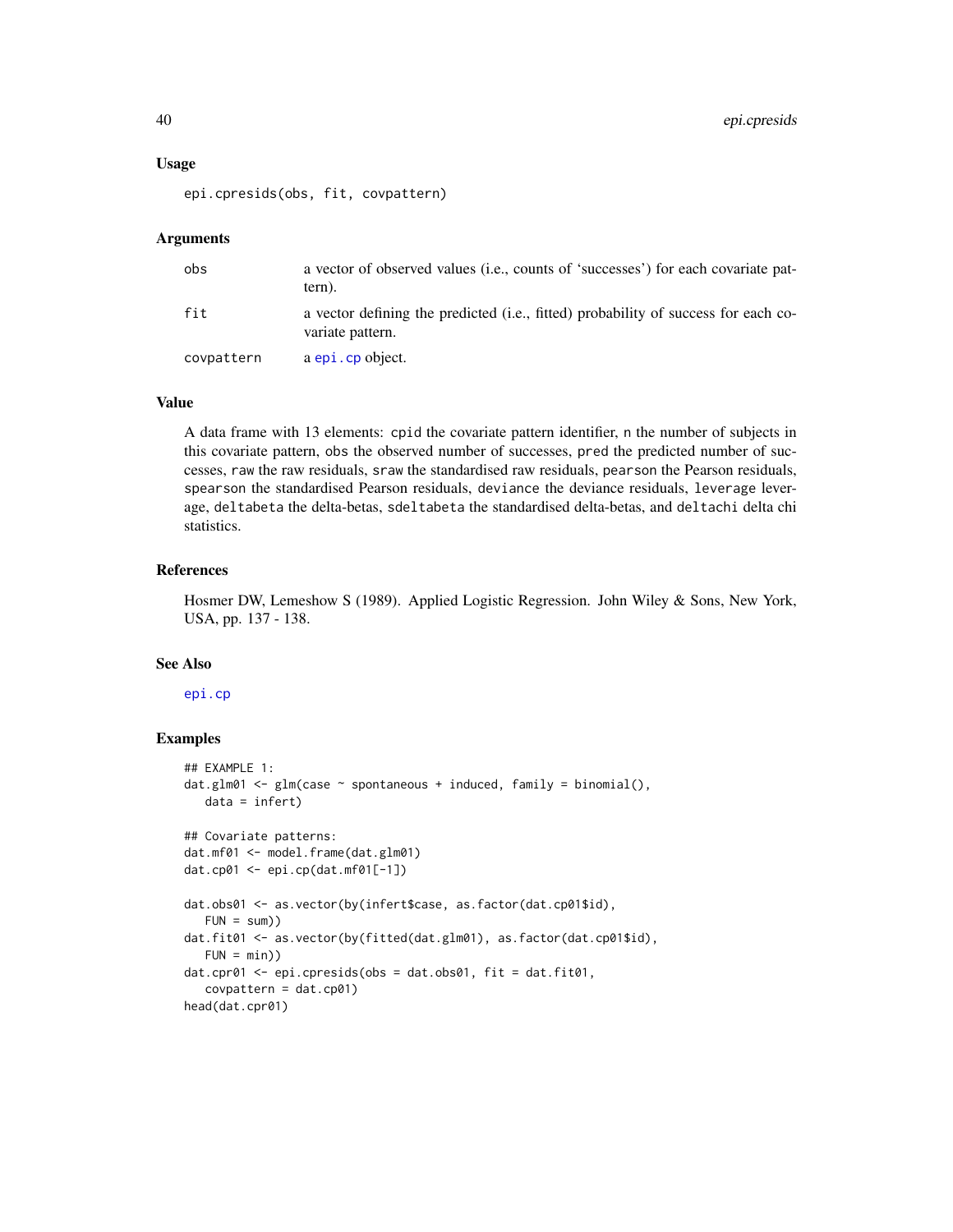# Description

Computes descriptive statistics for a numeric vector or a table of frequencies for a factor.

# Usage

epi.descriptives(dat, conf.level = 0.95)

# Arguments

| dat        | either a numeric vector or a factor.                                                               |  |
|------------|----------------------------------------------------------------------------------------------------|--|
| conf.level | magnitude of the returned confidence intervals. Must be a single number be-<br>tween $0$ and $1$ . |  |

# Value

If dat is numeric a list containing the following:

| arithmetic | n number of observations, mean arithmetic mean, so arithmetic standard de-<br>viation, q25 25th quantile, q50 50th quantile, q75 75th quantile, lower lower<br>bound of the confidence interval, upper upper bound of the confidence interval,<br>min minimum value, max maximum value, and na number of missing values. |
|------------|--------------------------------------------------------------------------------------------------------------------------------------------------------------------------------------------------------------------------------------------------------------------------------------------------------------------------|
| geometric  | n number of observations, mean geometric mean, so geometric standard de-<br>viation, q25 25th quantile, q50 50th quantile, q75 75th quantile, lower lower<br>bound of the confidence interval, upper upper bound of the confidence interval,<br>min minimum value, max maximum value, and na number of missing values.   |
| symmetry   | skewness and kurtosis.                                                                                                                                                                                                                                                                                                   |
|            | If dat is a factor a data frame listing:                                                                                                                                                                                                                                                                                 |
| level      | The levels of the factor                                                                                                                                                                                                                                                                                                 |

|  | The frequency of the respective factor level, including the column totals. |  |  |
|--|----------------------------------------------------------------------------|--|--|

```
## EXAMPLE 1:
## Generate some data:
id <- 1:100
n < - rnorm(100, mean = 0, sd = 1)
dat.df01 <- data.frame(id, n)
# Add missing values:
missing <- dat.df01$id %in% sample(dat.df01$id, size = 20)
dat.df01$n[missing] <- NA
```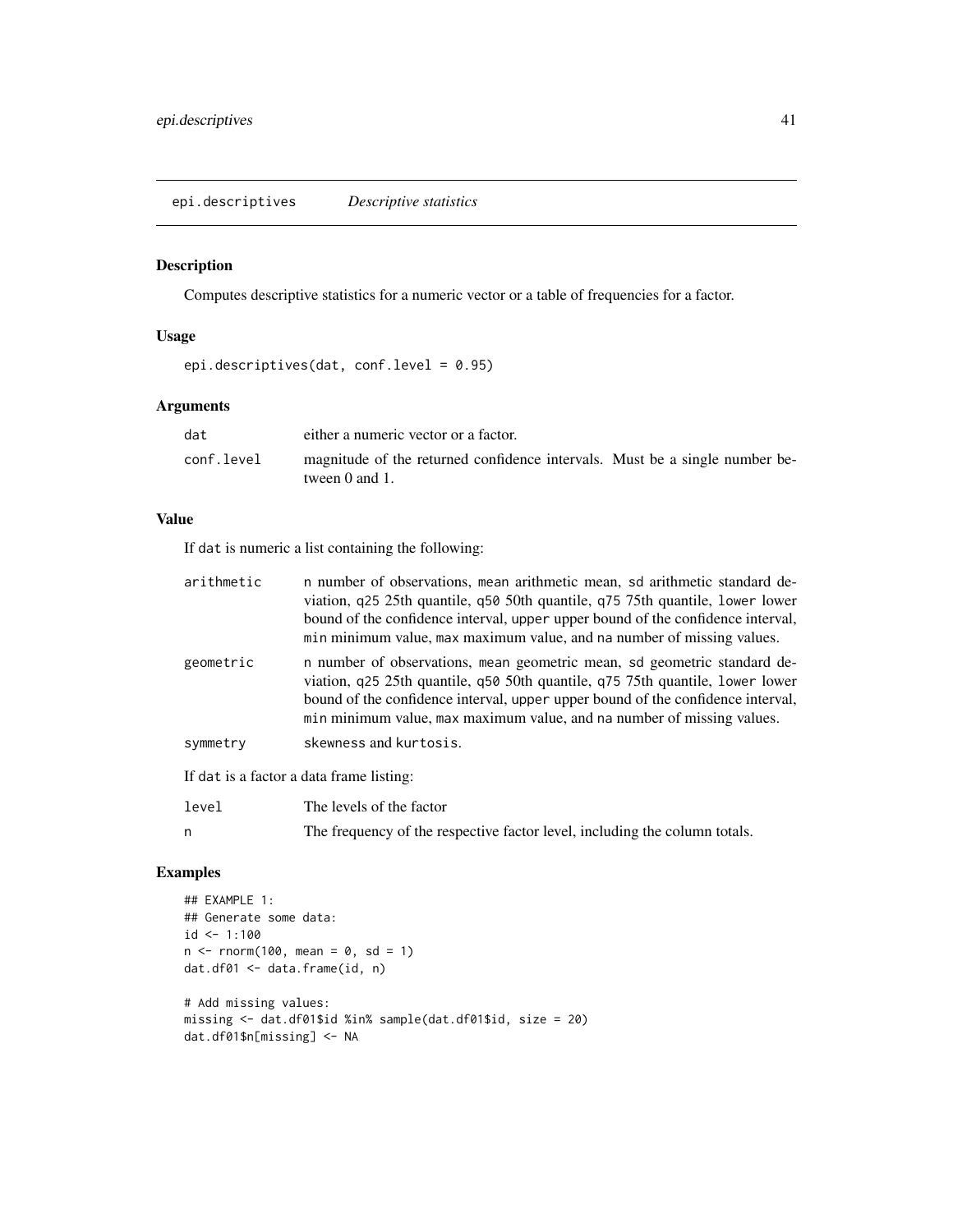```
epi.descriptives(dat.df01$n, conf.level = 0.95)
## EXAMPLE 2:
## Generate some data:
n <- 1000; p.exp <- 0.50; p.dis <- 0.75
strata \leq c(rep("A", times = n / 2), rep("B", times = n / 2))
exp \leftarrow rbinom(n = n, size = 1, prob = p.exp)
dis \le - rbinom(n = n, size = 1, prob = p.dis)
dat.df02 <- data.frame(strata, exp, dis)
dat.df02$strata <- factor(dat.df02$strata)
dat.df02$exp <- factor(dat.df02$exp, levels = c("1", "0"))
head(dat.df02)
epi.descriptives(dat.df02$exp, conf.level = 0.95)
```
epi.dgamma *Estimate the precision of a [structured] heterogeneity term*

#### Description

Returns the precision of a [structured] heterogeneity term after one has specified the amount of variation a priori.

### Usage

epi.dgamma(rr, quantiles = c(0.05, 0.95))

### Arguments

| rr        | the lower and upper limits of relative risk, estimated <i>a priori</i> .                         |
|-----------|--------------------------------------------------------------------------------------------------|
| quantiles | a vector of length two defining the quantiles of the lower and upper relative risk<br>estimates. |

# Value

Returns the precision (the inverse variance) of the heterogeneity term.

# References

Best, NG. WinBUGS 1.3.1 Short Course, Brisbane Australia, November 2000.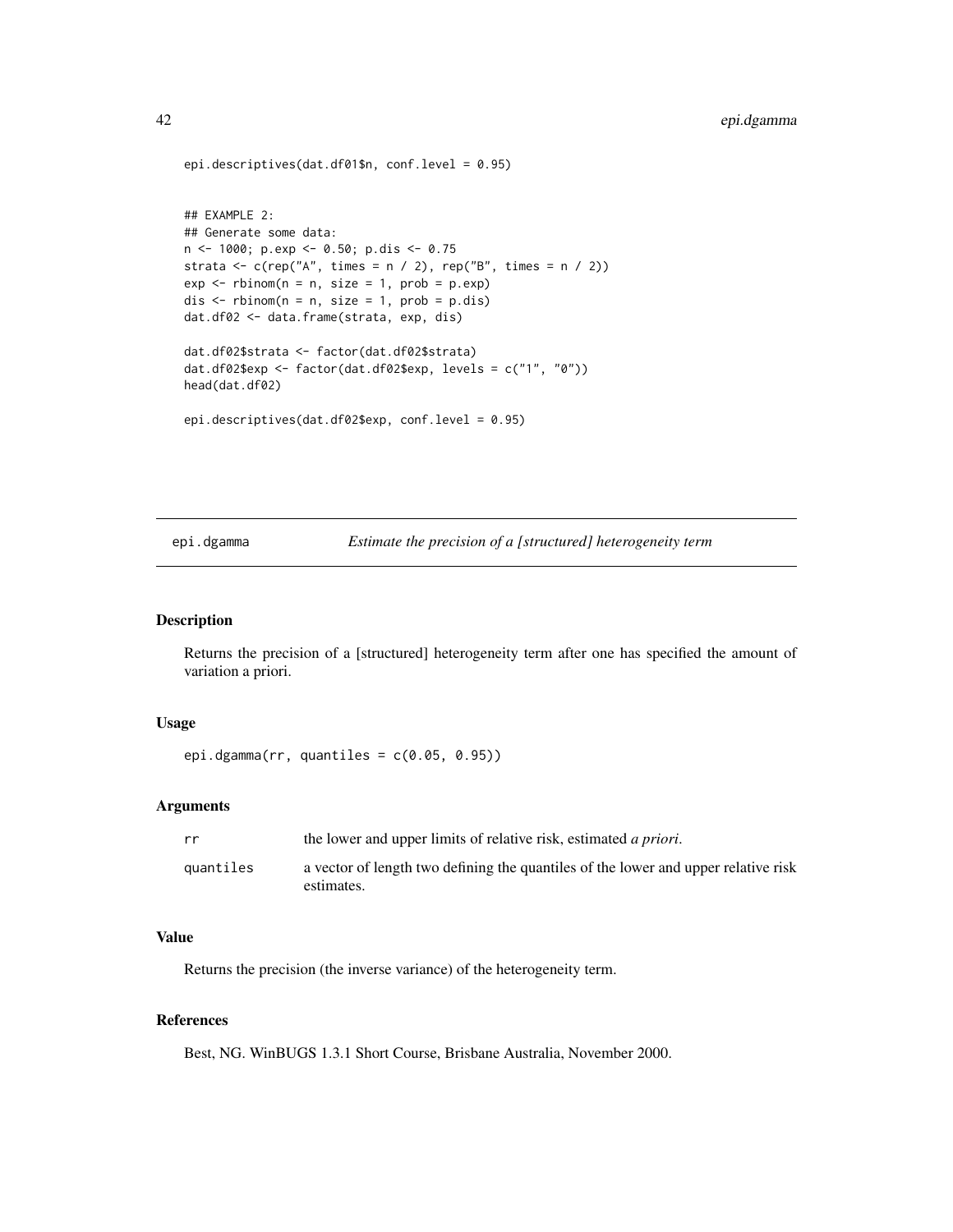# epi.directadj 43

### Examples

```
## EXAMPLE 1:
## Suppose we are expecting the lower 5% and upper 95% confidence interval
## of relative risk in a data set to be 0.5 and 3.0, respectively.
## A prior estimate of the precision of the heterogeneity term would be:
tau \le epi.dgamma(rr = c(0.5, 3.0), quantiles = c(0.05, 0.95))
tau
## The estimate of the precision of the heterogeneity term (tau) is 3.37.
## This can be re-expressed using the gamma distribution. We set the mean of the
## distribution as tau and specify a large variance (that is, we are not
## certain about tau).
mean <- tau; var <- 1000
shape <- mean^2 / var
inv.scale <- mean / var
## In WinBUGS the precision of the heterogeneity term is parameterised
## as tau ~ dgamma(shape, inv.scale). Plot the probability density function
## of tau:
z \leq -\text{seq}(0.01, 10, \text{ by } = 0.01)fz \leq - dgamma(z, shape = shape, scale = 1 / inv.scale)
plot(x = z, y = fz, type = "l", ylab = "Probability density of tau")
```
<span id="page-42-0"></span>

| epi.directadj | Directly adjusted incidence rate estimates |
|---------------|--------------------------------------------|
|               |                                            |

#### Description

Compute directly adjusted incidence rate estimates.

#### Usage

```
epi.directadj(obs, tar, std, units = 1, conf.level = 0.95)
```
#### Arguments

obs a matrix representing the observed number of events. Rows represent strata (e.g., region); columns represent the variables to be adjusted for (e.g., age class, gender). The sum of each row will equal the total number of events for each stratum. The rows of the obs matrix must be named with the appropriate strata names and the columns of obs must be named with the appropriate level identifiers for each explanatory variable. See the example, below.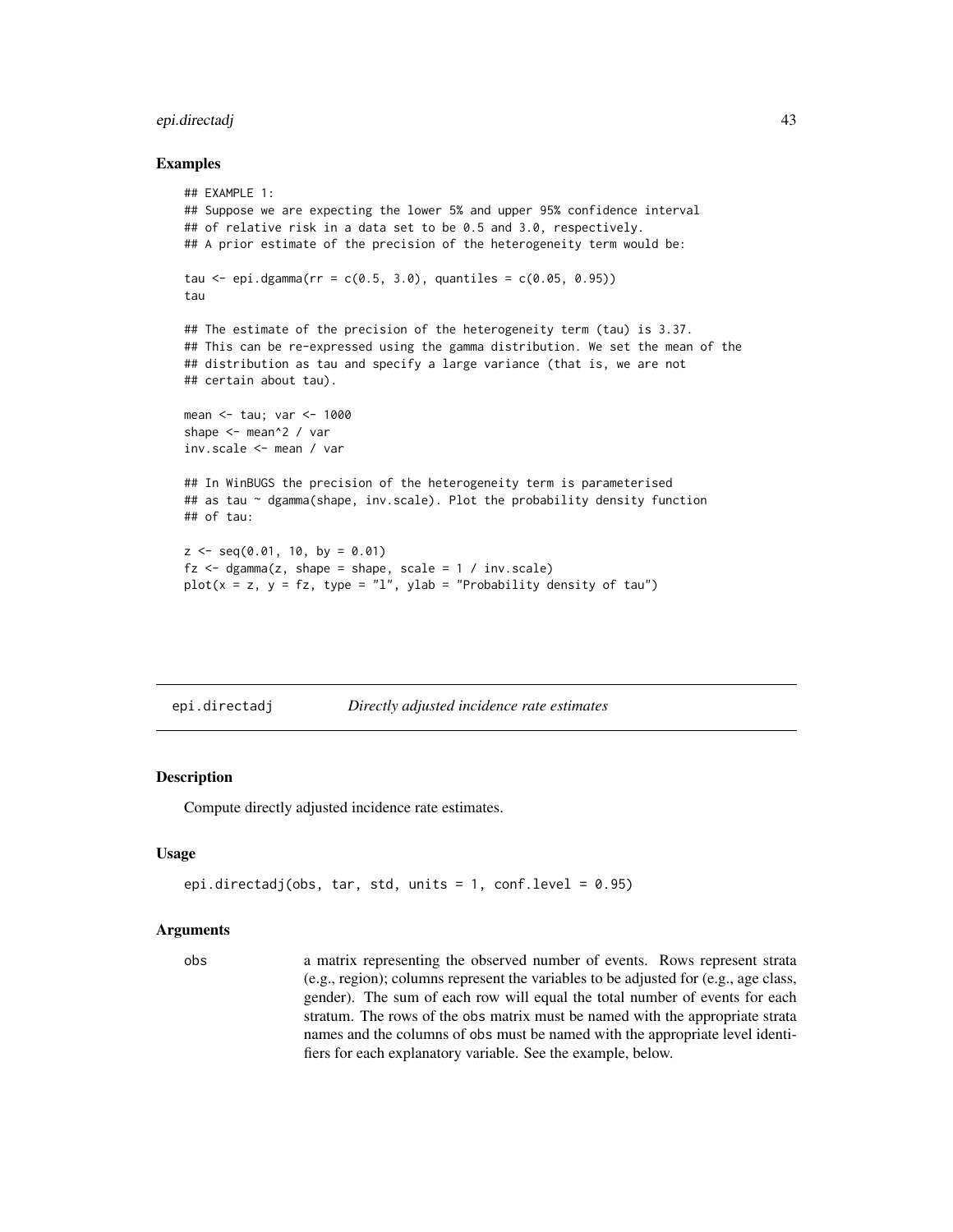| tar        | a matrix representing population time at risk. Rows represent strata (e.g., re-<br>gion); columns represent the variables to be adjusted for (e.g., age class, gender).<br>The sum of each row will equal the total population time at risk for each stratum.<br>The rows of the pop matrix must be named with the appropriate strata names and |  |
|------------|-------------------------------------------------------------------------------------------------------------------------------------------------------------------------------------------------------------------------------------------------------------------------------------------------------------------------------------------------|--|
|            | the columns of pop must be named with the appropriate level identifiers for each<br>explanatory variable. See the example, below.                                                                                                                                                                                                               |  |
| std        | a matrix representing the standard population size for the different levels of the<br>covariate to be adjusted for. The columns of std must be named with the appro-<br>priate level identifiers for each explanatory variable.                                                                                                                 |  |
| units      | multiplier for the incidence rate estimates.                                                                                                                                                                                                                                                                                                    |  |
| conf.level | magnitude of the returned confidence interval. Must be a single number between<br>$0$ and $1$ .                                                                                                                                                                                                                                                 |  |

# Details

This function returns unadjusted (crude) and directly adjusted incidence rate estimates for each of the specified population strata. The term 'covariate' is used here to refer to the factors we want to control (i.e., adjust) for when calculating the directly adjusted incidence rate estimates.

When the outcome of interest is rare, the confidence intervals for the adjusted incidence rates returned by this function (based on Fay and Feuer, 1997) will be appropriate for incidence risk data. In this situation the argument tar is assumed to represent the size of the population at risk (instead of population time at risk). Example 3 (below) provides an approach if you are working with incidence risk data and the outcome of interest is not rare.

#### Value

A list containing the following:

| crude        | the crude incidence rate estimates for each stratum-covariate combination. |
|--------------|----------------------------------------------------------------------------|
| crude.strata | the crude incidence rate estimates for each stratum.                       |
| adj.strata   | the directly adjusted incidence rate estimates for each stratum.           |

### Author(s)

Thanks to Karl Ove Hufthammer for helpful suggestions to improve the execution and documentation of this function.

### References

Fay M, Feuer E (1997). Confidence intervals for directly standardized rates: A method based on the gamma distribution. Statistics in Medicine 16: 791 - 801.

Fleiss JL (1981). Statistical Methods for Rates and Proportions, Wiley, New York, USA, pp. 240.

Frome E, Checkoway H (1985). Use of Poisson regression models in estimating incidence rates and ratios. American Journal of Epidemiology 121: 309 - 323.

Haneuse S, Rothman KJ. Stratification and Standardization. In: Lash TL, VanderWeele TJ, Haneuse S, Rothman KJ (2021). Modern Epidemiology. Lippincott - Raven Philadelphia, USA, pp. 415 - 445.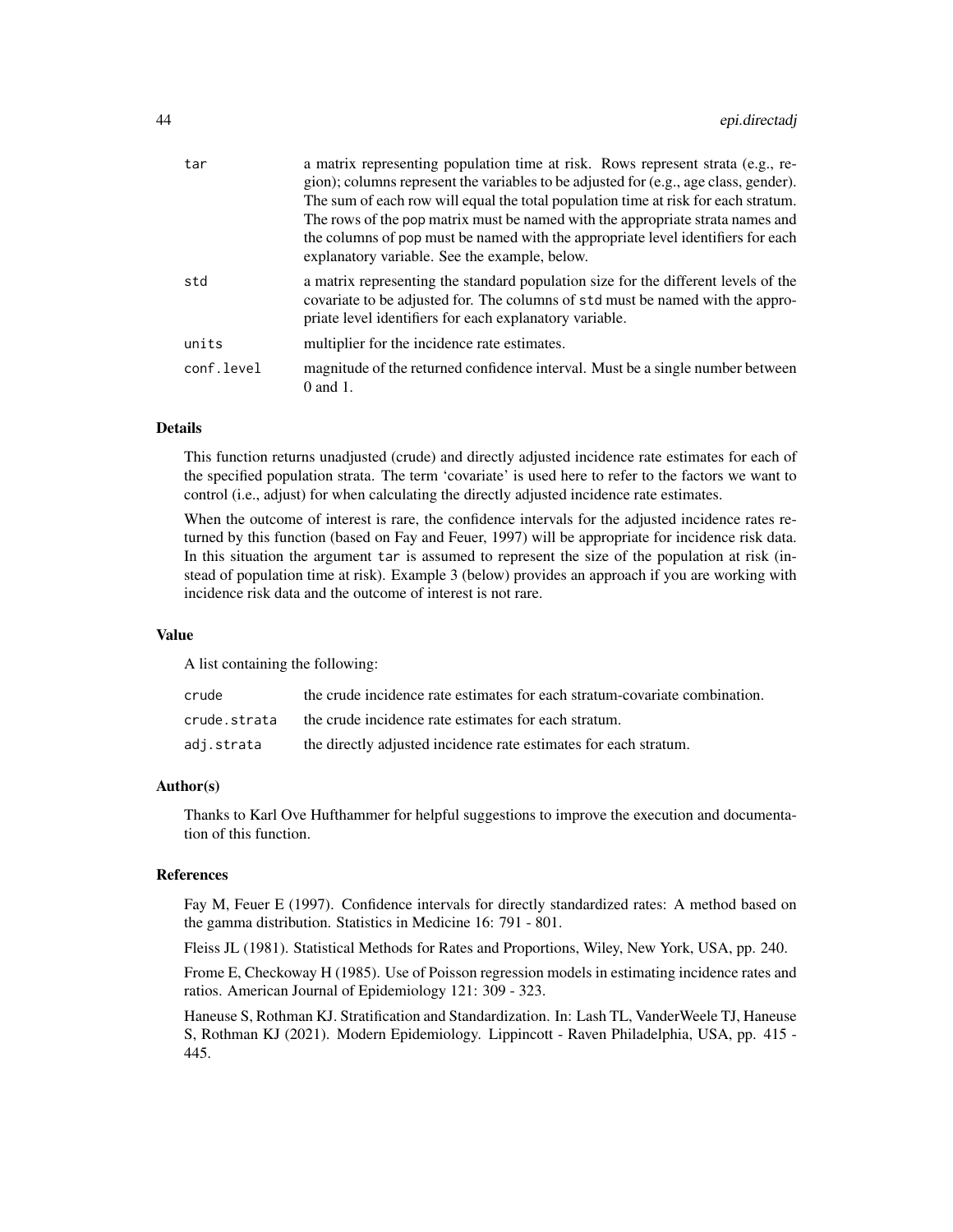### epi.directadj 45

Thrusfield M (2007). Veterinary Epidemiology, Blackwell Publishing, London, UK, pp. 63 - 64.

Wilcosky T, Chambless L (1985). A comparison of direct adjustment and regression adjustment of epidemiologic measures. Journal of Chronic Diseases 38: 849 - 956.

### See Also

[epi.indirectadj](#page-56-0)

### Examples

```
## EXAMPLE 1 (from Thrusfield 2007 pp. 63 - 64):
## A study was conducted to estimate the seroprevalence of leptospirosis in
## dogs in Glasgow and Edinburgh, Scotland. Data frame dat.df lists counts
## of leptospirosis cases and the number of dog years at risk for male and
## female dogs:
dat.df01 <- data.frame(obs = c(15, 46, 53, 16), tar = c(48, 212, 180, 71),
  sex = c("M", "F", "M", "F"), city = c("ED", "ED", "GL", "GL")obs@1 <- matrix(dat.df01$obs, nrow = 2, byrow = TRUE,
  dimnames = list(c("ED","GL"), c("M","F")))
tar@1 < - matrix(dat.df01$tar, nrow = 2, byrow = TRUE,
  dimnames = list(c("ED", "GL"), c("M", "F"))
## Create a standard population with equal numbers of male and female dogs:
std01 \le- matrix(data = c(250,250), nrow = 1, byrow = TRUE,
  dimnames = list("", c("M", "F"))## Directly adjusted incidence rates:
epi.directadj(obs01, tar01, std01, units = 1, conf.level = 0.95)
## $crude
## strata cov obs tar est lower upper
## ED M 15 48 0.3125000 0.1749039 0.5154212
## GL M 53 180 0.2944444 0.2205591 0.3851406
## ED F 46 212 0.2169811 0.1588575 0.2894224
## GL F 16 71 0.2253521 0.1288082 0.3659577
## $crude.strata
## strata obs tar est lower upper
## ED 61 260 0.2346154 0.1794622 0.3013733
## GL 69 251 0.2749004 0.2138889 0.3479040
## $adj.strata
## strata obs tar est lower upper
## ED 61 260 0.2647406 0.1866047 0.3692766
## GL 69 251 0.2598983 0.1964162 0.3406224
```
## The adjusted incidence rate of leptospirosis in Glasgow dogs is 26 (95% ## CI 20 to 34) cases per 100 dog-years at risk. The confounding effect of ## gender has been removed by the adjusted incidence rate estimates.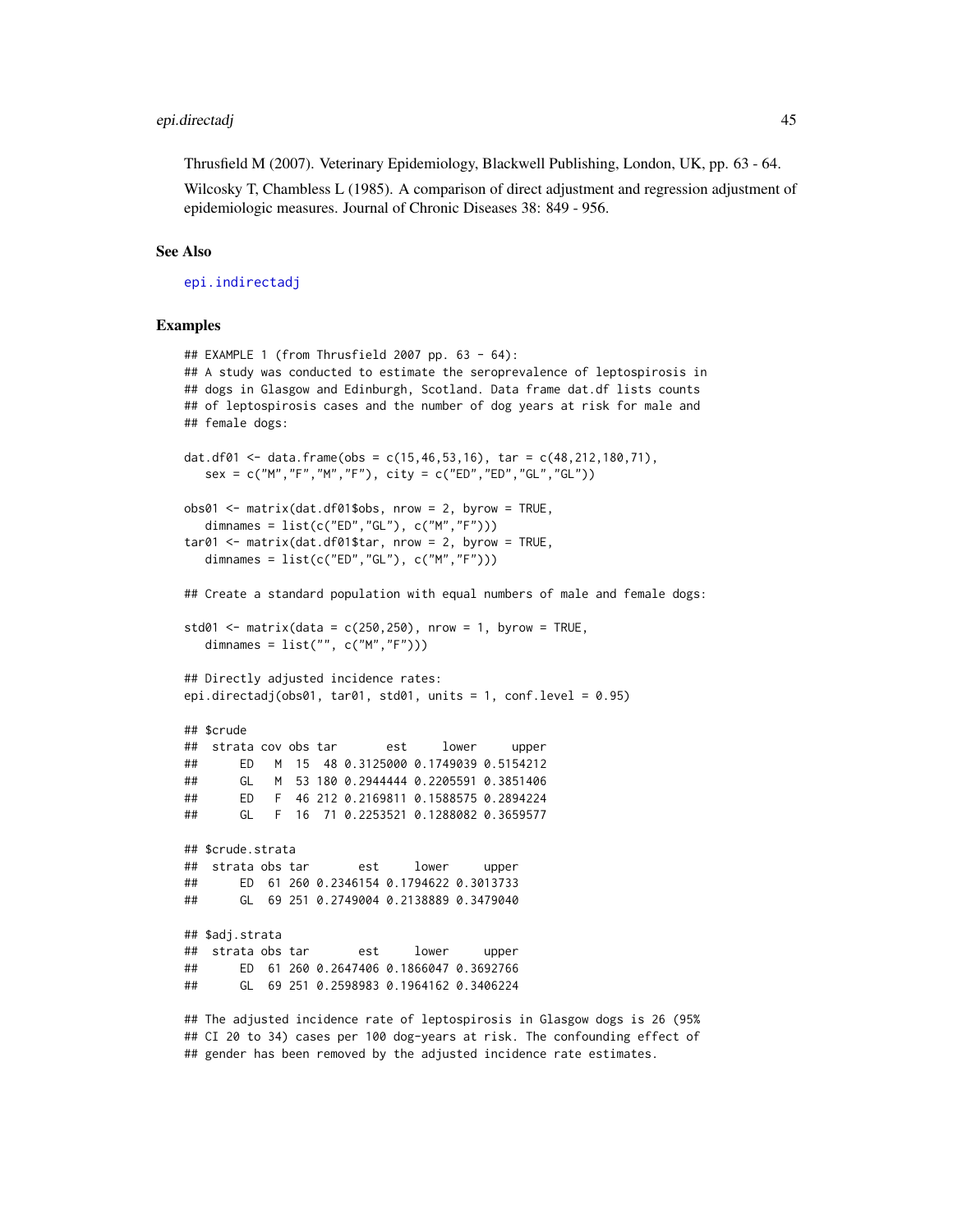```
## EXAMPLE 2:
## Here we provide a more flexible approach for calculating
## adjusted incidence rate estimates using Poisson regression. See Frome and
## Checkoway (1985) for details.
dat.glm02 <- glm(obs \sim city, offset = log(tar), family = poisson,
  data = dat.df01)summary(dat.glm02)
## To obtain adjusted incidence rate estimates, use the predict method on a
## new data set with the time at risk (tar) variable set to 1 (which means
## log(tar) = 0). This will return the predicted number of cases per one unit
## of individual time, i.e., the incidence rate.
dat.pred02 <- predict(object = dat.glm02, newdata =
  data.frame(city = c("ED", "GL"), tar = c(1,1)),
   type = "link", se = TRUE)
conf.level <- 0.95
critval \leq qnorm(p = 1 - ((1 - conf.level) / 2), mean = 0, sd = 1)
est <- dat.glm02$family$linkinv(dat.pred02$fit)
lower <- dat.glm02$family$linkinv(dat.pred02$fit -
   (critval * dat.pred02$se.fit))
upper <- dat.glm02$family$linkinv(dat.pred02$fit +
   (critval * dat.pred02$se.fit))
round(x = data.frame(est, lower, upper), digits = 3)
## est lower upper
## 0.235 0.183 0.302
## 0.275 0.217 0.348
## Results identical to the crude incidence rate estimates from epi.directadj.
## EXAMPLE 3:
## Now adjust for the effect of gender and city and report the adjusted
## incidence rate estimates for each city:
dat.glm03 <- glm(obs \sim city + sex, offset = log(tar),
   family = poisson, data = dat.df01)
dat.pred03 <- predict(object = dat.glm03, newdata =
  data.frame(sex = c("F","F"), city = c("ED","GL"), tar = c(1,1)),
   type = "link", se.fit = TRUE)
conf.level <- 0.95
critval \leq qnorm(p = 1 - ((1 - conf.level) / 2), mean = 0, sd = 1)
est <- dat.glm03$family$linkinv(dat.pred03$fit)
lower <- dat.glm03$family$linkinv(dat.pred03$fit -
   (critval * dat.pred03$se.fit))
upper <- dat.glm03$family$linkinv(dat.pred03$fit +
   (critval * dat.pred03$se.fit))
```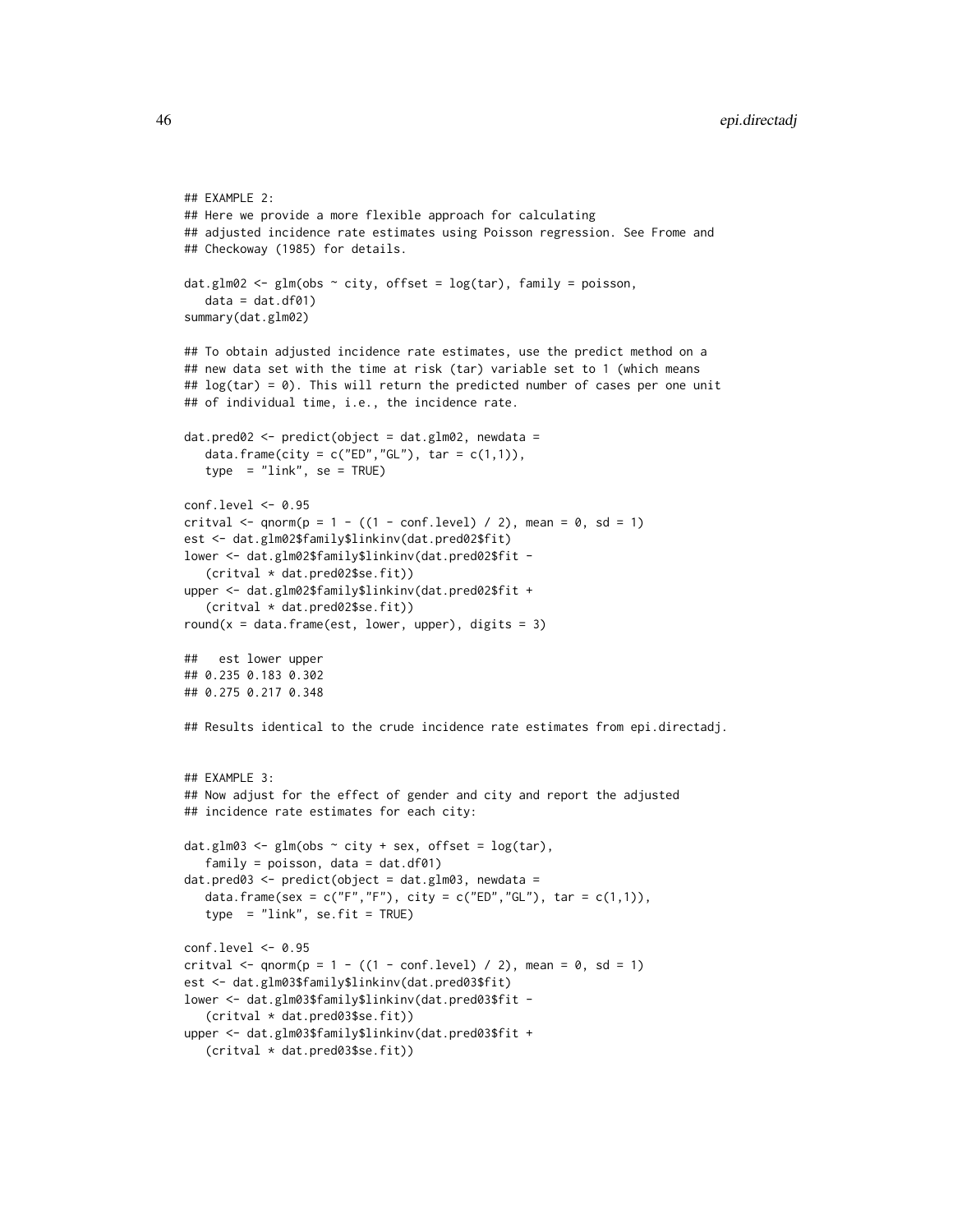#### epi.dms 47

```
round(x = data. frame(est, lower, upper), digits = 3)
## est lower upper
## 0.220 0.168 0.287
## 0.217 0.146 0.323
## Using Poisson regression the gender adjusted incidence rate of leptospirosis
## in Glasgow dogs was 22 (95% CI 15 to 32) cases per 100 dog-years at risk.
## These results won't be the same as those using direct adjustment because
## for direct adjustment we use a contrived standard population.
## EXAMPLE 4 --- Logistic regression to return adjusted incidence risk
## estimates:
## Say, for argument's sake, that we are now working with incidence risk data.
## Here we'll re-label the variable 'tar' (time at risk) as 'pop'
## (population size). We adjust for the effect of gender and city and
## report the adjusted incidence risk of canine leptospirosis estimates for
## each city:
dat.df01$pop <- dat.df01$tar
dat.glm04 <- glm(cbind(obs, pop - obs) \sim city + sex,
  family = "binomial", data = dat.df01)
dat.pred04 \leq predict(object = dat.glm04, newdata =
  data.frame(sex = c("F", "F"), city = c("ED", "GL")),
   type = "link", se.fit = TRUE)conf.level <- 0.95
critval \leq qnorm(p = 1 - ((1 - conf.level) / 2), mean = 0, sd = 1)
est <- dat.glm04$family$linkinv(dat.pred04$fit)
lower <- dat.glm04$family$linkinv(dat.pred04$fit -
   (critval * dat.pred04$se.fit))
upper <- dat.glm04$family$linkinv(dat.pred04$fit +
   (critval * dat.pred04$se.fit))
round(x = data. frame(est, lower, upper), digits = 3)
## est lower upper
## 0.220 0.172 0.276
## 0.217 0.150 0.304
## The adjusted incidence risk of leptospirosis in Glasgow dogs is 22 (95%
## CI 15 to 30) cases per 100 dogs at risk.
```
epi.dms *Decimal degrees and degrees, minutes and seconds conversion*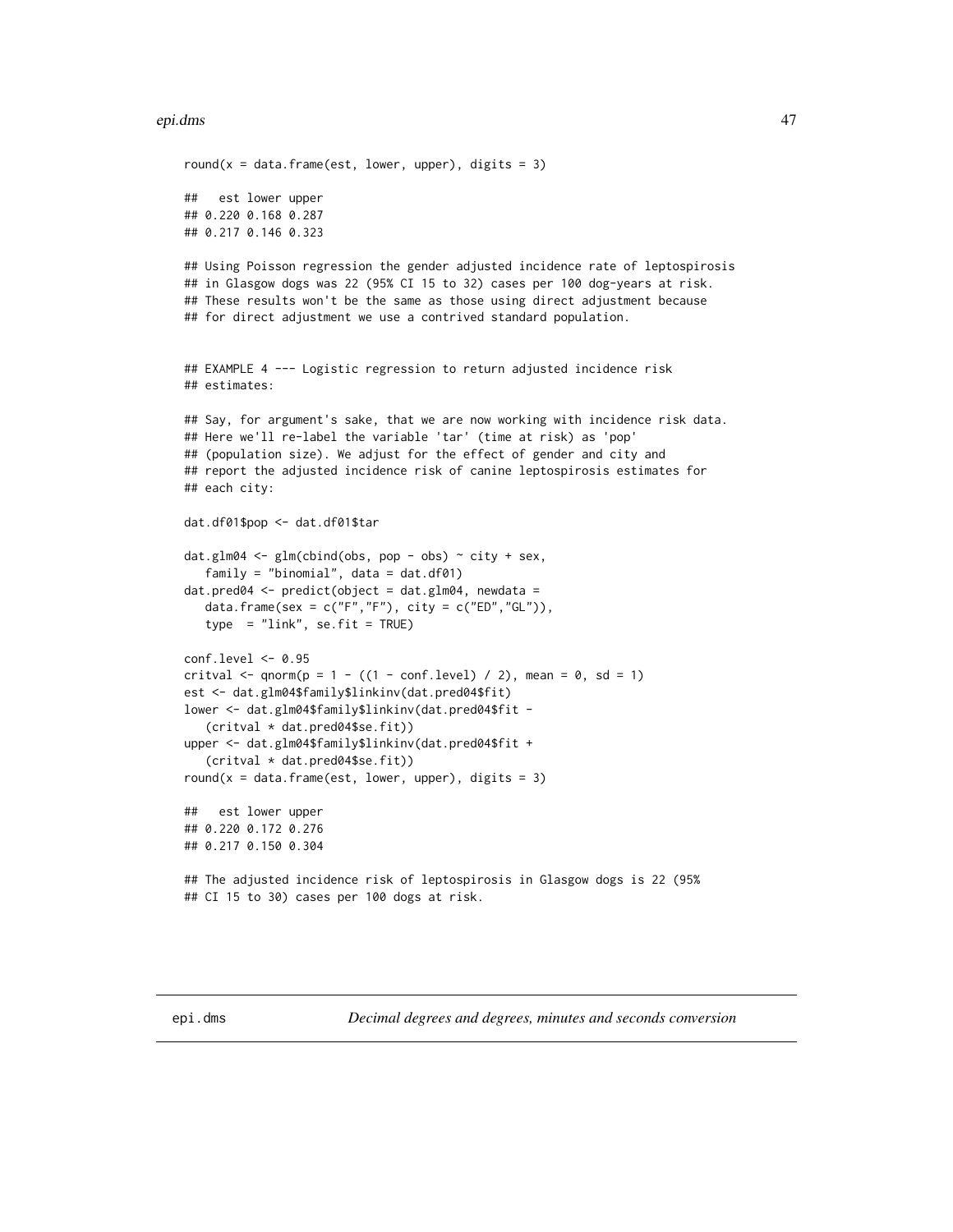### Description

Converts decimal degrees to degrees, minutes and seconds. Converts degrees, minutes and seconds to decimal degrees.

#### Usage

epi.dms(dat)

# Arguments

dat the data. A one-column matrix is assumed when converting decimal degrees to degrees, minutes, and seconds. A two-column matrix is assumed when converting degrees and decimal minutes to decimal degrees. A three-column matrix is assumed when converting degrees, minutes and seconds to decimal degrees.

### Examples

```
## EXAMPLE 1:
## Degrees, minutes, seconds to decimal degrees:
dat.m01 <- matrix(c(41, 38, 7.836, -40, 40, 27.921),
  byrow = TRUE, nrow = 2)
epi.dms(dat.m01)
## EXAMPLE 2:
## Decimal degrees to degrees, minutes, seconds:
dat.m02 <- matrix(c(41.63551, -40.67442), nrow = 2)
epi.dms(dat.m02)
```
<span id="page-47-0"></span>epi.dsl *Mixed-effects meta-analysis of binary outcomes using the DerSimonian and Laird method*

#### Description

Computes individual study odds or risk ratios for binary outcome data. Computes the summary odds or risk ratio using the DerSimonian and Laird method. Performs a test of heterogeneity among trials. Performs a test for the overall difference between groups (that is, after pooling the studies, do treated groups differ significantly from controls?).

### Usage

```
epi.dsl(ev.trt, n.trt, ev.ctrl, n.ctrl, names, method = "odds.ratio",
   alternative = c("two-sided", "less", "greater"), conf. level = 0.95)
```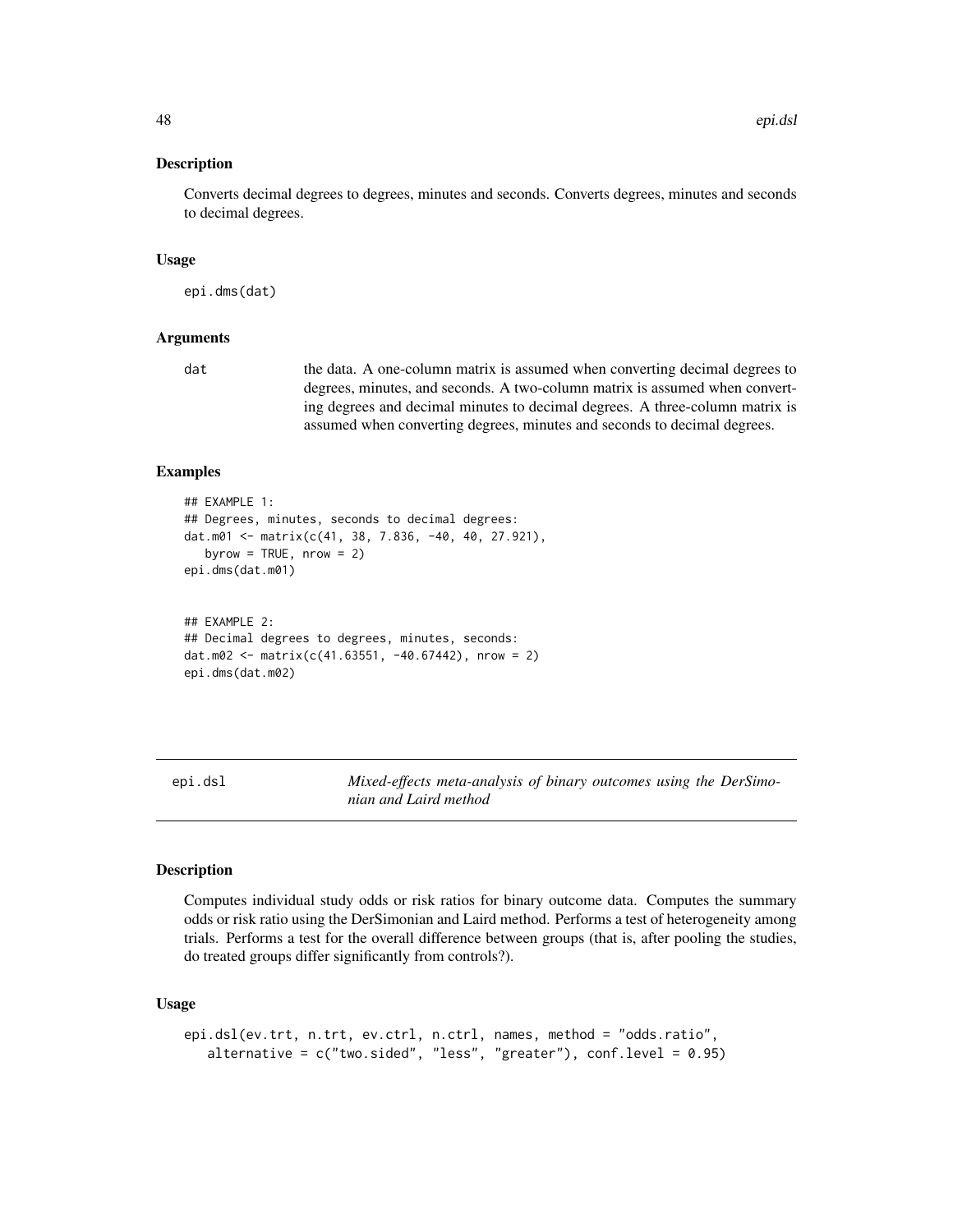#### epi.dsl 49

# Arguments

| ev.trt      | observed number of events in the treatment group.                                                        |
|-------------|----------------------------------------------------------------------------------------------------------|
| n.trt       | number in the treatment group.                                                                           |
| ev.ctrl     | observed number of events in the control group.                                                          |
| $n.$ ctrl   | number in the control group.                                                                             |
| names       | character string identifying each trial.                                                                 |
| method      | a character string indicating the method to be used. Options are odds ratio or<br>risk.ratio.            |
| alternative | a character string specifying the alternative hypothesis, must be one of two. sided,<br>greater or less. |
| conf.level  | magnitude of the returned confidence interval. Must be a single number between<br>$0$ and $1$ .          |

# Details

alternative = "greater" tests the hypothesis that the DerSimonian and Laird summary measure of association is greater than 1.

# Value

A list containing the following:

| 0 <sub>R</sub> | the odds ratio for each trial and the lower and upper bounds of the confidence<br>interval of the odds ratio for each trial.                               |
|----------------|------------------------------------------------------------------------------------------------------------------------------------------------------------|
| <b>RR</b>      | the risk ratio for each trial and the lower and upper bounds of the confidence<br>interval of the risk ratio for each trial.                               |
| OR.summary     | the DerSimonian and Laird summary odds ratio and the lower and upper bounds<br>of the confidence interval of the DerSimonian and Laird summary odds ratio. |
| RR.summary     | the DerSimonian and Laird summary risk ratio and the lower and upper bounds<br>of the confidence interval of the DerSimonian and Laird summary risk ratio. |
| weights        | the inverse variance and DerSimonian and Laird weights for each trial.                                                                                     |
| heterogeneity  | a vector containing $Q$ the heterogeneity test statistic, df the degrees of freedom<br>and its associated P-value.                                         |
| Hsq            | the relative excess of the heterogeneity test statistic Q over the degrees of free-<br>dom df.                                                             |
| Isq            | the percentage of total variation in study estimates that is due to heterogeneity<br>rather than chance.                                                   |
| tau.sq         | the variance of the treatment effect among trials.                                                                                                         |
| effect         | a vector containing z the test statistic for overall treatment effect and its associ-<br>ated P-value.                                                     |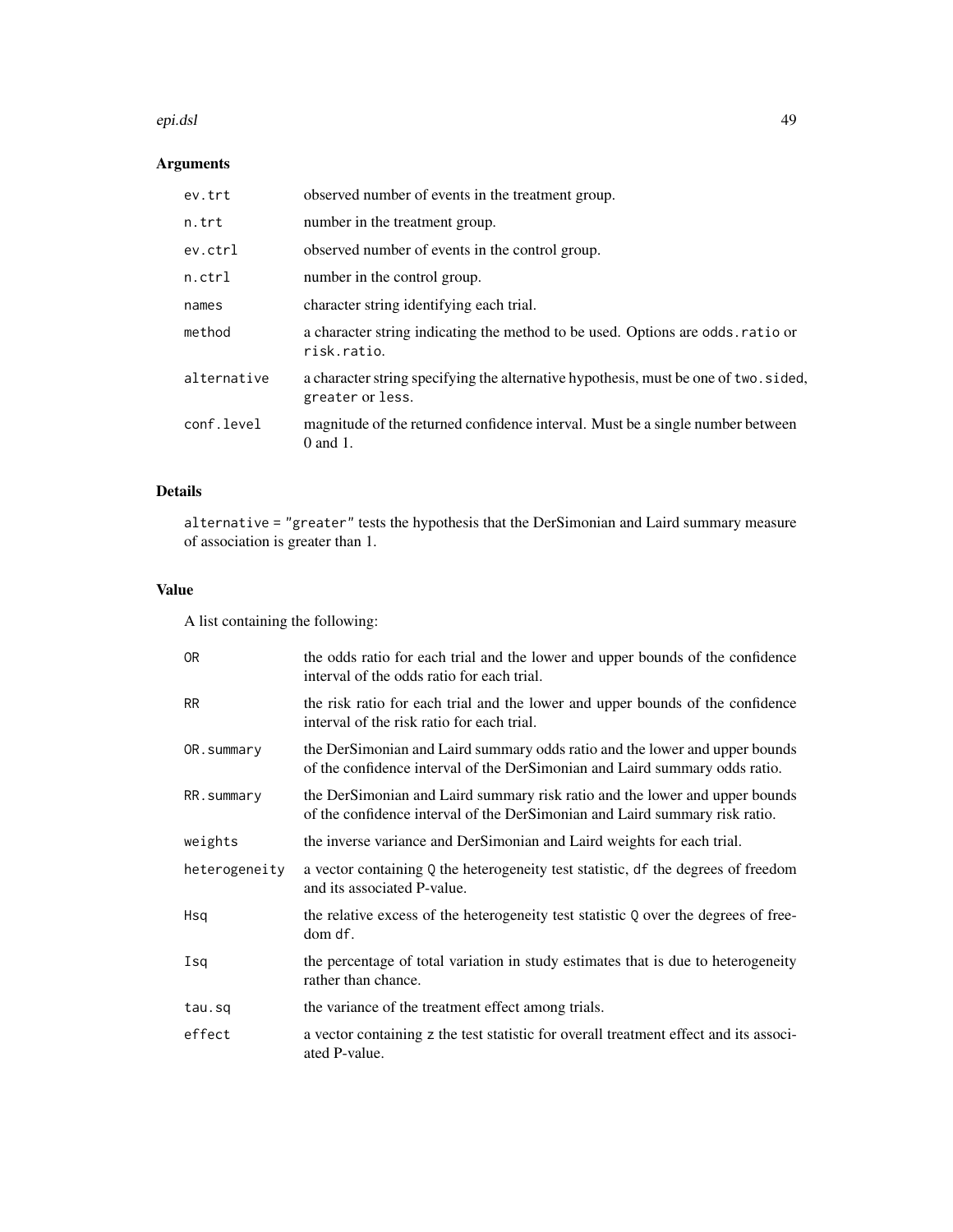Under the random-effects model, the assumption of a common treatment effect is relaxed, and the effect sizes are assumed to have a normal distribution with variance tau.sq.

Using this method, the DerSimonian and Laird weights are used to compute the pooled odds ratio.

The function checks each strata for cells with zero frequencies. If a zero frequency is found in any cell, 0.5 is added to all cells within the strata.

# References

Deeks JJ, Altman DG, Bradburn MJ (2001). Statistical methods for examining heterogeneity and combining results from several studies in meta-analysis. In: Egger M, Davey Smith G, Altman D (eds). Systematic Review in Health Care Meta-Analysis in Context. British Medical Journal, London, 2001, pp. 291 - 299.

DerSimonian R, Laird N (1986). Meta-analysis in clinical trials. Controlled Clinical Trials 7: 177 - 188.

Higgins J, Thompson S (2002). Quantifying heterogeneity in a meta-analysis. Statistics in Medicine 21: 1539 - 1558.

### See Also

[epi.iv](#page-65-0), [epi.mh](#page-72-0), [epi.smd](#page-89-0)

## Examples

```
## EXAMPLE 1:
data(epi.epidural)
epi.dsl(ev.trt = epi.epidural$ev.trt, n.trt = epi.epidural$n.trt,
  ev.ctrl = epi.epidural$ev.ctrl, n.ctrl = epi.epidural$n.ctrl,
  names = as.character(epi.epidural$trial), method = "odds.ratio",
  alternative = "two.sided", conf. level = 0.95)
```
epi.edr *Estimated dissemination ratio*

### Description

Computes estimated dissemination ratios on the basis of a vector of count data (usually incident cases identified on each day of an epidemic).

### Usage

```
epi.edr(dat, n = 4, conf.level = 0.95, nsim = 99, na.zero = TRUE)
```
### **Note**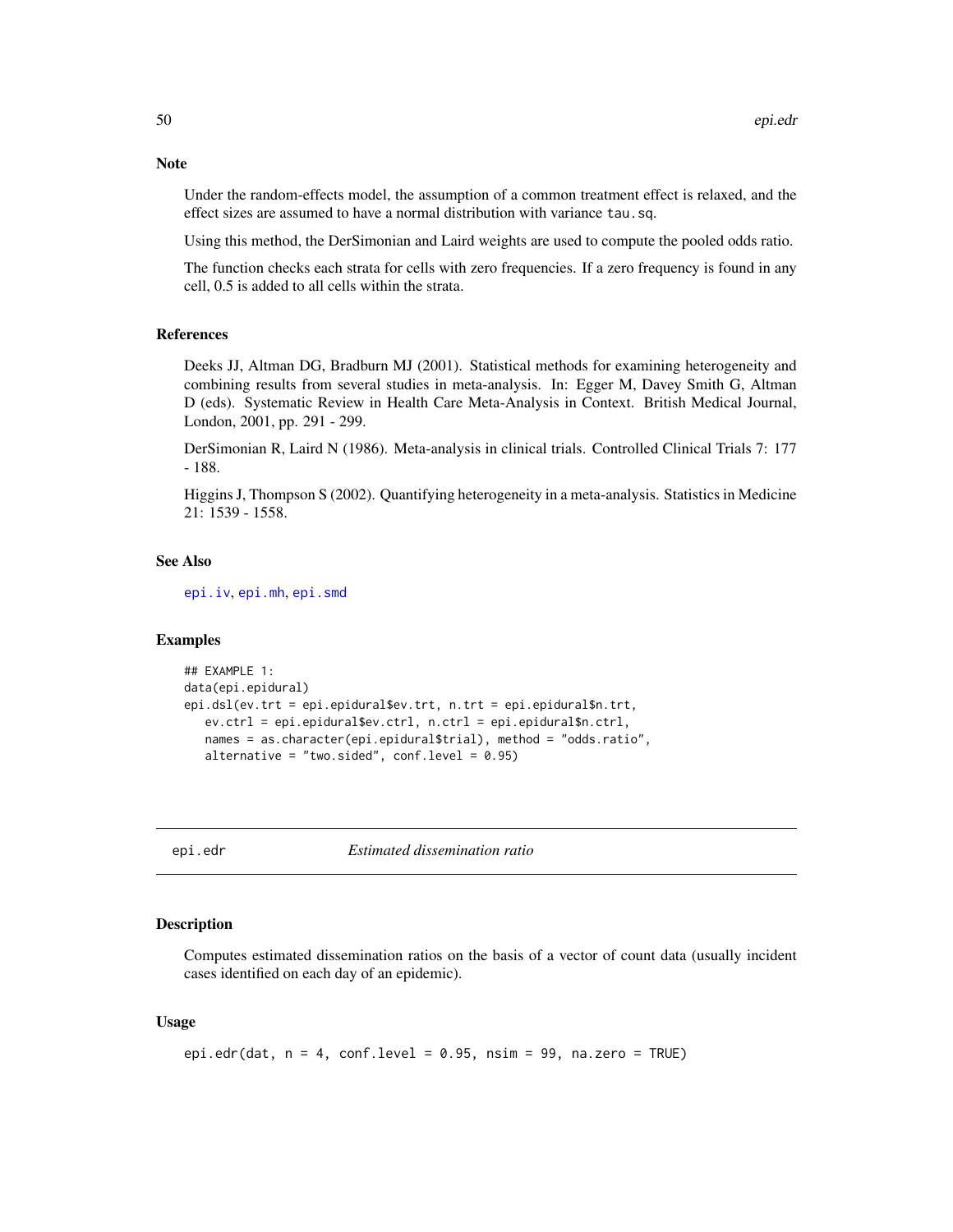#### epi.edr 51

# Arguments

| dat        | a numeric vector listing the number of incident cases for each day of an epi-<br>demic.             |
|------------|-----------------------------------------------------------------------------------------------------|
| n          | scalar, defining the number of days to be used when computing the estimated<br>dissemination ratio. |
| conf.level | magnitude of the returned confidence interval. Must be a single number between<br>$0$ and $1$ .     |
| nsim       | scalar, defining the number of simulations to be used for the confidence interval<br>calculations.  |
| na.zero    | logical, replace NaN or Inf values with zeros?                                                      |

#### **Details**

In infectious disease epidemics the *n*-day estimated dissemination ratio (EDR) at day *i* equals the total number of incident cases between day i and day  $[i - (n - 1)]$  (inclusive) divided by the total number of incident cases between day  $(i - n)$  and day  $(i - 2n) + 1$  (inclusive). EDR values are often calculated for each day of an epidemic and presented as a time series analysis. If the EDR is consistently less than unity, the epidemic is said to be 'under control'.

A simulation approach is used to calculate confidence intervals around each daily EDR estimate. The numerator and denominator of the EDR estimate for each day is taken in turn and a random number drawn from a Poisson distribution, using the calculated numerator and denominator value as the mean. EDR is then calculated for these simulated values and the process repeated nsim times. Confidence intervals are then derived from the vector of simulated values for each day.

### Value

Returns the point estimate of the EDR and the lower and upper bounds of the confidence interval of the EDR.

### References

Miller W (1976). A state-transition model of epidemic foot-and-mouth disease. In: Proceedings of an International Symposium: New Techniques in Veterinary Epidemiology and Economics, University of Reading, Reading, pp. 56 - 72.

Morris R, Sanson R, Stern M, Stevenson M, Wilesmith J (2002). Decision-support tools for footand-mouth disease control. Revue Scientifique et Technique de l'Office International des Epizooties 21, 557 - 567.

Perez-Reche FJ, Taylor N, McGuigan C, Conaglen P, Forbes K, Strachan N, Honhold N (2021) Estimated Dissemination Ratio — A practical alternative to the reproduction number for infectious diseases. Frontiers in Public Health 9. DOI: 10.3389/fpubh.2021.675065.

```
## EXAMPLE 1:
set.seed(1234)
dat \leq rpois(n = 50, lambda = 2)
dat.edr01 <- epi.edr(dat, n = 4, conf.level = 0.95, nsim = 99, na.zero = TRUE)
```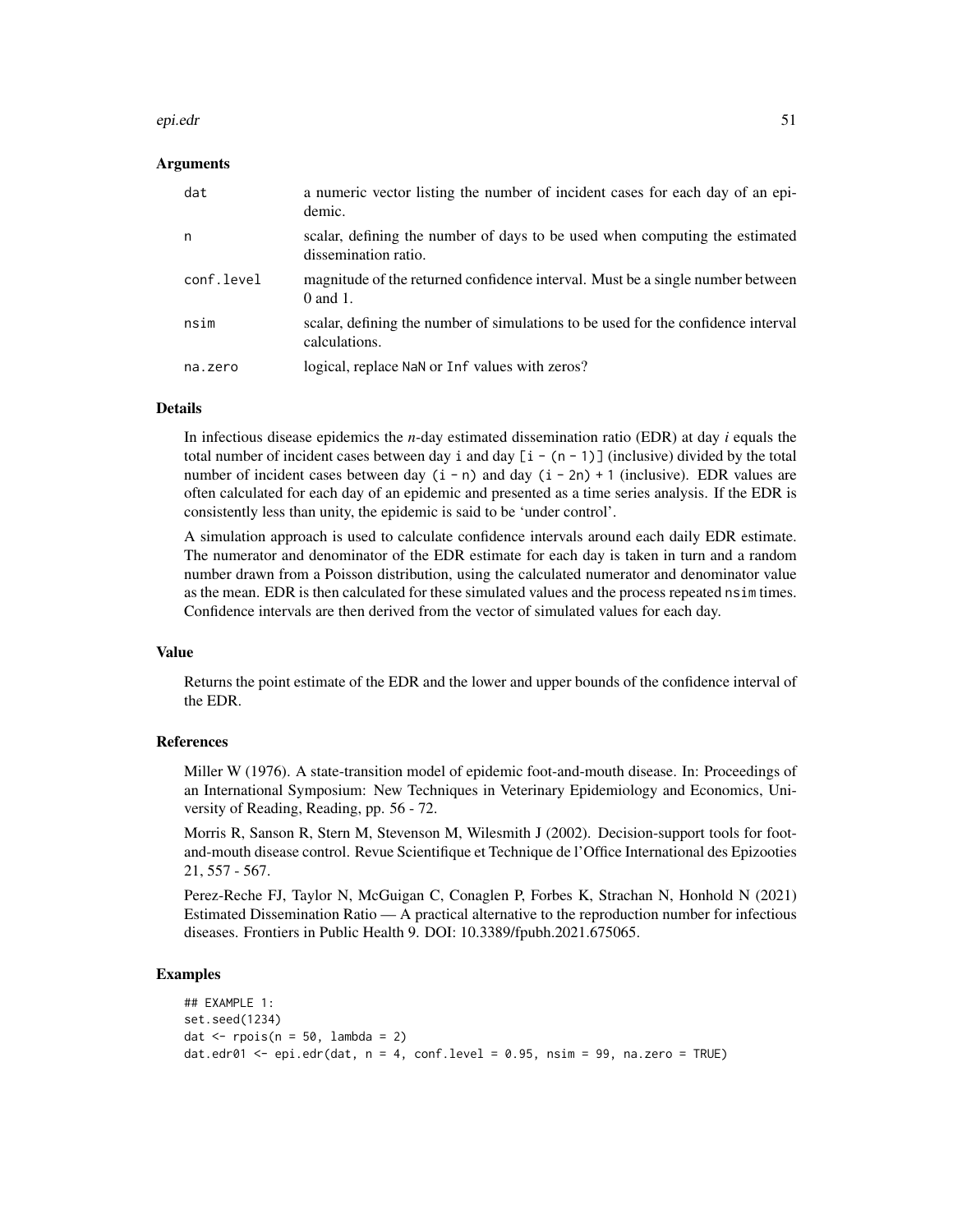```
sdate <- as.Date(x = "31/12/2015", format = "%d/%m/%Y") + 1:50
dat.df01 <- data.frame(sdate = sdate, est = dat.edr01$est,
   low = dat.edr01$lower, upp = dat.edr01$upper)
## Line plot of EDR (and its 95% confidence interval) as a function of
## calendar time:
## Not run:
library(ggplot2); library(scales)
ggplot() +
   geom_line(data = dat.df01, aes(x = sdate, y = est)) +
   geom_line(dat = dat.df01, aes(x = sdate, y = upp), lty = 3, size = 0.5) +
   geom_line(dat = dat.df01, aes(x = sdate, y = low), lty = 3, size = 0.5) +
   scale_x_date(breaks = date_breaks("1 week"),
      labels = date_format("%d %b"), name = "Date") +
   scale_y_{continuous}(trans = "log2", breaks = c(0.25, 0.5, 1, 2, 4, 8, 16),limits = c(0.25, 16), name = "Estimated disemination ratio (EDR)") +
   theme(axis.text.x = element_text(angle = 90, vjust = 0.5, size = 10)) +
   geom_hline(yintercept = 1, lty = 2)
```
## End(Not run)

| epi.empbayes | <i>Empirical Bayes estimates of observed event counts</i> |  |
|--------------|-----------------------------------------------------------|--|
|              |                                                           |  |

# Description

Computes empirical Bayes estimates of observed event counts using the method of moments.

### Usage

```
epi.empbayes(obs, pop)
```
#### Arguments

| obs | a vector representing the observed event counts in each unit of interest. |
|-----|---------------------------------------------------------------------------|
| pop | a vector representing the population count in each unit of interest.      |

# Details

The gamma distribution is parameterised in terms of shape  $(\alpha)$  and scale  $(\nu)$  parameters. The mean of a given gamma distribution equals  $\nu/\alpha$ . The variance equals  $\nu/\alpha^2$ . The empirical Bayes estimate of event risk in each unit of interest equals  $(\partial bs + \nu) / (\rho op + \alpha)$ .

This technique performs poorly when your data contains large numbers of zero event counts. In this situation a Bayesian approach for estimating  $\alpha$  and  $\nu$  would be advised.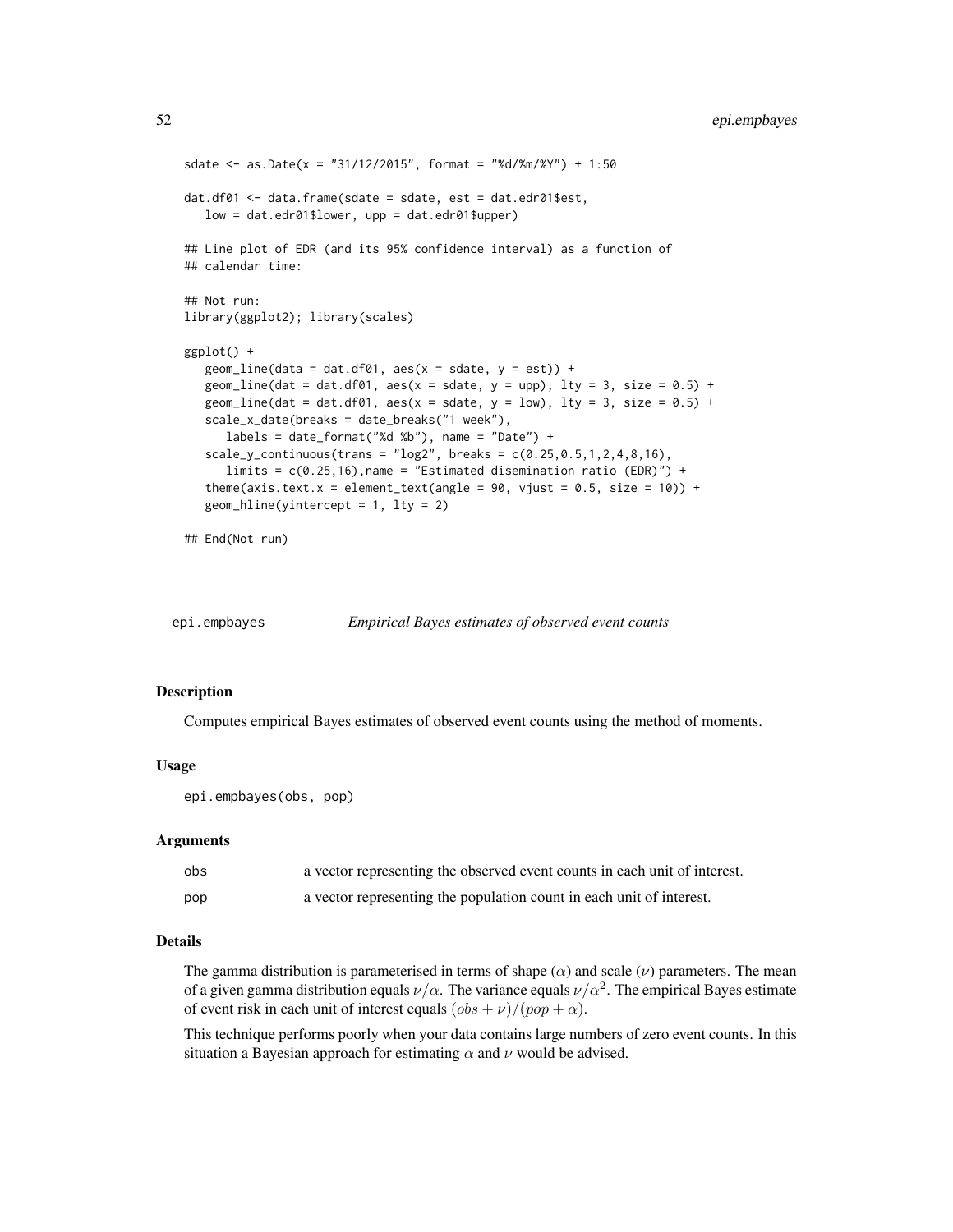# epi.empbayes 53

# Value

A data frame with four elements: gamma the mean event risk across all units, phi the variance of event risk across all units, alpha the estimated shape parameter of the gamma distribution, and nu the estimated scale parameter of the gamma distribution.

# References

Bailey TC, Gatrell AC (1995). Interactive Spatial Data Analysis. Longman Scientific & Technical. London, pp. 303 - 308.

Langford IH (1994). Using empirical Bayes estimates in the geographical analysis of disease risk. Area 26: 142 - 149.

Meza J (2003). Empirical Bayes estimation smoothing of relative risks in disease mapping. Journal of Statistical Planning and Inference 112: 43 - 62.

```
## EXAMPLE 1:
data(epi.SClip)
obs <- epi.SClip$cases; pop <- epi.SClip$population
est <- epi.empbayes(obs, pop)
crude.p <- ((obs) / (pop)) * 100000
crude.r <- rank(crude.p)
ebay.p <- ((obs + est[4]) / (pop + est[3])) * 100000
dat.df01 <- data.frame(rank = c(crude.r, crude.r),
  Method = c(rep("Crude", times = length(crude.r)),rep("Empirical Bayes", times = length(crude.r))),
  est = c(crude.p, ebay.p)## Scatter plot showing the crude and empirical Bayes adjusted lip cancer
## incidence rates as a function of district rank for the crude lip
## cancer incidence rates:
## Not run:
library(ggplot2)
ggplot(data = dat.df01, aes(x = rank, y = est, colour = Method)) +geom_point() +
  scale_x_continuous(name = "District rank",
     breaks = seq(from = 0, to = 60, by = 10),
     labels = seq(from = 0, to = 60, by = 10),
     limits = c(0,60) +
 scale_y_continuous(limits = c(0,30), name = "Lip cancer incidence rates
      (cases per 100,000 person years)")
## End(Not run)
```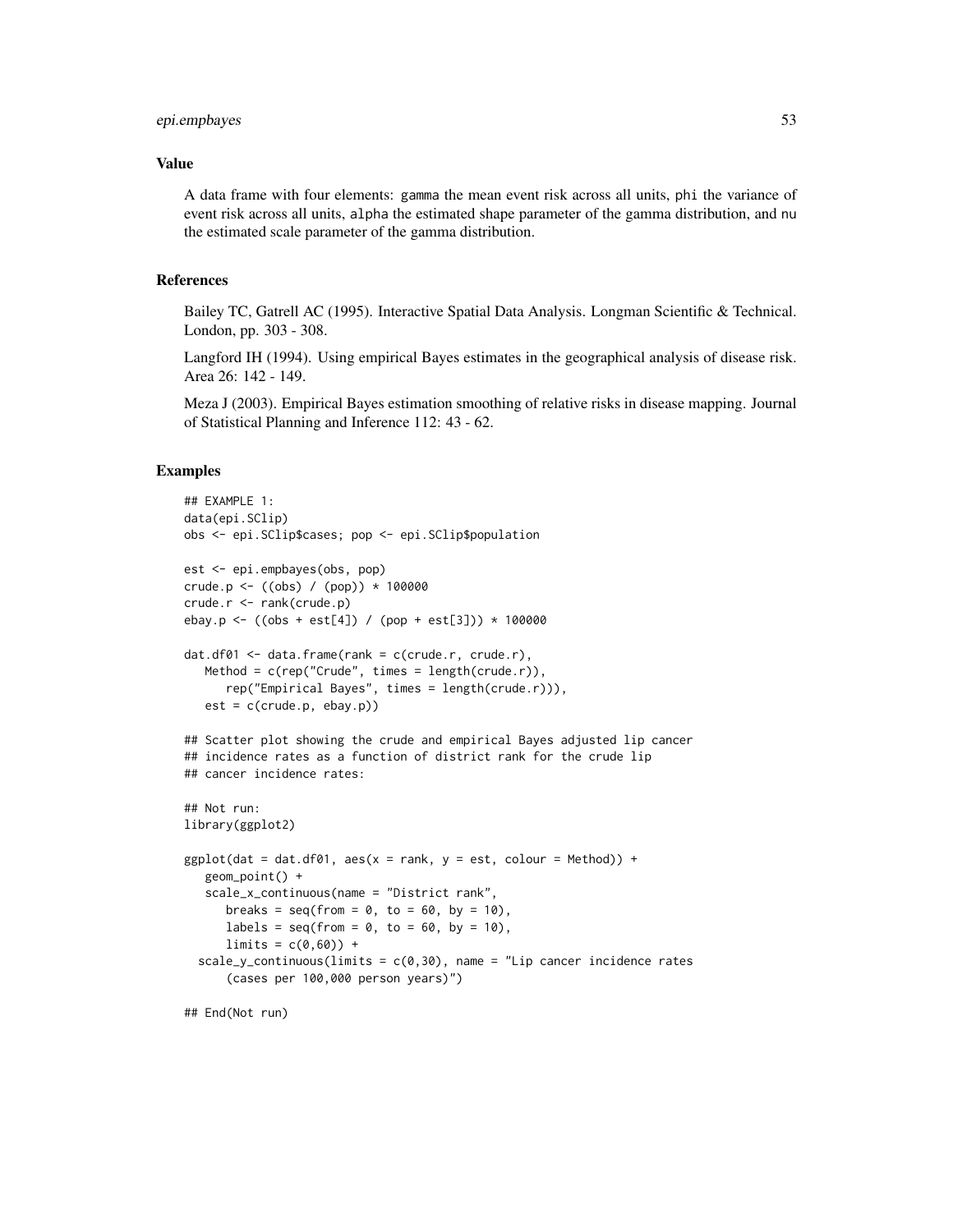#### Description

This data set provides results of six trials investigating rates of use of epidural anaesthesia during childbirth. Each trial is made up of a group where a caregiver (midwife, nurse) provided support intervention and a group where standard care was provided. The objective was to determine if there were higher rates of epidural use when a caregiver was present at birth.

#### Usage

data(epi.epidural)

#### Format

A data frame with 6 observations on the following 5 variables.

trial the name and year of the trial.

ev.trt number of births in the caregiver group where an epidural was used.

n.trt number of births in the caregiver group.

ev.ctrl number of births in the standard care group where an epidural was used.

n.ctrl number of births in the standard care group.

# References

Deeks JJ, Altman DG, Bradburn MJ (2001). Statistical methods for examining heterogeneity and combining results from several studies in meta-analysis. In: Egger M, Davey Smith G, Altman D (eds). Systematic Review in Health Care Meta-Analysis in Context. British Medical Journal, London, pp. 291 - 299.

epi.herdtest *Estimate the characteristics of diagnostic tests applied at the herd (group) level*

# Description

When tests are applied to individuals within a group we may wish to designate the group as being either diseased or non-diseased on the basis of the individual test results. This function estimates sensitivity and specificity of this testing regime at the group (or herd) level.

### Usage

```
epi.herdtest(se, sp, P, N, n, k)
```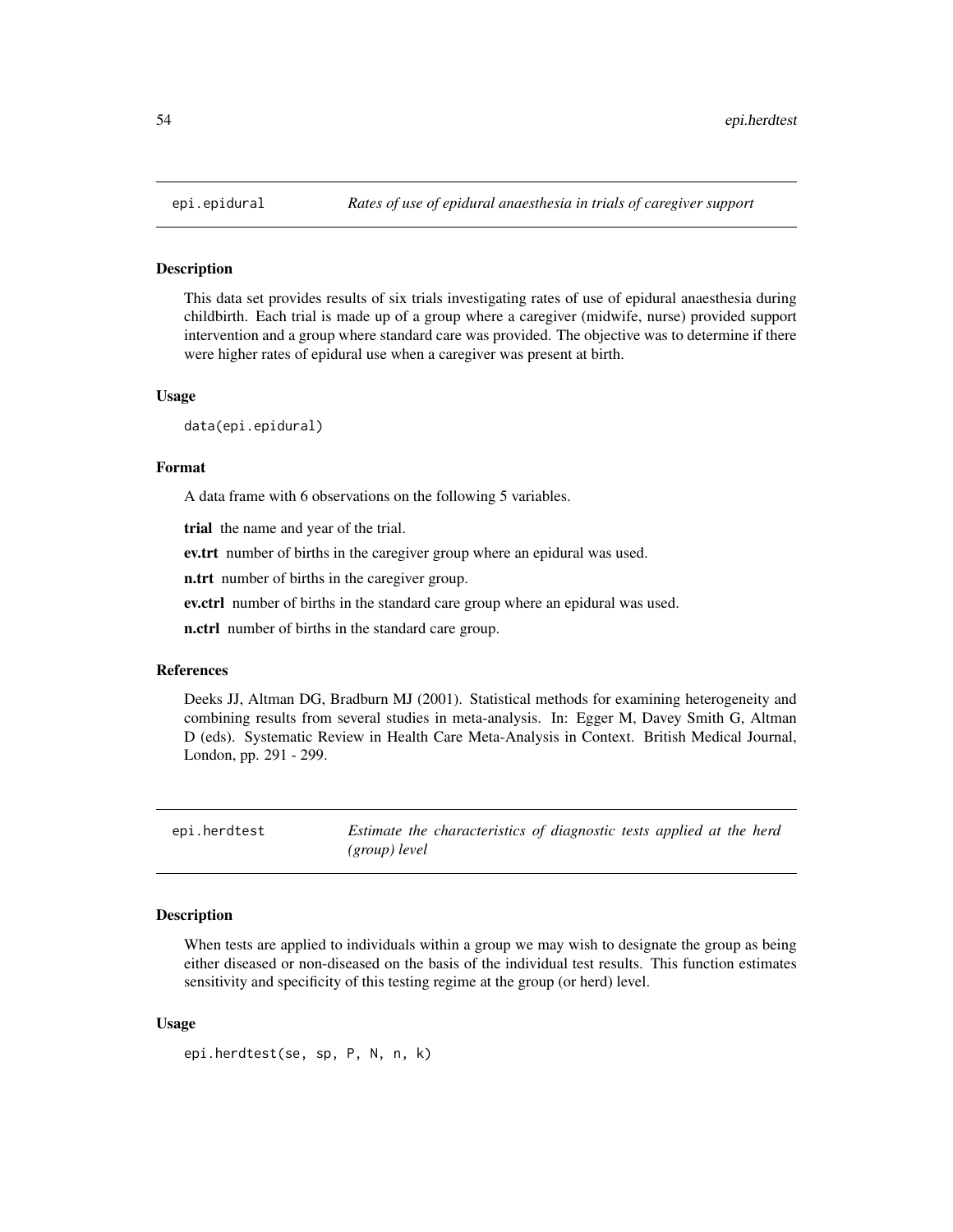### epi.herdtest 55

#### Arguments

| se | a vector of length one defining the sensitivity of the individual test used.                                         |
|----|----------------------------------------------------------------------------------------------------------------------|
| sp | a vector of length one defining the specificity of the individual test used.                                         |
| P  | scalar, defining the estimated true prevalence.                                                                      |
| N  | scalar, defining the herd size.                                                                                      |
| n  | scalar, defining the number of individuals to be tested per group (or herd).                                         |
| k  | scalar, defining the critical number of individuals testing positive that will denote<br>the group as test positive. |

### Value

A data frame with four elements: APpos the probability of obtaining a positive test, APneg the probability of obtaining a negative test, HSe the estimated group (herd) sensitivity, and HSp the estimated group (herd) specificity.

# Note

The method implemented in this function is based on the hypergeometric distribution.

### Author(s)

Ron Thornton, MAF New Zealand, PO Box 2526 Wellington, New Zealand.

### References

Dohoo I, Martin W, Stryhn H (2003). Veterinary Epidemiologic Research. AVC Inc, Charlottetown, Prince Edward Island, Canada, pp. 113 - 115.

# Examples

```
## EXAMPLE 1:
## We want to estimate the herd-level sensitivity and specificity of
## a testing regime using an individual animal test of sensitivity 0.391
## and specificity 0.964. The estimated true prevalence of disease is 0.12.
## Assume that 60 individuals will be tested per herd and we have
## specified that two or more positive test results identify the herd
## as positive.
epi.herdtest(se = 0.391, sp = 0.964, P = 0.12, N = 1E06, n = 60, k = 2)
## This testing regime gives a herd sensitivity of 0.95 and a herd
## specificity of 0.36. With a herd sensitivity of 0.95 we can be
```
## confident that we will declare a herd infected if it is infected. ## With a herd specficity of only 0.36, we will declare 0.64 of disease ## negative herds as infected, so false positives are a problem.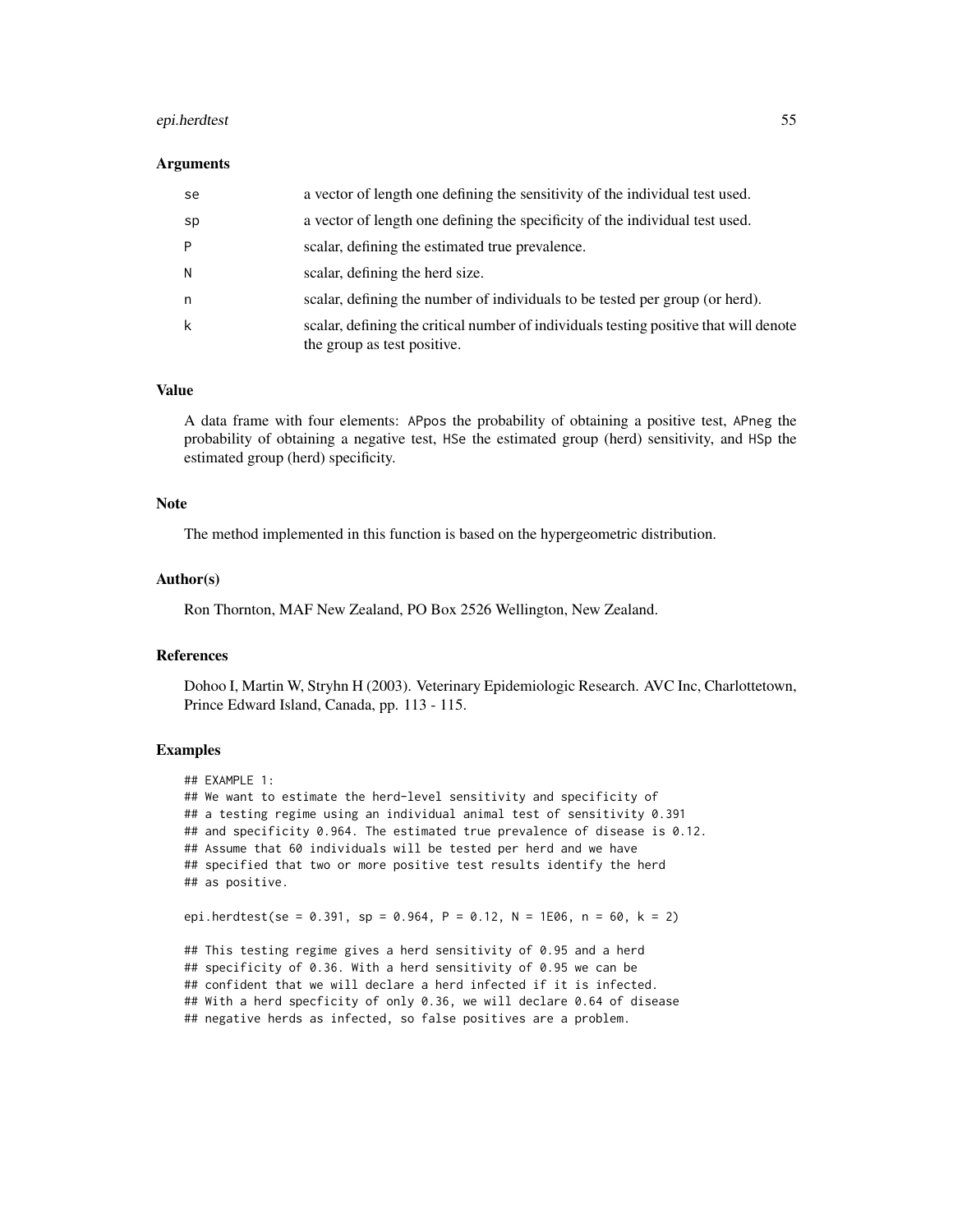### Description

Between 1972 and 1980 an industrial waste incinerator operated at a site about 2 kilometres southwest of the town of Coppull in Lancashire, England. Addressing community concerns that there were greater than expected numbers of laryngeal cancer cases in close proximity to the incinerator Diggle et al. (1990) conducted a study investigating risks for laryngeal cancer, using recorded cases of lung cancer as controls. The study area is 20 km x 20 km in size and includes location of residence of patients diagnosed with each cancer type from 1974 to 1983. The site of the incinerator was at easting 354500 and northing 413600.

### Usage

data(epi.incin)

# Format

A data frame with 974 observations on the following 3 variables.

xcoord easting coordinate (in metres) of each residence.

ycoord northin coordinate (in metres) of each residence.

status disease status:  $0 = \text{lung cancer}, 1 = \text{laryngeal cancer}.$ 

#### Source

Bailey TC and Gatrell AC (1995). Interactive Spatial Data Analysis. Longman Scientific & Technical. London.

#### References

Diggle P, Gatrell A, and Lovett A (1990). Modelling the prevalence of cancer of the larynx in Lancashire: A new method for spatial epidemiology. In: Thomas R (Editor), Spatial Epidemiology. Pion Limited, London, pp. 35 - 47.

Diggle P (1990). A point process modelling approach to raised incidence of a rare phenomenon in the viscinity of a prespecified point. Journal of the Royal Statistical Society A 153: 349 - 362.

Diggle P, Rowlingson B (1994). A conditional approach to point process modelling of elevated risk. Journal of the Royal Statistical Society A 157: 433 - 440.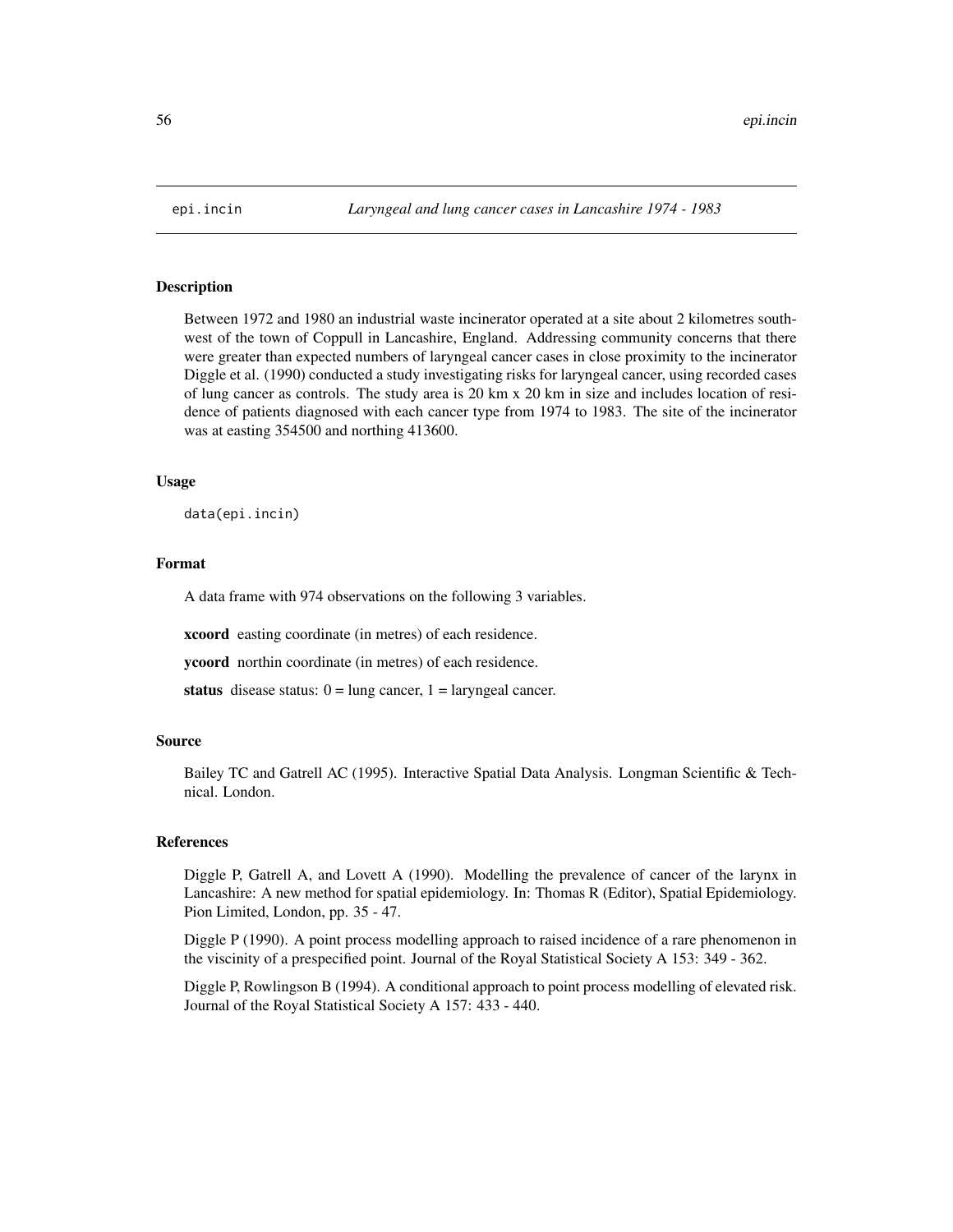<span id="page-56-0"></span>

# Description

Compute indirectly adjusted incidence risks and standardised mortality (incidence) ratios.

# Usage

epi.indirectadj(obs, pop, std, units, conf.level = 0.95)

# Arguments

| obs        | a one column matrix representing the number of observed number of events in<br>each strata. The dimensions of obs must be named (see the examples, below).                                                                                                                                                                                                                                                                                    |
|------------|-----------------------------------------------------------------------------------------------------------------------------------------------------------------------------------------------------------------------------------------------------------------------------------------------------------------------------------------------------------------------------------------------------------------------------------------------|
| pop        | a matrix representing population size. Rows represent strata (e.g., region); columns<br>represent the levels of the explanatory variable to be adjusted for (e.g., age class,<br>gender). The sum of each row will equal the total population size within each<br>stratum. If there are no covariates pop will be a one column matrix. The dimen-<br>sions of the pop matrix must be named (see the examples, below).                         |
| std        | a one row matrix specifying the standard incidence risks to be applied to each<br>level of the covariate to be adjusted for. The length of std should be one plus<br>the number of covariates to be adjusted for (the additional value represents the<br>incidence risk in the entire population). If there are no explanatory variables to<br>adjust-for std is a single number representing the incidence risk in the entire<br>population. |
| units      | multiplier for the incidence risk estimates.                                                                                                                                                                                                                                                                                                                                                                                                  |
| conf.level | magnitude of the returned confidence interval. Must be a single number between<br>$0$ and $1$ .                                                                                                                                                                                                                                                                                                                                               |

# Details

Indirect standardisation can be performed whenever the stratum-specific incidence risk estimates are either unknown or unreliable. If the stratum-specific incidence risk estimates are known, direct standardisation is preferred.

Confidence intervals for the standardised mortality ratio estimates are based on the Poisson distribution (see Breslow and Day 1987, p 69 - 71 for details).

# Value

A list containing the following:

| crude.strata | the crude incidence risk estimates for each stratum.               |
|--------------|--------------------------------------------------------------------|
| adi.strata   | the indirectly adjusted incidence risk estimates for each stratum. |
| smr          | the standardised mortality (incidence) ratios for each stratum.    |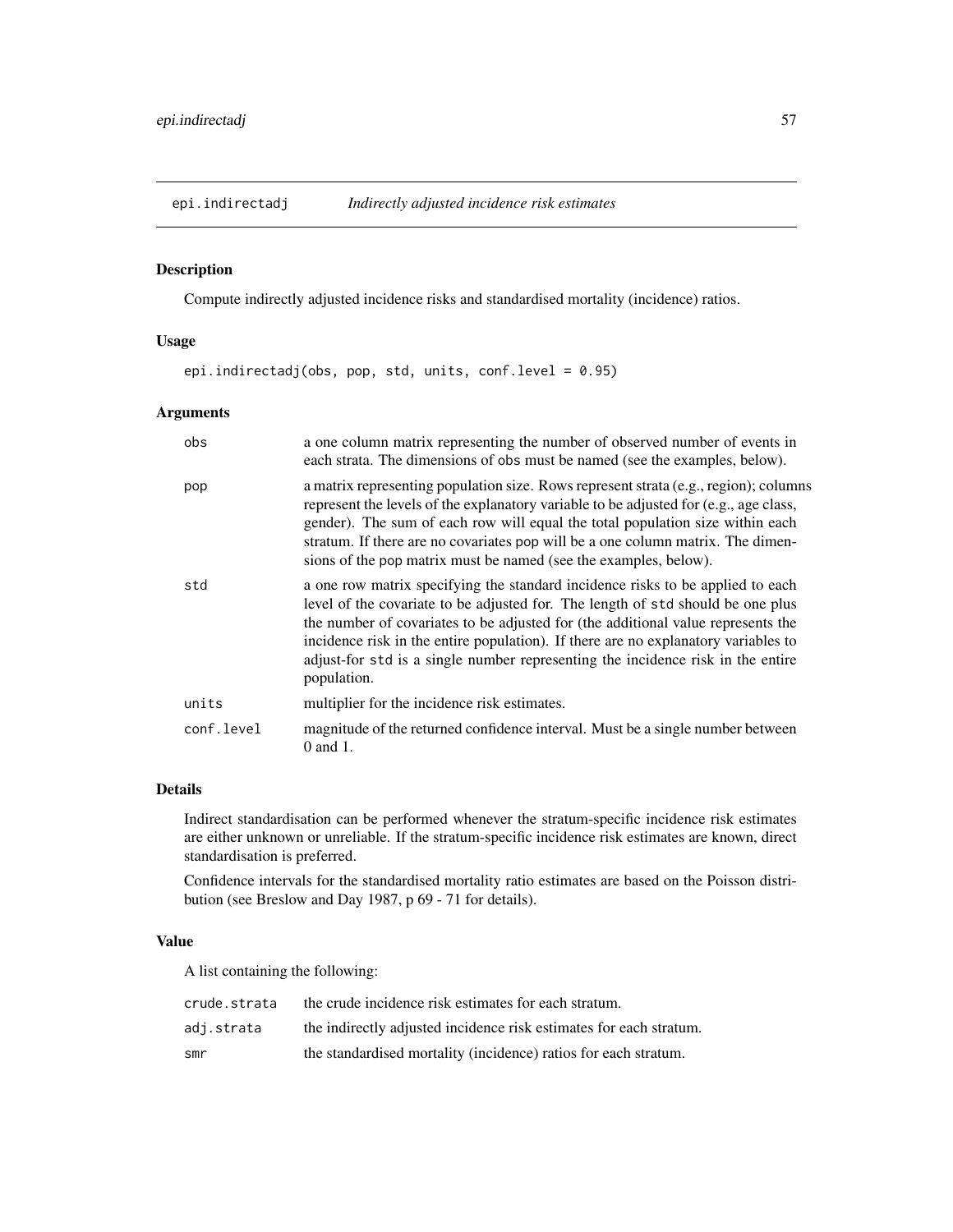#### Author(s)

Thanks to Dr. Telmo Nunes (UISEE/DETSA, Faculdade de Medicina Veterinaria - UTL, Rua Prof. Cid dos Santos, 1300-477 Lisboa Portugal) for details and code for the confidence interval calculations.

# References

Breslow NE, Day NE (1987). Statistical Methods in Cancer Reasearch: Volume II - The Design and Analysis of Cohort Studies. Lyon: International Agency for Cancer Research.

Dohoo I, Martin W, Stryhn H (2009). Veterinary Epidemiologic Research. AVC Inc, Charlottetown, Prince Edward Island, Canada, pp. 85 - 89.

Lash TL, VanderWeele TJ, Haneuse S, Rothman KJ (2021). Modern Epidemiology. Lippincott - Raven Philadelphia, USA, pp. 75.

Sahai H, Khurshid A (1993). Confidence intervals for the mean of a Poisson distribution: A review. Biometrical Journal 35: 857 - 867.

Sahai H, Khurshid A (1996). Statistics in Epidemiology. Methods, Techniques and Applications. CRC Press, Baton Roca.

### See Also

[epi.directadj](#page-42-0)

```
## EXAMPLE 1 (without covariates):
## Adapted from Dohoo, Martin and Stryhn (2009). In this example the frequency
## of tuberculosis is expressed as incidence risk (i.e., the number of
## tuberculosis positive herds divided by the size of the herd population at
## risk). In their text Dohoo et al. present the data as incidence rate (the
## number of tuberculosis positive herds per herd-year at risk).
## Data have been collected on the incidence of tuberculosis in two
## areas ("A" and "B"). Provided are the counts of (new) incident cases and
## counts of the herd population at risk. The standard incidence risk for
## the total population is 0.060 (6 cases per 100 herds at risk):
obs.m01 \leq max matrix(data = c(58,130), nrow = 2, byrow = TRUE,
  dimnames = list(c("A", "B"), "")pop.m01 \le - matrix(data = c(1000, 2000), nrow = 2, byrow = TRUE,
  dimnames = list(c("A", "B"), ""))
std.m01 <- 0.060
epi.indirectadj(obs = obs.m01, pop = pop.m01, std = std.m01, units = 100,
  conf<math>level = 0.95## EXAMPLE 2 (with covariates):
## We now have, for each area, data stratified by herd type (dairy, beef).
## The standard incidence risks for beef herds, dairy herds, and the total
```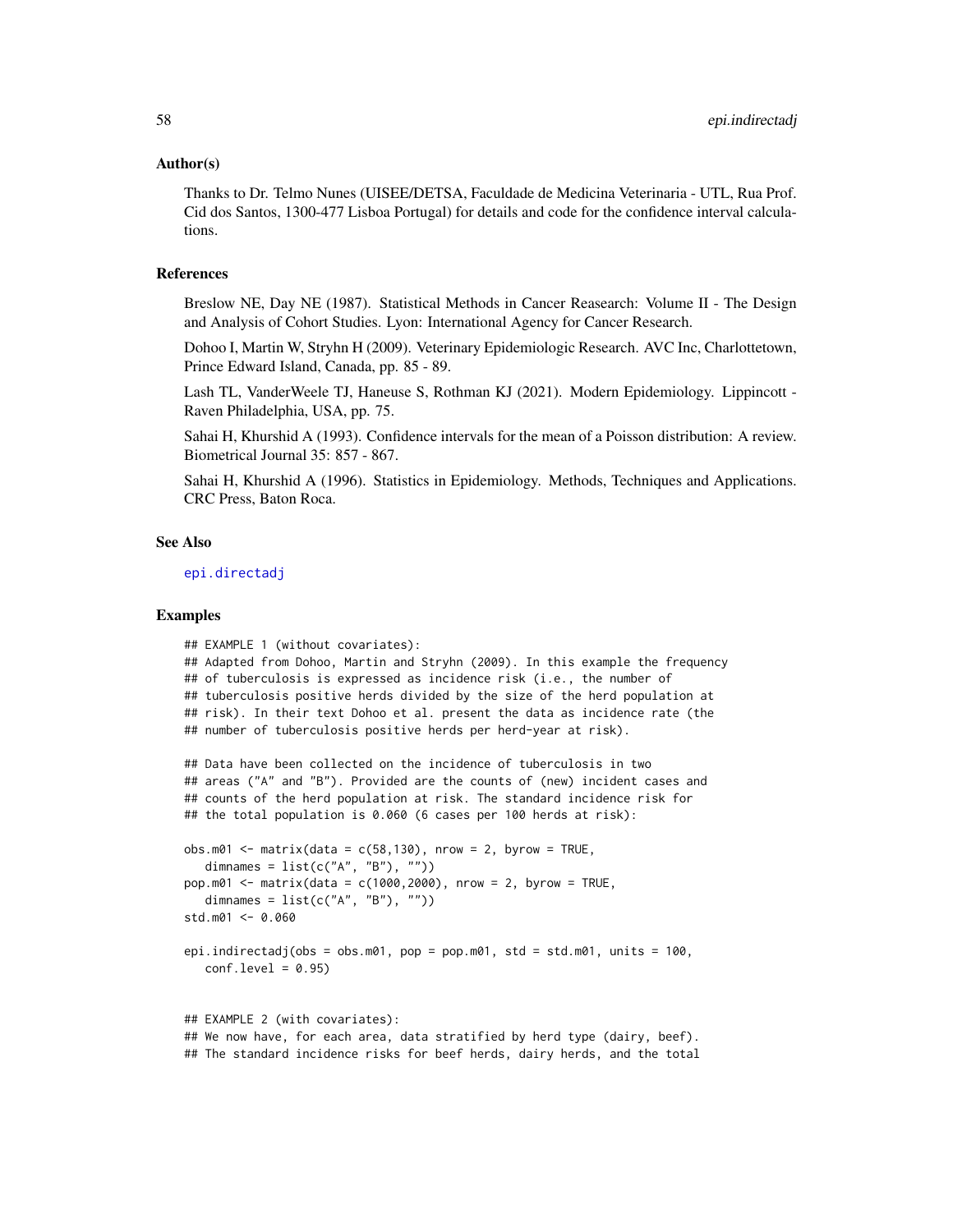```
## population are 0.025, 0.085, and 0.060 cases per herd, respectively:
obs.m02 \leq max(clasta = c(58, 130)), nrow = 2, byrow = TRUE,
  dimnames = list(c("A", "B"), ""))
pop.m02 <- matrix(data = c(550,450,500,1500), nrow = 2, byrow = TRUE,
  dimnames = list(c("A", "B"), c("Beef", "Dairy")))
std.m02 \leq max matrix(data = c(0.025, 0.085, 0.060), nrow = 1, byrow = TRUE,
  dimnames = list("", c("Beef", "Dairy", "Total")))
epi.indirectadj(obs = obs.m02, pop = pop.m02, std = std.m02, units = 100,
  conf.level = 0.95## > $crude.strata
## > est lower upper
## > A 5.8 4.404183 7.497845
## > B 6.5 5.430733 7.718222
## > $adj.strata
## > est lower upper
## > A 6.692308 5.076923 8.423077
## > B 5.571429 4.628571 6.557143
## > $smr.strata
## > obs exp est lower upper
## > A 58 52 1.1153846 0.8461538 1.403846
## > B 130 140 0.9285714 0.7714286 1.092857
## The crude incidence risk of tuberculosis in area A was 5.8
## (95% CI 4.0 to 7.5) cases per 100 herds at risk. The crude incidence
## risk of tuberculosis in area B was 6.5 (95% CI 5.4 to 7.7) cases
## per 100 herds at risk.
## The indirectly adjusted incidence risk of tuberculosis in area A was 6.7
## (95% CI 5.1 to 8.4) cases per 100 herds at risk. The indirectly
## adjusted incidence risk of tuberculosis in area B was 5.6
## (95% CI 4.6 to 6.6) cases per 100 herds at risk.
```
epi.insthaz *Event instantaneous hazard based on Kaplan-Meier survival estimates*

#### **Description**

Compute event instantaneous hazard on the basis of a Kaplan-Meier survival function.

#### Usage

epi.insthaz(survfit.obj, conf.level = 0.95)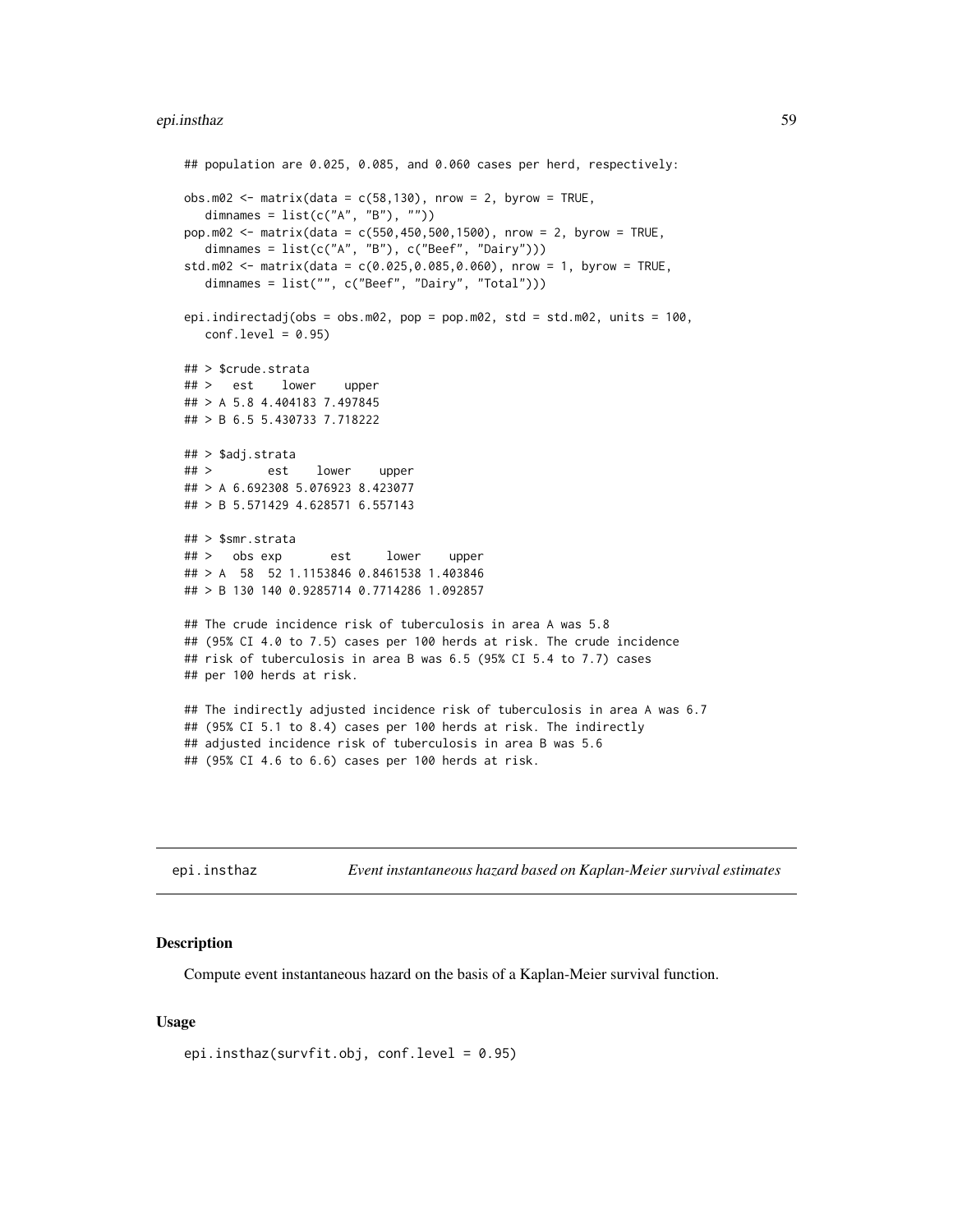### Arguments

| survfit.obj | a survfit object, computed using the survival package.                                          |
|-------------|-------------------------------------------------------------------------------------------------|
| conf.level  | magnitude of the returned confidence interval. Must be a single number between<br>$0$ and $1$ . |

## Details

Computes the instantaneous hazard of the event of interest, equivalent to the proportion of the population failing per unit time.

### Value

A data frame with three or four elements: strata the strata identifier, time the observed failure times, sest the observed Kaplan-Meier survival function, slow the lower bound of the confidence interval for the observed Kaplan-Meier survival function, supp the upper bound of the confidence interval for the observed Kaplan-Meier survival function, hest the observed instantaneous hazard (the proportion of the population at risk experiencing the event of interest per unit time), hlow the lower bound of the confidence interval for the observed instantaneous hazard, and hupp the upper bound of the confidence interval for the observed instantaneous hazard.

# References

Venables W, Ripley B (2002). Modern Applied Statistics with S, fourth edition. Springer, New York, pp. 353 - 385.

Singer J, Willett J (2003). Applied Longitudinal Data Analysis Modeling Change and Event Occurrence. Oxford University Press, London, pp. 348.

```
## EXAMPLE 1:
library(survival)
dat.df01 <- lung
dat.df01$status <- ifelse(dat.df01$status == 1, 0, dat.df01$status)
dat.df01$status <- ifelse(dat.df01$status == 2, 1, dat.df01$status)
dat.df01$sex <- factor(dat.df01$sex, levels = c(1,2),
  labels = c("Male","Female"))
lung.km01 <- survfit(Surv(time = time, event = status) ~ 1, data = dat.df01)
lung.haz01 <- epi.insthaz(lung.km01, conf.level = 0.95)
lung.shaz01 <- data.frame(
 time = lowss(lung.haz01$time, lung.haz01$hlow, <math>f = 0.20</math>)$x,
 hest = lowess(lung.haz01$time, lung.haz01$hest, f = 0.20)$y,
 hlow = lowess(lung.haz01$time, lung.haz01$hlow, f = 0.20)$y,
 hupp = lowess(lung.haz01$time, lung.haz01$hupp, f = 0.20)$y)
plot(x = lung.haz01$time, y = lung.haz01$hest, xlab = "Time (days)",
  ylab = "Daily probability of event", type = "s",
  col = "grey", ylim = c(0, 0.05))
```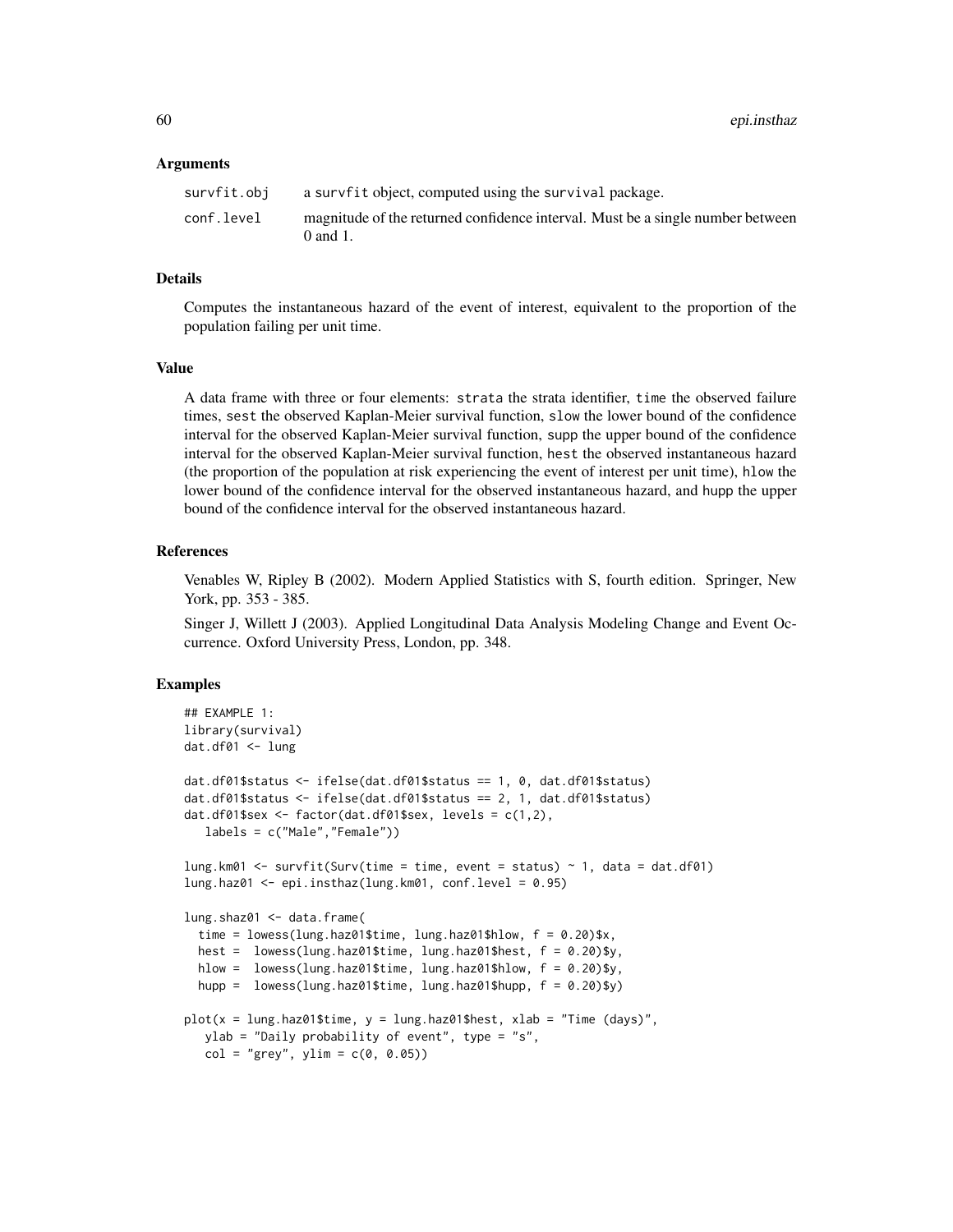#### epi.insthaz 61

```
lines(x = lung.shape1$time, y = lung.shape1$hest,lty = 1, lwd = 2, col = "black")lines(x = lung.shaz01$time, y = lung.shaz01$hlow,
      lty = 2, lwd = 1, col = "black")lines(x = lung.shaz01$time, y = lung.shaz01$hupp,
      lty = 2, lwd = 1, col = "black")## Not run:
library(ggplot2)
ggplot() +
 theme_bw() +
 geom_step(data = lung.haz01, aes(x = time, y = hest), colour = "grey") +
 geom_smooth(data = lung.haz01, aes(x = time, y = host), method = "loess",
     color = "black", size = 0.75, linetype = "solid",se = FALSE, span = 0.20) +geom_smooth(data = lung.haz01, aes(x = time, y = hlow), method = "loess",
     colour = "black", size = 0.5, linetype = "dashed",
     se = FALSE, span = 0.20) +geom_smooth(data = lung.haz01, aes(x = time, y = hupp), method = "loess",
     colour = "black", size = 0.5, linetype = "dashed",
     se = FALSE, span = 0.20) +scale_x_{continuous(limits = c(0,1000), name = "Time (days)") +scale_y_continuous(limits = c(\emptyset, \emptyset.05), name = "Daily probability of event")
## End(Not run)
## EXAMPLE 2:
## Now stratify by gender:
lung.km02 <- survfit(Surv(time = time, event = status) \sim sex, data = dat.df01)
lung.haz02 <- epi.insthaz(lung.km02, conf.level = 0.95)
## Not run:
library(ggplot2)
ggplot() +
 theme_bw() +
 geom_step(data = lung.haz02, aes(x = time, y = hest), colour = "grey") +
 facet_grid(strata ~ .) +
 geom_smooth(data = lung.haz02, aes(x = time, y = host), method = "loess",
     color = "black", size = 0.75, linetype = "solid",se = FALSE, span = 0.20) +geom_smooth(data = lung.haz02, aes(x = time, y = hlow), method = "loess",
     colour = "black", size = 0.5, linetype = "dashed",
     se = FALSE, span = 0.20) +geom_smooth(data = lung.haz02, aes(x = time, y = hupp), method = "loess",
     colour = "black", size = 0.5, linetype = "dashed",
     se = FALSE, span = 0.20) +scale_x_continuous(limits = c(0,1000), name = "Time (days)") +
  scale_y_continuous(limits = c(\emptyset, \emptyset.05), name = "Daily probability of event")
```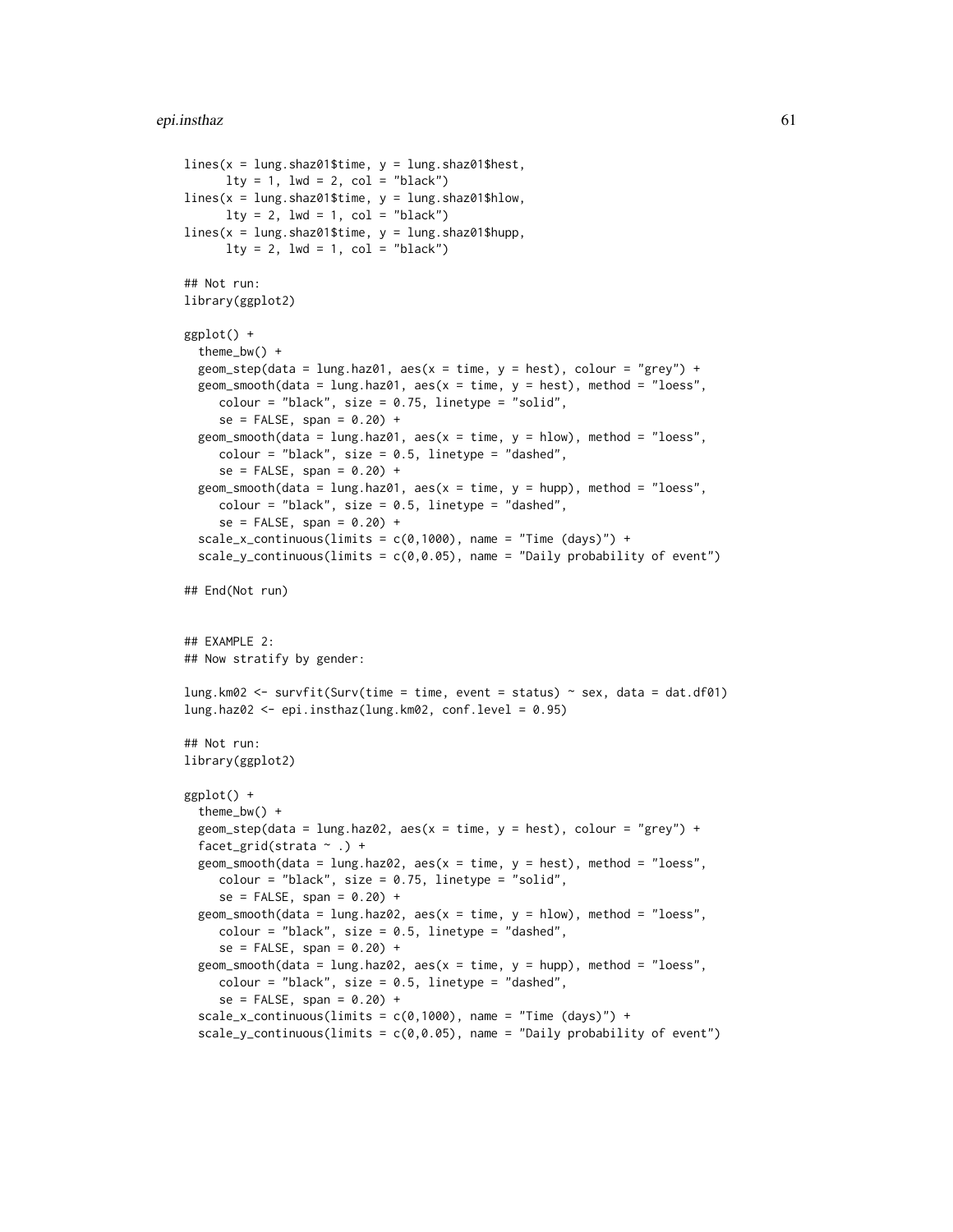```
## End(Not run)
```
epi.interaction *Relative excess risk due to interaction in a case-control study*

## Description

For two binary explanatory variables included in a logistic regression as an interaction term, computes the relative excess risk due to interaction, the proportion of outcomes among those with both exposures attributable to interaction, and the synergy index. Confidence interval calculations are based on the delta method described by Hosmer and Lemeshow (1992).

### Usage

epi.interaction(model, coef, param = c("product", "dummy"), conf.level = 0.95)

### Arguments

| model      | an object of class glm, geeglm, glmerMod, clogit or coxph.                                                                                                                                                                                                                                                                                                                                                           |
|------------|----------------------------------------------------------------------------------------------------------------------------------------------------------------------------------------------------------------------------------------------------------------------------------------------------------------------------------------------------------------------------------------------------------------------|
| coef       | a vector of length three listing the positions of the coefficients of the interaction<br>terms in the model. What row numbers of the regression table summary list the<br>coefficients for the interaction terms included in the model?                                                                                                                                                                              |
| param      | a character string specifying the type of coding used for the variables included<br>in the interaction term. Options are product where two (dichotomous) explana-<br>tory variables and one product term are used to represent the interaction and<br>dummy where the two explanatory variables are combined into a single explana-<br>tory variable comprised of four levels. See the examples, below, for details. |
| conf.level | magnitude of the returned confidence interval. Must be a single number between<br>$0$ and $1$ .                                                                                                                                                                                                                                                                                                                      |

# Details

Interaction on an additive scale means that the combined effect of two exposures is greater (or less) than the sum of the individual effects of two exposures. Interaction on a multiplicative scale means that the combined effect of the two exposures is greater (or less) than the product of the individual effects of the two exposures.

This function calculates three indices to assess the presence of additive interaction, as defined by Rothman (1998): (1) the relative excess risk due to interaction (RERI, sometimes called the interaction contrast ratio), (2) the proportion of disease among those with both exposures that is attributable to their interaction (AP[AB]), and (3) the synergy index (S). In addition

If at least one of the two exposures are preventive (i.e., ORs of less than one) then estimates of RERI and AP are invalid (the SI remains unaffected). In this situation the function issues an appropriate warning. Exposures need to be recoded so the stratum with the lowest outcome risk becomes the new reference category when the two exposures are considered together.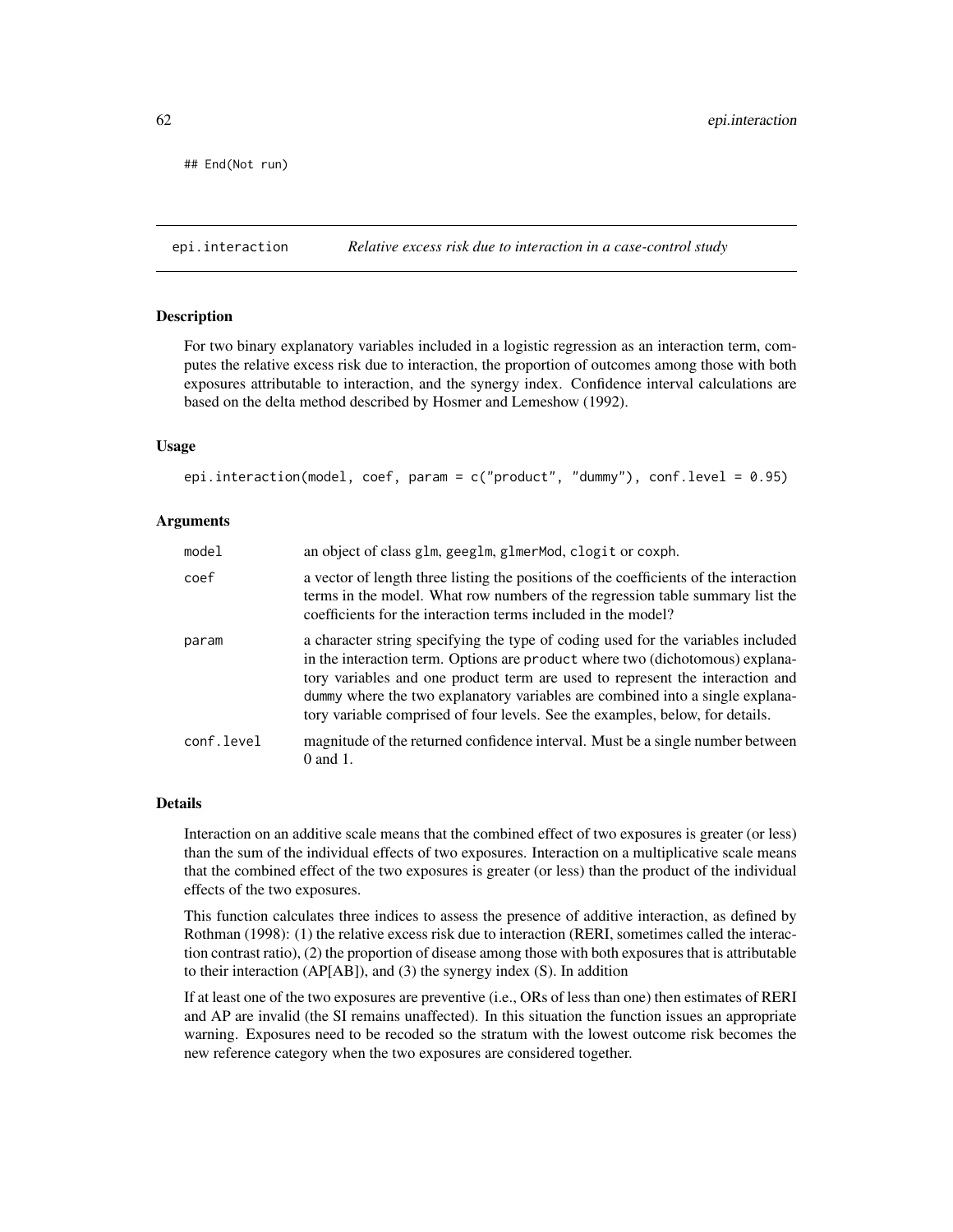### epi.interaction 63

A RERI of zero means no additive interaction. A RERI of greater than one means positive interaction or more than additivity. A RERI of less than one means negative interaction or less than additivity. RERI ranges from zero to infinity.

An AP[AB] of zero means no interaction or exactly additivity. An AP[AB] greater than zero means positive interaction or more than additivity. An AP[AB] of less than zero means negative interaction or less than additivity. AP[AB] ranges from  $-1$  to  $+1$ .

The synergy index is the ratio of the combined effects and the individual effects. An S of one means no interaction or exactly additivity. An S of greater than one means positive interaction or more than additivity. An S of less than one means negative interaction or less than additivity. S ranges from zero to infinity.

In the absence of interaction  $AP[AB] = 0$  and RERI and  $S = 1$ .

Skrondal (2003) advocates for use of the synergy index as a summary measure of additive interaction, showing that when regression models adjust for the effect of confounding variables (as in the majority of cases) RERI and AP may be biased, while S remains unbiased.

This function uses the delta method to calculate the confidence intervals for each of the interaction measures, as described by Hosmer and Lemeshow (1992). An error will be returned if the point estimate of the synergy index is less than one. In this situation a warning is issued advising the user to re-parameterise their model as a linear odds model. See Skrondal (2003) for details.

A measure of multiplicative interaction is RR11 / (RR10  $\star$  RR01). If RR11 / (RR10  $\star$  RR01) equals one multiplicative interaction is said to be absent. If RR11 / (RR10  $\star$  RR01) is greater than one multiplicative interaction is said to be positive. If RR11 / (RR10  $\star$  RR01) is less than one multiplicative interaction is said to be negative.

#### Value

A list containing:

| reri         | the point estimate and lower and upper bounds of the confidence interval for the<br>relative excess risk due to interaction, RERI.                                                            |
|--------------|-----------------------------------------------------------------------------------------------------------------------------------------------------------------------------------------------|
| apab         | the point estimate and lower and upper bounds of the confidence interval for<br>the proportion of disease among those with both exposures that is attributable to<br>their interaction, APAB. |
| <sub>S</sub> | the point estimate and lower and upper bounds of the confidence interval for the<br>synergy index.                                                                                            |
|              | multiplicative the point estimate and lower and upper bounds of the confidence interval for the<br>odds ratio for multiplicative interaction.                                                 |

### References

Chen S-C, Wong R-H, Shiu L-J, Chiou M-C, Lee H (2008). Exposure to mosquito coil smoke may be a risk factor for lung cancer in Taiwan. Journal of Epidemiology 18: 19 - 25.

Hosmer DW, Lemeshow S (1992). Confidence interval estimation of interaction. Epidemiology 3: 452 - 456.

Kalilani L, Atashili J (2006). Measuring additive interaction using odds ratios. Epidemiologic Perspectives & Innovations doi:10.1186/1742-5573-3-5.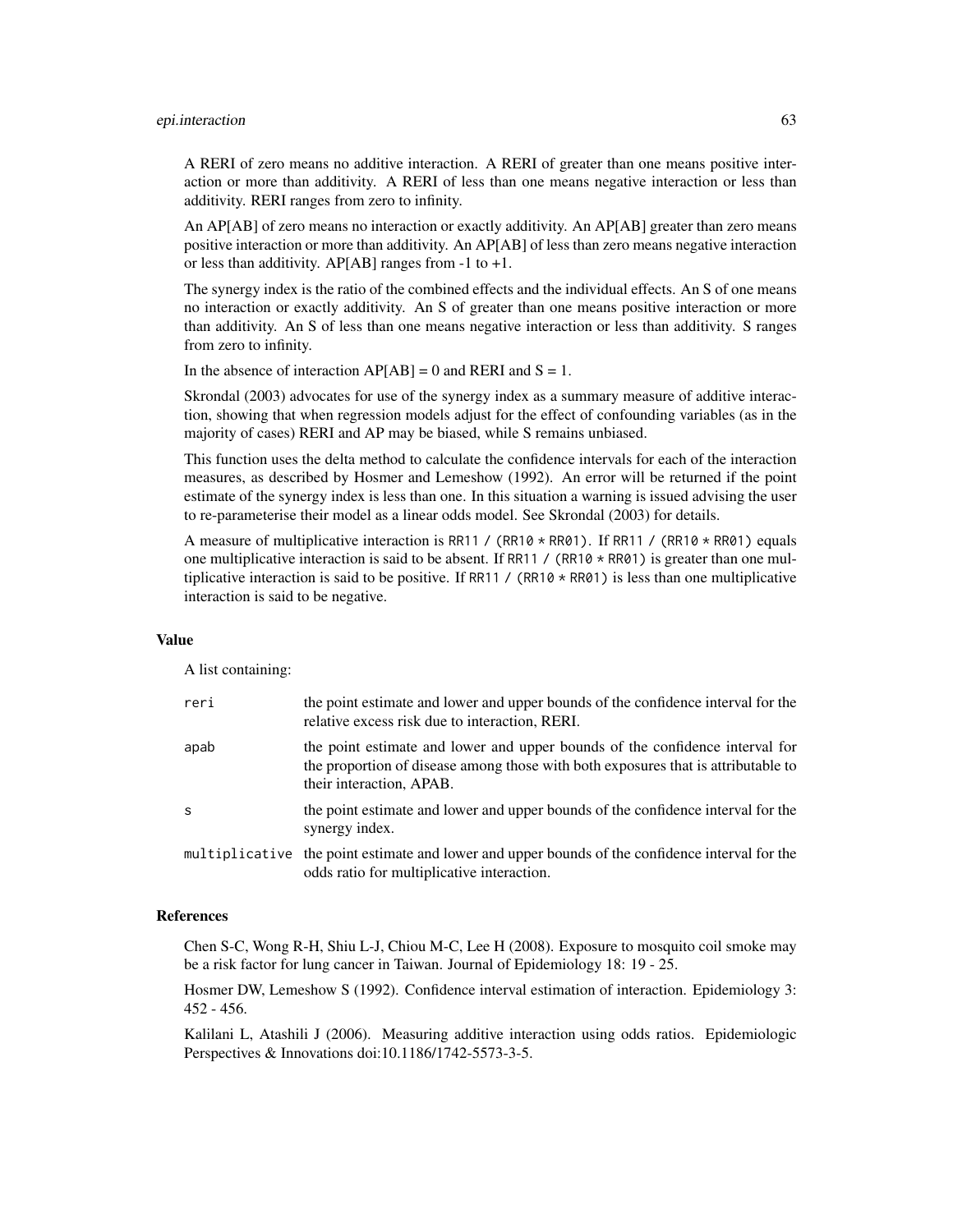Knol MJ, VanderWeele TJ (2012). Recommendations for presenting analyses of effect modification and interaction. International Journal of Epidemiology 41: 514 - 520.

Lash TL, VanderWeele TJ, Haneuse S, Rothman KJ (2021). Modern Epidemiology. Lippincott - Raven Philadelphia, USA, pp. 621 - 623.

Rothman K, Keller AZ (1972). The effect of joint exposure to alcohol and tabacco on risk of cancer of the mouth and pharynx. Journal of Chronic Diseases 23: 711 - 716.

Skrondal A (2003). Interaction as departure from additivity in case-control studies: A cautionary note. American Journal of Epidemiology 158: 251 - 258.

VanderWeele TJ, Knol MJ (2014). A tutorial on interaction. Epidemiologic Methods 3: 33 - 72.

#### Examples

```
## EXAMPLE 1:
## Data from Rothman and Keller (1972) evaluating the effect of joint exposure
## to smoking and alcohol use on the risk of cancer of the mouth and pharynx
## (cited in Hosmer and Lemeshow, 1992):
can \leq c(rep(1, times = 231), rep(0, times = 178), rep(1, times = 11),
   rep(0, times = 38))smk \leq c(rep(1, times = 225), rep(0, times = 6), rep(1, times = 166),
  rep(0, times = 12), rep(1, times = 8), rep(0, times = 3), rep(1, times = 18),
   rep(0, times = 20)alc \leq c(rep(1, times = 409), rep(0, times = 49))
dat.df01 <- data.frame(alc, smk, can)
## Table 2 of Hosmer and Lemeshow (1992):
dat.glm01 \leq glm(can \sim alc + smk + alc:smk, family = binomial, data = dat.df01)
summary(dat.glm01)
## What is the measure of effect modification on the additive scale?
epi.interaction(model = dat.glm01, param = "product", coef = c(2,3,4),
  conf. level = 0.95)$reri
## Measure of interaction on the additive scale: RERI 3.73
## (95% CI -1.84 to 9.32), page 453 of Hosmer and Lemeshow (1992).
## What is the measure of effect modification on the multiplicative scale?
## See VanderWeele and Knol (2014) page 36 and Knol and Vanderweele (2012)
## for details.
epi.interaction(model = dat.glm01, param = "product", coef = c(2,3,4),
  conf.level = 0.95)$multiplicative
## Measure of interaction on the multiplicative scale: 0.091 (95% CI 0.14 to
## 5.3).
## EXAMPLE 2:
## Rothman defines an alternative coding scheme to be employed for
## parameterising an interaction term. Using this approach, instead of using
## two risk factors and one product term to represent the interaction (as
```
## above) the risk factors are combined into one variable comprised of

## (in this case) four levels. Dummy variables are added to the data set using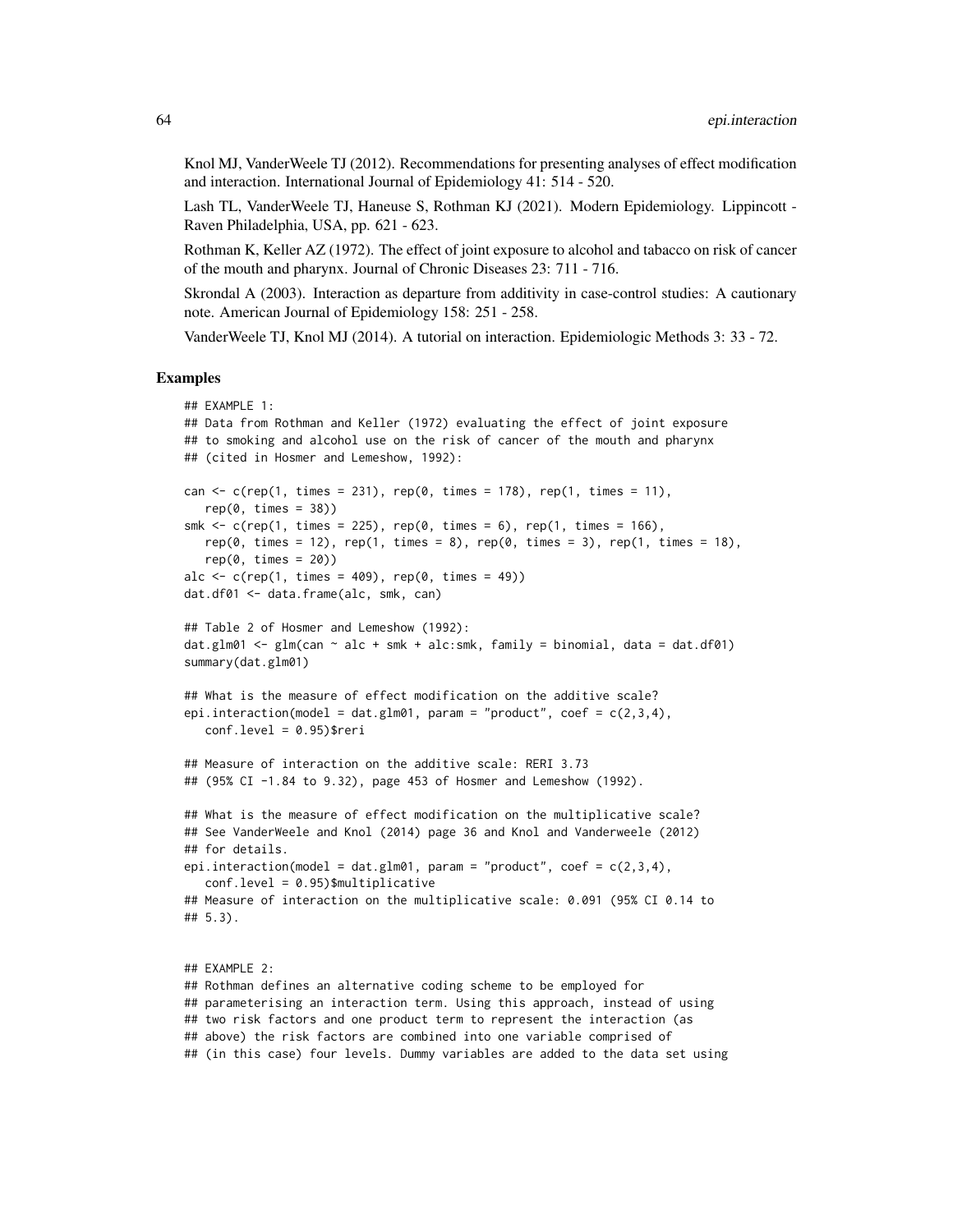#### epi.interaction 65

```
## the following code:
## a.neg b.neg: 0 0 0
## a.pos b.neg: 1 0 0
## a.neg b.pos: 0 1 0
## a.pos b.pos: 0 0 1
dat.df@1$d < - rep(NA, times = nrow(data.df@1))dat.df01$d[dat.df01$alc == 0 & dat.df01$smk == 0] <- 0
dat.df01$d[dat.df01$alc == 1 & dat.df01$smk == 0] <- 1
dat.df01$d[dat.df01$alc == 0 & dat.df01$smk == 1] <- 2
dat.df01$d[dat.df01$alc == 1 & dat.df01$smk == 1] <- 3
dat.df01$d <- factor(dat.df01$d)
## Table 3 of Hosmer and Lemeshow (1992):
dat.g1m02 < -g1m(can ~ d, family = binomial, data = dat.df01)summary(dat.glm02)
## What is the measure of effect modification on the additive scale?
epi.interaction(model = dat.glm02, param = "dummy", coef = c(2,3,4),
  conf. level = 0.95## Measure of interaction on the additive scale: RERI 3.74
## (95% CI -1.84 to 9.32), page 455 of Hosmer and Lemeshow (1992).
## EXAMPLE 3:
## Here we demonstrate the use of epi.interaction when you're working with
## multilevel data. Imagine each of the study subjects listed in data frame
## dat.df01 are aggregated into clusters (e.g., community health centres).
## Assuming there are five clusters, assign each subject to a cluster:
## Not run:
set.seed(1234)
dat.df01$inst <- round(runif(n = nrow(dat.df01), min = 1, max = 5), digits = 0)
table(dat.df01$inst)
## Fit a generalised linear mixed-effects model using function glmer in the
## lme4 package, with variable inst as a random intercept term:
dat.glmer01 <- glmer(can \sim alc + smk + alc:smk + (1 | inst), family = binomial,
   data = dat.df01)summary(dat.glmer01)
## What is the measure of effect modification on the additive scale?
epi.interaction(model = dat.glmer01, param = "product", coef = c(2,3,4),
  conf<math>level = 0.95## Measure of interaction on the additive scale: RERI 3.74
## (95% CI -1.84 to 9.32), identical to that produced above largely because
## there's no strong institution-level effect due to the contrived way we've
## created the multilevel data.
```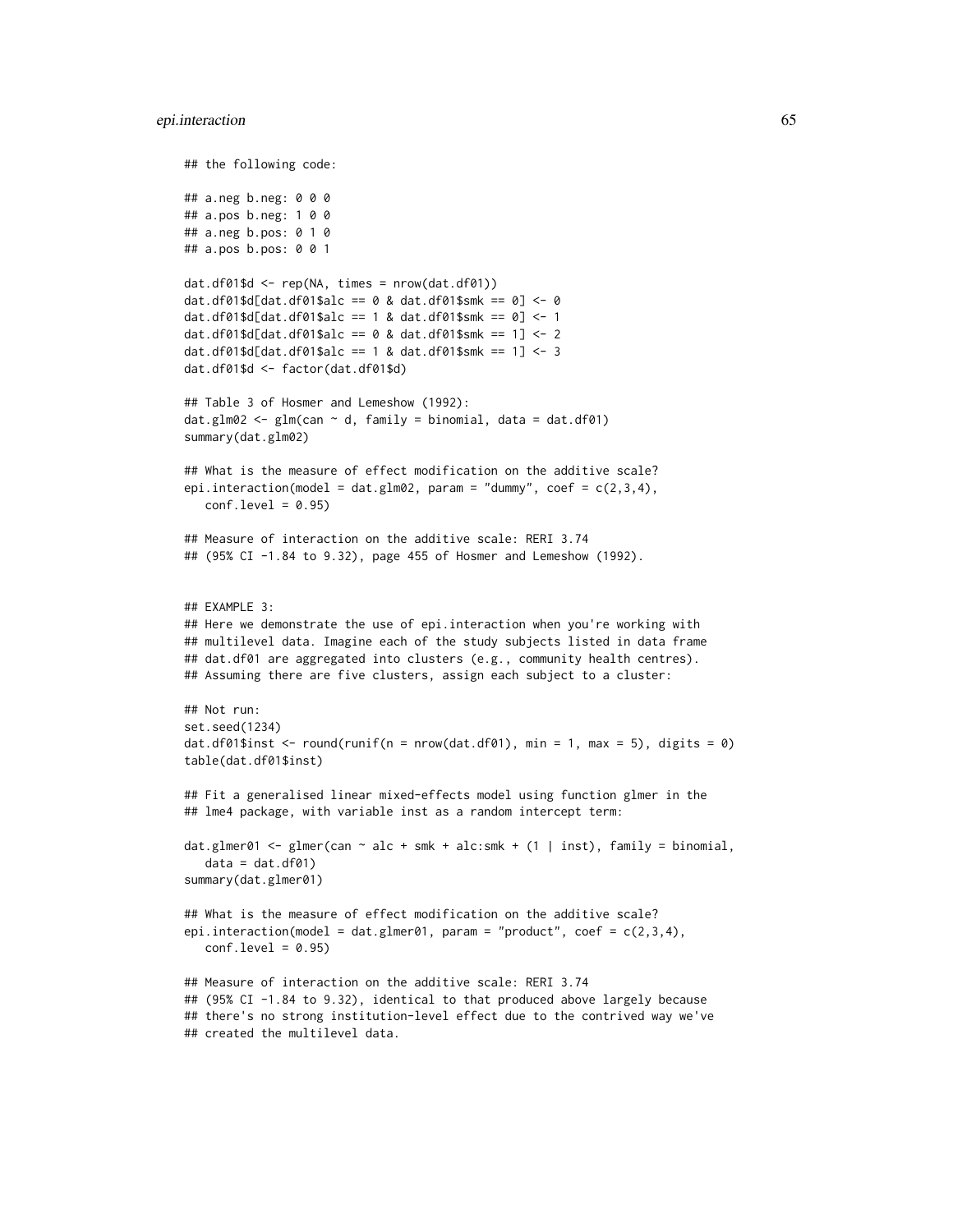## End(Not run)

<span id="page-65-0"></span>epi.iv *Fixed-effects meta-analysis of binary outcomes using the inverse variance method*

# Description

Computes individual study odds or risk ratios for binary outcome data. Computes the summary odds or risk ratio using the inverse variance method. Performs a test of heterogeneity among trials. Performs a test for the overall difference between groups (that is, after pooling the studies, do treated groups differ significantly from controls?).

### Usage

```
epi.iv(ev.trt, n.trt, ev.ctrl, n.ctrl, names, method = "odds.ratio",
  alternative = c("two-sided", "less", "greater"), conf. level = 0.95)
```
#### Arguments

| ev.trt      | observed number of events in the treatment group.                                                        |
|-------------|----------------------------------------------------------------------------------------------------------|
| n.trt       | number in the treatment group.                                                                           |
| ev.ctrl     | observed number of events in the control group.                                                          |
| $n.$ ctrl   | number in the control group.                                                                             |
| names       | character string identifying each trial.                                                                 |
| method      | a character string indicating the method to be used. Options are odds ratio or<br>risk.ratio.            |
| alternative | a character string specifying the alternative hypothesis, must be one of two. sided,<br>greater or less. |
| conf.level  | magnitude of the returned confidence interval. Must be a single number between<br>$0$ and $1$ .          |

# Details

Using this method, the inverse variance weights are used to compute the pooled odds ratios and risk ratios. The inverse variance weights should be used to indicate the weight each trial contributes to the meta-analysis.

alternative = "greater" tests the hypothesis that the inverse variance summary measure of association is greater than 1.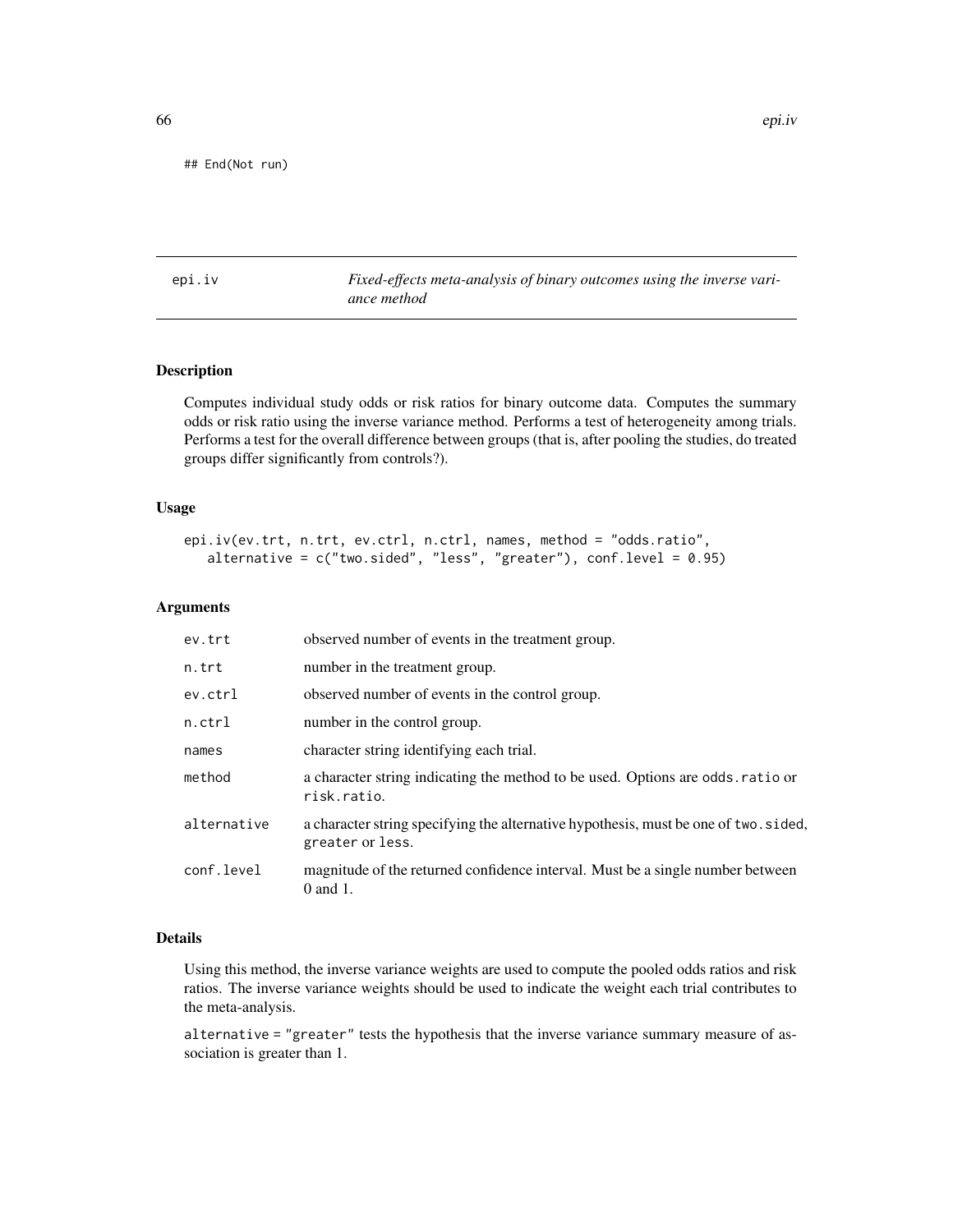epi.iv 67

# Value

A list containing:

| 0 <sub>R</sub> | the odds ratio for each trial and the lower and upper bounds of the confidence<br>interval of the odds ratio for each trial.                     |
|----------------|--------------------------------------------------------------------------------------------------------------------------------------------------|
| <b>RR</b>      | the risk ratio for each trial and the lower and upper bounds of the confidence<br>interval of the risk ratio for each trial.                     |
| OR.summary     | the inverse variance summary odds ratio and the lower and upper bounds of the<br>confidence interval of the inverse variance summary odds ratio. |
| RR.summary     | the inverse variance summary risk ratio and the lower and upper bounds of the<br>confidence interval of the inverse variance summary risk ratio. |
| weights        | the raw and inverse variance weights assigned to each trial.                                                                                     |
| heterogeneity  | a vector containing Q the heterogeneity test statistic, df the degrees of freedom<br>and its associated P-value.                                 |
| Hsq            | the relative excess of the heterogeneity test statistic Q over the degrees of free-<br>dom df.                                                   |
| Isq            | the percentage of total variation in study estimates that is due to heterogeneity<br>rather than chance.                                         |
| effect         | a vector containing z the test statistic for overall treatment effect and its associ-<br>ated P-value.                                           |

# Note

The inverse variance method performs poorly when data are sparse, both in terms of event rates being low and trials being small. The Mantel-Haenszel method ([epi.mh](#page-72-0)) is more robust when data are sparse.

Using this method, the inverse variance weights are used to compute the pooled odds ratios and risk ratios.

The function checks each strata for cells with zero frequencies. If a zero frequency is found in any cell, 0.5 is added to all cells within the strata.

# References

Deeks JJ, Altman DG, Bradburn MJ (2001). Statistical methods for examining heterogeneity and combining results from several studies in meta-analysis. In: Egger M, Davey Smith G, Altman D (eds). Systematic Review in Health Care Meta-Analysis in Context. British Medical Journal, London, 2001, pp. 291 - 299.

Higgins JP, Thompson SG (2002). Quantifying heterogeneity in a meta-analysis. Statistics in Medicine 21: 1539 - 1558.

# See Also

[epi.dsl](#page-47-0), [epi.mh](#page-72-0), [epi.smd](#page-89-0)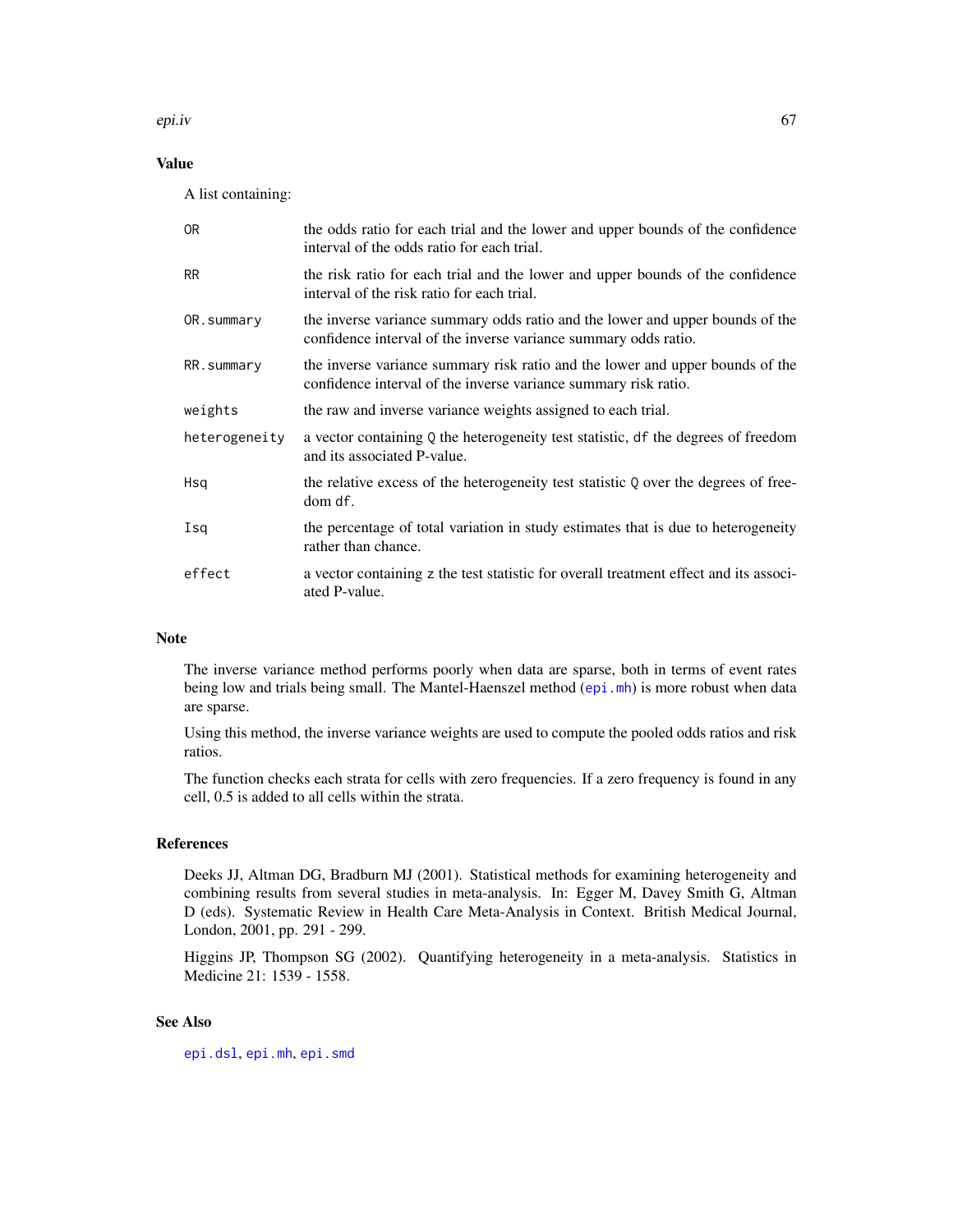# Examples

```
## EXAMPLE 1:
data(epi.epidural)
epi.iv(ev.trt = epi.epidural$ev.trt, n.trt = epi.epidural$n.trt,
   ev.ctrl = epi.epidural$ev.ctrl, n.ctrl = epi.epidural$n.ctrl,
   names = as.character(epi.epidural$trial), method = "odds.ratio",
   alternative = "two.sided", conf.level = 0.95)
```
# epi.kappa *Kappa statistic*

# **Description**

Computes the kappa statistic and its confidence interval.

#### Usage

```
epi.kappa(dat, method = "fleiss", alternative = c("two.sided", "less",
   "greater"), conf<math>level = 0.95
```
### Arguments

| dat         | an object of class matrix comprised of n rows and n columns listing the individ-<br>ual cell frequencies. |
|-------------|-----------------------------------------------------------------------------------------------------------|
| method      | a character string indicating the method to use. Options are fleiss, watson,<br>altman or cohen.          |
| alternative | a character string specifying the alternative hypothesis, must be one of two. sided,<br>greater or less.  |
| conf.level  | magnitude of the returned confidence interval. Must be a single number between<br>$0$ and $1$ .           |

## Details

Kappa is a measure of agreement beyond the level of agreement expected by chance alone. The observed agreement is the proportion of samples for which both methods (or observers) agree.

The bias and prevalence adjusted kappa (Byrt et al. 1993) provides a measure of observed agreement, an index of the bias between observers, and an index of the differences between the overall proportion of 'yes' and 'no' assessments. Bias and prevalence adjusted kappa are only returned if the number of rows and columns of argument dat equal 2.

Common interpretations for the kappa statistic are as follows: < 0.2 slight agreement, 0.2 - 0.4 fair agreement, 0.4 - 0.6 moderate agreement, 0.6 - 0.8 substantial agreement, > 0.8 almost perfect agreement (Sim and Wright, 2005).

Confidence intervals for the proportion of observations where there is agreement are calculated using the exact method (Collett 1999).

The argument alternative = "greater" tests the hypothesis that kappa is greater than 0.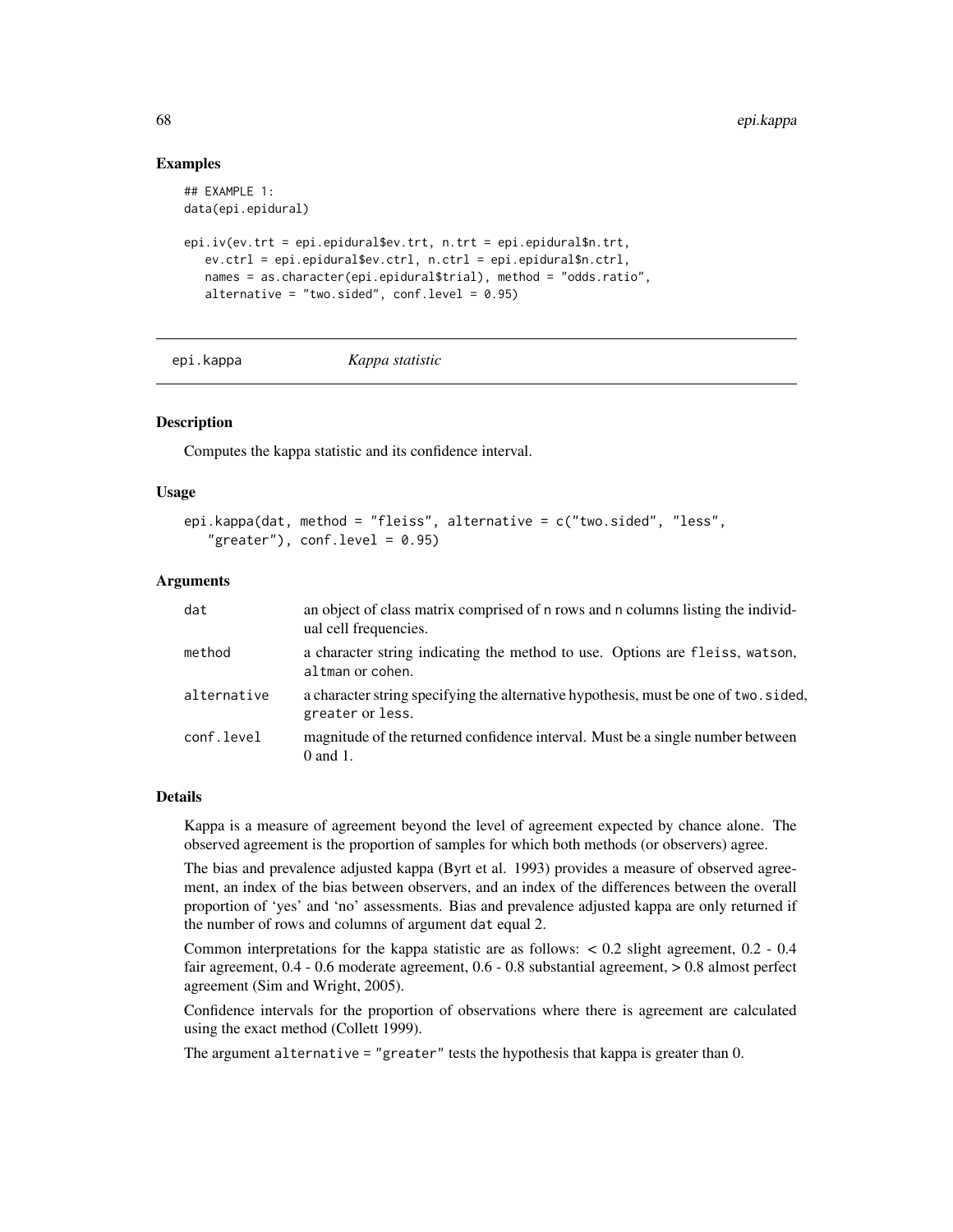#### epi.kappa 69

# Value

Where the number of rows and columns of argument dat is greater than 2 a list containing the following:

| prop.agree                                                                                          | a data frame with obs the observed proportion of agreement and exp the ex-<br>pected proportion of agreement.                                                                              |  |  |  |
|-----------------------------------------------------------------------------------------------------|--------------------------------------------------------------------------------------------------------------------------------------------------------------------------------------------|--|--|--|
| pabak                                                                                               | a data frame with the prevalence and bias corrected kappa statistic and the lower<br>and upper bounds of the confidence interval for the prevalence and bias corrected<br>kappa statistic. |  |  |  |
| kappa                                                                                               | a data frame with the kappa statistic, the standard error of the kappa statistic and<br>the lower and upper bounds of the confidence interval for the kappa statistic.                     |  |  |  |
| z                                                                                                   | a data frame containing the z test statistic for kappa and its associated P-value.                                                                                                         |  |  |  |
| Where the number of rows and columns of argument dat is equal to 2 a list containing the following: |                                                                                                                                                                                            |  |  |  |
| prop.agree                                                                                          | a data frame with obs the observed proportion of agreement and exp the ex-<br>pected proportion of agreement.                                                                              |  |  |  |
| pindex                                                                                              | a data frame with the prevalence index, the standard error of the prevalence index<br>and the lower and upper bounds of the confidence interval for the prevalence<br>index.               |  |  |  |
| bindex                                                                                              | a data frame with the bias index, the standard error of the bias index and the<br>lower and upper bounds of the confidence interval for the bias index.                                    |  |  |  |
| pabak                                                                                               | a data frame with the prevalence and bias corrected kappa statistic and the lower<br>and upper bounds of the confidence interval for the prevalence and bias corrected<br>kappa statistic. |  |  |  |
| kappa                                                                                               | a data frame with the kappa statistic, the standard error of the kappa statistic and<br>the lower and upper bounds of the confidence interval for the kappa statistic.                     |  |  |  |
| z                                                                                                   | a data frame containing the z test statistic for kappa and its associated P-value.                                                                                                         |  |  |  |
| mcnemar                                                                                             | a data frame containing the McNemar test statistic for kappa and its associated<br>P-value.                                                                                                |  |  |  |

# Note

|                        | $Obs1 +$ | $Obs1 -$ | Total          |
|------------------------|----------|----------|----------------|
| Obs $2 +$<br>Obs $2 -$ | a<br>C   | b<br>d   | $a+b$<br>$c+d$ |
| Total                  | a+c      | $b+d$    | $a+b+c+d=N$    |

The kappa coefficient is influenced by the prevalence of the condition being assessed. A prevalence effect exists when the proportion of agreements on the positive classification differs from that of the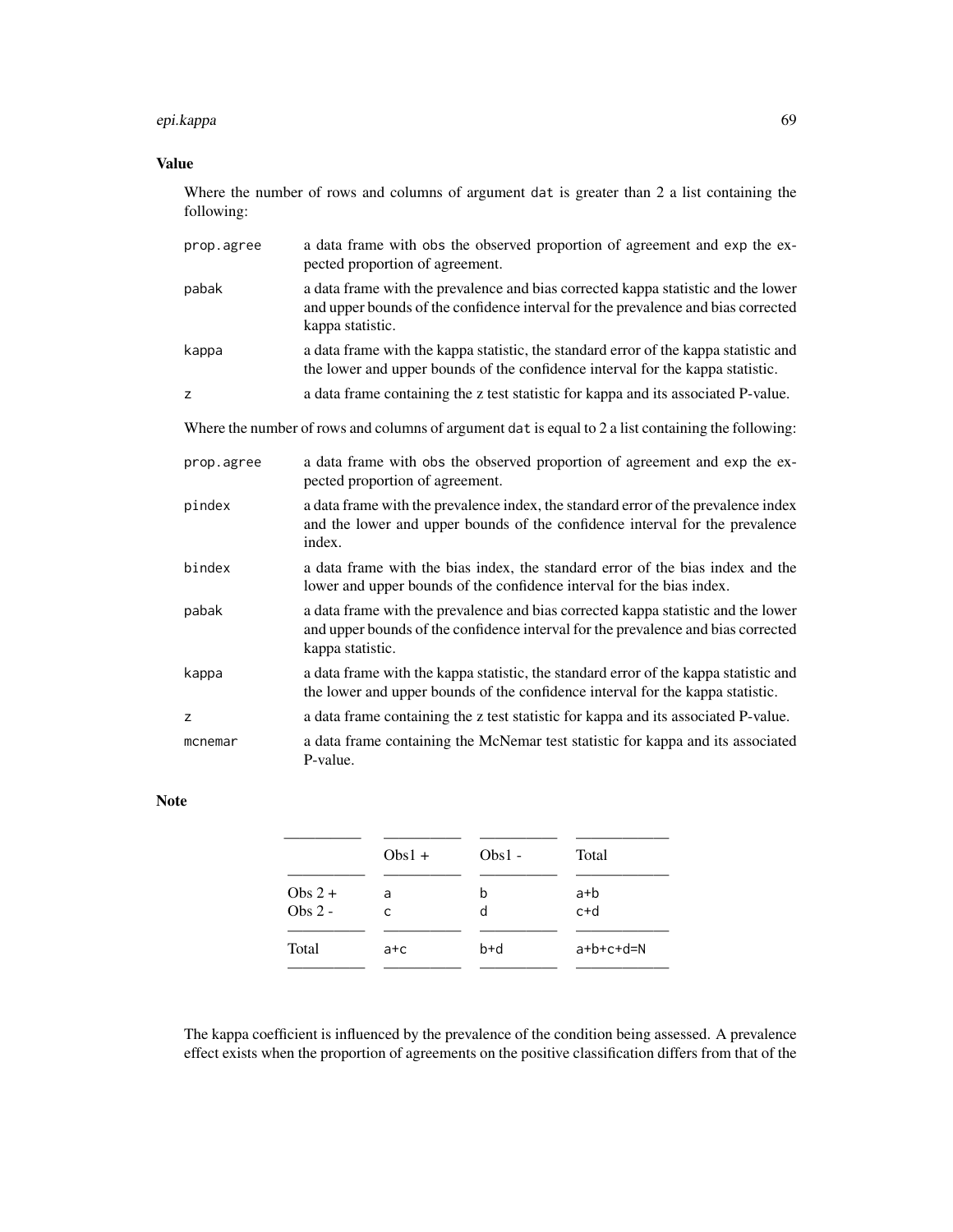negative classification. If the prevalence index is high (that is, the prevalence of a positive rating is very high or very low) chance agreement is also high and the value of kappa is reduced accordingly. The effect of prevalence on kappa is greater for large values of kappa than for small values (Byrt et al. 1993). Using the notation above, the prevalence index is calculated as  $((a/N) - (d/N))$ . Confidence intervals for the prevalence index are based on methods used for a difference in two proportions. See Rothman (2012, p 167 equation 9-2) for details.

Bias is the extent to which raters disagree on the proportion of positive (or negative) cases. Bias affects interpretation of the kappa coefficient. When there is a large amount of bias, kappa is higher than when bias is low or absent. In contrast to prevalence, the effect of bias is greater when kappa is small than when it is large (Byrt et al. 1993). Using the notation above, the bias index is calculated as  $((a + b)/N - (a + c)/N)$ . Confidence intervals for the bias index are based on methods used for a difference in two proportions. See Rothman (2012, p 167 equation 9-2) for details.

The McNemar test is used to test for the presence of bias. A statistically significant McNemar test (generally if  $P < 0.05$ ) shows that there is evidence of a systematic difference between the proportion of 'positive' responses from the two methods. If one method provides the 'true values' (i.e., it is regarded as the gold standard method) the absence of a systematic difference implies that there is no bias. However, a non-significant result indicates only that there is no evidence of a systematic effect. A systematic effect may be present, but the power of the test may be inadequate to determine its presence.

### References

Altman DG, Machin D, Bryant TN, Gardner MJ (2000). Statistics with Confidence, second edition. British Medical Journal, London, pp. 116 - 118.

Byrt T, Bishop J, Carlin JB (1993). Bias, prevalence and kappa. Journal of Clinical Epidemiology 46: 423 - 429.

Cohen J (1960). A coefficient of agreement for nominal scales. Educational and Psychological Measurement 20: 37 - 46.

Collett D (1999). Modelling Binary Data. Chapman & Hall/CRC, Boca Raton Florida, pp. 24.

Dohoo I, Martin W, Stryhn H (2010). Veterinary Epidemiologic Research, second edition. AVC Inc, Charlottetown, Prince Edward Island, Canada, pp. 98 - 99.

Fleiss JL, Levin B, Paik MC (2003). Statistical Methods for Rates and Proportions, third edition. John Wiley & Sons, London, 598 - 626.

Rothman KJ (2012). Epidemiology An Introduction. Oxford University Press, London, pp. 164 - 175.

Silva E, Sterry RA, Kolb D, Mathialagan N, McGrath MF, Ballam JM, Fricke PM (2007) Accuracy of a pregnancy-associated glycoprotein ELISA to determine pregnancy status of lactating dairy cows twenty-seven days after timed artificial insemination. Journal of Dairy Science 90: 4612 - 4622.

Sim J, Wright CC (2005) The kappa statistic in reliability studies: Use, interpretation, and sample size requirements. Physical Therapy 85: 257 - 268.

Watson PF, Petrie A (2010) Method agreement analysis: A review of correct methodology. Theriogenology 73: 1167 - 1179.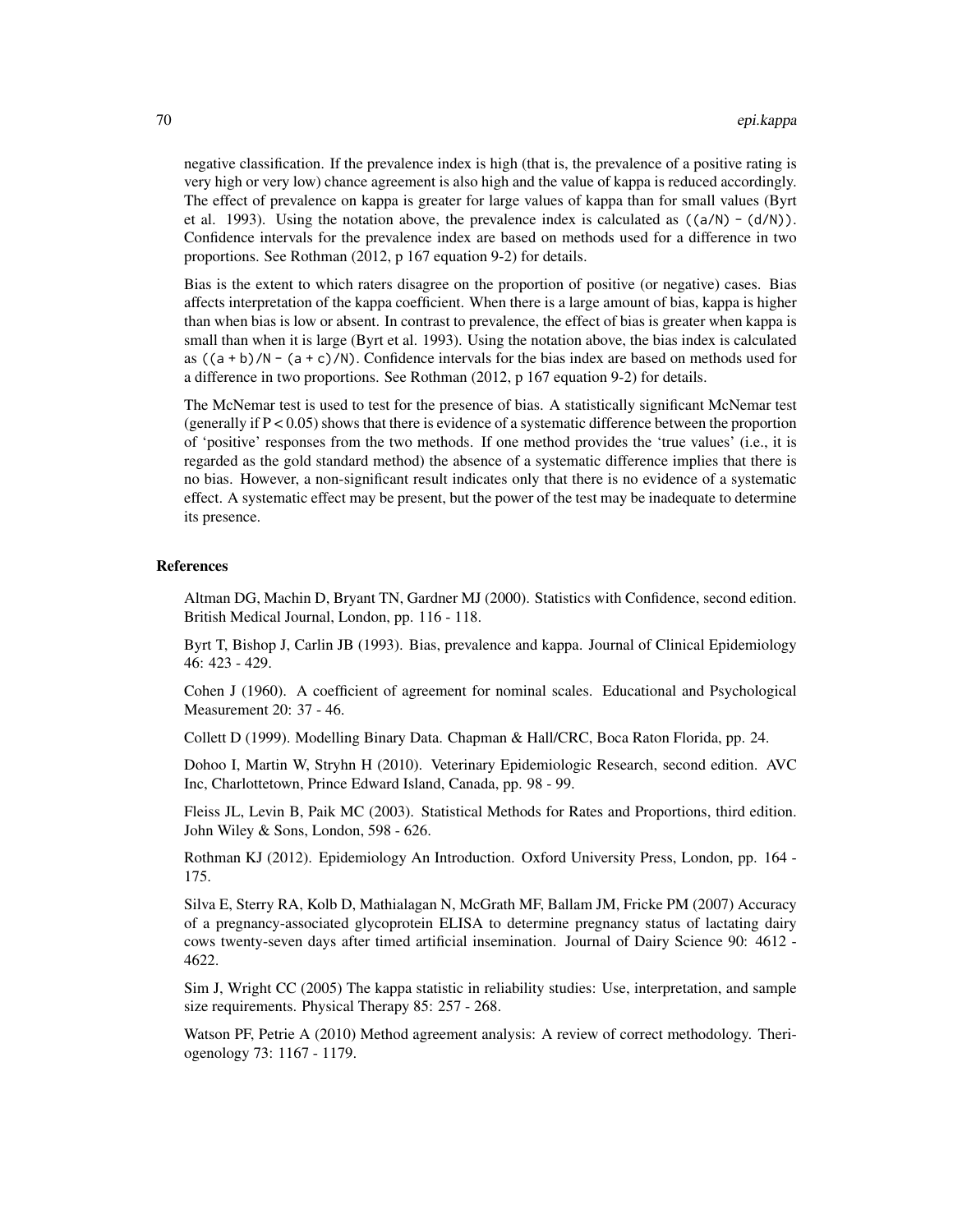#### epi.kappa 71

```
## EXAMPLE 1:
## Kidney samples from 291 salmon were split with one half of the
## samples sent to each of two laboratories where an IFAT test
## was run on each sample. The following results were obtained:
## Lab 1 positive, lab 2 positive: 19
## Lab 1 positive, lab 2 negative: 10
## Lab 1 negative, lab 2 positive: 6
## Lab 1 negative, lab 2 negative: 256
dat.m01 \leq matrix(c(19,10,6,256), nrow = 2, byrow = TRUE)colnames(dat.m01) <- c("L1-pos","L1-neg")
rownames(dat.m01) <- c("L2-pos","L2-neg")
epi.kappa(dat.m01, method = "fleiss", alternative = "greater",
   conf<math>level = 0.95## The z test statistic is 11.53 (P < 0.01). We accept the alternative
## hypothesis that the kappa statistic is greater than zero.
## The proportion of agreement after chance has been excluded is
## 0.67 (95% CI 0.56 to 0.79). We conclude that, on the basis of
## this sample, that there is substantial agreement between the two
## laboratories.
## EXAMPLE 2 (from Watson and Petrie 2010, page 1170):
## Silva et al. (2007) compared an early pregnancy enzyme-linked immunosorbent
## assay test for pregnancy associated glycoprotein on blood samples collected
## from lactating dairy cows at day 27 after artificial insemination with
## transrectal ultrasound (US) diagnosis of pregnancy at the same stage.
## The results were as follows:
## ELISA positive, US positive: 596
## ELISA positive, US negative: 61
## ELISA negative, US positive: 29
## ELISA negative, Ul negative: 987
dat.m02 \leq matrix(c(596, 61, 29, 987), nrow = 2, byrow = TRUE)
colnames(dat.m02) <- c("US-pos","US-neg")
rownames(dat.m02) <- c("ELISA-pos","ELISA-neg")
epi.kappa(dat.m02, method = "watson", alternative = "greater",
   conf<math>level = 0.95## The proportion of agreements after chance has been excluded is
## 0.89 (95% CI 0.86 to 0.91). We conclude that that there is substantial
## agreement between the two pregnancy diagnostic methods.
```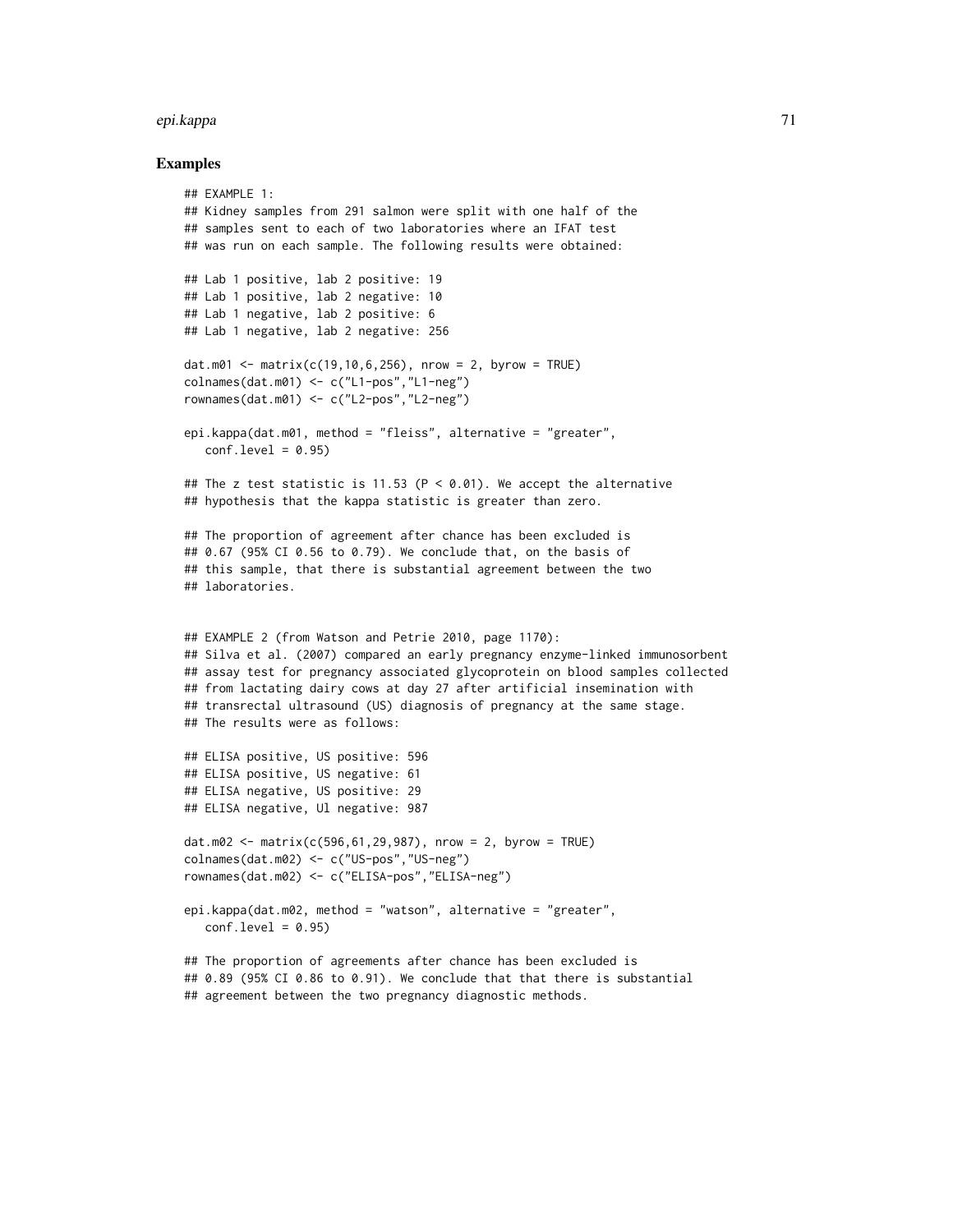# Description

Calculate lactation to date and standard lactation (that is, 305 or 270 day) milk yields.

#### Usage

epi.ltd(dat, std =  $"305"$ )

### Arguments

| dat | an eight column data frame listing (in order) cow identifier, herd test identifier,<br>lactation number, herd test days in milk, lactation length (NA if lactation incom-<br>plete), herd test milk yield (litres), herd test fat (percent), and herd test protein<br>(percent). |
|-----|----------------------------------------------------------------------------------------------------------------------------------------------------------------------------------------------------------------------------------------------------------------------------------|
| std | std = "305" returns 305-day milk volume, fat, and protein yield. $std = "270"$<br>returns 270-day milk volume, fat, and protein yield.                                                                                                                                           |

# Details

Lactation to date yields will only be calculated if there are four or more herd test events.

### Value

A data frame with nine elements: ckey cow identifier, lact lactation number, llen lactation length, vltd milk volume (litres) to last herd test or dry off date (computed on the basis of lactation length, fltd fat yield (kilograms) to last herd test or dry off date (computed on the basis of lactation length, pltd protein yield (kilograms) to last herd test or dry off date (computed on the basis of lactation length, vstd 305-day or 270-day milk volume yield (litres), fstd 305-day or 270-day milk fat yield (kilograms), and pstd 305-day or 270-day milk protein yield (kilograms).

### Author(s)

Nicolas Lopez-Villalobos (IVABS, Massey University, Palmerston North New Zealand) and Mark Stevenson (Faculty of Veterinary and Agricultural Sciences, The University of Melbourne, Australia).

# References

Kirkpatrick M, Lofsvold D, Bulmer M (1990). Analysis of the inheritance, selection and evolution of growth trajectories. Genetics 124: 979 - 993.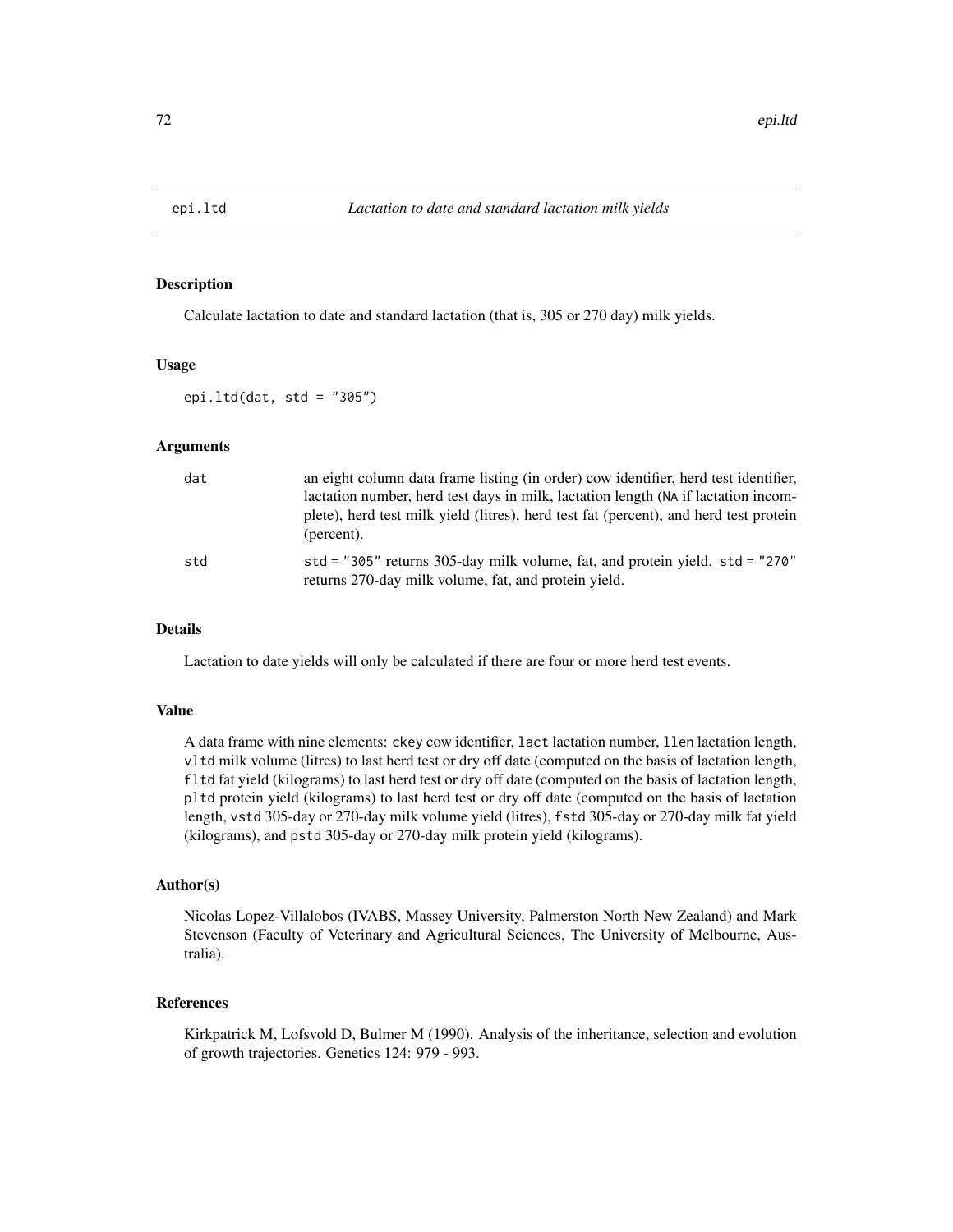#### epi.mh 73

## Examples

```
## EXAMPLE 1:
## Generate some herd test data:
ckey \leq rep(1, times = 12)
pkey <- 1:12
lact \leq rep(1:2, each = 6)
dim <- c(25,68,105,145,200,240,30,65,90,130,190,220)
llen <- c(280,280,280,280,280,280,NA,NA,NA,NA,NA,NA)
vol <- c(18,30,25,22,18,12,20,32,27,24,20,14)
fat \leq c(4.8, 4.3, 4.5, 4.7, 4.8, 4.9, 4.8, 4.3, 4.5, 4.7, 4.8, 4.9)/100
pro <- c(3.7,3.5,3.6,3.7,3.8,3.9,3.7,3.5,3.6,3.7,3.8,3.9)/100
dat.df01 <- data.frame(ckey, pkey, lact, dim, llen, vol, fat, pro)
## Lactation to date and 305-day milk, fat, and protein yield:
epi.ltd(dat.df01, std = "305")
## Lactation to date and 270-day milk, fat, and protein yield:
epi.ltd(dat.df01, std = "270")
```
<span id="page-72-0"></span>epi.mh *Fixed-effects meta-analysis of binary outcomes using the Mantel-Haenszel method*

## Description

Computes individual study odds or risk ratios for binary outcome data. Computes the summary odds or risk ratio using the Mantel-Haenszel method. Performs a test of heterogeneity among trials. Performs a test for the overall difference between groups (that is, after pooling the studies, do treated groups differ significantly from controls?).

## Usage

```
epi.mh(ev.trt, n.trt, ev.ctrl, n.ctrl, names, method = "odds.ratio",
   alternative = c("two.sided", "less", "greater"), conf.level = 0.95)
```
## Arguments

| ev.trt      | observed number of events in the treatment group.                                                        |
|-------------|----------------------------------------------------------------------------------------------------------|
| n.trt       | number in the treatment group.                                                                           |
| ev.ctrl     | observed number of events in the control group.                                                          |
| n.ctrl      | number in the control group.                                                                             |
| names       | character string identifying each trial.                                                                 |
| method      | a character string indicating the method to be used. Options are odds ratio or<br>risk.ratio.            |
| alternative | a character string specifying the alternative hypothesis, must be one of two. sided,<br>greater or less. |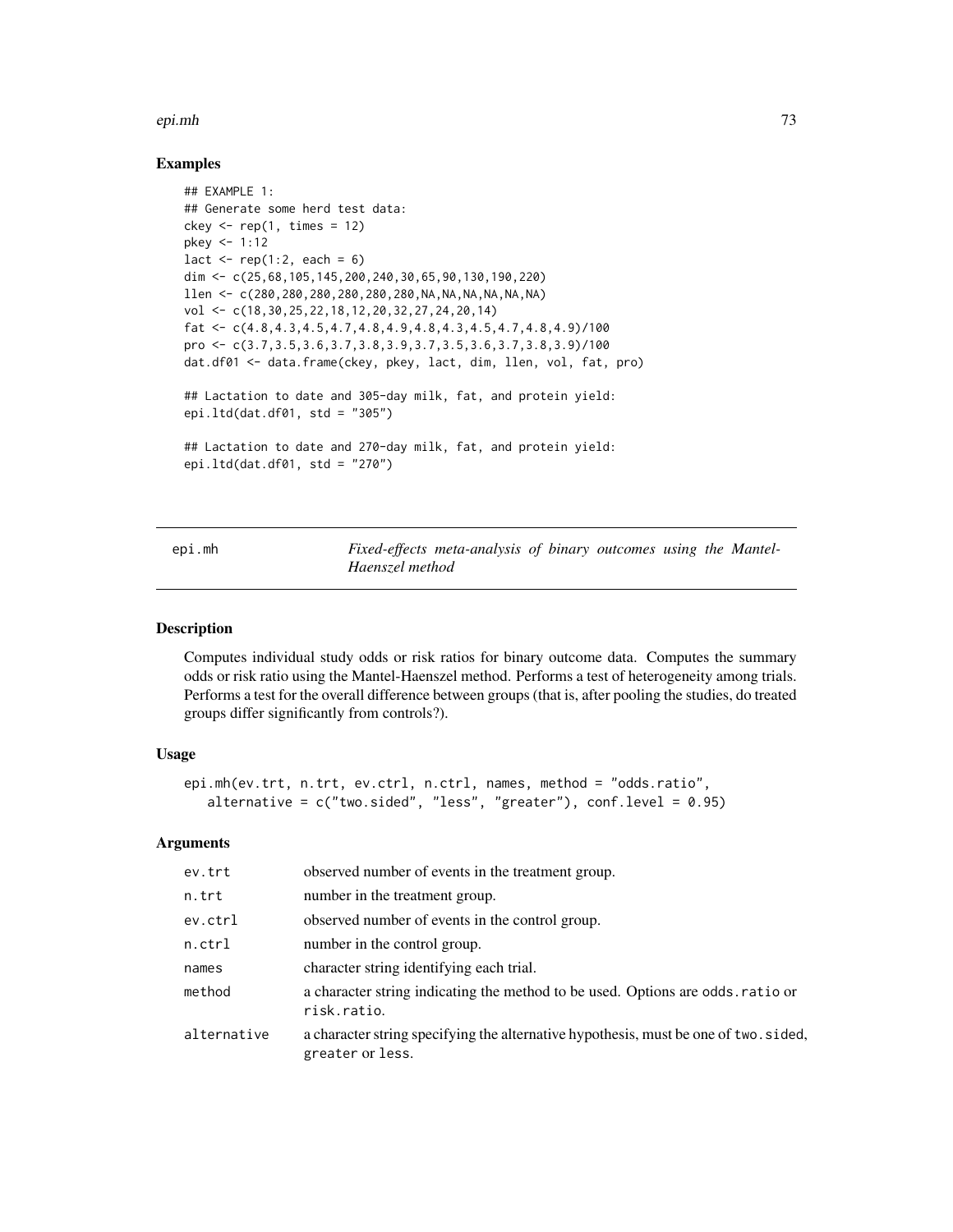conf.level magnitude of the returned confidence interval. Must be a single number between 0 and 1.

## Details

alternative = "greater" tests the hypothesis that the Mantel-Haenszel summary measure of association is greater than 1.

# Value

A list containing the following:

| 0 <sub>R</sub> | the odds ratio for each trial and the lower and upper bounds of the confidence<br>interval of the odds ratio for each trial.                   |
|----------------|------------------------------------------------------------------------------------------------------------------------------------------------|
| <b>RR</b>      | the risk ratio for each trial and the lower and upper bounds of the confidence<br>interval of the risk ratio for each trial.                   |
| OR.summary     | the Mantel-Haenszel summary odds ratio and the lower and upper bounds of the<br>confidence interval of the Mantel-Haenszel summary odds ratio. |
| RR.summary     | the Mantel-Haenszel summary risk ratio and the lower and upper bounds of the<br>confidence interval of the Mantel-Haenszel summary risk ratio. |
| weights        | the raw and inverse variance weights assigned to each trial.                                                                                   |
| heterogeneity  | a vector containing Q the heterogeneity test statistic, df the degrees of freedom<br>and its associated P-value.                               |
| Hsq            | the relative excess of the heterogeneity test statistic Q over the degrees of free-<br>dom df.                                                 |
| Isq            | the percentage of total variation in study estimates that is due to heterogeneity<br>rather than chance.                                       |
| effect         | a vector containing z the test statistic for overall treatment effect and its associ-<br>ated P-value.                                         |

# Note

Using this method, the pooled odds and risk ratios are computed using the raw individual study weights. The methodology for computing the Mantel-Haenszel summary odds ratio follows the approach decribed in Deeks, Altman and Bradburn MJ (2001, pp 291 - 299).

The function checks each strata for cells with zero frequencies. If a zero frequency is found in any cell, 0.5 is added to all cells within the strata.

## References

Deeks JJ, Altman DG, Bradburn MJ (2001). Statistical methods for examining heterogeneity and combining results from several studies in meta-analysis. In: Egger M, Davey Smith G, Altman D (eds). Systematic Review in Health Care Meta-Analysis in Context. British Medical Journal, London, 2001, pp. 291 - 299.

Higgins JP, Thompson SG (2002). Quantifying heterogeneity in a meta-analysis. Statistics in Medicine 21: 1539 - 1558.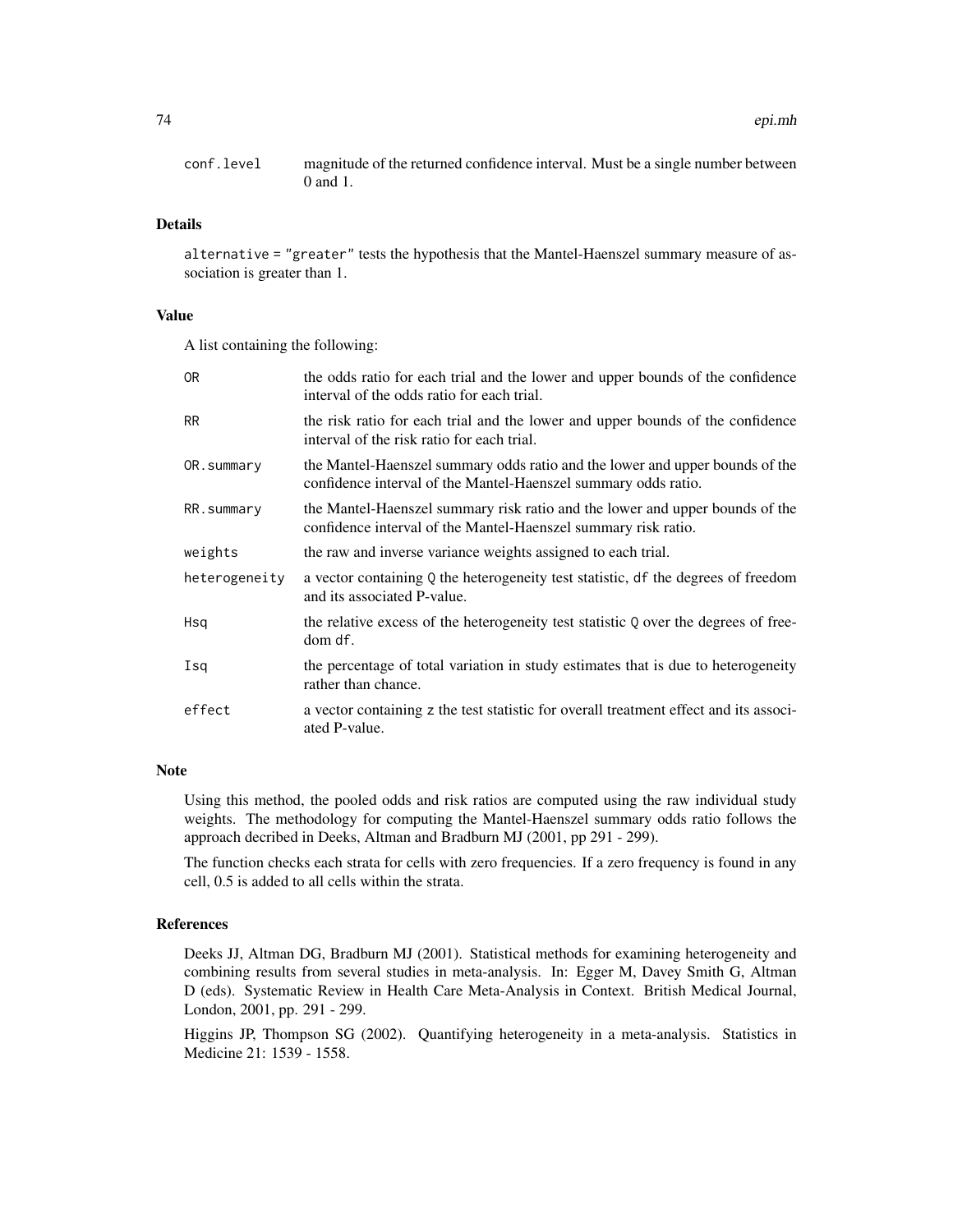# epi.nomogram 75

# See Also

[epi.dsl,](#page-47-0) [epi.iv,](#page-65-0) [epi.smd](#page-89-0)

# Examples

```
## EXAMPLE 1:
data(epi.epidural)
epi.mh(ev.trt = epi.epidural$ev.trt, n.trt = epi.epidural$n.trt,
   ev.ctrl = epi.epidural$ev.ctrl, n.ctrl = epi.epidural$n.ctrl,
  names = as.character(epi.epidural$trial), method = "odds.ratio",
   alternative = "two.sided", conf. level = 0.95)
```
epi.nomogram *Post-test probability of disease given sensitivity and specificity of a test*

# Description

Compute the post-test probability of disease given sensitivity and specificity of a test.

# Usage

```
epi.nomogram(se, sp, lr, pre.pos, verbose = FALSE)
```
# Arguments

| se      | test sensitivity $(0 - 1)$ .                                                                                                                |
|---------|---------------------------------------------------------------------------------------------------------------------------------------------|
| sp      | test specificity $(0 - 1)$ .                                                                                                                |
| 1r      | a vector of length 2 listing the positive and negative likelihood ratio (respec-<br>tively) of the test. Ignored if se and sp are not null. |
| pre.pos | the pre-test probability of the outcome.                                                                                                    |
| verbose | logical, indicating whether detailed or summary results are to be returned.                                                                 |

#### Value

A list containing the following:

| lr    | a data frame listing the likelihood ratio of a positive and negative test.                                                                                                                                                                                 |
|-------|------------------------------------------------------------------------------------------------------------------------------------------------------------------------------------------------------------------------------------------------------------|
| prior | a data frame listing the pre-test probability of being outcome (i.e., disease) pos-<br>itive, as entered by the user.                                                                                                                                      |
| post  | a data frame listing: opos. tpos the post-test probability of being outcome (i.e.,<br>disease) positive given a positive test result and opos. they the post-test proba-<br>bility of being outcome (i.e., disease) positive given a negative test result. |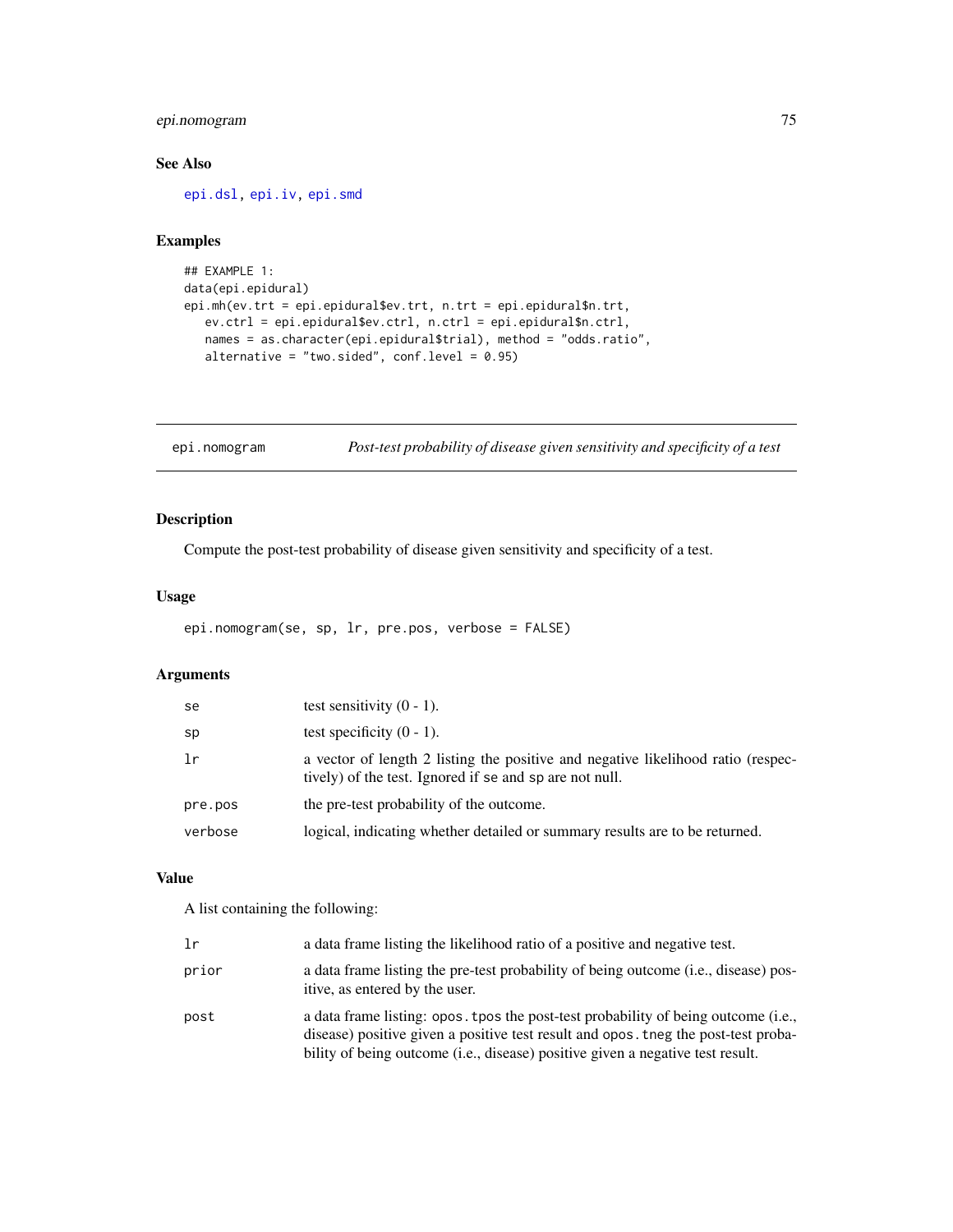### References

Caraguel C, Vanderstichel R (2013). The two-step Fagan's nomogram: ad hoc interpretation of a diagnostic test result without calculation. Evidence Based Medicine 18: 125 - 128.

Hunink M, Glasziou P (2001). Decision Making in Health and Medicine - Integrating Evidence and Values. Cambridge University Press, pp. 128 - 156.

#### Examples

```
## EXAMPLE 1:
## You are presented with a dog with lethargy, exercise intolerance,
## weight gain and bilaterally symmetric truncal alopecia. You are
## suspicious of hypothyroidism and take a blood sample to measure
## basal serum thyroxine (T4).
## You believe that around 5% of dogs presented to your clinic with
## a signalment of general debility have hypothyroidism. The serum T4
## has a sensitivity of 0.89 and specificity of 0.85 for diagnosing
## hypothyroidism in the dog. The laboratory reports a serum T4
## concentration of 22.0 nmol/L (reference range 19.0 to 58.0 nmol/L).
## What is the post-test probability that this dog is hypothyroid?
epi.nomogram(se = 0.89, sp = 0.85, lr = NA, pre.pos = 0.05, verbose = FALSE)
## If the test is positive the post-test probability that this dog is
## hypothyroid is 0.24. If the test is negative the post-test probability
## that this dog is hypothyroid is 0.0068.
## EXAMPLE 2:
## A dog is presented to you with severe pruritis. You suspect sarcoptic
## mange and decide to take a skin scraping (LR+ 9000; LR- 0.1). The scrape
## returns a negative result (no mites are seen). What is the post-test
## probability that your patient has sarcoptic mange? You recall that you
## diagnose around 3 cases of sarcoptic mange per year in a clinic that
## sees approximately 2 -- 3 dogs per week presented with pruritic skin disease.
## Calculate the pre-test probability of sarcoptes:
pre.pos <- 3 / (3 * 52)## The pre-test probability that this dog is sarcoptes positive is 0.019.
epi.nomogram(se = NA, sp = NA, lr = c(9000, 0.1), pre.pos = pre.pos,
  verbose = FALSE)
## If the skin scraping is negative the post-test probability that this dog
```
## has sarcoptic mange is 0.002.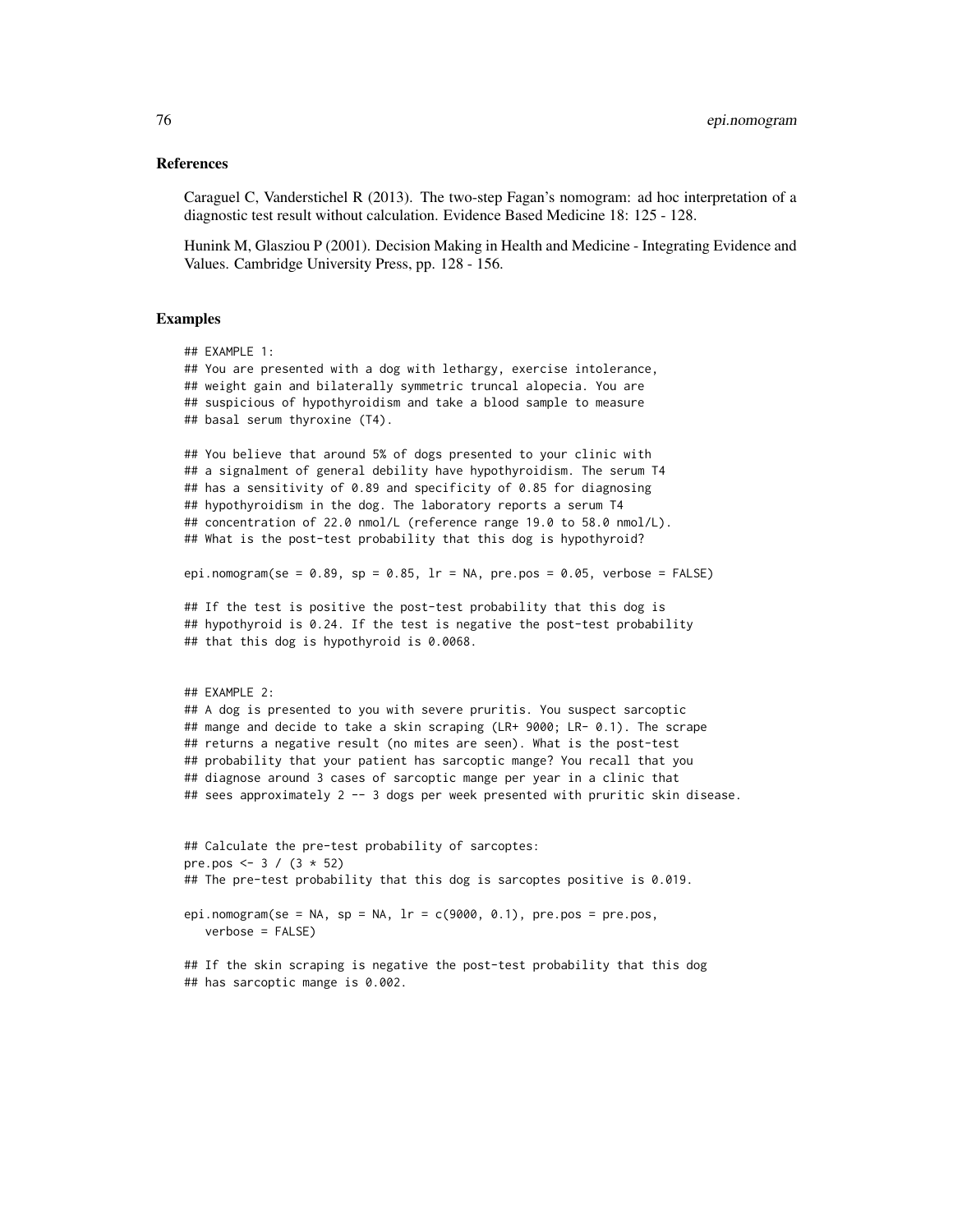## Description

Overall concordance correlation coefficient (OCCC) for agreement on a continuous measure based on Lin (1989, 2000) and Barnhart et al. (2002).

#### Usage

```
epi.occc(dat, na.rm = FALSE, pairs = FALSE)
## S3 method for class 'epi.occc'
print(x, \ldots)## S3 method for class 'epi.occc'
summary(object, ...)
```
# Arguments

| dat       | a matrix, or a matrix like object. Rows correspond to cases/observations, columns<br>corresponds to raters/variables. |
|-----------|-----------------------------------------------------------------------------------------------------------------------|
| na.rm     | logical. Should missing values (including NaN) be removed?                                                            |
| pairs     | logical. Should the return object contain pairwise statistics? See Details.                                           |
| x, object | an object of class epi. occc.                                                                                         |
| $\cdots$  | further arguments passed to print methods.                                                                            |

## Details

The index proposed by Barnhart et al. (2002) is the same as the index suggested by Lin (1989) in the section of future studies with a correction of a typographical error in Lin (2000).

#### Value

An object of class epi. occc with the following list elements (notation follows Barnhart et al. 2002):

- occc: the value of the overall concordance correlation coefficient  $(\rho_o^c)$ ,
- oprec: overall precision  $(\rho)$ ,
- oaccu: overall accuracy  $(\chi^a)$ ,
- pairs: a list with following elements (only if pairs = TRUE, otherwise NULL; column indices for the pairs (j,k) follow lower-triangle column-major rule based on a  $ncol(x)$  times  $ncol(x)$ matrix),
	- $\sim$  ccc: pairwise CCC values ( $\rho_{jk}^c$ ),
	- prec: pairwise precision values  $(\rho_{jk})$ ,
	- accu: pairwise accuracy values  $(\chi_{jk}^a)$ ,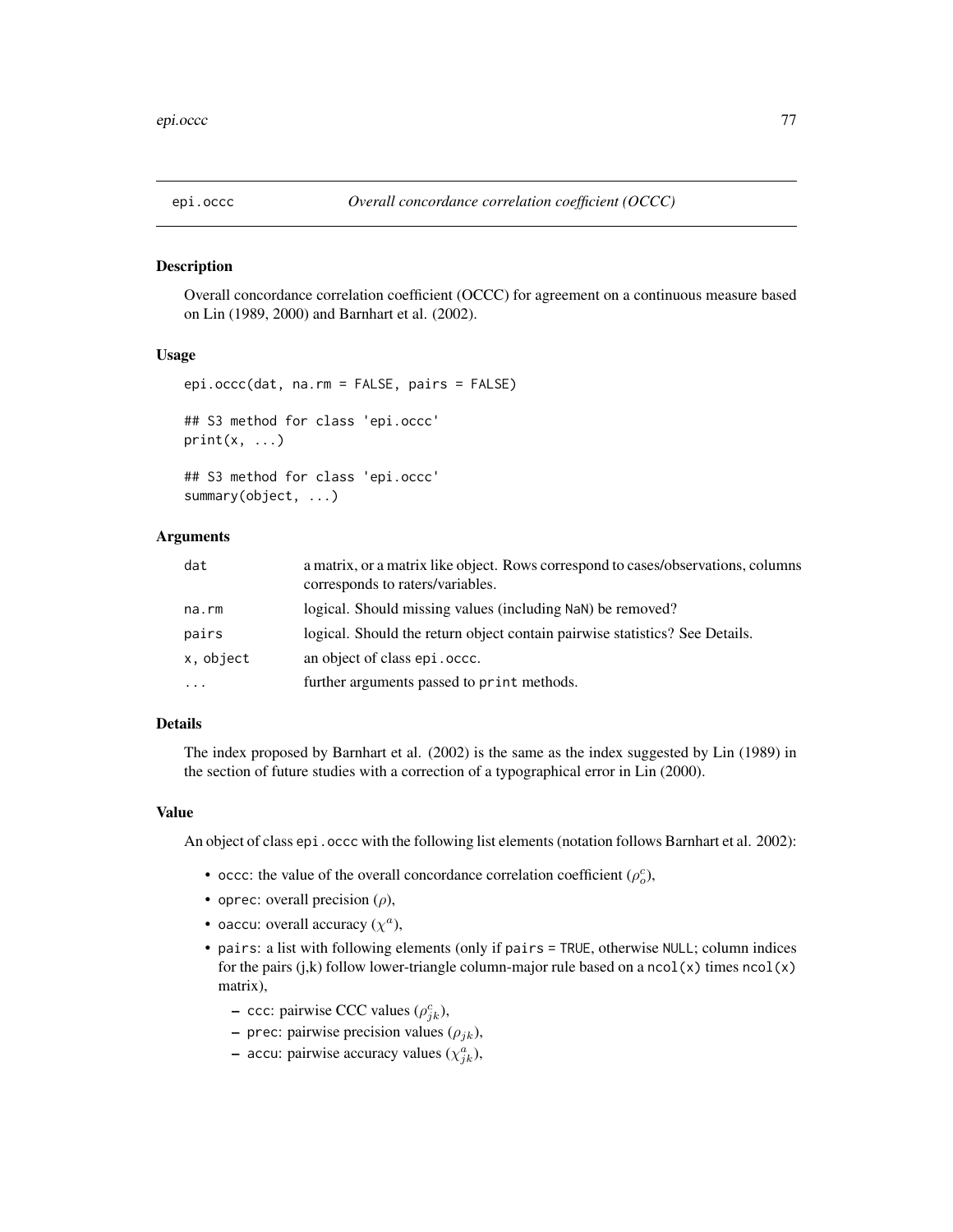- ksi: pairwise weights  $(\xi_{jk})$ ,
- scale: pairwise scale values  $(v_{jk})$ ,
- location: pairwise location values  $(u_{ik})$ ,
- data.name: name of the input data dat.

# Author(s)

Peter Solymos, solymos@ualberta.ca.

# References

Barnhart H X, Haber M, Song J (2002). Overall concordance correlation coefficient for evaluating agreement among multiple observers. Biometrics 58: 1020 - 1027.

Lin L (1989). A concordance correlation coefficient to evaluate reproducibility. Biometrics 45: 255 - 268.

Lin L (2000). A note on the concordance correlation coefficient. Biometrics 56: 324 - 325.

# See Also

[epi.ccc](#page-26-0)

# Examples

```
## EXAMPLE 1:
## Generate some rating data:
## Not run:
set.seed(1234)
p \le -runif(n = 10, min = 0, max = 1)
x \le replicate(n = 5, expr = rbinom(n = 10, size = 4, prob = p) + 1)
rval.occc01 \leq epi.occc(dat = x, pairs = TRUE)
print(rval.occc01); summary(rval.occc01)
```
## End(Not run)

epi.offset *Create offset vector*

# Description

Creates an offset vector based on a list.

## Usage

epi.offset(id.names)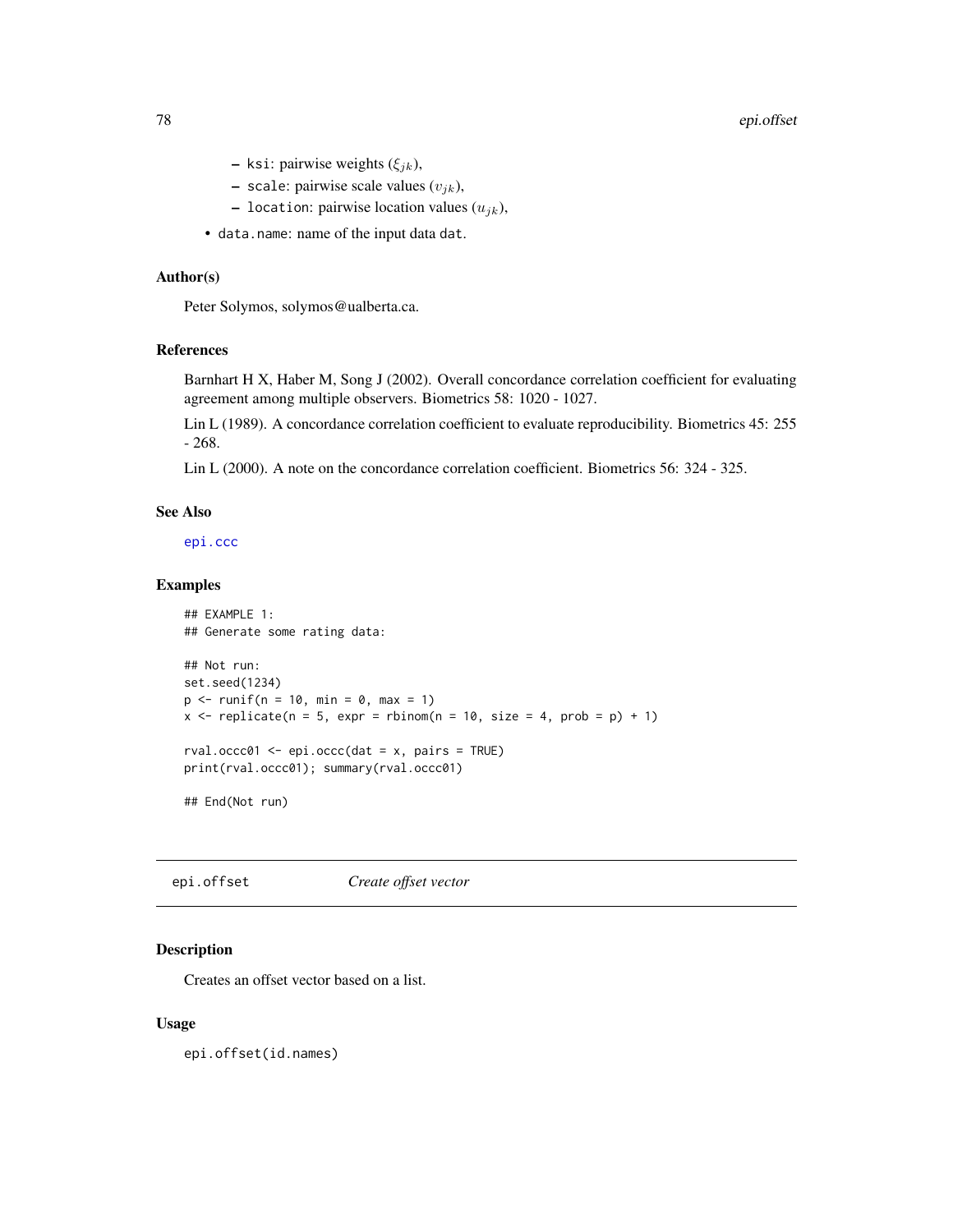# epi.pooled 79

### Arguments

id.names a list identifying the [location] of each case. This must be a factor.

# Details

This function is useful for supplying spatial data to WinBUGS.

## Value

A vector of length (1 + length of id). The first element of the offset vector is 1, corresponding to the position at which data for the first factor appears in id. The second element of the offset vector corresponds to the position at which the second factor appears in id and so on. The last element of the offset vector corresponds to the length of the id list.

# References

Bailey TC, Gatrell AC (1995). Interactive Spatial Data Analysis. Longman Scientific & Technical. London.

Langford IH (1994). Using empirical Bayes estimates in the geographical analysis of disease risk. Area 26: 142 - 149.

#### Examples

```
## EXAMPLE 1:
dat.v01 <- c(1,1,1,2,2,2,2,3,3,3)
dat.v01 <- as.factor(dat.v01)
dat.ofs01 <- epi.offset(dat.v01)
dat.ofs01
## [1] 1 4 8 10
```
epi.pooled *Estimate herd test characteristics when pooled sampling is used*

#### Description

We may wish to designate a group of individuals (e.g., a herd) as being either diseased or nondiseased on the basis of pooled samples. This function estimates sensitivity and specificity of this testing regime at the group (or herd) level.

```
epi.pooled(se, sp, P, m, r)
```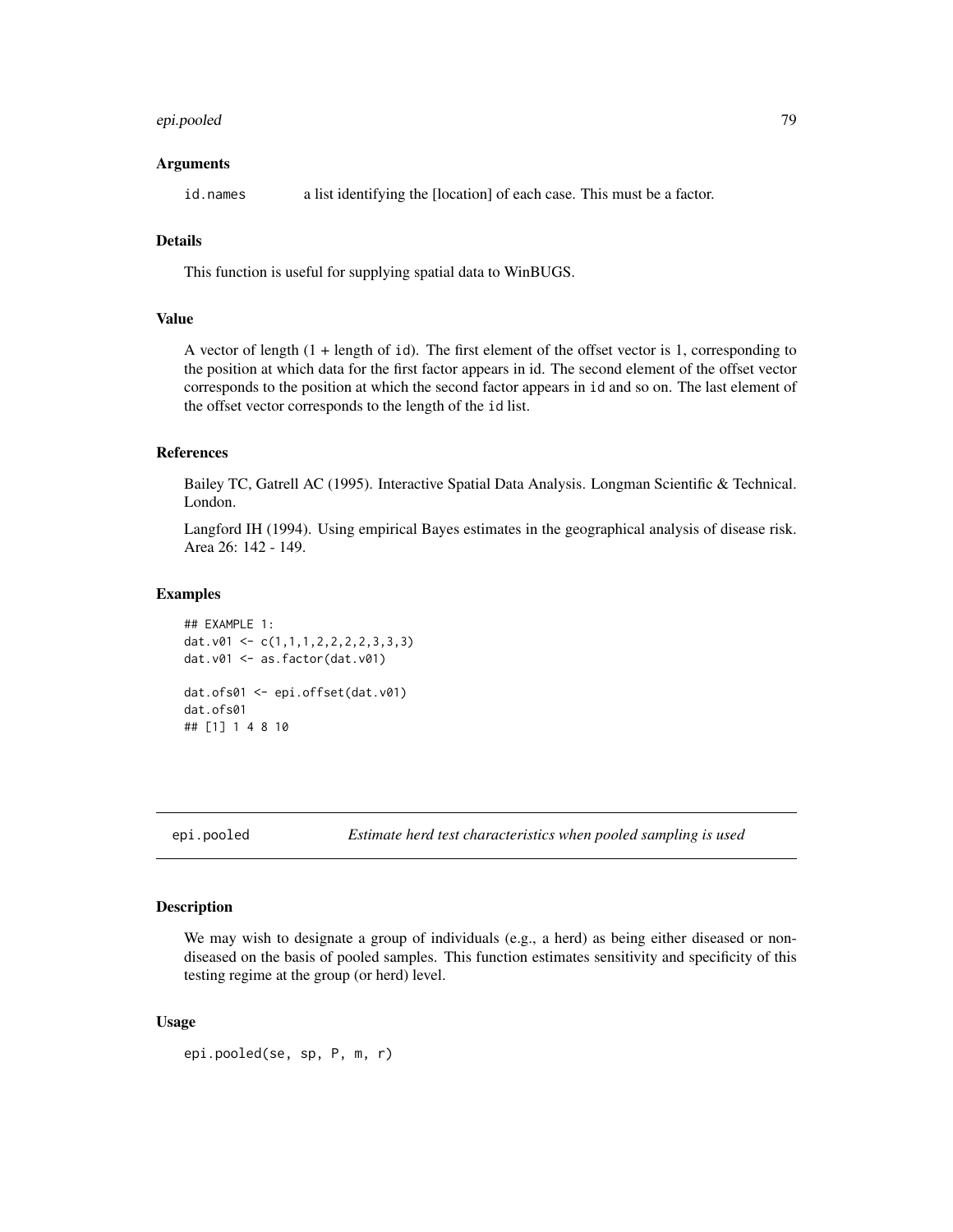#### Arguments

| se | a vector of length one defining the sensitivity of the individual test used.  |
|----|-------------------------------------------------------------------------------|
| sp | a vector of length one defining the specificity of the individual test used.  |
| P  | scalar, defining the estimated true prevalence.                               |
| m  | scalar, defining the number of individual samples to make up a pooled sample. |
|    | scalar, defining the number of pooled samples per group (or herd).            |

## Value

A list containing the following:

| HAPneg | the apparent prevalence in a disease negative herd. |
|--------|-----------------------------------------------------|
| HSe    | the estimated group (herd) level sensitivity.       |
| HSp    | the estimated group (herd) level specificity.       |

## References

Dohoo I, Martin W, Stryhn H (2003). Veterinary Epidemiologic Research. AVC Inc, Charlottetown, Prince Edward Island, Canada, pp. 115 - 117 .

Christensen J, Gardner IA (2000). Herd-level interpretation of test results for epidemiologic studies of animal diseases. Preventive Veterinary Medicine 45: 83 - 106.

# Examples

```
## EXAMPLE 1:
## We want to test dairy herds for Johne's disease using faecal culture
## which has a sensitivity and specificity of 0.647 and 0.981, respectively.
## Suppose we pool faecal samples from five cows together and collect six
## pooled samples per herd. What is the herd level sensitivity and specificity
## based on this approach (assuming homogenous mixing)?
epi.pooled(se = 0.647, sp = 0.981, P = 0.12, m = 5, r = 6)
## Herd level sensitivity is 0.927, herd level specificity is 0.562.
## Sensitivity at the herd level is increased using the pooled sampling
## approach. Herd level specificity is decreased.
```
epi.popsize *Estimate population size on the basis of capture-recapture sampling*

## Description

Estimates population size on the basis of capture-recapture sampling.

```
epi.popsize(T1, T2, T12, conf.level = 0.95, verbose = FALSE)
```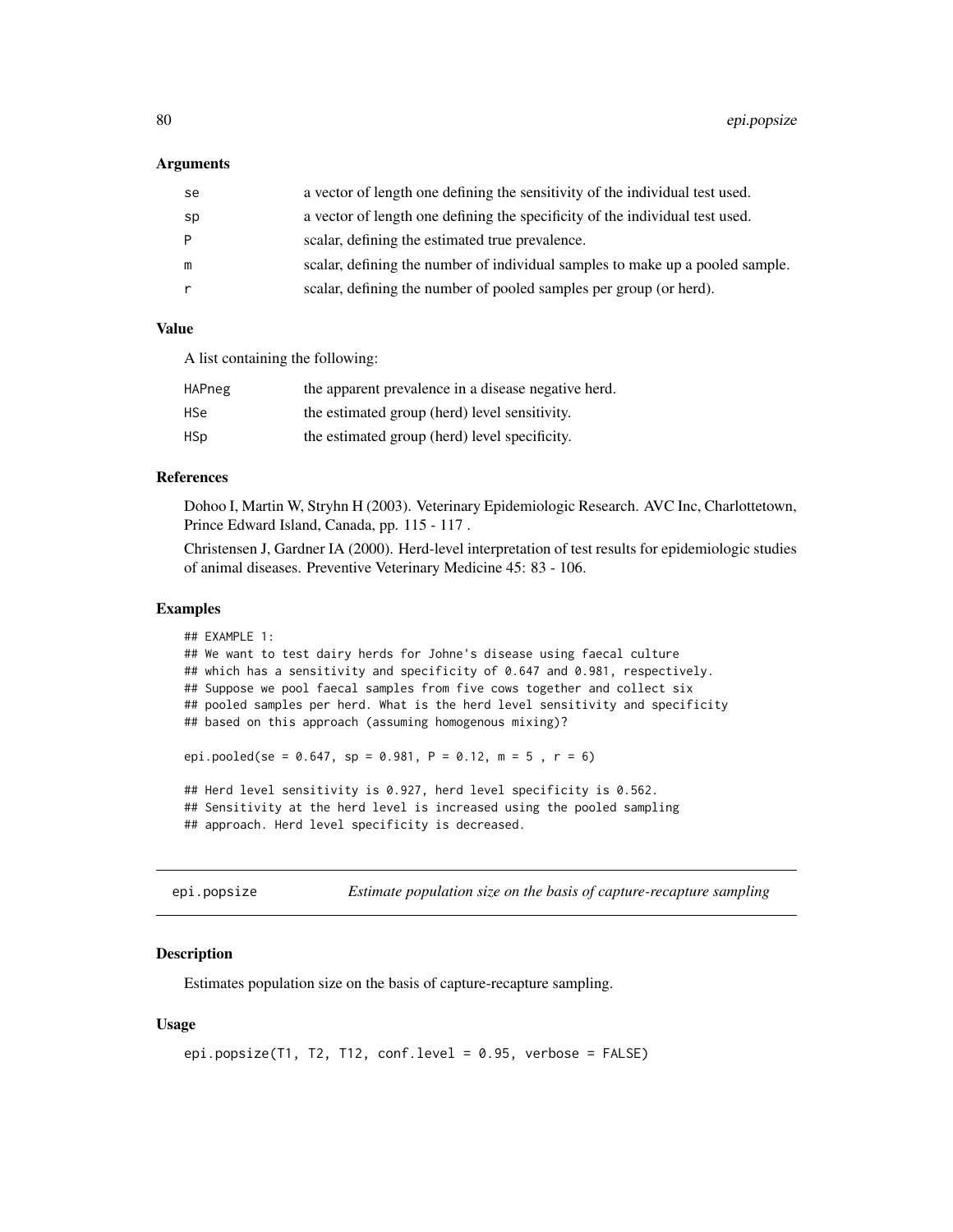#### epi.prcc 81

#### Arguments

| T1              | an integer representing the number of individuals tested in the first round.                    |
|-----------------|-------------------------------------------------------------------------------------------------|
| T <sub>2</sub>  | an integer representing the number of individuals tested in the second round.                   |
| T <sub>12</sub> | an integer representing the number of individuals tested in both the first and<br>second round. |
| conf.level      | magnitude of the returned confidence interval. Must be a single number between<br>$0$ and 1.    |
| verbose         | logical indicating whether detailed or summary results are to be returned.                      |

#### Value

Returns the estimated population size and an estimate of the numbers of individuals that remain untested.

## References

Cannon RM, Roe RT (1982). Livestock Disease Surveys A Field Manual for Veterinarians. Australian Government Publishing Service, Canberra, pp. 34.

#### Examples

```
## EXAMPLE 1:
## In a field survey 400 feral pigs are captured, marked and then released.
## On a second occassion 40 of the orignal capture are found when another 400
## pigs are captured. Estimate the size of this feral pig population. Estimate
## the number of feral pigs that have not been tested.
epi.popsize(T1 = 400, T2 = 400, T12 = 40, conf.level = 0.95, verbose = FALSE)
## Estimated population size: 4000 (95% CI 3125 to 5557)
## Estimated number of untested pigs: 3240 (95% CI 2365 to 4797)
```
epi.prcc *Partial rank correlation coefficients*

#### Description

Compute partial rank correlation coefficients.

```
epi.prcc(dat, sided.test = 2, conf.level = 0.95)
```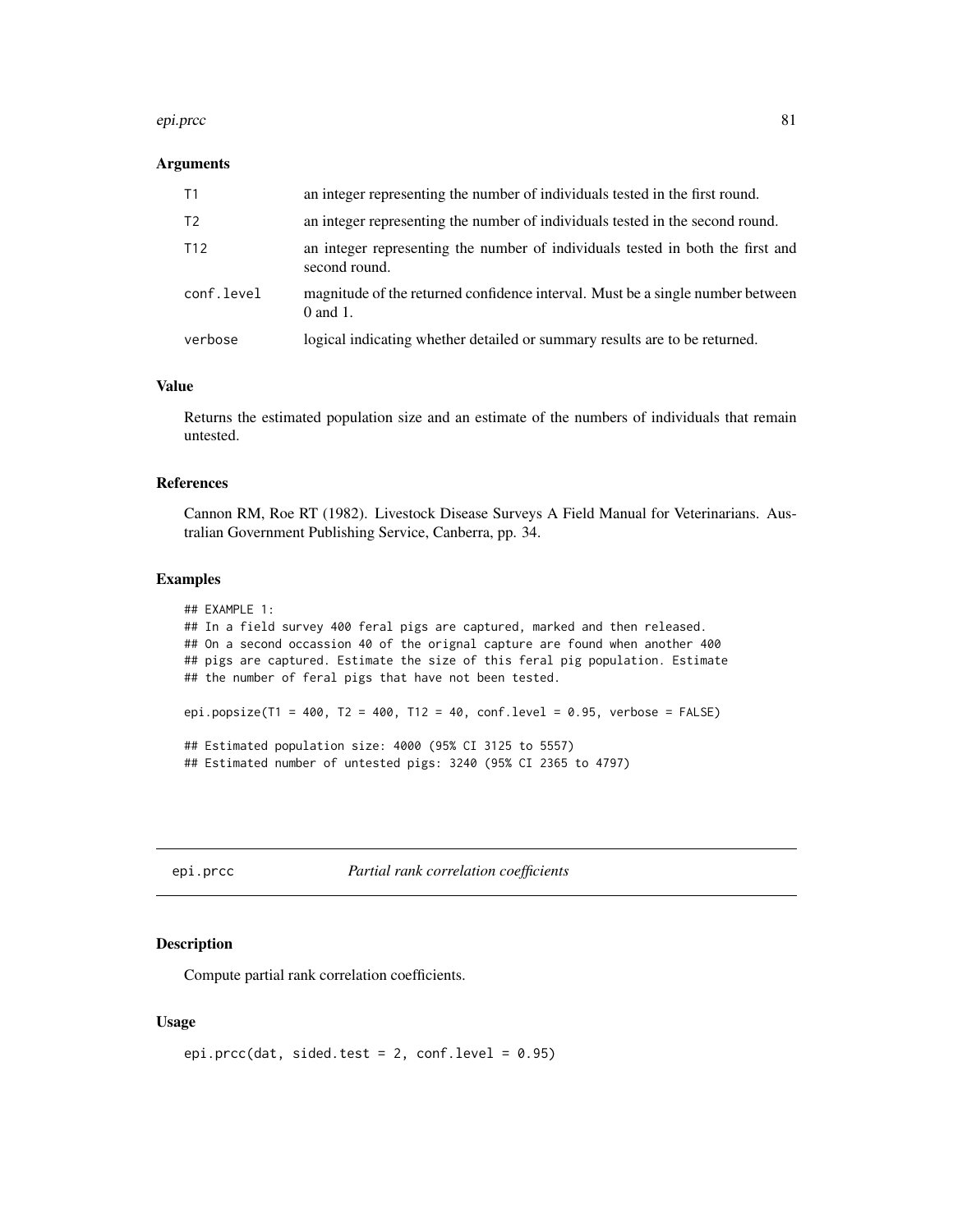## Arguments

| dat        | a data frame comprised of $K + 1$ columns and N rows, where K represents the<br>number of model parameters being evaluated and N represents the number of<br>replications of the model. The last column of the data frame (i.e., column $K + 1$ )<br>provides the model output.               |
|------------|-----------------------------------------------------------------------------------------------------------------------------------------------------------------------------------------------------------------------------------------------------------------------------------------------|
| sided.test | use a one- or two-sided test? Use a two-sided test if you wish to evaluate whether<br>or not the partial rank correlation coefficient is greater than or less than zero. Use<br>a one-sided test to evaluate whether or not the partial rank correlation coefficient<br>is greater than zero. |
| conf.level | magnitude of the returned confidence intervals. Must be a single number be-<br>tween 0 and 1.                                                                                                                                                                                                 |

# Details

Calculation of the PRCC enables the determination of the statistical relationships between each input parameter and the outcome variable while keeping all of the other input parameters constant at their expected value (Conover, 1980). This procedure enables the independent effects of each parameter to be determined, even when the parameters are correlated. A PRCC indicates the degree of monotonicity between a specific input variable and an outcome; therefore only outcome variables that are monotonically related to the input parameters should be chosen for this analysis (Conover, 1980; Iman and Conover 1980). Monotonicity can be assessed by examining scatterplots where each input variable is plotted as a function of the outcome variable. The sign of the PRCC indicates the qualitative relationship between each input variable and the outcome variable. The magnitude of the PRCC indicates the importance of the uncertainty in the input variable in contributing to the imprecision in predicting the value of the outcome variable. The relative importance of the input variables can be directly evaluated by comparing the values of the PRCC.

If the number of parameters K is greater than the number of model replications N an error will be returned.

#### Value

A data frame with three elements: est the point estimate of the partial rank corellation coefficient between each input parameter and the outcome, lower the lower bound of the confidence interval of the partial rank corellation coefficient, upper the upper bound of the confidence interval of the partial rank corellation coefficient, test. statistic the test statistic used to determine the significance of non-zero values of the partial rank correlation coefficient, and p.value the associated P-value.

## Author(s)

Jonathon Marshall, J.C.Marshall@massey.ac.nz.

## References

Blower S, Dowlatabladi H (1994). Sensitivity and uncertainty analysis of complex models of disease transmission: an HIV model, as an example. International Statistical Review 62: 229 - 243. Conover WJ (1980). Practical Nonparametric Statistics, 2nd edition, John Wiley and Sons Inc., New York, NY.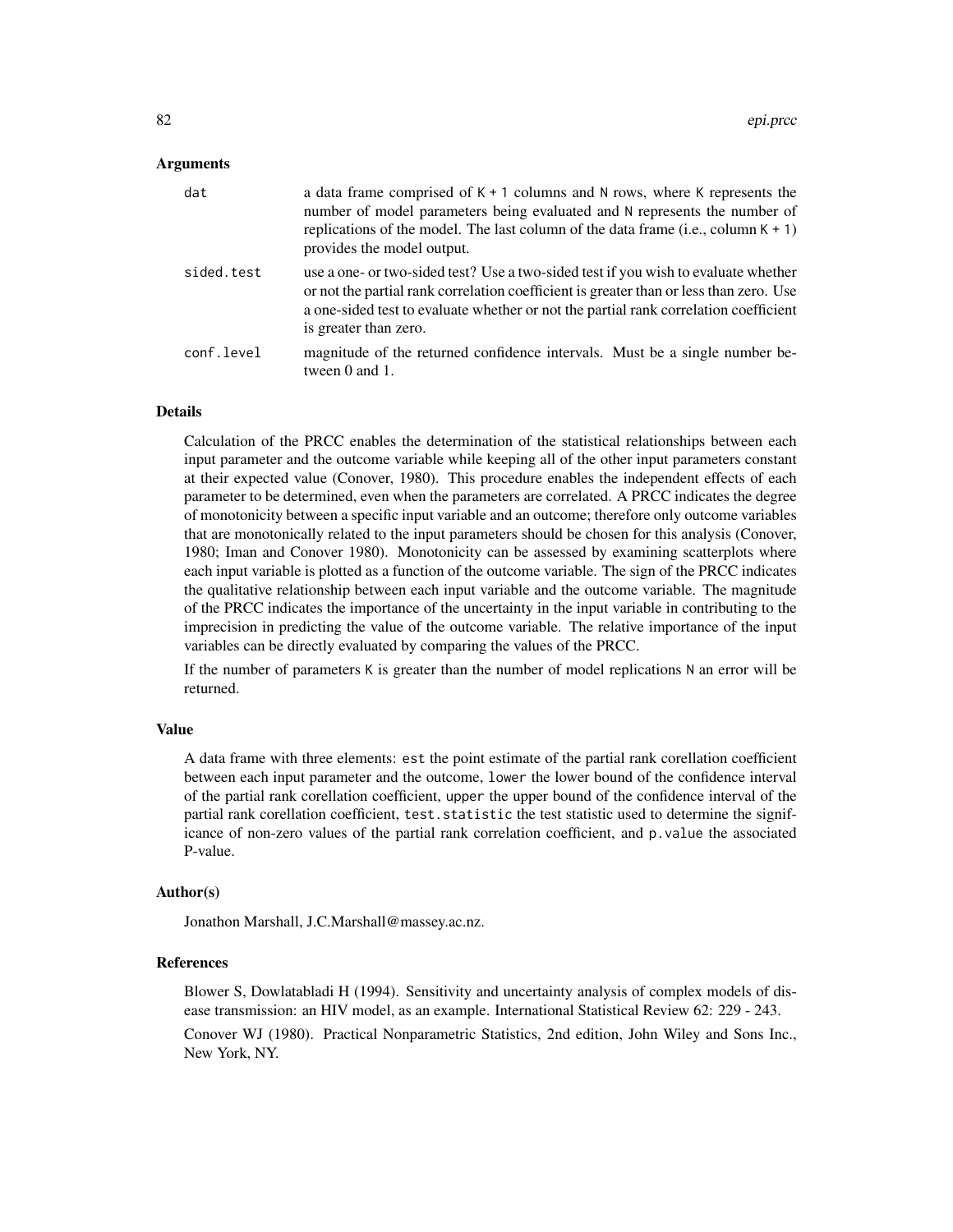#### epi.prev 83

Iman RL, Conover WJ (1982). A distribution-free approach to inducing rank correlation among input variables. Communication in Statistics — Simulation and Computation 11: 311 - 334.

Sanchez M, Blower S (1997) Uncertainty and sensitivity analysis of the basic reproductive rate. American Journal of Epidemiology 145: 1127 - 1137.

## Examples

```
## EXAMPLE 1:
## Create a matrix of simulation results:
x1 <- rnorm(n = 10, mean = 120, sd = 130)
x2 \le - rnorm(n = 10, mean = 80, sd = 5)
x3 \le rnorm(n = 10, mean = 40, sd = 20)
y \le -2 + (0.5 \times x1) - (1.7 \times x2) + (0.2 \times x3)dat.df01 <- data.frame(x1 = x1, x2 = x2, x3 = x3, y = y)
epi.prcc(dat.df01, sided.test = 2, conf.level = 0.95)
```
epi.prev *Estimate true prevalence and the expected number of false positives*

## Description

Compute the true prevalence of a disease and the estimated number of false positive tests on the basis of an imperfect test.

#### Usage

```
epi.prev(pos, tested, se, sp, method = "wilson", units = 100, conf.level = 0.95)
```
## Arguments

| pos        | a vector listing the count of positive test results for each population.                                                                                                                 |
|------------|------------------------------------------------------------------------------------------------------------------------------------------------------------------------------------------|
| tested     | a vector listing the count of subjects tested for each population.                                                                                                                       |
| se         | test sensitivity $(0 - 1)$ , se can either be a single number or a vector of the same<br>length as pos. See the examples, below, for details.                                            |
| sp         | test specificity $(0 - 1)$ . sp can either be a single number or a vector of the same<br>length as pos. See the examples, below, for details.                                            |
| method     | a character string indicating the confidence interval calculation method to use.<br>Options are "c-p" (Cloppper-Pearson), "sterne" (Sterne), "blaker" (Blaker)<br>and "wilson" (Wilson). |
| units      | multiplier for the prevalence estimates.                                                                                                                                                 |
| conf.level | magnitude of the returned confidence interval. Must be a single number between<br>$0$ and $1$ .                                                                                          |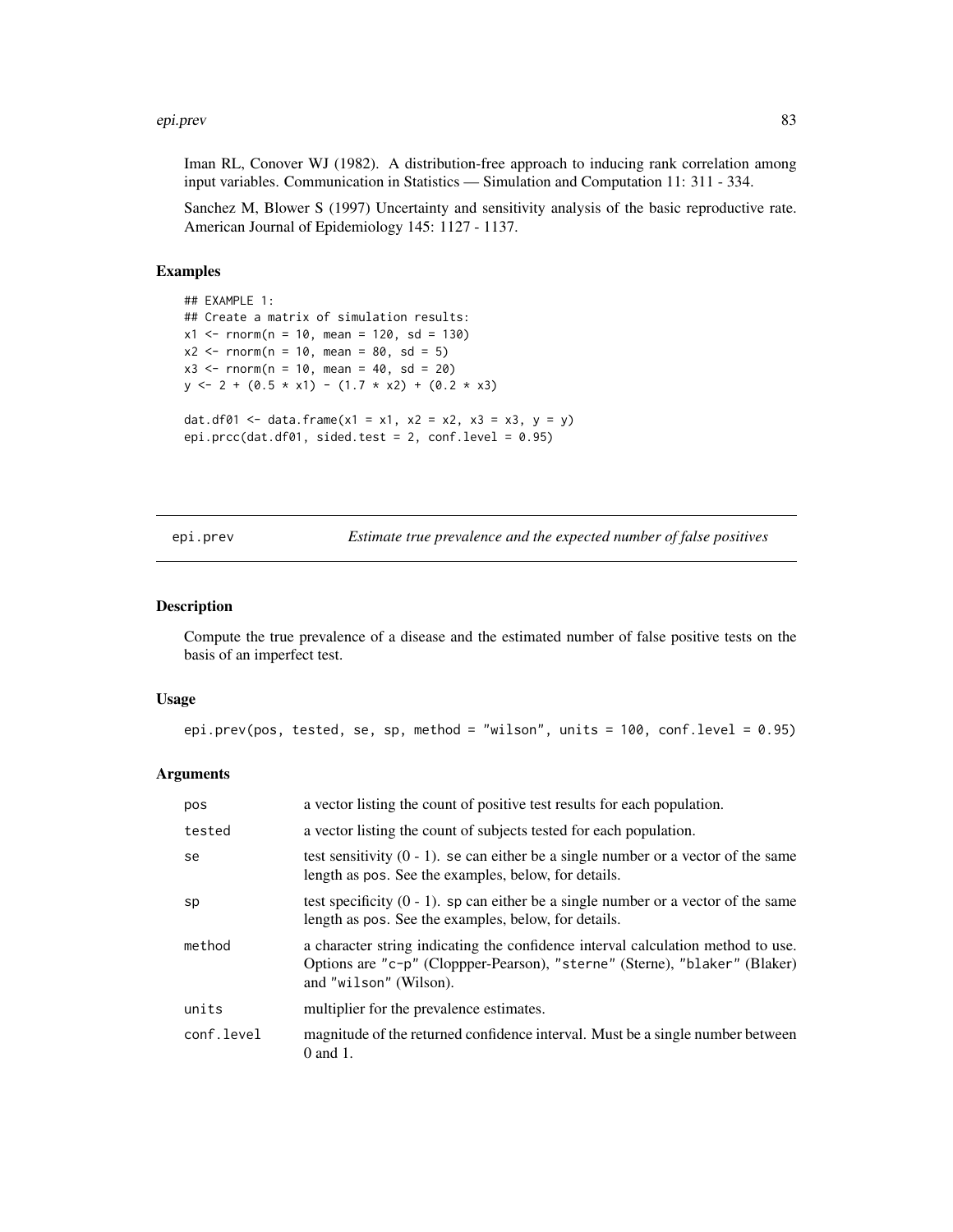# Details

Appropriate confidence intervals for the adjusted prevalence estimate are provided, accounting for the change in variance that arises from imperfect test sensitivity and specificity (see Reiczigel et al. 2010 for details).

The Clopper-Pearson method is known to be too conservative for two-sided intervals (Blaker 2000, Agresti and Coull 1998). Blaker's and Sterne's methods (Blaker 2000, Sterne 1954) provide smaller exact two-sided confidence interval estimates.

#### Value

A list containing the following:

| ap            | the point estimate of apparent prevalence and the lower and upper bounds of the<br>confidence interval around the apparent prevalence estimate.                                                                    |
|---------------|--------------------------------------------------------------------------------------------------------------------------------------------------------------------------------------------------------------------|
| tp            | the point estimate of the true prevalence and the lower and upper bounds of the<br>confidence interval around the true prevalence estimate.                                                                        |
| test.positive | the point estimate of the expected number of positive test results and the lower<br>and upper quantiles of the estimated number of positive test results computed<br>using conf.level.                             |
| true.positive | the point estimate of the expected number of true positive test results and the<br>lower and upper quantiles of the estimated number of true positive test results<br>computed using conf. level.                  |
|               | false positive the point estimate of the expected number of false positive test results and the<br>lower and upper quantiles of the estimated number of false positive test results<br>computed using conf. level. |
| test.negative | the point estimate of the expected number of negative test results and the lower<br>and upper quantiles of the estimated number of negative test results computed<br>using conf.level.                             |
| true.negative | the point estimate of the expected number of true negative test results and the<br>lower and upper quantiles of the estimated number of true negative test results<br>computed using conf. level.                  |
|               | false negative the point estimate of the expected number of false negative test results and the<br>lower and upper quantiles of the estimated number of false negative test results<br>computed using conf. level. |

# Note

This function uses apparent prevalence, test sensitivity and test specificity to estimate true prevalence (after Rogan and Gladen, 1978). Confidence intervals for the apparent and true prevalence estimates are based on code provided by Reiczigel et al. (2010).

If apparent prevalence is less than (1 - diagnostic test specificity) the Rogan Gladen estimate of true prevalence will be less than zero (Speybroeck et al. 2012). If the apparent prevalence is greater than the diagnostic test sensitivity the Rogan Gladen estimate of true prevalence will be greater than one.

When  $AP < (1 - Sp)$  the function issues a warning to alert the user that the estimate of true prevalence is invalid. A similar warning is issued when  $AP > Se$ . In both situations the estimated number of true positives, false positives, true negatives and false negatives is not returned by the function. Where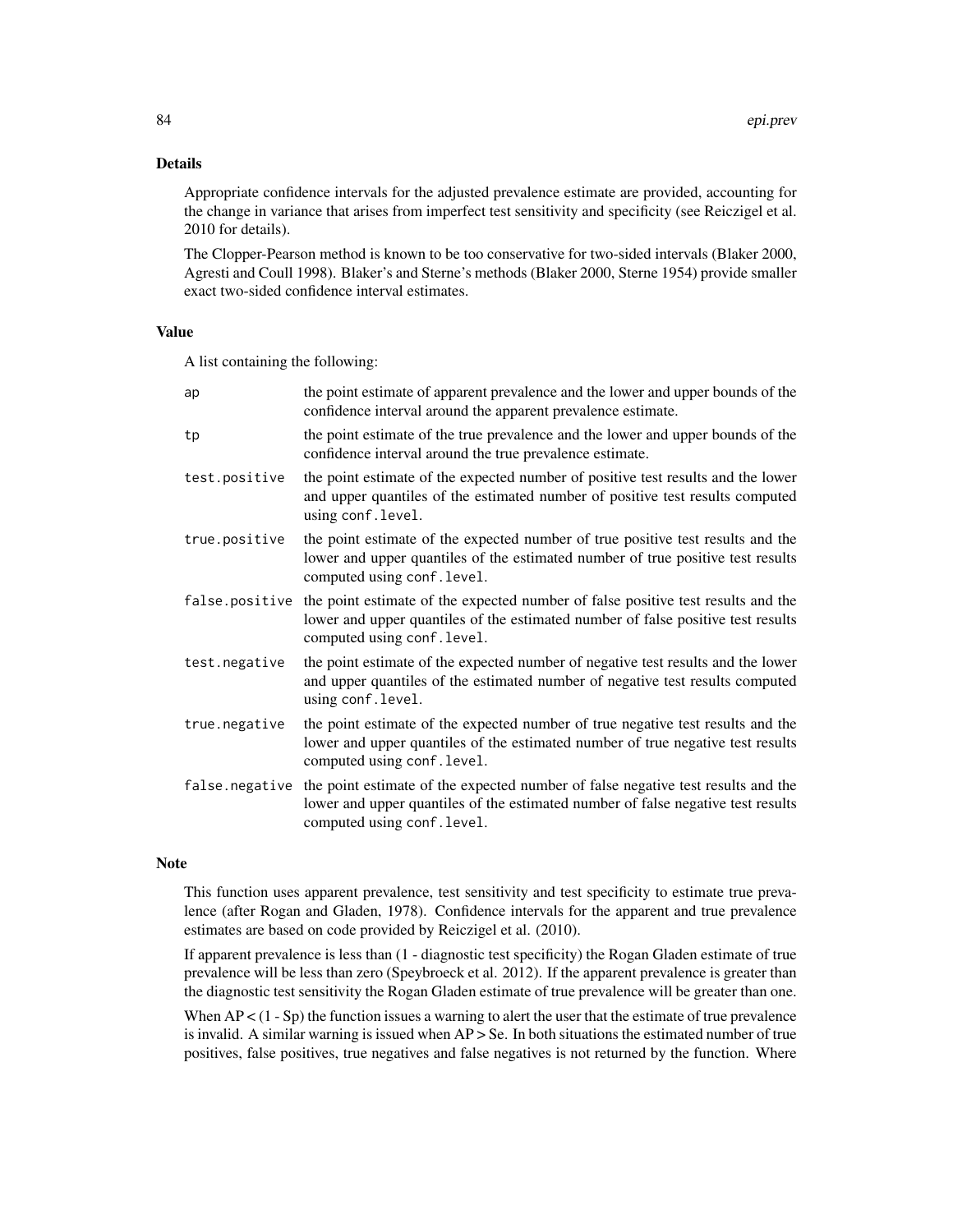#### epi.prev 85

 $AP < (1 - Sp)$  or  $AP > Se$  a Bayesian approach for estimation of true prevalence is recommended. See Messam et al. (2008) for a concise introduction to this topic.

#### References

Abel U (1993). DieBewertung Diagnostischer Tests. Hippokrates, Stuttgart.

Agresti A, Coull BA (1998). Approximate is better than 'exact' for interval estimation of binomial proportions. American Statistician 52: 119 - 126.

Blaker H (2000). Confidence curves and improved exact confidence intervals for discrete distributions. Canadian Journal of Statistics 28: 783 - 798.

Clopper CJ, Pearson ES (1934). The use of confidence of fiducial limits illustrated in the case of the binomial. Biometrika 26: 404 - 413.

Gardener IA, Greiner M (1999). Advanced Methods for Test Validation and Interpretation in Veterinary Medicince. Freie Universitat Berlin, ISBN 3-929619-22-9; 80 pp.

Messam L, Branscum A, Collins M, Gardner I (2008) Frequentist and Bayesian approaches to prevalence estimation using examples from Johne's disease. Animal Health Research Reviews 9: 1 - 23.

Reiczigel J, Foldi J, Ozsvari L (2010). Exact confidence limits for prevalence of disease with an imperfect diagnostic test. Epidemiology and Infection 138: 1674 - 1678.

Rogan W, Gladen B (1978). Estimating prevalence from results of a screening test. American Journal of Epidemiology 107: 71 - 76.

Speybroeck N, Devleesschauwer B, Joseph L, Berkvens D (2012). Misclassification errors in prevalence estimation: Bayesian handling with care. International Journal of Public Health DOI:10.1007/s00038- 012-0439-9.

Sterne TE (1954). Some remarks on confidence or fiducial limits. Biometrika 41: 275 - 278.

## Examples

```
## EXAMPLE 1:
## A simple random sample of 150 cows from a herd of 2560 is taken.
## Each cow is given a screening test for brucellosis which has a
## sensitivity of 96% and a specificity of 89%. Of the 150 cows tested
## 45 were positive to the screening test. What is the estimated prevalence
## of brucellosis in this herd (and its 95% confidence interval)?
epi.prev(pos = 45, tested = 150, se = 0.96, sp = 0.89, method = "blaker",
  units = 100, conf.level = 0.95)
## The estimated true prevalence of brucellosis in this herd is 22 (95% 14
## to 32) cases per 100 cows at risk. Using this screening test we can expect
## anywhere between 34 and 56 positive test results. Of the positive tests
## between 23 and 42 are expected to be true positives and between 7 and 20 are
## expected to be false positives.
```
# EXAMPLE 2: ## Moujaber et al. (2008) analysed the seroepidemiology of Helicobacter pylori ## infection in Australia. They reported seroprevalence rates together with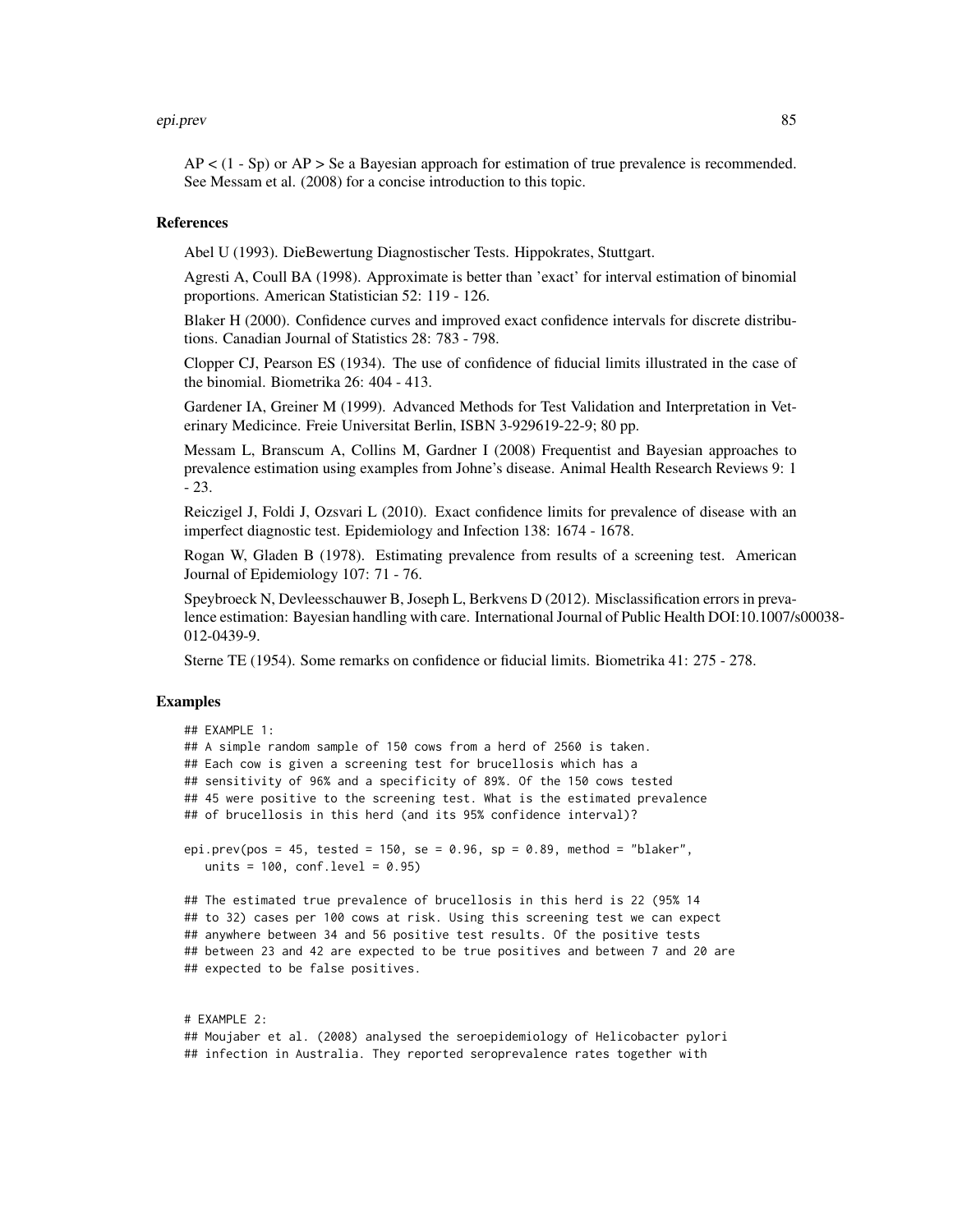```
## 95% confidence intervals by age group using the Clopper-Pearson exact
## method (Clopper and Pearson, 1934). The ELISA test they applied had 96.4%
## sensitivity and 92.7% specificity. A total of 151 subjects 1 -- 4 years
## of age were tested. Of this group 6 were positive. What is the estimated
## true prevalence of Helicobacter pylori in this age group?
epi.prev(pos = 6, tested = 151, se = 0.964, sp = 0.927, method = "c-p",
  units = 100, conf.level = 0.95)
## The estimated true prevalence of Helicobacter pylori in 1 -- 4 year olds is
## -4 (95% CI -6 to 1) cases per 100. The function issues a warning to alert
## the user that estimate of true prevalence invalid. True positive, false
## positive, true negative and false negative counts are not returned.
## EXAMPLE 3:
## Three dairy herds are tested for tuberculosis. On each herd a different test
## regime is used (each with a different diagnostic test sensitivity and
## specificity). The number of animals tested in each herd were 210, 189 and
## 124, respectively. The number of test-positives in each herd were 8, 12
## and 7. Test sensitivities were 0.60, 0.65 and 0.70 (respectively). Test
## specificities were 0.90, 0.95 and 0.99. What is the estimated true
## prevalence of tuberculosis in each of the three herds?
rval.prev03 \leq epi.prev(pos = c(80, 100, 50), tested = c(210, 189, 124),se = c(0.60, 0.65, 0.70), sp = c(0.90, 0.95, 0.99), method = "blacker",units = 100, conf.level = 0.95)
round(rval.prev03$tp, digits = 0)
## True prevalence estimates for each herd:
## Herd 1: 56 (95% CI 43 to 70) cases per 100 cows.
## Herd 2: 80 (95% CI 68 to 92) cases per 100 cows.
## Herd 3: 57 (95% CI 45 to 70) cases per 100 cows.
```
epi.psi *Proportional similarity index*

## Description

Compute proportional similarity index.

#### Usage

epi.psi(dat, itno = 99, conf.level =  $0.95$ )

#### Arguments

dat a data frame providing details of the distributions to be compared (in columns). The first column (either a character of factor) lists the levels of each distribu-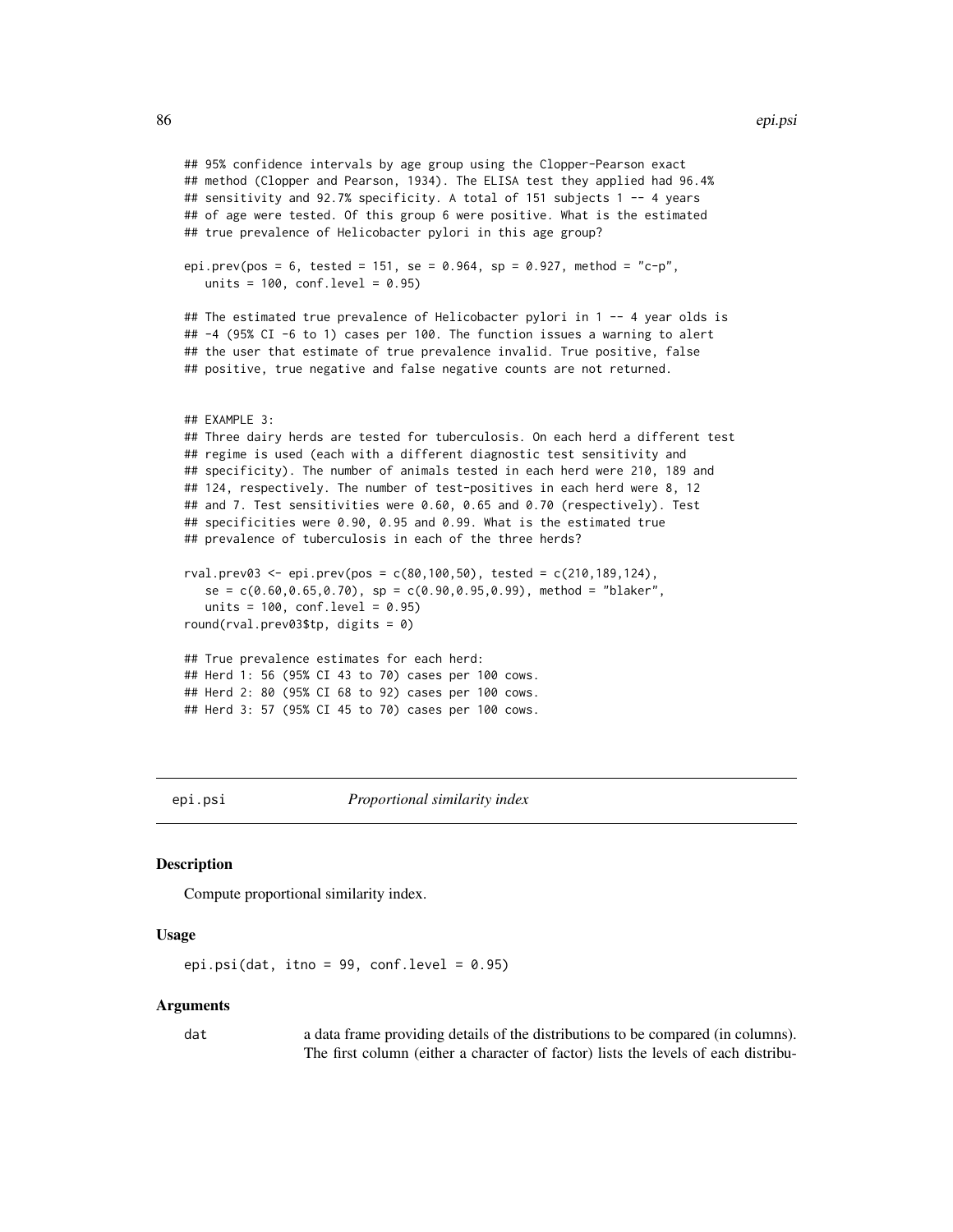|            | tion. Additional columns list the number of events for each factor level for each<br>distribution to be compared.                                                |
|------------|------------------------------------------------------------------------------------------------------------------------------------------------------------------|
| itno       | scalar, numeric defining the number of bootstrap simulations to be run to gener-<br>ate a confidence interval around the proportional similarity index estimate. |
| conf.level | scalar, numeric defining the magnitude of the returned confidence interval for<br>each proportional similarity index estimate.                                   |

# Details

The proportional similarity or Czekanowski index is an objective and simple measure of the area of intersection between two non-parametric frequency distributions (Feinsinger et al. 1981). PIS values range from 1 for identical frequency distributions to 0 for distributions with no common types. Bootstrap confidence intervals for this measure are estimated based on the approach developed by Garrett et al. (2007).

# Value

A five column data frame listing: v1 the name of the reference column, v2 the name of the comparison column, est the estimated proportional similarity index, lower the lower bound of the estimated proportional similarity index, and upper the upper bound of the estimated proportional similarity index.

#### **References**

Feinsinger P, Spears EE, Poole RW (1981) A simple measure of niche breadth. Ecology 62: 27 - 32.

Garrett N, Devane M, Hudson J, Nicol C, Ball A, Klena J, Scholes P, Baker M, Gilpin B, Savill M (2007) Statistical comparison of Campylobacter jejuni subtypes from human cases and environmental sources. Journal of Applied Microbiology 103: 2113 - 2121. DOI: 10.1111/j.1365- 2672.2007.03437.x.

Mullner P, Collins-Emerson J, Midwinter A, Carter P, Spencer S, van der Logt P, Hathaway S, French NP (2010). Molecular epidemiology of Campylobacter jejuni in a geographically isolated country with a uniquely structured poultry industry. Applied Environmental Microbiology 76: 2145 - 2154. DOI: 10.1128/AEM.00862-09.

Rosef O, Kapperud G, Lauwers S, Gondrosen B (1985) Serotyping of Campylobacter jejuni, Campylobacter coli, and Campylobacter laridis from domestic and wild animals. Applied and Environmental Microbiology, 49: 1507 - 1510.

#### Examples

```
## EXAMPLE 1:
```
## A cross-sectional study of Australian thoroughbred race horses was

## carried out. The sampling frame for this study comprised all horses

## registered with Racing Australia in 2017 -- 2018. A random sample of horses

## was selected from the sampling frame and the owners of each horse

```
## invited to take part in the study. Counts of source population horses
```
## and study population horses are provided below. How well did the geographic

## distribution of study population horses match the source population?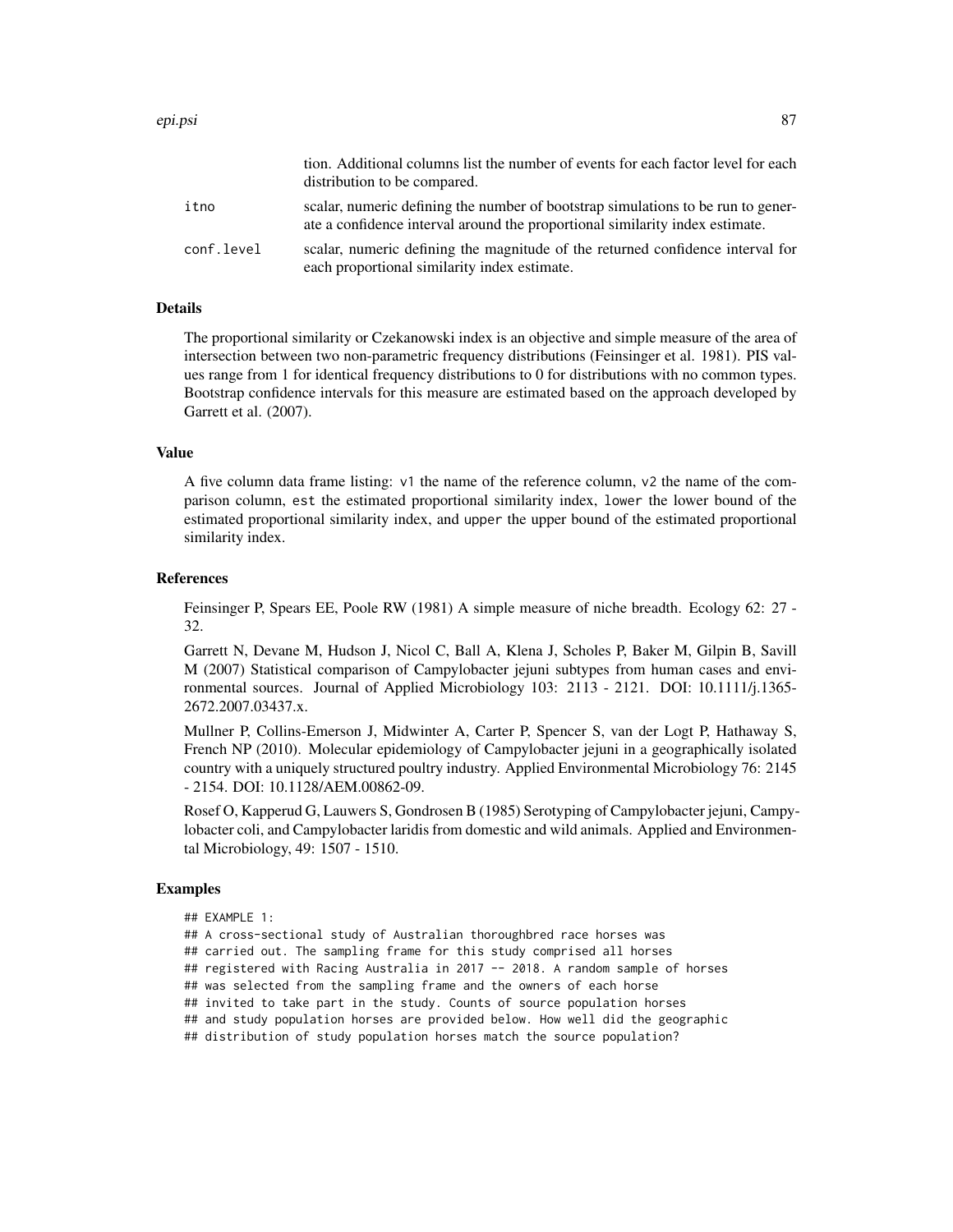88 epi.RtoBUGS

```
state <- c("NSW","VIC","QLD","WA","SA","TAS","NT","Abroad")
srcp <- c(11372,10722,7371,4200,2445,1029,510,101)
stup <- c(622,603,259,105,102,37,22,0)
dat.df01 <- data.frame(state, srcp, stup)
epi.psi(dat.df01, itno = 99, conf.level = 0.95)
## The proportional similarity index for these data was 0.88 (95% CI 0.86 to
## 0.90). We conclude that the distribution of sampled horses by state
## was consistent with the distribution of the source population by state.
## Not run:
## Compare the relative frequencies of the source and study populations
## by state graphically:
library(ggplot2)
dat.df01$psrcp <- dat.df01$srcp / sum(dat.df01$srcp)
dat.df01$pstup <- dat.df01$stup / sum(dat.df01$stup)
dat.df01 <- dat.df01[sort.list(dat.df01$psrcp),]
dat.df01$state <- factor(dat.df01$state, levels = dat.df01$state)
## Data frame for ggplot2:
gdat.df01 <- data.frame(state = rep(dat.df01$state, times = 2),
  pop = c(rep("Source", times = nrow(dat.df01)),
     rep("Study", times = nrow(dat.df01))),
   pfreq = c(dat.df01$psrcp, dat.df01$pstup))
gdat.df01$state <- factor(gdat.df01$state, levels = dat.df01$state)
## Bar chart of relative frequencies by state faceted by population:
ggplot(data = gdat.df01, aes(x = state, y = pfreq)) +geom_bar(stat = "identity", position = position_dodge(), color = "grey") +
 facet_grid(~ pop) +
 scale_x_discrete(name = "State") +
 scale_y_continuous(limits = c(0, 0.50), name = "Proportion")
## End(Not run)
```
epi.RtoBUGS *R to WinBUGS data conversion*

## Description

Writes data from an R list to a text file in WinBUGS-compatible format.

#### Usage

epi.RtoBUGS(datalist, towhere)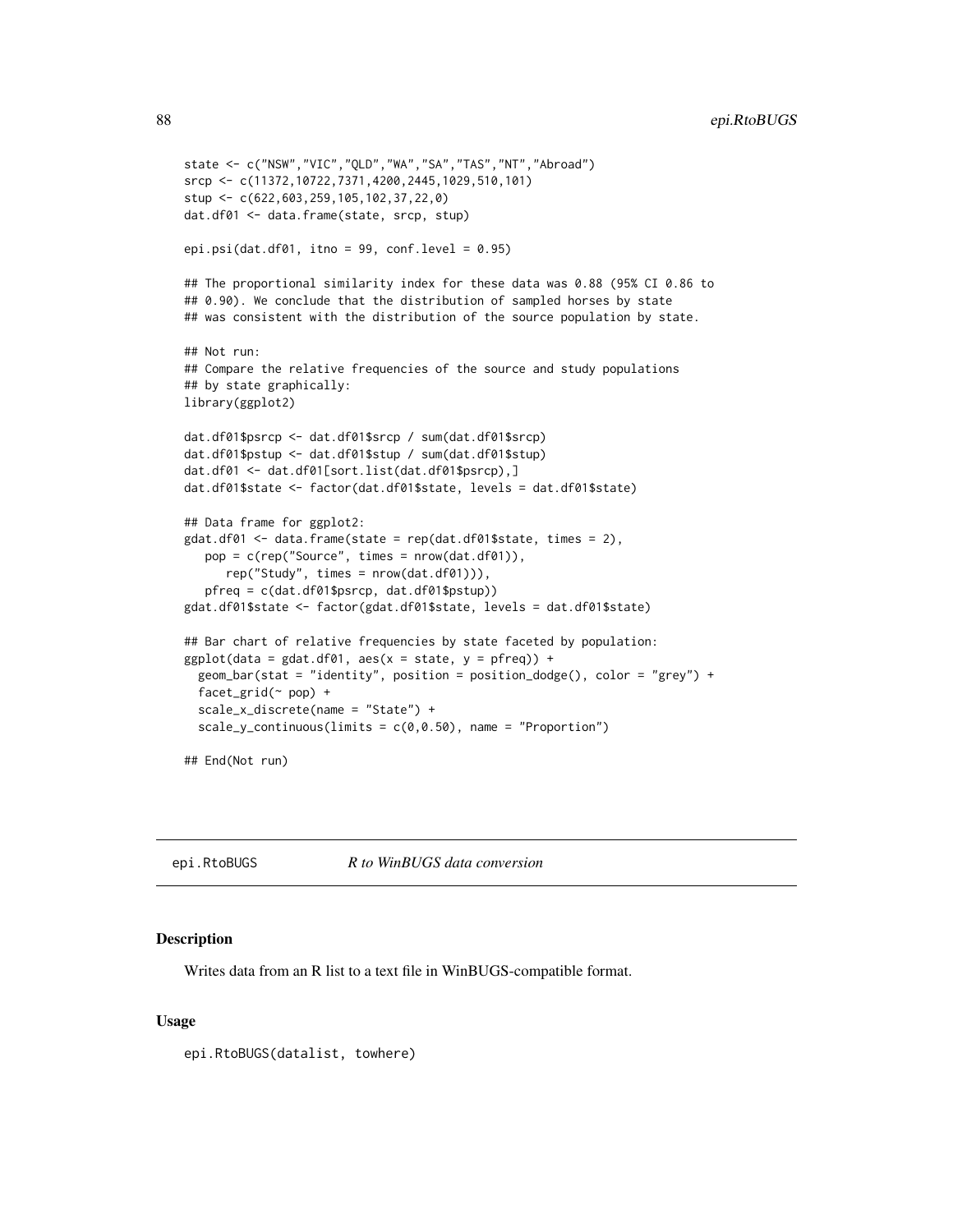#### epi.SClip 89

### Arguments

| datalist | a list (normally, with named elements) which may include scalars, vectors, ma- |
|----------|--------------------------------------------------------------------------------|
|          | trices, arrays of any number of dimensions, and data frames.                   |
| towhere  | a character string identifying where the file is to be written.                |

# Details

The function doesn't check to ensure that only numbers are being produced. In particular, factor labels in a dataframe will be output to the file, which normally won't be desired.

#### Author(s)

Terry Elrod (terry.elrod@ualberta.ca), Kenneth Rice.

# References

Best, NG. WinBUGS 1.3.1 Short Course, Brisbane, November 2000.

epi.SClip *Lip cancer in Scotland 1975 - 1980*

#### Description

This data set provides counts of lip cancer diagnoses made in Scottish districts from 1975 to 1980. In addition to district-level counts of disease events and estimates of the size of the population at risk, the data set contains (for each district) an estimate of the percentage of the population involved in outdoor industry (agriculture, fishing, and forestry). It is known that exposure to sunlight is a risk factor for cancer of the lip and high counts are to be expected in districts where there is a high proportion of the workforce involved in outdoor industry.

### Usage

data(epi.SClip)

# Format

A data frame with 56 observations on the following 6 variables.

gridcode alternative district identifier.

id numeric district identifier (1 to 56).

district district name.

cases number of lip cancer cases diagnosed 1975 - 1980.

population total person years at risk 1975 - 1980.

prop.ag percent of the population engaged in outdoor industry.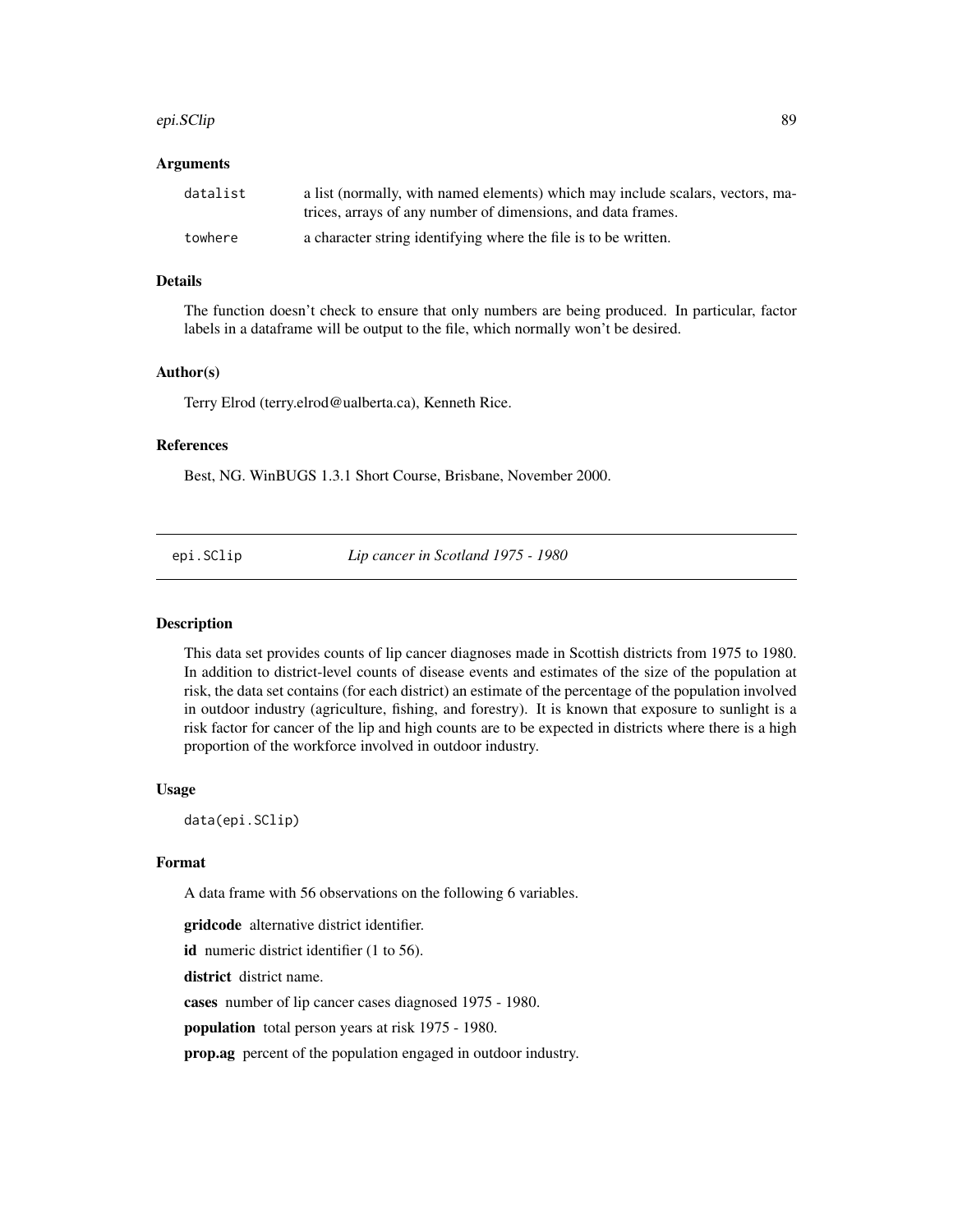#### Source

This data set has been analysed by a number of authors including Clayton and Kaldor (1987), Conlon and Louis (1999), Stern and Cressie (1999), and Carlin and Louis (2000, p 270).

### References

Clayton D, Kaldor J (1987). Empirical Bayes estimates of age-standardized relative risks for use in disease mapping. Biometrics 43: 671 - 681.

Conlon EM, Louis TA (1999). Addressing multiple goals in evaluating region-specific risk using Bayesian methods. In: Lawson AB (Editor), Disease Mapping and Risk Assessment for Public Health. John Wiley & Sons, Ltd, Chichester, pp. 31 - 47.

Stern H, Cressie N (1999). Inference in extremes in disease mapping. In: Lawson AB (Editor), Disease Mapping and Risk Assessment for Public Health. John Wiley & Sons, Ltd, Chichester, pp. 63 - 84.

Carlin BP, Louis TA (2000). Bayes and Empirical Bayes Methods for Data Analysis - Monographs on Statistics and Applied Probability 69. Chapman and Hall, London, pp. 270.

<span id="page-89-0"></span>epi.smd *Fixed-effects meta-analysis of continuous outcomes using the standardised mean difference method*

# **Description**

Computes the standardised mean difference and confidence intervals of the standardised mean difference for continuous outcome data.

## Usage

```
epi.smd(mean.trt, sd.trt, n.trt, mean.ctrl, sd.ctrl, n.ctrl,
   names, method = "cohens", conf.level = 0.95)
```
## Arguments

| mean.trt            | a vector, defining the mean outcome in the treatment group.                                     |
|---------------------|-------------------------------------------------------------------------------------------------|
| sd.trt              | a vector, defining the standard deviation of the outcome in the treatment group.                |
| n.trt               | a vector, defining the number of subjects in the treatment group.                               |
| $mean. \text{ctrl}$ | a vector, defining the mean outcome in the control group.                                       |
| sd.ctrl             | a vector, defining the standard deviation of the outcome in the control group.                  |
| n.ctrl              | a vector, defining the number of subjects in the control group.                                 |
| names               | character string identifying each trial.                                                        |
| method              | a character string indicating the method to be used. Options are cohens or<br>hedges and glass. |
| conf.level          | magnitude of the returned confidence interval. Must be a single number between<br>$0$ and $1$ . |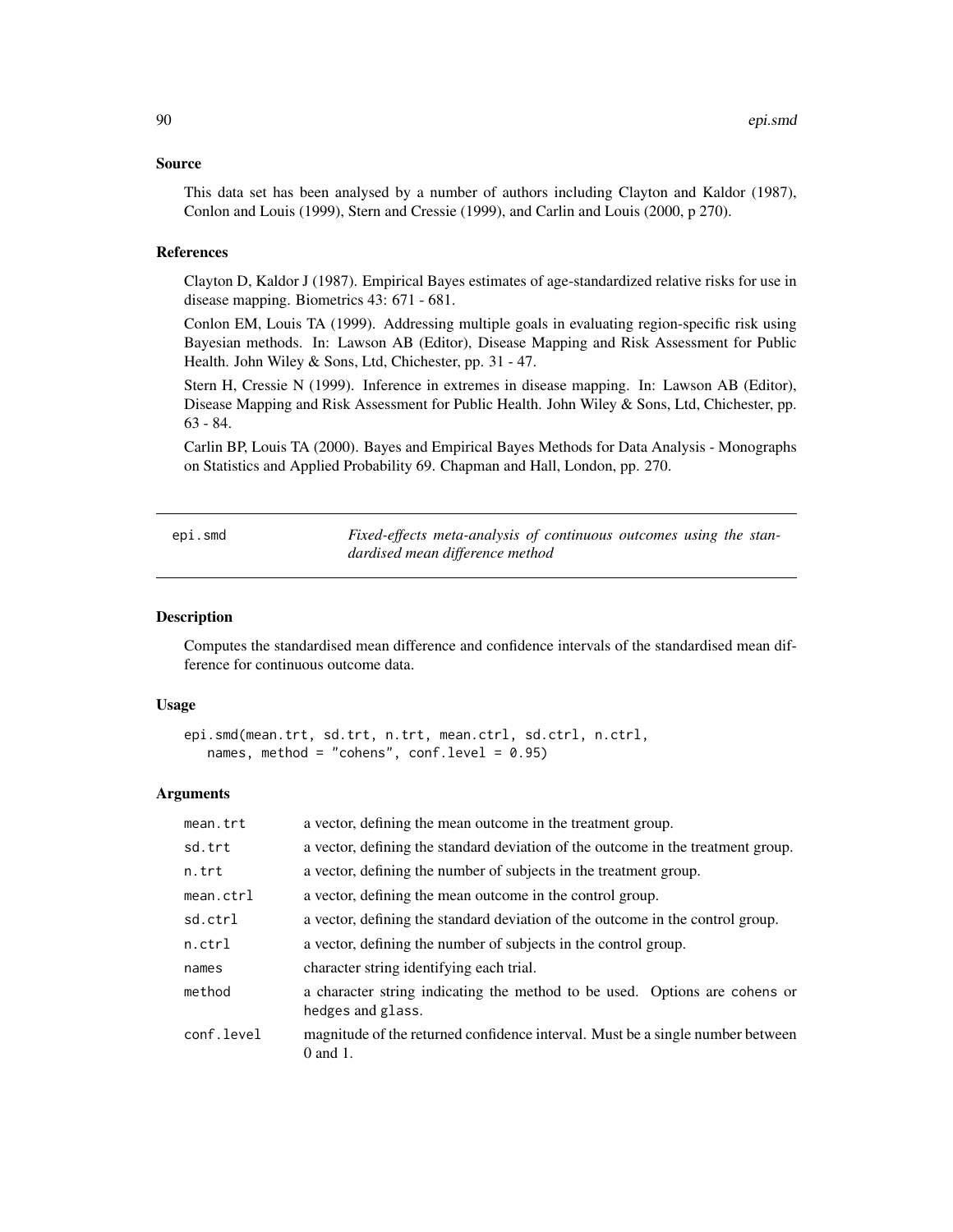#### epi.smd 91

# Value

A list containing the following:

| md            | standardised mean difference and its confidence interval computed for each trial.                                  |
|---------------|--------------------------------------------------------------------------------------------------------------------|
| md.invar      | the inverse variance (fixed effects) summary standardised mean difference.                                         |
| md.dsl        | the DerSimonian and Laird (random effects) summary standardised mean dif-<br>ference.                              |
| heterogeneity | a vector containing $Q$ the heterogeneity test statistic, df the degrees of freedom<br>and its associated P-value. |

## Note

The standardised mean difference method is used when trials assess the same outcome, but measure it in a variety of ways. For example: a set of trials might measure depression scores in psychiatric patients but use different methods to quantify depression. In this circumstance it is necessary to standardise the results of the trials to a uniform scale before they can be combined. The standardised mean difference method expresses the size of the treatment effect in each trial relative to the variability observed in that trial.

# References

Deeks JJ, Altman DG, Bradburn MJ (2001). Statistical methods for examining heterogeneity and combining results from several studies in meta-analysis. In: Egger M, Davey Smith G, Altman D (eds). Systematic Review in Health Care Meta-Analysis in Context. British Medical Journal, London, pp. 290 - 291.

## See Also

[epi.dsl,](#page-47-0) [epi.iv,](#page-65-0) [epi.mh](#page-72-0)

## Examples

```
## EXAMPLE 1:
## A systematic review comparing assertive community treatment (ACT) for the
## severely mentally ill was compared to standard care. A systematic review
## comparing ACT to standard care found three trials that assessed mental
## status after 12 months. All three trials used a different scoring system,
## so standardisation is required before they can be compared.
names <- c("Audini", "Morse", "Lehman")
mean.trt <- c(41.4, 0.95, -4.10)
mean.ctrl <- c(42.3, 0.89, -3.80)
sd.trt <- c(14, 0.76, 0.83)
sd.ctrl <- c(12.4, 0.65, 0.87)
n.trt <- c(30, 37, 67)
n.ctrl <- c(28, 35, 58)
```

```
epi.smd(mean.trt, sd.trt, n.trt, mean.ctrl, sd.ctrl, n.ctrl,
  names, method = "cohens", conf.level = 0.95)
```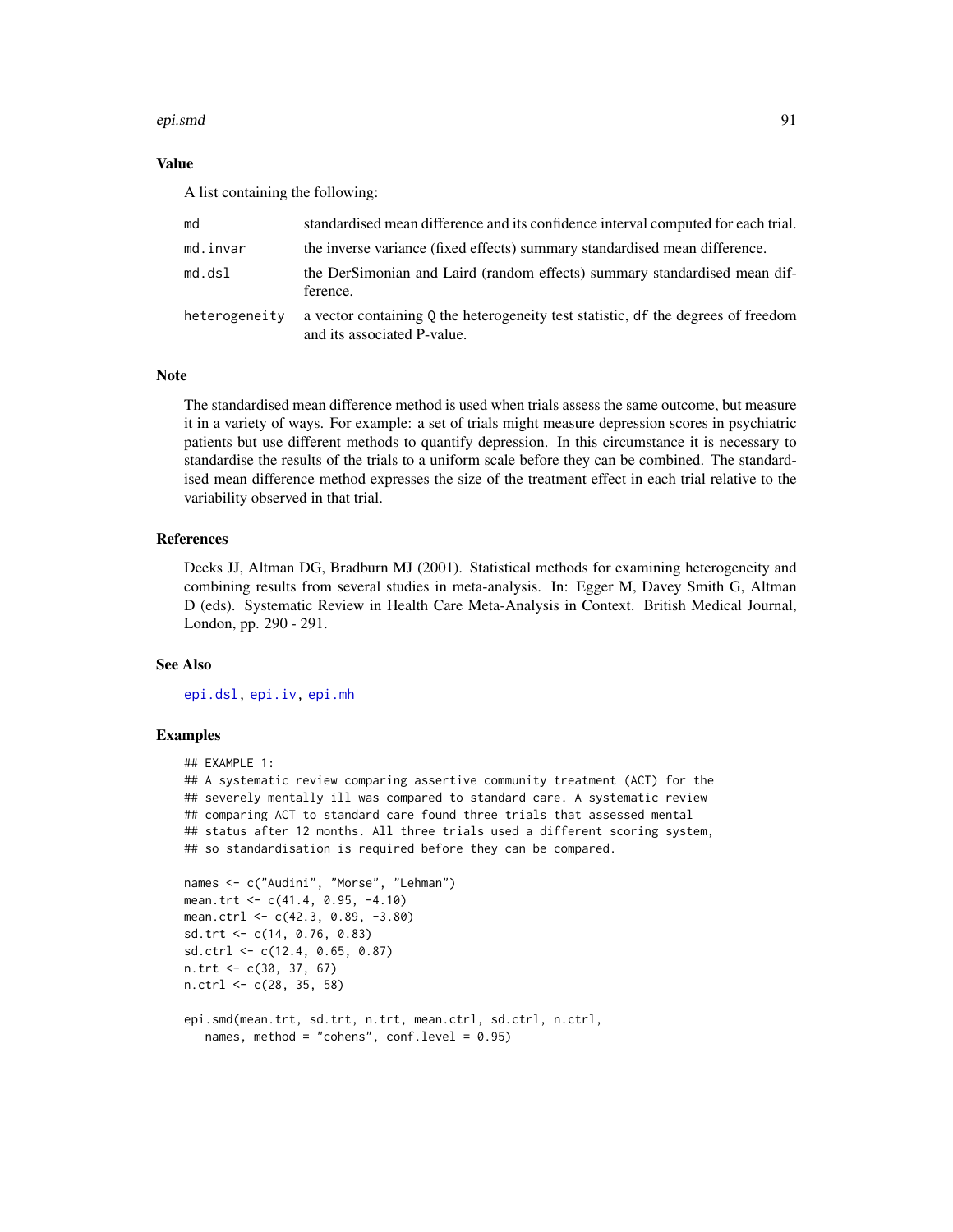epi.smr *Confidence intervals and tests of significance of the standardised mortality [morbidity] ratio*

## Description

Computes confidence intervals and tests of significance of the standardised mortality [morbidity] ratio.

## Usage

epi.smr(obs, exp, method = "byar", conf.level =  $0.95$ )

# Arguments

| obs        | scalar integer, defining the observed number of events.                                                                                                        |
|------------|----------------------------------------------------------------------------------------------------------------------------------------------------------------|
| exp        | scalar number, defining the expected number of events.                                                                                                         |
| method     | character string, defining the method used. Options are chi2, mid.p, fisher,<br>byar, rothman.greenland, ury.wiggins and vandenbroucke. See details,<br>below. |
| conf.level | magnitude of the returned confidence interval. Must be a single number between<br>$0$ and $1$ .                                                                |

# Details

This function calculates the standardised mortality [morbidity] ratio based on scalars defining the observed and expected number of [disease] events.

The hypothesis that the SMR equals one is tested using the Chi square test, the Mid-P exact test, the Fisher exact test and Byar's approximation. Confidence intervals for the SMR are calculated using the Mid-P exact test, the Fisher exact test, Byar's approximation, Rothman and Greenland's method, Ury and Wiggin's method and the Vandenbroucke method.

Exact confidence intervals and p-values should be used when the number of observed events is less than or equal to five. For greater numbers of observed events, the approximation methods (Byar's, Rothman and Greenland, Ury and Wiggins and Vandenbroucke) should be used.

A two-sided test of significance is returned, using the test statistic appropriate for the method used.

#### Value

A data frame listing:

| obs   | the observed number of events, as entered by the user. |
|-------|--------------------------------------------------------|
| exp   | the expected number of events, as entered by the user. |
| est   | the point estimate of the SMR.                         |
| lower | the lower bound of the confidence interval of the SMR. |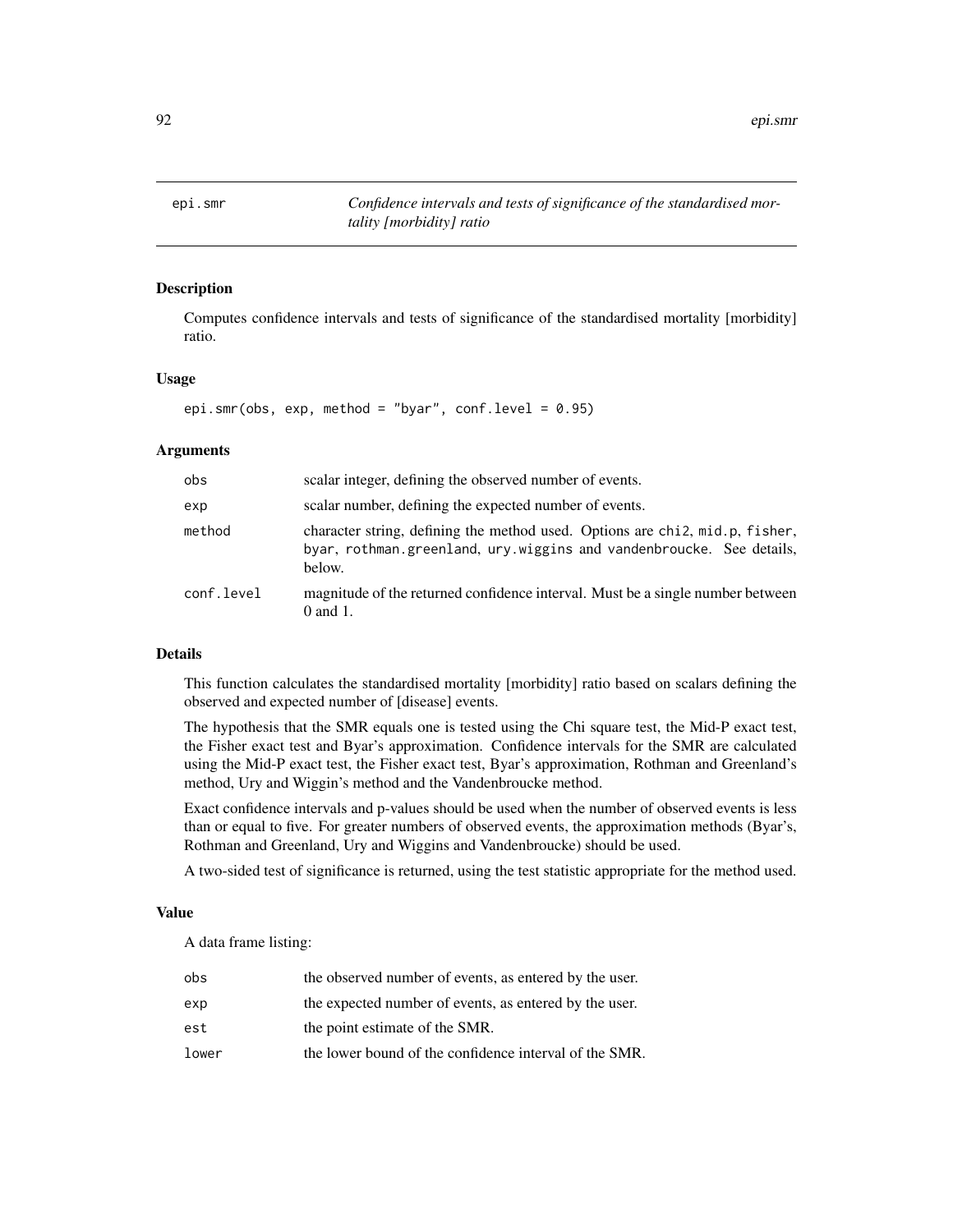#### epi.smr 93

| upper   | the upper bound of the confidence interval of the SMR.                                                                                         |
|---------|------------------------------------------------------------------------------------------------------------------------------------------------|
|         | test.statistic test statistic of the significance of the SMR.                                                                                  |
| p.value | the probability that the null hypothesis (i.e., the number of observed events di-<br>vided by the expected number of events equals 1) is true. |

### Note

Only 90%, 95% and 99% confidence limits are computed using the Ury and Wiggins method. If conf.level does not equal 0.90, 0.95 or 0.99 NAs are returned for the lower and upper bound of the SMR confidence interval.

Only 95% confidence limits are computed using Vandenbroucke's method. If conf.level does not equal 0.95 NAs are returned for the lower and upper bound of the SMR confidence interval.

# References

Armitage P, Berry G, Mathews J (2002). Statistical Methods in Medical Research. Blackwell Publications London.

Lash TL, VanderWeele TJ, Haneuse S, Rothman KJ (2021). Modern Epidemiology. Lippincott - Raven Philadelphia, USA, pp. 99.

Miettinen OS (1974). Comment. Journal of the American Statistical Association 69: 380 - 382.

Rothman K, Boice J (1979). Epidemiologic Analysis with a Programmable Calculator. U.S. Department of Health, Education, and Welfare, Public Health Service, National Institutes of Health, Washington, USA.

Snedecor G, Cochran W (1989). Statistical Methods. Iowa University Press Ames, Iowa.

Ury H, Wiggins A (1985). Another shortcut method for calculating the confidence interval of a Poisson variable (or of a standardized mortality ratio). American Journal of Epidemiology 122, 197 - 198.

Vandenbroucke J, (1982). A shortcut method for calculating the 95 percent confidence interval of the standardized mortality ratio (Letter). American Journal of Epidemiology 115, 303 - 304.

#### Examples

```
## EXAMPLE 1:
## The observed number of disease events in a province is 4; the expected
## number of disease events is 3.3. What is the standardised morbidity ratio
## and its 95% confidence interval? Test the hypothesis that the SMR equals
## one.
epi.smr(obs = 4, exp = 3.3, method = "mid.p", conf. level = 0.95)
## The standardised morbidity ratio is 1.2 (95% CI 0.38 to 2.9). We accept
## the null hypothesis and conclude that the SMR does not significantly
## differ from one (p = 0.657).
```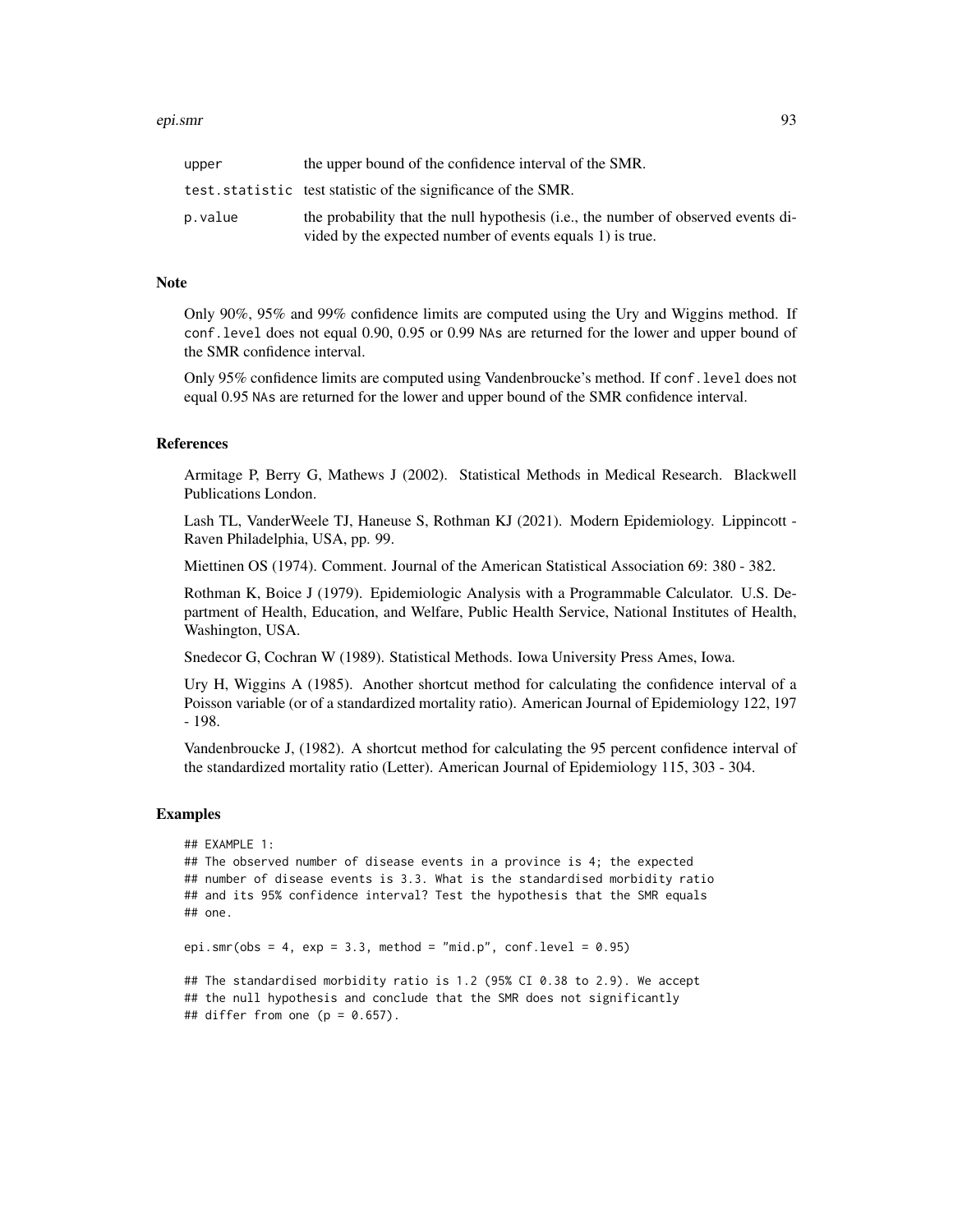# Description

Calculates the sample size, power or minimum detectable odds ratio for an unmatched or matched case-control study.

# Usage

```
epi.sscc(OR, p1 = NA, p0, n, power, r = 1,
   phi.coef = 0, design = 1, sided.test = 2, nfractional = FALSE,
   conf.level = 0.95, method = "unmatched", fleiss = FALSE)
```
# Arguments

| 0R          | scalar, the expected study odds ratio.                                                                                                                                                                                                                                                                                          |
|-------------|---------------------------------------------------------------------------------------------------------------------------------------------------------------------------------------------------------------------------------------------------------------------------------------------------------------------------------|
| p1          | scalar, the prevalence of exposure amongst the cases.                                                                                                                                                                                                                                                                           |
| p0          | scalar, the prevalence of exposure amongst the controls.                                                                                                                                                                                                                                                                        |
| n           | scalar, the total number of subjects in the study (i.e., the number of cases plus<br>the number of controls).                                                                                                                                                                                                                   |
| power       | scalar, the required study power.                                                                                                                                                                                                                                                                                               |
| r           | scalar, the number in the control group divided by the number in the case group.                                                                                                                                                                                                                                                |
| phi.coef    | scalar, the correlation between case and control exposures for matched pairs.<br>Ignored when method = "unmatched".                                                                                                                                                                                                             |
| design      | scalar, the design effect.                                                                                                                                                                                                                                                                                                      |
| sided.test  | use a one- or two-sided test? Use a two-sided test if you wish to evaluate whether<br>or not the odds of exposure in cases is greater than or less than the odds of<br>exposure in controls. Use a one-sided test to evaluate whether or not the odds of<br>exposure in cases is greater than the odds of exposure in controls. |
| nfractional | logical, return fractional sample size.                                                                                                                                                                                                                                                                                         |
| conf.level  | scalar, the level of confidence in the computed result.                                                                                                                                                                                                                                                                         |
| method      | a character string defining the method to be used. Options are unmatched or<br>matched.                                                                                                                                                                                                                                         |
| fleiss      | logical, indicating whether or not the Fleiss correction should be applied. This<br>argument is ignored when method = "matched".                                                                                                                                                                                                |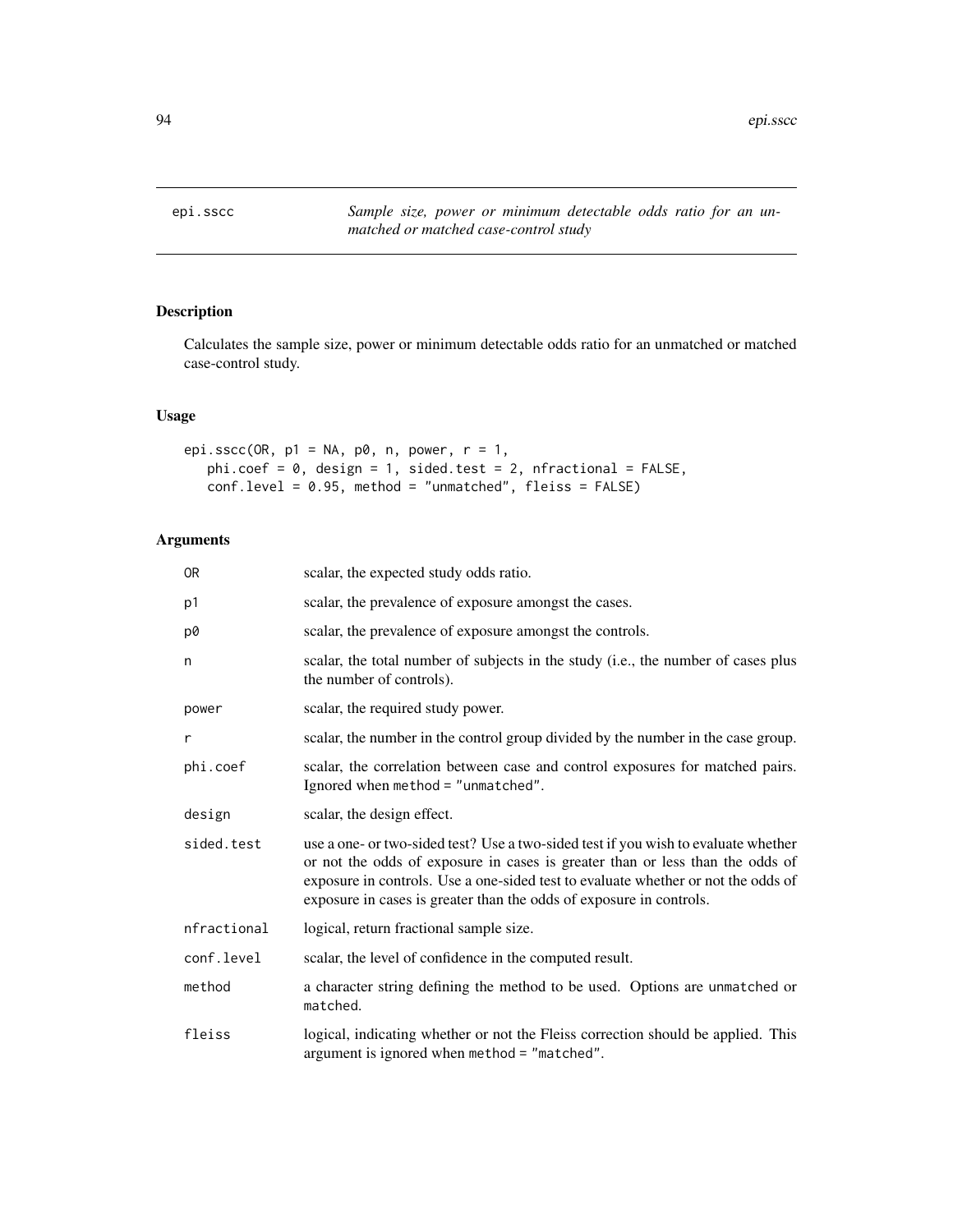#### epi.sscc 95

#### Details

This function implements the methodology described by Dupont (1988). A detailed description of sample size calculations for case-control studies (with numerous worked examples, some of them reproduced below) is provided by Woodward (2014), pp. 295 - 329.

A value for p1 is only required if Fleiss correction is used. For this reason the default for p1 is set to NA.

The correlation between case and control exposures for matched pairs (phi.coef) can be estimated from previous studies using Equation (6.2) from Fleiss et al. 2003, p. 98. In the function [epi.2by2](#page-3-0) the variable phi.coef is included with the output for each of the uncorrected chi-squared tests. This value can be used for argument phi.coef in epi.sscc.

The methodology described in Woodward (2014), pp. 295 - 329 uses the proportion of discordant pairs to to determine the sample size for a matched case-control study. Note that the proportion of discordant pairs is likely to vary considerably between different studies since it depends not only on the correlation between case and control exposures but also on the exposure prevalence and the odds ratio. In contrast, estimates of phi.coef should be more stable between similar studies.

When no estimate of phi.coef is available, investigators may prefer to perform their power calculations under the assumption that phi.coef equals, say, 0.2 rather than make the questionable independence assumption required by most other methods.

#### Value

A list containing the following:

| n.total   | the total number of subjects required to estimate the specified odds ratio at the<br>desired level of confidence and power (i.e., the number of cases plus the number<br>of controls). |
|-----------|----------------------------------------------------------------------------------------------------------------------------------------------------------------------------------------|
| n.case    | the total number of case subjects required to estimate the specified odds ratio at<br>the desired level of confidence and power.                                                       |
| n.control | the total number of control subjects required to estimate the specified odds ratio<br>at the desired level of confidence and power.                                                    |
| power     | the power of the study given the number of study subjects, the specified odds<br>ratio and the desired level of confidence.                                                            |
| 0R        | the expected detectable odds ratio given the number of study subjects, the de-<br>sired power and desired level of confidence.                                                         |

## **Note**

The power of a study is its ability to demonstrate the presence of an association, given that an association actually exists.

See the documentation for [epi.sscohortc](#page-105-0) for an example using the design facility implemented in this function.

#### References

Dupont WD (1988) Power calculations for matched case-control studies. Biometrics 44: 1157 - 1168.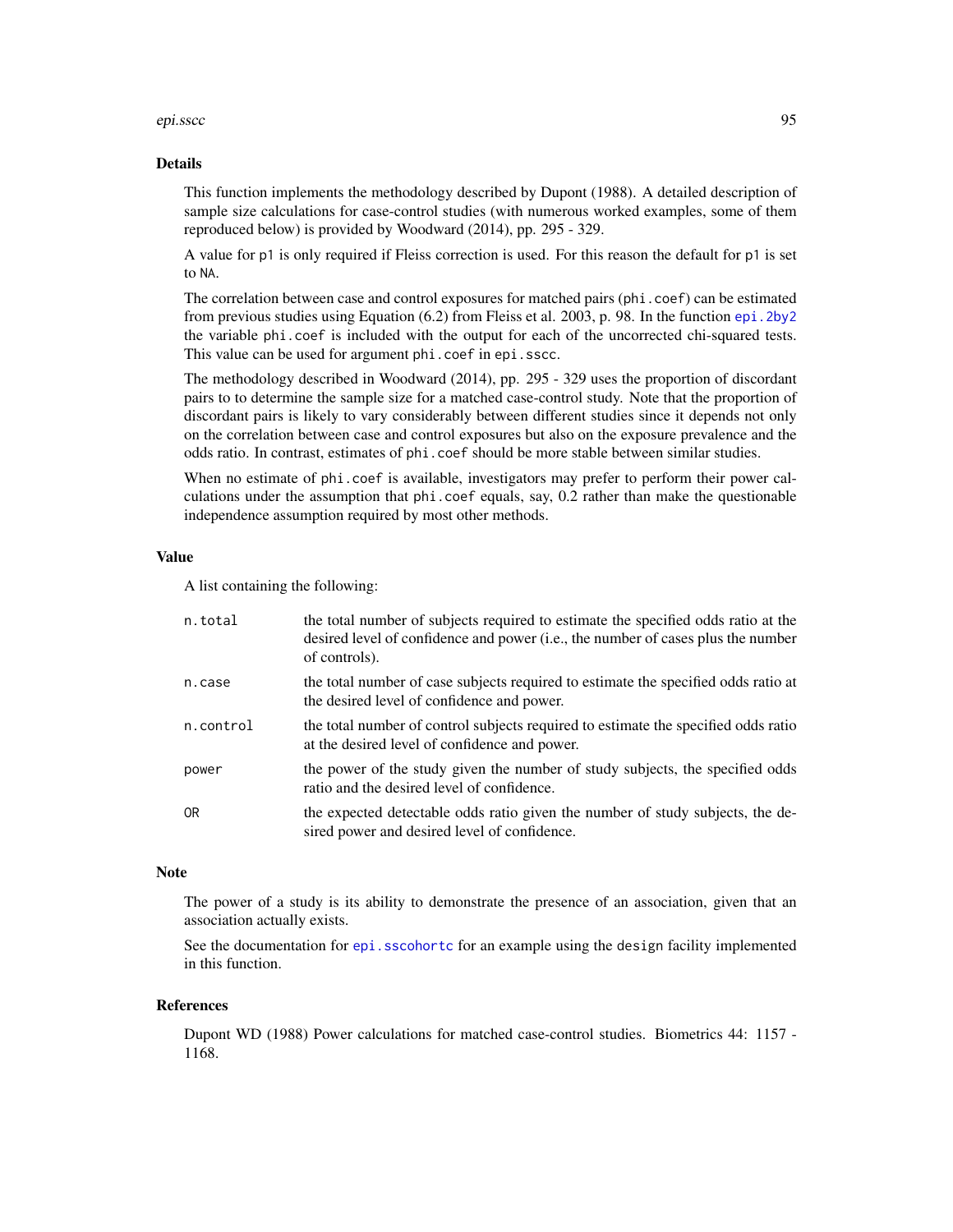Fleiss JL, Levin B, Paik MC (2003). Statistical Methods for Rates and Proportions. John Wiley and Sons, New York.

Kelsey JL, Thompson WD, Evans AS (1986). Methods in Observational Epidemiology. Oxford University Press, London, pp. 254 - 284.

Woodward M (2014). Epidemiology Study Design and Data Analysis. Chapman & Hall/CRC, New York, pp. 295 - 329.

#### Examples

```
## EXAMPLE 1 (from Woodward 2014 Example 8.17 p. 318):
## A case-control study of the relationship between smoking and CHD is
## planned. A sample of men with newly diagnosed CHD will be compared for
## smoking status with a sample of controls. Assuming an equal number of
## cases and controls, how many study subject are required to detect an
## odds ratio of 2.0 with 0.90 power using a two-sided 0.05 test? Previous
## surveys have shown that around 0.30 of males without CHD are smokers.
epi.sscc(OR = 2.0, p1 = NA, p0 = 0.30, n = NA, power = 0.90, r = 1,
   phi.coef = 0, design = 1, sided.test = 2, nfractional = FALSE,
   conf.level = 0.95, method = "unmatched", fleiss = FALSE)
## A total of 376 men need to be sampled: 188 cases and 188 controls.
## EXAMPLE 2 (from Woodward 2014 Example 8.18 p. 320):
## Suppose we wish to determine the power to detect an odds ratio of 2.0
## using a two-sided 0.05 test when 188 cases and 940 controls
## are available (that is, the ratio of controls to cases is 5:1). Assume
## the prevalence of smoking in males without CHD is 0.30.
n < -188 + 940epi.sscc(OR = 2.0, p1 = NA, p0 = 0.30, n = n, power = NA, r = 5,
   phi.coef = \theta, design = 1, sided.test = 2, nfractional = FALSE,
   conf.level = 0.95, method = "unmatched", fleiss = TRUE)
## The power of this study, with the given sample size allocation is 0.99.
## EXAMPLE 3:
## The following statement appeared in a study proposal to identify risk
## factors for campylobacteriosis in humans:
## `We will prospectively recruit 300 culture-confirmed Campylobacter cases
## reported under the Public Health Act. We will then recruit one control per
## case from general practices of the enrolled cases, using frequency matching
## by age and sex. With exposure levels of 10% (thought to be realistic
## given past foodborne disease case control studies) this sample size
## will provide 80% power to detect an odds ratio of 2 at the 5% alpha
## level.'
```
## Confirm the statement that 300 case subjects will provide 80% power in ## this study.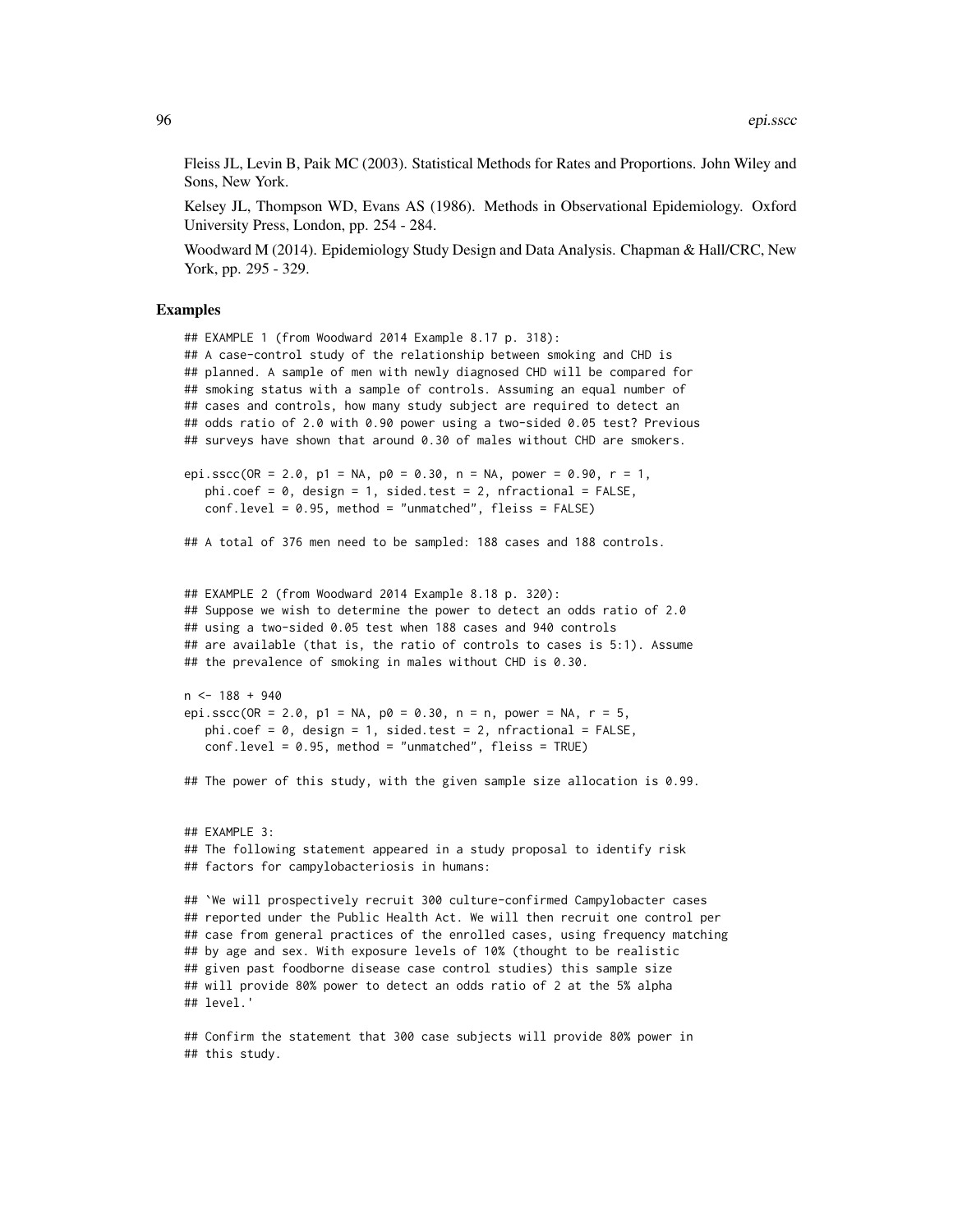```
epi.sscc(OR = 2.0, p1 = NA, p0 = 0.10, n = 600, power = NA, r = 1,
  phi.coef = 0.01, design = 1, sided.test = 2, nfractional = FALSE,
  conf.level = 0.95, method = "matched", fleiss = TRUE)
## If the true odds ratio for Campylobacter in exposed subjects relative to
## unexposed subjects is 2.0 we will be able to reject the null hypothesis
## that this odds ratio equals 1 with probability (power) 0.826. The Type I
# error probability associated with this test of this null hypothesis is 0.05.
## EXAMPLE 4:
## We wish to conduct a case-control study to assess whether bladder cancer
## may be associated with past exposure to cigarette smoking. Cases will be
## patients with bladder cancer and controls will be patients hospitalised
## for injury. It is assumed that 20% of controls will be smokers or past
## smokers, and we wish to detect an odds ratio of 2 with power 90%.
## Three controls will be recruited for every case. How many subjects need
## to be enrolled in the study?
epi.sscc(OR = 2.0, p1 = NA, p0 = 0.20, n = NA, power = 0.90, r = 3,
  phi.coef = 0, design = 1, sided.test = 2, nfractional = FALSE,
  conf.level = 0.95, method = "unmatched", fleiss = FALSE)
## A total of 620 subjects need to be enrolled in the study: 155 cases and
## 465 controls.
## An alternative is to conduct a matched case-control study rather than the
## unmatched design outlined above. One case will be matched to one control
## and the correlation between case and control exposures for matched pairs
## (phi.coef) is estimated to be 0.01 (low). Using the same assumptions as
## those described above, how many study subjects will be required?
epi.sscc(OR = 2.0, p1 = NA, p0 = 0.20, n = NA, power = 0.90, r = 1,
  phi.coef = 0.01, design = 1, sided.test = 2, nfractional = FALSE,
  conf.level = 0.95, method = "matched", fleiss = FALSE)
## A total of 456 subjects need to be enrolled in the study: 228 cases and
## 228 controls.
## EXAMPLE 5:
## Code to reproduce the isograph shown in Figure 2 in Dupont (1988):
r < -1p0 = seq(from = 0.05, to = 0.95, length = 50)OR \leq seq(from = 1.05, to = 6, length = 100)
dat.df05 \leq expand.grid(p0 = p0, OR = OR)
dat.df05$n.total <- NA
for(i in 1:nrow(dat.df05)){
  dat.df05$n.total[i] <- epi.sscc(OR = dat.df05$OR[i], p1 = NA,
      p0 = dat.df05$p0[i], n = NA, power = 0.80, r = 1,phi.coef = 0, design = 1, sided.test = 2, nfractional = FALSE,
```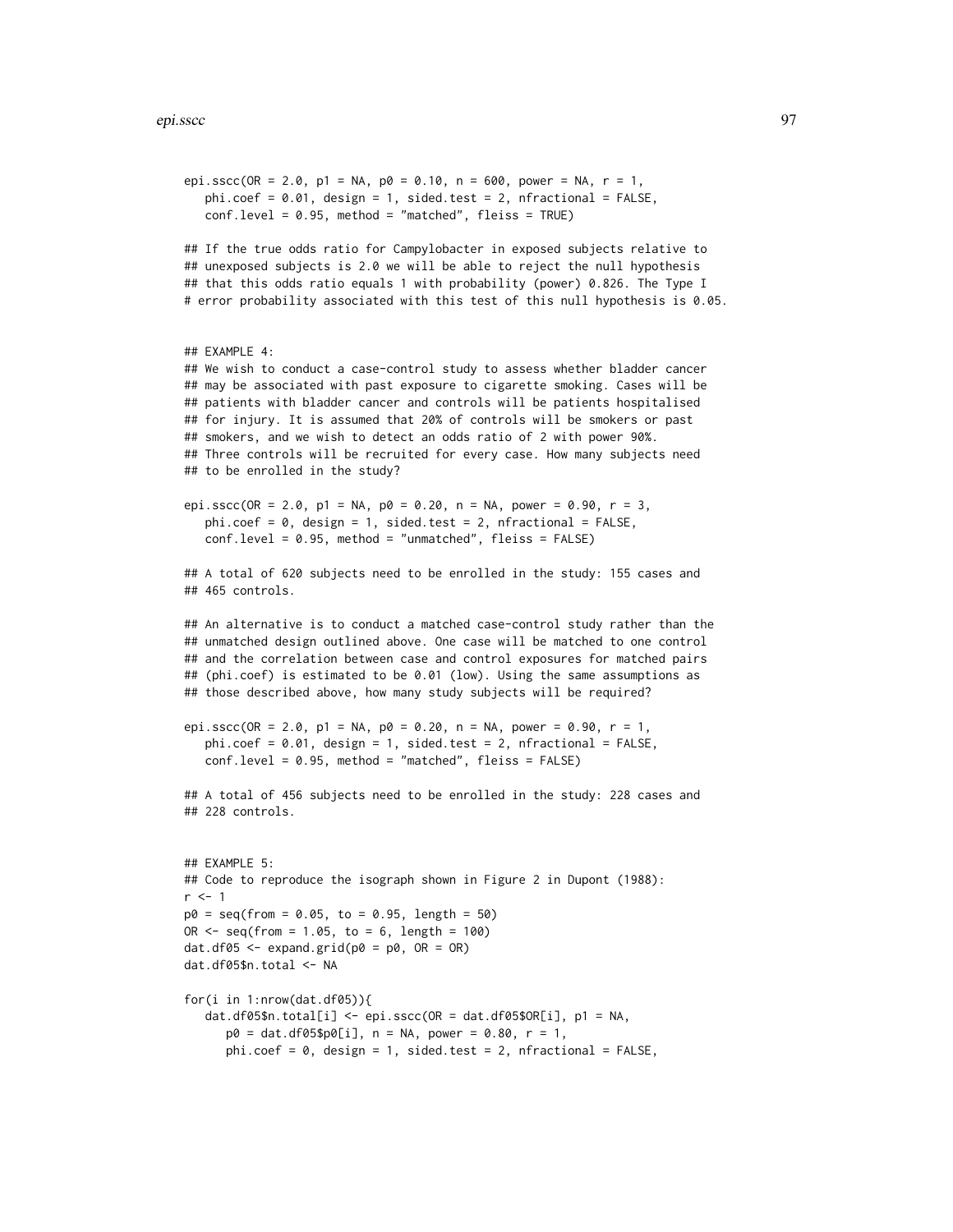#### 98 epi.sscc

```
conf.level = 0.95, method = "unmatched", fleiss = FALSE)$n.total
}
grid.n <- matrix(dat.df05$n.total, nrow = length(p0))
breaks <- c(22:30,32,34,36,40,45,50,55,60,70,80,90,100,125,150,175,
   200,300,500,1000)
par(max = c(5, 5, 0, 5), bty = "n")contour(x = p\theta, y = QR, z = log10(grid.n), add = FALSE, levels = log10(breaks),
   labels = breaks, xlim = c(0,1), ylim = c(1,6), las = 1, method = "flattest",
   xlab = 'Proportion of controls exposed', ylab = "Minimum OR to detect")
## Not run:
## The same plot using ggplot2:
library(ggplot2); library(directlabels)
p \leq - ggplot(data = dat.df05, aes(x = p0, y = OR, z = n.total)) +
  theme_bw() +
  geom_contour(aes(colour = ..level..), breaks = breaks) +
  scale_x_continuous(limits = c(\emptyset,1), name = "Proportion of controls exposed") +
  scale_y_continuous(limits = c(1,6), name = "Minimum OR to detect")
print(direct.label(p, list("far.from.others.borders", "calc.boxes",
   "enlarge.box", hjust = 1, vjust = 1, box.color = NA,
   fill = "transparent", "draw.rects")))
## End(Not run)
## EXAMPLE 6 (from Dupont 1988, p. 1164):
## A matched case control study is to be carried out to quantify the
## association between exposure A and an outcome B. Assume the prevalence
## of exposure in controls is 0.60 and the correlation between case and
## control exposures for matched pairs (phi.coef) is 0.20 (moderate). Assuming
## an equal number of cases and controls, how many subjects need to be
## enrolled into the study to detect an odds ratio of 3.0 with 0.80 power
## using a two-sided 0.05 test?
epi.sscc(OR = 3.0, p1 = NA, p0 = 0.60, n = NA, power = 0.80, r = 1,
   phi.coef = 0.2, design = 1, sided.test = 2, nfractional = FALSE,
   conf.level = 0.95, method = "matched", fleiss = FALSE)
## A total of 162 subjects need to be enrolled in the study: 81 cases and
## 81 controls.
## How many cases and controls are required if we select three
## controls per case?
epi.sscc(OR = 3.0, p1 = NA, p0 = 0.60, n = NA, power = 0.80, r = 3,
   phi.coef = 0.2, design = 1, sided.test = 2, nfractional = FALSE,
   conf.level = 0.95, method = "matched", fleiss = FALSE)
## A total of 204 subjects need to be enrolled in the study: 51 cases and
```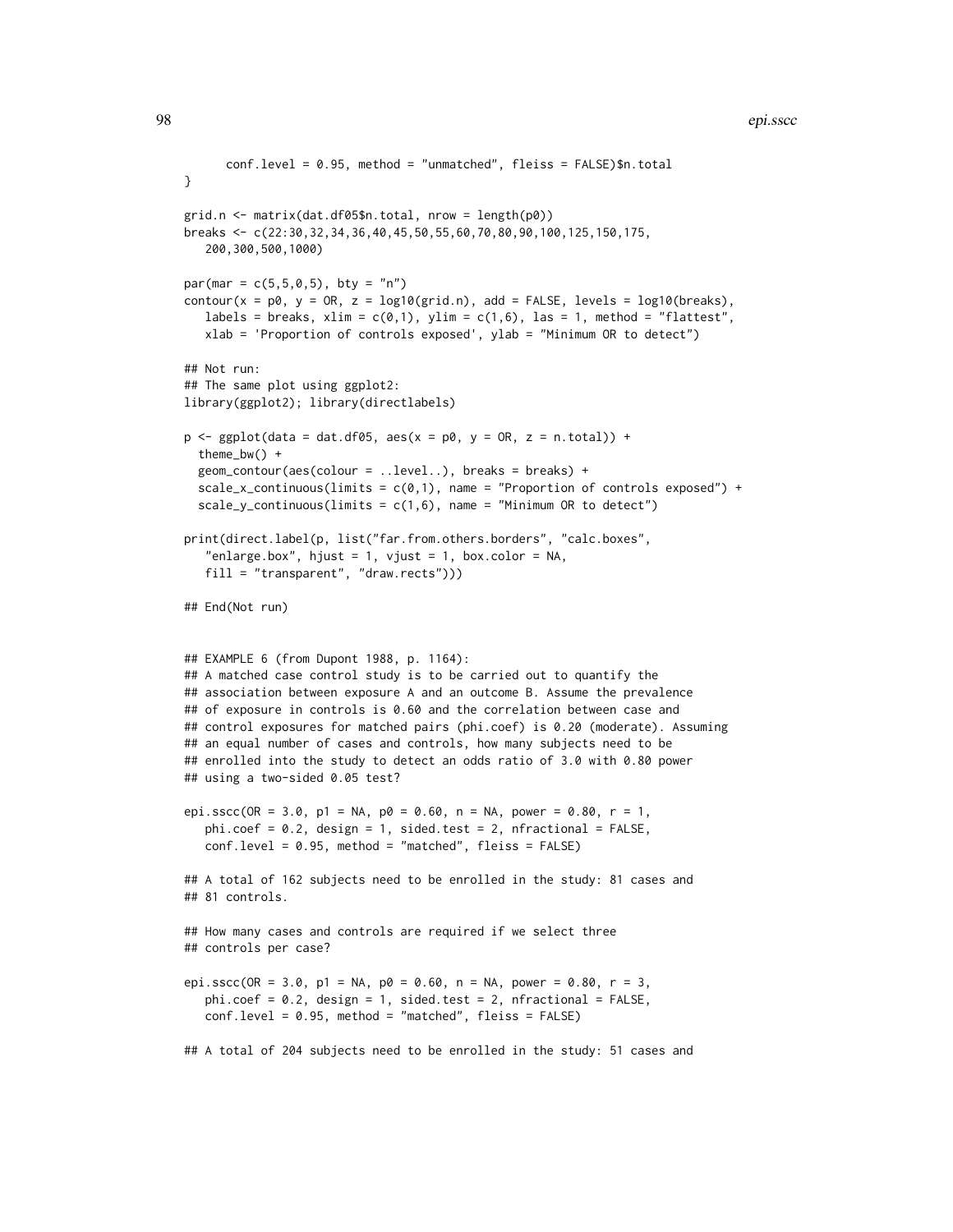# epi.ssclus1estb 99

## 153 controls.

epi.ssclus1estb *Sample size to estimate a binary outcome using one-stage cluster sampling*

### **Description**

Sample size to estimate a binary outcome using one-stage cluster sampling.

## Usage

```
epi.ssclus1estb(b, Py, epsilon, error = "relative",
   rho, nfractional = FALSE, conf.level = 0.95)
```
## Arguments

| $\mathbf b$ | scalar integer or vector of length two, the number of individual listing units in<br>each cluster to be sampled. See details, below.    |
|-------------|-----------------------------------------------------------------------------------------------------------------------------------------|
| Py          | scalar number, an estimate of the unknown population proportion.                                                                        |
| epsilon     | scalar number, the maximum difference between the estimate and the unknown<br>population value expressed in absolute or relative terms. |
| error       | character string. Options are absolute for absolute error and relative for<br>relative error.                                           |
| rho         | scalar number, the intracluster correlation.                                                                                            |
| nfractional | logical, return fractional sample size.                                                                                                 |
| conf.level  | scalar, defining the level of confidence in the computed result.                                                                        |

## Details

In many situations it is common for sampling units to be aggregated into clusters. Typical examples include individuals within households, children within classes (within schools) and cows within herds. We use the term primary sampling unit (PSU) to refer to what gets sampled first (clusters) and secondary sampling unit (SSU) to refer to what gets sampled second (individual listing units within each cluster). In this documentation the terms primary sampling unit and cluster are used interchangeably. Similarly, the terms secondary sampling unit and individual listing units are used interchangeably.

b as a scalar integer represents the total number of individual listing units from each cluster to be sampled. If b is a vector of length two the first element represents the mean number of individual listing units to be sampled from each cluster and the second element represents the standard deviation of the number of individual listing units to be sampled from each cluster.

At least 25 PSUs (clusters) are recommended for one-stage cluster sampling designs. If less than 25 PSUs are returned by the function a warning is issued.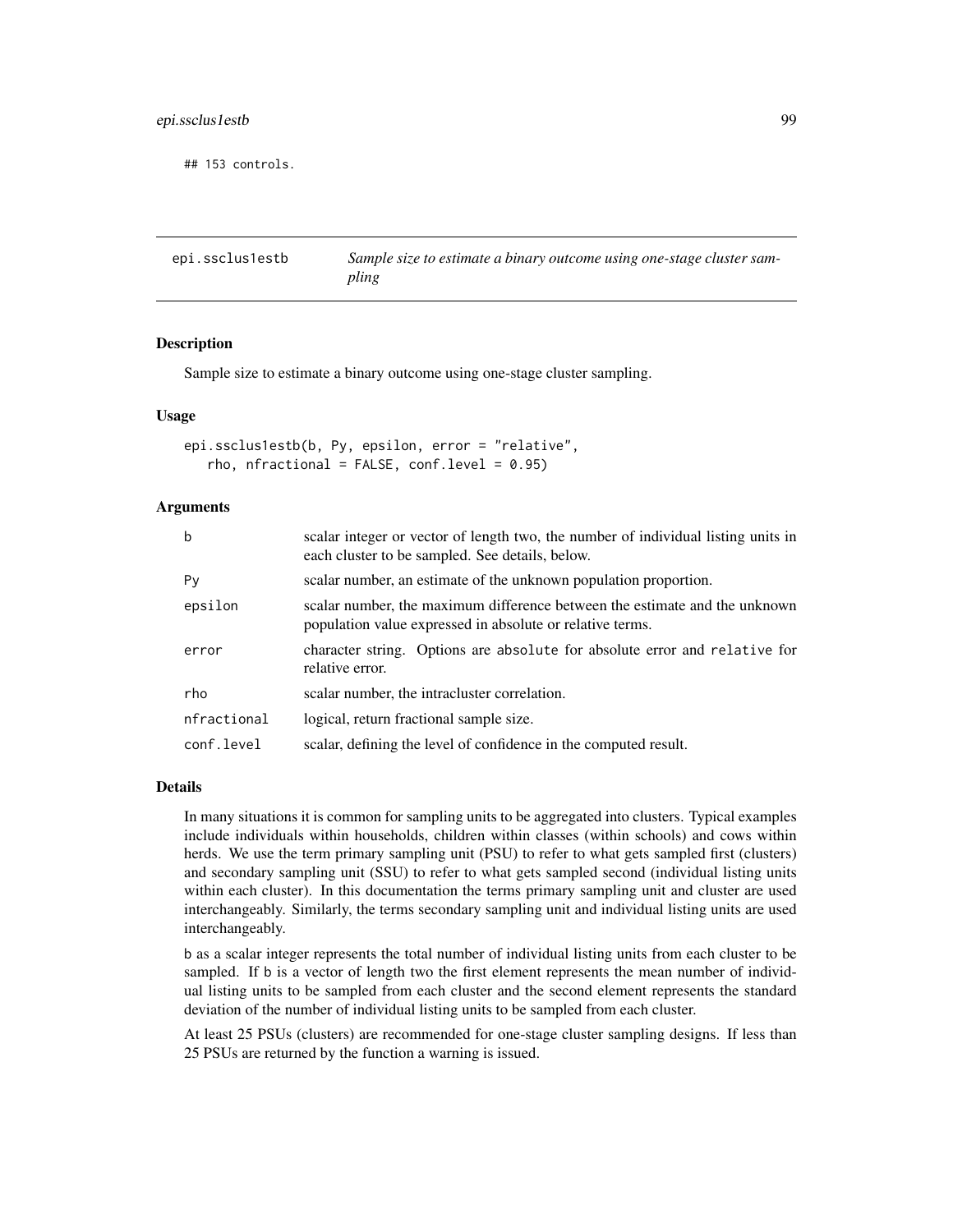#### Value

A list containing the following:

| n.psu | the total number of primary sampling units (clusters) to be sampled for the spec-<br>ified level of confidence and relative error. |
|-------|------------------------------------------------------------------------------------------------------------------------------------|
| n.ssu | the total number of secondary sampling units to be sampled for the specified<br>level of confidence and relative error.            |
| DEF   | the design effect.                                                                                                                 |
| rho   | the intracluster correlation, as entered by the user.                                                                              |
|       |                                                                                                                                    |

#### References

Levy PS, Lemeshow S (1999). Sampling of Populations Methods and Applications. Wiley Series in Probability and Statistics, London, pp. 258.

Machin D, Campbell MJ, Tan SB, Tan SH (2018). Sample Sizes for Clinical, Laboratory ad Epidemiological Studies, Fourth Edition. Wiley Blackwell, London, pp. 195 - 214.

## Examples

```
## EXAMPLE 1:
## An aid project has distributed cook stoves in a single province in a
## resource-poor country. At the end of three years, the donors would like
## to know what proportion of households are still using their donated
## stove. A cross-sectional study is planned where villages in the province
## will be sampled and all households (approximately 75 per village) will be
## visited to determine whether or not the donated stove is still in use.
## A pilot study of the prevalence of stove usage in five villages
## showed that 0.46 of householders were still using their stove. The
## intracluster correlation for a study of this type is unknown, but thought
## to be relatively high (rho = 0.20).
# If the donor wanted to be 90% confident that the survey estimate of stove
## usage was within 10% of the true population value, how many villages
## (i.e., clusters) would need to be sampled?
epi.ssclus1estb(b = 75, Py = 0.46, epsilon = 0.10, error = "relative",
  rho = 0.20, nfractional = FALSE, conf.level = 0.90)
## A total of 67 villages need to be sampled to meet the specifications
## of this study.
## Now imagine the situation where the number of households per village
## varies. We are told that the average number of households per village is
## 75 with the 0.025 quartile 40 households and the 0.975 quartile 180
## households. The expected standard deviation of the number of households
## per village is (180 - 40) / 4 = 35. How many villages need to be sampled?
epi.ssclus1estb(b = c(75, 35), Py = 0.46, epsilon = 0.10, error = "relative",
  rho = 0.20, nfractional = FALSE, conf.level = 0.90)
```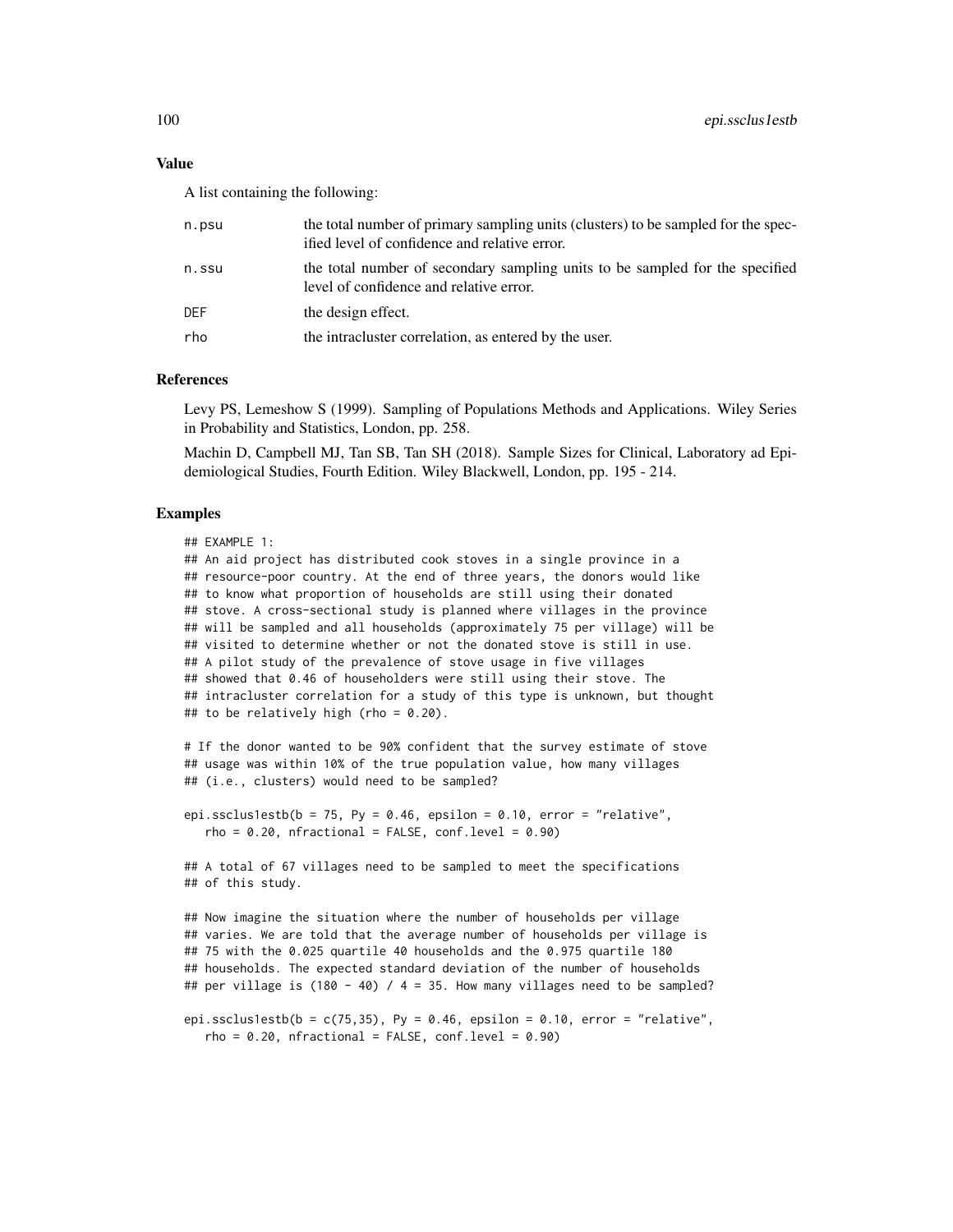## epi.ssclus1estc 101

## A total of 81 villages need to be sampled to meet the specifications ## of this study.

epi.ssclus1estc *Sample size to estimate a continuous outcome using one-stage cluster sampling*

# Description

Sample size to estimate a continuous outcome using one-stage cluster sampling.

#### Usage

```
epi.ssclus1estc(b, N, xbar, xsigma, epsilon, error = "relative",
   rho, nfractional = FALSE, conf.level = 0.95)
```
### Arguments

| $\mathbf b$ | scalar integer or vector of length two, the number of individual listing units in<br>each cluster to be sampled. See details, below.    |
|-------------|-----------------------------------------------------------------------------------------------------------------------------------------|
| N           | scalar integer, representing the total number of individual listing units in the<br>population.                                         |
| xbar        | scalar number, the expected mean of the continuous variable to be estimated.                                                            |
| xsigma      | scalar number, the expected standard deviation of the continuous variable to be<br>estimated.                                           |
| epsilon     | scalar number, the maximum difference between the estimate and the unknown<br>population value expressed in absolute or relative terms. |
| error       | character string. Options are absolute for absolute error and relative for<br>relative error.                                           |
| rho         | scalar number, the intracluster correlation.                                                                                            |
| nfractional | logical, return fractional sample size.                                                                                                 |
| conf.level  | scalar number, the level of confidence in the computed result.                                                                          |

## Details

In many situations it is common for sampling units to be aggregated into clusters. Typical examples include individuals within households, children within classes (within schools) and cows within herds. We use the term primary sampling unit (PSU) to refer to what gets sampled first (clusters) and secondary sampling unit (SSU) to refer to what gets sampled second (individual listing units within each cluster). In this documentation the terms primary sampling unit and cluster are used interchangeably. Similarly, the terms secondary sampling unit and individual listing units are used interchangeably.

b as a scalar integer represents the total number of individual listing units from each cluster to be sampled. If b is a vector of length two the first element represents the mean number of individual listing units to be sampled from each cluster and the second element represents the standard deviation of the number of individual listing units to be sampled from each cluster.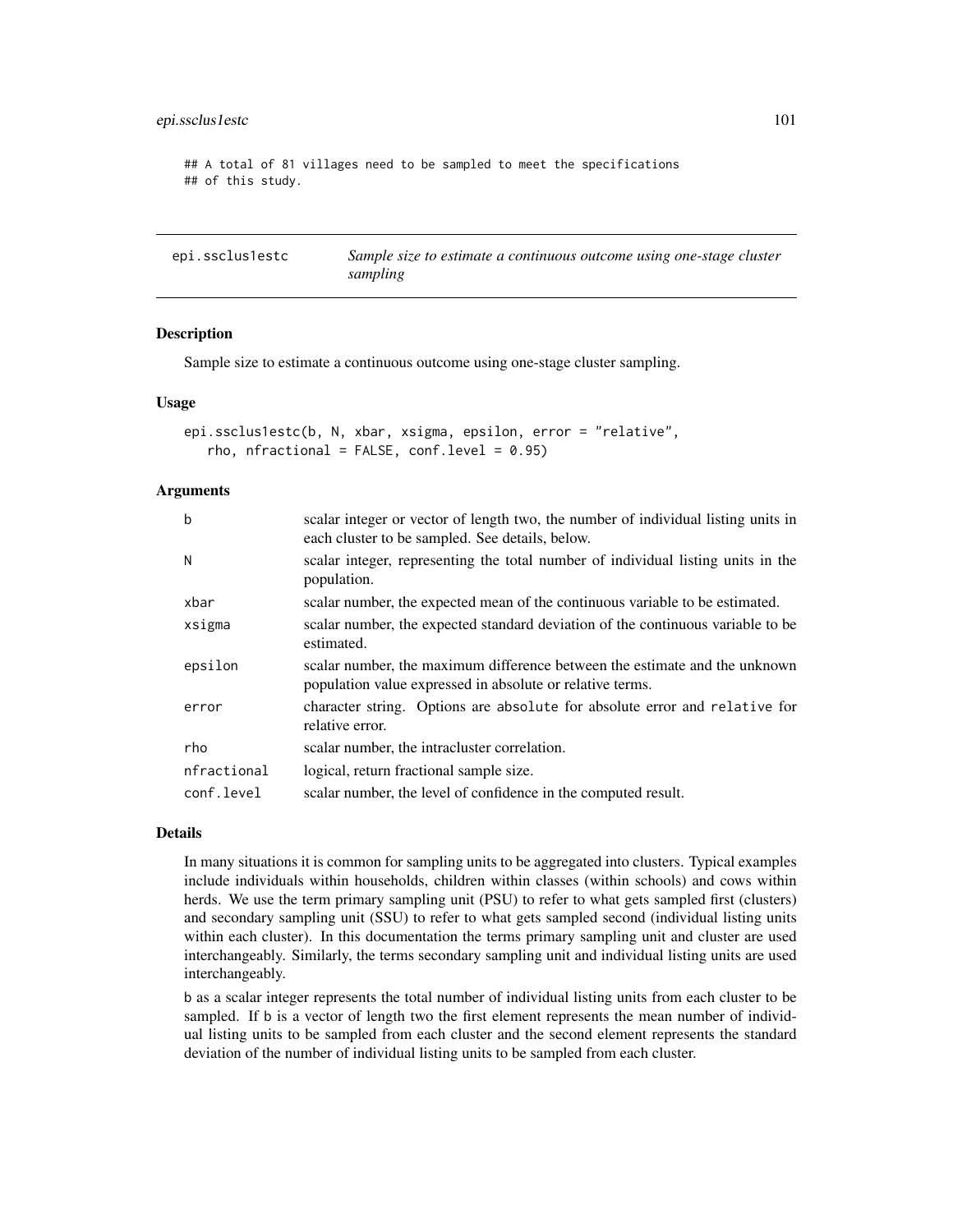#### Value

A list containing the following:

| n.psu | the total number of primary sampling units (clusters) to be sampled for the spec-<br>ified level of confidence and relative error. |
|-------|------------------------------------------------------------------------------------------------------------------------------------|
| n.ssu | the total number of secondary sampling units to be sampled for the specified<br>level of confidence and relative error.            |
| DEF   | the design effect.                                                                                                                 |
| rho   | the intractuster correlation, as entered by the user.                                                                              |
|       |                                                                                                                                    |

# References

Levy PS, Lemeshow S (1999). Sampling of Populations Methods and Applications. Wiley Series in Probability and Statistics, London, pp. 258.

Machin D, Campbell MJ, Tan SB, Tan SH (2018). Sample Sizes for Clinical, Laboratory ad Epidemiological Studies, Fourth Edition. Wiley Blackwell, London, pp. 195 - 214.

### Examples

```
## EXAMPLE 1:
## A survey to estimate the average number of residents over 75 years of
## age that require the services of a nurse in a given retirement village is
## to be carried out using a one-stage cluster sampling strategy.
## There are five housing complexes in the village with 25 residents in each.
## We expect that there might be an average of 34 residents meeting this
## criteria (SD 5.5). We would like the estimated sample size to provide us
## with an estimate that is within 10% of the true value. Previous studies
## report an intracluster correlation for the number of residents requiring the
## services of a nurse in this retirement village housing complexes to
## be 0.10. How many housing complexes (clusters) should be sampled?
epi.ssclus1estc(b = 25, N = 5 * 25, xbar = 34, xsigma = 5.5,
   epsilon = 0.10, error = "relative", rho = 0.10, nfractional = FALSE,
  conf.level = 0.95
```

```
## A total of 2 housing complexes need to be sampled to meet the specifications
## of this study.
```
epi.ssclus2estb *Number of clusters to be sampled to estimate a binary outcome using two-stage cluster sampling*

## Description

Number of clusters to be sampled to estimate a binary outcome using two-stage cluster sampling.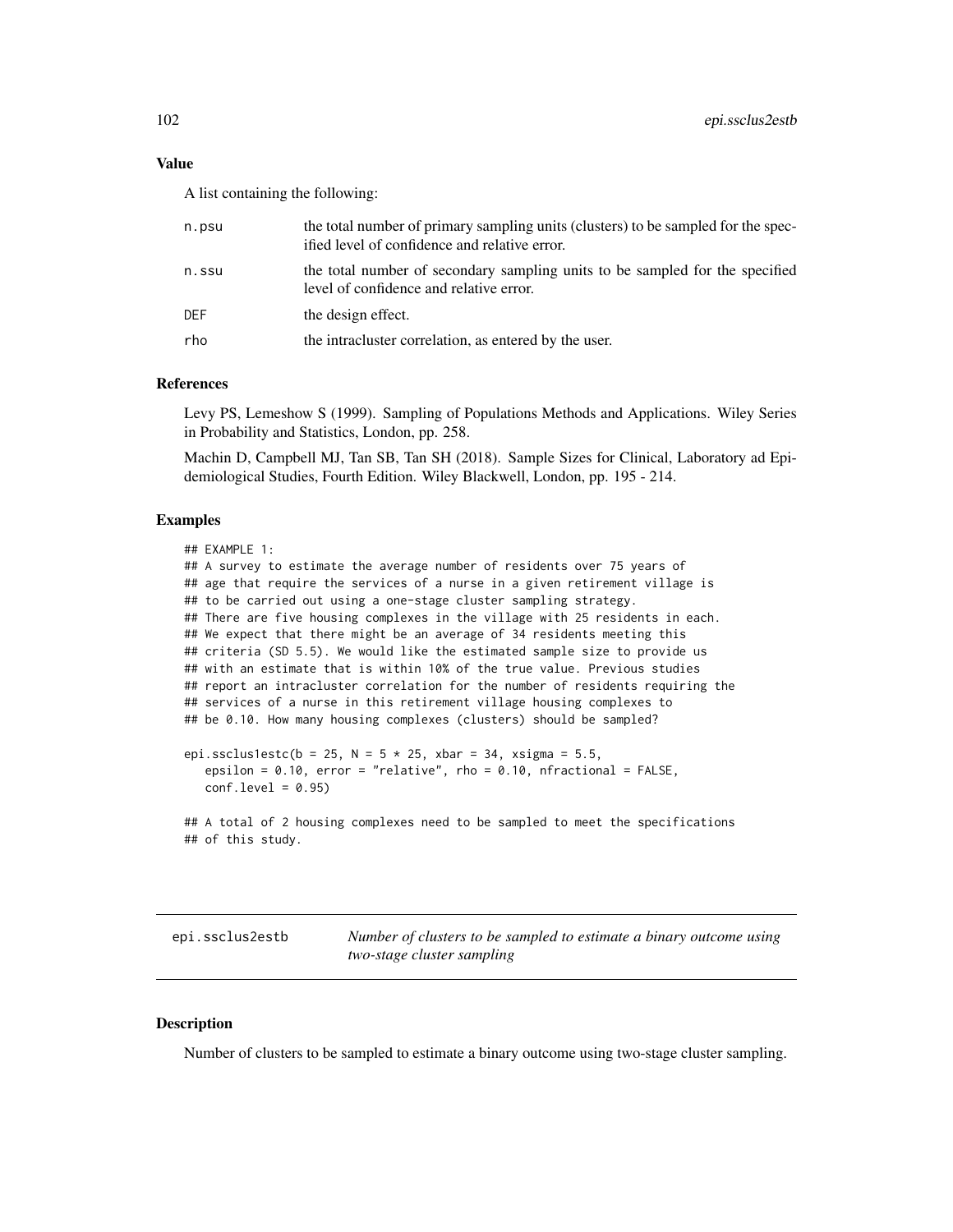# epi.ssclus2estb 103

### Usage

```
epi.ssclus2estb(b, Py, epsilon, error = "relative",
   rho, nfractional = FALSE, conf.level = 0.95)
```
#### Arguments

| $\mathbf b$ | scalar integer or vector of length two, the number of individual listing units in<br>each cluster to be sampled. See details, below.    |
|-------------|-----------------------------------------------------------------------------------------------------------------------------------------|
| Py          | scalar number, an estimate of the unknown population proportion.                                                                        |
| epsilon     | scalar number, the maximum difference between the estimate and the unknown<br>population value expressed in absolute or relative terms. |
| error       | character string. Options are absolute for absolute error and relative for<br>relative error.                                           |
| rho         | scalar number, the intracluster correlation.                                                                                            |
| nfractional | logical, return fractional sample size.                                                                                                 |
| conf.level  | scalar, defining the level of confidence in the computed result.                                                                        |

# Details

In many situations it is common for sampling units to be aggregated into clusters. Typical examples include individuals within households, children within classes (within schools) and cows within herds. We use the term primary sampling unit (PSU) to refer to what gets sampled first (clusters) and secondary sampling unit (SSU) to refer to what gets sampled second (individual listing units within each cluster). In this documentation the terms primary sampling unit and cluster are used interchangeably. Similarly, the terms secondary sampling unit and individual listing units are used interchangeably.

b as a scalar integer represents the total number of individual listing units from each cluster to be sampled. If b is a vector of length two the first element represents the mean number of individual listing units to be sampled from each cluster and the second element represents the standard deviation of the number of individual listing units to be sampled from each cluster.

The methodology used in this function follows closely the approach described by Bennett et al. (1991). At least 25 PSUs are recommended for two-stage cluster sampling designs. If less than 25 PSUs are returned by the function a warning is issued.

As a rule of thumb, around 30 PSUs will provide good estimates of the true population value with an acceptable level of precision (Binkin et al. 1992) when: (1) the true population value is between  $10\%$  and  $90\%$ ; and (2) the desired absolute error is around  $5\%$ . For a fixed number of individual listing units selected per cluster (e.g., 10 individuals per cluster or 30 individuals per cluster), collecting information on more than 30 clusters can improve the precision of the final population estimate, however, beyond around 60 clusters the improvement in precision is minimal.

#### Value

A list containing the following:

n.psu the total number of primary sampling units (clusters) to be sampled for the specified level of confidence and relative error.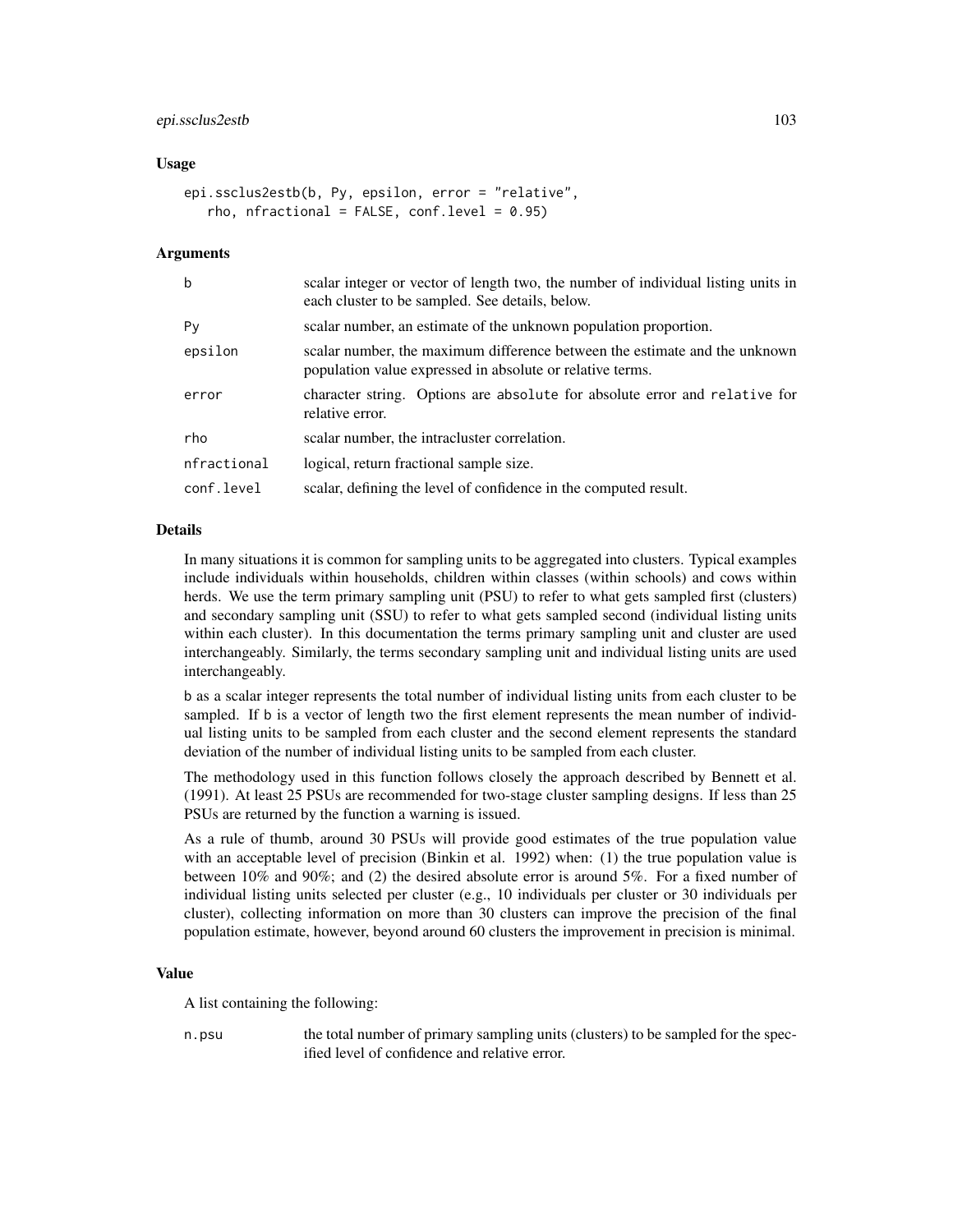104 epi.ssclus2estc

| n.ssu | the total number of secondary sampling units to be sampled for the specified<br>level of confidence and relative error. |
|-------|-------------------------------------------------------------------------------------------------------------------------|
| DEF   | the design effect.                                                                                                      |
| rho   | the intracluster correlation, as entered by the user.                                                                   |

#### References

Bennett S, Woods T, Liyanage W, Smith D (1991). A simplified general method for cluster-sample surveys of health in developing countries. World Health Statistics Quarterly 44: 98 - 106.

Binkin N, Sullivan K, Staehling N, Nieburg P (1992). Rapid nutrition surveys: How many clusters are enough? Disasters 16: 97 - 103.

Machin D, Campbell MJ, Tan SB, Tan SH (2018). Sample Sizes for Clinical, Laboratory ad Epidemiological Studies, Fourth Edition. Wiley Blackwell, London, pp. 195 - 214.

## Examples

```
## EXAMPLE 1 (from Bennett et al. 1991 p 102):
## We intend to conduct a cross-sectional study to determine the prevalence
## of disease X in a given country. The expected prevalence of disease is
## thought to be around 20%. Previous studies report an intracluster
## correlation coefficient for this disease to be 0.02. Suppose that we want
## to be 95% certain that our estimate of the prevalence of disease is
## within 5% of the true population value and that we intend to sample 20
## individuals per cluster. How many clusters should be sampled to meet
## the requirements of the study?
epi.ssclus2estb(b = 20, Py = 0.20, epsilon = 0.05, error = "absolute",
  rho = 0.02, nfractional = FALSE, conf.level = 0.95)
```
## A total of 17 clusters need to be sampled to meet the specifications ## of this study. epi.ssclus2estb returns a warning message that the number of ## clusters is less than 25.

| epi.ssclus2estc | Number of clusters to be sampled to estimate a continuous outcome |
|-----------------|-------------------------------------------------------------------|
|                 | using two-stage cluster sampling                                  |

## **Description**

Number of clusters to be sampled to estimate a continuous outcome using two-stage cluster sampling.

```
epi.ssclus2estc(b, N, xbar, xsigma, epsilon, error = "relative",
   rho, nfractional = FALSE, conf.level = 0.95)
```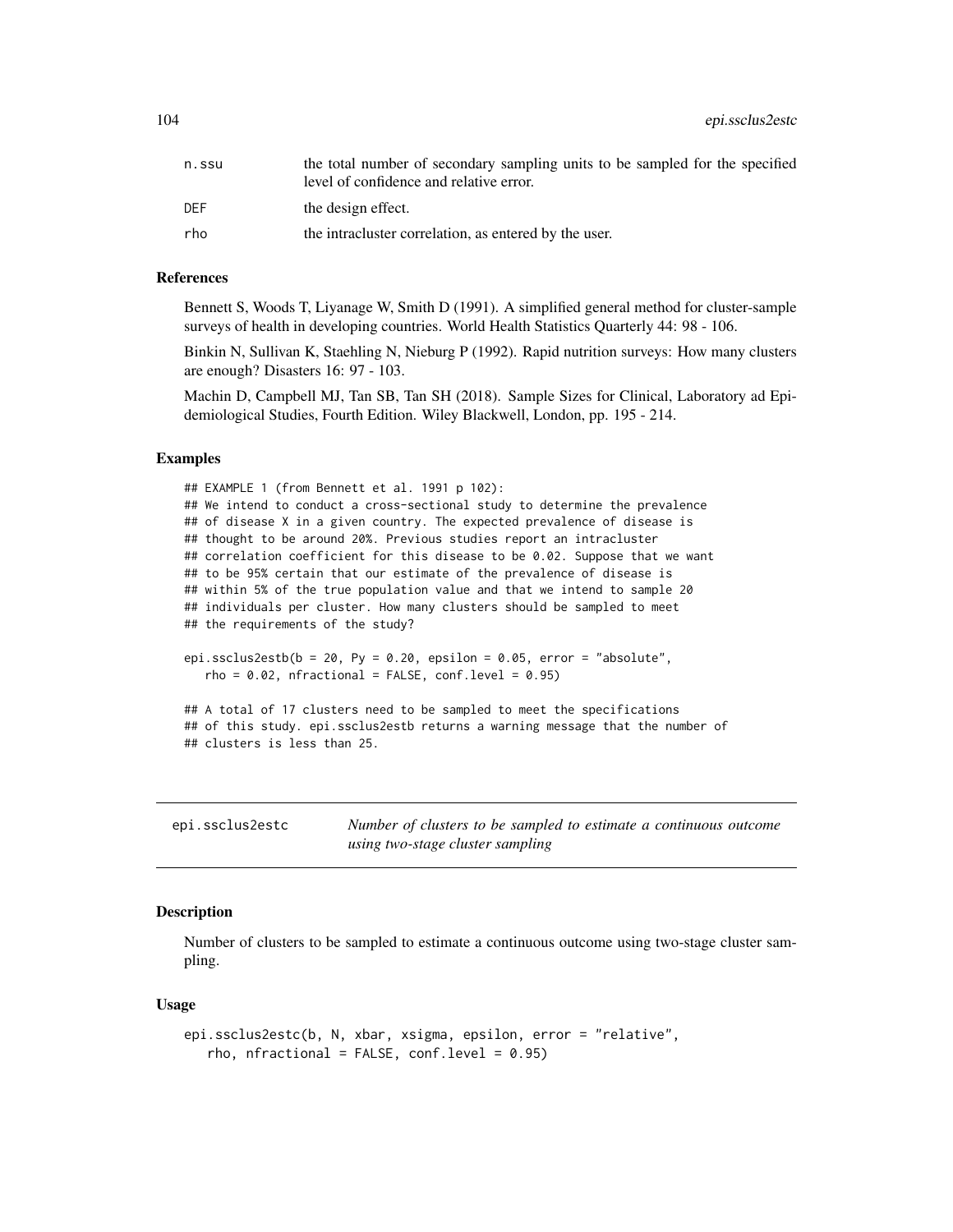## epi.ssclus2estc 105

### Arguments

| b           | scalar integer or vector of length two, the number of individual listing units in<br>each cluster to be sampled. See details, below.    |
|-------------|-----------------------------------------------------------------------------------------------------------------------------------------|
| N           | scalar integer, representing the total number of individual listing units in the<br>population.                                         |
| xbar        | scalar number, the expected mean of the continuous variable to be estimated.                                                            |
| xsigma      | scalar number, the expected standard deviation of the continuous variable to be<br>estimated.                                           |
| epsilon     | scalar number, the maximum difference between the estimate and the unknown<br>population value expressed in absolute or relative terms. |
| error       | character string. Options are absolute for absolute error and relative for<br>relative error.                                           |
| rho         | scalar number, the intracluster correlation.                                                                                            |
| nfractional | logical, return fractional sample size.                                                                                                 |
| conf.level  | scalar number, the level of confidence in the computed result.                                                                          |

#### Details

In many situations it is common for sampling units to be aggregated into clusters. Typical examples include individuals within households, children within classes (within schools) and cows within herds. We use the term primary sampling unit (PSU) to refer to what gets sampled first (clusters) and secondary sampling unit (SSU) to refer to what gets sampled second (individual listing units within each cluster). In this documentation the terms primary sampling unit and cluster are used interchangeably. Similarly, the terms secondary sampling unit and individual listing units are used interchangeably.

b as a scalar integer represents the total number of individual listing units from each cluster to be sampled. If b is a vector of length two the first element represents the mean number of individual listing units to be sampled from each cluster and the second element represents the standard deviation of the number of individual listing units to be sampled from each cluster.

#### Value

A list containing the following:

| n.psu      | the total number of primary sampling units (clusters) to be sampled for the spec-<br>ified level of confidence and relative error. |
|------------|------------------------------------------------------------------------------------------------------------------------------------|
| n.ssu      | the total number of secondary sampling units to be sampled for the specified<br>level of confidence and relative error.            |
| <b>DEF</b> | the design effect.                                                                                                                 |
| rho        | the intracluster correlation, as entered by the user.                                                                              |

### References

Levy PS, Lemeshow S (1999). Sampling of Populations Methods and Applications. Wiley Series in Probability and Statistics, London, pp. 292.

Machin D, Campbell MJ, Tan SB, Tan SH (2018). Sample Sizes for Clinical, Laboratory ad Epidemiological Studies, Fourth Edition. Wiley Blackwell, London, pp. 195 - 214.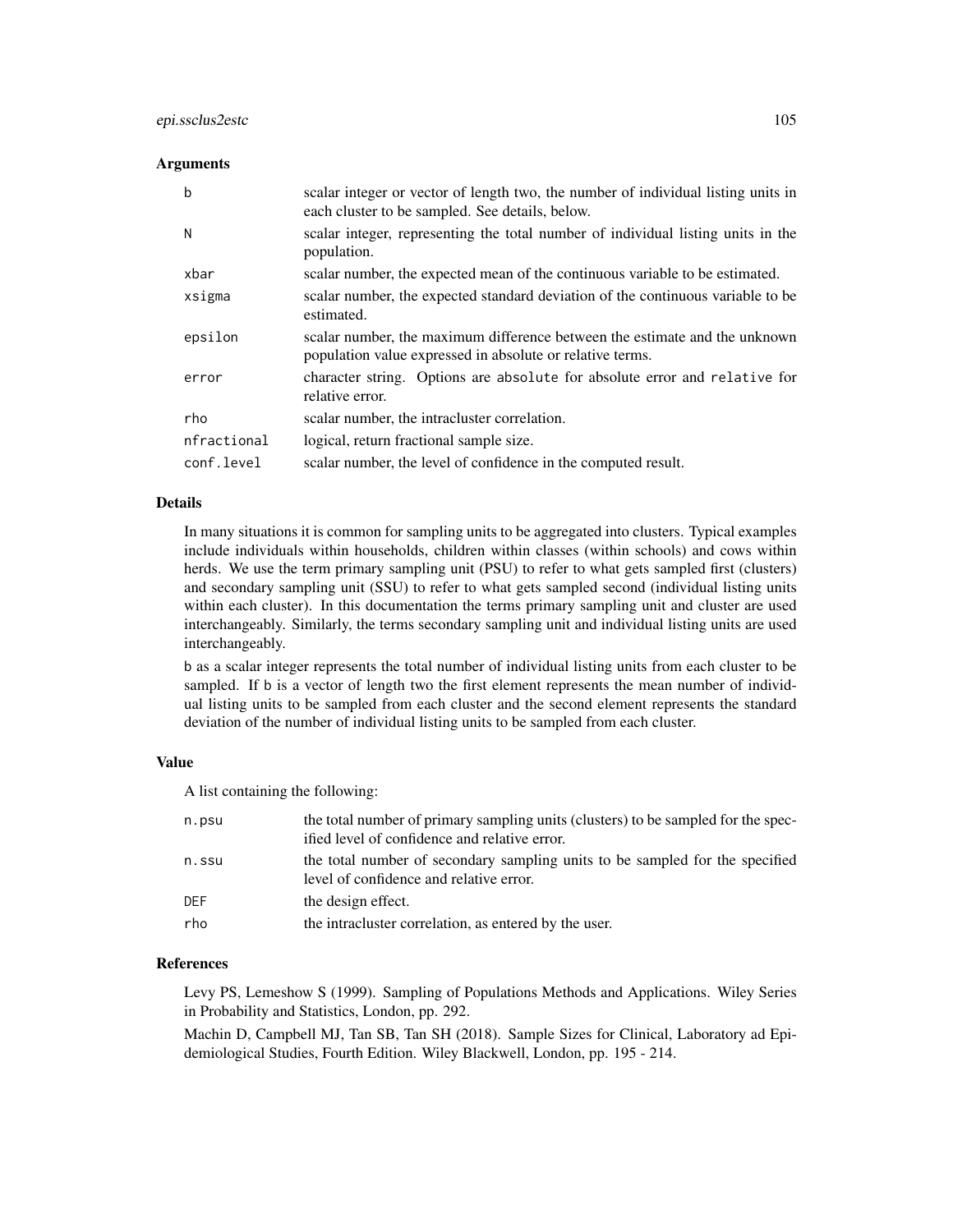## Examples

```
## EXAMPLE 1 (from Levy and Lemeshow p 292):
## We intend to conduct a survey of nurse practitioners to estimate the
## average number of patients seen by each nurse. There are five health
## centres in the study area, each with three nurses. We intend to sample
## two nurses from each health centre. We would like to be 95% confident
## that our estimate is within 30% of the true population value. We expect
## that the mean number of patients seen at the health centre level
## is 84 (var 567) and the mean number of patients seen at the nurse
## level is 28 (var 160). Previous studies report an intracluster
## correlation for the number of patients seen per nurse to be 0.02.
## How many health centres should be sampled?
epi.ssclus2estc(b = 2, N = 15, xbar = 28, xsigma = sqrt(160),
   epsilon = 0.30, error = "relative", rho = 0.02, nfractional = FALSE,
   conf. level = 0.95
```
## A total of 3 health centres need to be sampled to meet the specifications ## of this study.

<span id="page-105-0"></span>

| epi.sscohortc | Sample size, power or minimum detectable incidence risk ratio for a |
|---------------|---------------------------------------------------------------------|
|               | cohort study using individual count data                            |

# **Description**

Sample size, power or minimum detectable incidence risk ratio for a cohort study using individual count data.

# Usage

```
epi.sscohortc(irexp1, irexp0, pexp = NA, n = NA, power = 0.80, r = 1,
   N, design = 1, sided.test = 2, finite.correction = FALSE,
   nfractional = FALSE, conf.level = 0.95)
```
# Arguments

| irexp1 | the expected incidence risk of the outcome in the exposed group $(0 \text{ to } 1)$ .                                      |
|--------|----------------------------------------------------------------------------------------------------------------------------|
| irexp0 | the expected incidence risk of the outcome in the non-exposed group $(0 \text{ to } 1)$ .                                  |
| pexp   | the expected prevalence of exposure to the hypothesised risk factor in the popu-<br>lation $(0 \text{ to } 1)$ .           |
| n      | scalar, defining the total number of subjects in the study (i.e., the number in both<br>the exposed and unexposed groups). |
| power  | scalar, the required study power.                                                                                          |
| r      | scalar, the number in the exposed group divided by the number in the unexposed<br>group.                                   |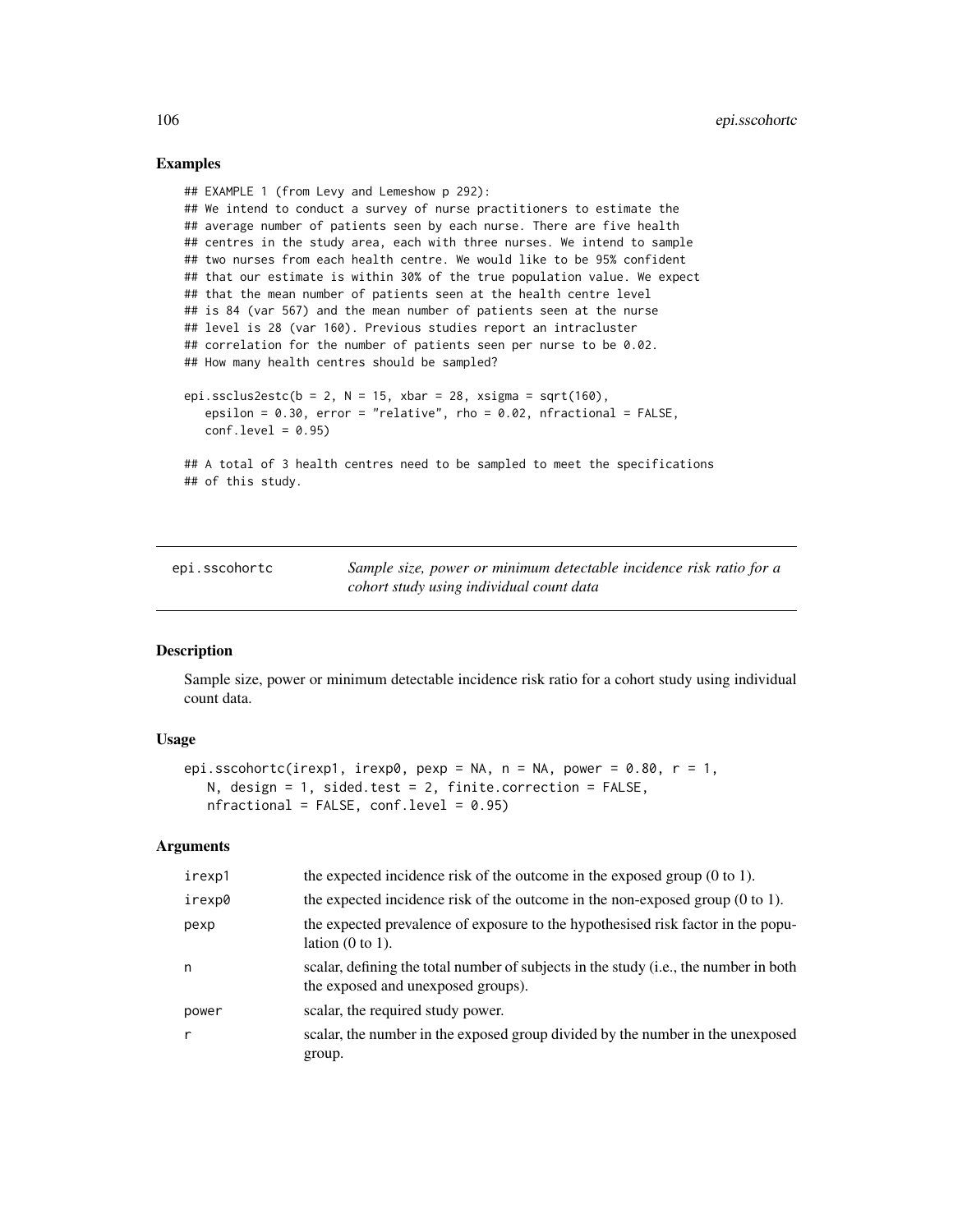# epi.sscohortc 107

| N                 | scalar, the estimated number of individuals in the population.                                                                                                                                                                                                                                                                                                                                           |  |
|-------------------|----------------------------------------------------------------------------------------------------------------------------------------------------------------------------------------------------------------------------------------------------------------------------------------------------------------------------------------------------------------------------------------------------------|--|
| design            | scalar, the estimated design effect.                                                                                                                                                                                                                                                                                                                                                                     |  |
| sided.test        | use a one- or two-sided test? Use a two-sided test if you wish to evaluate whether<br>or not the outcome incidence risk in the exposed group is greater than or less<br>than the outcome incidence risk in the unexposed group. Use a one-sided test<br>to evaluate whether or not the outcome incidence risk in the exposed group is<br>greater than the outcome incidence risk in the unexposed group. |  |
| finite.correction |                                                                                                                                                                                                                                                                                                                                                                                                          |  |
|                   | logical, apply a finite correction factor?                                                                                                                                                                                                                                                                                                                                                               |  |
| nfractional       | logical, return fractional sample size.                                                                                                                                                                                                                                                                                                                                                                  |  |
| conf.level        | scalar, defining the level of confidence in the computed result.                                                                                                                                                                                                                                                                                                                                         |  |

## Details

The methodology in this function follows the methodology described in Chapter 8 of Woodward (2014), pp. 295 - 329.

# Value

A list containing the following:

| n.total | the total number of subjects required for the specified level of confidence and<br>power, respecting the requirement for r times as many individuals in the exposed<br>(treatment) group compared with the non-exposed (control) group.                              |
|---------|----------------------------------------------------------------------------------------------------------------------------------------------------------------------------------------------------------------------------------------------------------------------|
| n.exp1  | the total number of subjects in the exposed (treatment) group for the specified<br>level of confidence and power, respecting the requirement for r times as many<br>individuals in the exposed (treatment) group compared with the non-exposed<br>(control) group.   |
| n.exp0  | the total number of subjects in the non-exposed (control) group for the specified<br>level of confidence and power, respecting the requirement for r times as many<br>individuals in the exposed (treatment) group compared with the non-exposed<br>(control) group. |
| power   | the power of the study given the number of study subjects, the expected effect<br>size and level of confidence.                                                                                                                                                      |
| irr     | the incidence risk of the outcome in the exposed group divided by the incidence<br>risk of the outcome in the unexposed group (the incidence risk ratio).                                                                                                            |
| or      | the odds of the outcome in the exposed group divided by the odds of the outcome<br>in the unexposed group (the odds ratio).                                                                                                                                          |

# Note

The power of a study is its ability to demonstrate the presence of an association, given that an association actually exists.

Values need to be entered for irexp0, pexp, n, and power to return a value for irr. In this situation, the lower value of irr represents the maximum detectable incidence risk ratio that is less than 1;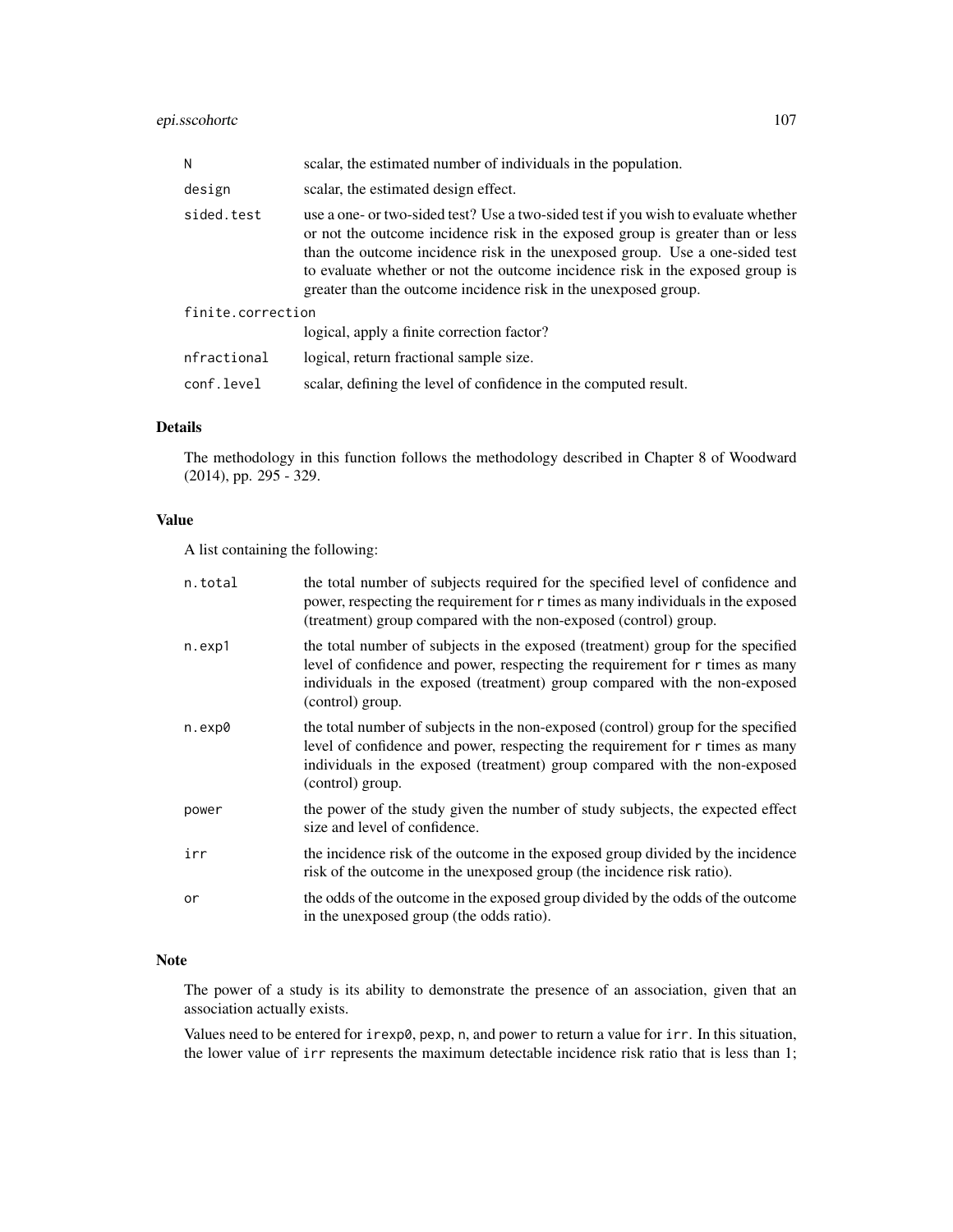the upper value of irr represents the minimum detectable incidence risk ratio greater than 1. A value for pexp doesn't need to be entered if you want to calculate sample size or study power.

When calculating study power or minimum detectable incidence risk ratio when finite.correction = TRUE the function takes the values of n and N entered by the user and back-calculates a value of n assuming an infinite population. Values for power, irr and or are then returned, assuming the back-calculated value of n is equivalent to the value of n entered by the user.

### References

Kelsey JL, Thompson WD, Evans AS (1986). Methods in Observational Epidemiology. Oxford University Press, London, pp. 254 - 284.

Woodward M (2014). Epidemiology Study Design and Data Analysis. Chapman & Hall/CRC, New York, pp. 295 - 329.

## Examples

```
## EXAMPLE 1 (from Woodward 2014 Example 8.13 p. 314):
## A cohort study of smoking and coronary heart disease (CHD) in middle aged men
## is planned. A sample of men will be selected at random from the population
## and those that agree to participate will be asked to complete a
## questionnaire. The follow-up period will be 5 years. The investigators would
## like to be 0.90 sure of being able to detect when the risk ratio of CHD
## is 1.4 for smokers, using a 0.05 significance test. Previous evidence
## suggests that the incidence risk of death in non-smokers is 413 per
## 100,000 per year. Assuming equal numbers of smokers and non-smokers are
## sampled, how many men should be sampled overall?
irexp1 = 1.4 * (5 * 413) / 100000; irexp0 = (5 * 413) / 100000
epi.sscohortc(irexp1 = irexp1, irexp0 = irexp0, pexp = NA, n = NA,
  power = 0.90, r = 1, N = NA, design = 1, sided.test = 1,
   finite.correction = FALSE, nfractional = FALSE, conf.level = 0.95)
## A total of 12,130 men need to be sampled (6065 smokers and 6065 non-smokers).
## EXAMPLE 2:
## Say, for example, we are only able to enrol 5000 subjects into the study
## described above. What is the minimum and maximum detectable risk ratio?
irexp0 = (5 * 413)/100000epi.sscohortc(irexp1 = NA, irexp0 = irexp0, pexp = NA, n = 5000,
  power = 0.90, r = 1, N = NA, design = 1, sided.test = 1,
   finite.correction = FALSE, nfractional = FALSE, conf.level = 0.95)
## The minimum detectable risk ratio >1 is 1.65. The maximum detectable
## risk ratio <1 is 0.50.
## EXAMPLE 3:
## A study is to be carried out to assess the effect of a new treatment for
```
## anoestrus in dairy cattle. What is the required sample size if we expect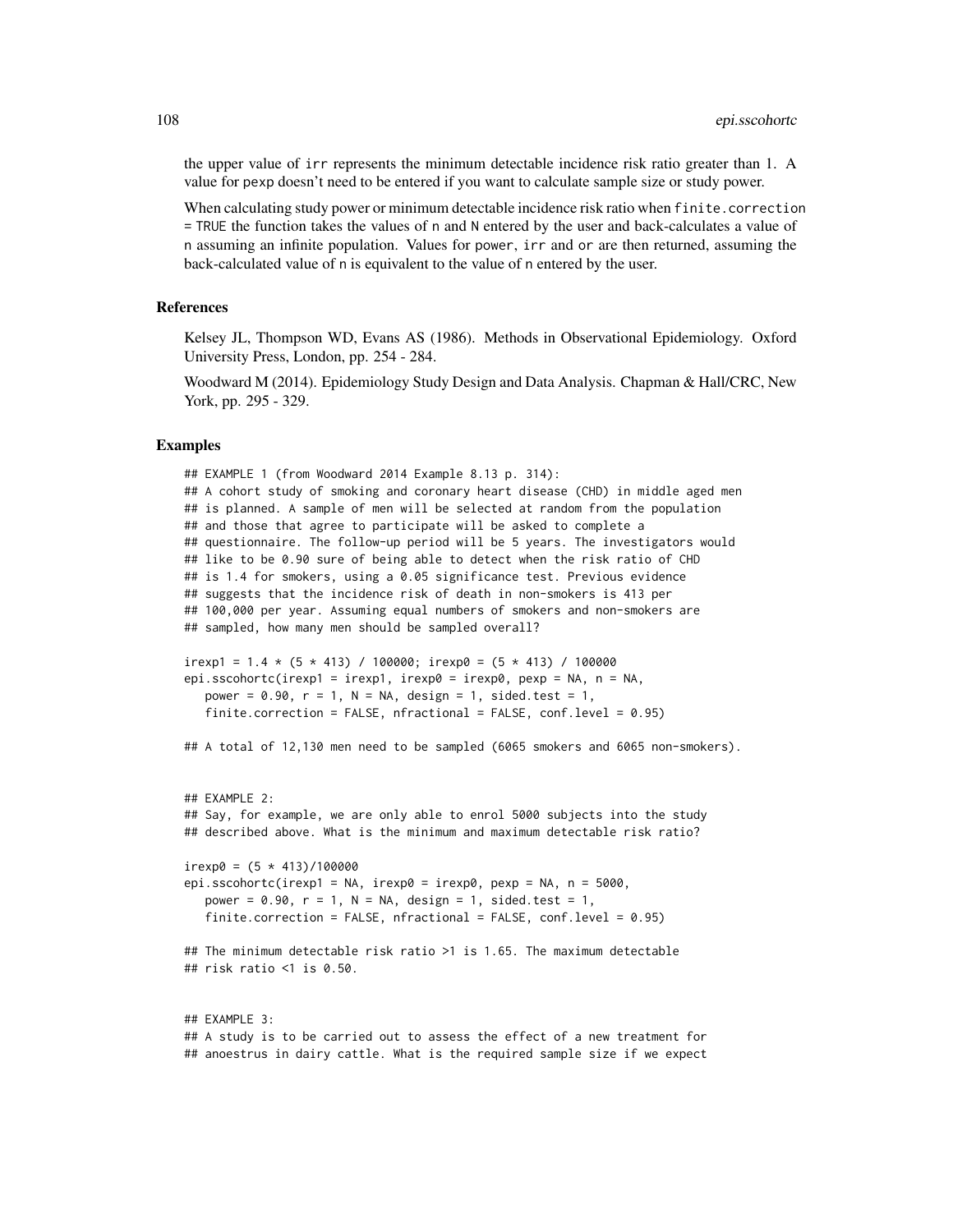## epi.sscohortt 109

```
## the proportion of cows responding in the treatment (exposed) group to be
## 0.30 and the proportion of cows responding in the control (unexposed) group
## to be 0.15? The required power for this study is 0.80 using a two-sided
## 0.05 test.
epi.sscohortc(irexp1 = 0.30, irexp0 = 0.15, pexp = NA, n = NA,
  power = 0.80, r = 1, N = NA, design = 1, sided.test = 2,
   finite.correction = FALSE, nfractional = FALSE, conf.level = 0.95)
## A total of 242 cows are required: 121 in the treatment (exposed) group and
## 121 in the control (unexposed) group.
## Assume now that this study is going to be carried out using animals from a
## number of herds. What is the required sample size when you account for the
## observation that response to treatment is likely to cluster within herds?
## For the exercise, assume that the intra-cluster correlation coefficient
## (the rate of homogeneity, rho) for this treatment is 0.05 and the
## average number of cows sampled per herd will be 30.
## Calculate the design effect, given rho = (design - 1) / (nbar - 1),
## where nbar equals the average number of individuals per cluster:
design <- 0.05 * (30 - 1) + 1; design
## The design effect is 2.45.
epi.sscohortc(irexp1 = 0.30, irexp0 = 0.15, pexp = NA, n = NA,
  power = 0.80, r = 1, N = NA, design = design, sided.test = 2,
   finite.correction = FALSE, nfractional = FALSE, conf.level = 0.95)
## A total of 592 cows are required for this study: 296 in the treatment group
## and 296 in the control group.
```
epi.sscohortt *Sample size, power or minimum detectable incidence rate ratio for a cohort study using person or animal time data*

## **Description**

Sample size, power or minimum detectable incidence rate ratio for a cohort study using person or animal time data.

## Usage

```
epi.sscohortt(irexp1, irexp0, FT = NA, n, power, r = 1, design = 1, sided.test = 2,
  nfractional = FALSE, conf.level = 0.95)
```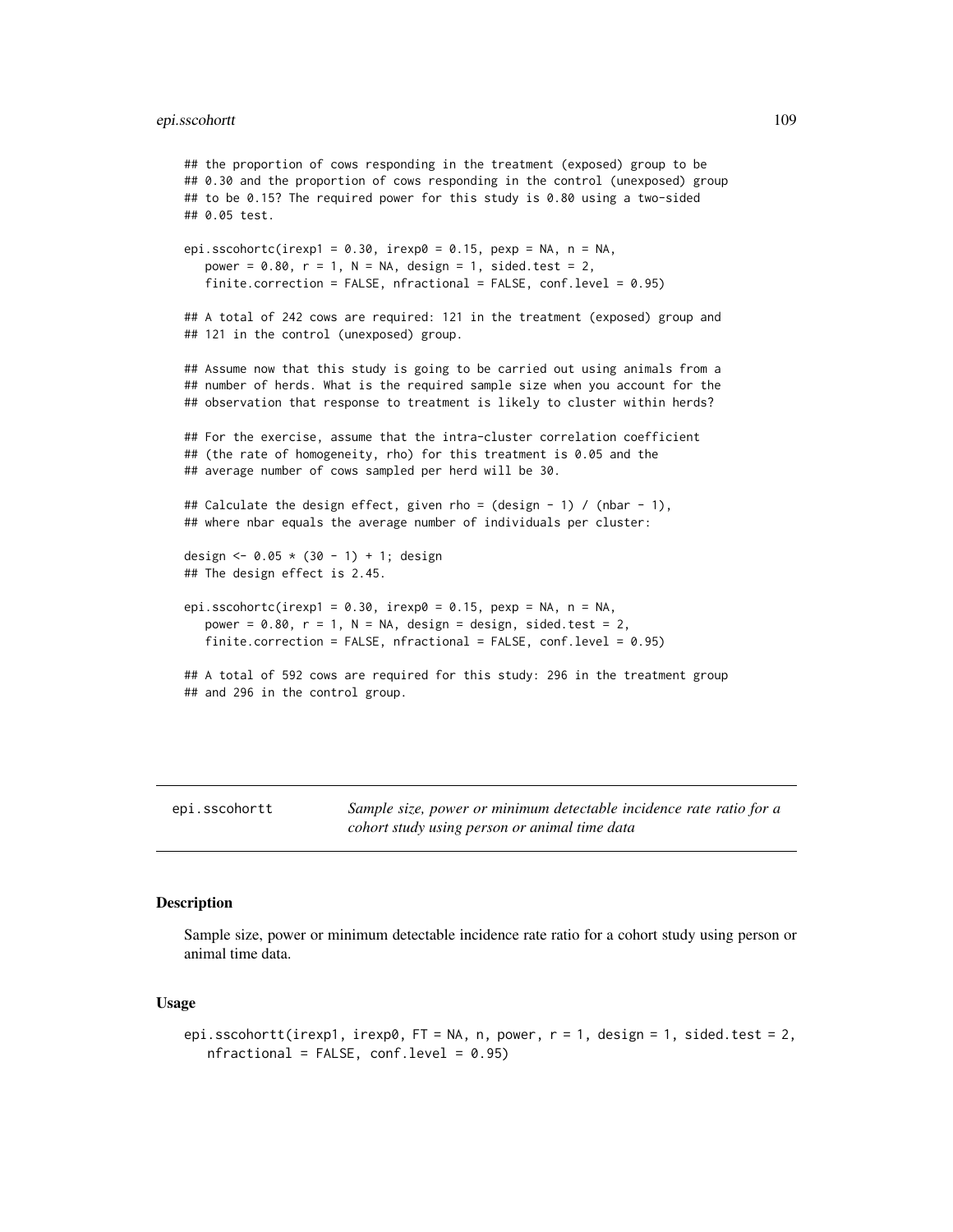# Arguments

| irexp1      | the expected incidence rate of the outcome in the exposed group $(0 \text{ to } 1)$ .                                                                                                                                                                                                                                                                                                                    |
|-------------|----------------------------------------------------------------------------------------------------------------------------------------------------------------------------------------------------------------------------------------------------------------------------------------------------------------------------------------------------------------------------------------------------------|
| irexp0      | the expected incidence rate of the outcome in the non-exposed group $(0 \text{ to } 1)$ .                                                                                                                                                                                                                                                                                                                |
| FT          | the follow-up period (in years) for the study.                                                                                                                                                                                                                                                                                                                                                           |
| n           | scalar, defining the total number of subjects in the study (i.e., the number in both<br>the exposed and unexposed groups).                                                                                                                                                                                                                                                                               |
| power       | scalar, the required study power.                                                                                                                                                                                                                                                                                                                                                                        |
| r           | scalar, the number in the exposed group divided by the number in the unexposed<br>group.                                                                                                                                                                                                                                                                                                                 |
| design      | scalar, the estimated design effect.                                                                                                                                                                                                                                                                                                                                                                     |
| sided.test  | use a one- or two-sided test? Use a two-sided test if you wish to evaluate whether<br>or not the outcome incidence rate in the exposed group is greater than or less<br>than the outcome incidence rate in the unexposed group. Use a one-sided test<br>to evaluate whether or not the outcome incidence rate in the exposed group is<br>greater than the outcome incidence rate in the unexposed group. |
| nfractional | logical, return fractional sample size.                                                                                                                                                                                                                                                                                                                                                                  |
| conf.level  | scalar, defining the level of confidence in the computed result.                                                                                                                                                                                                                                                                                                                                         |

# Details

The methodology in this function follows the methodology described in Lwanga and Lemeshow (1991).

# Value

A list containing the following:

| n.total | the total number of subjects required for the specified level of confidence and<br>power, respecting the requirement for r times as many individuals in the treat-<br>ment group compared with the control group.                 |
|---------|-----------------------------------------------------------------------------------------------------------------------------------------------------------------------------------------------------------------------------------|
| n.exp1  | the total number of subjects in the treatment group for the specified level of con-<br>fidence and power, respecting the requirement for $r$ times as many individuals<br>in the treatment group compared with the control group. |
| n.exp0  | the total number of subjects in the control group for the specified level of confi-<br>dence and power, respecting the requirement for $r$ times as many individuals in<br>the treatment group compared with the control group.   |
| power   | the power of the study given the number of study subjects, the expected effect<br>size and level of confidence.                                                                                                                   |
| irr     | the incidence rate of the outcome in the exposed group divided by the incidence<br>rate in the unexposed group (the incidence rate ratio).                                                                                        |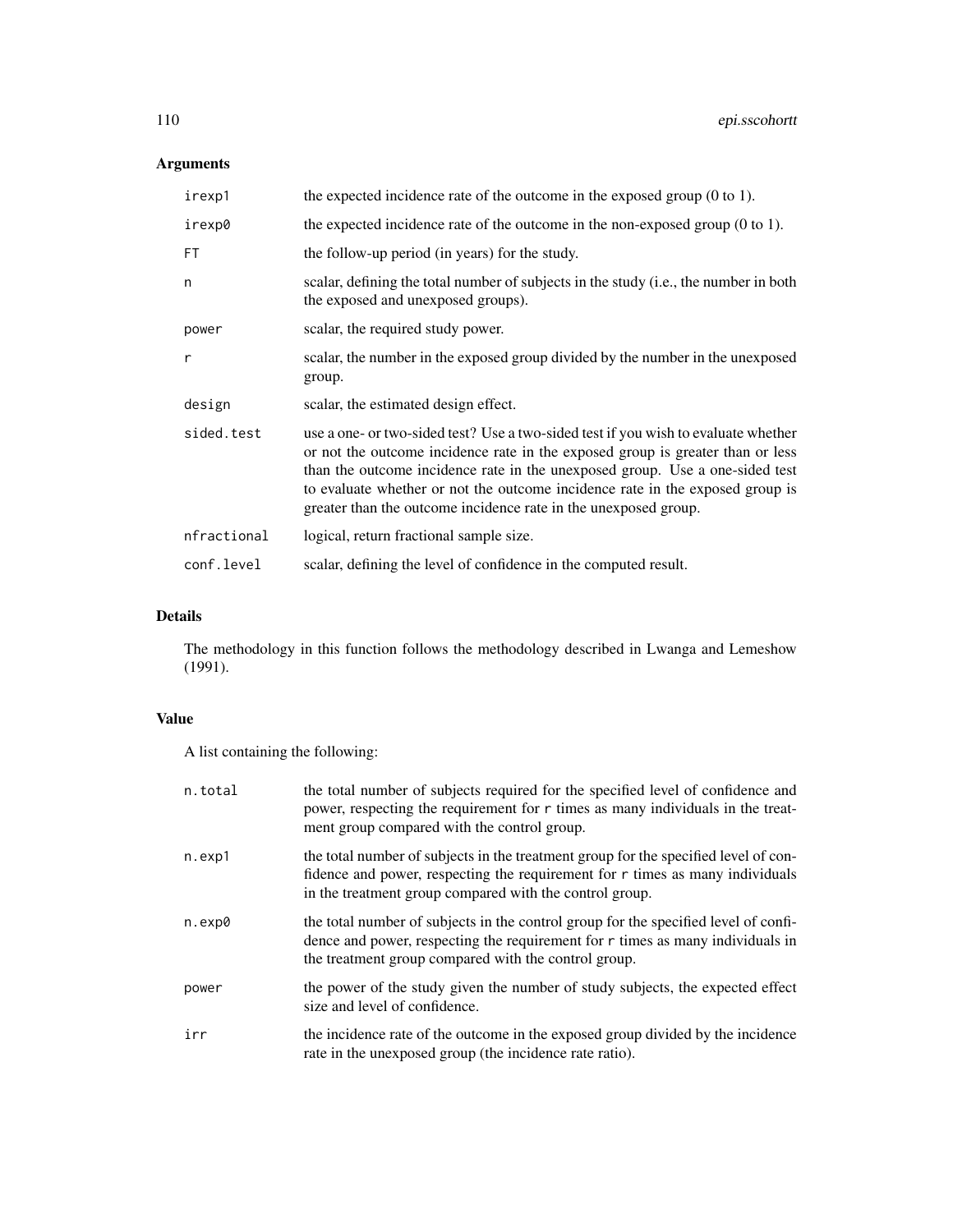#### epi.sscohortt 111

#### **Note**

The power of a study is its ability to demonstrate the presence of an association, given that an association actually exists.

Values need to be entered for  $i \rceil \exp(\theta)$ , n, and power to return a value for  $i \rceil r$ . In this situation, the lower value of irr represents the maximum detectable incidence rate ratio that is less than 1; the upper value of irr represents the minimum detectable incidence rate ratio greater than 1.

See the documentation for epi. sscohortc for an example using the design facility implemented in this function.

#### References

Lemeshow S, Hosmer D, Klar J, Lwanga S (1990). Adequacy of Sample Size in Health Studies. John Wiley and Sons, New York.

Lwanga S, Lemeshow S (1991). Sample Size Determination in Health Studies. World Health Organization, Geneva.

## Examples

## EXAMPLE 1 (from Lwanga and Lemeshow 1991 p. 19):

```
## As part of a study of the long-term effect of noise on workers in a
## particularly noisy industry, it is planned to follow up a cohort of people
## who were recruited into the industry during a given period of time and to
## compare them with a similar cohort of individuals working in a much
## quieter industry. Subjects will be followed up for the rest of their lives or
## until their hearing is impaired. The results of a previous small-scale survey
## suggest that the annual incidence rate of hearing impairment in the noisy
## industry may be as high as 25%. How many people should be followed up
## in each of the groups (which are to be of equal size) to test the hypothesis
## that the incidence rates for hearing impairment in the two groups are the
## same, at the 5% level of significance and with a power of 80%? The
## alternative hypothesis is that the annual incidence rate for hearing
## impairment in the quieter industry is not more than the national average of
## about 10% (for people in the same age range), whereas in the noisy
## industry it differs from this.
```
## An annuual incidence rate of 25% is equivalent to 25 cases of hearing ## impairment per 100 individuals per year.

epi.sscohortt(irexp1 =  $0.25$ , irexp0 =  $0.10$ , FT = NA, n = NA, power =  $0.80$ ,  $r = 1$ , design = 1, sided.test = 2, nfractional = FALSE, conf.level = 0.95)

## A total of 46 subjects are required for this study: 23 in the exposed ## group and 23 in the unexposed group.

## EXAMPLE 2 (from Lwanga and Lemeshow 1991 p. 19): ## A study similar to that described above is to be undertaken, but the ## duration of the study will be limited to 5 years. How many subjects should ## be followed up in each group?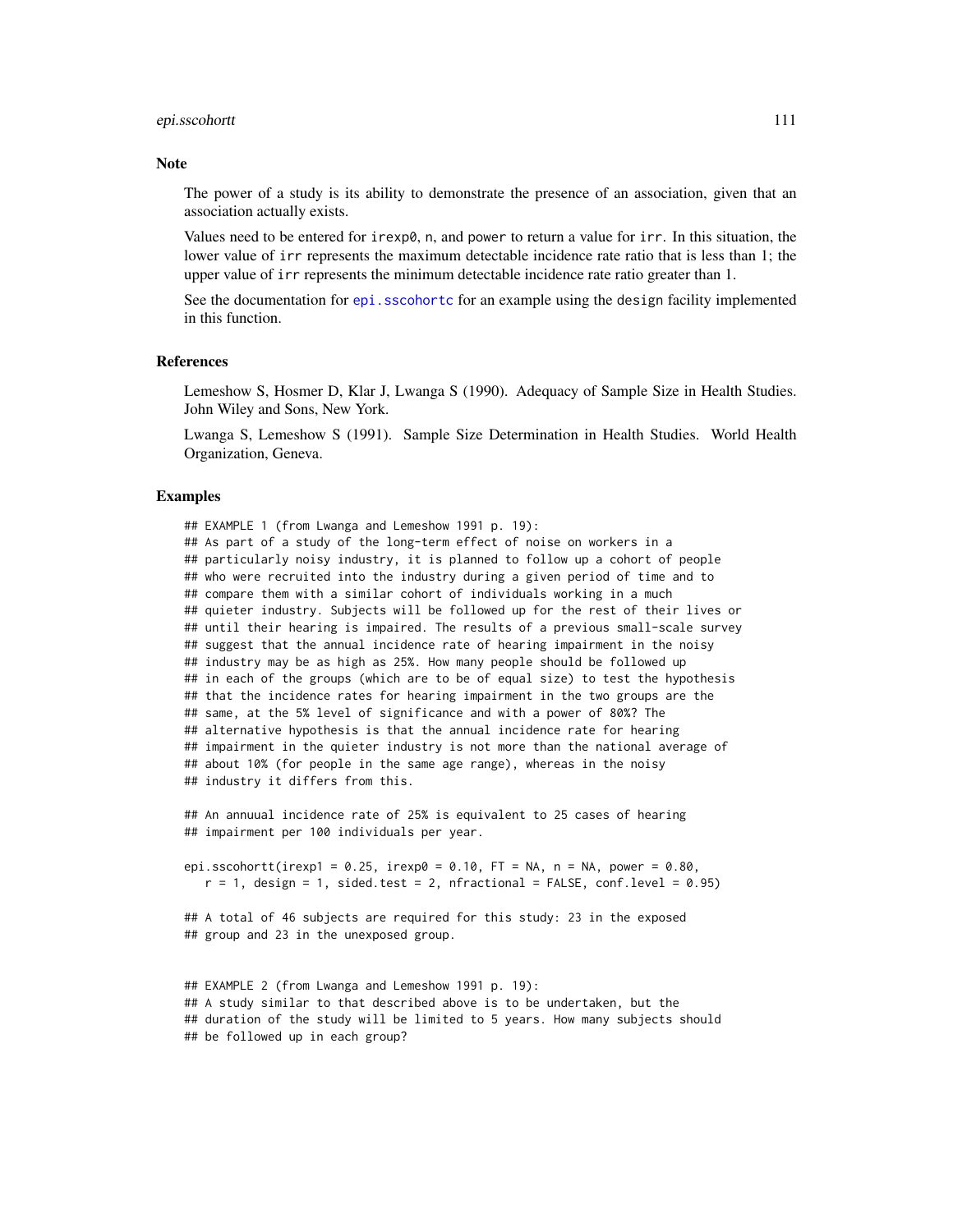```
epi.sscohortt(irexp1 = 0.25, irexp0 = 0.10, FT = 5, n = NA, power = 0.80,
  r = 1, design = 1, sided.test = 2, nfractional = FALSE, conf.level = 0.95)
## A total of 130 subjects are required for this study: 65 in the exposed
## group and 65 in the unexposed group.
```
epi.sscompb *Sample size, power and minimum detectable risk ratio when comparing binary outcomes*

## Description

Sample size, power and minimum detectable risk ratio when comparing binary outcomes.

## Usage

```
epi.sscompb(treat, control, n, power, r = 1, design = 1,
   sided.test = 2, nfractional = FALSE, conf.level = 0.95)
```
## Arguments

| treat        | the expected proportion for the treatment group (see below).                                                                                                                                                                                                                                                                                                                                                                              |
|--------------|-------------------------------------------------------------------------------------------------------------------------------------------------------------------------------------------------------------------------------------------------------------------------------------------------------------------------------------------------------------------------------------------------------------------------------------------|
| control      | the expected proportion for the control group (see below).                                                                                                                                                                                                                                                                                                                                                                                |
| n            | scalar, defining the total number of subjects in the study (i.e., the number in the<br>treatment plus the number in the control group).                                                                                                                                                                                                                                                                                                   |
| power        | scalar, the required study power.                                                                                                                                                                                                                                                                                                                                                                                                         |
| $\mathsf{r}$ | scalar, the number in the treatment group divided by the number in the control<br>group.                                                                                                                                                                                                                                                                                                                                                  |
| design       | scalar, the estimated design effect.                                                                                                                                                                                                                                                                                                                                                                                                      |
| sided.test   | use a one- or two-sided test? Use a two-sided test if you wish to evaluate whether<br>or not the outcome proportion in the exposed (treatment) group is greater than<br>or less than the outcome proportion in the unexposed (control) group. Use a<br>one-sided test to evaluate whether or not the outcome proportion in the exposed<br>(treatment) group is greater than the outcome proportion in the unexposed (con-<br>trol) group. |
| nfractional  | logical, return fractional sample size.                                                                                                                                                                                                                                                                                                                                                                                                   |
| conf.level   | scalar, defining the level of confidence in the computed result.                                                                                                                                                                                                                                                                                                                                                                          |

#### Details

The methodology in this function follows the approach described in Chapter 8 of Woodward (2014), pp. 295 - 329.

With this function it is assumed that one of the two proportions is known and we want to test the null hypothesis that the second proportion is equal to the first. Users are referred to the epi. sscohortc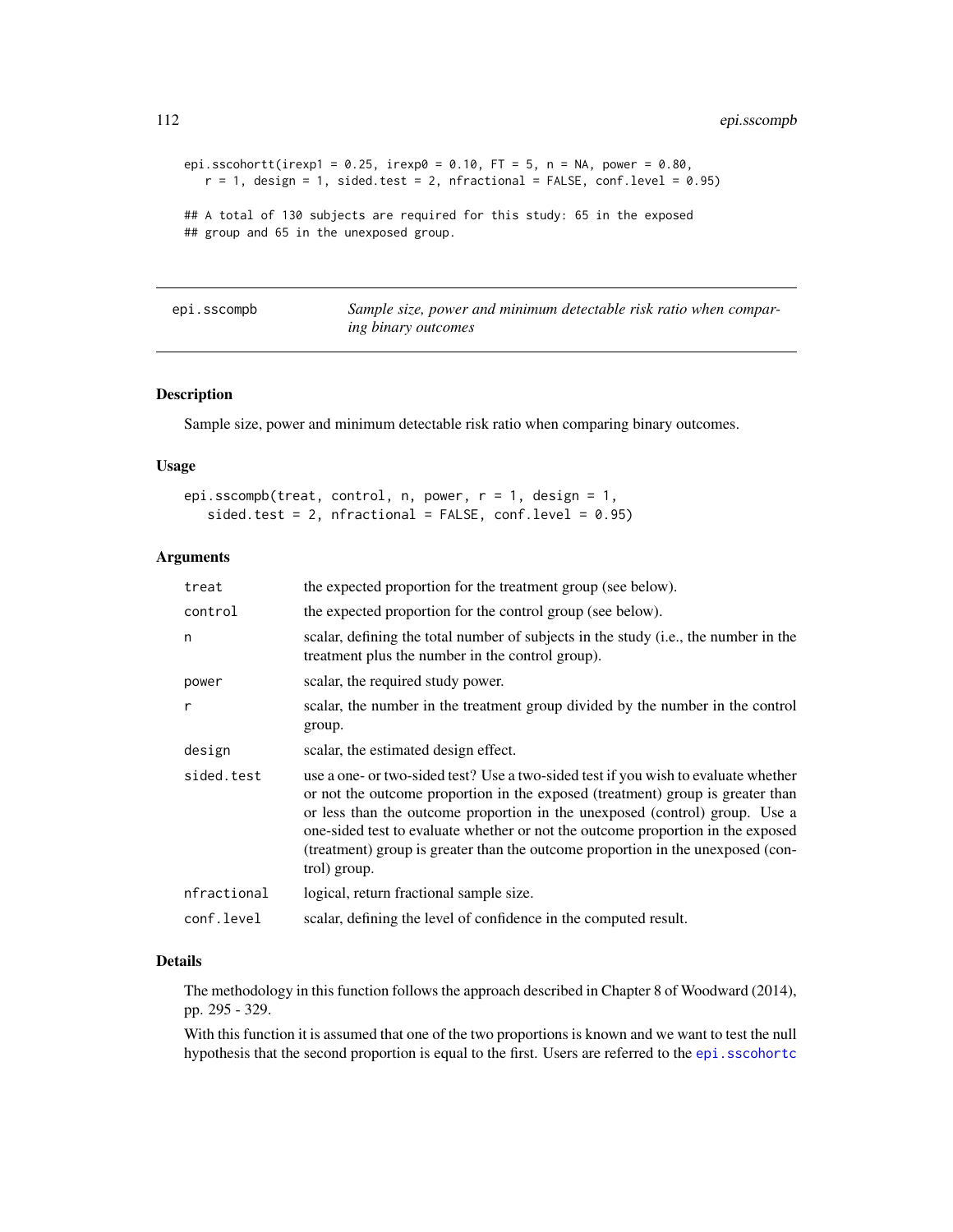## epi.sscompb 113

function which relates to the two-sample problem where neither proportion is known (or assumed, at least).

Because there is much more uncertainty in the two sample problem where neither proportion is known, epi.sscohortc returns much larger sample size estimates. This function (epi.sscompb) should be used in particular situations such as when a politician claims that at least 90% of the population use seatbelts and we want to see if the data supports this claim.

## Value

A list containing the following:

| n.total   | the total number of subjects required for the specified level of confidence and<br>power, respecting the requirement for r times as many individuals in the treat-<br>ment group compared with the control group.                 |
|-----------|-----------------------------------------------------------------------------------------------------------------------------------------------------------------------------------------------------------------------------------|
| n.treat   | the total number of subjects in the treatment group for the specified level of con-<br>fidence and power, respecting the requirement for $r$ times as many individuals<br>in the treatment group compared with the control group. |
| n.control | the total number of subjects in the control group for the specified level of confi-<br>dence and power, respecting the requirement for r times as many individuals in<br>the treatment group compared with the control group.     |
| power     | the power of the study given the number of study subjects, the expected effect<br>size and level of confidence.                                                                                                                   |
| lambda    | the proportion in the treatment group divided by the proportion in the control<br>group (a risk ratio).                                                                                                                           |

## Note

The power of a study is its ability to demonstrate the presence of an association, given that an association actually exists.

Values need to be entered for control, n, and power to return a value for lambda. In this situation, the lower value of lambda represents the maximum detectable risk ratio that is less than 1; the upper value of lambda represents the minimum detectable risk ratio greater than 1.

See the documentation for [epi.sscohortc](#page-105-0) for an example using the design facility implemented in this function.

# References

Fleiss JL (1981). Statistical Methods for Rates and Proportions. Wiley, New York.

Kelsey JL, Thompson WD, Evans AS (1986). Methods in Observational Epidemiology. Oxford University Press, London, pp. 254 - 284.

Woodward M (2014). Epidemiology Study Design and Data Analysis. Chapman & Hall/CRC, New York, pp. 295 - 329.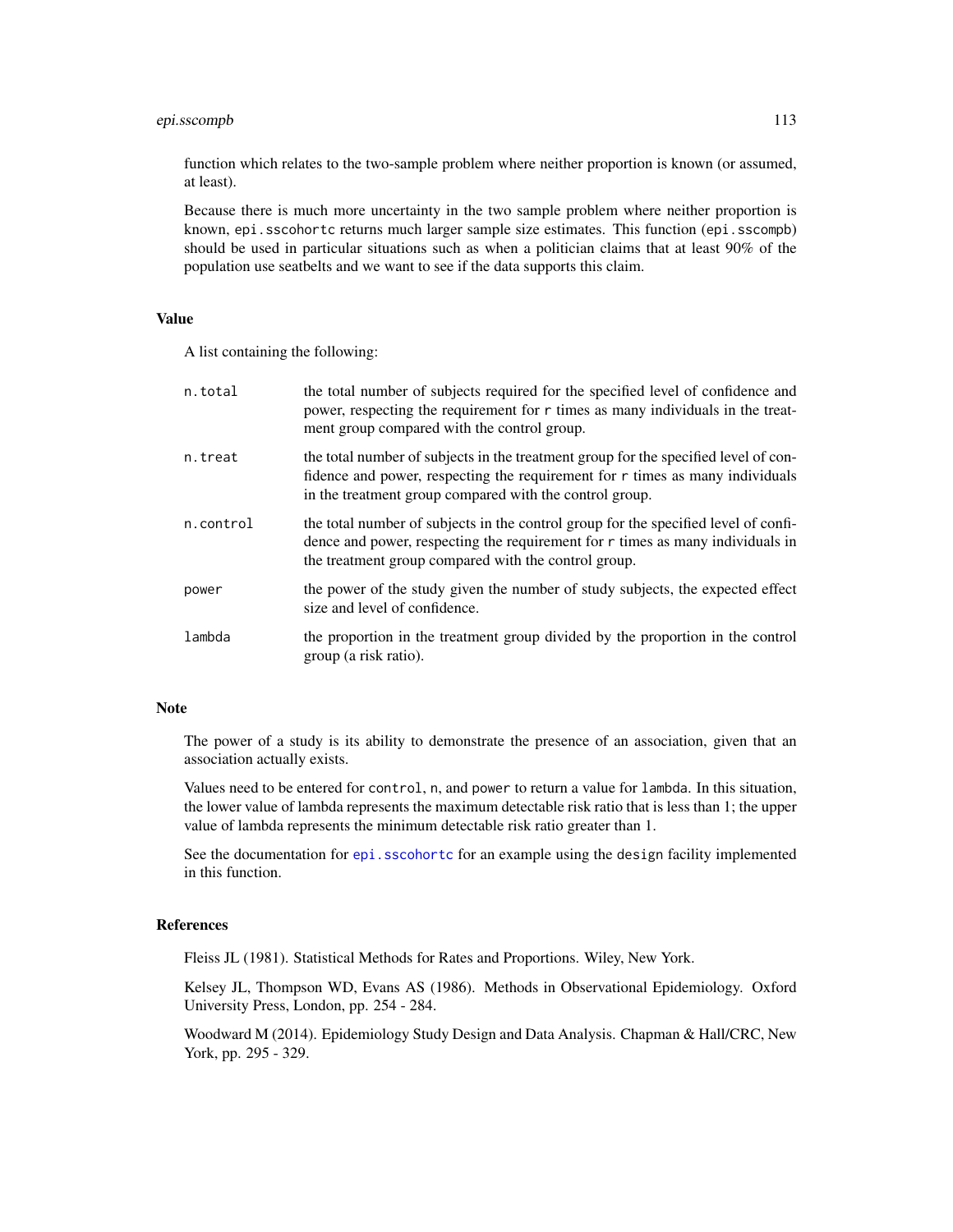## Examples

```
## EXAMPLE 1 (from Woodward 2014 Example 8.12 p. 312):
## A government initiative has decided to reduce the prevalence of male
## smoking to, at most, 30%. A sample survey is planned to test, at the
## 0.05 level, the hypothesis that the percentage of smokers in the male
## population is 30% against the one-sided alternative that it is greater.
## The survey should be able to find a prevalence of 32%, when it is true,
## with 0.90 power. How many men need to be sampled?
epi.sscompb(treat = 0.30, control = 0.32, n = NA, power = 0.90,
  r = 1, design = 1, sided.test = 1, nfractional = FALSE, conf.level = 0.95)
## A total of 4568 men should be sampled: 2284 in the treatment group and
## 2284 in the control group. The risk ratio (that is, the prevalence of
## smoking in males post government initiative divided by the prevalence of
## smoking in males pre inititative) is 0.94.
## EXAMPLE 2:
## If we sample only 2000 men (1000 in the treatment group and 1000 in the
## control group) what is the maximum detectable risk ratio that is less
## than 1?
epi.sscompb(treat = NA, control = 0.32, n = 1000, power = 0.90,
  r = 1, design = 1, sided.test = 1, nfractional = FALSE, conf.level = 0.95)
## If we sample only 10,000 men the maximum detectable risk ratio will be 0.88.
```

|  | epi.sscompc |  |
|--|-------------|--|
|--|-------------|--|

Sample size, power and minimum detectable difference when compar*ing continuous outcomes*

## **Description**

Sample size, power and minimum detectable difference when comparing continuous outcomes.

#### Usage

```
epi.sscompc(treat, control, n, sigma, power, r = 1, design = 1,
   sided.test = 2, nfractional = FALSE, conf.level = 0.95)
```
#### Arguments

| treat   | the expected value for the treatment group (see below).                             |
|---------|-------------------------------------------------------------------------------------|
| control | the expected value for the control group (see below).                               |
| n       | scalar, defining the total number of subjects in the study (i.e., the number in the |
|         | treatment and control group).                                                       |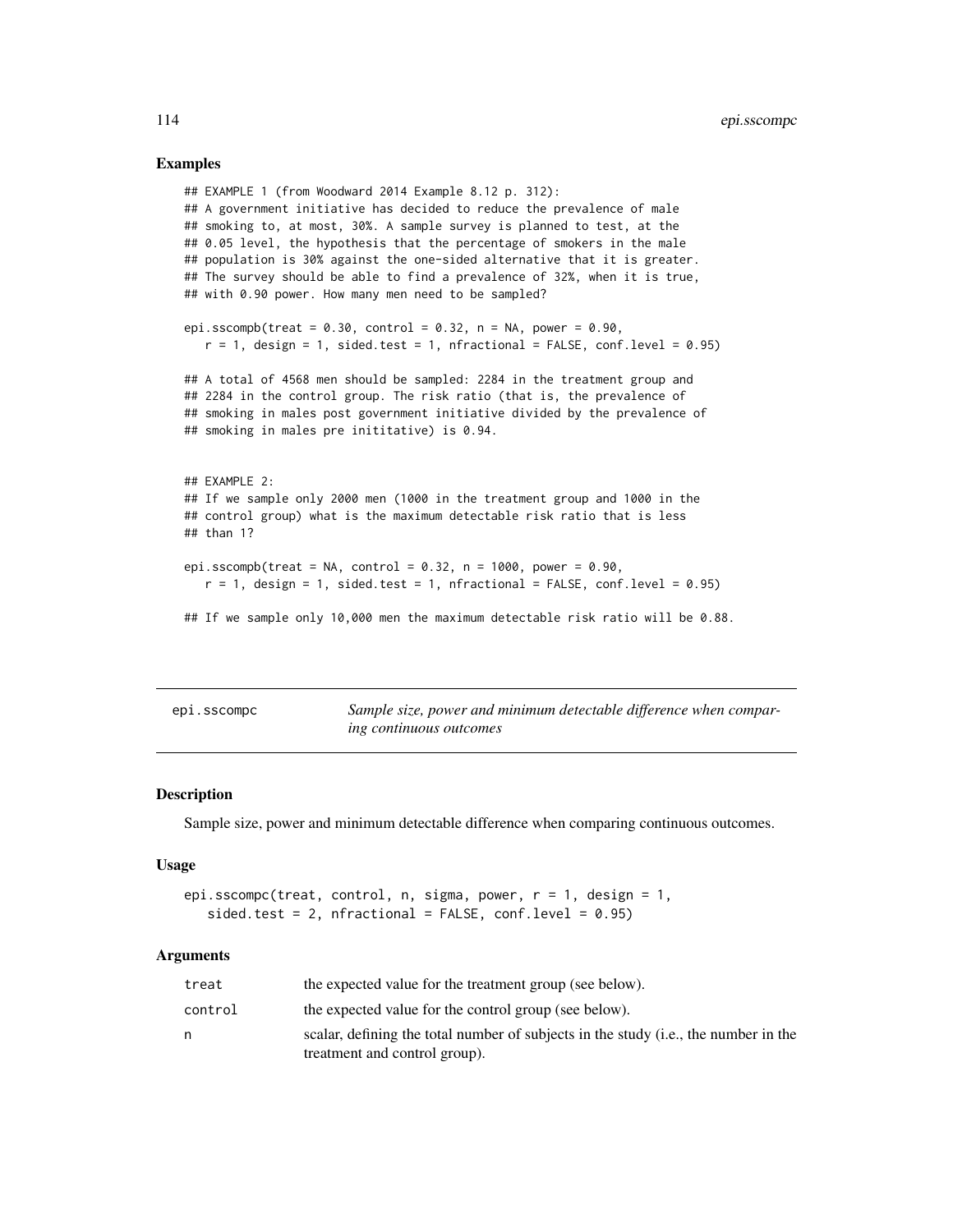## epi.sscompc 115

| sigma        | the expected standard deviation of the variable of interest for both treatment and<br>control groups.                                                                                                                                                                                                                                                                                    |
|--------------|------------------------------------------------------------------------------------------------------------------------------------------------------------------------------------------------------------------------------------------------------------------------------------------------------------------------------------------------------------------------------------------|
| power        | scalar, the required study power.                                                                                                                                                                                                                                                                                                                                                        |
| $\mathsf{r}$ | scalar, the number in the treatment group divided by the number in the control<br>group.                                                                                                                                                                                                                                                                                                 |
| design       | scalar, the estimated design effect.                                                                                                                                                                                                                                                                                                                                                     |
| sided.test   | use a one- or two-sided test? Use a two-sided test if you wish to evaluate whether<br>or not the outcome in the exposed (treatment) group is greater than or less than<br>the outcome in the unexposed (control) group. Use a one-sided test to evaluate<br>whether or not the outcome in the exposed (treatment) group is greater than the<br>outcome in the unexposed (control) group. |
| nfractional  | logical, return fractional sample size.                                                                                                                                                                                                                                                                                                                                                  |
| conf.level   | scalar, defining the level of confidence in the computed result.                                                                                                                                                                                                                                                                                                                         |

# Details

The methodology in this function follows the approach described in Chapter 8 of Woodward (2014), pp. 295 - 329.

## Value

A list containing the following:

| n.total   | the total number of subjects required for the specified level of confidence and<br>power, respecting the requirement for r times as many individuals in the treat-<br>ment group compared with the control group.                 |
|-----------|-----------------------------------------------------------------------------------------------------------------------------------------------------------------------------------------------------------------------------------|
| n.treat   | the total number of subjects in the treatment group for the specified level of con-<br>fidence and power, respecting the requirement for $r$ times as many individuals<br>in the treatment group compared with the control group. |
| n.control | the total number of subjects in the control group for the specified level of confi-<br>dence and power, respecting the requirement for r times as many individuals in<br>the treatment group compared with the control group.     |
| power     | the power of the study given the number of study subjects, the expected effect<br>size and level of confidence.                                                                                                                   |
| delta     | the minimum detectable difference given the specified level of confidence and<br>power.                                                                                                                                           |

## Note

The power of a study is its ability to demonstrate the presence of an association, given that an association actually exists.

A detailed description of sample size calculations for case-control studies (with numerous worked examples, many of them reproduced below) is provided by Woodward (2014), pages 295 to 329.

See the documentation for [epi.sscohortc](#page-105-0) for an example using the design facility implemented in this function.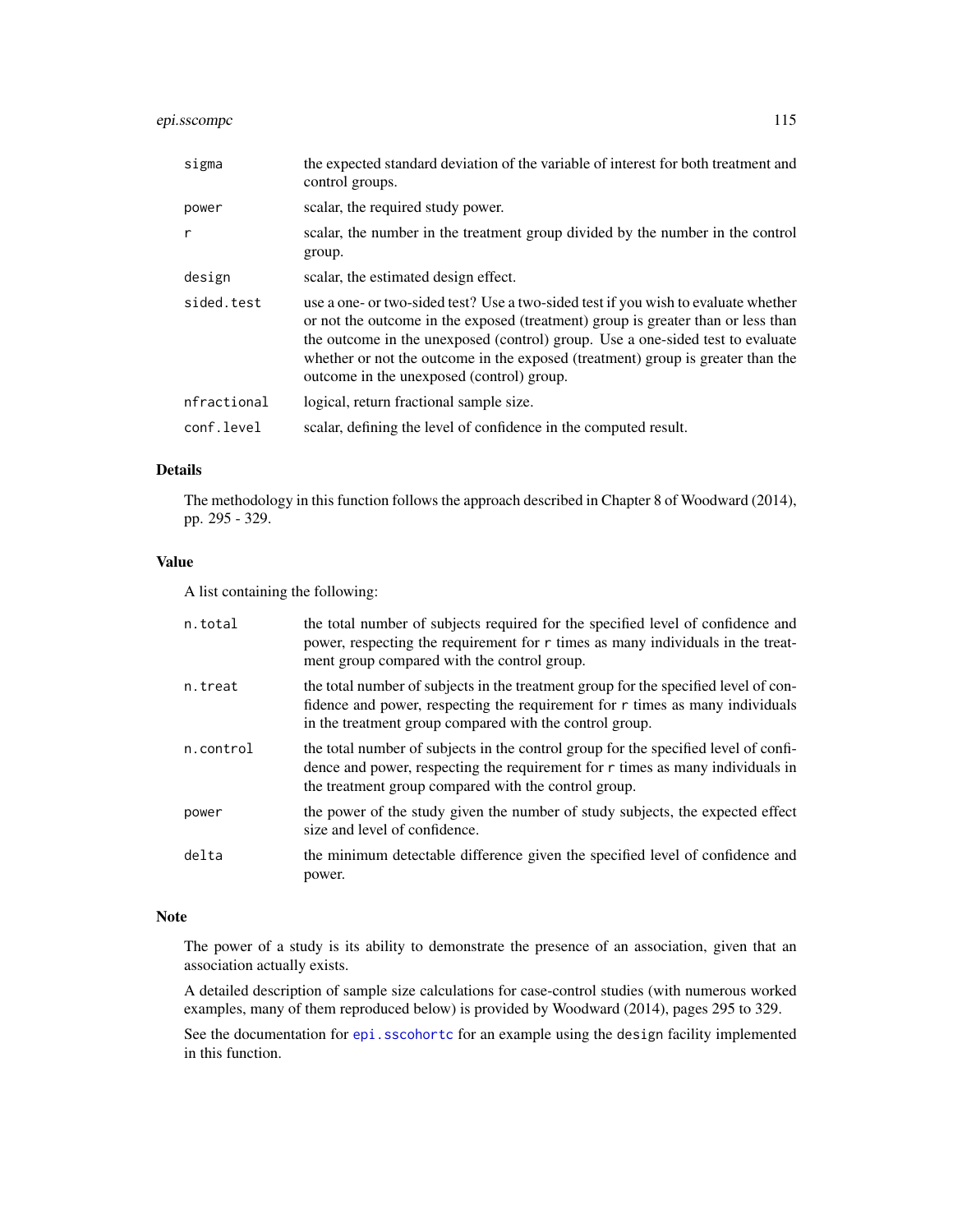#### References

Kelsey JL, Thompson WD, Evans AS (1986). Methods in Observational Epidemiology. Oxford University Press, London, pp. 254 - 284.

Woodward M (1999). Epidemiology Study Design and Data Analysis. Chapman & Hall/CRC, New York, pp. 329 - 365.

Woodward M (2014). Epidemiology Study Design and Data Analysis. Chapman & Hall/CRC, New York, pp. 295 - 329.

#### Examples

## EXAMPLE 1 (from Woodward 2014 Example 8.8 p. 308): ## Supposed we wish to test, at the 5% level of significance, the hypothesis ## that cholesterol means in a population are equal in two study years against ## the one-sided alternative that the mean is higher in the second of the ## two years. Suppose that equal sized samples will be taken in each year, ## but that these will not necessarily be from the same individuals (i.e., the ## two samples are drawn independently). Our test is to have a power of 0.95 ## at detecting a difference of 0.5 mmol/L. The standard deviation of serum ## cholesterol in humans is assumed to be 1.4 mmol/L.

epi.sscompc(treat =  $5.0$ , control =  $4.5$ , n = NA, sigma =  $1.4$ , power =  $0.95$ ,  $r = 1$ , design = 1, sided.test = 1, nfractional = FALSE, conf.level = 0.95)

## To satisfy the study requirements 340 individuals need to be tested: 170 in ## the first year and 170 in the second year.

```
## EXAMPLE 2 (from Woodward 1999 Example 8.9 pp. 345):
## Women taking oral contraceptives sometimes experience anaemia due to
## impaired iron absorption. A study is planned to compare the use of iron
## tablets against a course of placebos. Oral contraceptive users are
## randomly allocated to one of the two treatment groups and mean serum
## iron concentration compared after 6 months. Data from previous studies
## indicates that the standard deviation of the increase in iron
## concentration will be around 4 micrograms% over a 6-month period.
## The average increase in serum iron concentration without supplements is
## also thought to be 4 micrograms%. The investigators want to be 90% sure
## of detecting when the supplement doubles the serum iron concentration using
## a two-sided 5% significance test. It is decided to allocate 4 times as many
## women to the treatment group so as to obtain a better estimate of its effect.
## How many women should be enrolled in this study?
```

```
epi.sscompc(treat = 8, control = 4, n = NA, sigma = 4, power = 0.90,
   r = 4, design = 1, sided.test = 2, nfractional = FALSE, conf.level = 0.95)
```
## The estimated sample size is 70. We allocate 70/5 = 14 women to the ## placebo group and four times as many (n = 56) to the iron treatment group.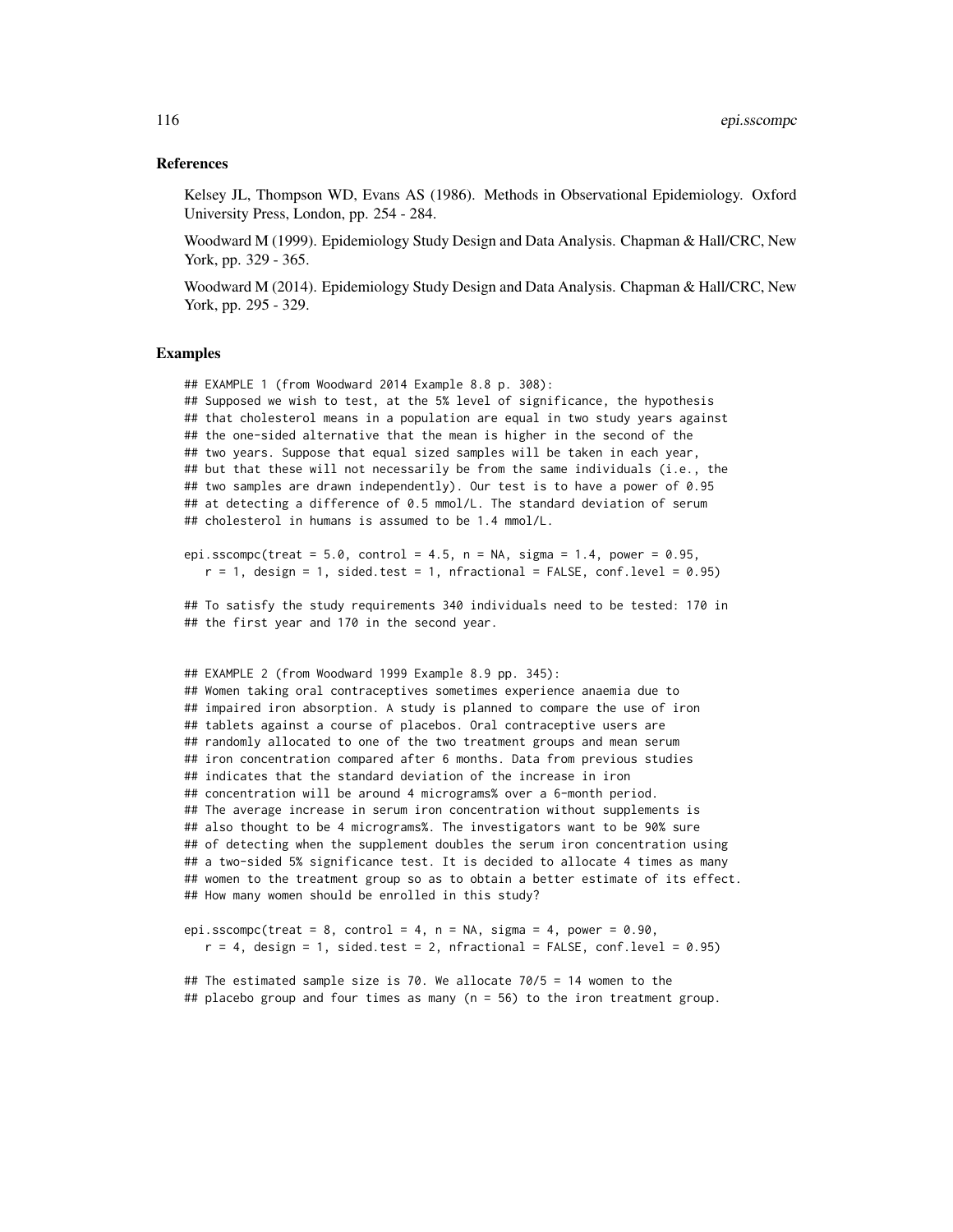epi.sscomps *Sample size, power and minimum detectable hazard when comparing time to event*

## Description

Sample size, power and minimum detectable hazard when comparing time to event.

## Usage

```
epi.sscomps(treat, control, n, power, r = 1, design = 1,
   sided.test = 2, nfractional = FALSE, conf.level = 0.95)
```
# Arguments

| treat       | the expected value for the treatment group (see below).                                                                                                                                                                                                                                                                                                                                                              |
|-------------|----------------------------------------------------------------------------------------------------------------------------------------------------------------------------------------------------------------------------------------------------------------------------------------------------------------------------------------------------------------------------------------------------------------------|
| control     | the expected value for the control group (see below).                                                                                                                                                                                                                                                                                                                                                                |
| n           | scalar, defining the total number of subjects in the study (i.e., the number in the<br>treatment and control group).                                                                                                                                                                                                                                                                                                 |
| power       | scalar, the required study power.                                                                                                                                                                                                                                                                                                                                                                                    |
| r           | scalar, the number in the treatment group divided by the number in the control<br>group. This argument is ignored when method = "proportions".                                                                                                                                                                                                                                                                       |
| design      | scalar, the estimated design effect.                                                                                                                                                                                                                                                                                                                                                                                 |
| sided.test  | use a one- or two-sided test? Use a two-sided test if you wish to evaluate whether<br>or not the outcome hazard in the exposed (treatment) group is greater than or less<br>than the outcome hazard in the unexposed (control) group. Use a one-sided test<br>to evaluate whether or not the outcome hazard in the exposed (treatment) group<br>is greater than the outcome hazard in the unexposed (control) group. |
| nfractional | logical, return fractional sample size.                                                                                                                                                                                                                                                                                                                                                                              |
| conf.level  | scalar, defining the level of confidence in the computed result.                                                                                                                                                                                                                                                                                                                                                     |

## Details

The argument treat is the proportion of treated subjects that will have not experienced the event of interest at the end of the study period and control is the proportion of control subjects that will have not experienced the event of interest at the end of the study period. See Therneau and Grambsch pp 61 - 65.

## Value

A list containing one or more of the following:

n.crude the crude estimated total number of events required for the specified level of confidence and power.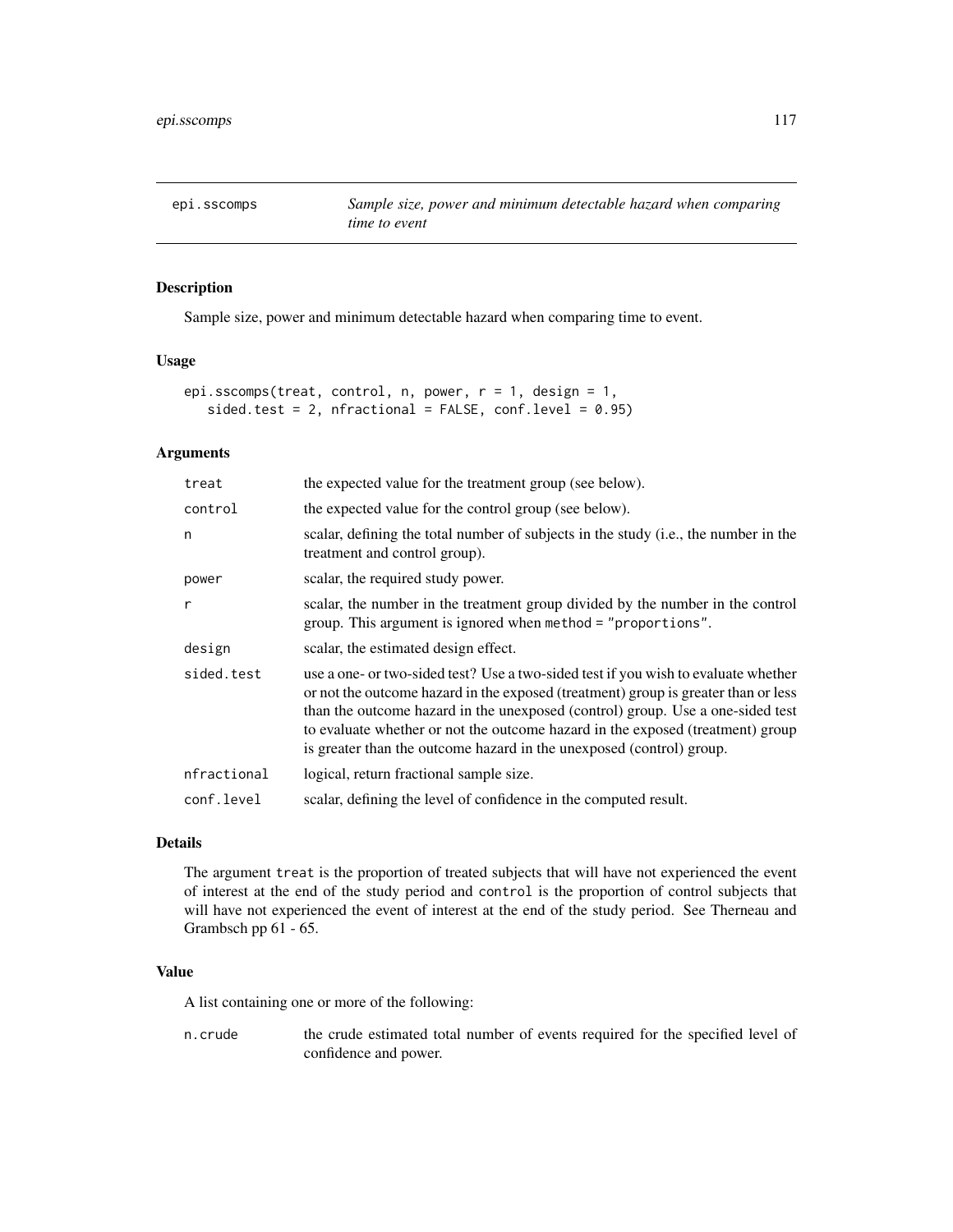| n.total | the total estimated number of events required for the specified level of confi-<br>dence and power, respecting the requirement for $r$ times as many events in the<br>treatment group compared with the control group. |
|---------|------------------------------------------------------------------------------------------------------------------------------------------------------------------------------------------------------------------------|
| hazard  | the minimum detectable hazard ratio $>1$ and the maximum detectable hazard<br>ratio $<1$ .                                                                                                                             |
| power   | the power of the study given the number of events, the expected hazard ratio and<br>level of confidence.                                                                                                               |

## **Note**

The power of a study is its ability to demonstrate the presence of an association, given that an association actually exists.

See the documentation for epi. sscohortc for an example using the design facility implemented in this function.

#### References

Therneau TM, Grambsch PM (2000). Modelling Survival Data - Extending the Cox Model. Springer, London, pp. 61 - 65.

Woodward M (2014). Epidemiology Study Design and Data Analysis. Chapman & Hall/CRC, New York, pp. 295 - 329.

#### Examples

```
## EXAMPLE 1 (from Therneau and Grambsch 2000 p. 63):
## The 5-year survival probability of patients receiving a standard treatment
## is 0.30 and we anticipate that a new treatment will increase it to 0.45.
## Assume that a study will use a two-sided test at the 0.05 level with 0.90
## power to detect this difference. How many events are required?
epi.sscomps(treat = 0.45, control = 0.30, n = NA, power = 0.90,
   r = 1, design = 1, sided.test = 2, nfractional = FALSE, conf.level = 0.95)
## A total of 250 events are required. Assuming one event per individual,
## assign 125 individuals to the treatment group and 125 to the control group.
## EXAMPLE 2 (from Therneau and Grambsch 2000 p. 63):
## What is the minimum detectable hazard in a study involving 500 subjects where
## the treatment to control ratio is 1:1, assuming a power of 0.90 and a
## 2-sided test at the 0.05 level?
epi.sscomps(treat = NA, control = NA, n = 500, power = 0.90,
  r = 1, design = 1, sided.test = 2, nfractional = FALSE, conf.level = 0.95)
## Assuming treatment increases time to event (compared with controls), the
## minimum detectable hazard of a study involving 500 subjects (250 in the
## treatment group and 250 in the controls) is 1.33.
```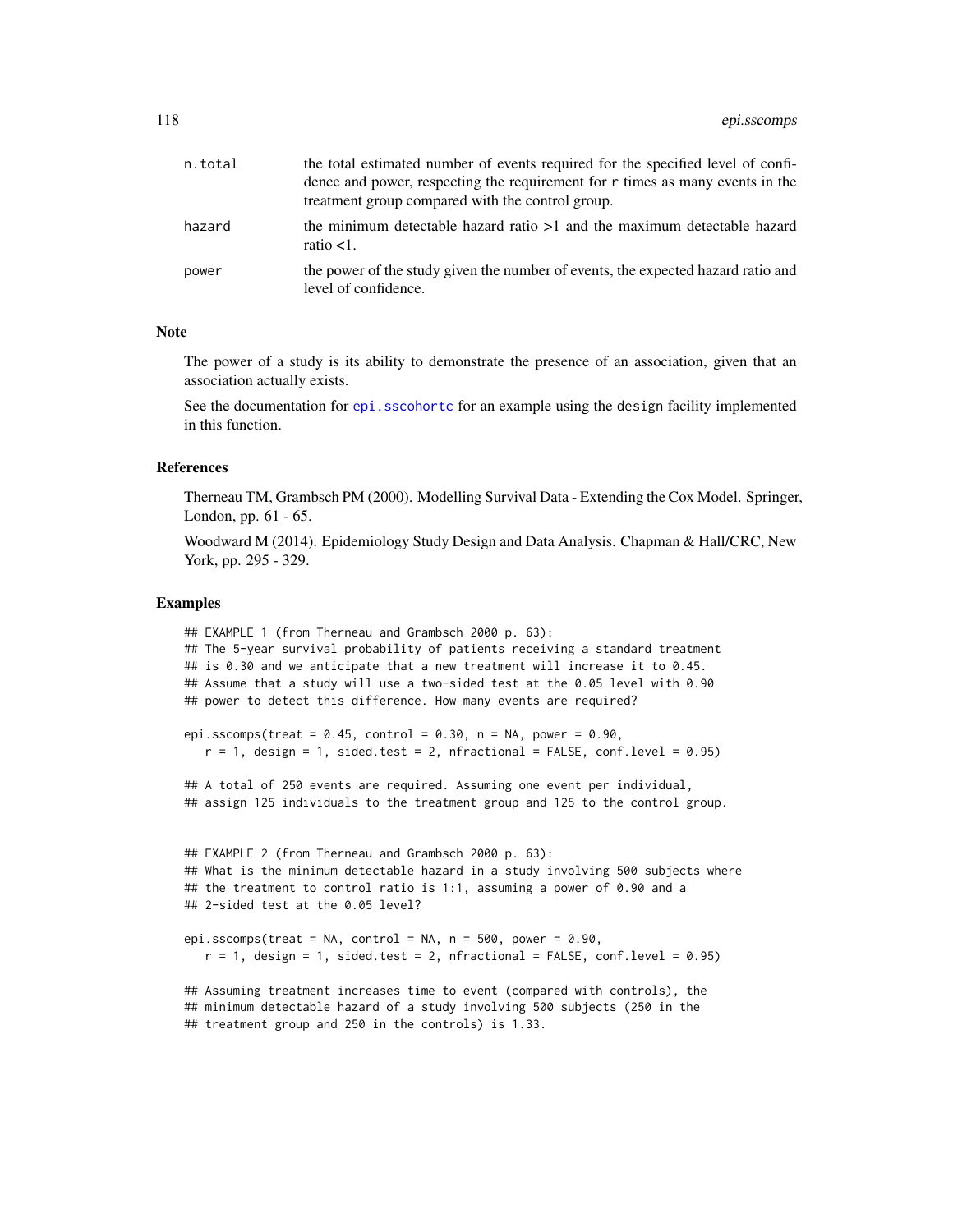## Description

Sample size to detect at least one event (e.g., a disease-positive individual) in a population. The method adjusts sample size estimates on the basis of test sensitivity and can account for series and parallel test interpretation.

## Usage

```
epi.ssdetect(N, prev, se, sp, interpretation = "series", covar = c(0,0),
   finite.correction = TRUE, nfractional = FALSE, conf.level = 0.95)
```
# Arguments

| N                 | a vector of length one or two defining the size of the population. The first ele-<br>ment of the vector defines the number of clusters, the second element defining<br>the mean number of sampling units per cluster.                                                                                                                                                                                                         |  |
|-------------------|-------------------------------------------------------------------------------------------------------------------------------------------------------------------------------------------------------------------------------------------------------------------------------------------------------------------------------------------------------------------------------------------------------------------------------|--|
| prev              | a vector of length one or two defining the prevalence of disease in the popula-<br>tion. The first element of the vector defines the between-cluster prevalence, the<br>second element defines the within-cluster prevalence.                                                                                                                                                                                                 |  |
| se                | a vector of length one or two defining the sensitivity of the test(s) used.                                                                                                                                                                                                                                                                                                                                                   |  |
| sp                | a vector of length one or two defining the specificity of the test(s) used.                                                                                                                                                                                                                                                                                                                                                   |  |
|                   | interpretation a character string indicating how test results should be interpreted. Options are<br>series or parallel.                                                                                                                                                                                                                                                                                                       |  |
| covar             | a vector of length two defining the covariance between test results for disease<br>positive and disease negative groups. The first element of the vector is the co-<br>variance between test results for disease positive subjects. The second element<br>of the vector is the covariance between test results for disease negative subjects.<br>Use covar = $c(\theta, \theta)$ (the default) if these values are not known. |  |
| finite.correction |                                                                                                                                                                                                                                                                                                                                                                                                                               |  |
|                   | logical, apply finite correction? See details, below.                                                                                                                                                                                                                                                                                                                                                                         |  |
| nfractional       | logical, return fractional sample size.                                                                                                                                                                                                                                                                                                                                                                                       |  |
| conf.level        | scalar, defining the level of confidence in the computed result.                                                                                                                                                                                                                                                                                                                                                              |  |
|                   |                                                                                                                                                                                                                                                                                                                                                                                                                               |  |

## Value

A list containing the following:

| performance | The sensitivity and specificity of the testing strategy.                |
|-------------|-------------------------------------------------------------------------|
| sample.size | The number of clusters, units, and total number of units to be sampled. |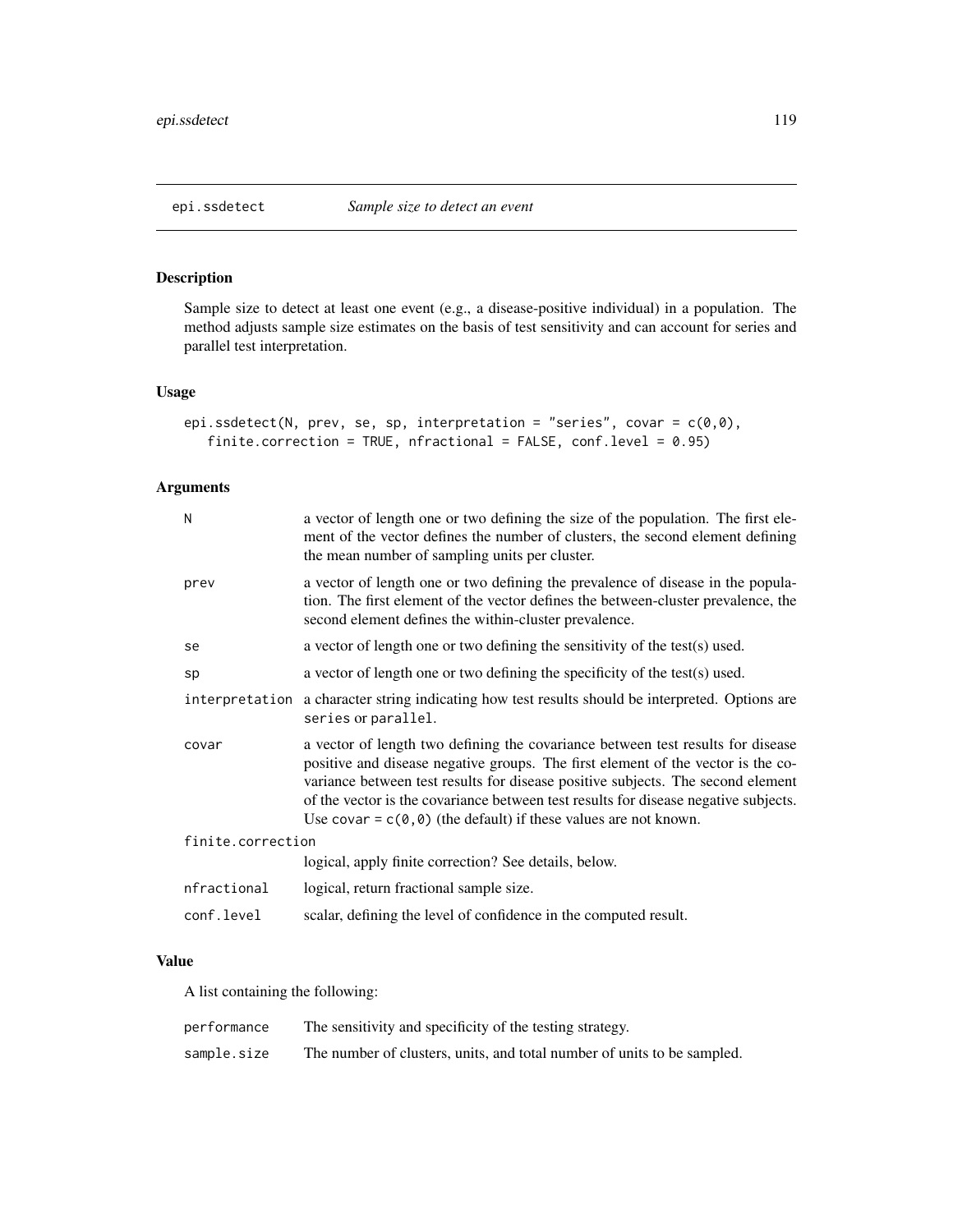Sample size calculations are carried out using the binomial distribution and an approximation of the hypergeometric distribution (MacDiarmid 1988). Because the hypergeometric distribution takes into account the size of the population being sampled finite.correction = TRUE is only applied to the binomial sample size estimates.

Define se1 and se2 as the sensitivity for the first and second test, sp1 and sp2 as the specificity for the first and second test, p111 as the proportion of disease-positive subjects with a positive test result to both tests and p000 as the proportion of disease-negative subjects with a negative test result to both tests. The covariance between test results for the disease-positive group is  $p111 - se1 * se2$ . The covariance between test results for the disease-negative group is  $p000 - sp1 * sp2$ .

#### References

Cannon RM (2001). Sense and sensitivity — designing surveys based on an imperfect test. Preventive Veterinary Medicine 49: 141 - 163.

Dohoo I, Martin W, Stryhn H (2009). Veterinary Epidemiologic Research. AVC Inc, Charlottetown, Prince Edward Island, Canada, pp. 54.

MacDiarmid S (1988). Future options for brucellosis surveillance in New Zealand beef herds. New Zealand Veterinary Journal 36, 39 - 42. DOI: 10.1080/00480169.1988.35472.

## Examples

```
## EXAMPLE 1:
## We would like to confirm the absence of disease in a single 1000-cow
## dairy herd. We expect the prevalence of disease in the herd to be 5%.
## We intend to use a single test with a sensitivity of 0.90 and a
## specificity of 1.00. How many samples should we take to be 95% certain
## that, if all tests are negative, the disease is not present?
epi.ssdetect(N = 1000, prev = 0.05, se = 0.90, sp = 1.00, interpretation =
   "series", covar = c(\emptyset, \emptyset), finite.correction = TRUE, nfractional = FALSE,
   conf<math>level = 0.95## Using the hypergeometric distribution, we need to sample 65 cows.
## EXAMPLE 2:
## We would like to confirm the absence of disease in a study area. If the
## disease is present we expect the between-herd prevalence to be 8% and the
## within-herd prevalence to be 5%. We intend to use two tests: the first has
## a sensitivity and specificity of 0.90 and 0.80, respectively. The second
## has a sensitivity and specificity of 0.95 and 0.85, respectively. The two
```
## tests will be interpreted in parallel. How many herds and cows within herds ## should we sample to be 95% certain that the disease is not present in the ## study area if all tests are negative? There area is comprised of ## approximately 5000 herds and the average number of cows per herd is 100.

```
epi.ssdetect(N = c(5000, 100), prev = c(0.08, 0.05), se = c(0.90, 0.95),
  sp = c(0.80, 0.85), interpretation = "parallel", covar = c(0,0),
  finite.correction = TRUE, nfractional = FALSE, conf.level = 0.95)
```
# **Note**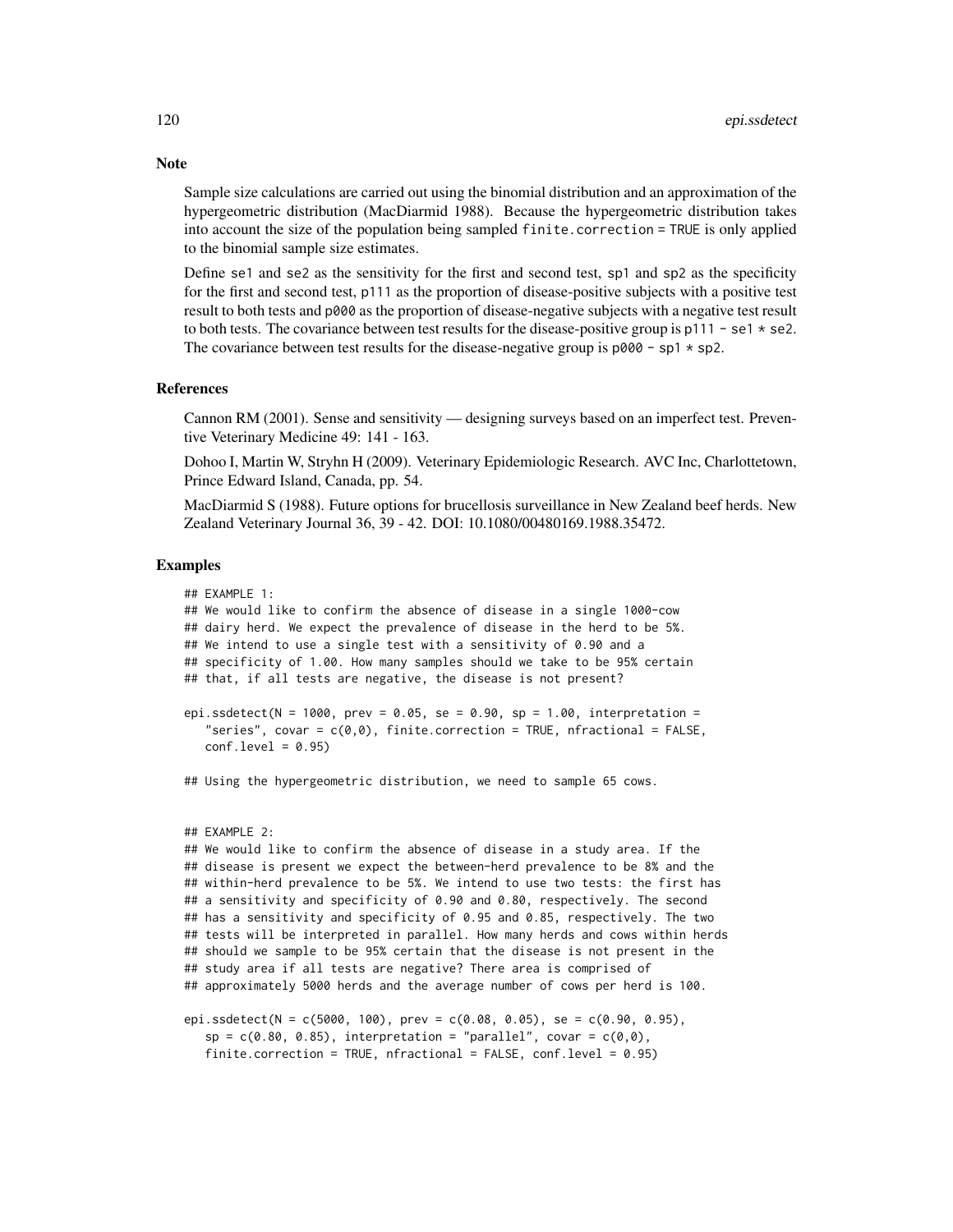```
## We need to sample 46 cows from 40 herds (a total of 1840 samples).
## The sensitivity of this testing regime is 99%. The specificity of this
## testing regime is 68%.
## EXAMPLE 3:
## You want to document the absence of Mycoplasma from a 200-sow pig herd.
## Based on your experience and the literature, a minimum of 20% of sows
## would have seroconverted if Mycoplasma were present in the herd. How many
## sows do you need to sample?
epi.ssdetect(N = 200, prev = 0.20, se = 1.00, sp = 1.00, interpretation =
   "series", covar = c(0,0), finite.correction = TRUE, nfractional = FALSE,
  conf<math>. level = 0.95## If you test 15 sows and all test negative you can state that you are 95%
## confident that the prevalence rate of Mycoplasma in the herd is less than
## 20%.
```
epi.ssdxsesp *Sample size to estimate the sensitivity or specificity of a diagnostic test*

## Description

Sample size to estimate the sensitivity or specificity of a diagnostic test.

#### Usage

```
epi.ssdxsesp(test, type = "se", Py, epsilon, error = "relative",
  nfractional = FALSE, conf.level = 0.95
```
## Arguments

| test        | scalar number, the prior estimate of diagnostic test performance $(0 \text{ to } 1)$ .                                                                                  |
|-------------|-------------------------------------------------------------------------------------------------------------------------------------------------------------------------|
| type        | character string. Options are se to estimate a sample size to determine diagnostic<br>sensitivity and sp to estimate a sample size to determine diagnostic specificity. |
| Py          | scalar number, an estimate of the prevalence of the outcome in the study popu-<br>lation.                                                                               |
| epsilon     | scalar number, the maximum difference between the estimate and the unknown<br>population value expressed in absolute or relative terms.                                 |
| error       | character string. Options are absolute for absolute error and relative for<br>relative error.                                                                           |
| nfractional | logical, return fractional sample size.                                                                                                                                 |
| conf.level  | scalar number, the level of confidence in the computed result.                                                                                                          |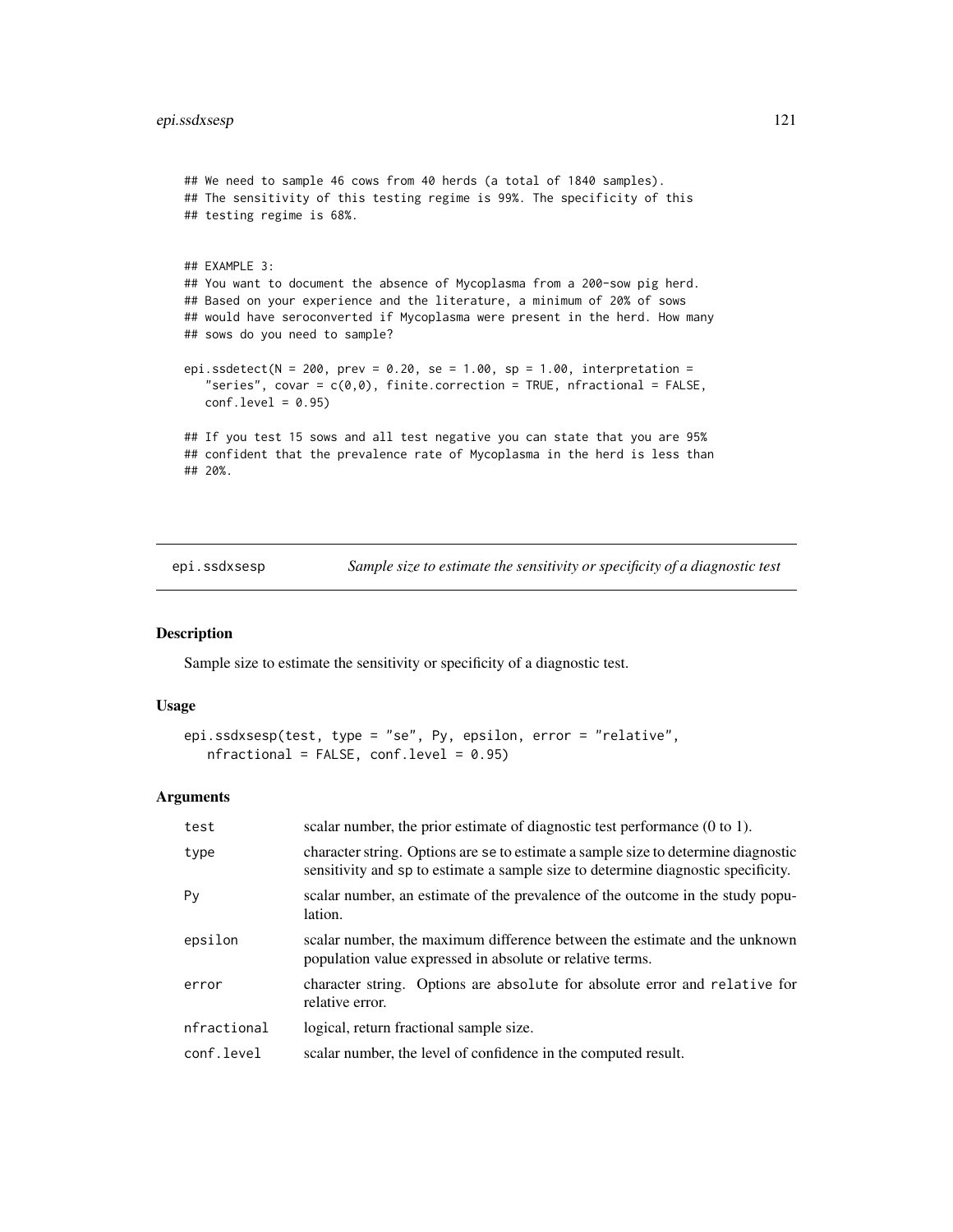## Value

Returns an integer defining the required sample size.

## Note

The sample size calculation method implemented in this function follows the approach described by Hajian-Tilaki (2014).

## References

Hajian-Tilaki K (2014). Sample size estimation in diagnostic test studies of biomedical informatics. Journal of Biomedical Informatics 48: 193 - 204. DOI: 10.1016/j.jbi.2014.02.013.

#### Examples

```
## EXAMPLE 1 (from Hajian-Tilaki 2014, p 195):
## A new diagnostic test has been developed and we'd like to conduct a study
## to determine its diagnostic sensitivity which we believe should be in the
## order of 0.80. How many subjects should be enrolled if the prevalence of
## the disease outcome of interest is 0.10 and we'd like to be 95% confident
## that our estimate of sensitivity is within 0.07 of the true population
## value?
epi.ssdxsesp(test = 0.80, type = "se", Py = 0.10, epsilon = 0.07,
   error = "absolute", nfractional = FALSE, conf.level = 0.95)
## A total of 1255 subjects need to be enrolled to meet the requirements of the
## study.
```

| epi.ssdxtest | Sample size to validate a diagnostic test in the absence of a gold stan- |
|--------------|--------------------------------------------------------------------------|
|              | dard                                                                     |

## Description

Sample size to validate a diagnostic test in the absence of a gold standard.

#### Usage

```
epi.ssdxtest(pi, se, sp, epsilon.api, epsilon.ase, epsilon.asp, epsilon.asesp,
   r = 1, nfractional = FALSE, verbose = FALSE, conf.level = 0.95)
```
## Arguments

| рi | vector of length two, the expected prevalence of the outcome of interest in the   |
|----|-----------------------------------------------------------------------------------|
|    | two populations $(0 \text{ to } 1)$ , respectively.                               |
| se | vector of length two, the expected diagnostic sensitivity of the first and second |
|    | test $(0 \text{ to } 1)$ , respectively.                                          |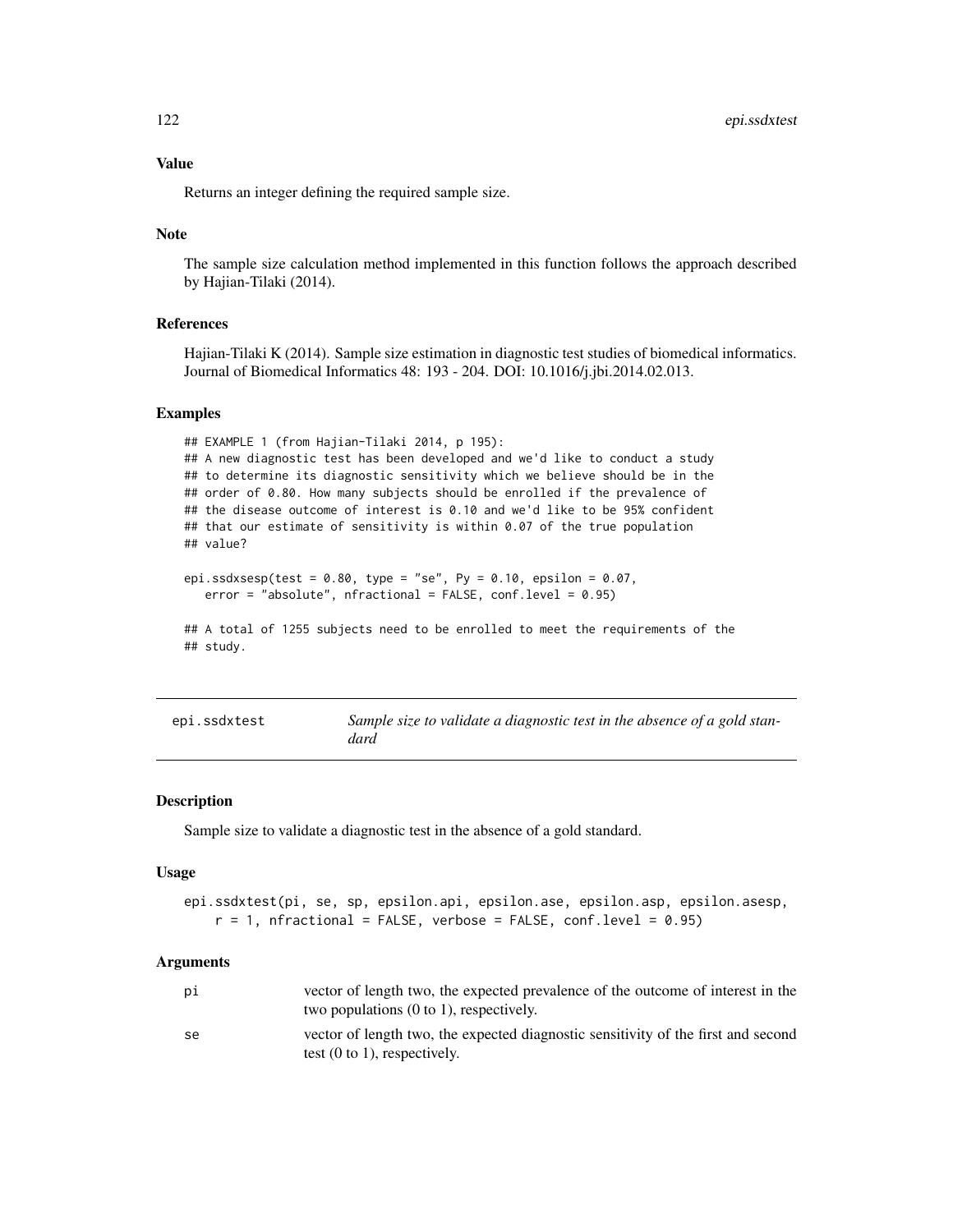epi.ssdxtest 123

| sp            | vector of length two, the expected diagnostic specificity of the first and second<br>test $(0 \text{ to } 1)$ , respectively.        |
|---------------|--------------------------------------------------------------------------------------------------------------------------------------|
| epsilon.api   | vector of length two, the absolute error for the prevalence of the outcome of<br>interest in the first and second study populations. |
| epsilon.ase   | vector of length two, the absolute error for the sensitivity estimate of the first<br>and second test.                               |
| epsilon.asp   | vector of length two, the absolute error for the specificity estimate of the first<br>and second test.                               |
| epsilon.asesp | vector of length two, the absolute error for the difference in the two sensitivity<br>and specificity estimates.                     |
| r             | scalar, the required number in the second population divided by the number in<br>the first population.                               |
| nfractional   | logical, return fractional sample size.                                                                                              |
| verbose       | logical, return sample size estimates for se, sp, and pi?                                                                            |
| conf.level    | scalar, defining the level of confidence in the computed result.                                                                     |

## Details

Hui and Walter (1980) describe an approach for estimating the sensitivity and specificity of a diagnostic test in the absence of a gold standard. Their method involves testing individuals from two populations with two conditionally independent diagnostic tests (neither of which is a gold standard). With such data, all six parameters of interest (two sensitivities, two specificities and two prevalences) can be estimated since there are six degrees of freedom available. The methodology in this function follows the sample size calculation methods described by Georgiadis et al. (2005).

In their paper Georgiadis et al. (2005) parameterise the uncertainty in the prevalence, sensitivity and specificity estimates in terms of the width of the confidence interval. For consistency with the other sample size calculation functions in epiR the amount of uncertainty in the prevalence, sensitivity and specificity is parameterised in absolute terms. Using this approach, if we set se =  $c(0.80, 0.90)$  and epsilon.ase =  $c(0.05, 0.10)$  the number of subjects to return an estimate of se1 that is between 0.75 and 0.85 and se2 that is between 0.80 and 1.0 will be returned.

## Value

When verbose = TRUE a data frame listing the required sample size to estimate:

| p1             | the prevalence of the outcome of interest in population 1.       |
|----------------|------------------------------------------------------------------|
| p <sub>2</sub> | the prevalence of the outcome of interest in population 2.       |
| se1            | the sensitivity of the first diagnostic test.                    |
| se2            | the sensitivity of the second diagnostic test.                   |
| sp1            | the specificity of the first diagnostic test.                    |
| sp2            | the specificity of the second diagnostic test.                   |
| se1.se2        | the difference in the sensitivities of the two diagnostic tests. |
| sp1.sp2        | the difference in the specificities of the two diagnostic tests. |
|                |                                                                  |

When verbose = FALSE a data frame listing the maximum of the sample size estimates listed when verbose = TRUE.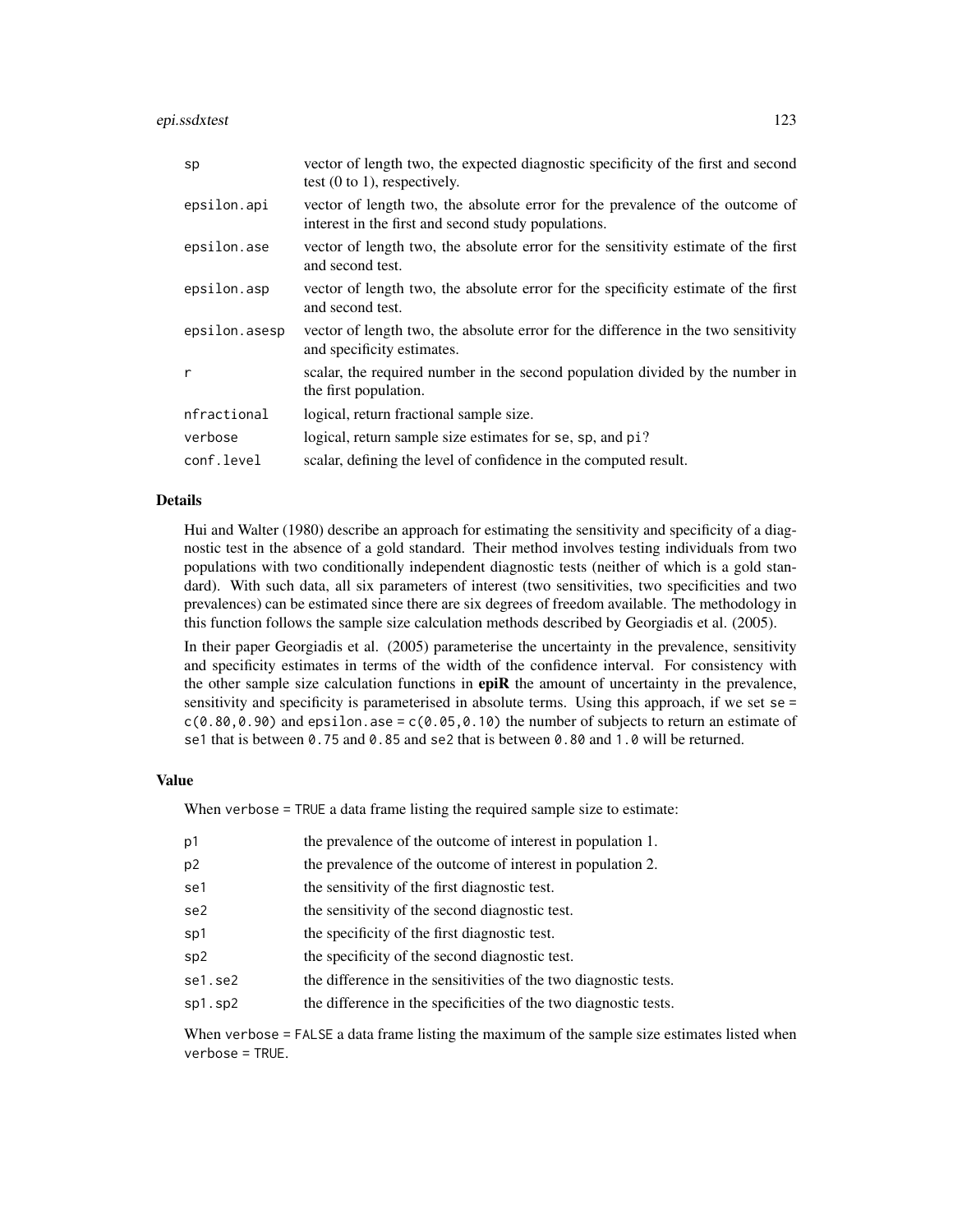### References

Georgiadis M, Johnson W, Gardner I (2005) Sample size determination for estimation of the accuracy of two conditionally independent tests in the absence of a gold standard. Preventive Veterinary Medicine 71, 1 - 10. DOI: 10.1016/j.prevetmed.2005.04.004.

Hui SL, Walter SD (1980) Estimating the error rates of diagnostic tests. Biometrics 36, 167 - 171.

Nielsen SS, Gronbaek C, Agger JF, Houe H (2002) Maximum-likelihood estimation of sensitivity and specificity of ELISAs and faecal culture for diagnosis of paratuberculosis. Preventive Veterinary Medicine 53, 191 - 204. DOI: 10.1016/s0167-5877(01)00280-x.

#### Examples

```
## EXAMPLE 1 (from Georgiadis et al. 2005, pp. 5):
## Nielsen et al. (2002) present data from the evaluation of a milk
## antibody ELISA and faecal culture for the diagnosis of Mycobacterium avium
## subsp. paratuberculosis infection in cattle. Because the ELISA detects
## antibodies and culture is based on isolation of the bacterium in faeces
## we can reasonably assume that the two tests are conditionally independent.
## How many cattle need to be sampled if we wanted to be 95% certain that
## our estimate of diagnostic sensitivity and specificity of the two tests
## is within 0.05 of the true population value assuming the number sampled
## in the second population divided by the number sampled in the first
## population is 0.817? The prevalence of Mycobacterium avium subsp.
## paratuberculosis is thought to be 0.093 and 0.204, respectively. Assume
## the sensitivity of the the ELISA and faecal culture is 0.349 and 0.534,
## respectively. Assume the specificity of the ELISA and faecal culture is
## 0.995 and 0.894, respectively.
```

```
epi.ssdxtest(pi = c(0.093, 0.204), se = c(0.349, 0.534), sp = c(0.995, 0.894),
   epsilon.api = c(0.05,0.05), epsilon.ase = c(0.05,0.05),
   epsilon.asp = c(0.05,0.05), epsilon.asesp = c(0.05,0.05),
   r = 0.817, nfractional = FALSE, verbose = FALSE, conf.level = 0.95)
```
## A total of 63,887 cattle need to be sampled (35,161 from population 1 and ## 28,726 from population 2) to meet the requirements of the study.

<span id="page-123-0"></span>epi.ssequb *Sample size for a parallel equivalence trial, binary outcome*

## Description

Sample size for a parallel equivalence trial, binary outcome.

## Usage

```
epi.ssequb(treat, control, delta, n, r = 1, power, nfractional = FALSE, alpha)
```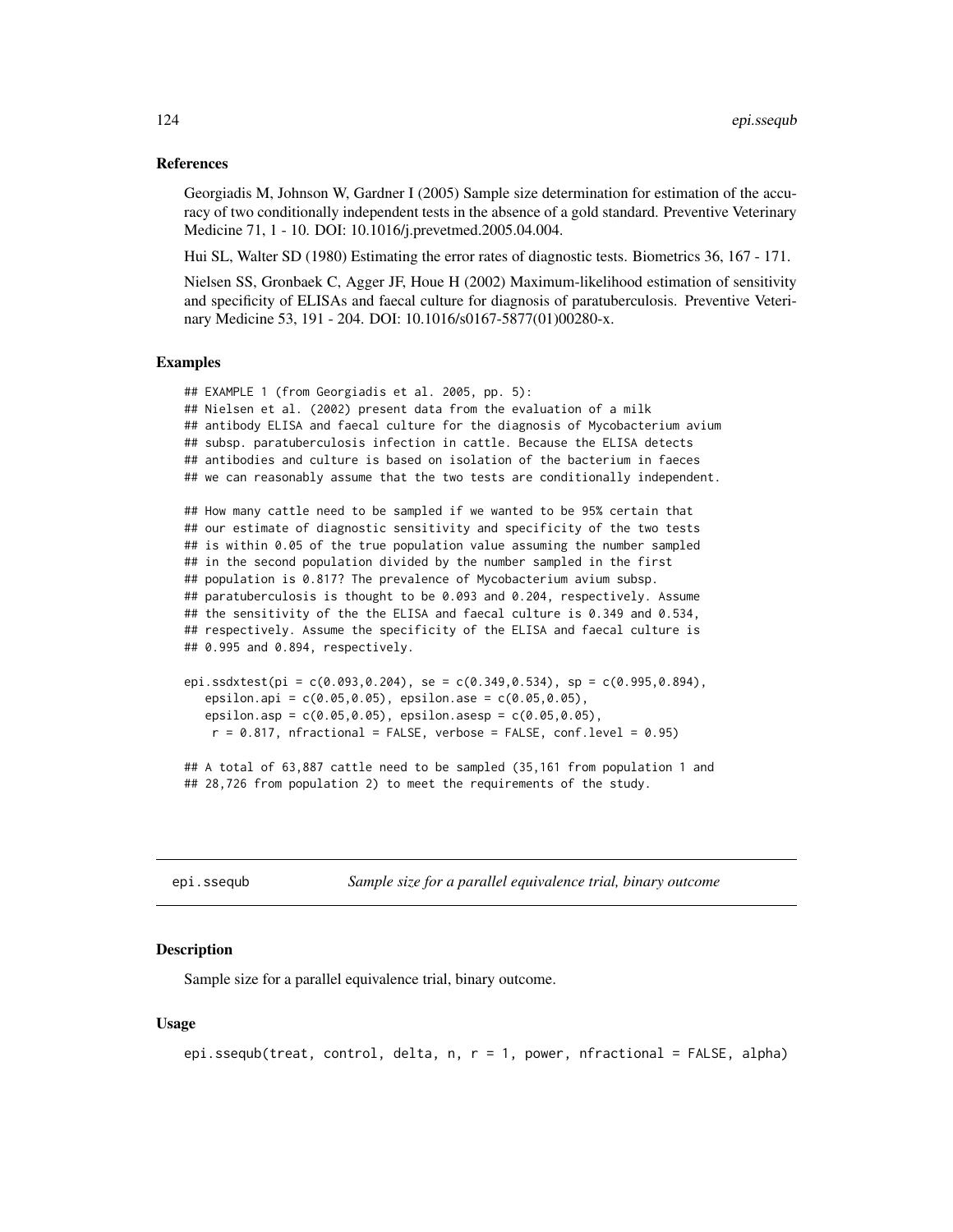## epi.ssequb 125

## Arguments

| treat        | the expected proportion of successes in the treatment group.                                                                                                                                                                 |
|--------------|------------------------------------------------------------------------------------------------------------------------------------------------------------------------------------------------------------------------------|
| control      | the expected proportion of successes in the control group.                                                                                                                                                                   |
| delta        | the equivalence limit, expressed as the absolute change in the outcome of interest<br>that represents a clinically meaningful difference. For an equivalence trial the<br>value entered for delta must be greater than zero. |
| n            | scalar, the total number of study subjects in the trial.                                                                                                                                                                     |
| $\mathsf{r}$ | scalar, the number in the treatment group divided by the number in the control<br>group.                                                                                                                                     |
| power        | scalar, the required study power.                                                                                                                                                                                            |
| nfractional  | logical, return fractional sample size.                                                                                                                                                                                      |
| alpha        | scalar, defining the desired alpha level.                                                                                                                                                                                    |

## Value

A list containing the following:

| n.total   | the total number of study subjects required.                 |
|-----------|--------------------------------------------------------------|
| n.treat   | the required number of study subject in the treatment group. |
| n.control | the required number of study subject in the control group.   |
| delta     | the equivalence limit, as entered by the user.               |
| power     | the specified or calculated study power.                     |

#### Note

A summary of the key features of superiority, equivalence and non-superiority trial comparisons is shown in the following table (adapted from Campbell et al., 2018 [page 170] and Wang et al., 2017):

| Test for        | Null hypothesis              | Alt hypothesis            | Type I error       | Type II error         |
|-----------------|------------------------------|---------------------------|--------------------|-----------------------|
| Superiority     | $H0: Ps - Pn == 0$           | $H1: Ps - Pn := 0$        | $2$ sided, $0.050$ | 1 sided, 0.10 or 0.20 |
| Equivalence     | $H0:$ $Ps - Ph$ $\geq$ delta | $H1:$ $ Ps - Pn  <$ delta | 2 sided, 0.050     | 2 sided, 0.10 or 0.20 |
| Non-inferiority | H0: $Ps$ - $Pn \geq$ delta   | $H1: Ps - Pn <$ delta     | 1 sided, 0.050     | 1 sided, 0.10 or 0.20 |
|                 |                              |                           |                    |                       |

With a superiority trial the aim is to estimate  $Ps-Pn$  with a view to claiming a difference between groups.

With an equivalence trial the aim is not to estimate  $Ps - Pn$  but to judge if it is within the margins defined by delta.

With a non-inferiority trial the aim is not to estimate  $Ps - Pn$  but to judge if it is within the margins defined by delta.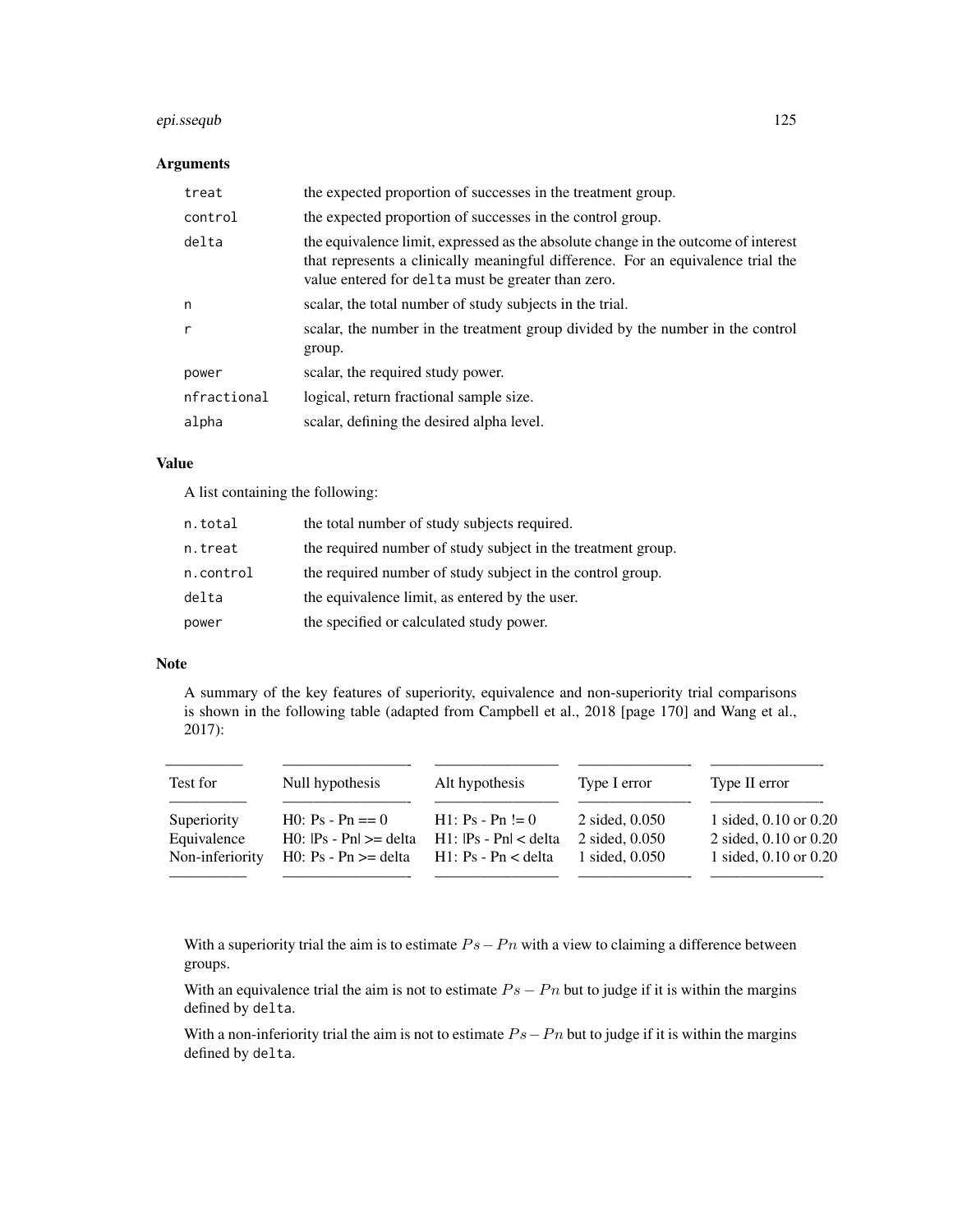Consider a clinical trial comparing two groups, a standard treatment  $(s)$  and a new treatment  $(n)$ . A proportion of subjects in the standard treatment group experience the outcome of interest  $P_s$  and a proportion of subjects in the new treatment group experience the outcome of interest  $P_n$ . We specify the absolute value of the maximum acceptable difference between  $P_n$  and  $P_s$  as  $\delta$ .

For an equivalence trial the null hypothesis is:

 $H_0$ :  $|P_s - P_n| \ge \delta$ 

The alternative hypothesis is:

 $H_1$  :  $|P_s - P_n| < \delta$ 

An equivalence trial is used if want to prove that two treatments produce the same clinical outcomes. The value of the maximum acceptable difference  $\delta$  is chosen so that a patient will not detect any change in effect when replacing the standard treatment with the new treatment. For a superiority trial the value entered for delta must be greater than or equal to zero.

Note that when:

$$
sign(P_n - P_s - \delta) \neq sign(z_{1-\alpha} + z_{1-\beta})
$$

there is no solution for study power. For typical values of  $\alpha$  and  $\beta$  this would occur if  $P_n-P_s-\delta <$ 0. That is, when the targeted alternative is within the null hypothesis. The function issues a warning if these conditions are met.

When calculating the power of a study, the argument n refers to the total study size (that is, the number of subjects in the treatment group plus the number in the control group).

## References

Bennett J, Dismukes W, Duma R, Medoff G, Sande M, Gallis H, Leonard J, Fields B, Bradshaw M, Haywood H, McGee Z, Cate T, Cobbs C, Warner J, Alling D (1979). A comparison of amphotericin B alone and combined with flucytosine in the treatment of cryptoccal meningitis. New England Journal of Medicine 301, 126 - 131. DOI: 10.1056/NEJM197907193010303.

Chow S, Shao J, Wang H (2008). Sample Size Calculations in Clinical Research. Chapman & Hall/CRC Biostatistics Series, pp. 91.

Ewald B (2013). Making sense of equivalence and non-inferiority trials. Australian Prescriber 36: 170 - 173.

Julious SA (2004). Sample sizes for clinical trials with normal data. Statistics in Medicine 23: 1921 - 1986.

Julious SA (2009). Estimating Samples Sizes in Clinical Trials. CRC, New York.

Machin D, Campbell MJ, Tan SB, Tan SH (2009). Sample Size Tables for Clinical Studies. Wiley Blackwell, New York.

Wang B, Wang H, Tu X, Feng C (2017). Comparisons of superiority, non-inferiority, and equivalence trials. Shanghai Archives of Psychiatry 29, 385 - 388. DOI: 10.11919/j.issn.1002-0829.217163.

### Examples

## EXAMPLE 1 (from Machin, Campbell, Tan and Tan 2009 p. 113): ## Bennett, Dismukes, Duma et al. (1979) designed a clinical trial to test ## whether combination chemotherapy for a shorter period would be at least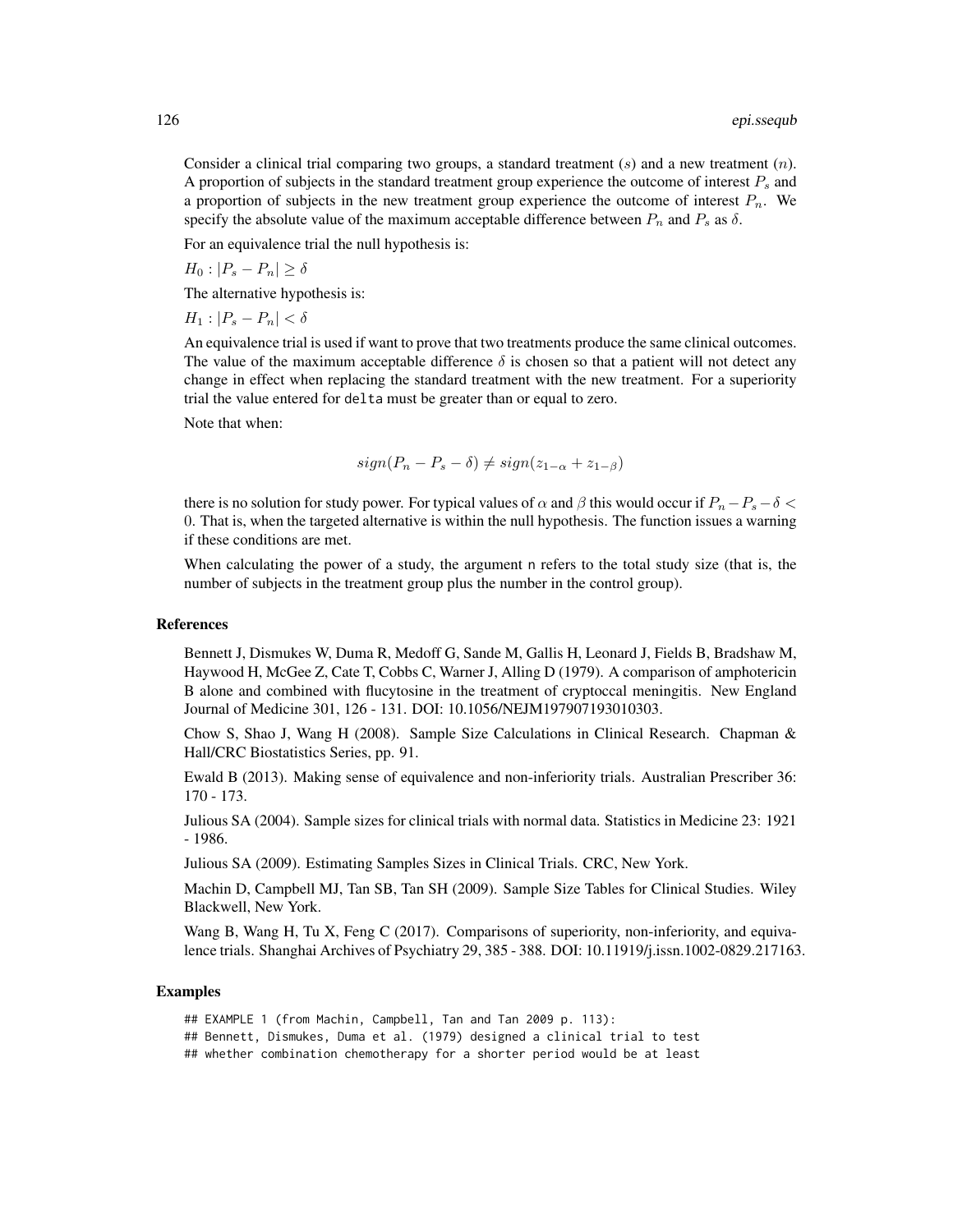## epi.ssequc 127

## as good as conventional therapy for patients with cryptococcal meningitis. ## They recruited 39 patients to each treatment arm and wished to conclude ## that a difference of less than 20% in response rate between the treatments ## would indicate equivalence. Assuming a one-sided test size of 10% and a ## power of 80% what would be a realistic sample size if the trial were ## to be repeated? epi.ssequb(treat =  $0.50$ , control =  $0.50$ , delta =  $0.20$ , n = NA, r = 1, power =  $0.80$ , nfractional = FALSE, alpha =  $0.10$ )

## A total of 166 subjects need to be enrolled in the trial, 83 in the ## treatment group and 83 in the control group.

epi.ssequc *Sample size for a parallel equivalence trial, continuous outcome*

## Description

Sample size for a parallel equivalence trial, continuous outcome.

#### Usage

```
epi.ssequc(treat, control, sd, delta, n, r = 1, power, nfractional = FALSE,
   alpha)
```
# Arguments

| treat        | the expected mean of the outcome of interest in the treatment group.                                                                                                                                                         |
|--------------|------------------------------------------------------------------------------------------------------------------------------------------------------------------------------------------------------------------------------|
| control      | the expected mean of the outcome of interest in the control group.                                                                                                                                                           |
| sd           | the expected population standard deviation of the outcome of interest.                                                                                                                                                       |
| delta        | the equivalence limit, expressed as the absolute change in the outcome of interest<br>that represents a clinically meaningful difference. For an equivalence trial the<br>value entered for delta must be greater than zero. |
| n            | scalar, the total number of study subjects in the trial.                                                                                                                                                                     |
| $\mathsf{r}$ | scalar, the number in the treatment group divided by the number in the control<br>group.                                                                                                                                     |
| power        | scalar, the required study power.                                                                                                                                                                                            |
| nfractional  | logical, return fractional sample size.                                                                                                                                                                                      |
| alpha        | scalar, defining the desired alpha level.                                                                                                                                                                                    |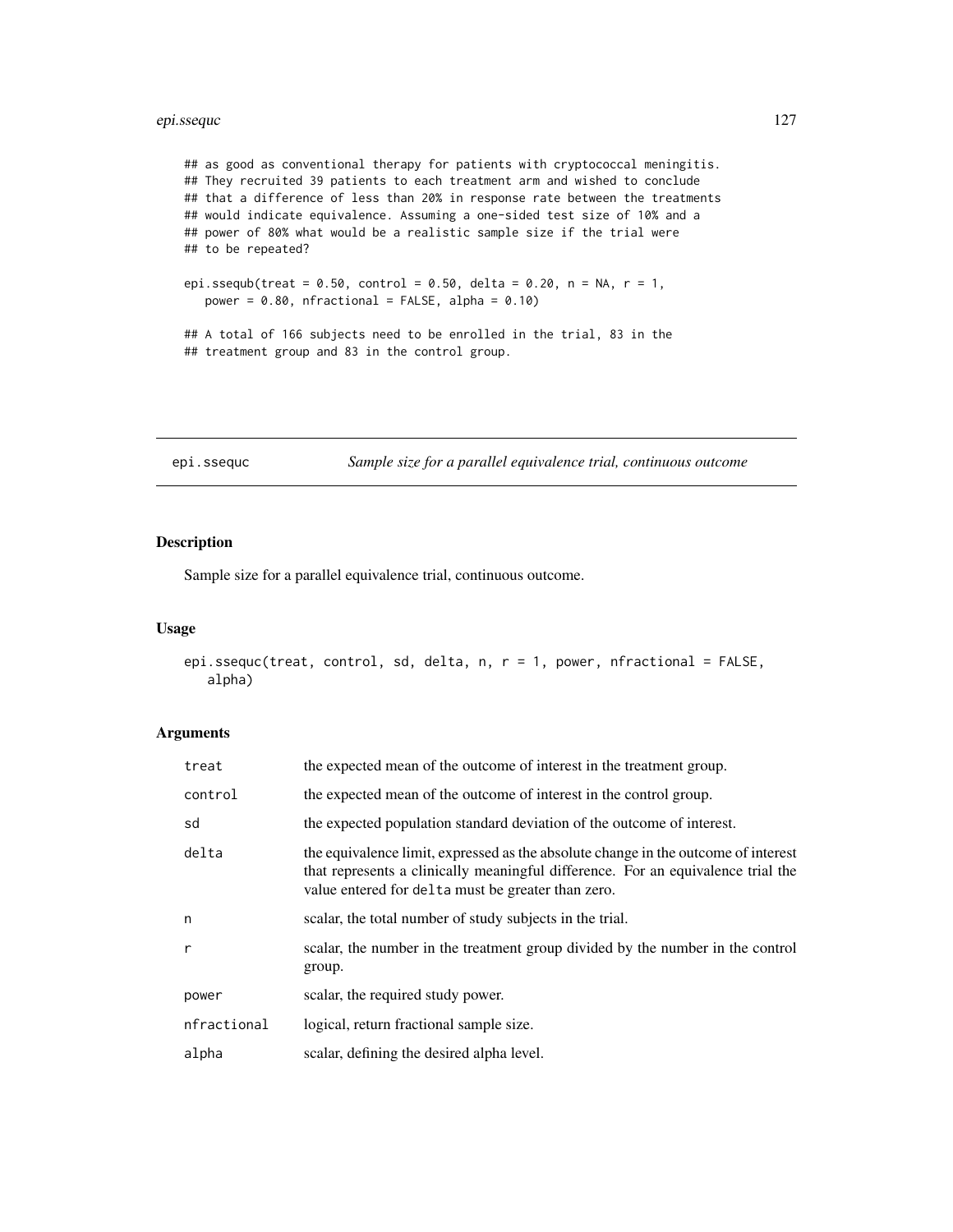### Value

A list containing the following:

| n.total   | the total number of study subjects required.                 |
|-----------|--------------------------------------------------------------|
| n.treat   | the required number of study subject in the treatment group. |
| n.control | the required number of study subject in the control group.   |
| delta     | the equivalence limit, as entered by the user.               |
| power     | the specified or calculated study power.                     |

## **Note**

Consider a clinical trial comparing two groups, a standard treatment  $(s)$  and a new treatment  $(n)$ . In each group, the mean of the outcome of interest for subjects receiving the standard treatment is  $N_s$  and the mean of the outcome of interest for subjects receiving the new treatment is  $N_n$ . We specify the absolute value of the maximum acceptable difference between  $N_n$  and  $N_s$  as  $\delta$ . For a superiority trial the value entered for delta must be greater than or equal to zero.

For an equivalence trial the null hypothesis is:

 $H_0$  :  $|N_s - N_n| \ge \delta$ 

The alternative hypothesis is:

 $H_1$  :  $|N_s - N_n| < \delta$ 

An equivalence trial is used if want to prove that two treatments produce the same clinical outcomes. In bioequivalence trials, a 90% confidence interval is often used. The value of the maximum acceptable difference  $\delta$  is chosen so that a patient will not detect any change in effect when replacing the standard treatment with the new treatment.

Note that when:

$$
sign(P_n - P_s - \delta) \neq sign(z_{1-\alpha} + z_{1-\beta})
$$

there is no solution for study power. For typical values of  $\alpha$  and  $\beta$  this would occur if  $P_n-P_s-\delta <$ 0. That is, when the targeted alternative is within the null hypothesis. The function issues a warning if these conditions are met.

When calculating the power of a study, the argument n refers to the total study size (that is, the number of subjects in the treatment group plus the number in the control group).

For a comparison of the key features of superiority, equivalence and non-inferiority trials, refer to the documentation for epi. ssequb.

## References

Bennett JE, Dismukes WE, Duma RJ, Medoff G, Sande MA, Gallis H, Leonard J, Fields BT, Bradshaw M, Haywood H, McGee Z, Cate TR, Cobbs CG, Warner JF and Alling DW (1979). A comparison of amphotericin B alone and combined flucytosine in the treatment of cryptococcal meningitis. New England Journal of Medicine 301: 126 - 131.

Chow S, Shao J, Wang H (2008). Sample Size Calculations in Clinical Research. Chapman & Hall/CRC Biostatistics Series, pp. 91.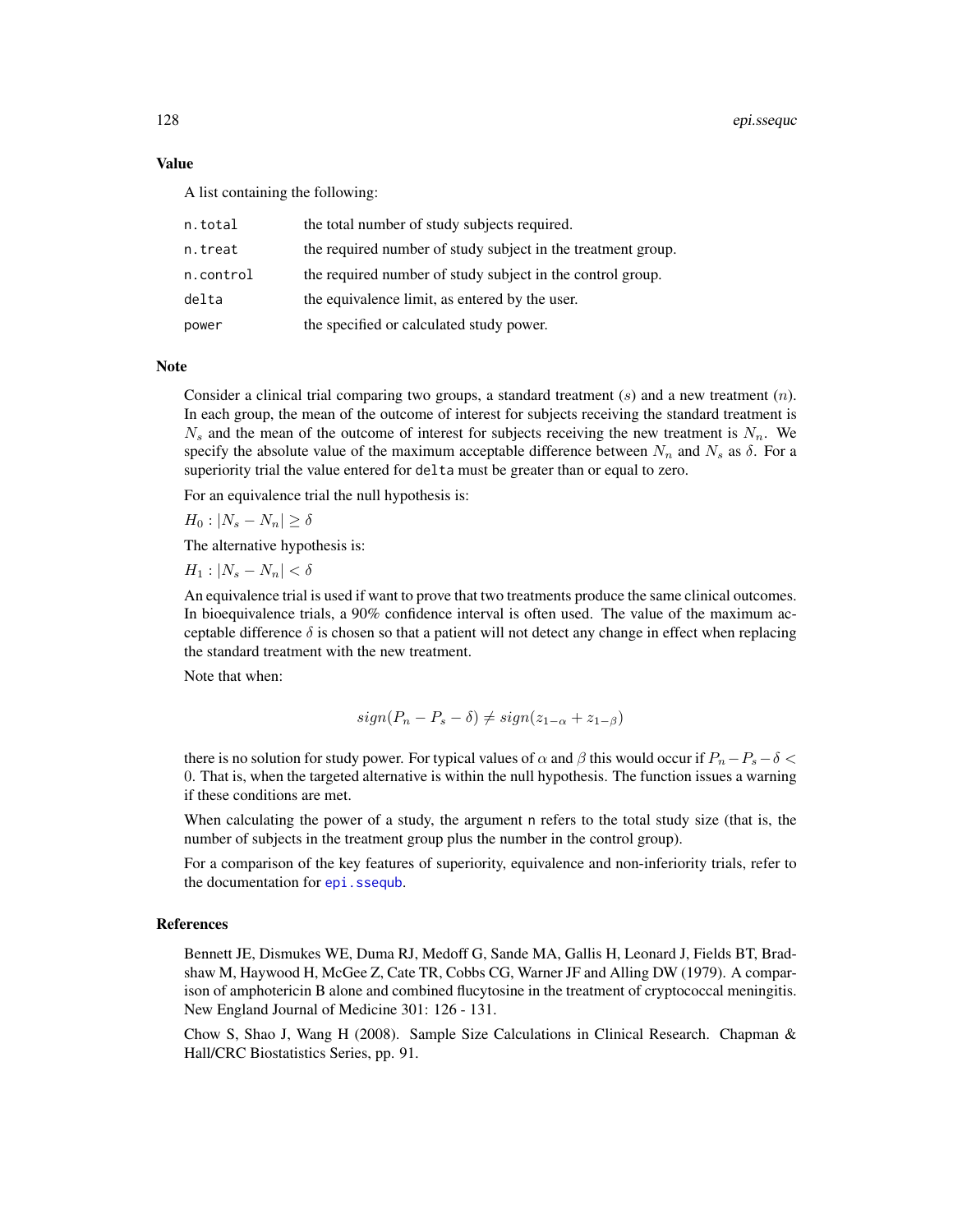#### epi.ssequc 129

Ewald B (2013). Making sense of equivalence and non-inferiority trials. Australian Prescriber 36: 170 - 173.

Julious SA (2004). Sample sizes for clinical trials with normal data. Statistics in Medicine 23: 1921 - 1986.

Julious SA (2009). Estimating Samples Sizes in Clinical Trials. CRC, New York.

Machin D, Campbell MJ, Tan SB, Tan SH (2009). Sample Size Tables for Clinical Studies. Wiley Blackwell, New York.

Wang B, Wang H, Tu X, Feng C (2017). Comparisons of superiority, non-inferiority, and equivalence trials. Shanghai Archives of Psychiatry 29, 385 - 388. DOI: 10.11919/j.issn.1002-0829.217163.

## Examples

```
## EXAMPLE 1 (from Machin, Campbell, Tan and Tan 2009 p. 113):
## It is anticipated that patients on a particular drug have a mean diastolic
## blood pressure of 96 mmHg, as against 94 mmHg on an alternative. It is also
## anticipated that the standard deviation of diastolic BP is approximately
## 8 mmHg. If one wishes to confirm that the difference is likely to be less
## than 5 mmHg, that is, one wishes to show equivalence, how many patients
## are needed to be enrolled in the trial? Assume 80% power and
## 95% significance.
epi.ssequc(treat = 94, control = 96, sd = 8, delta = 5, n = NA,
  r = 1, power = 0.80, nfractional = FALSE, alpha = 0.05)
## A total of 244 subjects need to be enrolled in the trial, 122 in the
## treatment group and 122 in the control group.
## EXAMPLE 2 (from Chow S, Shao J, Wang H 2008, p. 64):
## A pharmaceutical company is interested in conducting a clinical trial
## to compare two cholesterol lowering agents for treatment of patients with
## congestive heart disease using a parallel design. The primary efficacy
## parameter is the LDL. In what follows, we will consider the situation
## where the intended trial is for testing equivalence of mean responses
## in LDL. Assume that 80% power is required at a 5% level of significance.
## In this example, we assume a 5 unit (i.e., delta = 5) change of LDL is
## considered of clinically meaningful difference. Assume the standard
## of LDL is 10 units and the LDL concentration in the treatment group is 20
## units and the LDL concentration in the control group is 21 units.
epi.ssequc(treat = 20, control = 21, sd = 10, delta = 5, n = NA,
  r = 1, power = 0.80, nfractional = FALSE, alpha = 0.05)
## A total of 216 subjects need to be enrolled in the trial, 108 in the
## treatment group and 108 in the control group.
## EXAMPLE 2 (cont.):
```
## Suppose only 150 subjects were enrolled in the trial, 75 in the treatment ## group and 75 in the control group. What is the estimated study power?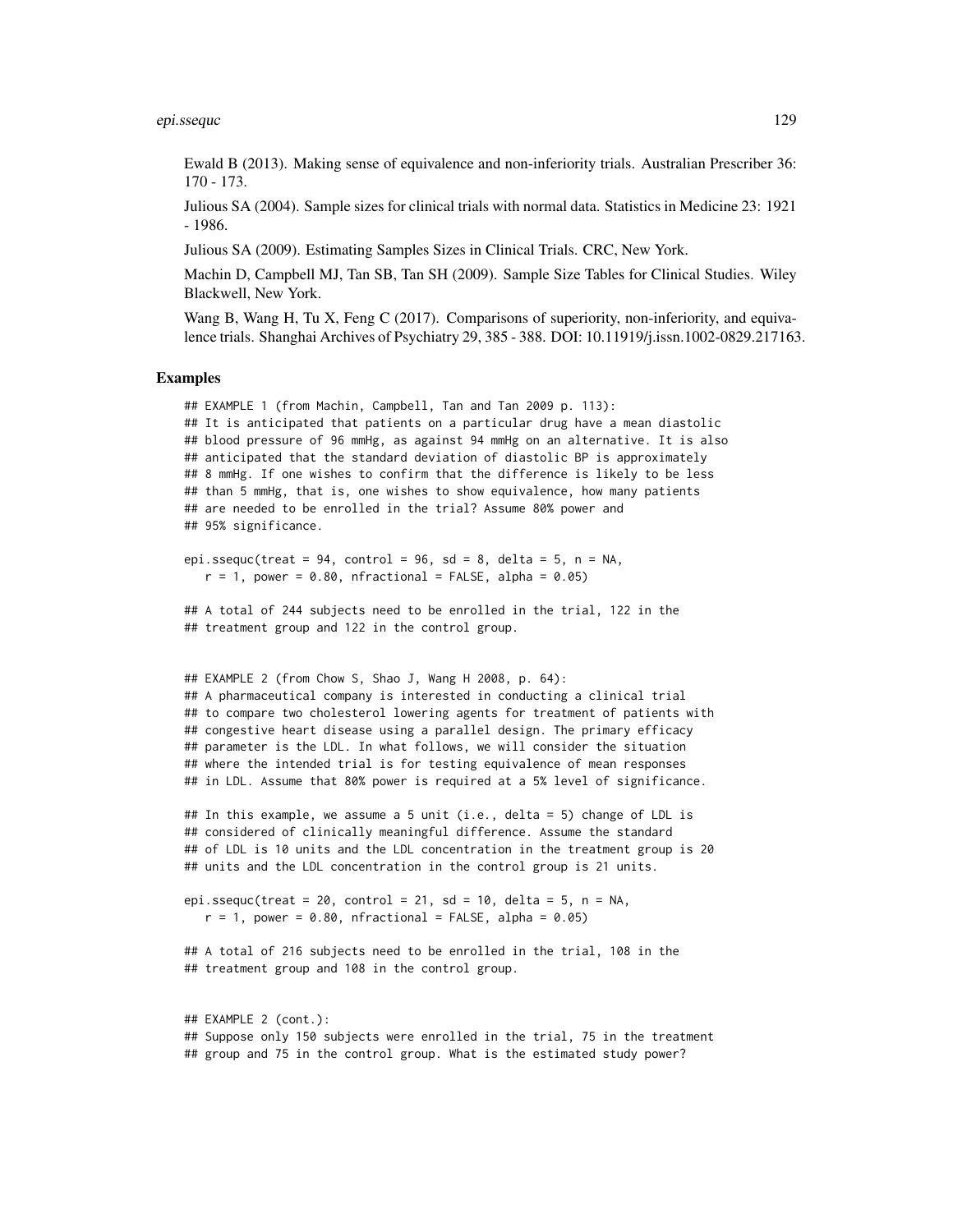```
epi.ssequc(treat = 20, control = 21, sd = 10, delta = 5, n = 150,
  r = 1, power = NA, nfractional = FALSE, alpha = 0.05)
```
## With only 150 subjects enrolled the estimated study power is 0.58.

epi.ssninfb *Sample size for a non-inferiority trial, binary outcome*

## Description

Sample size for a non-inferiority trial, binary outcome.

## Usage

epi.ssninfb(treat, control, delta, n, r = 1, power, nfractional = FALSE, alpha)

## Arguments

| treat       | the expected proportion of successes in the treatment group.                                                                                                                                                                                |
|-------------|---------------------------------------------------------------------------------------------------------------------------------------------------------------------------------------------------------------------------------------------|
| control     | the expected proportion of successes in the control group.                                                                                                                                                                                  |
| delta       | the equivalence limit, expressed as the absolute change in the outcome of interest<br>that represents a clinically meaningful difference. For a non-inferiority trial the<br>value entered for delta must be greater than or equal to zero. |
| n           | scalar, the total number of study subjects in the trial.                                                                                                                                                                                    |
| r           | scalar, the number in the treatment group divided by the number in the control<br>group.                                                                                                                                                    |
| power       | scalar, the required study power.                                                                                                                                                                                                           |
| nfractional | logical, return fractional sample size.                                                                                                                                                                                                     |
| alpha       | scalar, defining the desired alpha level.                                                                                                                                                                                                   |
|             |                                                                                                                                                                                                                                             |

## Value

A list containing the following:

| n.total   | the total number of study subjects required.                 |
|-----------|--------------------------------------------------------------|
| n.treat   | the required number of study subject in the treatment group. |
| n.control | the required number of study subject in the control group.   |
| delta     | the equivalence limit, as entered by the user.               |
| power     | the specified or calculated study power.                     |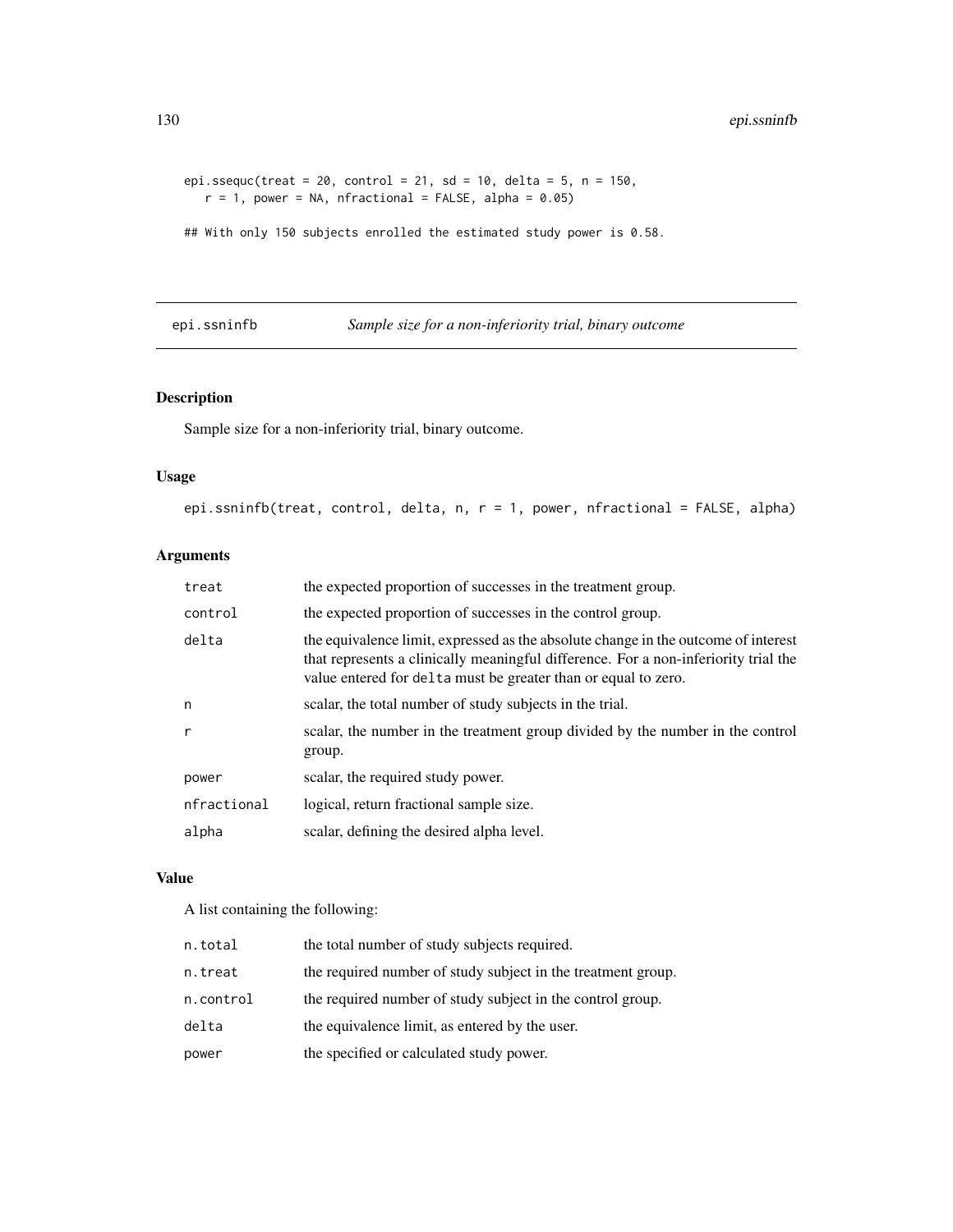#### epi.ssninfb 131

#### **Note**

Consider a clinical trial comparing two groups, a standard treatment  $(s)$  and a new treatment  $(n)$ . A proportion of subjects in the standard treatment group experience the outcome of interest  $P_s$  and a proportion of subjects in the new treatment group experience the outcome of interest  $P_n$ . We specify the absolute value of the maximum acceptable difference between  $P_n$  and  $P_s$  as  $\delta$ . For a non-inferiority trial the value entered for delta must be greater than or equal to zero.

For a non-inferiority trial the null hypothesis is:

 $H_0: P_s - P_n \geq \delta$ 

The alternative hypothesis is:

 $H_1$ :  $P_s - P_n < \delta$ 

The aim of a non-inferiority trial is show that a new treatment is not (much) inferior to a standard treatment. Showing non-inferiority can be of interest because: (a) it is often not ethically possible to do a placebo-controlled trial; (b) the new treatment is not expected to be better than the standard treatment on primary efficacy endpoints, but is safer; (c) the new treatment is not expected to be better than the standard treatment on primary efficacy endpoints, but is cheaper to produce or easier to administer; and (d) the new treatment is not expected to be better than the standard treatment on primary efficacy endpoints in clinical trial, but compliance will be better outside the clinical trial and hence efficacy better outside the trial.

When calculating the power of a study, note that the argument n refers to the total study size (that is, the number of subjects in the treatment group plus the number in the control group).

For a comparison of the key features of superiority, equivalence and non-inferiority trials, refer to the documentation for epi. ssequb.

## Author(s)

Many thanks to Aniko Szabo (Medical College of Wisconsin, Wisconsin USA) for improvements to the power calculations for this function and suggestions to improve the documentation.

## References

Blackwelder WC (1982). Proving the null hypothesis in clinical trials. Controlled Clinical Trials 3: 345 - 353.

Ewald B (2013). Making sense of equivalence and non-inferiority trials. Australian Prescriber 36: 170 - 173.

Julious SA (2004). Sample sizes for clinical trials with normal data. Statistics in Medicine 23: 1921 - 1986.

Julious SA (2009). Estimating Samples Sizes in Clinical Trials. CRC, New York.

Machin D, Campbell MJ, Tan SB, Tan SH (2009). Sample Size Tables for Clinical Studies. Wiley Blackwell, New York.

Scott IA (2009). Non-inferiority trials: determining whether alternative treatments are good enough. Medical Journal of Australia 190: 326 - 330.

Wang B, Wang H, Tu X, Feng C (2017). Comparisons of superiority, non-inferiority, and equivalence trials. Shanghai Archives of Psychiatry 29, 385 - 388. DOI: 10.11919/j.issn.1002-0829.217163.

Zhong B (2009). How to calculate sample size in randomized controlled trial? Journal of Thoracic Disease 1: 51 - 54.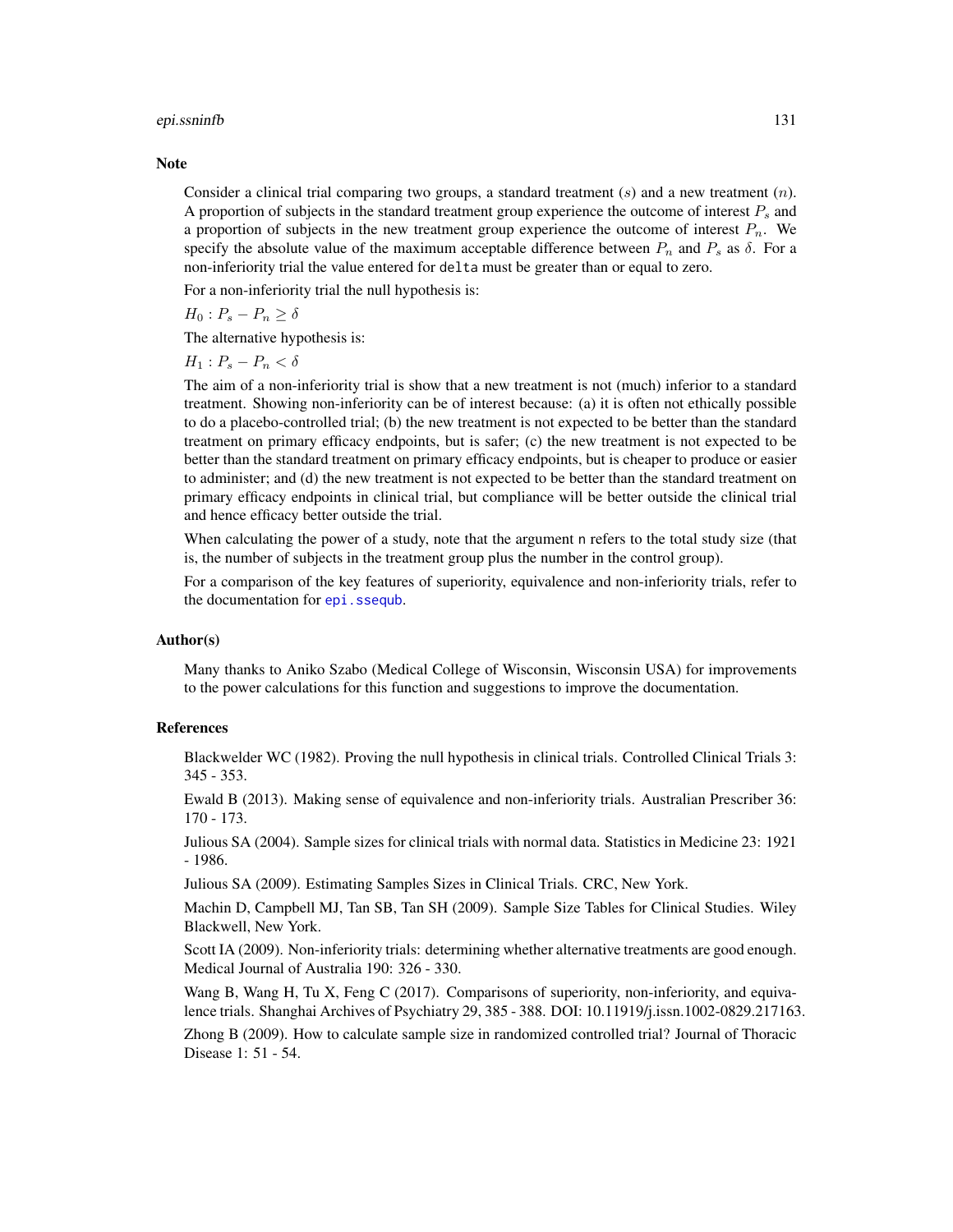## Examples

```
## EXAMPLE 1 (from Chow S, Shao J, Wang H 2008, p. 90):
## A pharmaceutical company would like to conduct a clinical trial to
## compare the efficacy of two antimicrobial agents when administered orally
## to patients with skin infections. Assume the true mean cure rate of the
## treatment is 0.85 and the true mean cure rate of the control is 0.65.
## We consider the proportion cured in the treatment group minus the proportion
## cured in the control group (i.e., delta) of 0.10 or less to be of no clinical
## significance.
## Assuming a one-sided test size of 5% and a power of 80% how many
## subjects should be included in the trial?
epi.ssninfb(treat = 0.85, control = 0.65, delta = 0.10, n = NA, r = 1,
  power = 0.80, nfractional = FALSE, alpha = 0.05)
## A total of 50 subjects need to be enrolled in the trial, 25 in the
## treatment group and 25 in the control group.
## EXAMPLE 1 (cont.):
## Suppose only 40 subjects were enrolled in the trial, 20 in the treatment
## group and 20 in the control group. What is the estimated study power?
epi.ssninfb(treat = 0.85, control = 0.65, delta = 0.10, n = 40, r = 1,
  power = NA, nfractional = FALSE, alpha = 0.05)
## With only 40 subjects the estimated study power is 0.73.
## EXAMPLE 2:
## Assume the true mean cure rate for a treatment group to be 0.40 and the true
## mean cure rate for a control group to be the same, 0.40. We consider a
## difference of 0.10 in cured proportions (i.e., delta = 0.10) to be of no
## clinical importance.
## Assuming a one-sided test size of 5% and a power of 30% how many
## subjects should be included in the trial?
n \leq - epi.ssninfb(treat = 0.4, control = 0.4, delta = 0.10, n = NA, r = 1,
  power = 0.3, nfractional = TRUE, alpha = 0.05)$n.total
n
## A total of 120 subjects need to be enrolled in the trial, 60 in the
## treatment group and 60 in the control group.
## Re-run the function using n = 120 to confirm that power equals 0.30:
epi.ssninfb(treat = 0.4, control = 0.4, delta = 0.10, n = n, r = 1,
  power = NA, nfractional = TRUE, alpha = 0.05)$power
## With 120 subjects the estimated study power is 0.30.
```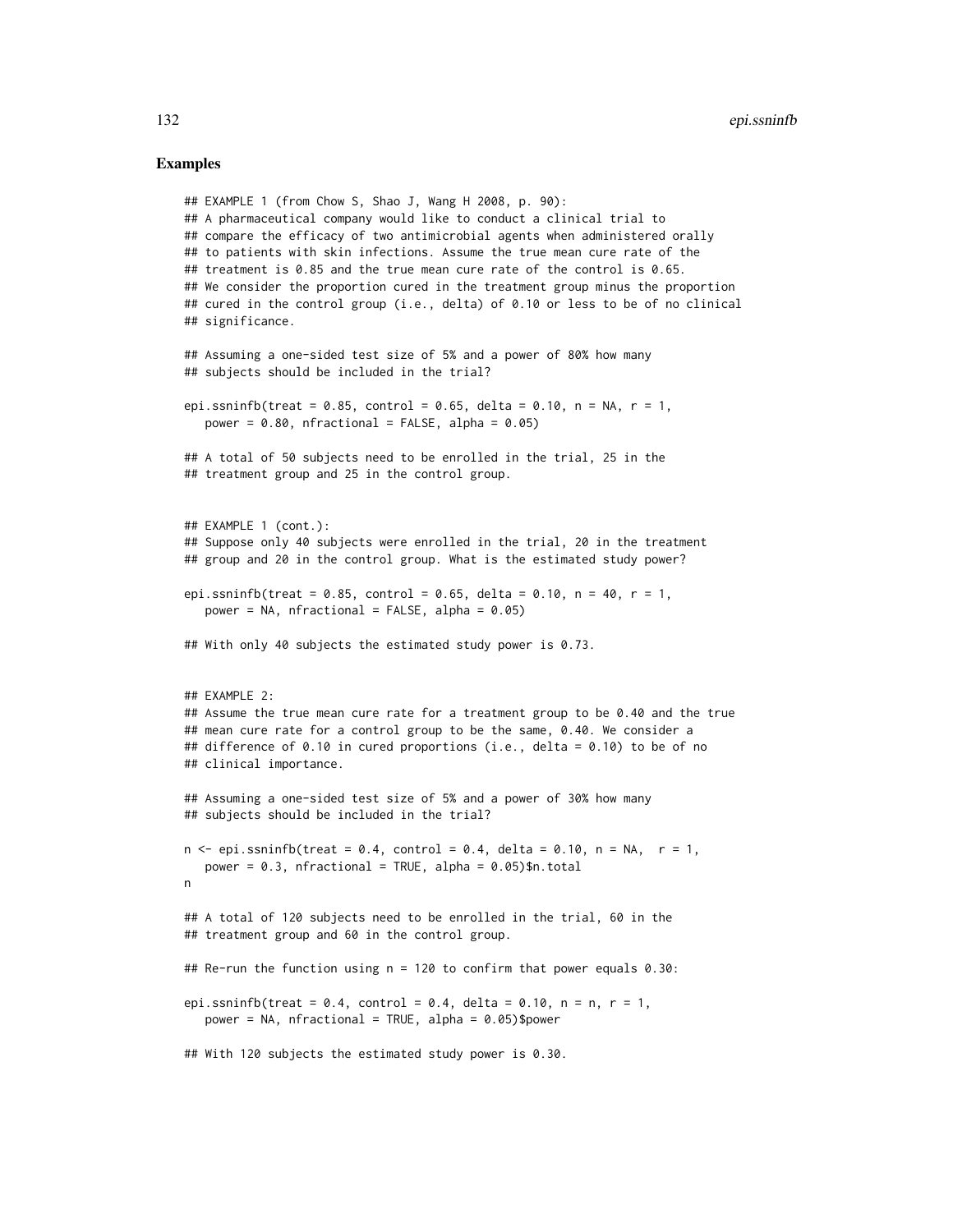## Description

Sample size for a non-inferiority trial, continuous outcome.

## Usage

```
epi.ssninfc(treat, control, sd, delta, n, r = 1, power, nfractional = FALSE,
   alpha)
```
## Arguments

| treat        | the expected mean of the outcome of interest in the treatment group.                                                                                                                                                                        |
|--------------|---------------------------------------------------------------------------------------------------------------------------------------------------------------------------------------------------------------------------------------------|
| control      | the expected mean of the outcome of interest in the control group.                                                                                                                                                                          |
| sd           | the expected population standard deviation of the outcome of interest.                                                                                                                                                                      |
| delta        | the equivalence limit, expressed as the absolute change in the outcome of interest<br>that represents a clinically meaningful difference. For a non-inferiority trial the<br>value entered for delta must be greater than or equal to zero. |
| n            | scalar, the total number of study subjects in the trial.                                                                                                                                                                                    |
| $\mathsf{r}$ | scalar, the number in the treatment group divided by the number in the control<br>group.                                                                                                                                                    |
| power        | scalar, the required study power.                                                                                                                                                                                                           |
| nfractional  | logical, return fractional sample size.                                                                                                                                                                                                     |
| alpha        | scalar, defining the desired alpha level.                                                                                                                                                                                                   |

## Value

A list containing the following:

| n.total   | the total number of study subjects required.                 |
|-----------|--------------------------------------------------------------|
| n.treat   | the required number of study subject in the treatment group. |
| n.control | the required number of study subject in the control group.   |
| delta     | the equivalence limit, as entered by the user.               |
| power     | the specified or calculated study power.                     |

## Note

Consider a clinical trial comparing two groups, a standard treatment  $(s)$  and a new treatment  $(n)$ . In each group, the mean of the outcome of interest for subjects receiving the standard treatment is  $N_s$  and the mean of the outcome of interest for subjects receiving the new treatment is  $N_n$ . We specify the absolute value of the maximum acceptable difference between  $N_n$  and  $N_s$  as  $\delta$ . For a non-inferiority trial the value entered for delta must be greater than or equal to zero.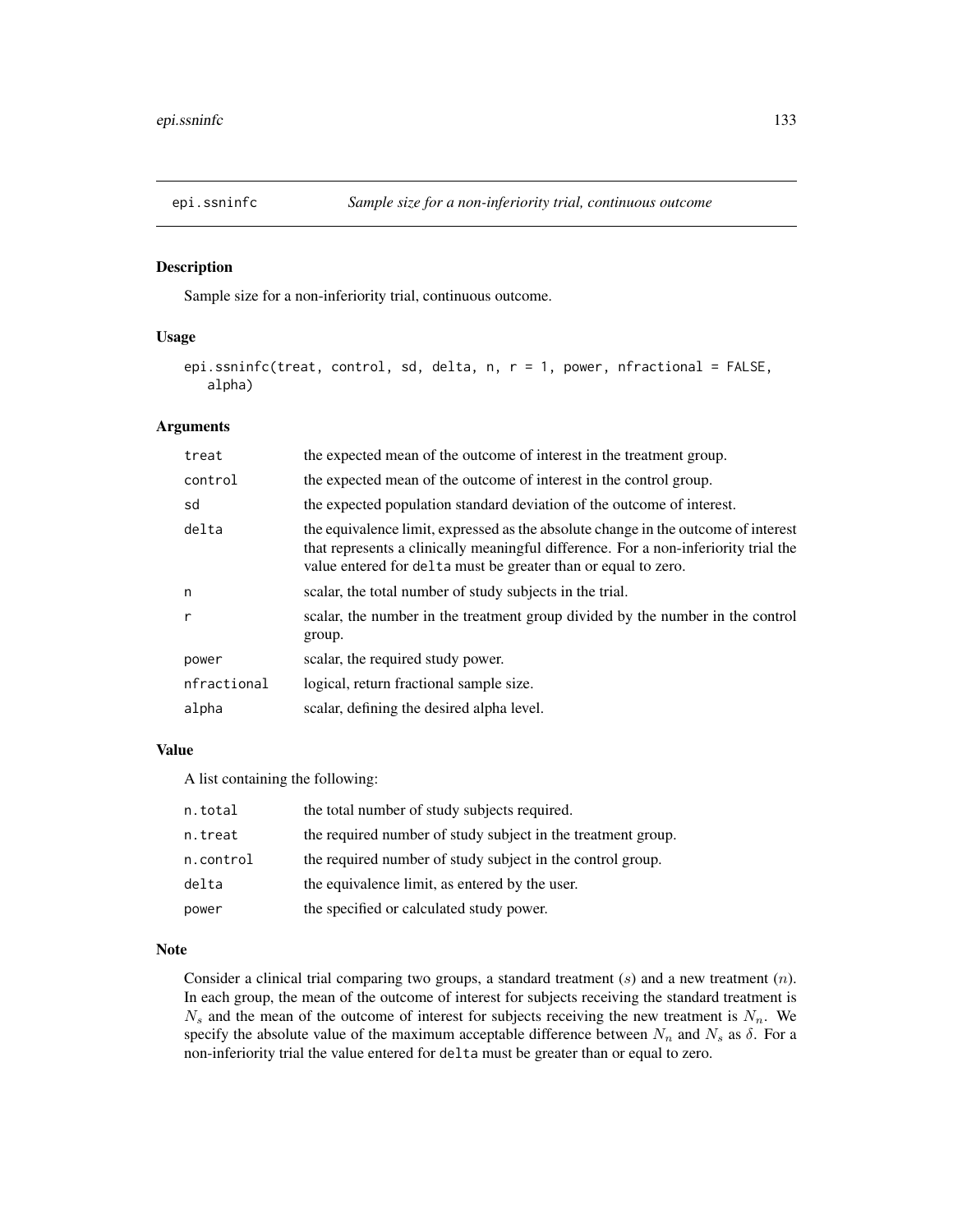For a non-inferiority trial the null hypothesis is:

 $H_0$ :  $N_s - N_n \ge \delta$ 

The alternative hypothesis is:

 $H_1$  :  $N_s - N_n < \delta$ 

The aim of a non-inferiority trial is show that a new treatment is not (much) inferior to a standard treatment. Showing non-inferiority can be of interest because: (a) it is often not ethically possible to do a placebo-controlled trial; (b) the new treatment is not expected to be better than the standard treatment on primary efficacy endpoints, but is safer; (c) the new treatment is not expected to be better than the standard treatment on primary efficacy endpoints, but is cheaper to produce or easier to administer; and (d) the new treatment is not expected to be better than the standard treatment on primary efficacy endpoints in clinical trial, but compliance will be better outside the clinical trial and hence efficacy better outside the trial.

When calculating the power of a study, the argument n refers to the total study size (that is, the number of subjects in the treatment group plus the number in the control group).

For a comparison of the key features of superiority, equivalence and non-inferiority trials, refer to the documentation for epi. ssequb.

## Author(s)

Many thanks to Aniko Szabo (Medical College of Wisconsin, Wisconsin USA) for improvements to the power calculations for this function and suggestions to improve the documentation.

## References

Blackwelder WC (1982). Proving the null hypothesis in clinical trials. Controlled Clinical Trials 3: 345 - 353.

Ewald B (2013). Making sense of equivalence and non-inferiority trials. Australian Prescriber 36: 170 - 173.

Julious SA (2004). Sample sizes for clinical trials with normal data. Statistics in Medicine 23: 1921 - 1986.

Julious SA (2009). Estimating Samples Sizes in Clinical Trials. CRC, New York.

Machin D, Campbell MJ, Tan SB, Tan SH (2009). Sample Size Tables for Clinical Studies. Wiley Blackwell, New York.

Scott IA (2009). Non-inferiority trials: determining whether alternative treatments are good enough. Medical Journal of Australia 190: 326 - 330.

Wang B, Wang H, Tu X, Feng C (2017). Comparisons of superiority, non-inferiority, and equivalence trials. Shanghai Archives of Psychiatry 29, 385 - 388. DOI: 10.11919/j.issn.1002-0829.217163.

Zhong B (2009). How to calculate sample size in randomized controlled trial? Journal of Thoracic Disease 1: 51 - 54.

### Examples

## EXAMPLE 1 (from Chow S, Shao J, Wang H 2008, p. 61 - 62): ## A pharmaceutical company is interested in conducting a clinical trial ## to compare two cholesterol lowering agents for treatment of patients with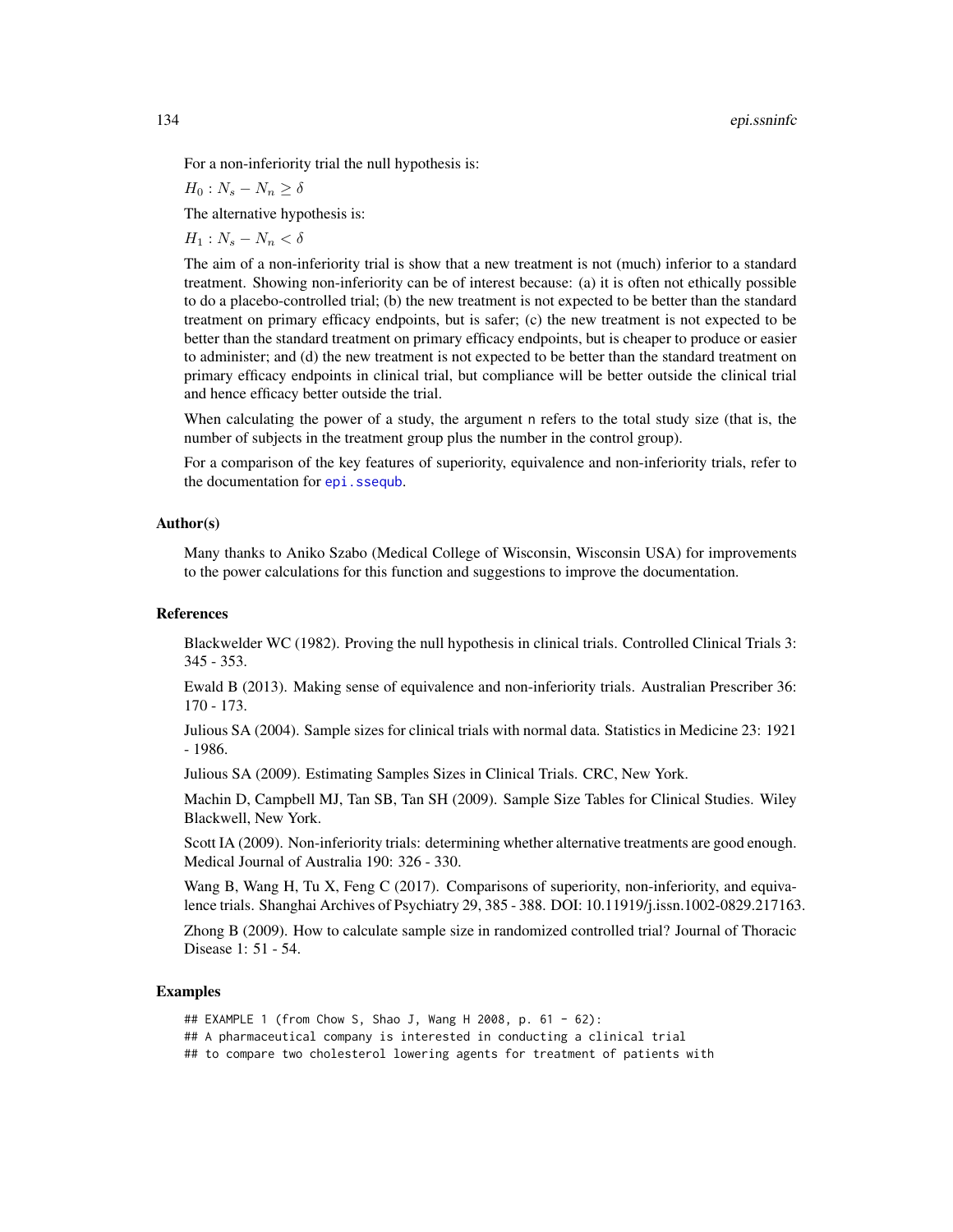## epi.sssimpleestb 135

## congestive heart disease using a parallel design. The primary efficacy ## parameter is the LDL. In what follows, we will consider the situation ## where the intended trial is for testing non-inferiority of mean responses ## in LDL. Assume that 80% power is required at a 5% level of significance.

## In this example we assume a -0.05 unit change in LDL is a clinically ## meaningful difference. Assume the standard deviation of LDL is 0.10 units ## and the LDL concentration in the treatment group is 0.20 units and the ## LDL concentration in the control group is 0.20 units.

```
epi.ssninfc(treat = 0.20, control = 0.20, sd = 0.10, delta = 0.05, n = NA,
  r = 1, power = 0.80, nfractional = FALSE, alpha = 0.05)
```
## A total of 100 subjects need to be enrolled in the trial, 50 in the ## treatment group and 50 in the control group.

| epi.sssimpleestb | Sample size to estimate a binary outcome using simple random sam- |
|------------------|-------------------------------------------------------------------|
|                  | pling                                                             |

## Description

Sample size to estimate a binary outcome using simple random sampling.

#### Usage

```
epi.sssimpleestb(N = 1E+06, Py, epsilon, error = "relative",
   se, sp, nfractional = FALSE, conf.level = 0.95)
```
#### Arguments

| N           | scalar integer, the total number of individual listing units in the population.                                                         |
|-------------|-----------------------------------------------------------------------------------------------------------------------------------------|
| Py          | scalar number, an estimate of the population proportion to be estimated.                                                                |
| epsilon     | scalar number, the maximum difference between the estimate and the unknown<br>population value expressed in absolute or relative terms. |
| error       | character string. Options are absolute for absolute error and relative for<br>relative error.                                           |
| se          | the diagnostic sensitivity of the method used to detect positive outcomes $(0 - 1)$ .                                                   |
| sp          | the diagnostic specificity of the method used to detect positive outcomes $(0 - 1)$ .                                                   |
| nfractional | logical, return fractional sample size.                                                                                                 |
| conf.level  | scalar number, the level of confidence in the computed result.                                                                          |

## Value

Returns an integer defining the required sample size.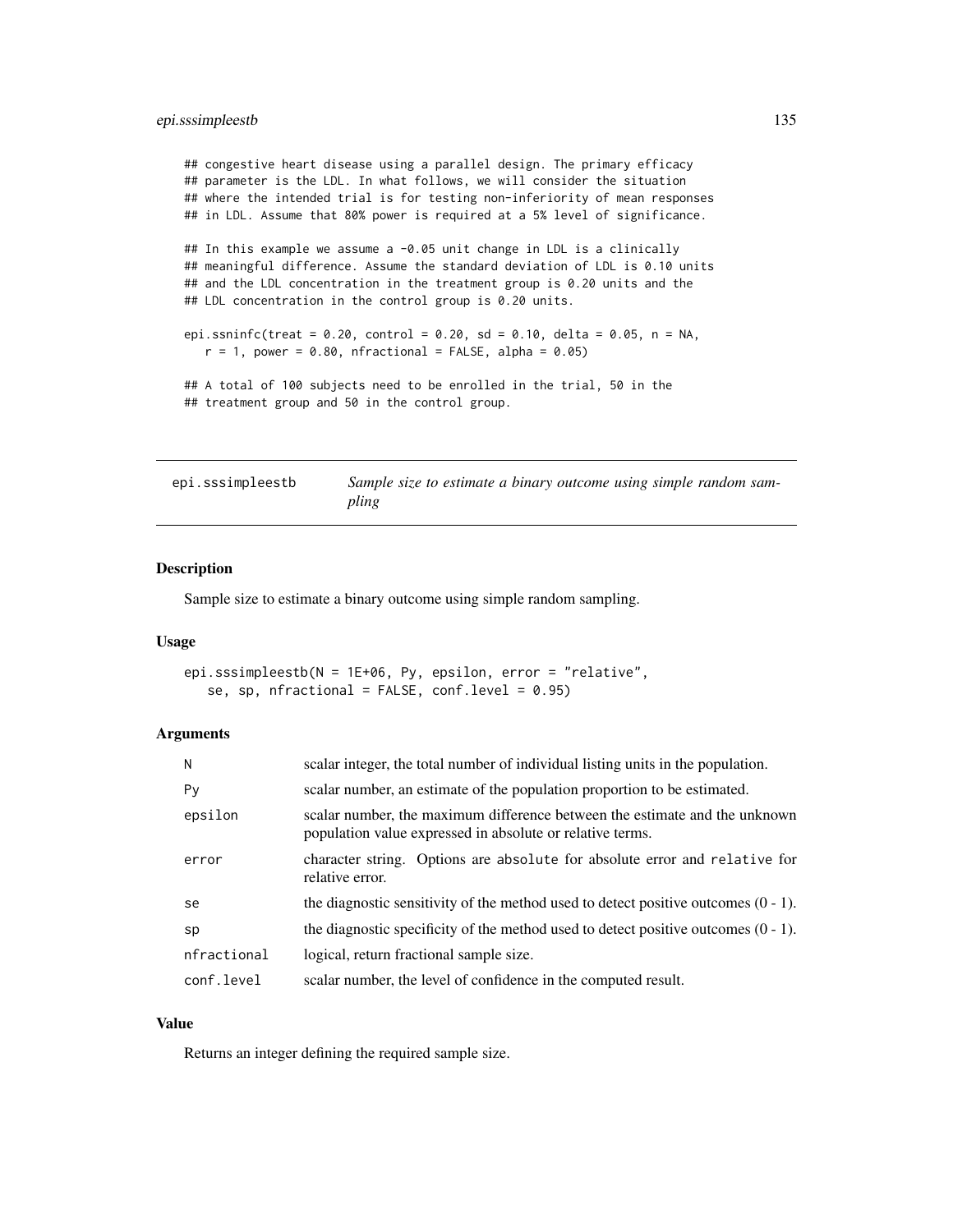The sample size calculation method implemented in this function follows the approach described by Humphry et al. (2004) accounting for imperfect diagnostic sensitivity and specificity.

If epsilon.r equals the relative error the sample estimate should not differ in absolute value from the true unknown population parameter d by more than epsilon.  $r * d$ .

## References

Getachew T, Getachew G, Sintayehu G, Getenet M, Fasil A (2016). Bayesian estimation of sensitivity and specificity of Rose Bengal, complement fixation, and indirect ELISA tests for the diagnosis of bovine brucellosis in Ethiopia. Veterinary Medicine International. DOI: 10.1155/2016/8032753

Humphry RW, Cameron A, Gunn GJ (2004). A practical approach to calculate sample size for herd prevalence surveys. Preventive Veterinary Medicine 65: 173 - 188.

Levy PS, Lemeshow S (1999). Sampling of Populations Methods and Applications. Wiley Series in Probability and Statistics, London, pp. 70 - 75.

Scheaffer RL, Mendenhall W, Lyman Ott R (1996). Elementary Survey Sampling. Duxbury Press, New York, pp. 95.

Otte J, Gumm I (1997). Intra-cluster correlation coefficients of 20 infections calculated from the results of cluster-sample surveys. Preventive Veterinary Medicine 31: 147 - 150.

#### Examples

```
## EXAMPLE 1:
## We want to estimate the seroprevalence of Brucella abortus in a population
## of cattle. An estimate of the unknown prevalence of B. abortus in this
## population is 0.15. We would like to be 95% certain that our estimate is
## within 20% of the true proportion of the population seropositive to
## B. abortus. Calculate the required sample size assuming use of a test
## with perfect diagnostic sensitivity and specificity.
n.crude \leq epi.sssimpleestb(N = 1E+06, Py = 0.15, epsilon = 0.20,
   error = "relative", se = 1.00, sp = 1.00, nfractional = FALSE,
   conf<math>. level = 0.95n.crude
## A total of 545 cattle need to be sampled to meet the requirements of the
## survey.
## EXAMPLE 1 (continued):
## Why don't I get the same results as other sample size calculators? The
## most likely reason is misspecification of epsilon. Other sample size
## calculators (e.g., OpenEpi) require you to enter the absolute
## error (as opposed to relative error). For the example above the absolute
## error is 0.20 \times 0.15 = 0.03. Re-run epi.simpleestb:
n.crude \leq epi.sssimpleestb(N = 1E+06, Py = 0.15, epsilon = 0.03,
```
# Note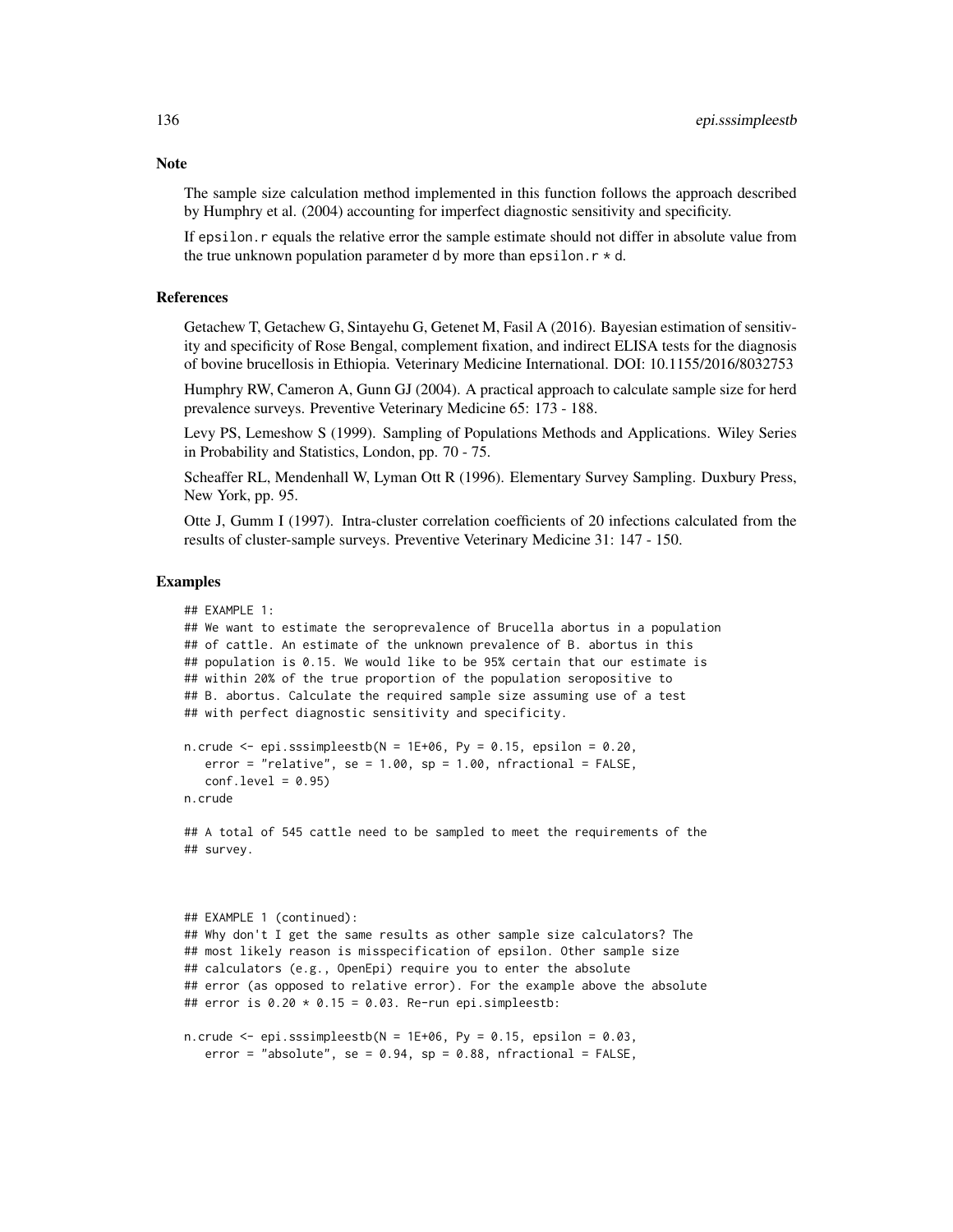```
conf<math>level = 0.95n.crude
## A total of 545 cattle need to be sampled to meet the requirements of the
## survey.
## EXAMPLE 1 (continued):
## The OIE recommends that the compliment fixation test (CFT) is used for
## bovine brucellosis prevalence estimation. Assume the diagnostic sensitivity
## and specficity of the bovine brucellosis CFT to be used is 0.94 and 0.88
## respectively (Getachew et al. 2016). Re-calculate the required sample size
## accounting for imperfect diagnostic test performance.
n.crude \leq epi.sssimpleestb(N = 1E+06, Py = 0.15, epsilon = 0.20,
   error = "relative", se = 0.94, sp = 0.88, nfractional = FALSE,
   conf<math>. level = 0.95n.crude
## A total of 1168 cattle need to be sampled to meet the requirements of the
## survey.
## EXAMPLE 1 (continued):
## Being seropositive to brucellosis is likely to cluster within herds.
## Otte and Gumm (1997) cite the intraclass correlation coefficient (rho) of
## Brucella abortus to be in the order of 0.09. Adjust the sample size
## estimate to account for clustering at the herd level. Assume that, on
## average, 20 animals will be sampled per herd:
## Let D equal the design effect and nbar equal the average number of
## individuals per cluster:
## rho = (D - 1) / (nbar - 1)## Solving for D:
## D \le - rho * (nbar - 1) + 1
rho <- 0.09; nbar <- 20
D \le - rho * (nbar - 1) + 1
n.adj <- ceiling(n.crude * D)
n.adj
```
## After accounting for use of an imperfect diagnostic test and the presence ## of clustering of brucellosis positivity at the herd level we estimate that ## a total of 3166 cattle need to be sampled to meet the requirements of ## the survey.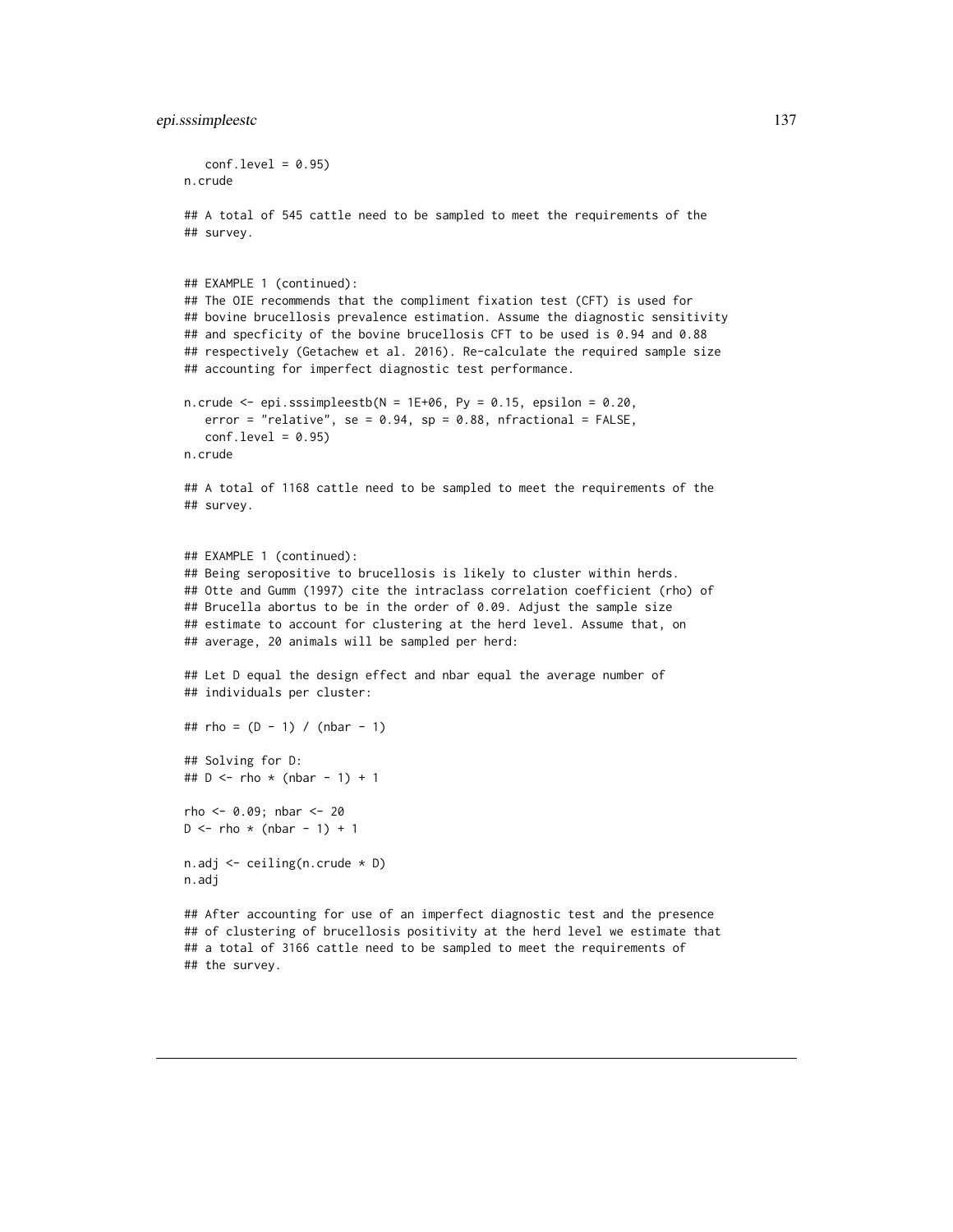## Description

Sample size to estimate a continuous outcome using simple random sampling.

## Usage

```
epi.sssimpleestc(N = 1E+06, xbar, sigma, epsilon, error = "relative",
   nfractional = FALSE, conf.level = 0.95)
```
#### Arguments

| N           | scalar integer, representing the total number of individual listing units in the<br>population.                                         |
|-------------|-----------------------------------------------------------------------------------------------------------------------------------------|
| xbar        | scalar number, the expected mean of the continuous variable to be estimated.                                                            |
| sigma       | scalar number, the expected standard deviation of the continuous variable to be<br>estimated.                                           |
| epsilon     | scalar number, the maximum difference between the estimate and the unknown<br>population value expressed in absolute or relative terms. |
| error       | character string. Options are absolute for absolute error and relative for<br>relative error.                                           |
| nfractional | logical, return fractional sample size.                                                                                                 |
| conf.level  | scalar number, the level of confidence in the computed result.                                                                          |

#### Value

Returns an integer defining the required sample size.

## Note

If epsilon.r equals the relative error the sample estimate should not differ in absolute value from the true unknown population parameter d by more than epsilon.  $r * d$ .

## References

Levy PS, Lemeshow S (1999). Sampling of Populations Methods and Applications. Wiley Series in Probability and Statistics, London, pp. 70 - 75.

Scheaffer RL, Mendenhall W, Lyman Ott R (1996). Elementary Survey Sampling. Duxbury Press, New York, pp. 95.

Otte J, Gumm I (1997). Intra-cluster correlation coefficients of 20 infections calculated from the results of cluster-sample surveys. Preventive Veterinary Medicine 31: 147 - 150.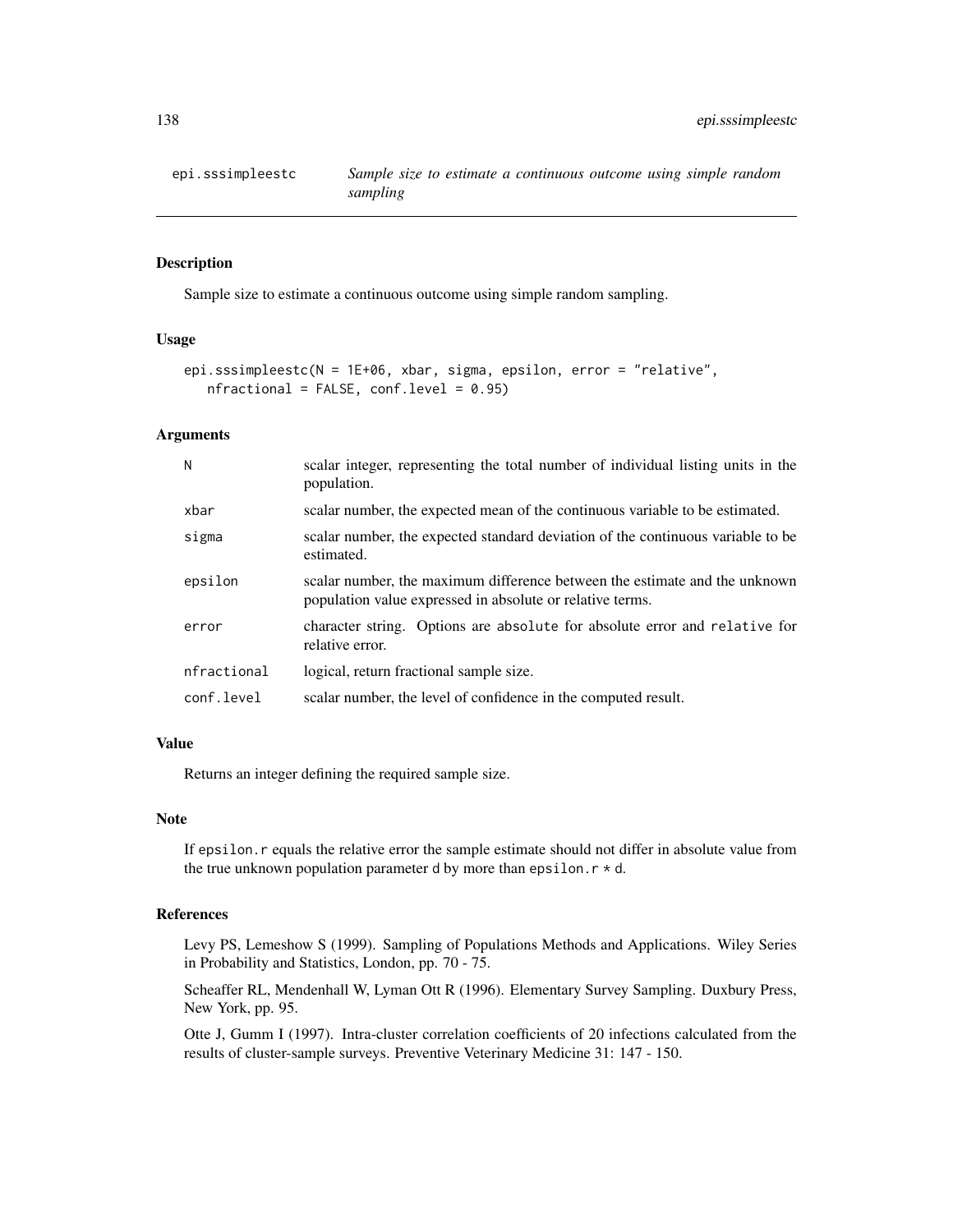## epi.ssstrataestb 139

#### Examples

```
## EXAMPLE 1:
## A city contains 20 neighbourhood health clinics and it is desired to take a
## sample of clinics to estimate the total number of persons from all these
## clinics who have been given, during the past 12 month period, prescriptions
## for a recently approved antidepressant. If we assume that the average number
## of people seen at these clinics is 1500 per year with the standard deviation
## equal to 300, and that approximately 5% of patients (regardless of clinic)
## are given this drug, how many clinics need to be sampled to yield an estimate
## that is within 20% of the true population value?
pmean <- 1500 * 0.05; psigma <- (300 * 0.05)
epi.sssimpleestc(N = 20, xbar = pmean, sigma = psigma, epsilon = 0.20,
   error = "relative", nfractional = FALSE, conf.level = 0.95)
## Four clinics need to be sampled to meet the requirements of the survey.
## EXAMPLE 2:
## We want to estimate the mean bodyweight of deer on a farm. There are 278
## animals present. We anticipate the mean body weight to be around 200 kg
## and the standard deviation of body weight to be 30 kg. We would like to
## be 95% certain that our estimate is within 10 kg of the true mean. How
## many deer should be sampled?
epi.sssimpleestc(N = 278, xbar = 200, sigma = 30, epsilon = 10,
   error = "absolute", nfractional = FALSE, conf.level = 0.95)
## A total of 31 deer need to be sampled to meet the requirements of the survey.
```
epi.ssstrataestb *Sample size to estimate a binary outcome using stratified random sampling*

#### **Description**

Sample size to estimate a binary outcome using stratified random sampling.

#### Usage

```
epi.ssstrataestb(strata.n, strata.Py, epsilon, error = "relative",
   nfractional = FALSE, conf.level = <math>0.95</math>)
```
#### Arguments

| strata.n  | vector of integers, the number of individual listing units in each strata.      |
|-----------|---------------------------------------------------------------------------------|
| strata.Pv | vector of numbers, the expected proportion of individual listing units with the |
|           | outcome of interest for each strata.                                            |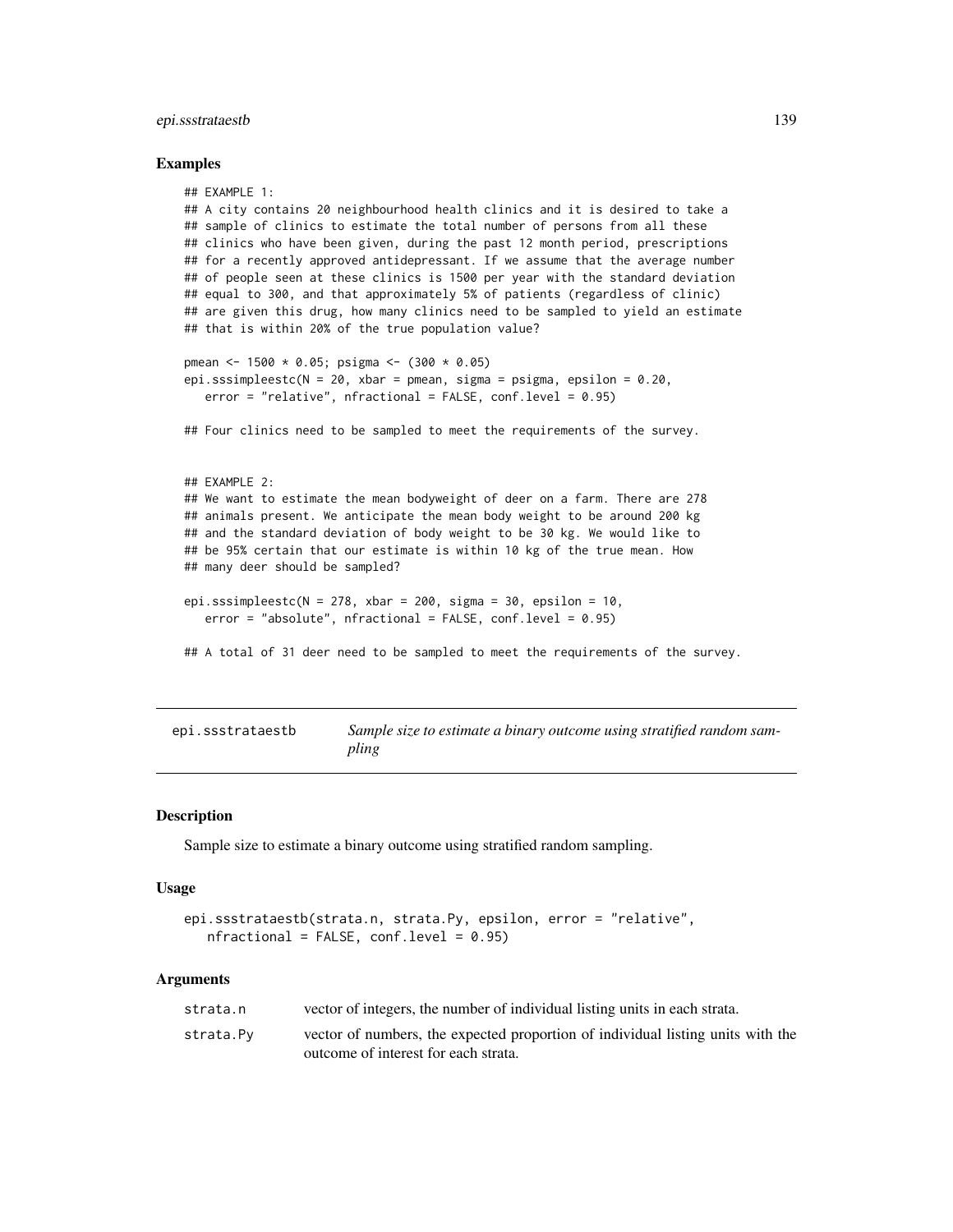| epsilon     | scalar number, the maximum difference between the estimate and the unknown<br>population value expressed in absolute or relative terms. |
|-------------|-----------------------------------------------------------------------------------------------------------------------------------------|
| error       | character string. Options are absolute for absolute error and relative for<br>relative error.                                           |
| nfractional | logical, return fractional sample size.                                                                                                 |
| conf.level  | scalar number, the level of confidence in the computed result.                                                                          |

#### Value

A list containing the following:

| strata.sample | the estimated sample size for each strata.                                                                                                                                                                                                                                                                                                |
|---------------|-------------------------------------------------------------------------------------------------------------------------------------------------------------------------------------------------------------------------------------------------------------------------------------------------------------------------------------------|
| strata.total  | the estimated total size.                                                                                                                                                                                                                                                                                                                 |
| strata.stats  | mean the mean across all strata, sigma bx the among-strata variance, sigma wx<br>the within-strata variance, and sigma x the among-strata variance plus the within-<br>strata variance, rel. var the within-strata variance divided by the square of the<br>mean, and gamma the ratio of among-strata variance to within-strata variance. |

## Author(s)

Mark Stevenson (Faculty of Veterinary and Agricultural Sciences, The University of Melbourne, Australia).

Javier Sanchez (Atlantic Veterinary College, University of Prince Edward Island, Charlottetown Prince Edward Island, C1A 4P3, Canada).

## References

Levy PS, Lemeshow S (1999). Sampling of Populations Methods and Applications. Wiley Series in Probability and Statistics, London, pp. 175 - 179.

#### Examples

```
## EXAMPLE 1:
## Dairies are to be sampled to determine the proportion of herd managers
## using foot bathes. Herds are stratified according to size (small, medium,
## and large). The number of herds in each strata are 1500, 2500, and 4000
## (respectively). A review of the literature indicates that use of foot bathes
## on farms is in the order of 0.50, with the probability of usage increasing
## as herds get larger. How many dairies should be sampled?
strata.n <- c(1500, 2500, 4000)
```

```
strata.Py <- c(0.50, 0.60, 0.70)
epi.ssstrataestb(strata.n, strata.Py, epsilon = 0.20, error = "relative",
  nfractional = FALSE, conf.level = 0.95)
```
## A total of 55 herds should be sampled: 11 small, 18 medium, and 28 large.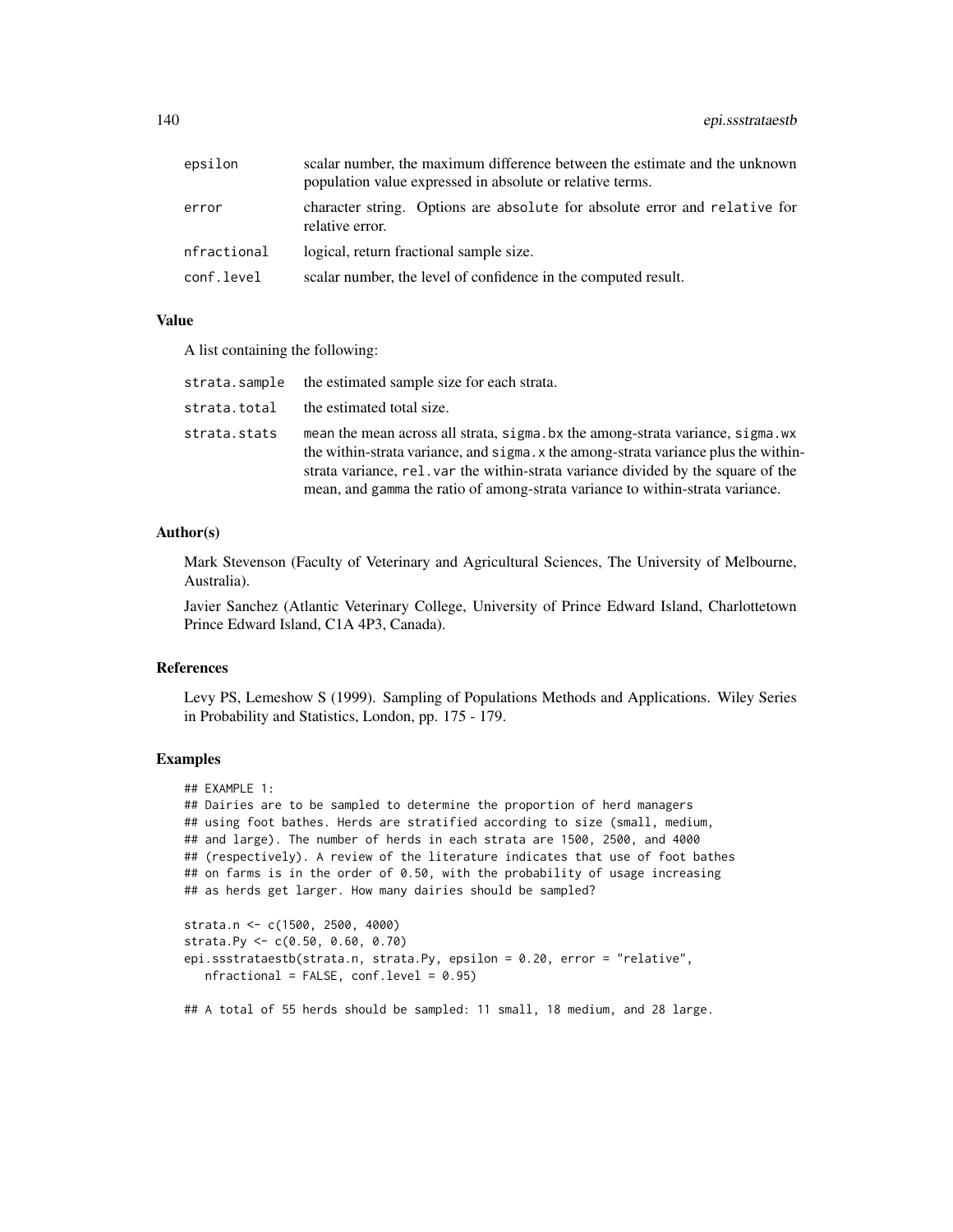epi.ssstrataestc *Sample size to estimate a continuous outcome using a stratified random sampling design*

## Description

Sample size to estimate a continuous outcome using a stratified random sampling design.

#### Usage

```
epi.ssstrataestc(strata.n, strata.xbar, strata.sigma, epsilon,
   error = "relative", nfractional = FALSE, conf.level = 0.95)
```
## Arguments

| strata.n     | vector of integers, defining the number of individual listing units in each strata.                                                     |
|--------------|-----------------------------------------------------------------------------------------------------------------------------------------|
| strata.xbar  | vector of numbers, defining the expected means of the continuous variable to be<br>estimated for each strata.                           |
| strata.sigma | vector of numbers, defining the expected standard deviation of the continuous<br>variable to be estimated for each strata.              |
| epsilon      | scalar number, the maximum difference between the estimate and the unknown<br>population value expressed in absolute or relative terms. |
| error        | character string. Options are absolute for absolute error and relative for<br>relative error.                                           |
| nfractional  | logical, return fractional sample size.                                                                                                 |
| conf.level   | scalar number, the level of confidence in the computed result.                                                                          |

## Value

A list containing the following:

| strata.sample | the estimated sample size for each strata.                                                                                                                                                                                                                                                                                                 |
|---------------|--------------------------------------------------------------------------------------------------------------------------------------------------------------------------------------------------------------------------------------------------------------------------------------------------------------------------------------------|
| strata.total  | the estimated total size.                                                                                                                                                                                                                                                                                                                  |
| strata.stats  | mean the mean across all strata, sigma bx the among-strata variance, sigma wx<br>the within-strata variance, and sigma. x the among-strata variance plus the within-<br>strata variance, rel. var the within-strata variance divided by the square of the<br>mean, and gamma the ratio of among-strata variance to within-strata variance. |

#### Author(s)

Mark Stevenson (Faculty of Veterinary and Agricultural Sciences, The University of Melbourne, Australia).

Javier Sanchez (Atlantic Veterinary College, University of Prince Edward Island, Charlottetown Prince Edward Island, C1A 4P3, Canada).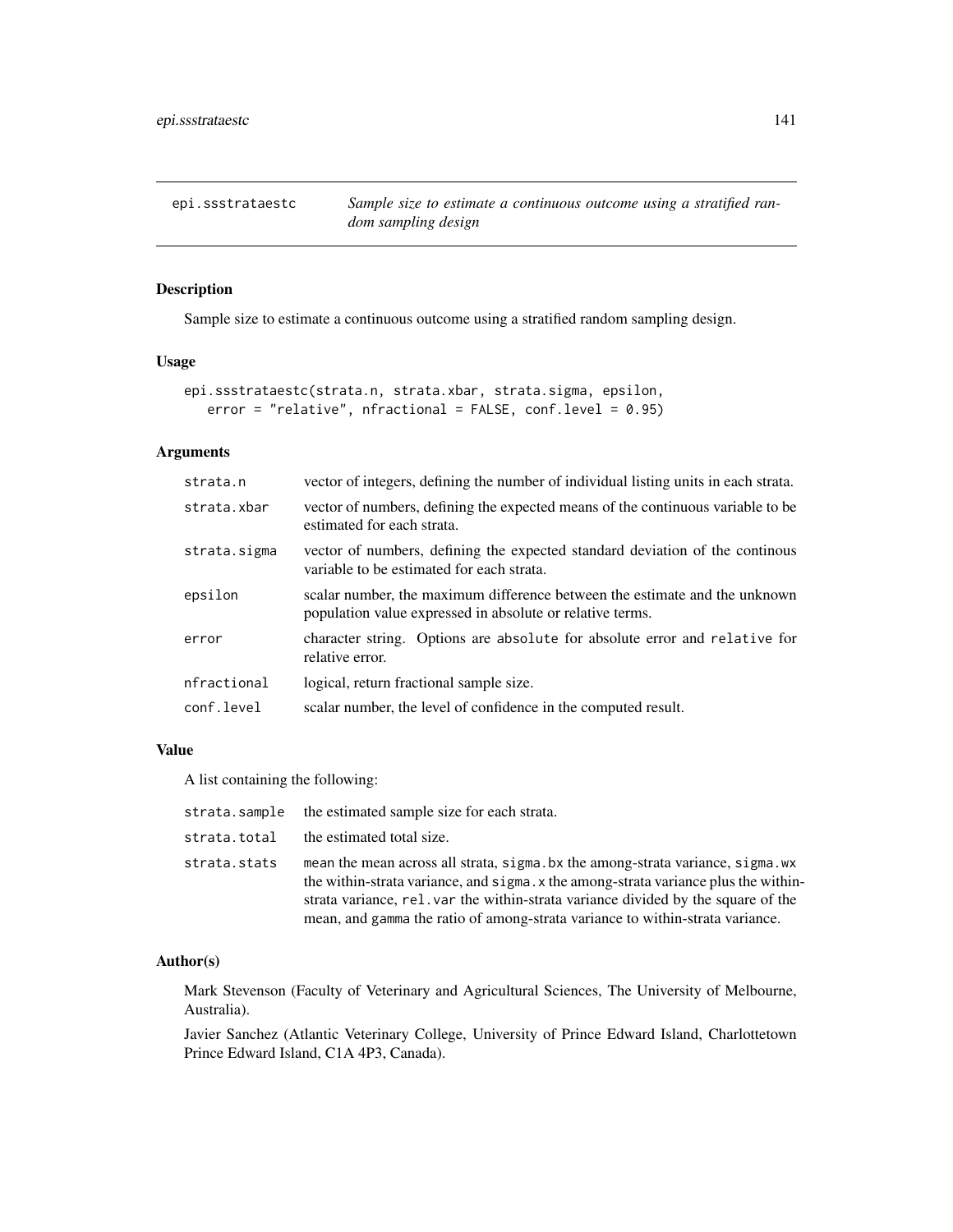#### References

Levy PS, Lemeshow S (1999). Sampling of Populations Methods and Applications. Wiley Series in Probability and Statistics, London, pp. 175 - 179.

## Examples

```
## EXAMPLE 1 (from Levy and Lemeshow 1999, page 176 -- 178):
## We plan to take a sample of the members of a health maintenance
## organisation (HMO) for purposes of estimating the average number
## of hospital episodes per person per year. The sample will be selected
## from membership lists according to age (under 45 years, 45 -- 64 years,
## 65 years and over). The number of members in each strata are 600, 500,
## and 400 (respectively). Previous data estimates the mean number of
## hospital episodes per year for each strata as 0.164, 0.166, and 0.236
## (respectively). The variance of these estimates are 0.245, 0.296, and
## 0.436 (respectively). How many from each strata should be sampled to be
## 95% that the sample estimate of hospital episodes is within 20% of the
## true value?
```

```
strata.n <- c(600,500,400)
strata.xbar <- c(0.164,0.166,0.236)
strata.sigma <- sqrt(c(0.245,0.296,0.436))
epi.ssstrataestc(strata.n, strata.xbar, strata.sigma, epsilon = 0.20,
  error = "relative", nfractional = FALSE, conf.level = 0.95)
```

```
## The number allocated to the under 45 years, 45 -- 64 years, and 65 years
## and over stratums should be 224, 187, and 150 (a total of 561). These
## results differ from the worked example provided in Levy and Lemeshow where
## certainty is set to approximately 99%.
```
epi.sssupb *Sample size for a parallel superiority trial, binary outcome*

## **Description**

Sample size for a parallel superiority trial, binary outcome.

#### Usage

```
epi.sssupb(treat, control, delta, n, r = 1, power, nfractional = FALSE, alpha)
```
## Arguments

| treat   | the expected proportion of successes in the treatment group.                       |
|---------|------------------------------------------------------------------------------------|
| control | the expected proportion of successes in the control group.                         |
| delta   | the equivalence limit, expressed as the absolute change in the outcome of interest |
|         | that represents a clinically meaningful difference. For a superiority trial the    |
|         | value entered for delta must be greater than or equal to zero.                     |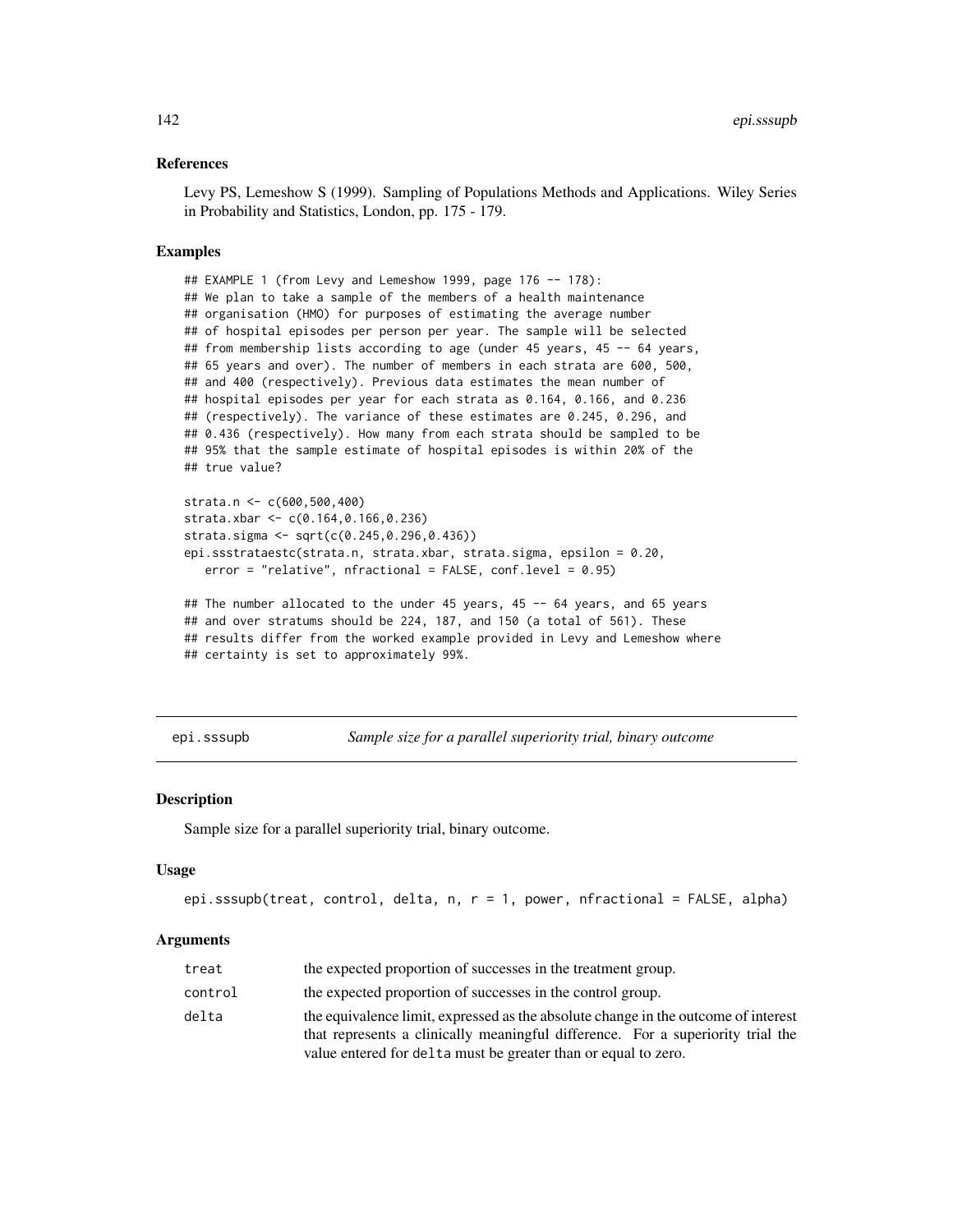#### epi.sssupb 143

| n           | scalar, the total number of study subjects in the trial.                                 |
|-------------|------------------------------------------------------------------------------------------|
| r           | scalar, the number in the treatment group divided by the number in the control<br>group. |
| power       | scalar, the required study power.                                                        |
| nfractional | logical, return fractional sample size.                                                  |
| alpha       | scalar, defining the desired alpha level.                                                |

#### Value

A list containing the following:

| n.total   | the total number of study subjects required.                 |
|-----------|--------------------------------------------------------------|
| n.treat   | the required number of study subject in the treatment group. |
| n.control | the required number of study subject in the control group.   |
| delta     | the equivalence limit, as entered by the user.               |
| power     | the specified or calculated study power.                     |

#### Note

Consider a clinical trial comparing two groups, a standard treatment  $(s)$  and a new treatment  $(n)$ . A proportion of subjects in the standard treatment group experience the outcome of interest  $P_s$  and a proportion of subjects in the new treatment group experience the outcome of interest  $P_n$ . We specify the absolute value of the maximum acceptable difference between  $P_n$  and  $P_s$  as  $\delta$ . For a superiority trial the value entered for delta must be greater than or equal to zero.

For a superiority trial the null hypothesis is:

 $H_0: P_s - P_n = 0$ 

The alternative hypothesis is:

 $H_1$  :  $P_s - P_n! = 0$ 

When calculating the power of a study, the argument n refers to the total study size (that is, the number of subjects in the treatment group plus the number in the control group).

For a comparison of the key features of superiority, equivalence and non-inferiority trials, refer to the documentation for [epi.ssequb](#page-123-0).

## References

Chow S, Shao J, Wang H (2008). Sample Size Calculations in Clinical Research. Chapman & Hall/CRC Biostatistics Series, page 90.

Julious SA (2004). Sample sizes for clinical trials with normal data. Statistics in Medicine 23: 1921 - 1986.

Pocock SJ (1983). Clinical Trials: A Practical Approach. Wiley, New York.

Wang B, Wang H, Tu X, Feng C (2017). Comparisons of superiority, non-inferiority, and equivalence trials. Shanghai Archives of Psychiatry 29, 385 - 388. DOI: 10.11919/j.issn.1002-0829.217163.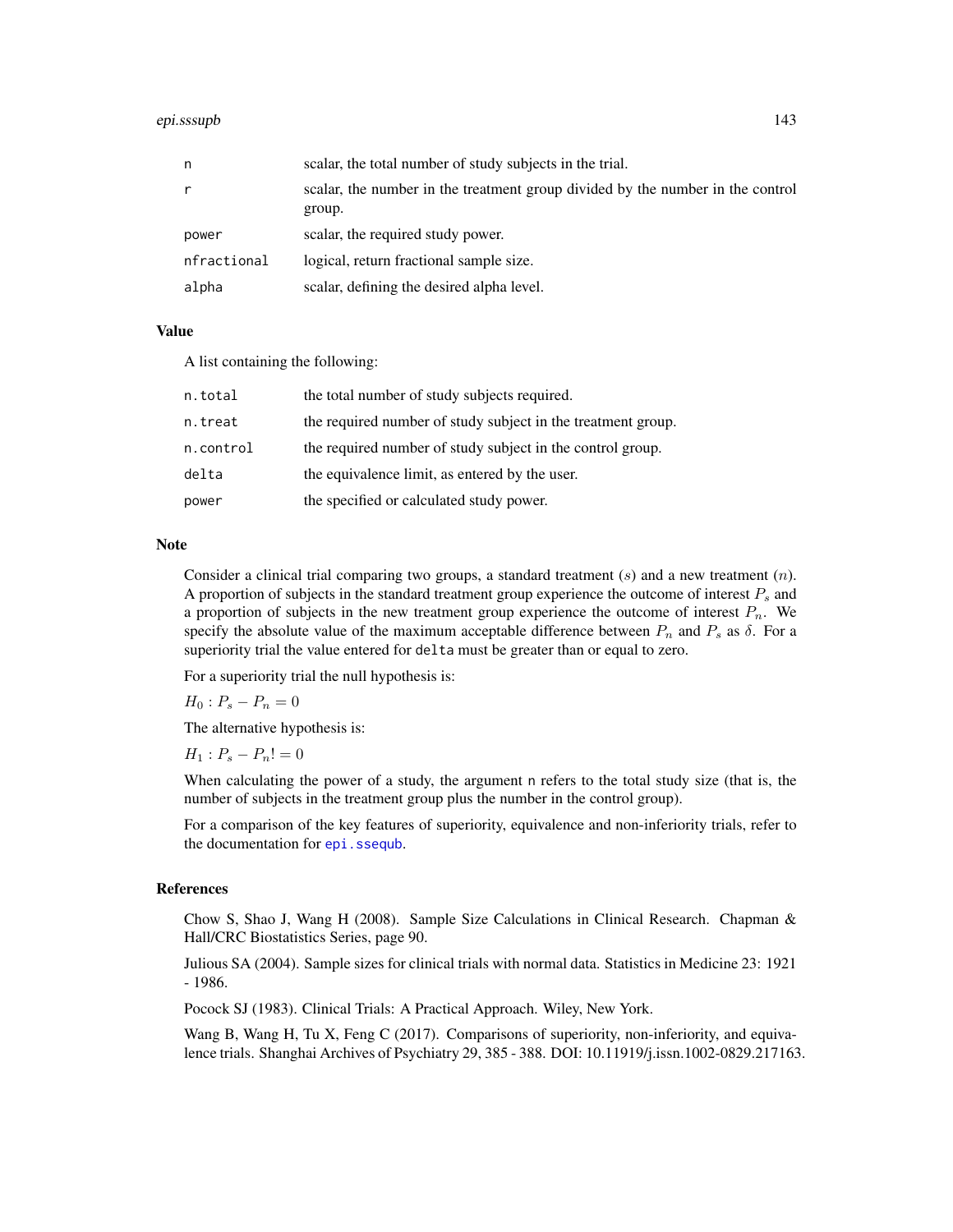## Examples

```
## EXAMPLE 1 (from Chow S, Shao J, Wang H 2008, p. 91):
## Suppose that a pharmaceutical company is interested in conducting a
## clinical trial to compare the efficacy of two antimicrobial agents
## when administered orally once daily in the treatment of patients
## with skin infections. In what follows, we consider the situation
## where the intended trial is for testing superiority of the
## test drug over the active control drug. For this purpose, the following
## assumptions are made. First, sample size calculation will be performed
## for achieving 80% power at the 5% level of significance.
## Assume the true mean cure rates of the treatment agents and the active
## control are 85% and 65%, respectively. Assume the superiority
## margin is 5%.
epi.sssupb(treat = 0.85, control = 0.65, delta = 0.05, n = NA,
   r = 1, power = 0.80, nfractional = FALSE, alpha = 0.05)
## A total of 196 subjects need to be enrolled in the trial, 98 in the
## treatment group and 98 in the control group.
```
epi.sssupc *Sample size for a parallel superiority trial, continuous outcome*

## Description

Sample size for a parallel superiority trial, continuous outcome.

#### Usage

```
epi.sssupc(treat, control, sd, delta, n, r = 1, power, nfractional = FALSE,
   alpha)
```
#### Arguments

| treat        | the expected mean of the outcome of interest in the treatment group.                                                                                                                                                                    |
|--------------|-----------------------------------------------------------------------------------------------------------------------------------------------------------------------------------------------------------------------------------------|
| control      | the expected mean of the outcome of interest in the control group.                                                                                                                                                                      |
| sd           | the expected population standard deviation of the outcome of interest.                                                                                                                                                                  |
| delta        | the equivalence limit, expressed as the absolute change in the outcome of interest<br>that represents a clinically meaningful difference. For a superiority trial the<br>value entered for delta must be greater than or equal to zero. |
| n            | scalar, the total number of study subjects in the trial.                                                                                                                                                                                |
| $\mathsf{r}$ | scalar, the number in the treatment group divided by the number in the control<br>group.                                                                                                                                                |
| power        | scalar, the required study power.                                                                                                                                                                                                       |
| nfractional  | logical, return fractional sample size.                                                                                                                                                                                                 |
| alpha        | scalar, defining the desired alpha level.                                                                                                                                                                                               |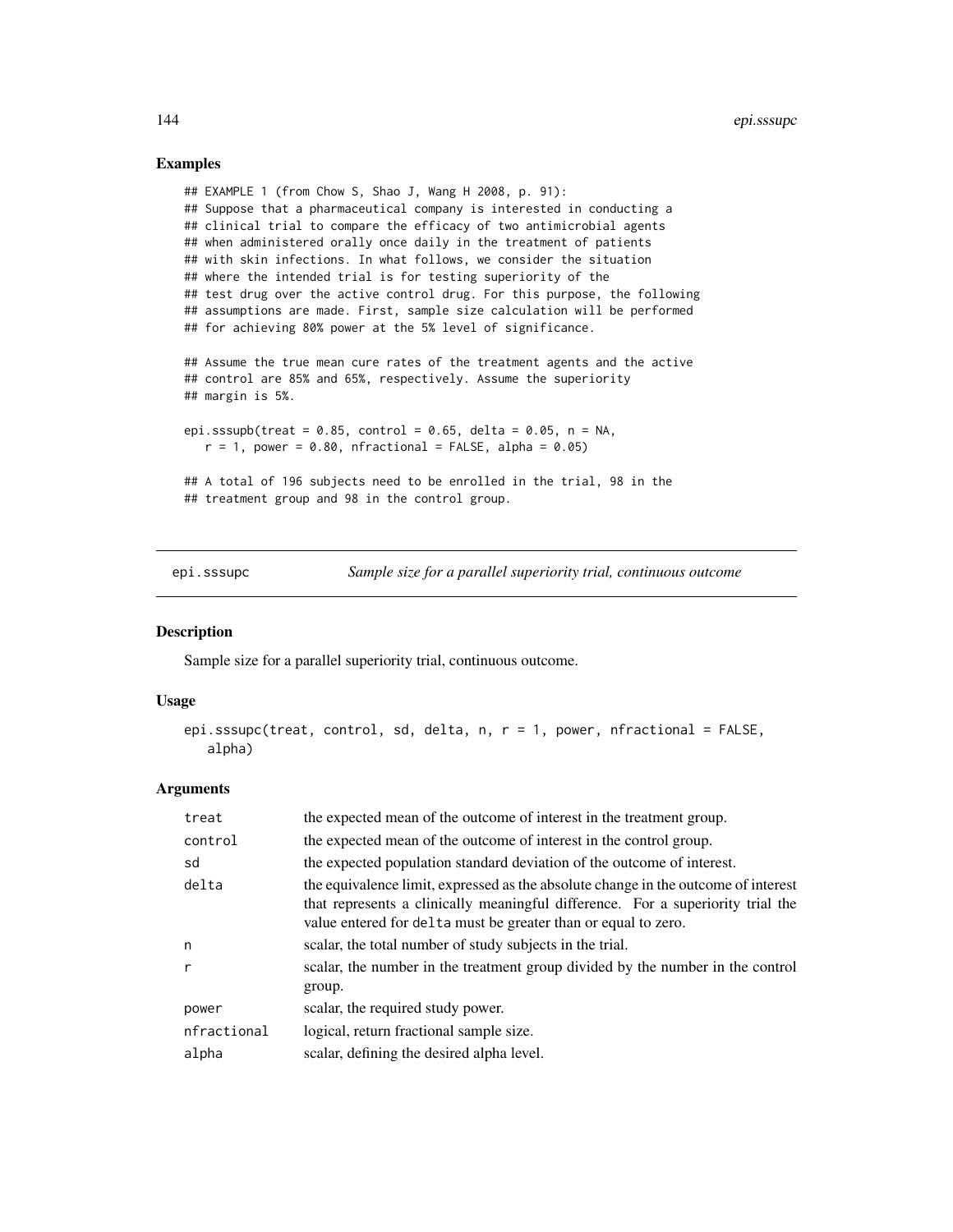### epi.sssupc 145

## Value

A list containing the following:

| n.total   | the total number of study subjects required.                 |
|-----------|--------------------------------------------------------------|
| n.treat   | the required number of study subject in the treatment group. |
| n.control | the required number of study subject in the control group.   |
| delta     | the equivalence limit, as entered by the user.               |
| power     | the specified or calculated study power.                     |

### Note

Consider a clinical trial comparing two groups, a standard treatment  $(s)$  and a new treatment  $(n)$ . In each group, the mean of the outcome of interest for subjects receiving the standard treatment is  $N_s$  and the mean of the outcome of interest for subjects receiving the new treatment is  $N_n$ . We specify the absolute value of the maximum acceptable difference between  $N_n$  and  $N_s$  as  $\delta$ . For a superiority trial the value entered for delta must be greater than or equal to zero.

For a superiority trial the null hypothesis is:

 $H_0$ :  $N_s - N_n = 0$ 

The alternative hypothesis is:

 $H_1$  :  $N_s - N_n! = 0$ 

When calculating the power of a study, the argument n refers to the total study size (that is, the number of subjects in the treatment group plus the number in the control group).

For a comparison of the key features of superiority, equivalence and non-inferiority trials, refer to the documentation for [epi.ssequb](#page-123-0).

# References

Chow S, Shao J, Wang H (2008). Sample Size Calculations in Clinical Research. Chapman & Hall/CRC Biostatistics Series, page 61.

Julious SA (2004). Sample sizes for clinical trials with normal data. Statistics in Medicine 23: 1921 - 1986.

Pocock SJ (1983). Clinical Trials: A Practical Approach. Wiley, New York.

Wang B, Wang H, Tu X, Feng C (2017). Comparisons of superiority, non-inferiority, and equivalence trials. Shanghai Archives of Psychiatry 29, 385 - 388. DOI: 10.11919/j.issn.1002-0829.217163.

## Examples

```
## EXAMPLE 1:
```
## A pharmaceutical company is interested in conducting a clinical trial

## to compare two cholesterol lowering agents for treatment of patients with

## congestive heart disease (CHD) using a parallel design. The primary

## efficacy parameter is the concentration of high density lipoproteins

## (HDL). We consider the situation where the intended trial is to test

## superiority of the test drug over the active control agent. Sample

## size calculations are to be calculated to achieve 80% power at the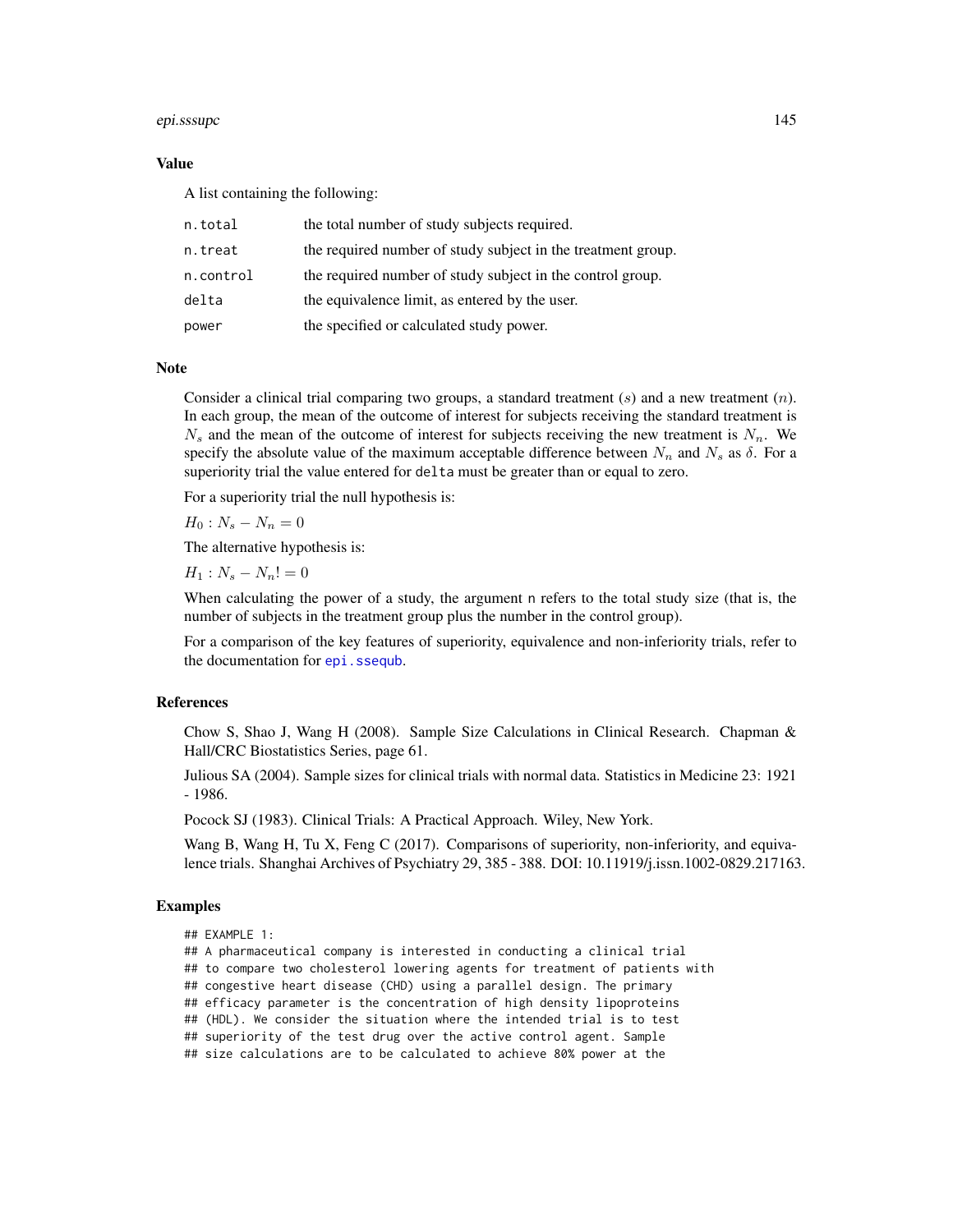```
## 5% level of significance.
## In this example, we assume that if treatment results in a 5 unit
## (i.e., delta = 5) increase in HDL it is declared to be superior to the
## active control. Assume the standard deviation of HDL is 10 units and
## the HDL concentration in the treatment group is 20 units and the
## HDL concentration in the control group is 20 units.
epi.sssupc(treat = 20, control = 20, sd = 10, delta = 5, n = NA,
   r = 1, power = 0.80, nfractional = FALSE, alpha = 0.05)
## A total of 100 subjects need to be enrolled in the trial, 50 in the
## treatment group and 50 in the control group.
```

| epi.ssxsectn | Sample size, power or minimum detectable prevalence ratio or odds |
|--------------|-------------------------------------------------------------------|
|              | ratio for a cross-sectional study                                 |

# Description

Sample size, power or minimum detectable prevalence ratio or odds ratio for a cross-sectional study.

## Usage

```
epi.ssxsectn(pdexp1, pdexp0, pexp = NA, n = NA, power = 0.80, r = 1,
   N, design = 1, sided.test = 2, finite.correction = FALSE,
   nfractional = FALSE, conf.level = 0.95)
```
## Arguments

| pdexp1     | the expected prevalence of the outcome in the exposed group $(0 \text{ to } 1)$ .                                                                                                                                                                                                                                                                                                                        |  |  |
|------------|----------------------------------------------------------------------------------------------------------------------------------------------------------------------------------------------------------------------------------------------------------------------------------------------------------------------------------------------------------------------------------------------------------|--|--|
| pdexp0     | the expected prevalence of the outcome in the non-exposed group $(0 \text{ to } 1)$ .                                                                                                                                                                                                                                                                                                                    |  |  |
| pexp       | the expected prevalence of exposure to the hypothesised risk factor in the popu-<br>lation $(0 \text{ to } 1)$ .                                                                                                                                                                                                                                                                                         |  |  |
| n          | scalar, defining the total number of subjects in the study (i.e., the number in both<br>the exposed and unexposed groups).                                                                                                                                                                                                                                                                               |  |  |
| power      | scalar, the required study power.                                                                                                                                                                                                                                                                                                                                                                        |  |  |
| r          | scalar, the number in the exposed group divided by the number in the unexposed<br>group.                                                                                                                                                                                                                                                                                                                 |  |  |
| N          | scalar, the estimated number of individuals in the population.                                                                                                                                                                                                                                                                                                                                           |  |  |
| design     | scalar, the estimated design effect.                                                                                                                                                                                                                                                                                                                                                                     |  |  |
| sided.test | use a one- or two-sided test? Use a two-sided test if you wish to evaluate whether<br>or not the outcome incidence risk in the exposed group is greater than or less<br>than the outcome incidence risk in the unexposed group. Use a one-sided test<br>to evaluate whether or not the outcome incidence risk in the exposed group is<br>greater than the outcome incidence risk in the unexposed group. |  |  |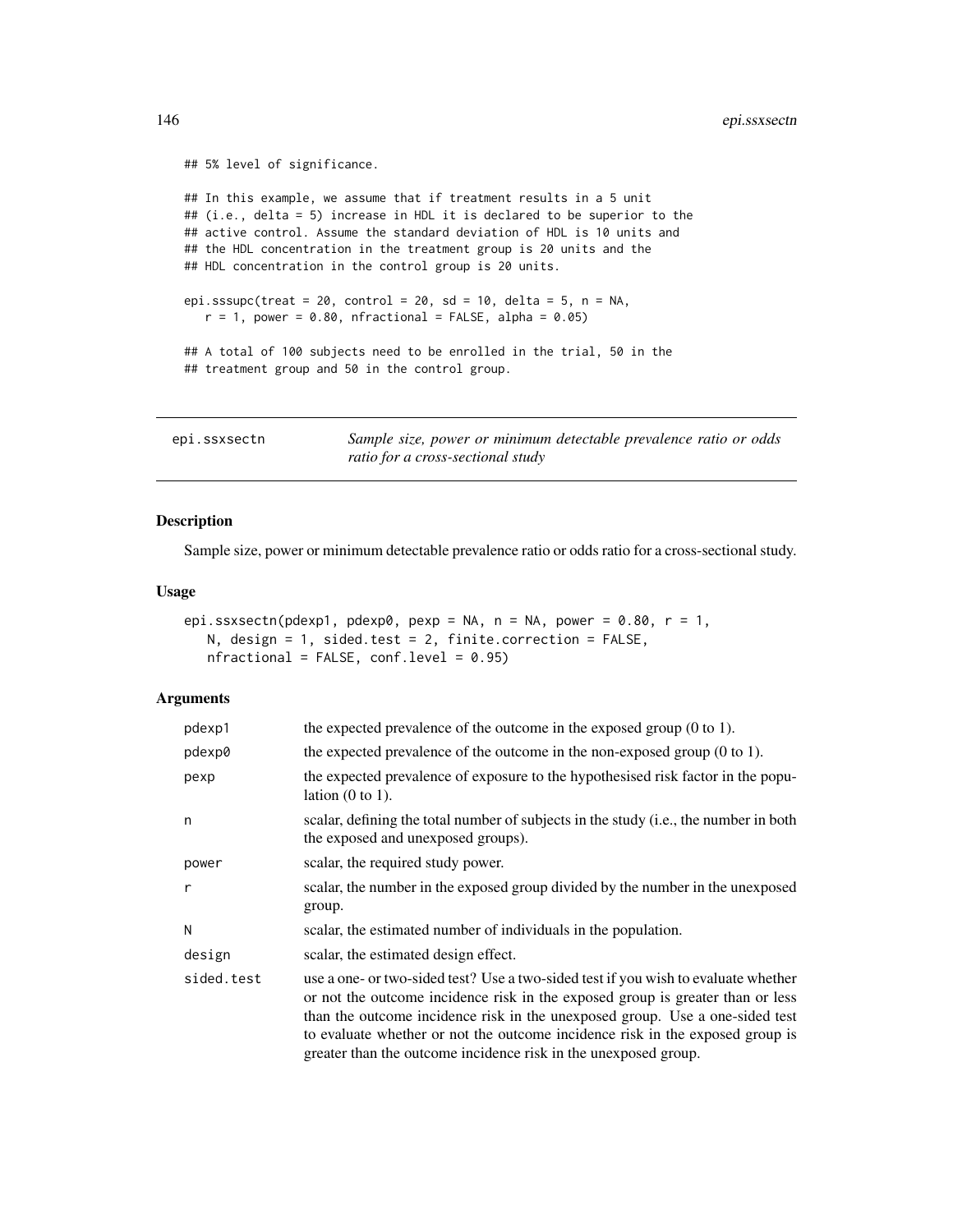# epi.ssxsectn 147

| finite.correction |                                                                  |
|-------------------|------------------------------------------------------------------|
|                   | logical, apply a finite correction factor?                       |
| nfractional       | logical, return fractional sample size.                          |
| conf.level        | scalar, defining the level of confidence in the computed result. |

# Details

The methodology in this function follows the methodology described in Chapter 8 of Woodward (2014), pp. 295 - 329.

## Value

A list containing the following:

| n.total | the total number of subjects required for the specified level of confidence and<br>power, respecting the requirement for r times as many individuals in the exposed<br>(treatment) group compared with the non-exposed (control) group.                              |
|---------|----------------------------------------------------------------------------------------------------------------------------------------------------------------------------------------------------------------------------------------------------------------------|
| n.exp1  | the total number of subjects in the exposed (treatment) group for the specified<br>level of confidence and power, respecting the requirement for r times as many<br>individuals in the exposed (treatment) group compared with the non-exposed<br>(control) group.   |
| n.exp0  | the total number of subjects in the non-exposed (control) group for the specified<br>level of confidence and power, respecting the requirement for r times as many<br>individuals in the exposed (treatment) group compared with the non-exposed<br>(control) group. |
| power   | the power of the study given the number of study subjects, the expected effect<br>size and level of confidence.                                                                                                                                                      |
| pr      | the prevalence of the outcome in the exposed group divided by the prevalence<br>of the outcome in the unexposed group (the prevalence ratio).                                                                                                                        |
| or      | the odds of the outcome in the exposed group divided by the odds of the outcome<br>in the unexposed group (the odds ratio).                                                                                                                                          |

## Note

The power of a study is its ability to demonstrate the presence of an association, given that an association actually exists.

Values need to be entered for pdexp0, pexp, n, and power to return a value for the prevalence ratio pr and odds ratio or. In this situation, the lower value of pr represents the maximum detectable prevalence ratio that is less than 1; the upper value of pr represents the minimum detectable prevalence ratio greater than 1. A value for pexp doesn't need to be entered if you want to calculate sample size or study power.

When calculating study power or minimum detectable prevalence risk ratio when finite.correction = TRUE the function takes the values of n and N entered by the user and back-calculates a value of n assuming an infinite population. Values for power, pr and or are then returned, assuming the back-calculated value of n is equivalent to the value of n entered by the user.

See the documentation for [epi.sscohortc](#page-105-0) for an example using the design facility implemented in this function.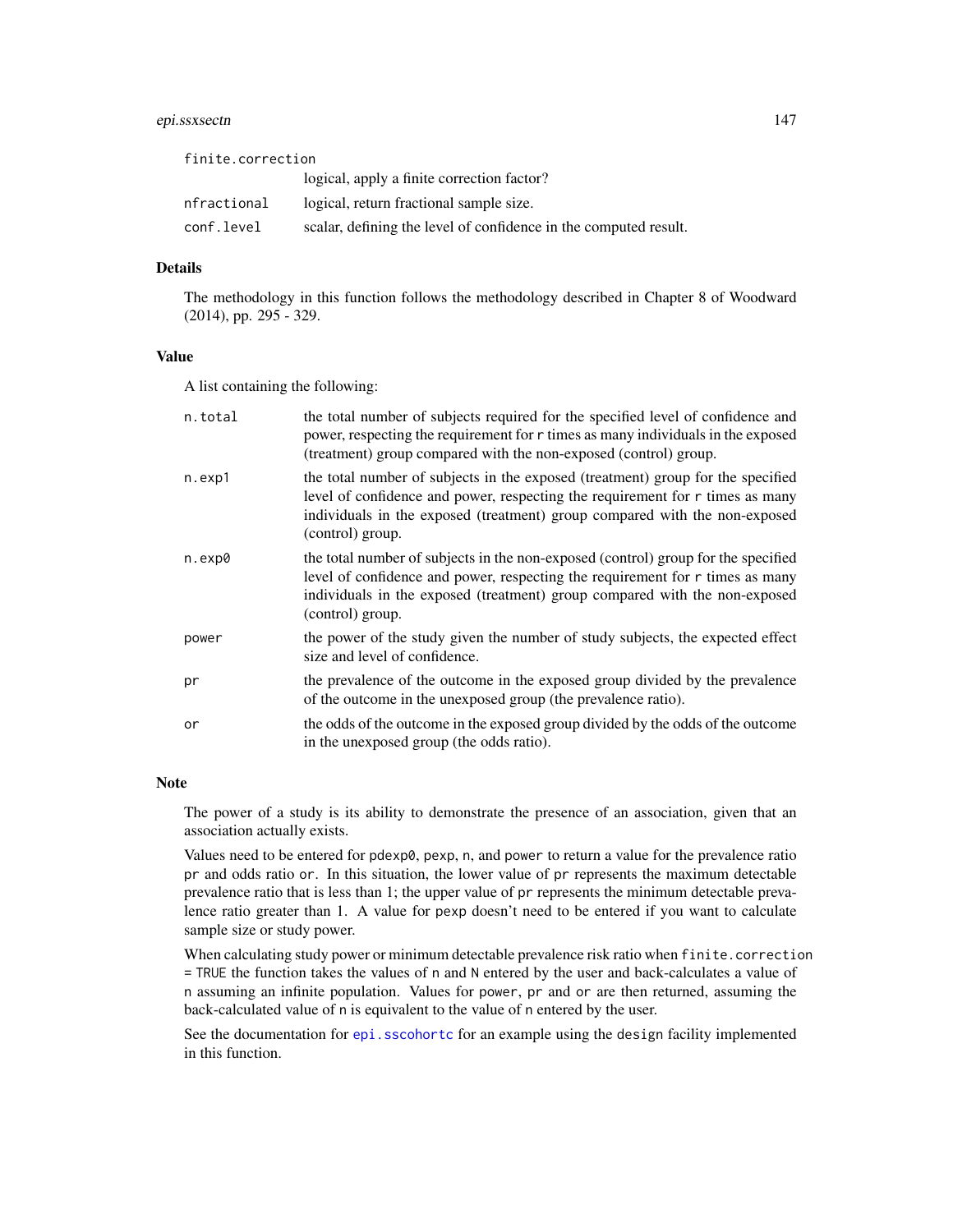### References

Kelsey JL, Thompson WD, Evans AS (1986). Methods in Observational Epidemiology. Oxford University Press, London, pp. 254 - 284.

Mittleman MA (1995). Estimation of exposure prevalence in a population at risk using data from cases and an external estimate of the relative risk. Epidemiology 6: 551 - 553.

Woodward M (2014). Epidemiology Study Design and Data Analysis. Chapman & Hall/CRC, New York, pp. 295 - 329.

```
## EXAMPLE 1:
## A cross-sectional study is to be carried out to quantify the association
## between farm management type (intensive, extensive) and evidence of
## Q fever in dairy goat herds. The investigators would like to be 0.80 sure
## of being able to detect when the risk ratio of Q fever is 2.0 for
## intensively managed herds, using a 0.05 significance test. Previous evidence
## suggests that the prevalence of Q fever in extensively managed dairy goat
## herds is 5 per 100 herds at risk and the prevalence of intensively managed
## herds in the population (the prevalence of exposure) is around 0.20.
## Assuming equal numbers of intensively managed and extensively managed
## herds will be sampled, how many herds need to be enrolled into the study?
## You estimate that there are around 60 dairy goat herds in your study area.
pdexp1 = 2.0 * (5 / 100); pdexp0 = 5 / 100
epi.ssxsectn(pdexp1 = pdexp1, pdexp0 = pdexp0, pexp = 0.20, n = NA,
   power = 0.80, r = 1, N = 60, design = 1, sided.test = 2,
   finite.correction = TRUE, nfractional = FALSE, conf.level = 0.95)
## A total of 58 of the 60 herds need to be enrolled into the study
## (29 intensively managed and 29 extensively managed herds).
## EXAMPLE 2:
## Say, for example, we're only able to enrol 45 herds into the study
## described above. What is the minimum and maximum detectable prevalence
## ratio and minimum and maximum detectable odds ratio?
epi.ssxsectn(pdexp1 = NA, pdexp0 = pdexp0, pexp = 0.20, n = 45,
   power = 0.80, r = 1, N = 60, design = 1, sided.test = 2,
   finite.correction = TRUE, nfractional = FALSE, conf.level = 0.95)
## The minimum detectable prevalence ratio >1 is 3.64. The maximum detectable
## prevalence ratio <1 is 0.
## The minimum detectable odds ratio >1 is 4.65. The maximum detectable
## odds ratio <1 is 0.
```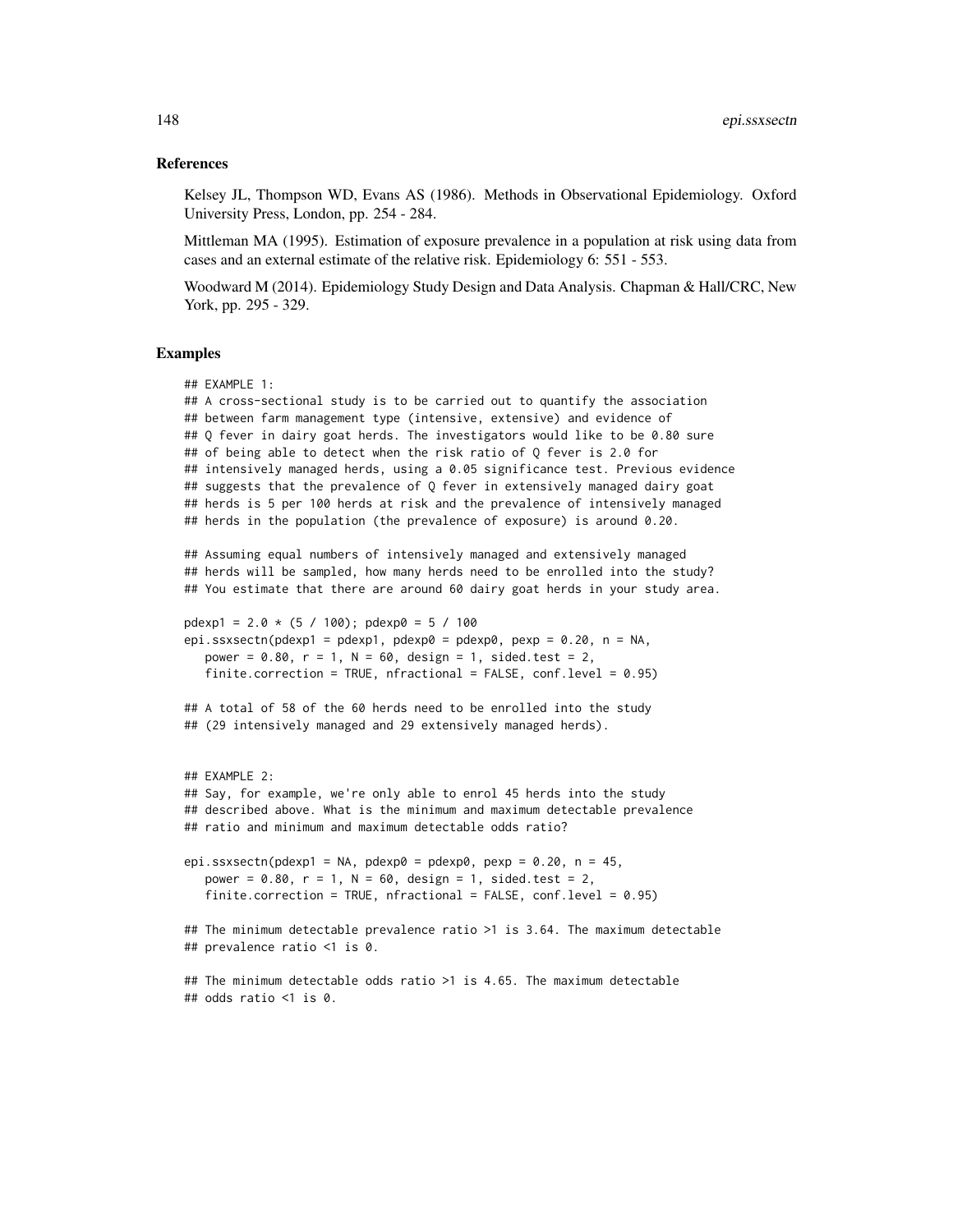## Description

Computes true and apparent prevalence, sensitivity, specificity, positive and negative predictive values and positive and negative likelihood ratios from count data provided in a 2 by 2 table.

## Usage

```
epi.tests(dat, method = "exact", digits = 2, conf.level = 0.95)
## S3 method for class 'epi.tests'
print(x, \ldots)## S3 method for class 'epi.tests'
summary(object, ...)
```
## Arguments

| dat        | a vector of length four, an object of class table or an object of class grouped_df<br>from package dplyr containing the individual cell frequencies (see below).                  |
|------------|-----------------------------------------------------------------------------------------------------------------------------------------------------------------------------------|
| method     | a character string indicating the method to use. Options are method = "exact",<br>method = "wilson", method = "agresti", method = "clopper-pearson" and<br>$method = "jeffreys".$ |
| digits     | scalar, number of digits to be reported for print output. Must be an integer of<br>either 2, $3$ or 4.                                                                            |
| conf.level | magnitude of the returned confidence interval. Must be a single number between<br>$0$ and 1.                                                                                      |
| x, object  | an object of class epi. tests.                                                                                                                                                    |
|            | Ignored.                                                                                                                                                                          |
|            |                                                                                                                                                                                   |

## Details

When method = "exact" exact binomial confidence limits are calculated for test sensitivity, specificity, and positive and negative predictive value (see Collett 1999 for details).

When method = "wilson" Wilson's confidence limits are calculated for test sensitivity, specificity, and positive and negative predictive value (see Rothman 2012 for details).

When method = "agresti" Agresti's confidence limits are calculated for test sensitivity, specificity, and positive and negative predictive value (see Agresti and Coull 1998 for details).

When method = "clopper-pearson" Clopper-Pearson's confidence limits are calculated for test sensitivity, specificity, and positive and negative predictive value (see Clopper and Pearson 1934 for details).

When method = "jeffreys" Jeffrey's confidence limits are calculated for test sensitivity, specificity, and positive and negative predictive value (see Brown et al., 2001 for details).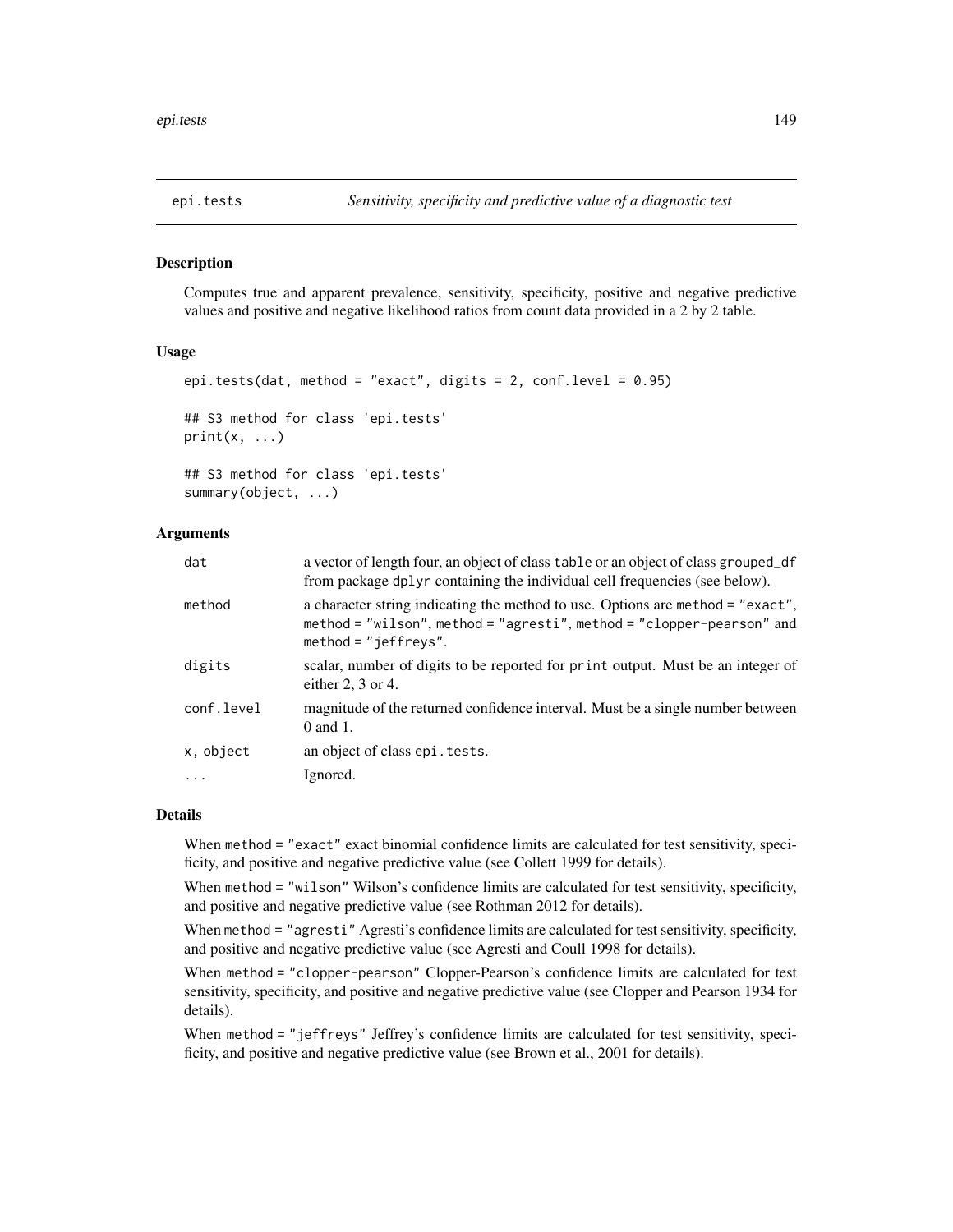Confidence intervals for positive and negative likelihood ratios are based on formulae provided by Simel et al. (1991).

Diagnostic accuracy is defined as the proportion of all tests that give a correct result. Diagnostic odds ratio is defined as how much more likely will the test make a correct diagnosis than an incorrect diagnosis in patients with the disease (Scott et al. 2008). The number needed to diagnose is defined as the number of paitents that need to be tested to give one correct positive test. Youden's index is the difference between the true positive rate and the false positive rate. Youden's index ranges from -1 to +1 with values closer to 1 if both sensitivity and specificity are high (i.e., close to 1).

## Value

An object of class epi.tests containing the following:

| ap      | apparent prevalence.                                                                                   |
|---------|--------------------------------------------------------------------------------------------------------|
| tp      | true prevalence.                                                                                       |
| se      | test sensitivity.                                                                                      |
| sp      | test specificity.                                                                                      |
| diag.ac | diagnostic accuracy (the correctly classified proportion).                                             |
| diag.or | diagnostic odds ratio.                                                                                 |
| nndx    | number needed to diagnose.                                                                             |
| youden  | Youden's index.                                                                                        |
| pv.pos  | positive predictive value.                                                                             |
| pv.neg  | negative predictive value.                                                                             |
| lr.pos  | likelihood ratio of a positive test.                                                                   |
| lr.neg  | likelihood ratio of a negative test.                                                                   |
| p.rout  | the proportion of subjects with the outcome ruled out.                                                 |
| p.rin   | the proportion of subjects with the outcome ruled in.                                                  |
| p.tpdn  | the proportion of true outcome negative subjects that test positive (false T+ pro-<br>portion for D-). |
| p.tndp  | the proportion of true outcome positive subjects that test negative (false T-pro-<br>portion for D+).  |
| p.dntp  | the proportion of test positive subjects that are outcome negative (false T+ pro-<br>portion for T+).  |
| p.dptn  | the proportion of test negative subjects that are outcome positive (false T- pro-<br>portion for T-).  |

## Note

|          |   | Disease + Disease - Total |       |
|----------|---|---------------------------|-------|
|          |   |                           |       |
| $Test +$ | я | h                         | $a+b$ |
| Test-    |   | ₫                         | c+d   |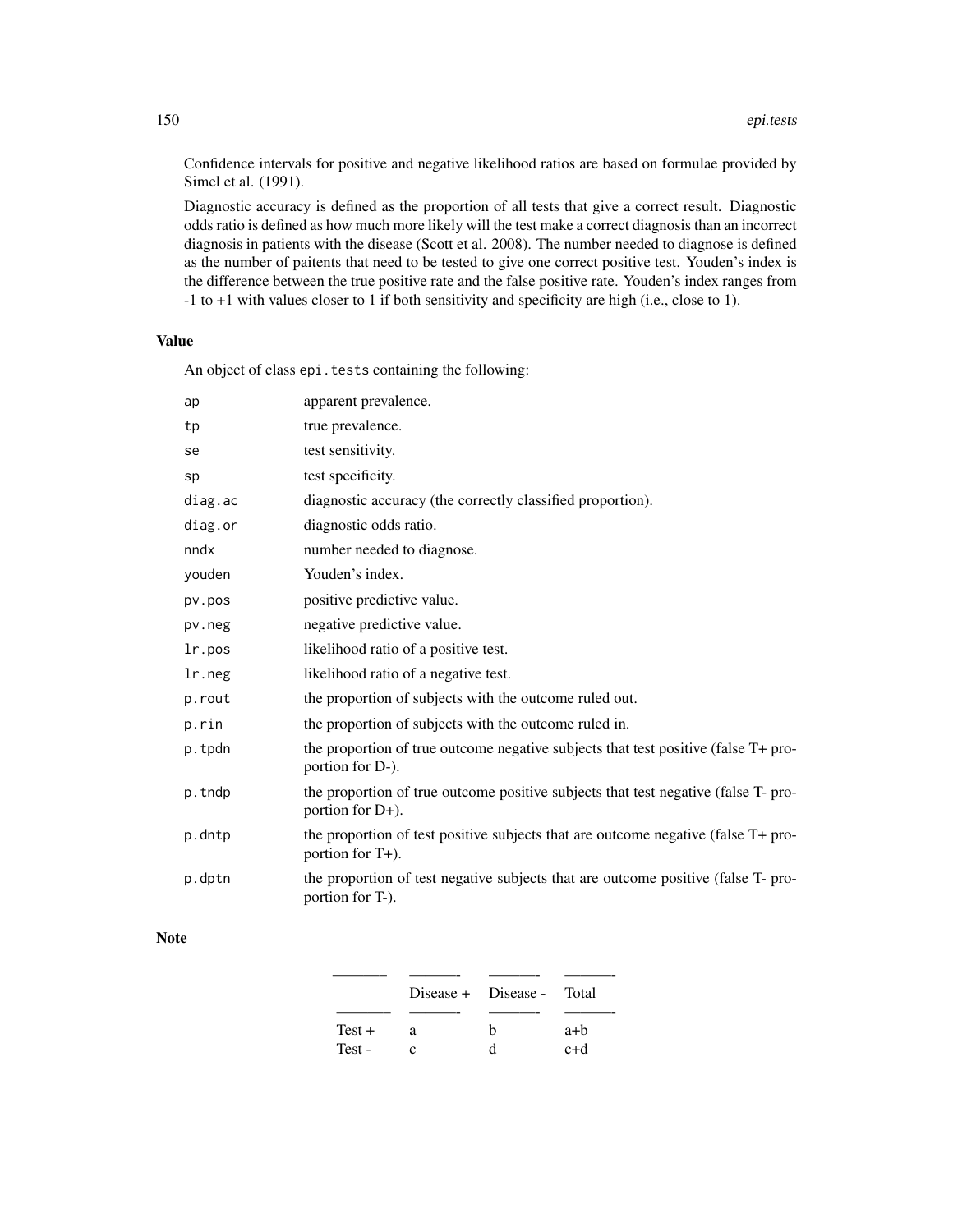———– ———- ———- ———- Total a+c b+d a+b+c+d ———– ———- ———- ———-

## Author(s)

Mark Stevenson (Faculty of Veterinary and Agricultural Sciences, The University of Melbourne, Australia). Charles Reynard (School of Medical Sciences, The University of Manchester, United Kingdom).

### References

Agresti A, Coull B (1998). Approximate is better than 'exact' for interval estimation of binomial proportions. The American Statistician 52. DOI: 10.2307/2685469.

Altman DG, Machin D, Bryant TN, Gardner MJ (2000). Statistics with Confidence, second edition. British Medical Journal, London, pp. 28 - 29.

Bangdiwala SI, Haedo AS, Natal ML (2008). The agreement chart as an alternative to the receiveroperating characteristic curve for diagnostic tests. Journal of Clinical Epidemiology 61: 866 - 874.

Brown L, Cai T, Dasgupta A (2001). Interval estimation for a binomial proportion. Statistical Science 16: 101 - 133.

Clopper C, Pearson E (1934) The use of confidence or fiducial limits illustrated in the case of the binomial. Biometrika 26: 404 - 413. DOI: 10.1093/biomet/26.4.404.

Collett D (1999). Modelling Binary Data. Chapman & Hall/CRC, Boca Raton Florida, pp. 24.

Rothman KJ (2012). Epidemiology An Introduction. Oxford University Press, London, pp. 164 - 175.

Scott IA, Greenburg PB, Poole PJ (2008). Cautionary tales in the clinical interpretation of studies of diagnostic tests. Internal Medicine Journal 38: 120 - 129.

Simel D, Samsa G, Matchar D (1991). Likelihood ratios with confidence: Sample size estimation for diagnostic test studies. Journal of Clinical Epidemiology 44: 763 - 770.

Greg Snow (2008) Need help in calculating confidence intervals for sensitivity, specificity, PPV & NPV. R-sig-Epi Digest 23(1): 3 March 2008.

Wilson EB (1927) Probable inference, the law of succession, and statistical inference. Journal of the American Statistical Association 22: 209 - 212.

## Examples

## EXAMPLE 1 (from Scott et al. 2008, Table 1): ## A new diagnostic test was trialled on 1586 patients. Of 744 patients that ## were disease positive, 670 were test positive. Of 842 patients that were ## disease negative, 640 were test negative. What is the likeliood ratio of ## a positive test? What is the number needed to diagnose?

dat.v01 <- c(670,202,74,640)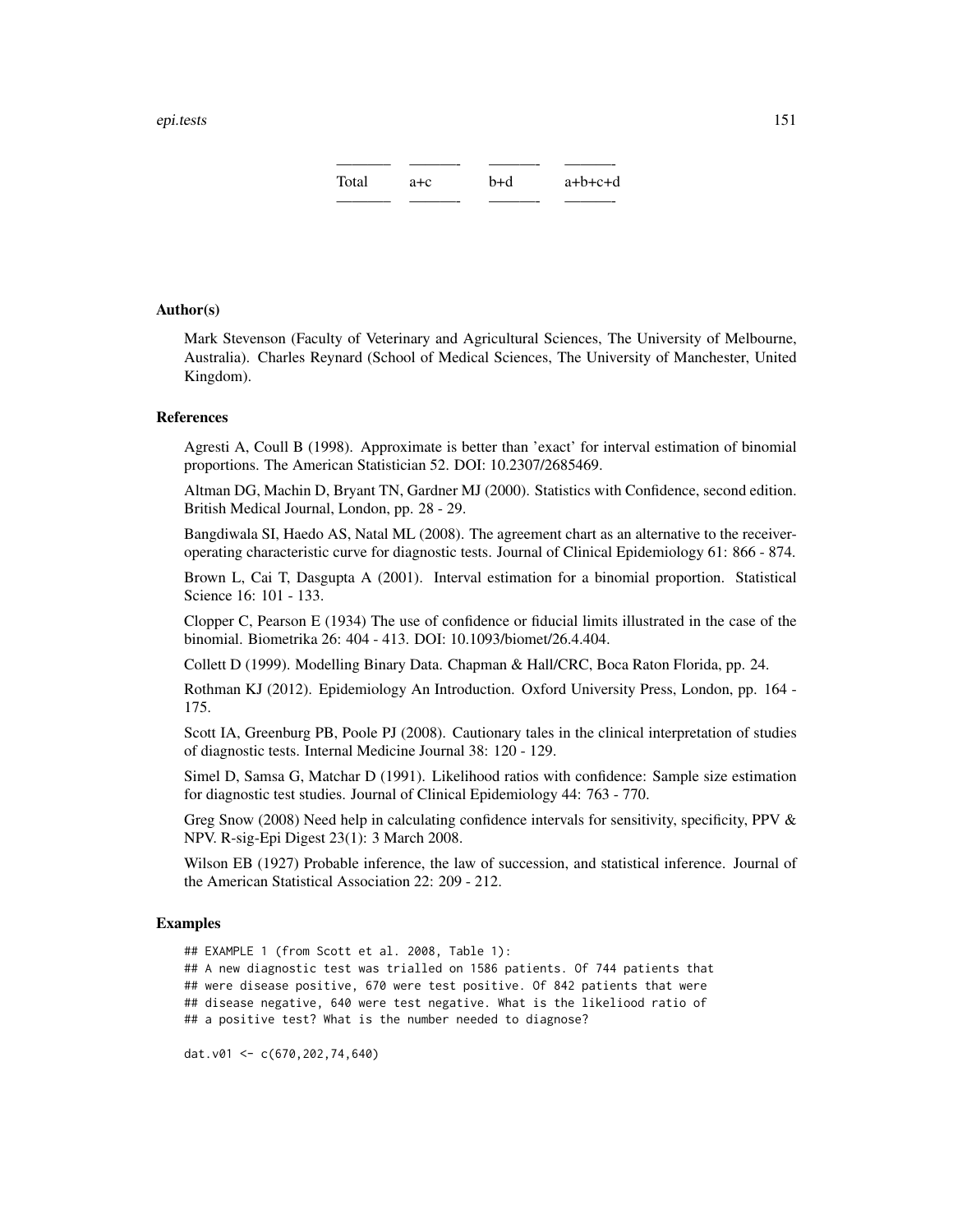### 152 epi.tests

```
rval.tes01 <- epi.tests(dat.v01, method = "exact", digits = 2,
   conf<math>level = 0.95print(rval.tes01)
## Test sensitivity is 0.90 (95% CI 0.88 to 0.92). Test specificity is
## 0.76 (95% CI 0.73 to 0.79). The likelihood ratio of a positive test
## is 3.75 (95% CI 3.32 to 4.24).
## What is the number needed to diagnose?
names(rval.tes01$detail)
rval.tes01$detail$nndx
## The number needed to diagnose is 1.51 (95% CI 1.41 to 1.65). Around 15
## persons need to be tested to return 10 positive tests.
## EXAMPLE 2:
## Same as Example 1 but showing how a 2 by 2 contingency table can be prepared
## using tidyverse:
## Not run:
library(tidyverse)
## Generate a data set listing test results and true disease status:
dis \leq c(rep(1, times = 744), rep(0, times = 842))
tes \leq c(rep(1, times = 670), rep(0, times = 74),
   rep(1, times = 202), rep(0, times = 640))dat.df02 <- data.frame(dis, tes)
tmp.df02 <- dat.df02 %>%
  mutate(dis = factor(dis, levels = c(1,0), labels = c("Dis+","Dis-"))) %>%
  mutate(tes = factor(tes, levels = c(1, \emptyset), labels = c("Test+, "Test-"))) %>%
  group_by(tes, dis) %>%
  summarise(n = n())
tmp.df02
## View the data in conventional 2 by 2 table format:
pivot_wider(tmp.df02, id_cols = c(tes), names_from = dis, values_from = n)
rval.tes02 <- epi.tests(tmp.df02, method = "exact", digits = 2,
   conf<math>level = 0.95summary(rval.tes02)
## End(Not run)
## Test sensitivity is 0.90 (95% CI 0.88 to 0.92). Test specificity is
## 0.76 (95% CI 0.73 to 0.79). The likelihood ratio of a positive test
## is 3.75 (95% CI 3.32 to 4.24).
## EXAMPLE 3:
## A biomarker assay has been developed to identify patients that are at
```
## high risk of experiencing myocardial infarction. The assay varies on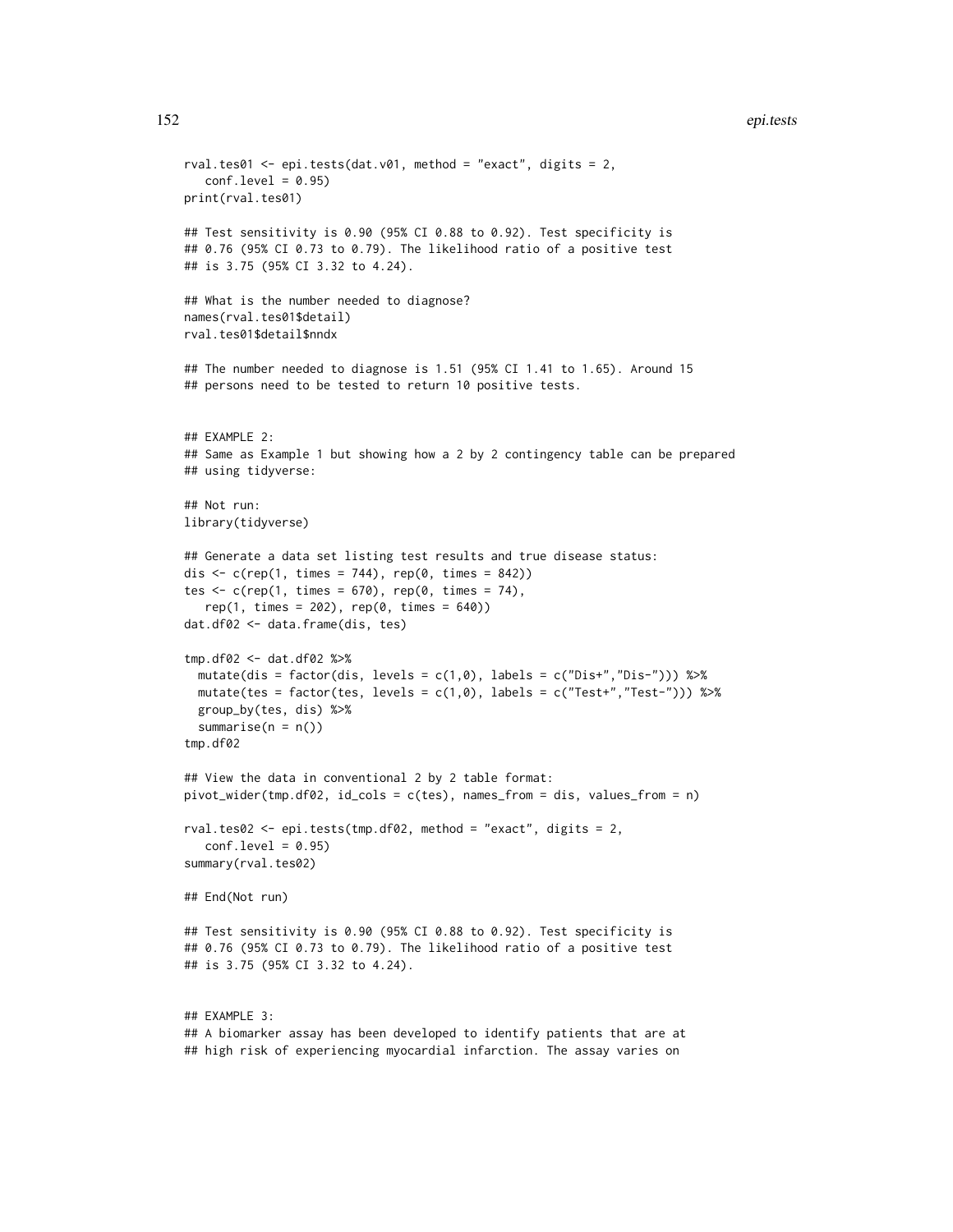### rsu.adjrisk 153

```
## a continuous scale, from 0 to 1. Researchers believe that a biomarker
## assay result of greater than or equal to 0.60 renders a patient test
## positive, that is, at elevated risk of experiencing a heart attack
## over the next 12 months.
## Generate data consistent with the information provided above. Assume the
## prevalence of high risk subjects in your population is 0.35:
set.seed(1234)
dat.df03 <- data.frame(out = rbinom(n = 200, size = 1, prob = 0.35),
  bm = runif(n = 200, min = 0, max = 1))## Classify study subjects as either test positive or test negative
## according to their biomarker test result:
dat.df03$test <- ifelse(dat.df03$bm >= 0.6, 1, 0)
## Generate a two-by-two table:
dat.tab03 <- table(dat.df03$test, dat.df03$out)[2:1,2:1]
rval.tes03 <- epi.tests(dat.tab03, method = "exact", digits = 2,
   conf<math>level = 0.95print(rval.tes03)
## What proportion of subjects are ruled out as being at high risk of
## myocardial infarction?
rval.tes03$detail$p.rout
## Answer: 0.61 (95% CI 0.54 to 0.68).
## What proportion of subjects are ruled in as being at high risk of
## myocardial infarction?
rval.tes03$detail$p.rin
# Answer: 0.38 (95% CI 0.32 to 0.45).
## What is the proportion of false positive results? That is, what is the
## proportion of test positive individuals among those that are disease
## negative, p.tpdn?
rval.tes03$detail$p.tpdn
# Answer: 0.37 (95% CI 0.29 to 0.45).
## What is the proportion of false negative results? That is, what is the
## proportion of test negative individuals among those that are disease
## positive, p.tndp?
rval.tes03$detail$p.tndp
# Answer: 0.58 (95% CI 0.44 to 0.70).
```
rsu.adjrisk *Adjusted risk values*

## Description

Calculates adjusted risk estimates for given relative risk and population proportions. This is an intermediate calculation in the calculation of effective probability of infection for risk-based surveillance activities.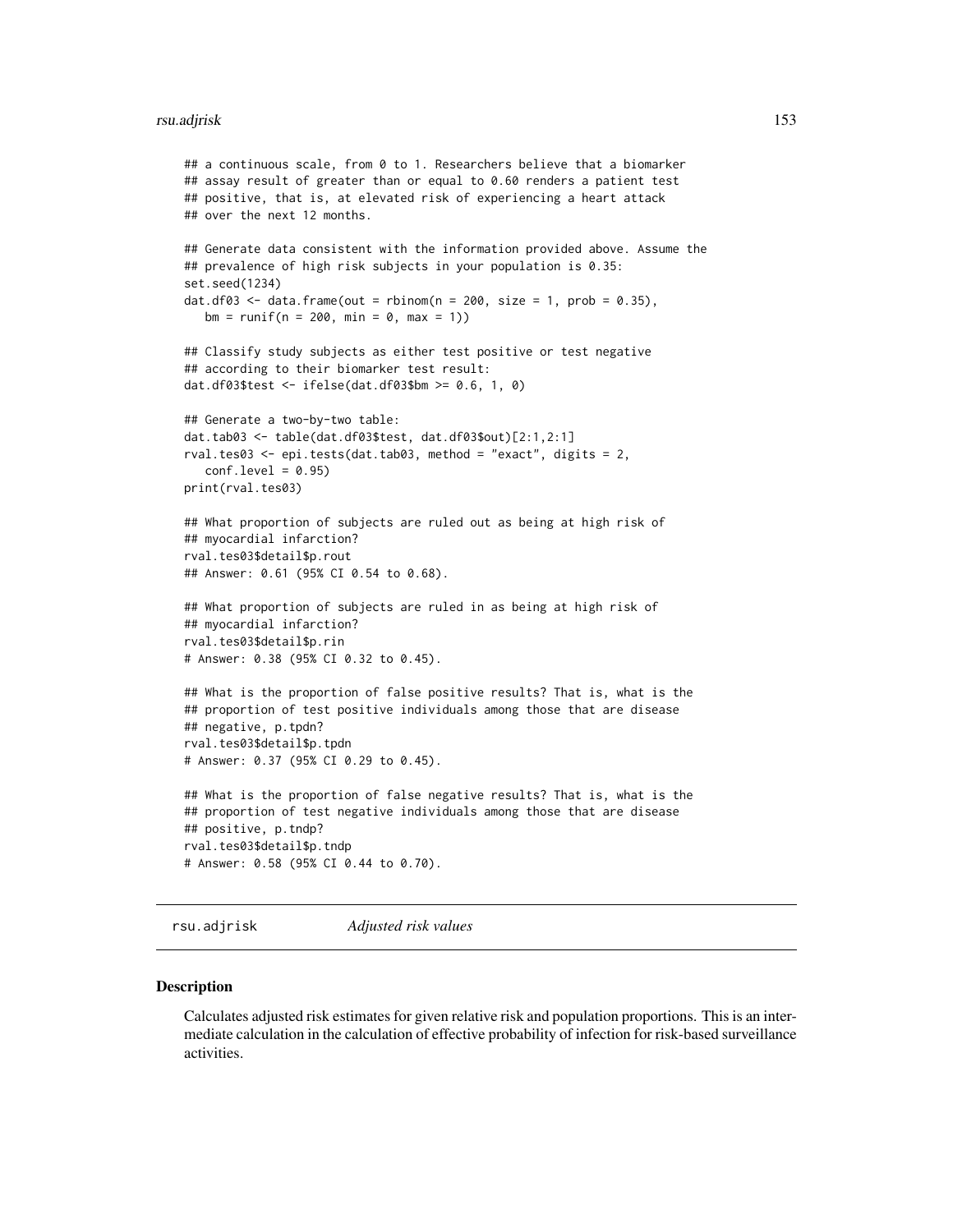### Usage

rsu.adjrisk(rr, ppr)

## Arguments

| rr  | vector or matrix, defining the relative risk values for each strata in the popula-<br>tion. See details. |
|-----|----------------------------------------------------------------------------------------------------------|
| ppr | vector of length rr defining the population proportions in each strata.                                  |

# **Details**

On some occasions there is interest in calculating adjusted risk values for a series of relative risk estimates drawn from (for example) a probability distribution. In this situation a matrix is passed to argument rr with the columns of the matrix corresponding to the number of risk strata and the rows corresponding to the number of iterations for simulation. When data are entered in this format rsu.adjrisk returns a matrix of adjusted risk values of the same dimension. See Example 3, below.

## Value

A vector of adjusted risk values listed in order of rr.)

## References

Martin P, Cameron A, Greiner M (2007). Demonstrating freedom from disease using multiple complex data sources 1: A new methodology based on scenario trees. Preventive Veterinary Medicine 79: 71 - 97.

```
## EXAMPLE 1:
## The relative risk of a given disease in an area of your country is 5
## compared with a known reference 'low risk' area. A recent census shows that
## 10% of the population are resident in the high risk area and 90%
## are resident in the low risk area.
## Calculate the adjusted relative risks for each area.
rsu.addirisk(rr = c(5,1), ppr = c(0.10, 0.90))## The adjusted relative risks for the high and low risk areas are 3.6 and
## 0.7, respectively.
## EXAMPLE 2:
## Re-calculate the adjusted relative risks assuming there are 'high',
## 'medium' and 'low' risk areas. The relative risks for the high, medium
## and low risk areas are 5, 3 and 1, respectively. Population proportions for
## each area are 0.10, 0.10 and 0.80, respectively.
rsu.addirisk(rr = c(5,3,1), ppr = c(0.10, 0.10, 0.80))
```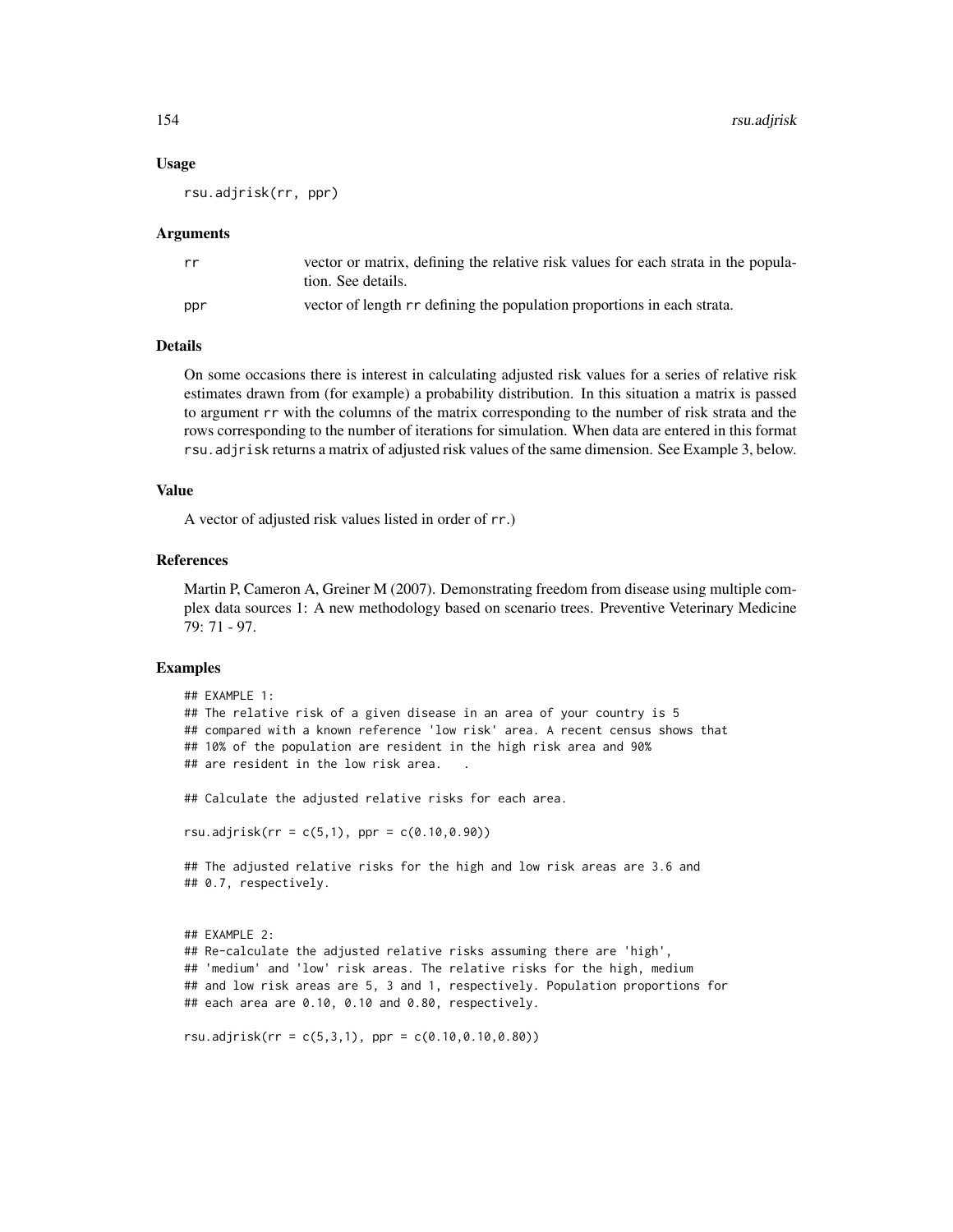### rsu.dxtest 155

```
## The adjusted relative risks for the high, medium and low risk areas are
## 3.1, 1.9 and 0.6, respectively.
## EXAMPLE 3:
## Consider now the situation where we are not certain of our relative risk
## estimates for the high, medium and low risk areas described in Example 2
## so we ask a group of experts for their opinion. Minimum, mode and maximum
## relative risk estimates for the high and medium risk areas are defined
## using a PERT distribution. For the high risk area the mode of the
## relative risk is 5 with a minimum of 3 and a maximum of 20. For the medium
## risk area the mode of the relative risk is 3 with a minimum of 2 and a
## maximum of 20. As before, the population proportions for each area are
## 0.10, 0.10 and 0.80, respectively. Take 10 random draws from a PERT
## distribution (using the rpert function in package mc2d) and calculate
## the adjusted relative risks for each draw:
## Not run:
## Set up an empty matrix to collect the simulated relative risk values:
nsims <- 10; nrcat <- 3
rr < - matrix(NA, nrow = nsims, ncol = nrcat)
## Use the mc2d package to take nsims random draws from the PERT distribution:
rr[,1] <- mc2d::rpert(n = nsims, min = 3, mode = 5, max = 20)rr[, 2] <- mc2d::rpert(n = nsims, min = 2, mode = 3, max = 5)## The low risk area is the reference, so its relative risk values are 1:
rr[, 3] <- 1
## Population proportions:
ppr <- c(0.10,0.10,0.80)
rval.df <- rsu.adjrisk(rr, ppr)
summary(rval.df)
## The median adjusted relative risks for the high, medium and low risk area
## are 3.6, 1.6 and 0.5 (respectively). The minimum adjusted relative risks
## are 2.5, 1.3 and 0.39, repectively. The maximum adjusted relative risks
## are 5.5, 2.3 and 0.72, respectively.
## End(Not run)
```
rsu.dxtest *Sensitivity and specificity of diagnostic tests interpreted in series or parallel*

## **Description**

Calculates the sensitivity and specificity of two diagnostic tests interpreted in series or parallel.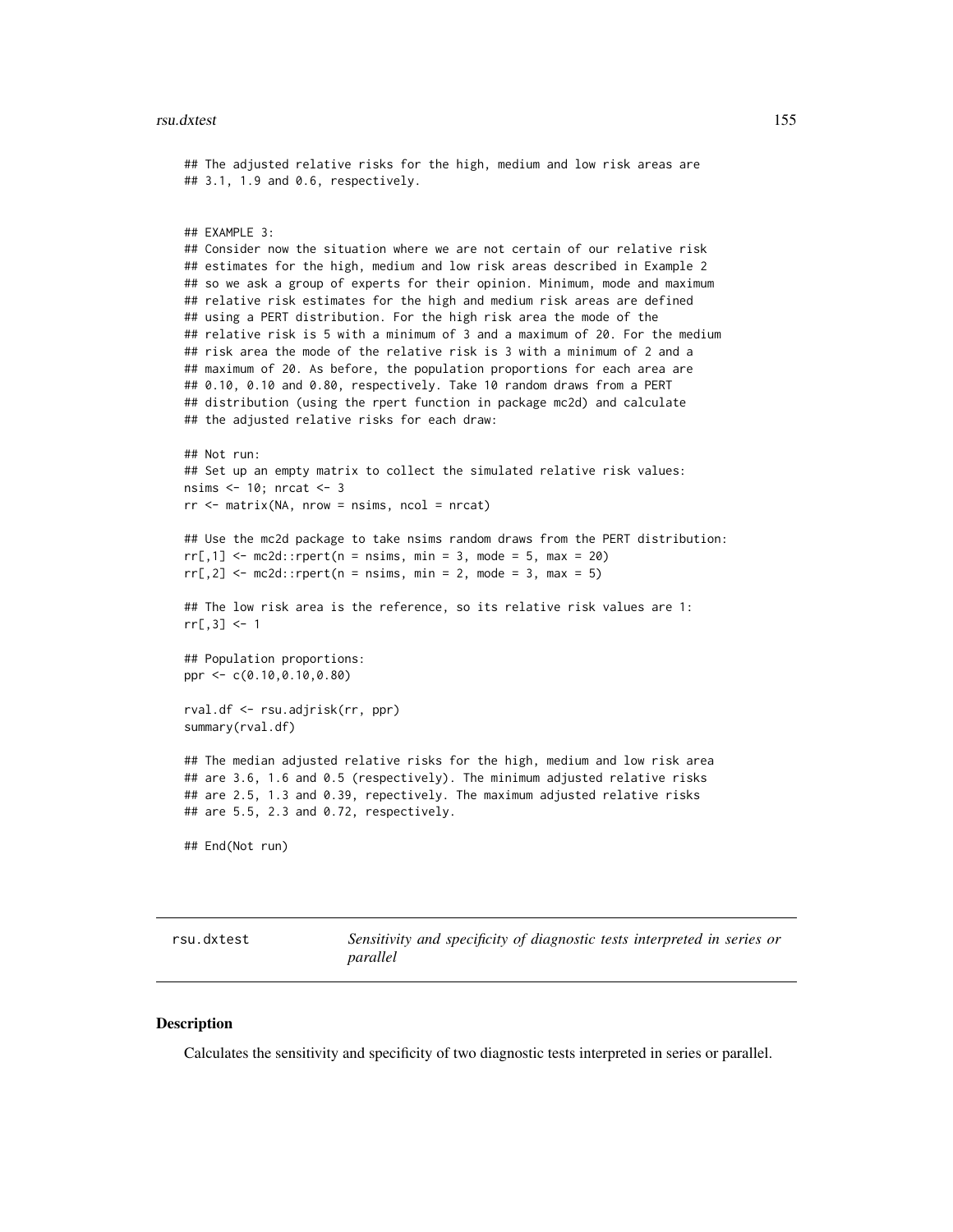# Usage

```
rsu.dxtest(se, sp, interpretation = "series", covar = c(\emptyset, \emptyset))
```
### Arguments

| se    | a vector of length two defining the diagnostic sensitivity of the two tests.                                                                                                                                                                                                                                                                                                                                                             |
|-------|------------------------------------------------------------------------------------------------------------------------------------------------------------------------------------------------------------------------------------------------------------------------------------------------------------------------------------------------------------------------------------------------------------------------------------------|
| sp    | a vector of length two defining the diagnostic specificity of the two tests.                                                                                                                                                                                                                                                                                                                                                             |
|       | interpretation a character string indicating how the test results should be interpreted. Options<br>are series or parallel.                                                                                                                                                                                                                                                                                                              |
| covar | a vector of length two defining the covariance between test results for disease<br>positive and disease negative groups. The first element of the vector is the co-<br>variance between test results for disease positive subjects. The second element<br>of the vector is the covariance between test results for disease negative subjects.<br>Use covar = $c(\theta, \theta)$ (the default) if the tests are known to be independent. |

# Value

A list comprised of two elements:

| independent | a data frame listing sensitivity se and specificity sp assuming the tests are inde-<br>pendent.                         |
|-------------|-------------------------------------------------------------------------------------------------------------------------|
| dependent   | a data frame listing sensitivity se and specificity sp calculated using the values<br>of covar, as entered by the user. |

If covar =  $c(\theta, \theta)$  data frames independent and dependent will be the same.

## Note

With interpretation = "series" a subject is declared test positive if both of the tests performed return a positive result. With interpretation = "parallel" a subject is declared test positive if one of the tests performed return a positive result. Intepreting test results in series increases diagnostic specificity. Interpreting test results in parallel increases diagnostic sensitivity.

How do I work out appropriate values for covar? Assume you have two diagnostic tests — an indirect fluorescent antibody test (IFAT) and a polymerase chain reaction (PCR). The diagnostic sensitivity and specificity of the IFAT is 0.784 and 0.951, respectively. The diagnostic sensitivity and specificity of the PCR is 0.926 and 0.979, respectively. These tests are used on a group of individuals known to be disease positive and a group of individuals known to be disease negative. Results for the disease positive group are as follows:

|            | <b>IFAT</b> |         |           |  |
|------------|-------------|---------|-----------|--|
| <b>PCR</b> | Pos         | Neg     | Total     |  |
| Pos<br>Neg | 134<br>4    | 29<br>9 | 163<br>13 |  |
| Total      | 138         | 38      | 176       |  |
|            |             |         |           |  |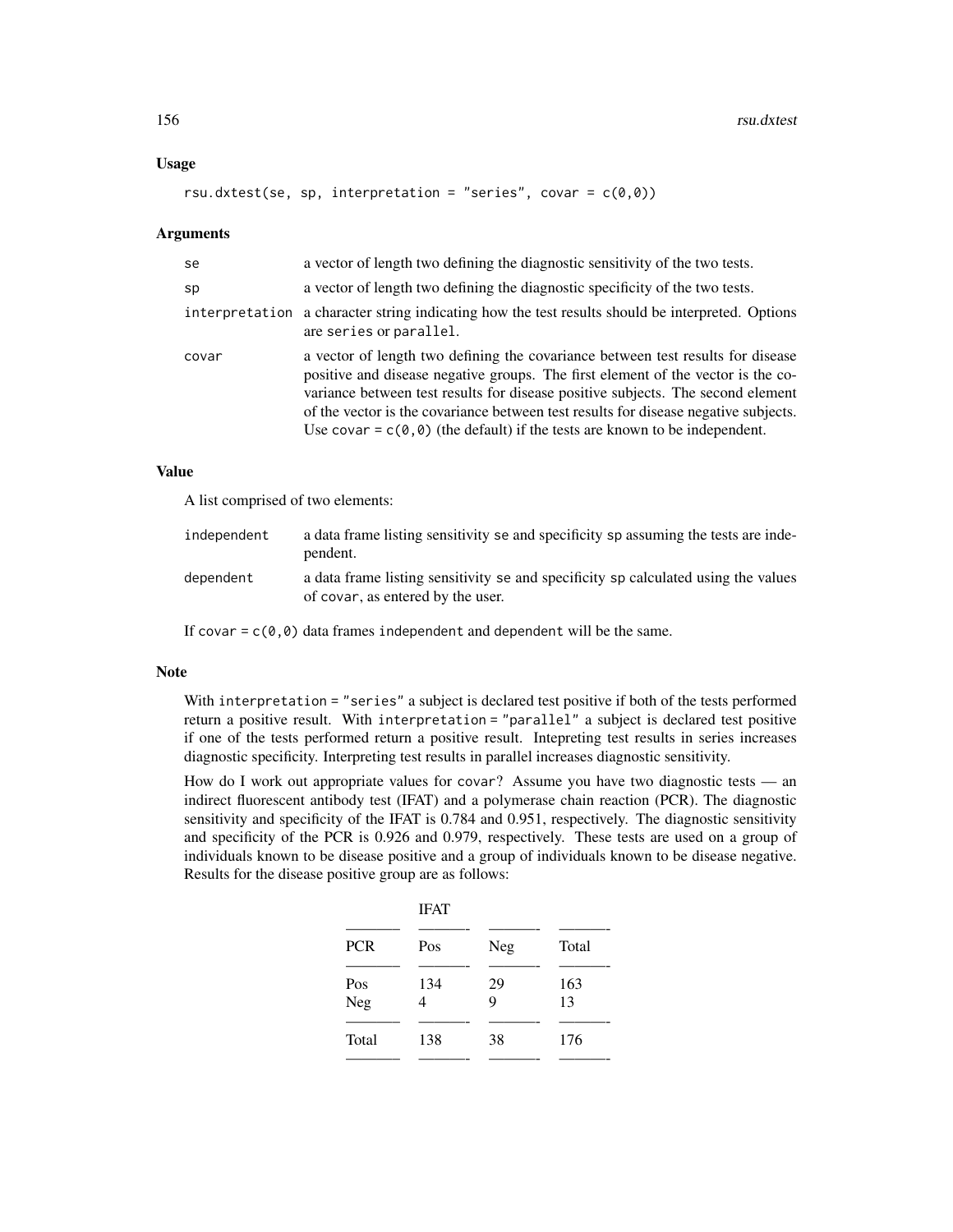### rsu.dxtest 157

Results for the disease negative group are as follows:

| <b>PCR</b> | Pos          | Neg       | Total     |
|------------|--------------|-----------|-----------|
| Pos<br>Neg | $_{0}$<br>28 | 12<br>534 | 12<br>562 |
| Total      | 28           | 546       | 574       |

The observed proportion of disease positive individuals with a positive test result to both tests as p111. For this example p111 = 134 / 176 = 0.761.

The observed proportion of disease negative individuals with a negative test result to both tests as p000. For this example p000 = 534 / 574 = 0.930.

Covariance for the disease positive group:  $covar[1] = p111 - se[1] * se[2] = 0.761 - 0.784 *$  $0.926 = 0.035$ .

Covariance for the disease negative group: covar[2] =  $p000 - sp[1] \times sp[2] = 0.930 - 0.951 \times$  $0.979 = -0.001$ .

The covariance for the disease positive group is small. The covariance for the disease negative group is negligible.

## References

Dohoo I, Martin S, Stryhn H (2009). Veterinary Epidemiologic Research. AVC Inc Charlottetown, Prince Edward Island, Canada.

Gardner I, Stryhn H, Lind P, Collins M (2000). Conditional dependence between tests affects the diagnosis and surveillance of animal diseases. Preventive Veterinary Medicine 45: 107 - 122.

Martin S, Meek A, Willeberg P (1987). Veterinary Epidemiology Principles and Methods. Iowa State University Press Ames.

```
## EXAMPLE 1:
## You would like to confirm the absence of disease in a study area. You
## intend to use two tests: the first has a sensitivity and specificity of
## 0.90 and 0.80, respectively. The second has a sensitivity and specificity
## of 0.95 and 0.85, respectively. You need to make sure that an individual
## that returns a positive test really has disease, so the tests will be
## interpreted in series (to improve specificity).
## What is the diagnostic sensitivity and specificity of this testing
## regime?
rsu.dxtest(se = c(0.90, 0.95), sp = c(0.80, 0.85),
```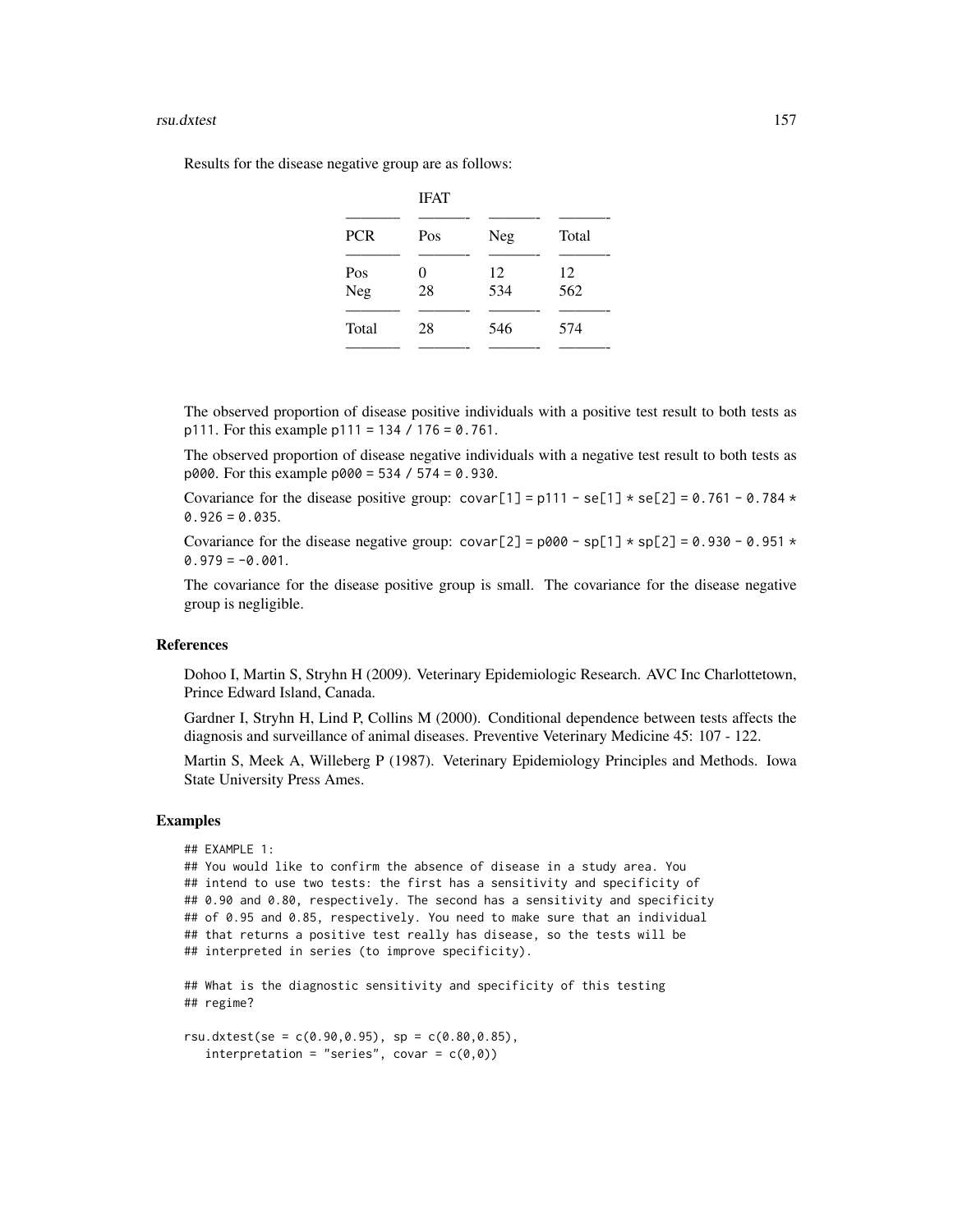### 158 rsu.epinf

```
## Interpretation of these tests in series returns a diagnostic sensitivity
## of 0.855 and a diagnostic specificity of 0.970.
## EXAMPLE 2 (from Dohoo, Martin and Stryhn p 113):
## An IFAT and PCR are to be used to diagnose infectious salmon anaemia.
## The diagnostic sensitivity and specificity of the IFAT is 0.784 and 0.951,
## respectively. The diagnostic sensitivity and specificity of the PCR is
## 0.926 and 0.979, respectively. It is known that the two tests are dependent,
## with details of the covariance calculated above. What is the expected
## sensitivity and specificity if the tests are to be interpreted in parallel?
rsu.dxtest(se = c(0.784, 0.926), sp = c(0.951, 0.979),
   interpretation = "parallel", covar = c(0.035, -0.001))## Interpreting test results in parallel and accounting for the lack of
## test indepdendence returns a diagnostic sensitivity of 0.949 and diagnostic
## specificity of 0.930.
```
rsu.epinf *Effective probability of disease*

# **Description**

Calculates the effective probability of disease (adjusted design prevalence) for each risk group within a population.

## Usage

rsu.epinf(pstar, rr, ppr)

### Arguments

| pstar | scalar, the design prevalence.                                               |
|-------|------------------------------------------------------------------------------|
| rr    | vector, defining the relative risk values for each strata in the population. |
| ppr   | vector of length r defining the population proportions in each strata.       |

## Value

A list of comprised of two elements:

| epinf    | a vector listing the effective probability of infection listed in order of rr. |
|----------|--------------------------------------------------------------------------------|
| adj.risk | a vector listing the adjusted risk values listed in order of rr.               |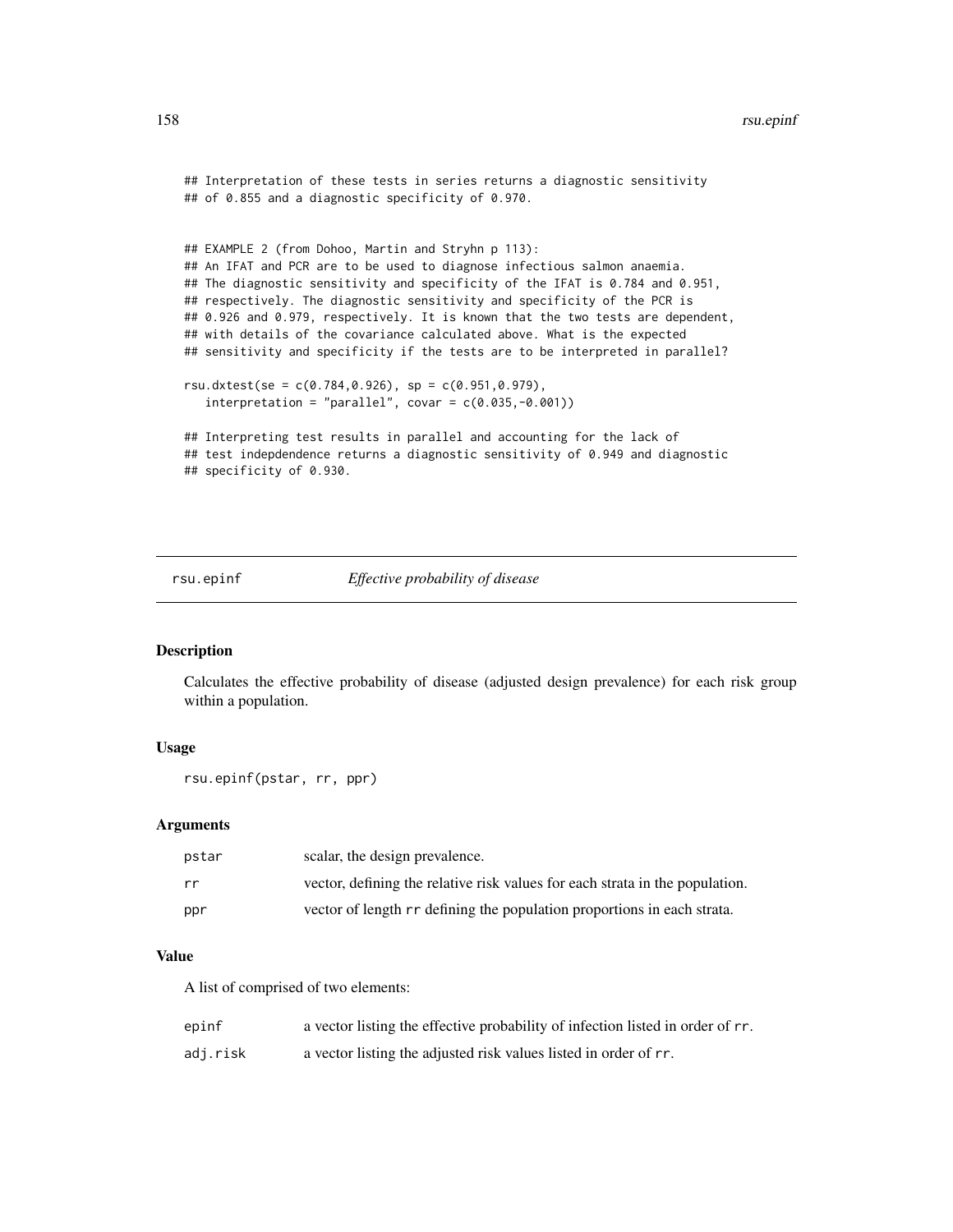# rsu.pfree.equ 159

## Examples

```
## EXAMPLE 1:
## For a given disease of interest you believe that there is a 'high risk'
## and 'low risk' area in your country. The risk of disease in the high risk
## area compared with the low risk area is 5. A recent census shows that
## 10% of the population are resident in the high risk area and 90%
## are resident in the low risk area. You elect to set a design prevalence
## of 0.10.
## Calculate the effective probability of infection for each area.
rsu.epinf(pstar = 0.1, rr = c(5,1), ppr = c(0.10, 0.90))
## The effective probabilities of infection for the high and low risk areas
## are 0.36 and 0.07, respectively.
## EXAMPLE 2:
## Re-calculate the effective probabilities of infection assuming there are
## 'high', 'medium' and 'low' risk areas. The risk of disease in the
## medium risk area compared with the low risk area is 3. Population
## proportions for each area are 0.10, 0.10 and 0.80, respectively.
rsu.epinf(pstar = 0.10, rr = c(5,3,1), ppr = c(0.10, 0.10, 0.80))## The effective probabilities of infection for the high, medium and low
## risk areas are 0.31, 0.19 and 0.06, respectively.
```
rsu.pfree.equ *Equilibrium probability of disease freedom assuming representative or risk based sampling*

## Description

Calculates the long-term equilibrium probability of disease freedom and equilibrium prior probability of freedom, after discounting for the probability that disease has been introduced into the population and assuming population sensitivity and probability of introduction are constant over time. It does not specify how long it might take to reach equilibrium.

## Usage

```
rsu.pfree.equ(se.p, p.intro)
```
## Arguments

| se.p    | scalar or vector, the surveillance system (population-level) sensitivity for the   |
|---------|------------------------------------------------------------------------------------|
|         | given time period.                                                                 |
| p.intro | scalar or vector of the same length as sep representing the probability of disease |
|         | introduction for time period.                                                      |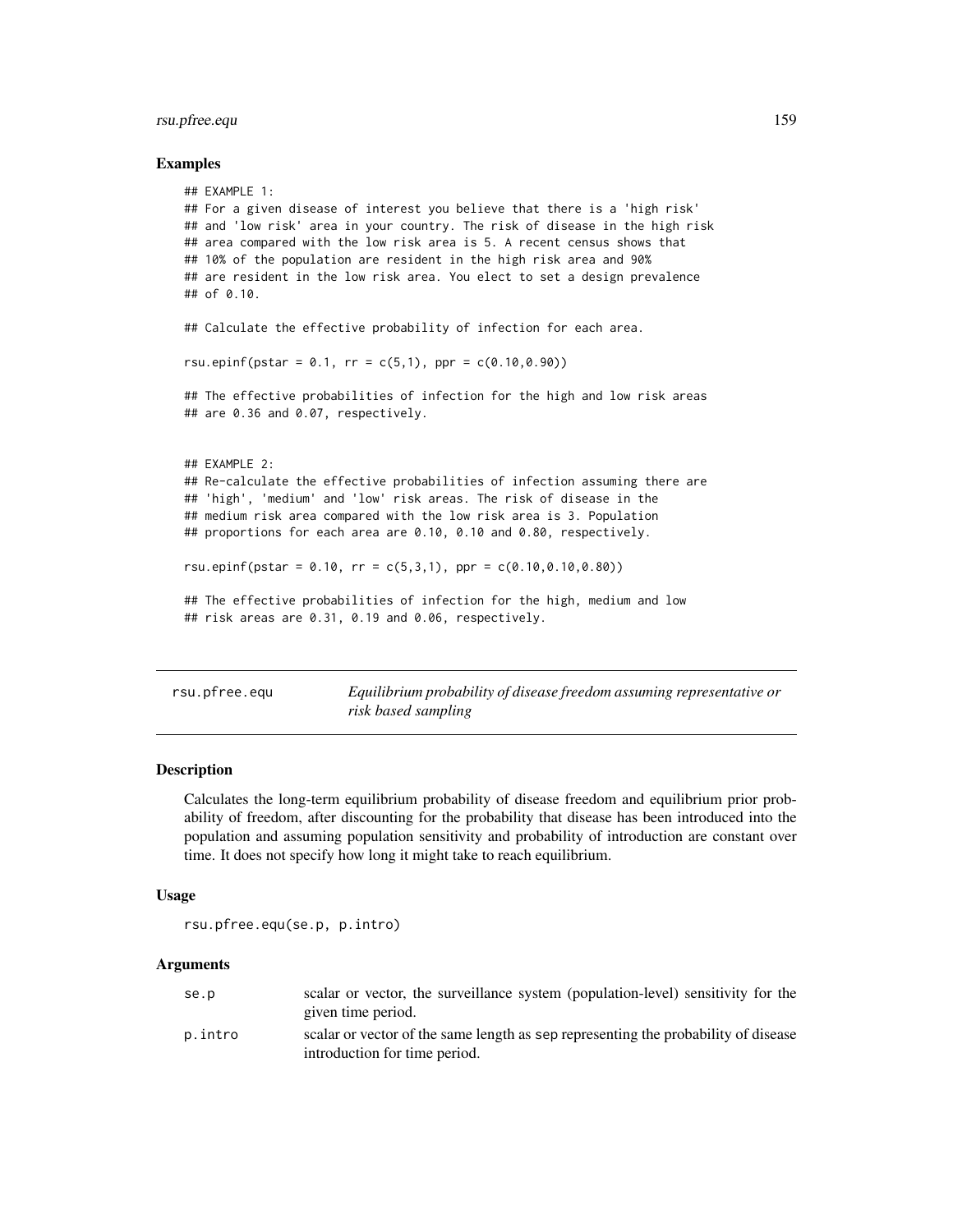#### Value

A list comprised of two elements:

| epfree  | a vector listing the equilibrium probability of disease freedom.            |
|---------|-----------------------------------------------------------------------------|
| depfree | a vector listing the discounted equilibrium probability of disease freedom. |

```
## EXAMPLE 1:
## The current (ongoing) surveillance system for a given disease in your
## country has been estimated to have a population sensitivity of 0.60 per
## time period (one year). Assuming the probability of disease introduction
## per unit time is 0.02, what is the eventual plateau level for confidence
## of freedom and how long will it take to reach this level, assuming a
# prior (starting) confidence of freedom of 0.50?
## Firstly, estimate the equilibrium (plateau) confidence of freedom:
conf.eq \le rsu.pfree.equ(se.p = 0.60, p.intro = 0.02)
conf.eq
## The equilibrium discounted probability of disease freedom is 0.986.
## Next, calculate confidence of freedom over 20 time periods for se.p = 0.60
## and p . intro = 0.02:
rval.df \leq rsu.pfree.rs (se.p = rep(0.6, times = 20),
   p.intro = rep(0.02, times = 20), prior = 0.50)head(rval.df)
## When does the confidence of freedom first reach the equilibrium value
## (rounded to 3 digits)?
rsep.p <- which(rval.df$pfree >= round(conf.eq$depfree, digits = 3))
rsep.p[1]
## It takes 9 time periods (years) to reach the equilibrium level of 0.986.
## EXAMPLE 2:
## You have been asked to design a surveillance system to detect a given
## disease in your country. If the probability of disease introduction per
## unit time is 0.10, what surveillance system sensitivity do you need to
## be 95% certain that disease is absent based on the testing carried out as
## part of your program?
## Generate a vector of candidate surveillance system sensitivity estimates
## from 0.1 to 0.99:
se.p <- seq(from = 0.10, to = 0.99, by = 0.01)
## Calculate the probability of disease freedom for each of the candidate
```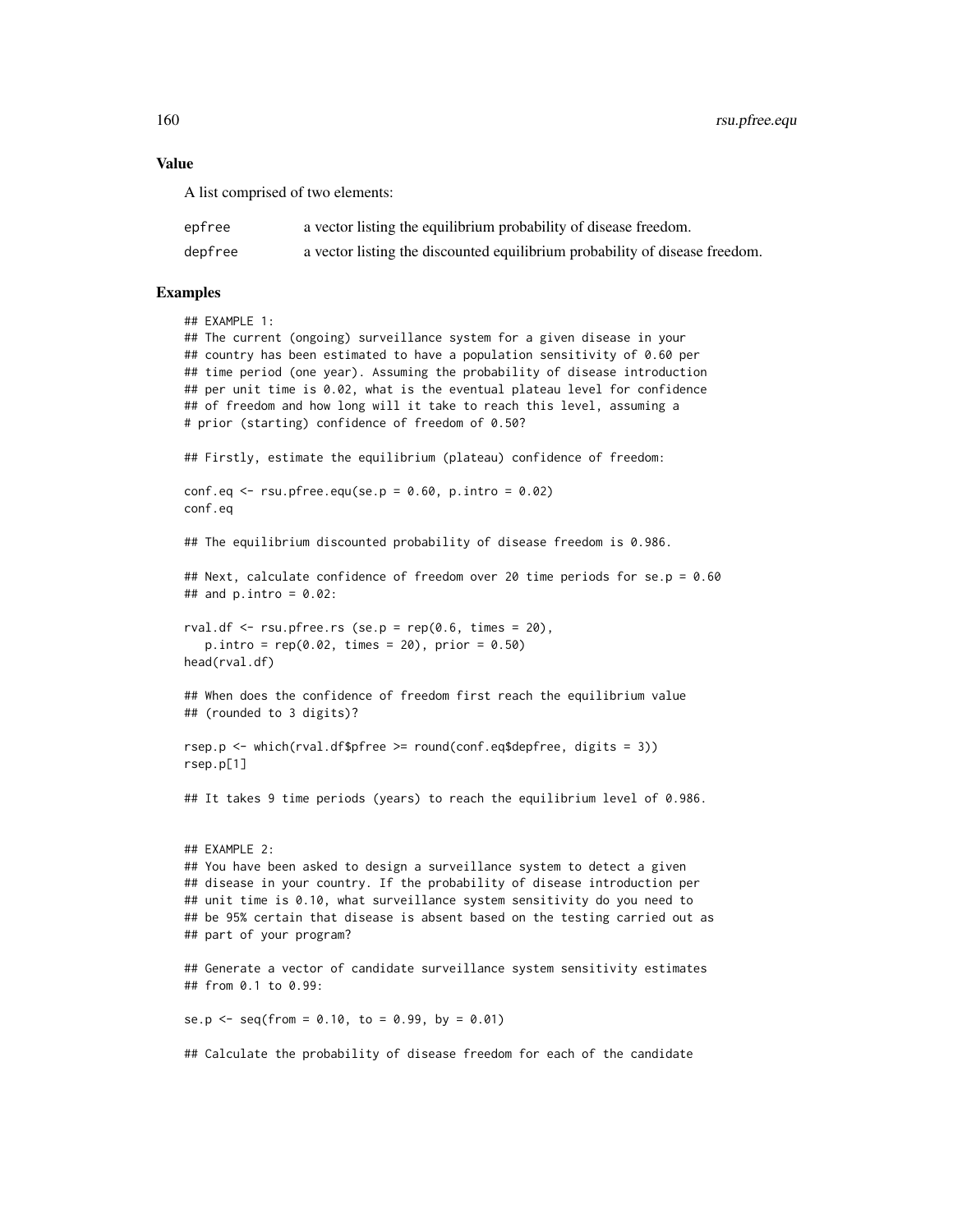# rsu.pfree.rs 161

```
## surveillance system sensitivity estimates:
rval.df \le rsu.pfree.equ(se.p = se.p, p.intro = 0.10)
rval.df <- data.frame(se.p = se.p, depfree = rval.df$depfree)
head(rval.df)
## Which of the surveillance system sensitivity estimates returns a
## probability of freedom greater than 0.95?
rsep.p <- rval.df$se.p[rval.df$depfree > 0.95]
rsep.p[1]
## The required surveillance system sensitivity for this program is 0.69.
## Plot the results:
## Not run:
library(ggplot2)
ggplot(data = rval.df, aes(x = se.p, y = depfree)) +geom_point() +
   geom_line() +
   scale_x_{continuous(limits = c(0,1)),
      name = "Surveillance system sensitivity") +
   scale_y_{continuous(limits = c(0,1)),
      name = "Equilibrium discounted probability of disease freedom") +
  geom_hline(aes(yintercept = 0.95), linetype = "dashed") +
  geom_vline(aes(xintercept = rsep.p[1]), linetype = "dashed") +
   theme_bw()
## End(Not run)
```
rsu.pfree.rs *Calculate the probability of freedom for given population sensitivity and probability of introduction*

# Description

Calculates the posterior probability (confidence) of disease freedom (negative predictive value) for one or more population sensitivity (se.p) estimates, over one or more time periods.

### Usage

```
rsu.pfree.rs(se.p, p.intro = 0, prior = 0.5, by.time = TRUE)
```
### Arguments

se.p scalar, vector or matrix representing the population sensitivity estimates. se.p will be scalar if you're calculating the posterior probability of disease freedom for a single time period. If se.p is a vector set by.time = TRUE if the se.p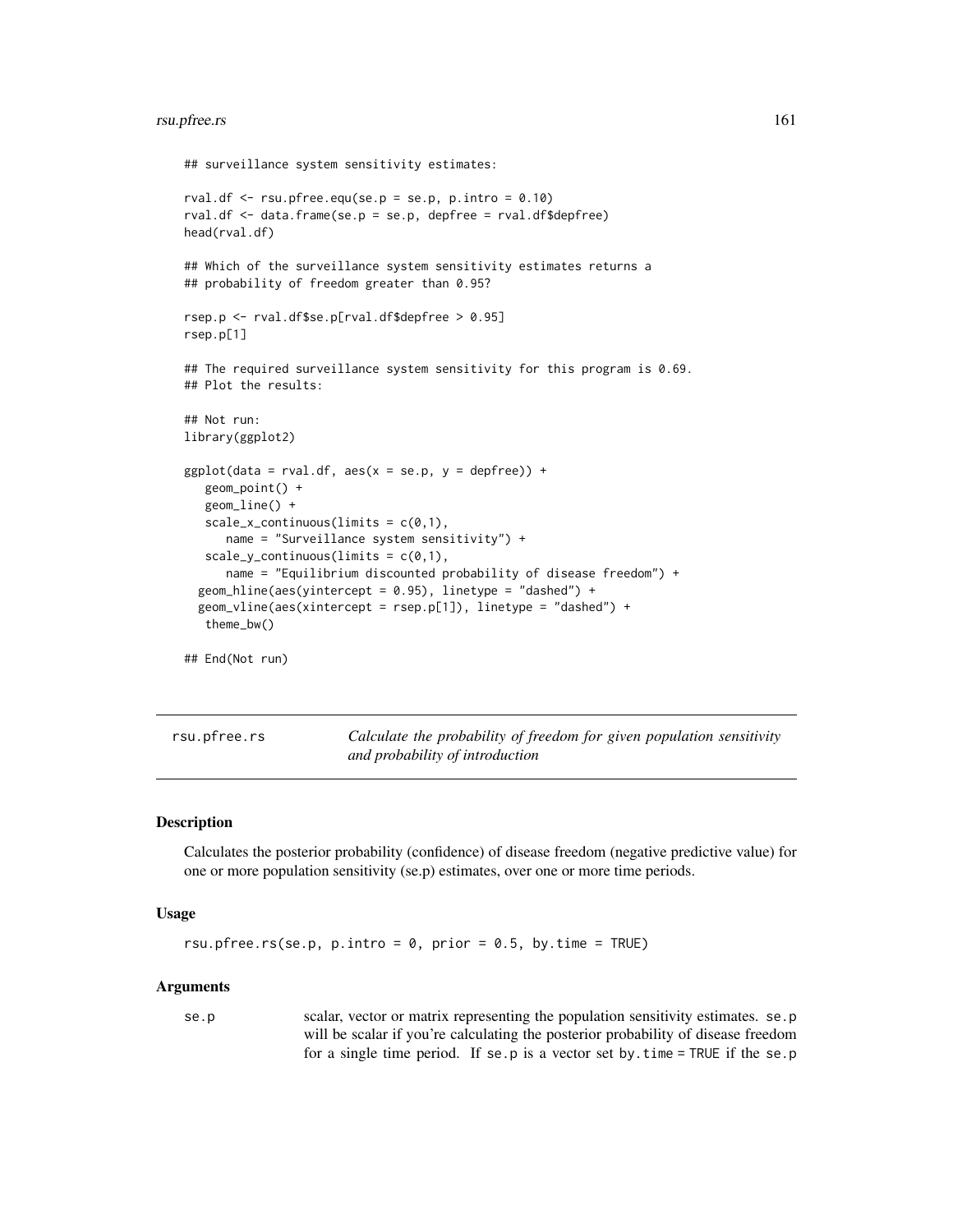|         | estimates are for separate time periods. Set by time = FALSE if the se.p esti-<br>mates are variations (iterations) within a single time period. If se p is a matrix,<br>columns represent consecutive time periods and rows represent multiple se.p<br>estimates per time period.                                                                                                                                                                                                                                                                                                                     |
|---------|--------------------------------------------------------------------------------------------------------------------------------------------------------------------------------------------------------------------------------------------------------------------------------------------------------------------------------------------------------------------------------------------------------------------------------------------------------------------------------------------------------------------------------------------------------------------------------------------------------|
| p.intro | scalar, vector or matrix representing the probability of disease introduction per<br>time period. If p. intro is scalar this value is applied across all se. p values<br>and time periods. If $p$ , intro is a vector set by, time = TRUE if the $p$ , intro<br>estimates are for separate time periods. Set by time = FALSE if the p. intro<br>estimates are variations (iterations) within a single time period. If p. intro is a<br>matrix it should have the same dimensions as se. p with columns representing<br>time periods and rows representing multiple p. intro estimates per time period. |
| prior   | scalar or vector of the same length as the number of rows of se. p representing<br>the prior probability of disease freedom before surveillance.                                                                                                                                                                                                                                                                                                                                                                                                                                                       |
| by.time | logical, representing the type of analysis. See details, below.                                                                                                                                                                                                                                                                                                                                                                                                                                                                                                                                        |

## Details

The by.time argument is used for two specific circumstances.

Use by.time = TRUE if the se.p estimates are a vector of values for consecutive time periods. Use by.time = FALSE if the se.p estimates are a vector of multiple values (iterations) for a single time period.

Use by. times  $=$  TRUE if se.p is a symmetrical matrix and  $p$ . intro is a vector of values representing the probability of disease introduction over consecutive time periods. Use by.time = FALSE if se.p is a symmetrical matrix (with columns for time periods and rows representing estimates of se.p within each time period) and p.intro is a vector of values corresponding to multiple values for a single time period that are the same across all periods.

# Value

A list comprised of six elements:

| PFree             | The posterior probability of disease freedom.                     |  |
|-------------------|-------------------------------------------------------------------|--|
| SeP               | The population sensitivity.                                       |  |
| PIntro            | The probability of disease introduction (as entered by the user). |  |
| Discounted prior  |                                                                   |  |
|                   | The discounted prior confidence of disease freedom.               |  |
| Equilibrium PFree |                                                                   |  |
|                   | The equilibrium probability of disease freedom.                   |  |
| Equilibrium prior |                                                                   |  |
|                   | The equilibrium discounted prior probability of disease freedom.  |  |

# References

Martin P, Cameron A, Greiner M (2007). Demonstrating freedom from disease using multiple complex data sources 1: A new methodology based on scenario trees. Preventive Veterinary Medicine 79: 71 - 97.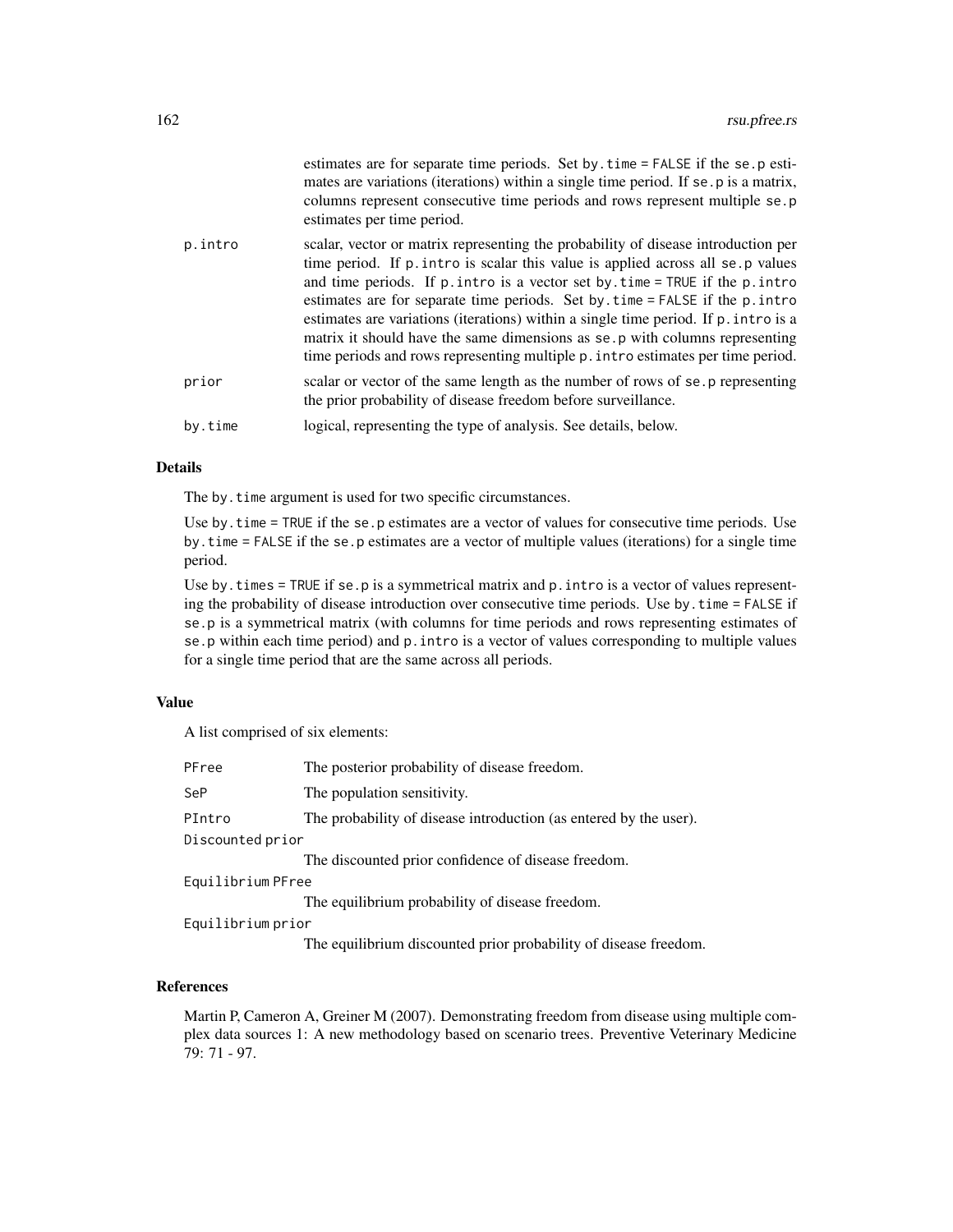Martin P, Cameron A, Barfod K, Sergeant E, Greiner M (2007). Demonstrating freedom from disease using multiple complex data sources 2: Case study - classical swine fever in Denmark. Preventive Veterinary Medicine 79: 98 - 115.

```
## EXAMPLE 1:
## You have estimated herd-sensitivity for 20 herds for a disease of concern,
## all returned negative results. What is the confidence of disease freedom
## for these herds, assuming that based on other data, 20% of herds in the
## region are estimated to be disease positive?
## Generate 20 herd sensitivity estimates, using random values between 70%
## and 95%:
herd.sens \le runif(n = 20, min = 0.70, max = 0.95)
## The background herd prevalence is 0.20, so the prior confidence of freedom
## is 1 - 0.2 = 0.8. For this example we assume the prior is applicable at
## the time of sampling so p.intro = 0 (the default) and we are carrying out
## an analysis using multiple estimates of population sensitivities for a
## single time period so we set by.time = FALSE.
rval.df \leq rsu.pfree.rs(se.p = herd.sens, p.intro = 0, prior = 0.80,
  by.time = FALSE)rval.df <- data.frame(SeP = rval.df$SeP, PFree = rval.df$PFree)
range(rval.df$SeP)
## The herd-level probability of disease freedom ranges from about 0.93 to
## 0.99 depending on individual herd level sensitivity values.
## EXAMPLE 2:
## You have analysed 12 months of surveillance data for disease X, to provide
## 12 monthly estimates of population sensitivity. In addition, based on
## previous data, the monthly probability of the introduction of disease is
## estimated to be in the range of 0.005 (0.5%) to 0.02 (2%). The prior
## confidence of disease freedom is assumed to be 0.5 (i.e., uninformed).
## What is your level of confidence of disease freedom at the end of the 12
## month surveillance period?
## Generate 12, monthly estimates of se.p and p.intro:
pop.sens <- runif(n = 12, min = 0.40, max = 0.70)
pintro <- runif(n = 12, min = 0.005, max = 0.020)
## For this example we're analysing a single population over multiple time
## periods, so we set by.time = TRUE:
rval.df \le rsu.pfree.rs(se.p = pop.sens, p.intro = pintro, prior = 0.50,
  by.time = TRUE)
rval.df \leq data.frame(mnum = 1:12, mchar = seq(as.Date("2020/1/1"),
  by = "month", length.out = 12), SeP = t(rval.df$SeP),
```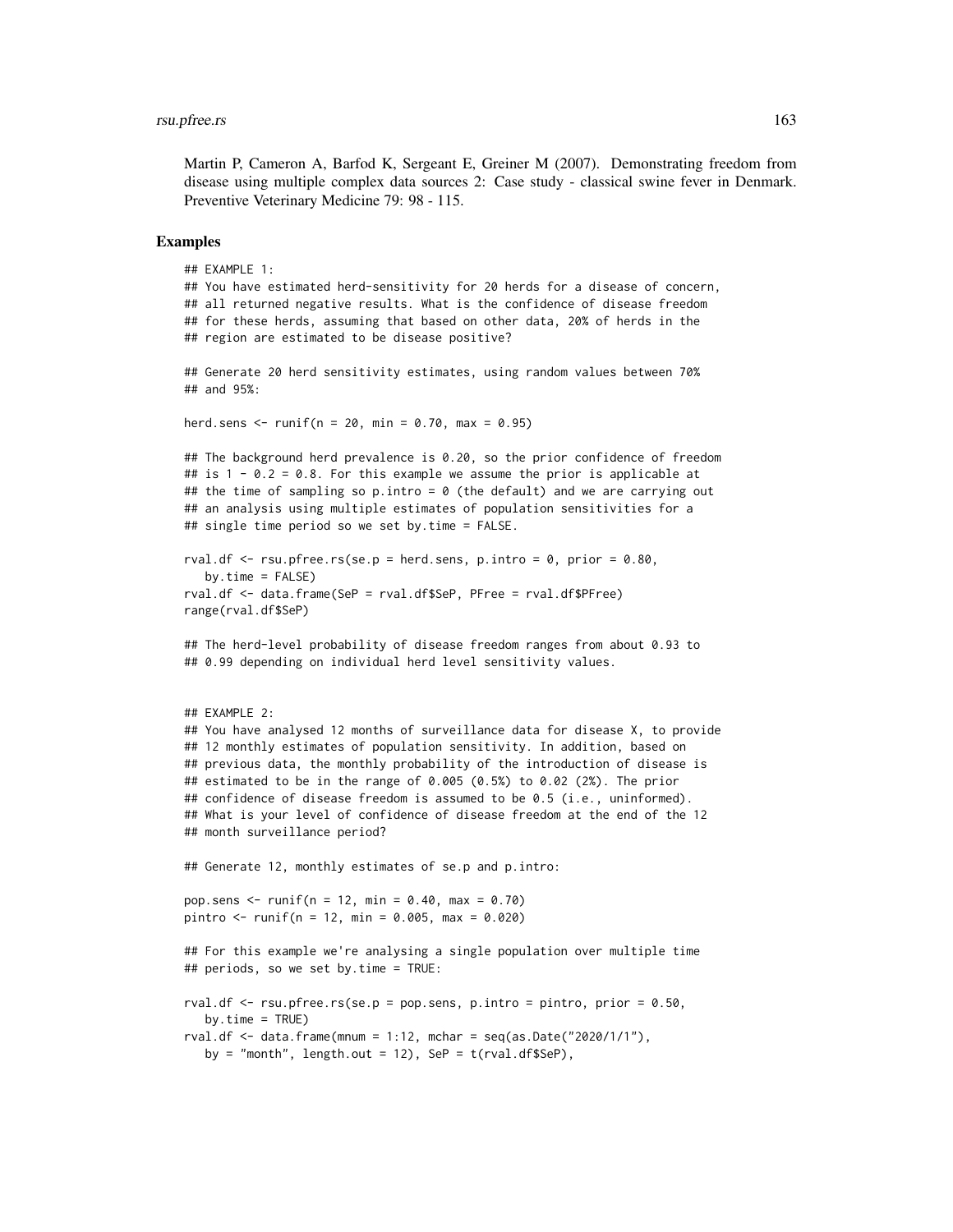```
PFree = t(rval.df$PFree))
## Plot the probability of disease freedom as a function of time:
plot(x = rval.df$mnum, y = rval.df$PFree, xlim = c(1,12), ylim = c(0,1),
  xlab = "Month", ylab = "Probability of disease freedom",
  pch = 16, type = nb'', xaxt = 'n'')
axis(side = 1, at = rval.df$mmum,labels = format(rval.df$mchar, format = "%b"))
abline(h = 0.95, 1ty = 2)## Not run:
library(ggplot2); library(scales)
ggplot(data = rval.df, aes(x = mchar, y =PFree)) +geom_line(col = "black") +
 scale_x_date(breaks = date_breaks("1 month"), labels = date_format("%b"),
    name = "Month") +scale_y_continuous(limits = c(\emptyset,1), name = "Probability of disease freedom") +
 geom_hline(yintercept = 0.95, linetype = "dashed") +
 theme_bw()
## End(Not run)
## The estimated probability of disease freedom (Pfree) increases over time
## from about 0.70 (or less) to >0.99, depending on the actual se.p values
## generated by simulation.
## EXAMPLE 3:
## Extending the above example, instead of a simple deterministic estimate,
## you decide to use simulation to account for uncertainty in the monthly
## se.p and p.intro estimates.
## For simplicity, we generate 1200 random estimates of se.p and coerce them
## into a matrix with 12 columns and 100 rows:
pop.sens <- matrix(runif(n = 1200, min = 0.40, max = 0.70), nrow = 100)
## For p.intro we generate a vector of 100 random values, which will then be
## used across all time periods:
pintro <- runif(n = 100, min = 0.005, max = 0.020)
## For this example, because se.p is a matrix and p.intro is a vector matching
## one of the dimensions of se.p, by.time is ignored:
rval.df \leq rsu.pfree.rs(se.p = pop.sens, p.intro = pintro, prior = 0.5,
  by.time = TRUE)
## Calculate 95% confidence intervals for the probability of disease freedom:
rval.df <- apply(rval.df$PFree, FUN = quantile, MARGIN = 2,
   probs = c(0.025,0.5,0.975))
rval.df \leq data.frame(mnum = 1:12, mchar = seq(as.Date("2020/1/1"),
```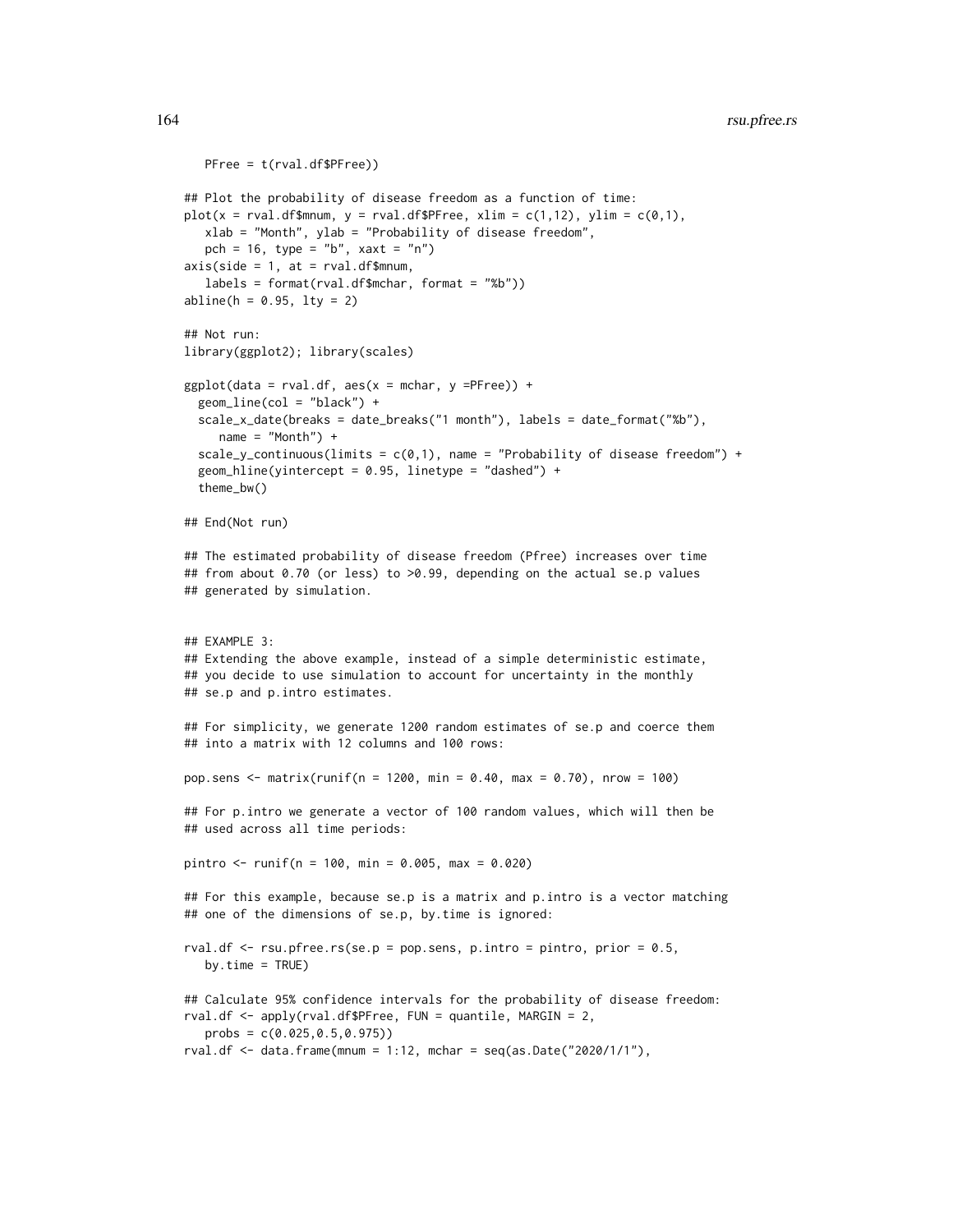### rsu.pstar 165

```
by = "month", length.out = 12), t(rval.df))
## Plot the probability of disease freedom as a function of time. Dashed lines
## show the lower and upper bound of the confidence interval around the
## probability of disease freedom estimates:
plot(x = rval.dffsmnum, y = rval.dff$X50., xlim = c(1,12), ylim = c(0,1),xlab = "Month", ylab = "Probability of disease freedom",
   type = "l", lwd = 2, xaxt = "n")axis(side = 1, at = rval.dffmmum, labels = format(rval.dffsmchar, format = "%b"))lines(x = rval.dff$mmum, y = rval.dff$X2.5., type = "l", lty = 2)lines(x = rval.dffsmnum, y = rval.dff$X97.5., type = "l", lty = 2)## Not run:
library(ggplot2); library(scales)
ggplot(data = rval.df, aes(x = mchar, y = X50.)) +geom_line(col = "black") +
 geom\_ribbon(aes(ymin = X2.5., ymax = X97.5.), alpha = 0.25) +scale_x_date(breaks = date_breaks("1 month"), labels = date_format("%b"),
    name = "Month") +scale_y_continuous(limits = c(0,1), name = "Probability of disease freedom") +
 theme_bw()
## End(Not run)
## The median probability of disease freedom increases over time from about
## 0.7 (or less) to >0.99, depending on the actual se.p values generated by
## simulation.
```
rsu.pstar *Design prevalence back calculation*

### Description

Calculates design prevalence required for given sample size and desired surveillance system (populationlevel) sensitivity, assuming representative sampling, imperfect test sensitivity and perfect test specificity.

## Usage

 $rsu.pstar(N = NA, n, se.p, se.u)$ 

#### Arguments

| scalar or vector, integer representing the population size. Use NA if unknown. |
|--------------------------------------------------------------------------------|
| scalar or vector, integer representing the number of units sampled.            |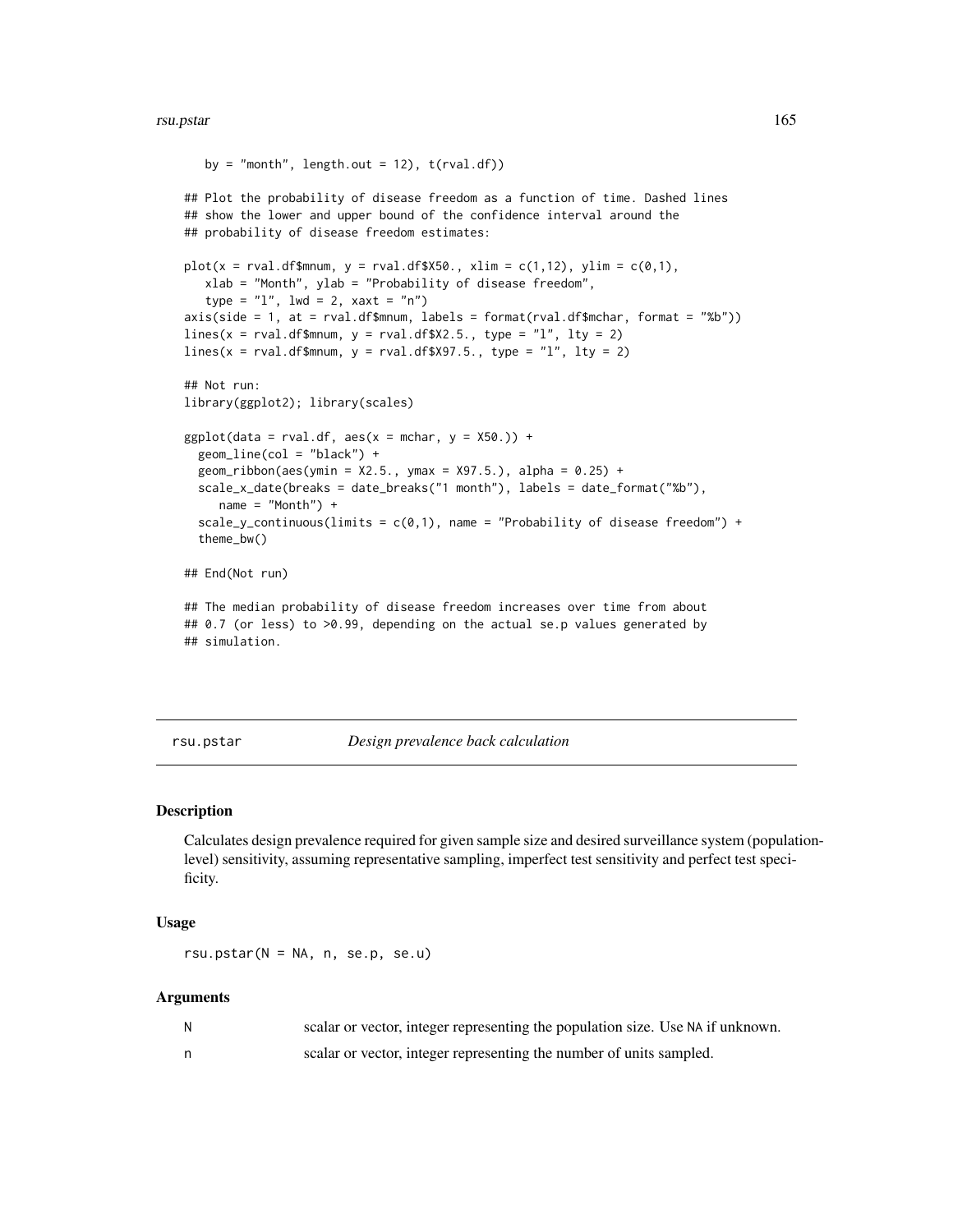166 rsu.pstar and the starting of the starting of the starting of the starting of the starting of the starting of the starting of the starting of the starting of the starting of the starting of the starting of the starting

| se.p | scalar or vector of the same length as n representing the desired surveillance<br>system (population-level) sensitivity. |
|------|--------------------------------------------------------------------------------------------------------------------------|
| se.u | scalar or vector of the same length as a representing the unit sensitivity.                                              |

## Value

A vector of design prevalence estimates.

### References

MacDiarmid S (1988). Future options for brucellosis surveillance in New Zealand beef herds. New Zealand Veterinary Journal 36: 39 - 42.

Martin S, Shoukri M, Thorburn M (1992). Evaluating the health status of herds based on tests applied to individuals. Preventive Veterinary Medicine 14: 33 - 43.

## Examples

```
## EXAMPLE 1:
## In a study to provide evidence that your country is free of a given disease
## a total of 280 individuals are sampled. Assume a desired surveillance system
## sensitivity of 0.95 and an individual unit diagnostic sensitivity of 0.98.
## If all unit tests return a negative result, what is the maximum prevalence
## if disease is actually present in the population (i.e., what is the design
## prevalence)?
```
rsu.pstar(N = NA, n = 280, se.p = 0.95, se.u = 0.98)

## If 280 individuals are sampled and tested and each returns a negative test ## result we can be 95% confident that the maximum prevalence (if disease is ## actually present in the population) is 0.011.

```
## EXAMPLE 2:
## In a study to provide evidence disease freedom a total of 30 individuals
## are sampled from a set of cattle herds. Assume cattle herds in the study
## region range from 100 to 5000 cows. As above, assume a desired surveillance
## system sensitivity of 0.95 and an individuals unit diagnostic sensitivity
## of 0.98. If all 30 unit tests return a negative result, what is the expected
## design prevalence for each herd?
```

```
round(rsu.pstar(N = c(100, 500, 1000, 5000), n = 30,
  se.p = 0.95, se.u = 0.98), digits = 3)
```

```
## The expected herd level design prevalence ranges from 0.086 (for a 100
## cow herd) to 0.102 (for a 5000 cow herd).
```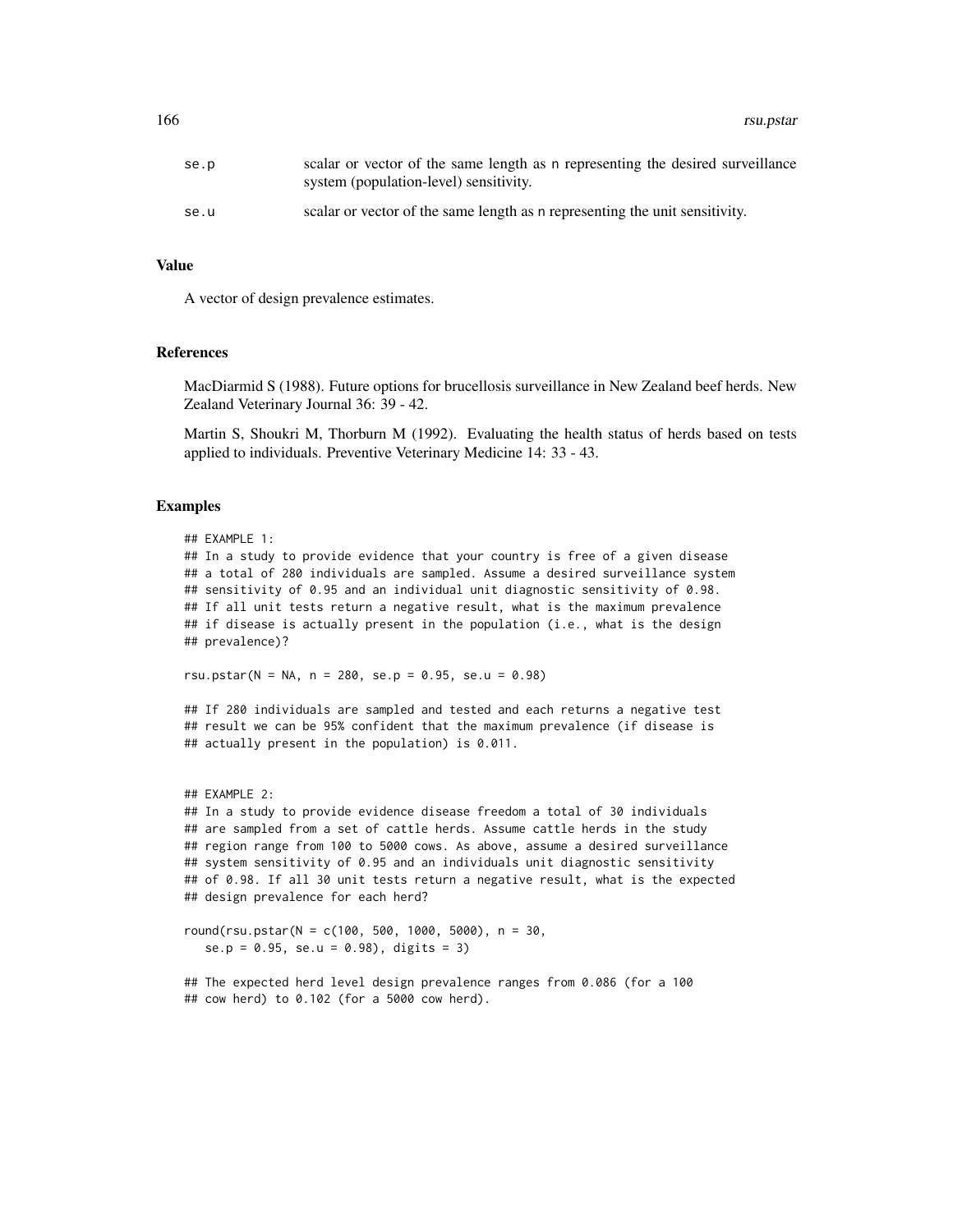rsu.sep *Probability that the prevalence of disease in a population is less than or equal to a specified design prevalence*

## **Description**

Calculates the probability that the prevalence of disease in a population is less than or equal to a specified design prevalence following return of a specified number of negative test results.

## Usage

rsu.sep(N, n, pstar, se.u)

## **Arguments**

| N     | scalar or vector, integer representing the population size.                               |
|-------|-------------------------------------------------------------------------------------------|
| n     | scalar or vector, integer representing the number of units sampled.                       |
| pstar | scalar or vector of the same length as n representing the desired design preva-<br>lence. |
| se.u  | scalar or vector of the same length as n representing the unit sensitivity.               |

# Value

A vector of the estimated probability that the prevalence of disease in the population is less than or equal to the specified design prevalence.

# References

MacDiarmid S (1988). Future options for brucellosis surveillance in New Zealand beef herds. New Zealand Veterinary Journal 36: 39 - 42.

Martin S, Shoukri M, Thorburn M (1992). Evaluating the health status of herds based on tests applied to individuals. Preventive Veterinary Medicine 14: 33 - 43.

```
## EXAMPLE 1:
## The population size in a provincial area is 193,000. In a given two-
## week period 7764 individuals have been tested for COVID-19 using an
## approved PCR test which is believed to have a diagnostic sensitivity of
## 0.85. All individuals have returned a negative result. What is the
## probability that the prevalence of COVID-19 in this population is less
## than or equal to 100 cases per 100,000?
rsu.sep(N = 193000, n = 7764, pstar = 100 / 100000, se.u = 0.85)
## If all of the 7764 individuals returned a negative test we can be more than
## 99% confident that the prevalence of COVID-19 in the province is less
```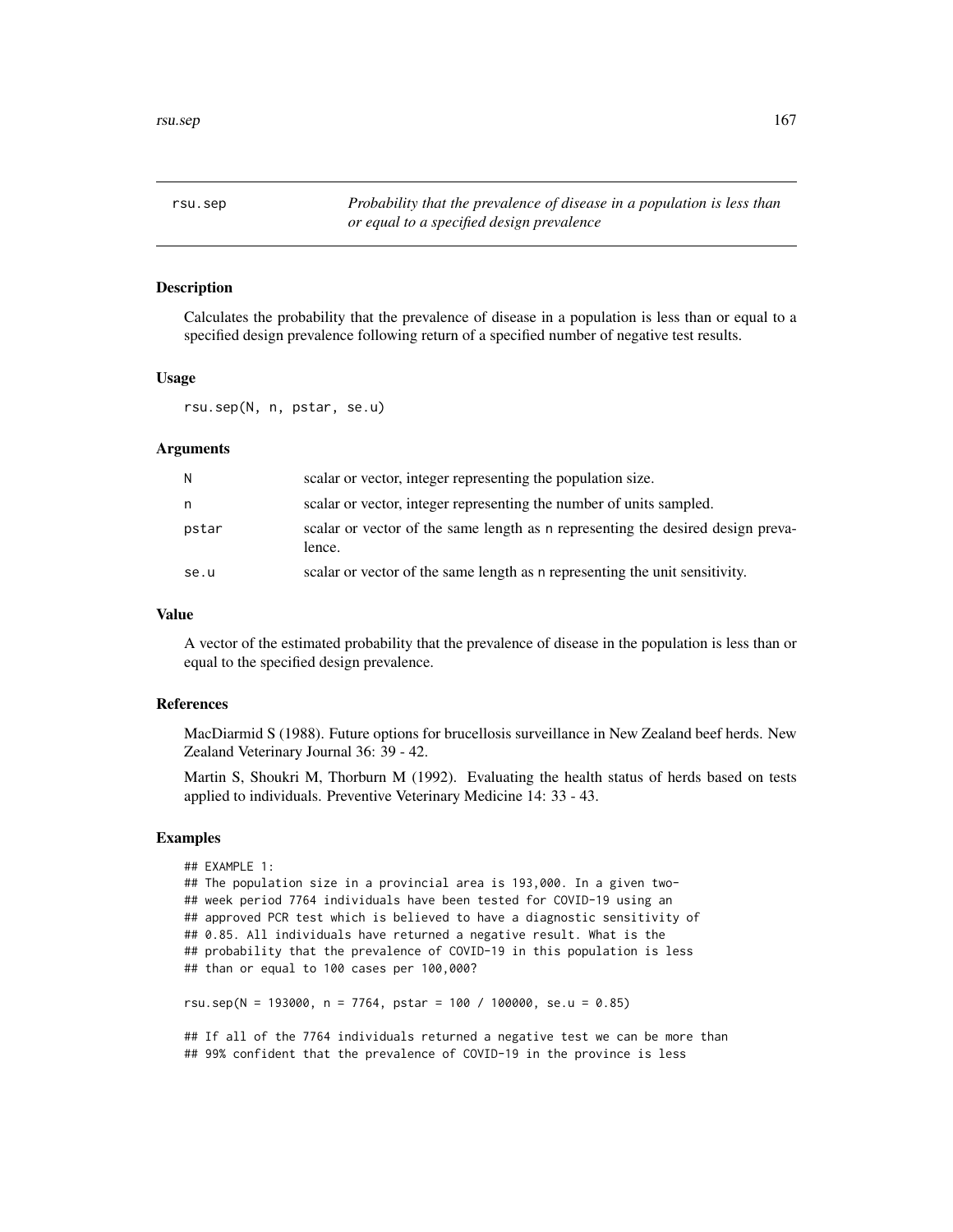```
## than 100 per 100,000.
## EXAMPLE 2:
## What is the probability that the prevalence of COVID-19 is less than or
## equal to 10 cases per 100,000?
rsu.sep(N = 193000, n = 7764, pstar = 10 / 100000, se.u = 0.85)
## If all of the 7764 individuals returned a negative test we can be 49%
## confident that the prevalence of COVID-19 in the province is less
## than 10 per 100,000.
## EXAMPLE 3:
## In a population of 1000 individuals 474 have been tested for disease X
## using a test with diagnostic sensitivity of 0.95. If all individuals tested
## have returned a negative result what is the maximum prevalence expected
## if disease is actually present in the population (i.e., what is the design
## prevalence)?
pstar <- rsu.pstar(N = 1000, n = 474, se.p = 0.95, se.u = 0.95)
pstar
## If 474 individuals are tested from a population of 1000 and each returns a
## negative result we can be 95% confident that the maximum prevalence (if
## disease is actually present in the population) is 0.005.
## Confirm these calculations using function rsu.sep. If 474 individuals out
## of a population of 1000 are tested using a test with diagnostic sensitivity
## 0.95 and all return a negative result how confident can we be that the
## prevalence of disease in this population is 0.005 or less?
rsu.sep(N = 1000, n = 474, pstar = pstar, se.u = 0.95)
## The surveillance system sensitivity is 0.95.
```

| rsu.sep.cens | Surveillance system sensitivity assuming data from a population cen- |
|--------------|----------------------------------------------------------------------|
|              | sus                                                                  |

### Description

Calculates the surveillance system (population-level) sensitivity for disease detection assuming imperfect test sensitivity, perfect test specificity and when every unit in the population is tested (a census).

## Usage

 $rsu.\nsep.cens(d = 1, se.u)$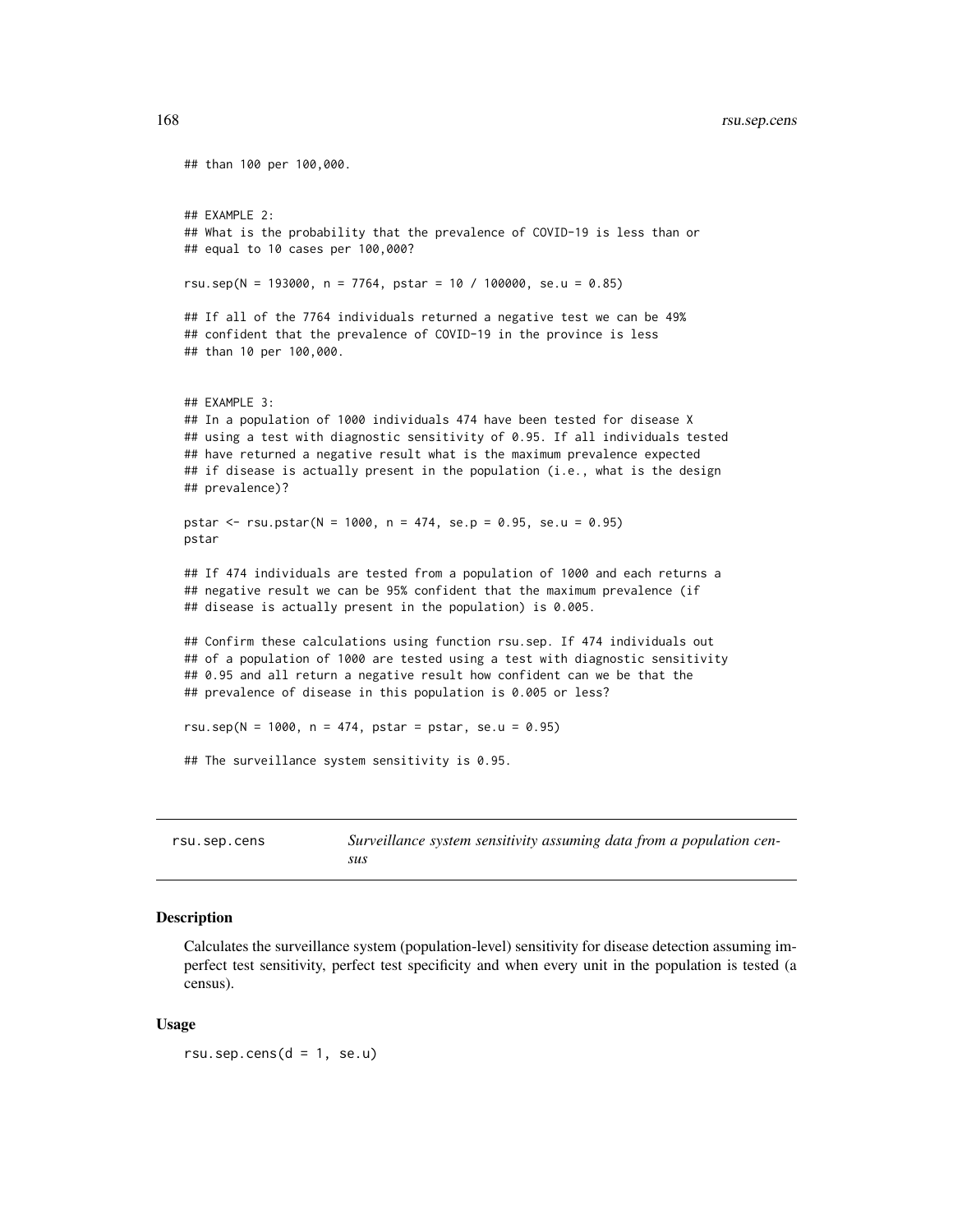# rsu.sep.pass 169

### Arguments

| d    | scalar integer defining the expected number of infected units in the population<br>(that is, the population size multiplied by the design prevalence). |
|------|--------------------------------------------------------------------------------------------------------------------------------------------------------|
| se.u | scalar or vector of numbers between 0 and 1 defining the unit sensitivity of the<br>test.                                                              |

## Value

A vector of surveillance system (population-level) sensitivities.)

### Examples

```
## EXAMPLE 1:
## Every animal in a population is to be sampled and tested using a test
## with a diagnostic sensitivity of 0.80. What is the probability that
## disease will be detected if we expect that there are five infected animals
## in the population?
rsu.sep.cens(d = 5, se.u = 0.80)
## The probability that disease will be detected (i.e., the surveillance
## system sensitivity) is 0.99 (i.e., quite high, even though the sensitivity
## of the test is relatively low).
## EXAMPLE 2:
## Calculate the surveillance system sensitivity assuming every animal in
## populations of size 10, 50, 100, 250 and 500 will be sampled and tested,
## assuming a design prevalence in each population of 0.01 and use of a test
## with a diagnostic sensitivity of 0.92.
rsu.sep.cens(d = ceiling(0.01 * c(10, 50, 100, 250, 500)), se.u = 0.92)
## For the populations comprised of 100 animals or less the surveillance
## system sensitivity is 0.92. For the populations comprised of greater than
## or equal to 250 animals the surveillance system sensitivity is greater
## than 0.99.
```
rsu.sep.pass *Surveillance system sensitivity assuming passive surveillance and representative sampling within clusters*

## **Description**

Calculates the surveillance system (population-level) sensitivity for detection of disease for a passive surveillance system assuming comprehensive population coverage and sampling of clinical cases within diseased clusters.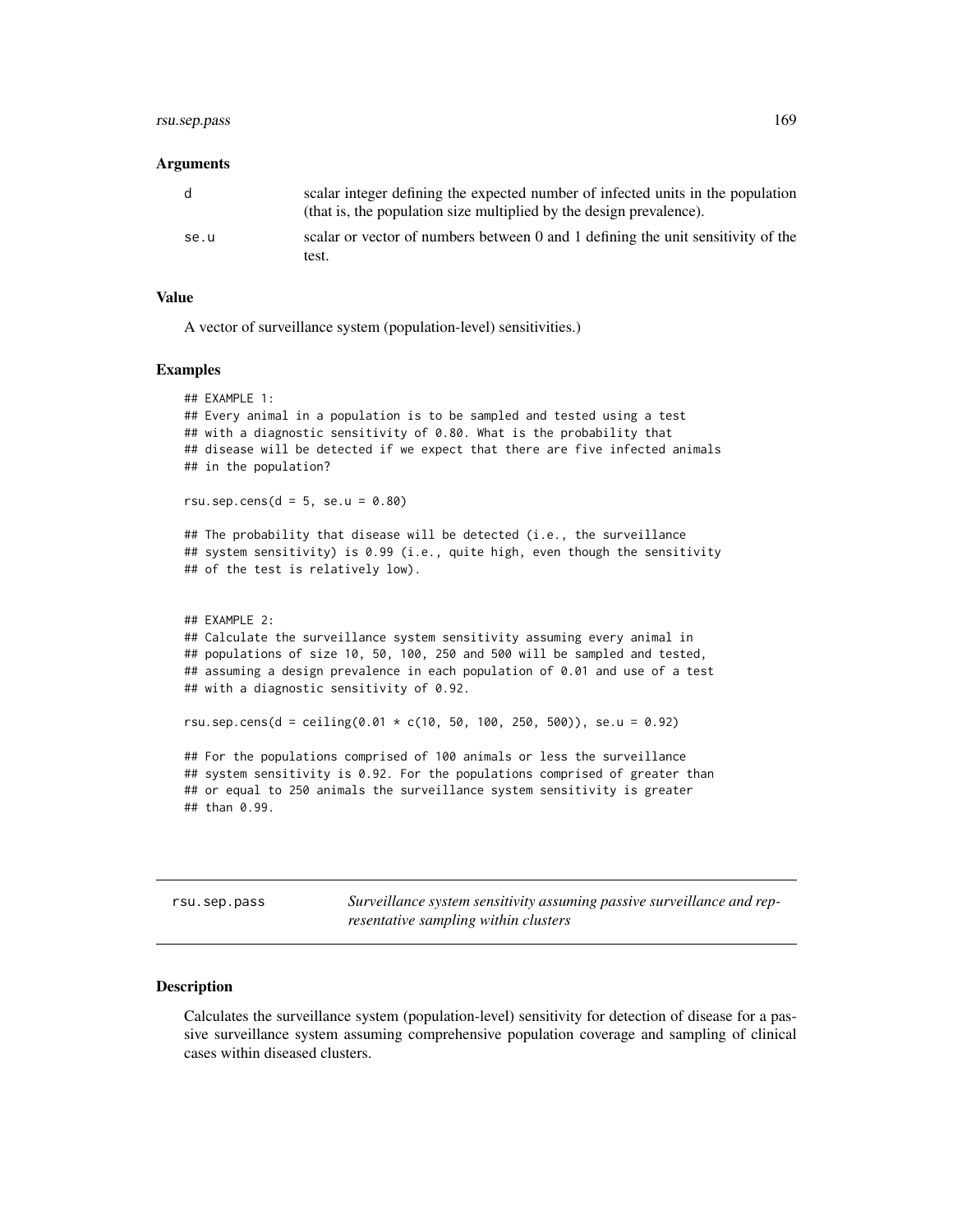## Usage

rsu.sep.pass(N, n, step.p, pstar.c, p.inf.u, se.u)

### Arguments

| N       | scalar or vector of length equal to the number of rows in step. p representing<br>the population size.                                                                                                                                                                            |
|---------|-----------------------------------------------------------------------------------------------------------------------------------------------------------------------------------------------------------------------------------------------------------------------------------|
| n       | scalar or vector of length equal to the number of rows in step.p representing<br>the number of units tested per cluster.                                                                                                                                                          |
| step.p  | vector or matrix of detection probabilities $(0 \text{ to } 1)$ for each step in the detec-<br>tion process. If a vector each value represents a step probability for a single<br>calculation. If a matrix, columns are step probabilities and rows are simulation<br>iterations. |
| pstar.c | scalar $(0 \text{ to } 1)$ or vector of length equal to the number of rows in step. p repre-<br>senting the cluster-level design prevalence.                                                                                                                                      |
| p.inf.u | scalar $(0 \text{ to } 1)$ or vector of length equal to the number of rows in step. p repre-<br>senting the probability of disease in sampled and tested units. This is equivalent<br>to the positive predictive value for a given prior probability of infection.                |
| se.u    | scalar (0 to 1) or vector of length equal to the number of rows in step.p, repre-<br>senting the unit sensitivity.                                                                                                                                                                |

## Value

A list comprised of two elements:

| se.p | scalar or vector, the estimated surveillance system (population-level) sensitivity<br>of detection. |
|------|-----------------------------------------------------------------------------------------------------|
| se.c | scalar or vector, the estimated cluster-level sensitivity of detection.                             |

If step.p is a vector, scalars are returned. If step.p is a matrix, values are vectors of length equal to the number of rows in step.p.

## References

Lyngstad T, Hellberg H, Viljugrein H, Bang Jensen B, Brun E, Sergeant E, Tavornpanich S (2016). Routine clinical inspections in Norwegian marine salmonid sites: A key role in surveillance for freedom from pathogenic viral haemorrhagic septicaemia (VHS). Preventive Veterinary Medicine 124: 85 - 95. DOI: 10.1016/j.prevetmed.2015.12.008.

# Examples

```
## EXAMPLE 1:
```
## A passive surveillance system for disease X operates in your country.

## There are four steps to the diagnostic cascade with detection probabilities

## for each process of 0.10, 0.20, 0.90 and 0.99, respectively. Assuming the

## probability that a unit actually has disease if it is submitted for

## testing is 0.98, the sensitivity of the diagnostic test used at the unit

## level is 0.90, the population is comprised of 1000 clusters (herds),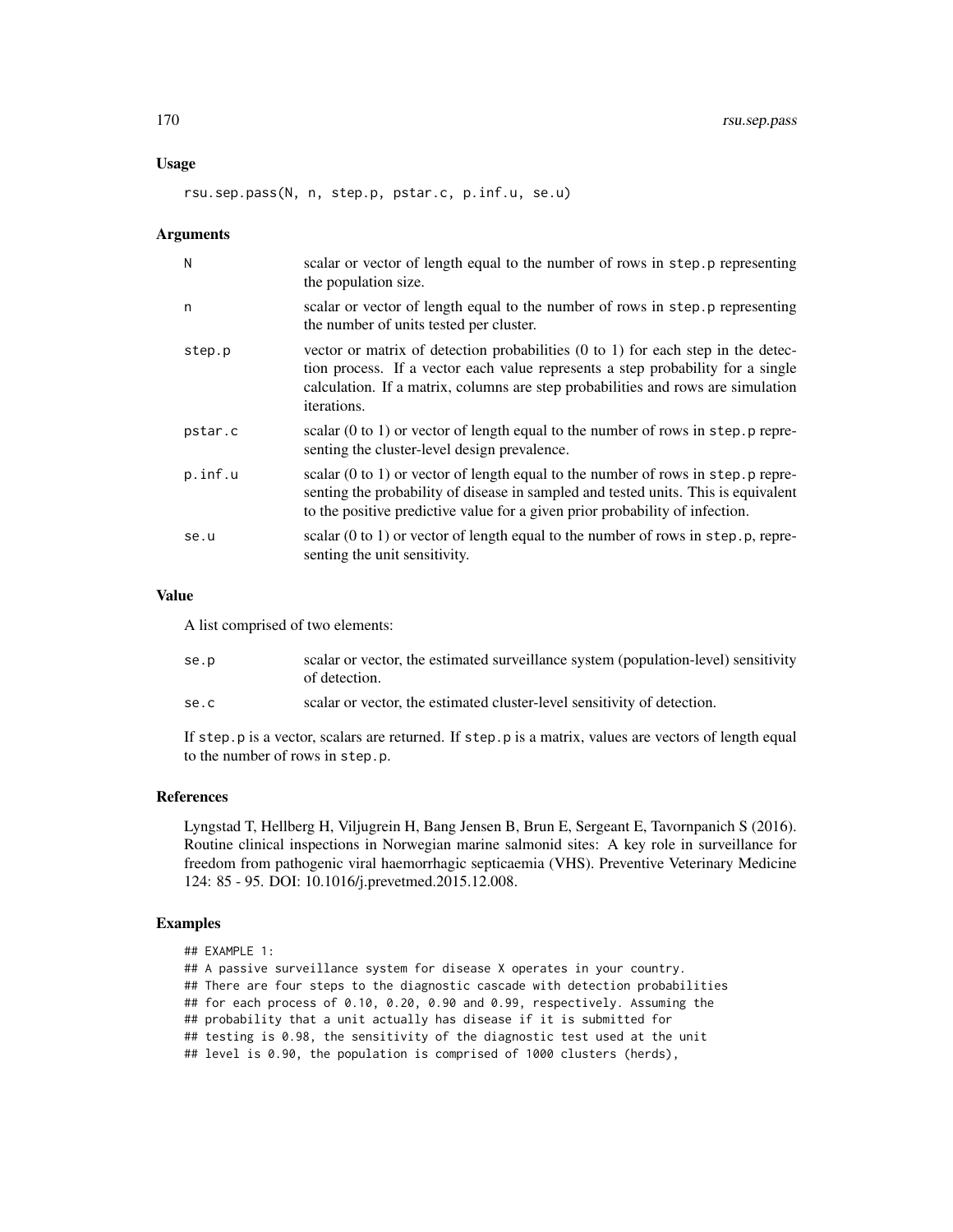### rsu.sep.rb 171

```
## five animals from each cluster (herd) are tested and the cluster-level
## design prevalence is 0.01, what is the sensitivity of disease detection
## at the cluster (herd) and population level?
rsu.sep.pass(N = 1000, n = 5, step.p = c(0.10, 0.20, 0.90, 0.99),
   pstar.c = 0.01, p.inf.u = 0.98, se.u = 0.90)
## The sensitivity of disease detection at the cluster (herd) level is 0.018.
## The sensitivity of disease detection at the population level is 0.16.
```

| rsu.sep.rb               | Surveillance system sensitivity assuming risk-based sampling and |  |  |  |  |
|--------------------------|------------------------------------------------------------------|--|--|--|--|
| varying unit sensitivity |                                                                  |  |  |  |  |

### Description

Calculates surveillance system (population-level) sensitivity assuming one-stage, risk-based sampling and varying unit sensitivity using either the binomial or hypergeometric methods.

### Usage

rsu.sep.rb(N, rr, ppr, df, pstar, method = "binomial")

### Arguments

| N.     | vector of the same length as rr, population size estimates for each risk group.                                                                                                                                      |  |  |  |  |  |
|--------|----------------------------------------------------------------------------------------------------------------------------------------------------------------------------------------------------------------------|--|--|--|--|--|
| rr     | vector of length equal to the number of risk strata, the relative risk values.                                                                                                                                       |  |  |  |  |  |
| ppr    | vector of the same length as rr, population proportions for each risk group.                                                                                                                                         |  |  |  |  |  |
| df     | a dataframe of values for each combination of risk stratum and sensitivity level.<br>Column 1 = risk group index, column 2 = unit sensitivities, column 3 = the<br>sample size for risk group and unit sensitivity). |  |  |  |  |  |
| pstar  | scalar, the design prevalence.                                                                                                                                                                                       |  |  |  |  |  |
| method | character string indicating the method to be used. Options are binomial or<br>hypergeometric. See details, below.                                                                                                    |  |  |  |  |  |

# Details

If method = binomial N is ignored and values for ppr need to be entered. Conversely, if method = hypergeometric, ppr is ignored and calculated from N.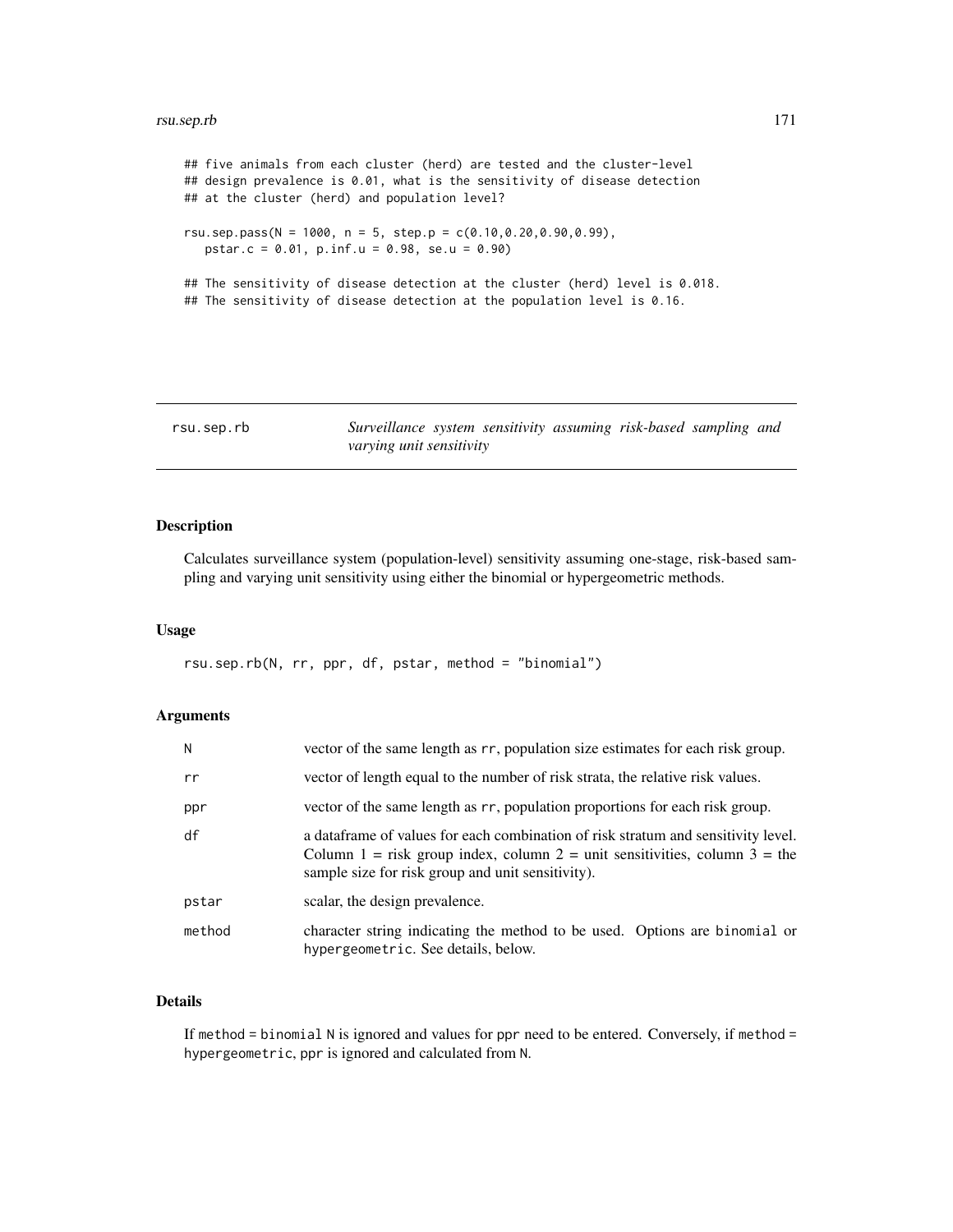# Value

A list comprised of five elements:

| sep      | scalar, the population-level sensitivity estimate.    |
|----------|-------------------------------------------------------|
| epi      | vector, effective probability of infection estimates. |
| adj.risk | vector, adjusted risks.                               |
| n        | vector, sample size by risk group                     |
| se.u     | a vector of the mean sensitivity for each risk group. |

```
## EXAMPLE 1:
## Calculate the surveillance system sensitivity assuming one-stage risk-
## based sampling assuming a population comprised of high risk (n = 200
## clusters) and low risk (n = 1800 clusters) where the probability of
## disease in the high risk group is 5 times that of the low risk group.
## Four clusters will be sampled with n = 80, 30, 20 and 30 surveillance
## units within each cluster tested using a test with diagnostic sensitivity
## at the surveillance unit level of 0.92, 0.85, 0.92 and 0.85, respectively.
## Assume a design prevalence of 0.01.
rg <- c(1,1,2,2)
se.u <- c(0.92,0.85,0.92,0.85)
n <- c(80,30,20,30)
df <- data.frame(rg, se.u, n)
rsu.sep.rb(N = c(200,1800), rr = c(5,1), ppr = NA, df = df, pstar = 0.01,
   method = "hypergeometric")
## The expected surveillance system sensitivity is 0.993.
## EXAMPLE 2:
## Recalculate, assuming that we don't know the size of the cluster population
## at risk.
## When the size of the cluster population at risk is unknown we set N = NA
## and enter values for ppr (the proportion of the population in each risk
## group). Assume (from above) that 0.10 of the cluster population are in the
## high risk group and 0.90 are in the low risk group.
rsu.sep.rb(N = NA, rr = c(5,1), ppr = c(0.10,0.90), df = df, pstar = 0.01,
   method = "binomial")
## The expected surveillance system sensitivity is 0.980.
```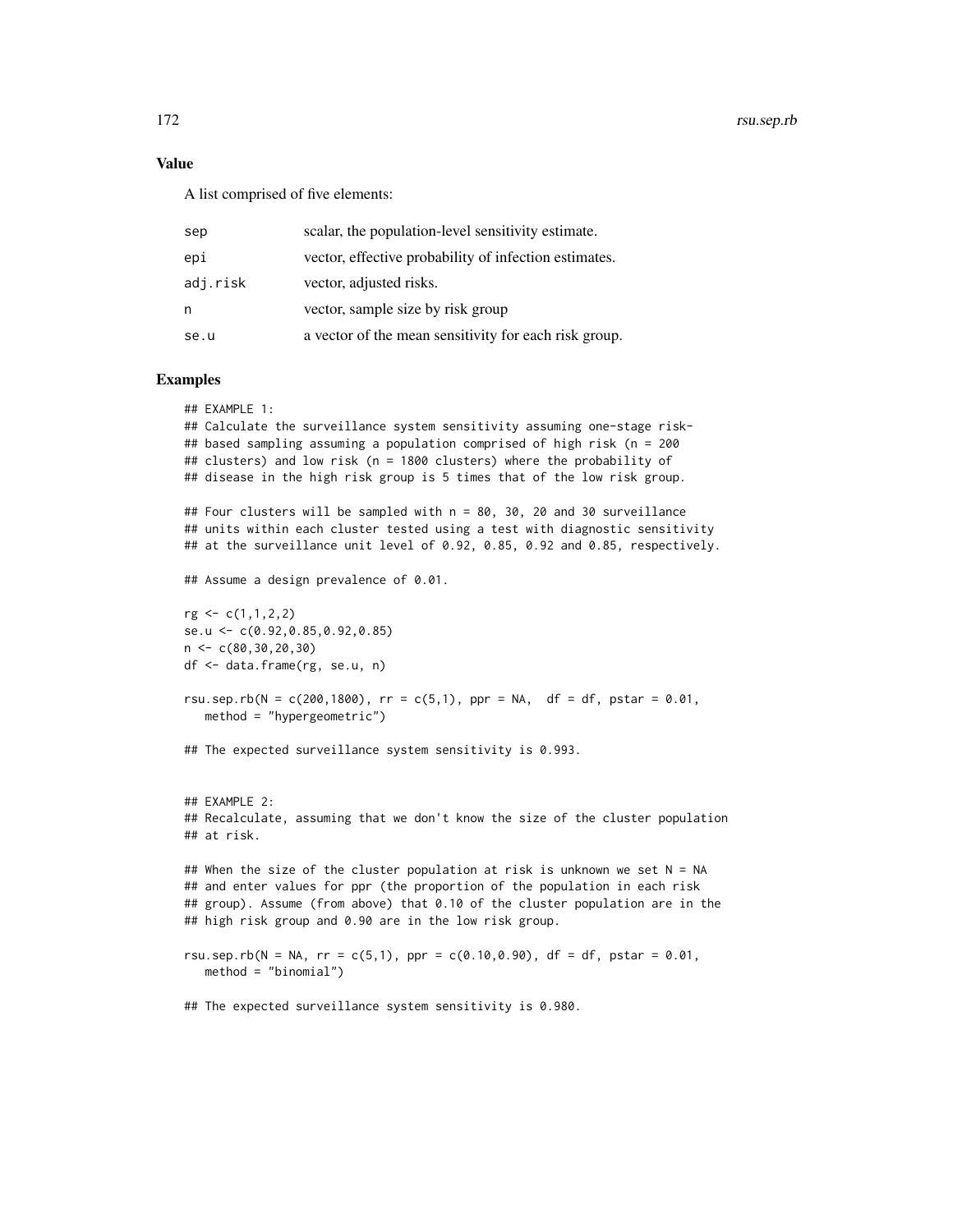rsu.sep.rb1rf *Surveillance system sensitivity assuming risk-based sampling on one risk factor*

# Description

Calculates risk-based surveillance system (population-level) sensitivity with a single risk factor, assuming one-stage risk-based sampling and allowing unit sensitivity to vary among risk strata.

## Usage

```
rsu.sep.rb1rf(N, n, rr, ppr, pstar, se.u, method = "binomial")
```
# Arguments

| N      | scalar or vector of the same length as that vector of r r defining the population<br>size per risk strata. Ignored if method = "binomial".                  |  |  |  |  |  |  |
|--------|-------------------------------------------------------------------------------------------------------------------------------------------------------------|--|--|--|--|--|--|
| n      | scalar or vector of the same length as that vector of r r defining the sample size<br>per risk strata.                                                      |  |  |  |  |  |  |
| rr     | scalar or vector of the same length as that vector of ppr defining the relative risk<br>values.                                                             |  |  |  |  |  |  |
| ppr    | scalar or vector of the same length as that vector of r r defining the population<br>proportions in each risk strata. Ignored if method = "hypergeometric". |  |  |  |  |  |  |
| pstar  | scalar, defining the design prevalence.                                                                                                                     |  |  |  |  |  |  |
| se.u   | scalar or vector of the same length as that vector of rr defining the unit sensitiv-<br>ity (which can vary across strata).                                 |  |  |  |  |  |  |
| method | character string indicating the method to be used. Options are binomial or<br>hypergeometric. See details, below.                                           |  |  |  |  |  |  |

# Details

If method = binomial N is ignored and values for ppr need to be entered. Conversely, if method = hypergeometric, ppr is ignored and calculated from N.

# Value

A list comprised of two elements:

| se.p     | scalar, surveillance system (population-level) sensitivity estimates. |
|----------|-----------------------------------------------------------------------|
| epi      | vector, effective probability of infection estimates.                 |
| adj.risk | vector, adjusted relative risk estimates.                             |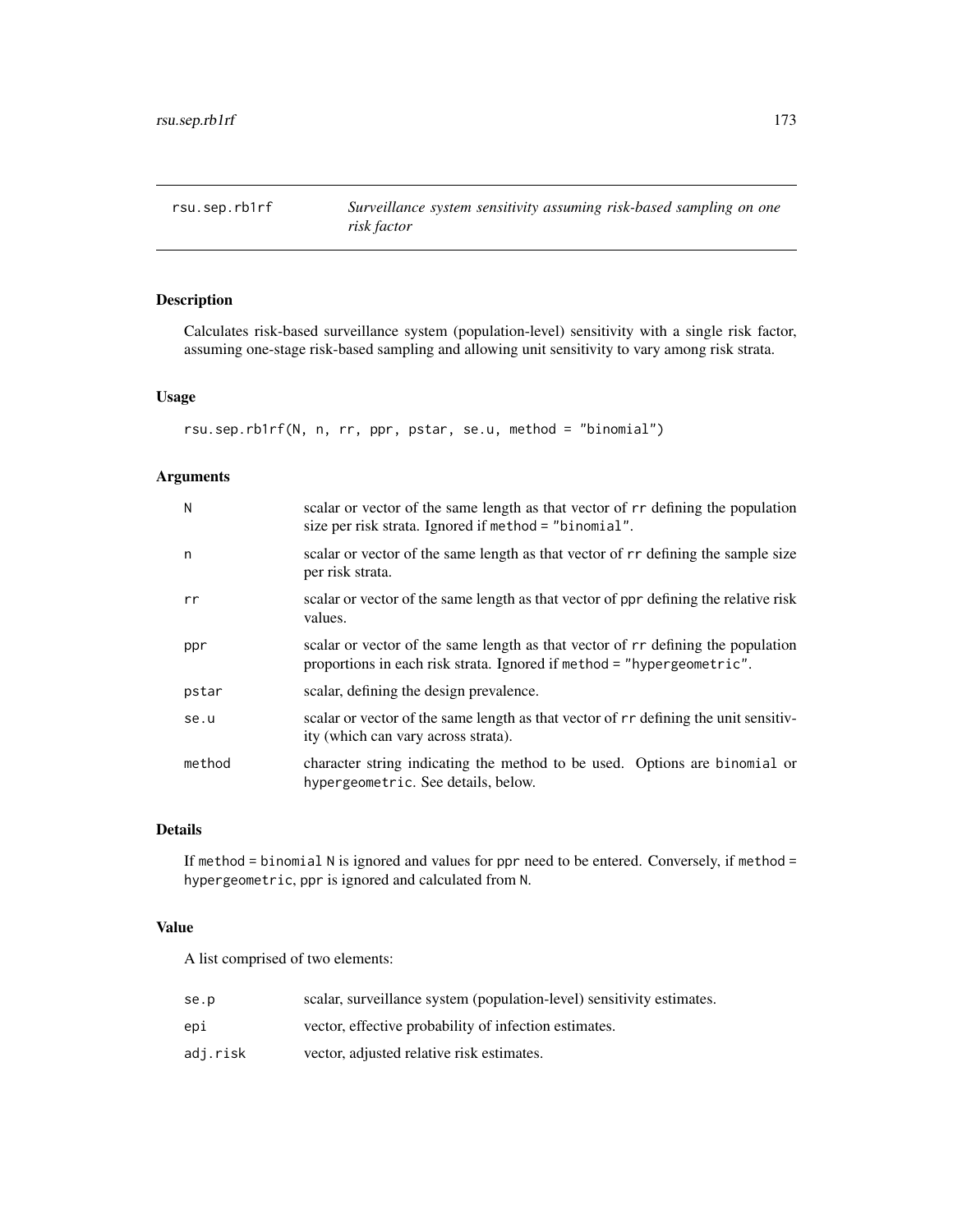## Examples

```
## EXAMPLE 1:
## A cross-sectional study is to be carried out to confirm the absence of
## disease using one-stage risk based sampling. Assume a design prevalence of
## 0.10 at the cluster (herd) level and the total number of clusters in
## the population is unknown. Clusters are categorised as being either high,
## medium or low risk with the probability of disease for clusters in the
## high and medium risk area 5 and 3 times the probability of disease in the
## low risk area. The proportions of clusters in the high, medium and low risk
## area are 0.10, 0.10 and 0.80, respectively and you elect to sample five
## clusters from each of the three areas using a test with diagnostic
## sensitivity of 0.90. What is the surveillance system sensitivity?
rsu.sep.rb1rf(N = NA, n = c(5,5,5), rr = c(5,3,1), ppr = c(0.10,0.10,0.80),
   pstar = 0.10, se.u = 0.90, method = "binomial")
## The surveillance system sensitivity is 0.94.
## EXAMPLE 2:
## Same scenario as above, but this time assume we know how many clusters are
## in the high, medium and low risk areas: 10, 10 and 80, respectively. What is
## the surveillance system sensitivity?
rsu.sep.rb1rf(N = c(10,10,80), n = c(5,5,5), rr = c(5,3,1), ppr = NA,
   pstar = 0.10, se.u = 0.90, method = "hypergeometric")
## The surveillance system sensitivity is 0.96, almost identical to that
## calculated above where the binomial distribution was used to account for
## not knowing the size of the cluster population at risk.
```
rsu.sep.rb2rf *Surveillance system sensitivity assuming risk-based sampling on two risk factors*

# Description

Calculates risk-based surveillance system (population-level) sensitivity with a two risk factors, assuming [one-stage] risk-based sampling and allowing unit sensitivity to vary among risk strata.

# Usage

```
rsu.sep.rb2rf(N, n, rr1, ppr1, rr2, ppr2, pstar, se.u, method = "binomial")
```
## Arguments

N matrix of population sizes for each risk group. Rows = levels of  $rr1$ , columns = levels of rr2.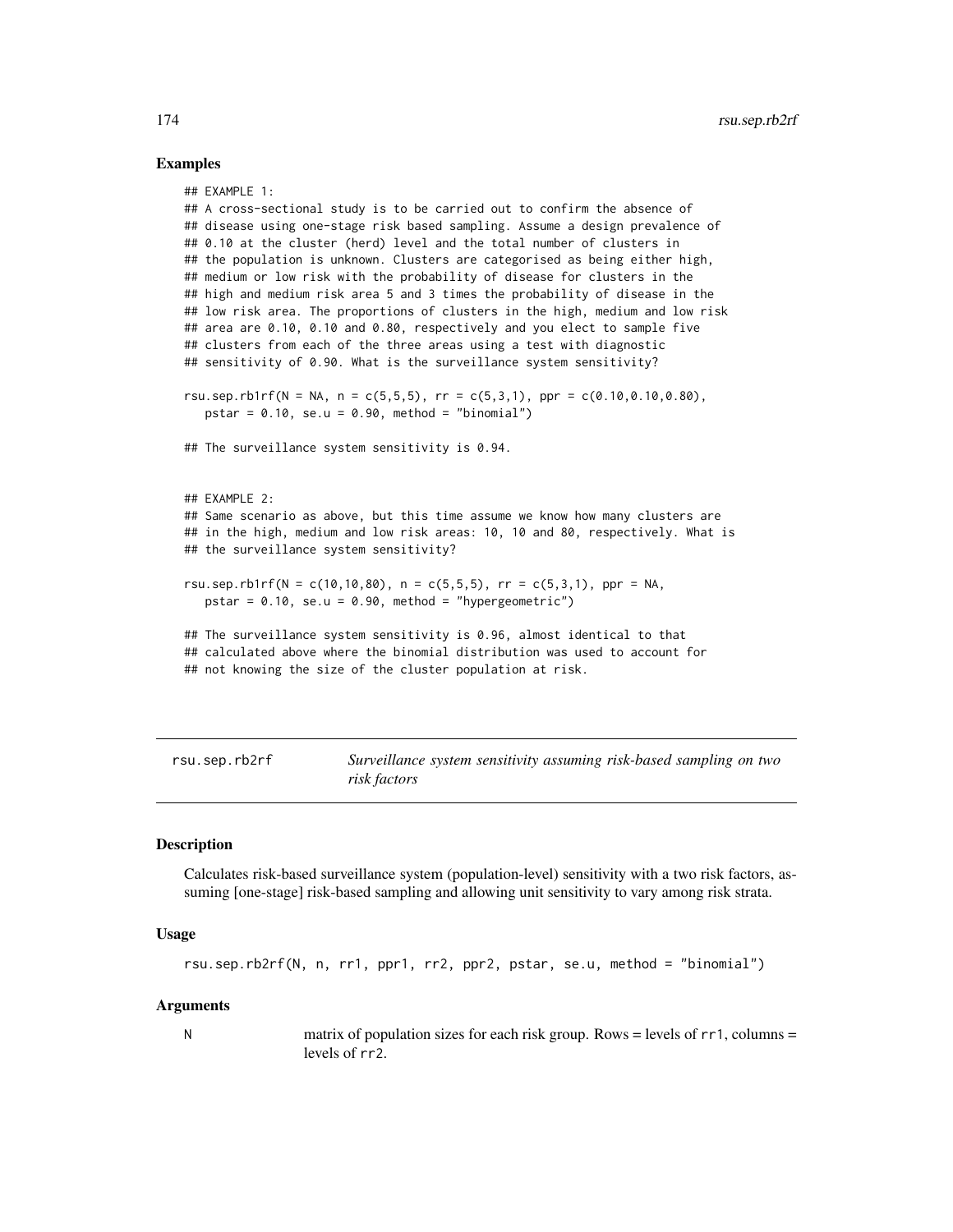| n      | matrix of the number of surveillance units tested in each risk group. Rows $=$<br>levels of $rr1$ , columns = levels of $rr2$ .                                                                                 |
|--------|-----------------------------------------------------------------------------------------------------------------------------------------------------------------------------------------------------------------|
| rr1    | scalar or vector defining the first set of relative risk values.                                                                                                                                                |
| ppr1   | scalar or vector of the same length as that vector of rr1 defining the population<br>proportions in each of the first risk strata. Proportions must sum to one. Ignored<br>if method = "hypergeometric".        |
| rr2    | matrix defining the relative risks for the second risk factor. Rows $=$ levels of<br>$rr1$ , columns = levels of $rr2$ .                                                                                        |
| ppr2   | matrix defining the population proportions in each of the second risk strata. Row<br>proportions must sum to one. Rows = levels of $rr1$ , columns = levels of $rr2$ .<br>Ignored if method = "hypergeometric". |
| pstar  | scalar, defining the design prevalence.                                                                                                                                                                         |
| se.u   | scalar or vector of the same length as that vector of rr1 defining the unit sensi-<br>tivity (which can vary across strata).                                                                                    |
| method | character string indicating the method to be used. Options are binomial or<br>hypergeometric. See details, below.                                                                                               |

## Details

If method  $=$  binomial N is ignored and values for ppr need to be entered. Conversely, if method  $=$ hypergeometric, ppr is ignored and calculated from N.

# Value

A list comprised of two elements:

| scalar, surveillance system (population-level) sensitivity estimates. |
|-----------------------------------------------------------------------|
| vector, effective probability of infection estimates.                 |
| vector, adjusted relative risk estimates for the first risk factor.   |
| vector, adjusted relative risk estimates for the second risk factor.  |
|                                                                       |

# Examples

## EXAMPLE 1:

## A cross-sectional study is to be carried out to confirm the absence of ## disease using risk based sampling. Assume a design prevalence of 0.01 ## at the surveillance unit level. Surveillance units are categorised as ## being either high or low risk with the probability of disease for ## high risk surveillance units 3 times the probability of disease for low ## risk units. The proportion of units in each risk group is 0.20 and 0.80, ## respectively.

## Within each of the two risk categories the probability of disease varies ## with age with younger age groups having four times the risk of disease ## as older age groups. In the high risk area 10% of the population are young ## and 90% are old. In the low risk area 30% of the population are young and ## 70% are old.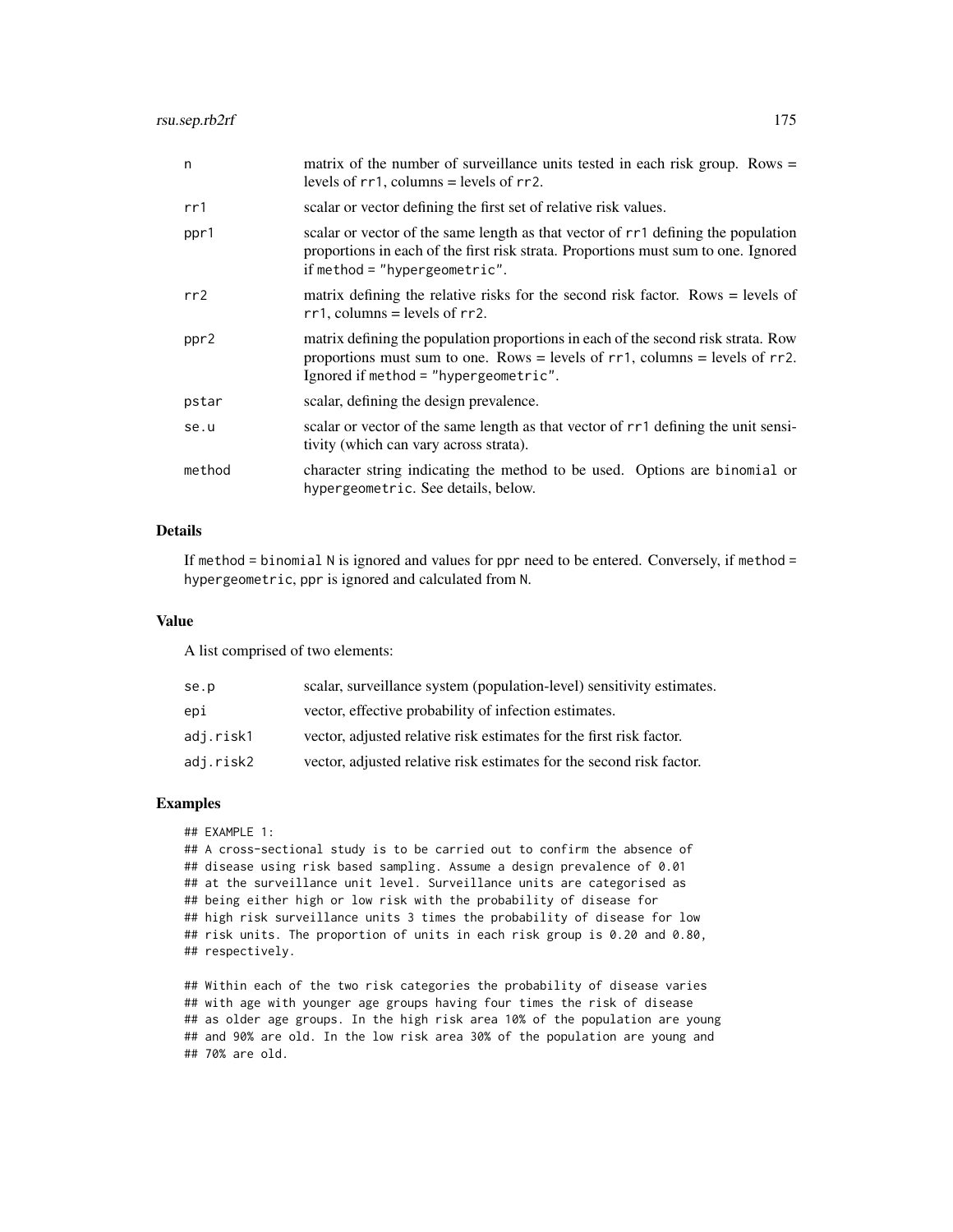```
## The total number of surveillance units in the population is unknown. The
## numbers of young and old surveillance units tested in the high and low risk
## groups are 40, 20, 20 and 10, respectively. You intend to use a test with
## diagnostic sensitivity of 0.80. What is the surveillance system sensitivity?
rsu.sep.rb2rf(N = NA, n = rbind(c(40,20), c(20,10)),
  rr1 = c(3,1),
  ppr1 = c(0.20, 0.80),
  rr2 = rbind(c(4,1), c(4,1)),ppr2 = rbind(c(0.10,0.90), c(0.30,0.70)),
  pstar = 0.01,se.u = 0.80, method = "binomial")$se.p
## The surveillance system sensitivity is 0.93.
## EXAMPLE 2:
## This example shows the importance of sampling high risk groups. Take the
## same scenario as above but switch the relative proportions sampled by
## risk group --- taking a greater number of samples from the low risk group
## compared with the high risk group:
rsu.sep.rb2rf(N = NA, n = rbind(c(10,20), c(20,40)),
  rr1 = c(3,1),
  ppr1 = c(0.20, 0.80),
   rr2 = rbind(c(4,1), c(4,1)),ppr2 = rbind(c(0.10,0.90), c(0.30,0.70)),
  pstar = 0.01,
  se.u = 0.80, method = "binomial")$se.p
## The surveillance system sensitivity is 0.69. Here we've taken exactly the
## same number of samples as Example 1, but there's a substantial decrease
## in surveillance system sensitivity because we've concentrated sampling on
## a low risk group (decreasing our ability to detect disease).
```
rsu.sep.rb2st *Surveillance system sensitivity assuming risk based, two-stage sampling*

## **Description**

Calculates the surveillance system sensitivity for detection of disease assuming risk based, twostage sampling (sampling of clusters and sampling of units within clusters), imperfect test sensitivity and perfect test specificity. The method allows for a single risk factor at each stage.

#### Usage

```
rsu.sep.rb2st(H = NA, N = NA, n, rr.c, ppr.c, pstar.c, rr.u, ppr.u,
  pstar.u, rg, se.u)
```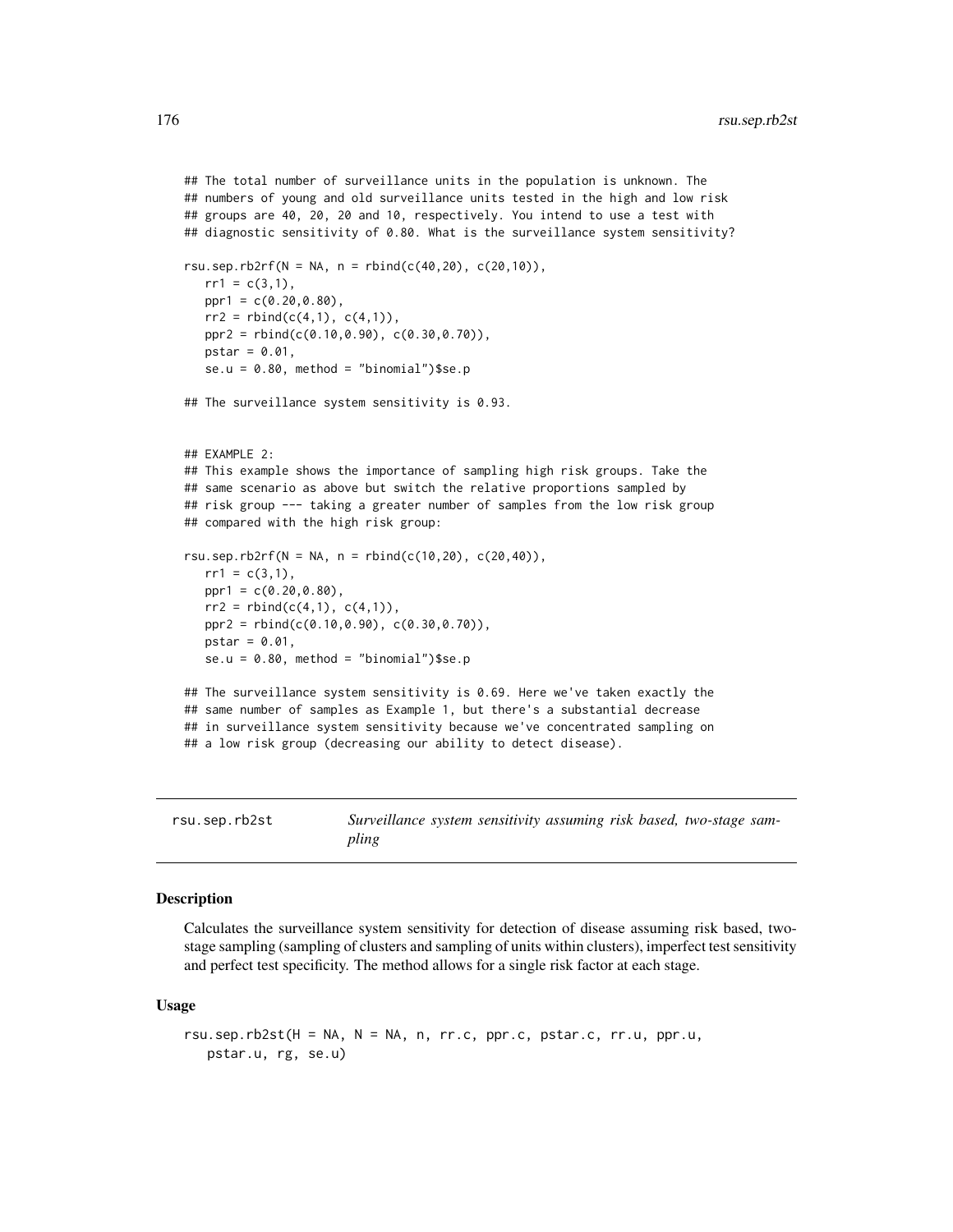# rsu.sep.rb2st 177

# Arguments

| H       | scalar, integer representing the total number of clusters in the population. Use<br>NA if unknown.                                                                                        |
|---------|-------------------------------------------------------------------------------------------------------------------------------------------------------------------------------------------|
| N       | vector, integer representing the number of surveillance units within each cluster.<br>Use NA if unknown.                                                                                  |
| n       | vector, integer representing the number of surveillance units tested within each<br>cluster.                                                                                              |
| rr.c    | cluster level relative risks (vector of length corresponding to the number of risk<br>strata), use $rr \cdot c = c(1, 1)$ if a risk factor does not apply.                                |
| ppr.c   | vector listing the cluster level population proportions for each risk category. Use<br>NA if there are no cluster level risk factors.                                                     |
| pstar.c | scalar, numeric (0 to 1) the cluster-level design prevalence.                                                                                                                             |
| rr.u    | surveillance unit level relative risks (vector of length corresponding to the num-<br>ber of risk strata), use $rr.u = c(1, 1)$ if a risk factor does not apply.                          |
| ppr.u   | matrix providing the surveillance unit level population proportions for each risk<br>group. One row for each cluster, columns = unit level risk groups, not required<br>if N is provided. |
| pstar.u | scalar, numeric $(0 \text{ to } 1)$ the unit-level design prevalence.                                                                                                                     |
| rg      | vector, listing the risk group (index) for each cluster.                                                                                                                                  |
| se.u    | scalar, numeric $(0 \text{ to } 1)$ , representing the sensitivity of the diagnostic test at the<br>individual surveillance unit level.                                                   |

# Value

A list comprised of:

| se.p | the surveillance system (population-level) sensitivity of detection. |
|------|----------------------------------------------------------------------|
| se.c | the cluster-level sensitivity of detection.                          |

# Examples

## EXAMPLE 1:

## You have been asked to provide an assessment of a surveillance program ## for Actinobacillus hyopneumoniae in pigs. It is known that there are ## high risk and low risk areas for A. hypopneumoniae in your country with ## the estimated probability of disease in the high risk area thought to ## be around 3.5 times that of the probability of disease in the low risk area. ## It is known that 10% of the 1784 pig herds in the study area are in the ## high risk area and 90% are in the low risk area.

## The risk of A. hypopneumoniae is dependent on age, with adult pigs around ## five times more likely to be A. hypopneumoniae positive compared with ## younger (grower) pigs.

## Pigs from 20 herds have been sampled: 5 from the low-risk area and 15 from ## the high-risk area. All of the tested pigs were adults: no grower pigs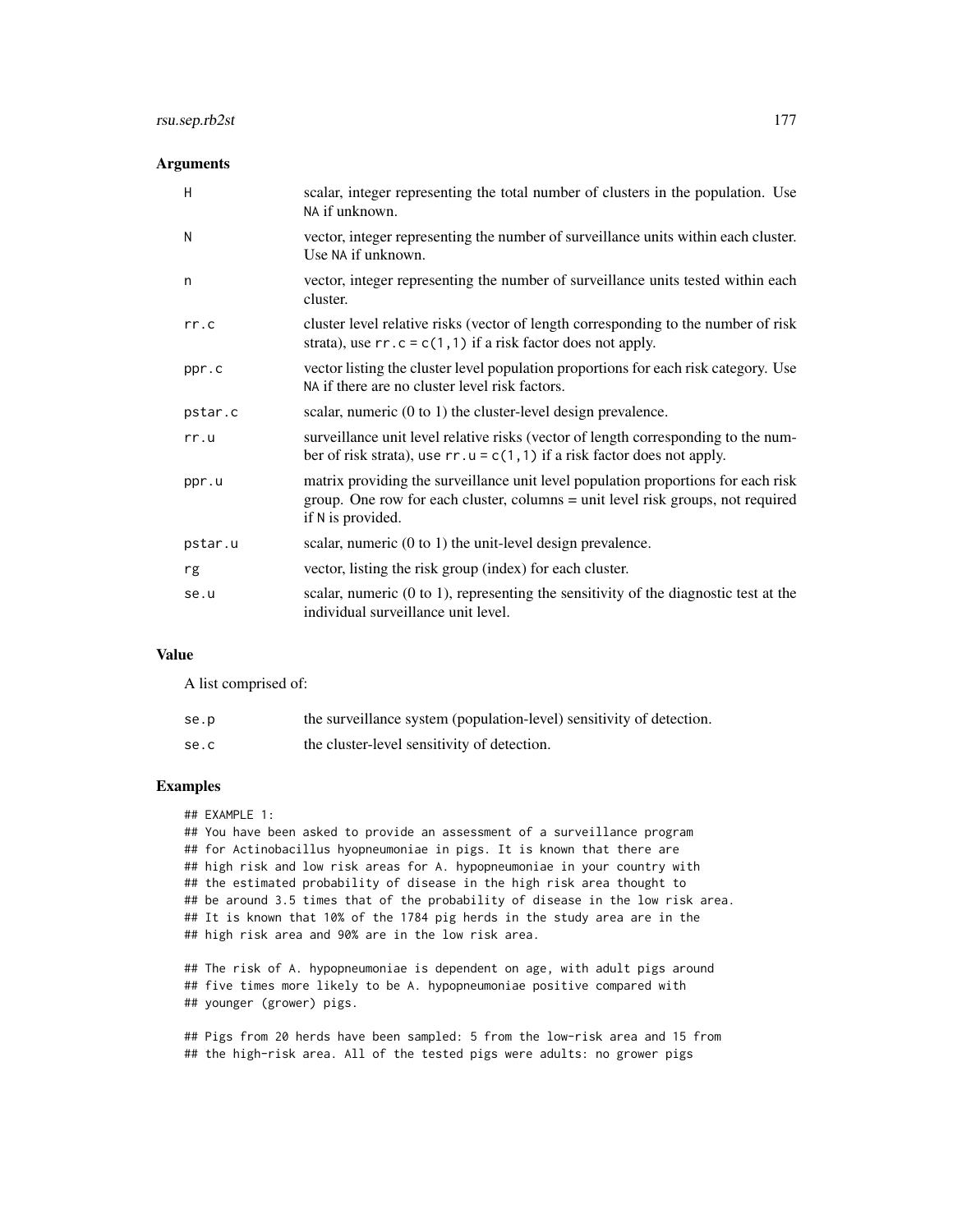# 178 rsu.sep.rb2st

```
## were tested.
## The ELISA for A. hypopneumoniae in pigs has a diagnostic sensitivity
## of 0.95.
## What is the surveillance system sensitivity if we assume a design
## prevalence of 1 per 100 at the cluster (herd) level and 5 per 100
## at the surveillance system unit (pig) level?
# There are 1784 herds in the study area:
H < -1784# Twenty of the 1784 herds are sampled. Generate 20 herds of varying size:
set.seed(1234)
hsize \le rlnorm(n = 20, meanlog = \log(10), sdlog = \log(8))
hsize \leftarrow round(hsize + 20, digits = 0)
# Generate a matrix listing the number of growers and finishers in each of
## the 20 sampled herds. Anywhere between 80% and 95% of the animals in
## each herd are growers:
set.seed(1234)
pctg <- runif(n = 20, min = 0.80, max = 0.95)
ngrow \le round(pctg * hsize, digits = 0)
nfini <- hsize - ngrow
N <- cbind(ngrow, nfini)
# Generate a matrix listing the number of grower and finisher pigs sampled
## from each herd:
nsgrow \leq rep(0, times = 20)
nsfini <- ifelse(nfini <= 15, nfini, 15)
n <- cbind(nsgrow, nsfini)
# The herd-level design prevalence is 0.01 and the individual pig-level design
## prevalence is 0.05:
pstar.c <- 0.01
pstar.u <- 0.05
# For herds in the high-risk area the probability being A. hyopneumoniae
## positive is 3.5 times that of herds in the low-risk area. Ninety
## percent of herds are in the low risk area and 10% are in the high risk area:
rr.c \leq c(1,3.5)ppr.c \leq -c(0.9, 0.1)## We've sampled 5 herds from the low risk area and 15 herds from the
## high risk area:
rg \leftarrow c(rep(1, times = 5), rep(2, times = 15))
```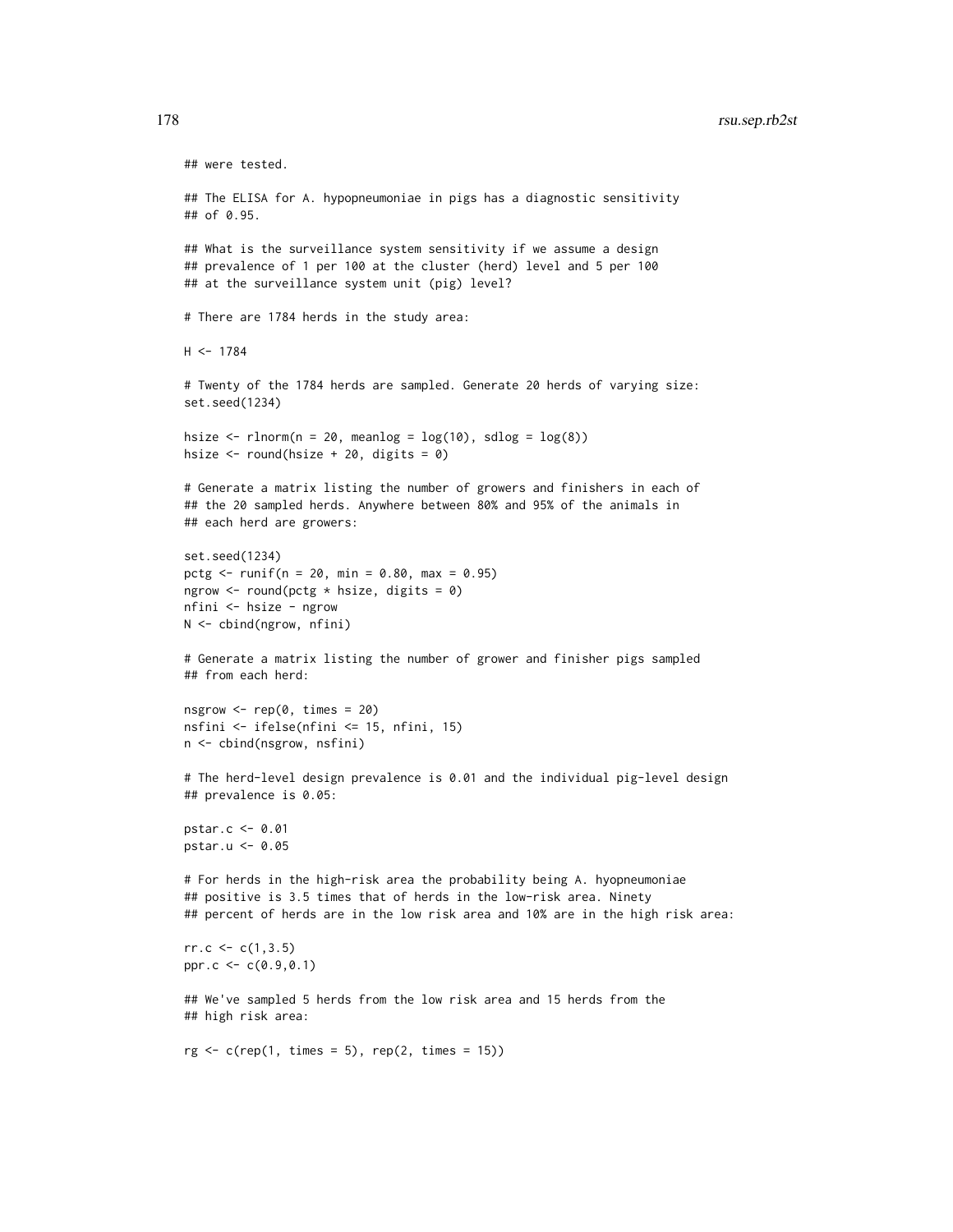```
## For finishers the probability being A. hyopneumoniae positive is 5 times
## that of growers:
rr.u < c(1,5)## The diagnostic sensitivity of the A. hyopneumoniae ELISA is 0.95:
se.u <- 0.95
rsu.sep.rb2st(H = H, N = N, n = n,
  pstar.c = pstar.c, pstar.u = pstar.u,
   rg = rg, rr.c = rr.c, rr.u = rr.u,ppr.c = ppr.c, ppr.u = NA,
   se.u = se.u## The estimated surveillance system sensitivity of this program is 0.31.
## EXAMPLE 2:
## Repeat these analyses assuming we don't know the total number of pig herds
## in the population and we have only an estimate of the proportions of
## growers and finishers in each herd.
## Generate a matrix listing the proportion of growers and finishers in each
## of the 20 sampled herds:
ppr.u <- cbind(rep(0.9, times = 20), rep(0.1, times = 20))
# Set H (the number of clusters) and N (the number of surveillance units
## within each cluster) to NA:
rsu.sep.rb2st(H = NA, N = NA, n = n,
  pstar.c = pstar.c, pstar.u = pstar.u,
   rg = rg, rr.c = rr.c, rr.u = rr.u,ppr.c = ppr.c, ppr.u = ppr.u,
   se.u = se.u## The estimated surveillance system sensitivity is 0.20.
```

| rsu.sep.rbvarse | Surveillance system sensitivity assuming risk based sampling and |  |  |  |  |  |  |  |
|-----------------|------------------------------------------------------------------|--|--|--|--|--|--|--|
|                 | varying unit sensitivity                                         |  |  |  |  |  |  |  |

## Description

Calculates the surveillance system (population-level) sensitivity for detection of disease assuming risk based sampling and varying unit sensitivity.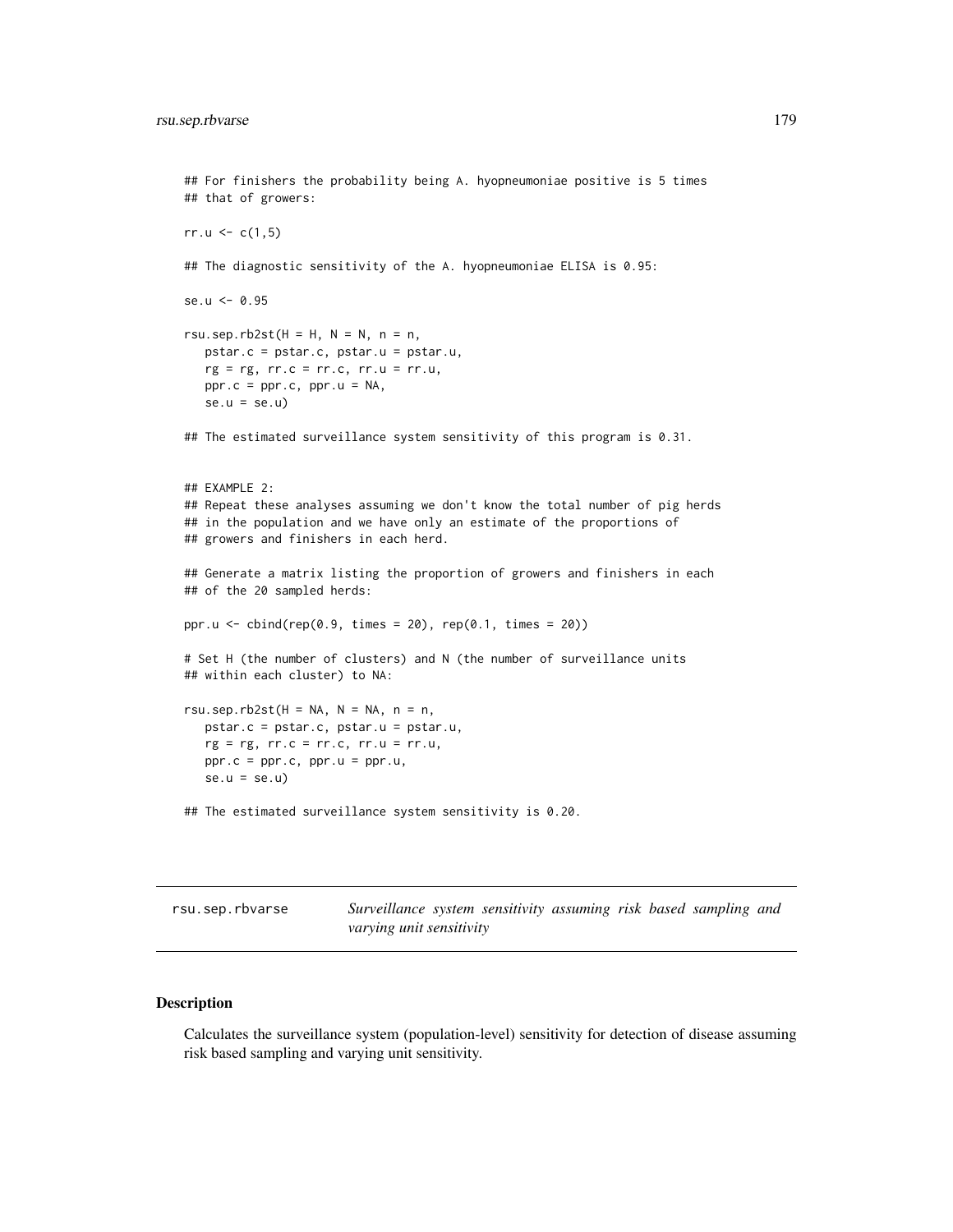### Usage

rsu.sep.rbvarse(N, rr, df, pstar)

### Arguments

| N     | scalar integer or vector of integers the same length as rr, representing the pop-<br>ulation size. Use NA if unknown.                                                                                            |
|-------|------------------------------------------------------------------------------------------------------------------------------------------------------------------------------------------------------------------|
| rr    | relative risk values (vector of values corresponding to the number of risk strata).                                                                                                                              |
| df    | data frame of values for each combination of risk stratum and sensitivity level,<br>column 1 = risk group index, column 2 = unit sensitivity, column 3 = n (sample<br>size for risk group and unit sensitivity). |
| pstar | scalar representing the design prevalence.                                                                                                                                                                       |

# Value

A list comprised of five elements:

| sep      | scalar, the population-level sensitivity estimate.    |
|----------|-------------------------------------------------------|
| epi      | vector, effective probability of infection estimates. |
| adj.risk | vector, adjusted risks.                               |
| n        | vector, sample size by risk group                     |
| se.u     | a vector of the mean sensitivity for each risk group. |

# References

MacDiarmid S (1988). Future options for brucellosis surveillance in New Zealand beef herds. New Zealand Veterinary Journal 36: 39 - 42.

Martin S, Shoukri M, Thorburn M (1992). Evaluating the health status of herds based on tests applied to individuals. Preventive Veterinary Medicine 14: 33 - 43.

```
## EXAMPLE 1:
## A study has been carried out to detect Johne's disease in a population of
## cattle. There are two risk groups ('high' and 'low') with the risk of
## disease in the high risk group five times that of the low risk group.
## The number of animals sampled and unit sensitivity varies by risk group, as
## detailed below. Assume there number of cattle in the high risk and low risk
## group is 200 and 1800, respectively.
## Calculate the surveillance system sensitivity assuming a design prevalence
## of 0.01.
```

```
rg <- c(1,1,2,2)
se.u <- c(0.92,0.85,0.92,0.85)
n <- c(80,30,20,30)
df \leq data.frame(rg = rg, se.u = se.u, n = n)
```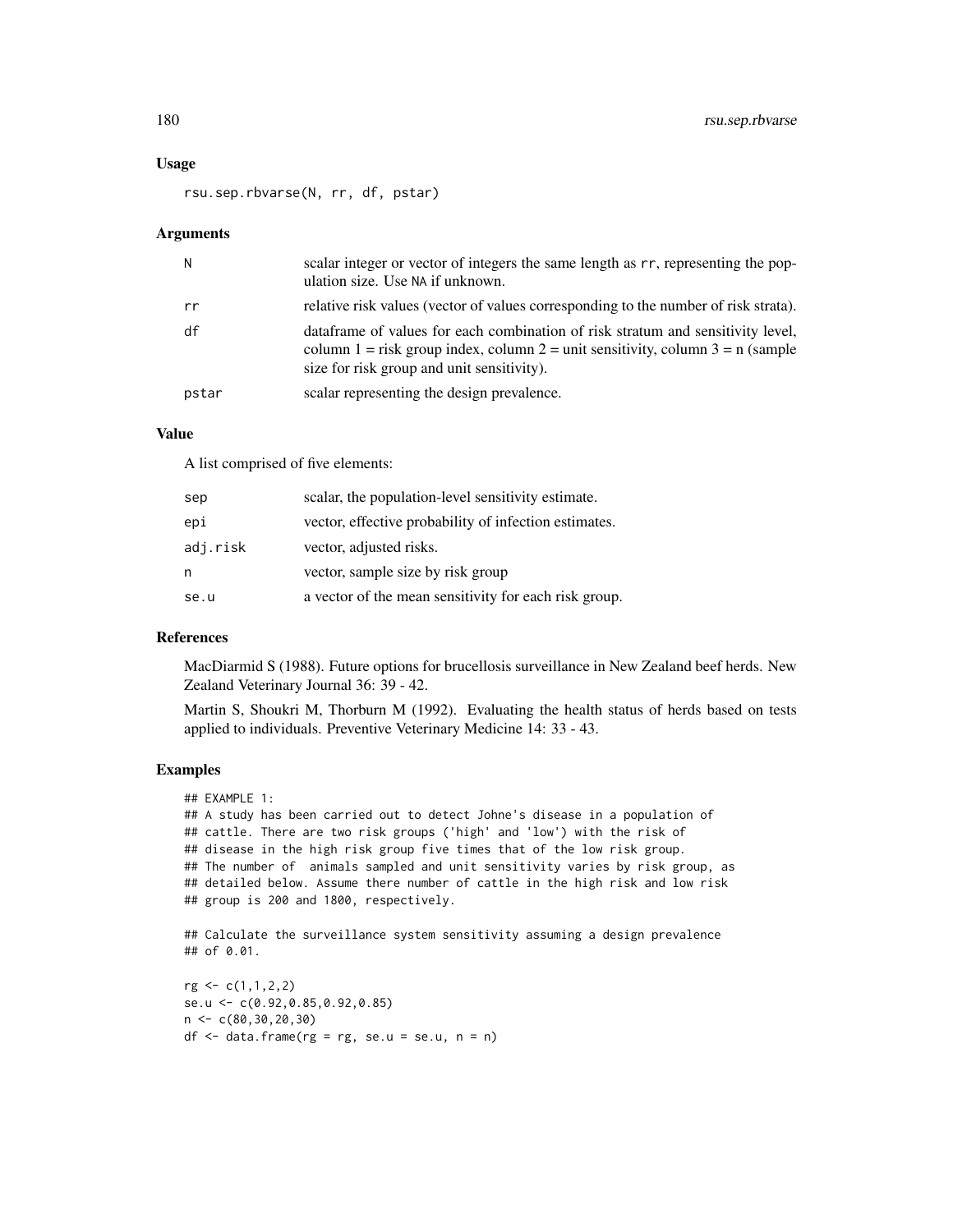#### <span id="page-180-0"></span>rsu.sep.rs 181

```
rsu.sep.rbvarse(N = c(200, 1800), rr = c(5,1), df = df, pstar = 0.01)
## The surveillance system sensitivity is 0.99.
```
rsu.sep.rs *Surveillance system sensitivity assuming representative sampling*

### Description

Calculates the surveillance system (population-level) sensitivity for detection of disease assuming representative sampling, imperfect test sensitivity and perfect test specificity using the hypergeometric method if N is known and the binomial method if N is unknown.

#### Usage

rsu.sep.rs( $N = NA$ , n, pstar, se.u = 1)

#### Arguments

| N     | scalar integer or vector of integers the same length as n, representing the popu-<br>lation size. Use NA if unknown. |
|-------|----------------------------------------------------------------------------------------------------------------------|
| n     | scalar integer or vector of integers representing the number of units tested.                                        |
| pstar | scalar numeric or vector of numbers the same length as a representing the design<br>prevalence. See details, below.  |
| se.u  | scalar numeric or vector of numbers the same length as n representing the unit<br>sensitivity.                       |

### Value

A vector of surveillance system (population-level) sensitivity estimates.

### References

MacDiarmid S (1988). Future options for brucellosis surveillance in New Zealand beef herds. New Zealand Veterinary Journal 36: 39 - 42.

Martin S, Shoukri M, Thorburn M (1992). Evaluating the health status of herds based on tests applied to individuals. Preventive Veterinary Medicine 14: 33 - 43.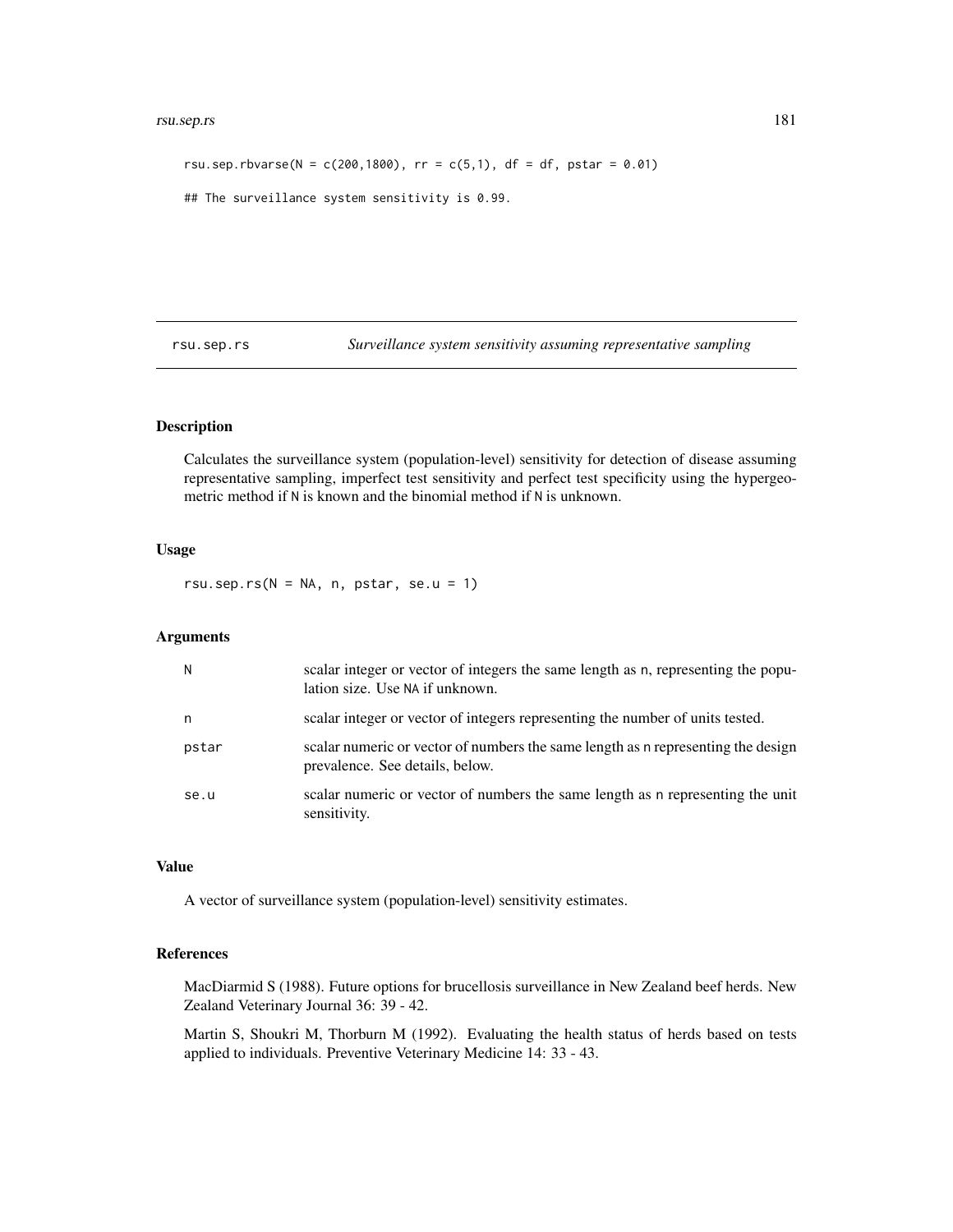### Examples

```
## EXAMPLE 1:
## Three hundred samples are to be tested from a population of animals to
## confirm the absence of a disease. The total size of the population is
## unknown. Assuming a design prevalence of 0.01 and a test with
## diagnostic sensitivity of 0.95 will be used what is the sensitivity of
## disease detection at the population level?
rsu.sep.rs(N = NA, n = 300, pstar = 0.01, se.u = 0.95)
## The sensitivity of disease detection at the population level is 0.943.
## EXAMPLE 2:
## Thirty animals from five herds ranging in size from 80 to 100 head are to be
## sampled to confirm the absence of a disease. Assuming a design prevalence
## of 0.01 and a test with diagnostic sensitivity of 0.95 will be used, what
## is the sensitivity of disease detection for each herd?
N < - seq(from = 80, to = 100, by = 5)
n \leq -\text{rep}(30, \text{ times} = \text{length}(N))rsu.sep.rs(N = N, n = n, pstar = 0.01, se.u = 0.95)
## The sensitivity of disease detection for each herd ranges from 0.28 to
## 0.36.
```

| rsu.sep.rs2st |          |  | Surveillance system sensitivity assuming representative two-stage |  |
|---------------|----------|--|-------------------------------------------------------------------|--|
|               | sampling |  |                                                                   |  |

### Description

Calculates the surveillance system sensitivity for detection of disease assuming two-stage sampling (sampling of clusters and sampling of units within clusters), imperfect test sensitivity and perfect test specificity.

#### Usage

```
rsu.sep.rs2st(H = NA, N = NA, n, pstar.c, pstar.u, se.u = 1)
```

| H | scalar, integer representing the total number of clusters in the population. Use<br>NA if unknown. |
|---|----------------------------------------------------------------------------------------------------|
| N | vector, integer representing the number of units within each cluster. Use NA if<br>unknown.        |
|   | vector, integer representing the number of units tested within each cluster.                       |

<span id="page-181-0"></span>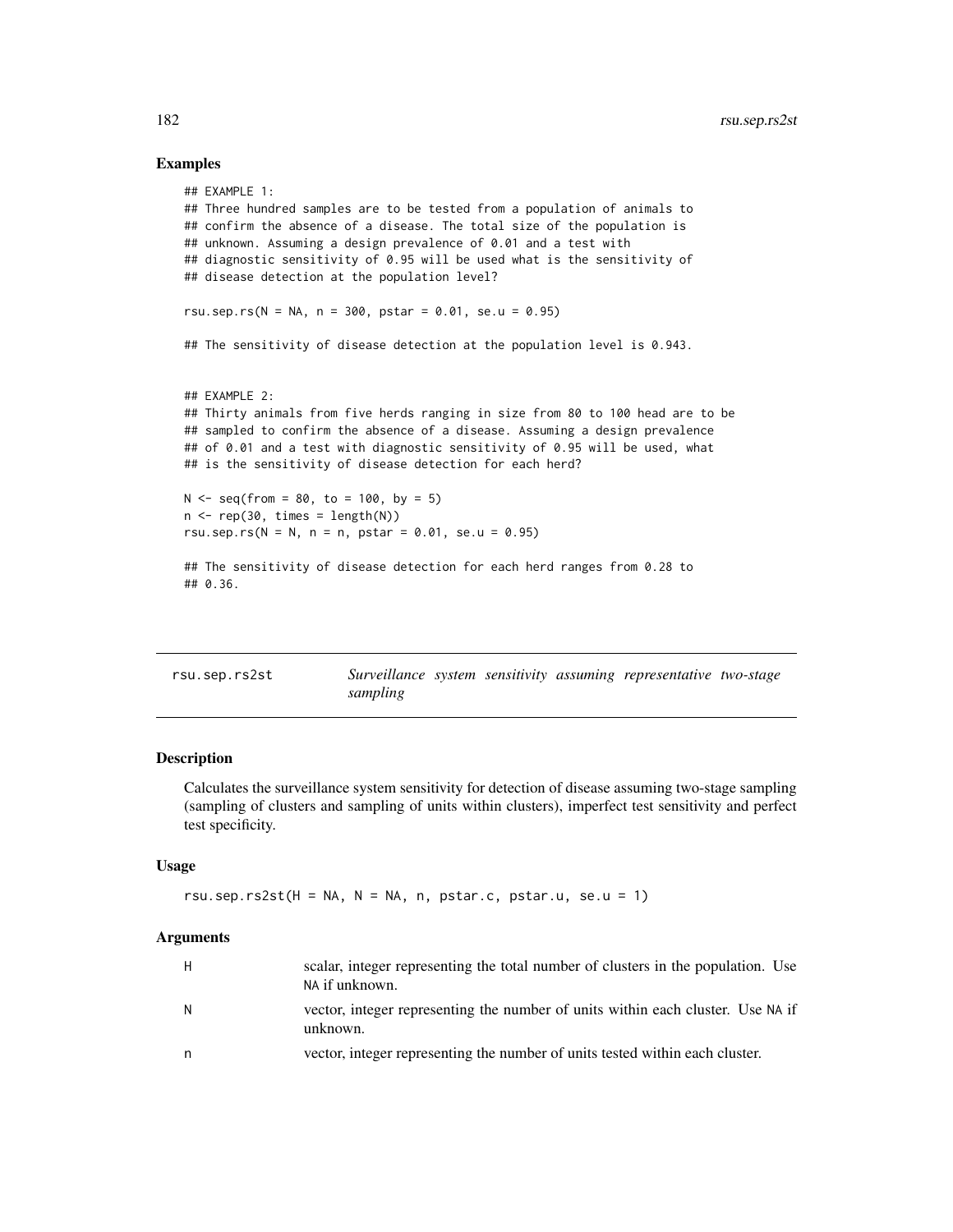<span id="page-182-0"></span>

| pstar.c | scalar, numeric $(0 \text{ to } 1)$ representing the cluster-level design prevalence.                                      |
|---------|----------------------------------------------------------------------------------------------------------------------------|
| pstar.u | scalar, numeric $(0 \text{ to } 1)$ representing the unit-level design prevalence.                                         |
| se.u    | scalar, numeric $(0 \text{ to } 1)$ , representing the sensitivity of the diagnostic test at the<br>individual unit level. |

A list comprised of:

| se.p | the surveillance system (population-level) sensitivity of detection.    |
|------|-------------------------------------------------------------------------|
| se.c | the cluster-level sensitivity of detection.                             |
| se.u | the unit-level sensitivity of detection.                                |
| N    | the number of units within each cluster, as entered by the user.        |
| n    | the number of units tested within each cluster, as entered by the user. |

#### **Note**

If pstar.c is not a proportion N must be provided and N must be greater than n.

### Examples

```
## EXAMPLE 1:
## A study is to be conducted to confirm the absence of enzootic bovine
## leukosis disease in your country. Four herds are to be sampled from a
## population of 500 herds. There are 550, 250, 700 and 200 cows in each of
## the four herds. From each of the four herds 30 animals are to be sampled.
## The design prevalence for this study is set to 0.01 at the herd level
## and if a herd is positive for leukosis the individual animal level
## design prevalence is set to 0.10. Assuming a test with diagnostic
## sensitivity of 0.98 will be used, what is the sensitivity of
## disease detection at the population and cluster (herd) level?
rsu.sep.rs2st(H = 500, N = c(550, 250, 700, 200), n = rep(30, times = 4),
  pstar.c = 0.01, pstar.u = 0.10, se.u = 0.98)
```

```
## The population level sensitivity of detection is 0.037. The cluster level
## sensitivity of detection ranges from 0.950 to 0.958.
```
rsu.sep.rsfreecalc *Surveillance system sensitivity for detection of disease assuming representative sampling and imperfect test sensitivity and specificity.*

### **Description**

Calculates the surveillance system (population-level) sensitivity for detection of disease assuming representative sampling and imperfect test sensitivity and specificity.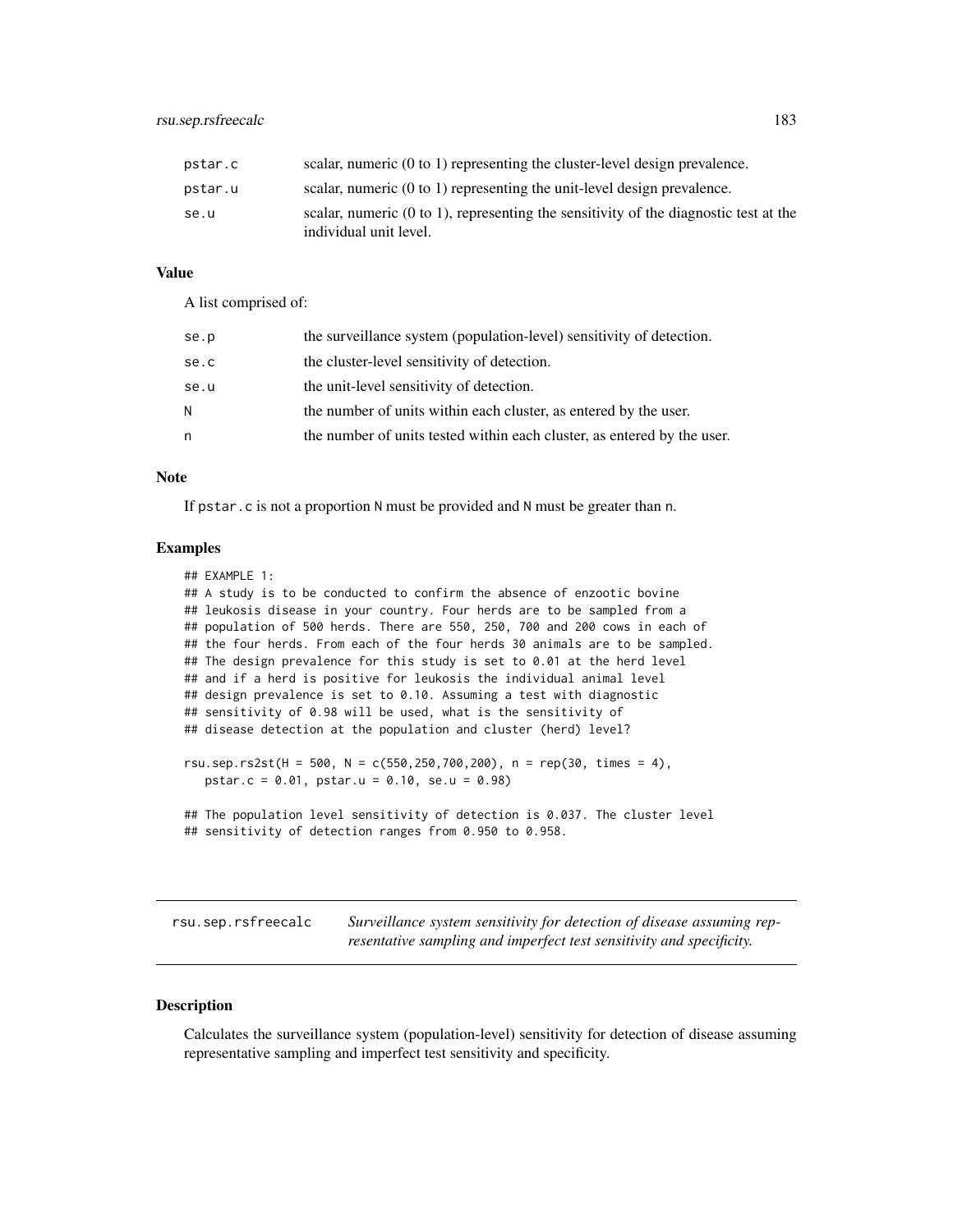#### rsu.sep.rsfreecalc $(N, n, c = 1, pstar, se.u, sp.u)$

#### Arguments

| N     | scalar, integer representing the total number of subjects eligible to be sampled.<br>Use NA if unknown.                                                                                                                                                      |
|-------|--------------------------------------------------------------------------------------------------------------------------------------------------------------------------------------------------------------------------------------------------------------|
| n     | scalar, integer representing the total number of subjects sampled.                                                                                                                                                                                           |
| C     | scalar, integer representing the cut-point number of positives to classify a cluster<br>as positive. If the number of positives is less than c the cluster is negative; if the<br>number of positives is greater than or equal to c the cluster is positive. |
| pstar | scalar, numeric, representing the design prevalence, the hypothetical outcome<br>prevalence to be detected. See details, below.                                                                                                                              |
| se.u  | scalar, numeric $(0 \text{ to } 1)$ representing the diagnostic sensitivity of the test at the<br>unit level.                                                                                                                                                |
| sp.u  | scalar, numeric $(0 \text{ to } 1)$ representing the diagnostic specificity of the test at the<br>unit level.                                                                                                                                                |

### Details

If a value for N is entered surveillance system sensitivity is calculated using the hypergeometric distribution. If N is NA surveillance system sensitivity is calculated using the binomial distribution.

### Value

A scalar representing the surveillance system (population-level) sensitivity.

### References

Cameron A, Baldock C (1998a). A new probability formula for surveys to substantiate freedom from disease. Preventive Veterinary Medicine 34: 1 - 17.

Cameron A, Baldock C (1998b). Two-stage sampling in surveys to substantiate freedom from disease. Preventive Veterinary Medicine 34: 19 - 30.

Cameron A (1999). Survey Toolbox for Livestock Diseases — A practical manual and software package for active surveillance of livestock diseases in developing countries. Australian Centre for International Agricultural Research, Canberra, Australia.

#### Examples

```
## EXAMPLE 1:
## Thirty animals from a herd of 150 are to be tested using a test with
## diagnostic sensitivity 0.90 and specificity 0.98. What is the
## surveillance system sensitivity assuming a design prevalence of 0.10 and
## two or more positive tests will be interpreted as a positive result?
rsu.sep.rsfreecalc(N = 150, n = 30, c = 2, pstar = 0.10,
  se.u = 0.90, sp.u = 0.98)
```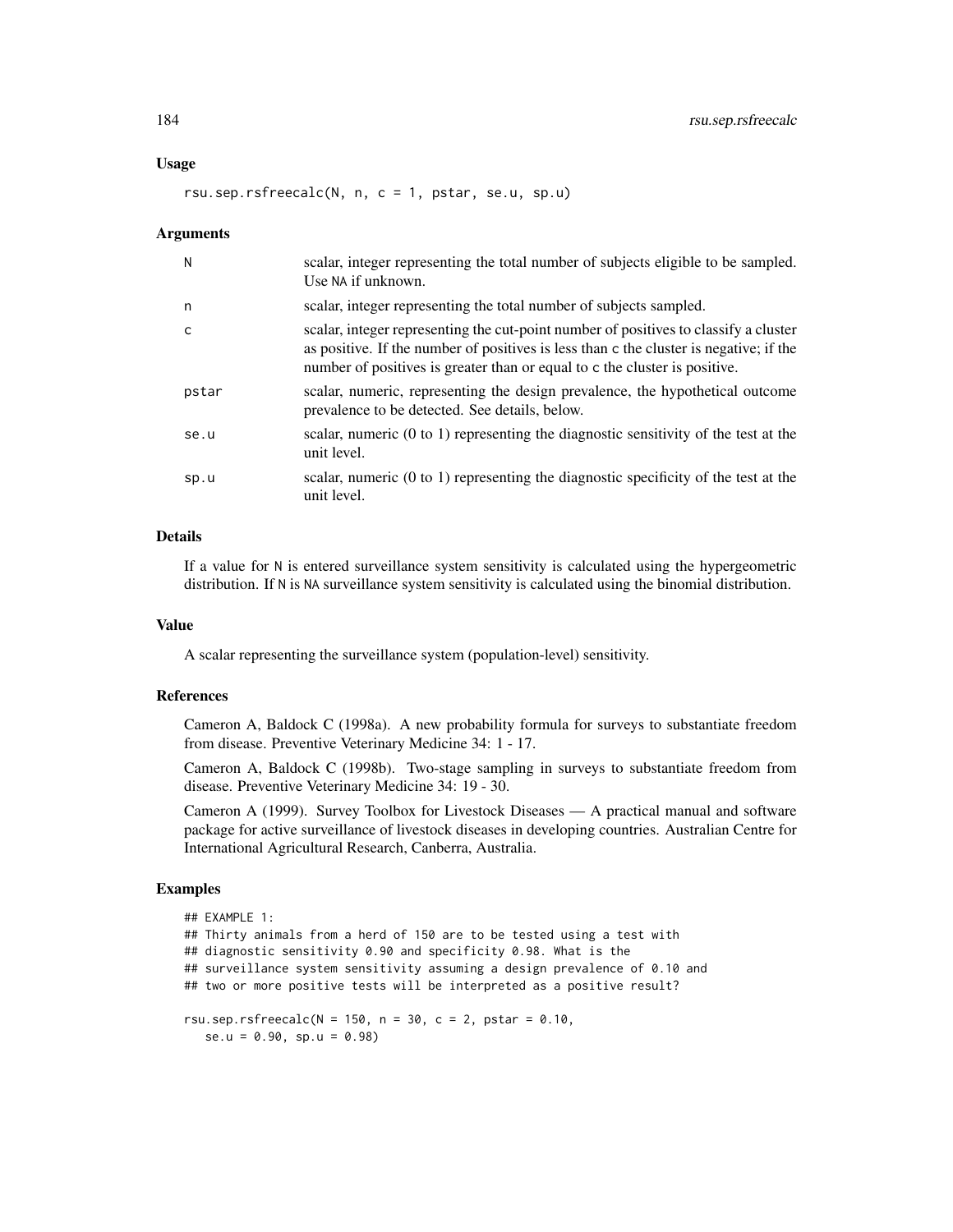### <span id="page-184-0"></span>rsu.sep.rsmult 185

```
## If a random sample of 30 animals is taken from a population of 150 and
## a positive test result is defined as two or more individuals returning
## a positive test, the probability of detecting disease if the population is
## diseased at a prevalence of 0.10 is 0.87.
## EXAMPLE 2:
## Repeat these calculations assuming herd size is unknown:
rsu.sep.rsfreecalc(N = NA, n = 30, c = 2, pstar = 0.10,
  se.u = 0.90, sp.u = 0.98## If a random sample of 30 animals is taken from a population of unknown size
## and a positive test result is defined as two or more individuals returning
## a positive test, the probability of detecting disease if the population is
## diseased at a prevalence of 0.10 is 0.85.
```
rsu.sep.rsmult *Surveillance system sensitivity by combining multiple surveillance components*

### Description

Calculates surveillance system (population-level) sensitivity for multiple components, accounting for lack of independence (overlap) between components.

### Usage

rsu.sep.rsmult(C = NA, pstar.c, rr, ppr, se.c)

| C       | scalar integer or vector of the same length as rr, representing the population<br>sizes (number of clusters) for each risk group.                                                                                                                                                                                                                                                                                                         |
|---------|-------------------------------------------------------------------------------------------------------------------------------------------------------------------------------------------------------------------------------------------------------------------------------------------------------------------------------------------------------------------------------------------------------------------------------------------|
| pstar.c | scalar $(0 \text{ to } 1)$ representing the cluster level design prevalence.                                                                                                                                                                                                                                                                                                                                                              |
| rr      | vector of length equal to the number of risk strata, representing the cluster rela-<br>tive risks.                                                                                                                                                                                                                                                                                                                                        |
| ppr     | vector of the same length as r r representing the cluster level population propor-<br>tions. Ignored if C is specified.                                                                                                                                                                                                                                                                                                                   |
| se.c    | surveillance system sensitivity estimates for clusters in each component and cor-<br>responding risk group. A list with multiple elements where each element is a<br>dataframe of population sensitivity values from a separate surveillance system<br>component. The first column equals the clusterid, the second column equals<br>the cluster-level risk group index and the third column equals the population<br>sensitivity values. |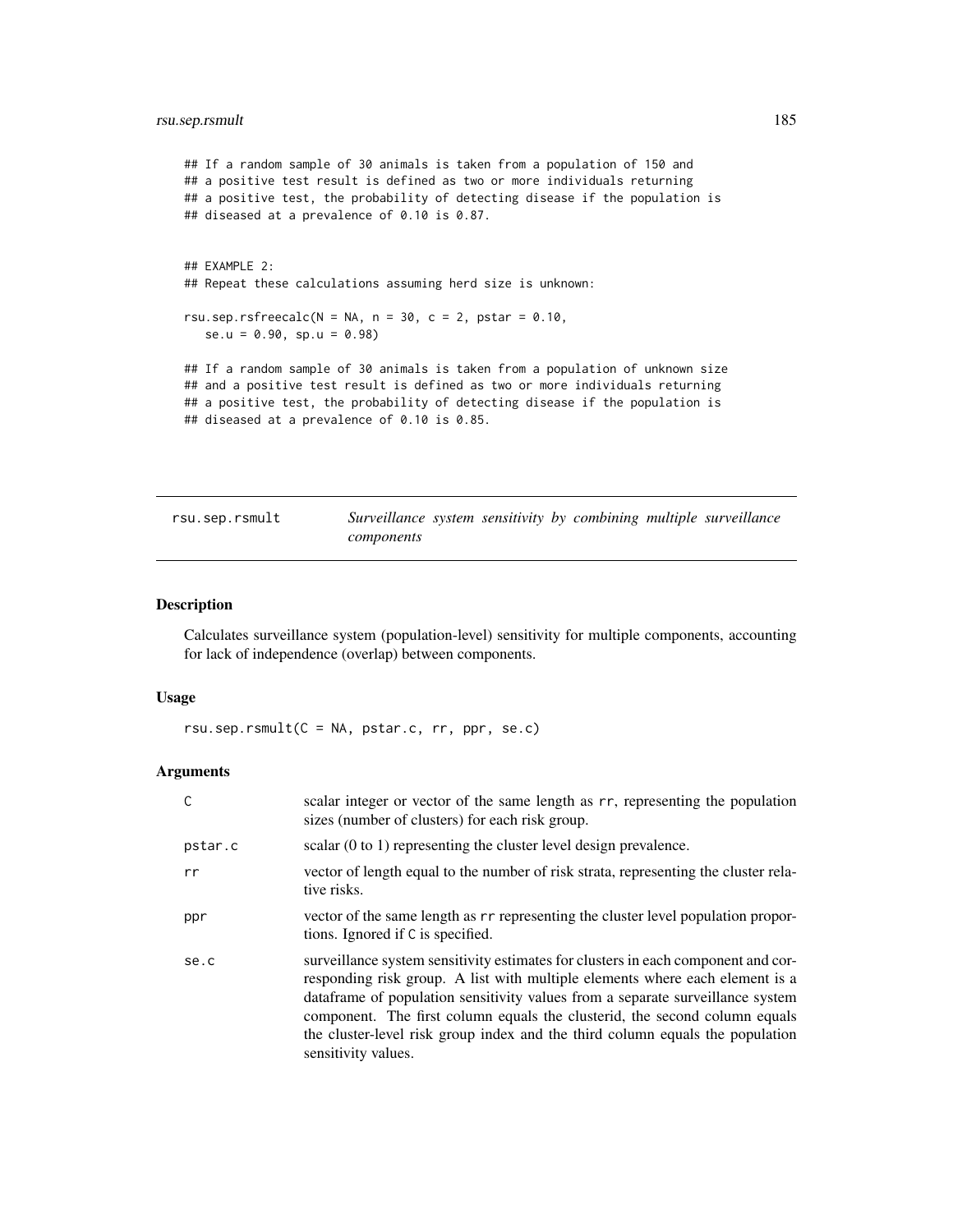A list comprised of two elements:

| se.p         | a matrix (or vector if C is not specified) of population-level (surveillance system) |
|--------------|--------------------------------------------------------------------------------------|
|              | sensitivities (binomial and hypergeometric and adjusted vs unadjusted).              |
| se.component | a matrix of adjusted and unadjusted sensitivities for each component.                |

### Examples

```
## EXAMPLE 1:
## You are working with a population that is comprised of indviduals in
## 'high' and 'low' risk area. There are 300 individuals in the high risk
## area and 1200 individuals in the low risk area. The risk of disease for
## those in the high risk area is assumed to be three times that of the low
## risk area.
C < -c(300, 1200)pstar.c <- 0.01
rr < c(3,1)## Generate population sensitivity values for clusters in each component of
## the surveillance system. Each of the three dataframes below lists id,
## rg (risk group) and cse (component sensitivity):
comp1 \leq data.frame(id = 1:100,
   rg = c(rep(1, time = 50), rep(2, times = 50)),cse = rep(0.5, times = 100)comp2 \leq data.frame(id = seq(from = 2, to = 120, by = 2),
   rg = c(rep(1, times = 25), rep(2, times = 35)),cse = runif(n = 60, min = 0.5, max = 0.8)comp3 \leq data.frame(id = seq(from = 5, to = 120, by = 5),
   rg = c(rep(1, times = 10), rep(2, times = 14)),cse = runif(n = 24, min = 0.7, max = 1))# Combine the three components into a list:
se.c <- list(comp1, comp2, comp3)
## What is the overall population-level (surveillance system) sensitivity?
rsu.sep.rsmult(C = C, pstar.c = pstar.c, rr = rr, ppr = NA, se.c = se.c)
## The overall adjusted system sensitivity (calculated using the binomial
## distribution) is 0.85.
## EXAMPLE 2:
## Assume that you don't know exactly how many individuals are in the high
## and low risk areas but you have a rough estimate that the proportion of
```
## the population in each area is 0.2 and 0.8, respectively. What is the

## population-level (surveillance system) sensitivity?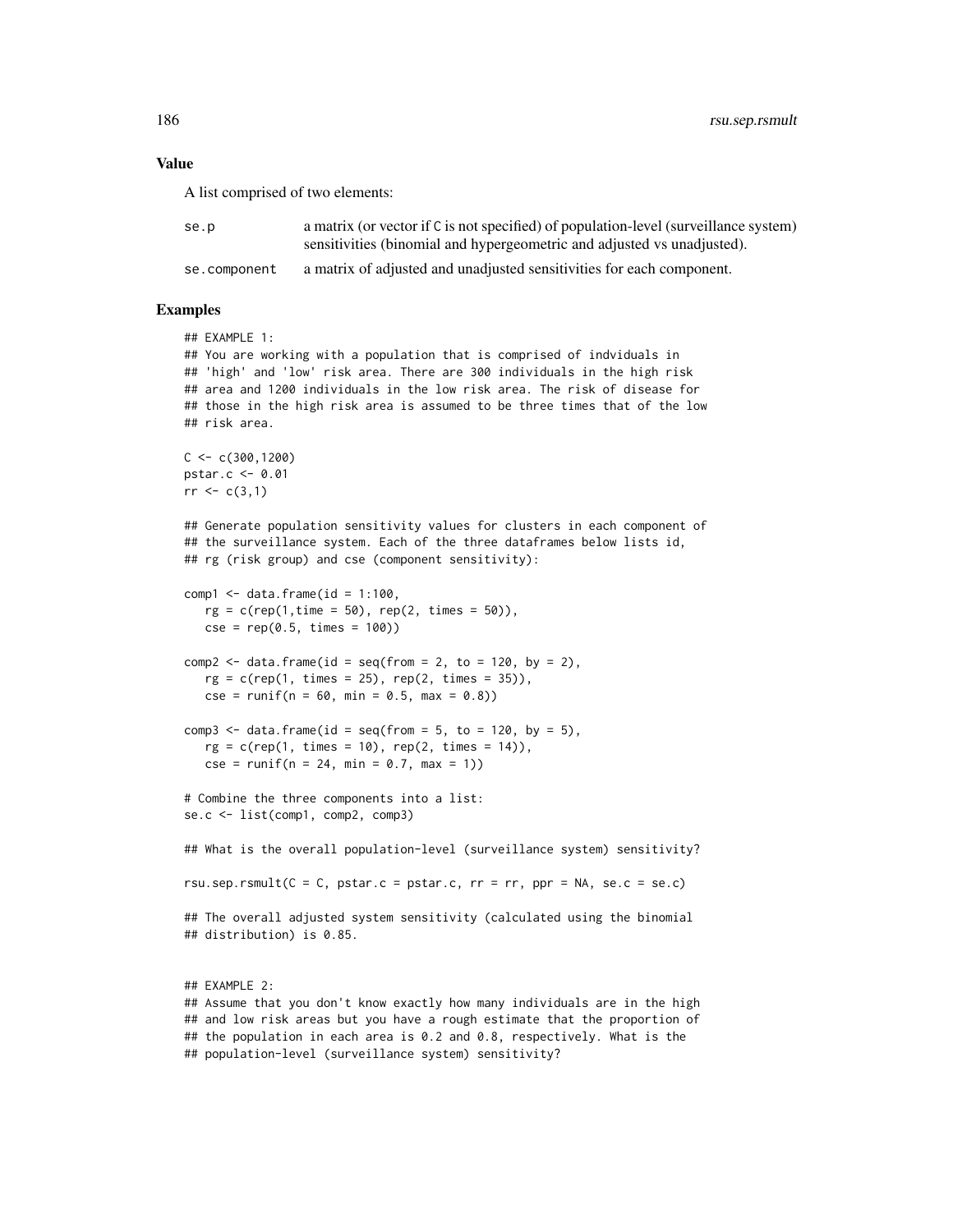### <span id="page-186-0"></span>rsu.sep.rspool 187

```
ppr <- c(0.20,0.80)
rsu.sep.rsmult(C = NA, pstar.c = pstar.c, rr = rr, ppr = ppr, se.c = se.c)
## The overall adjusted system sensitivity (calculated using the binomial
## distribution) is 0.85.
```
rsu.sep.rspool *Surveillance system sensitivity assuming representative sampling, imperfect pooled sensitivity and perfect pooled specificity*

### Description

Calculates the surveillance system (population-level) sensitivity and specificity for detection of disease assuming representative sampling and allowing for imperfect sensitivity and specificity of the pooled test.

#### Usage

rsu.sep.rspool(r, k, pstar, pse, psp = 1)

### Arguments

|       | scalar or vector representing the number of pools.                                                                                          |
|-------|---------------------------------------------------------------------------------------------------------------------------------------------|
| k     | scalar or vector of the same length as r representing the number of individual<br>units that contribute to each pool (i.e., the pool size). |
| pstar | scalar or vector of the same length as r representing the design prevalence.                                                                |
| pse   | scalar or vector of the same length as r representing the pool-level sensitivity.                                                           |
| psp   | scalar or vector of the same length as r representing the pool-level specificity.                                                           |

### Value

A list comprised of two elements:

| se.p | scalar or vector, the surveillance system (population-level) sensitivity estimates. |
|------|-------------------------------------------------------------------------------------|
| sp.p | scalar or vector, the surveillance system (population-level) specificity estimates. |

### References

Christensen J, Gardner I (2000). Herd-level interpretation of test results for epidemiologic studies of animal diseases. Preventive Veterinary Medicine 45: 83 - 106.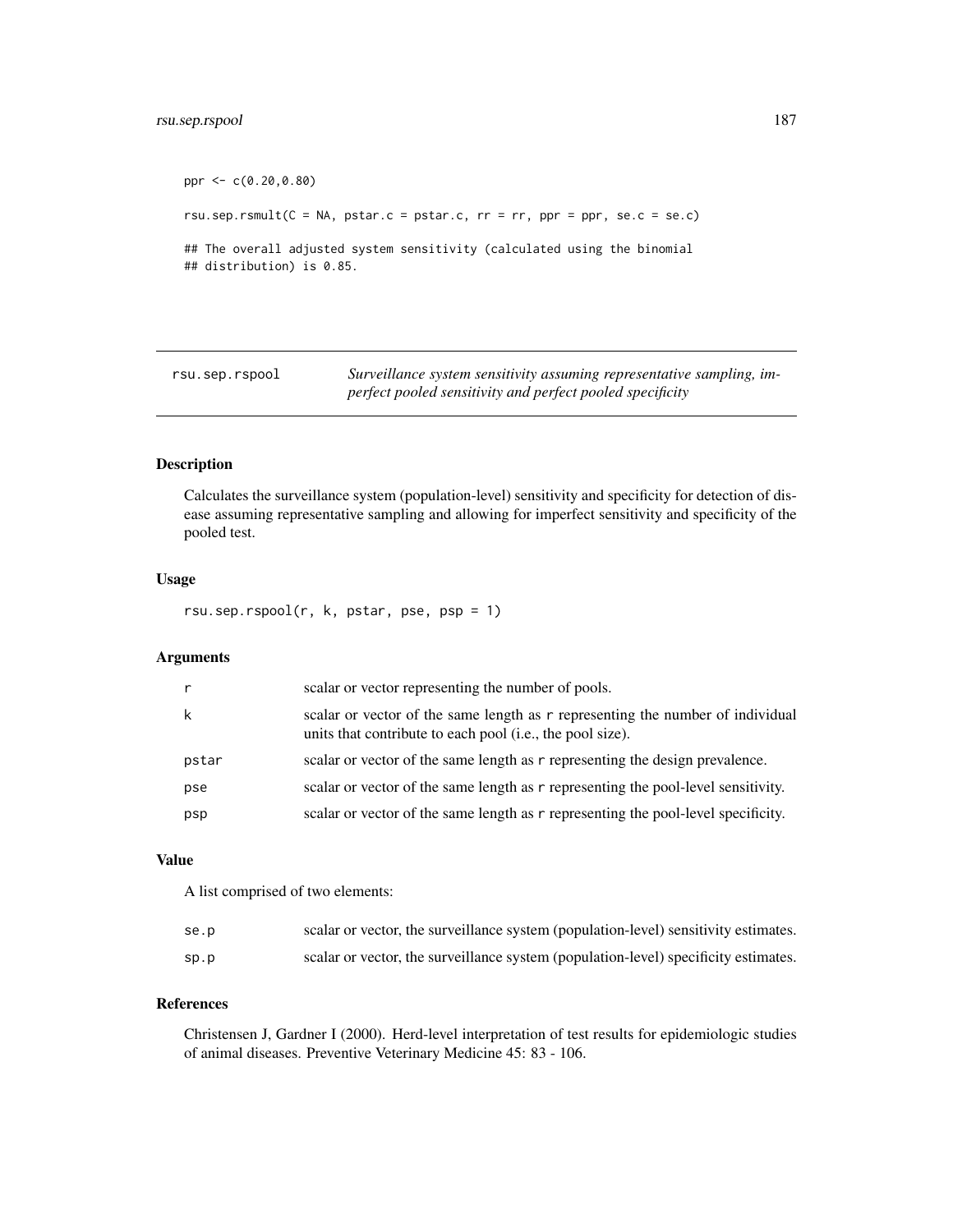### Examples

```
## EXAMPLE 1:
## To confirm your country's disease freedom status you intend to use a test
## applied at the herd level. The test is expensive so you decide to pool the
## samples taken from individual herds. If you decide to collect 60 pools,
## each comprised of samples from five herds what is the sensitivity of
## disease detection assuming a design prevalence of 0.01 and the sensitivity
## and specificity of the pooled test equals 1.0?
rsu.sep.rspool(r = 60, k = 5, pstar = 0.01, pse = 1, psp = 1)
## This testing regime returns a population-level sensitivity of disease
## detection of 0.95.
## EXAMPLE 2:
## Repeat these calculations assuming the sensitivity of the pooled test
## equals 0.90.
rsu.sep.rspool(r = 60, k = 5, pstar = 0.01, pse = 0.90, psp = 1)
## If the sensitivity of the pooled test equals 0.90 the population-level
## sensitivity of disease detection is 0.93. How can we improve population-
## level sensitivity? Answer: include more pools in the study.
rsu.sep.rspool(r = 70, k = 5, pstar = 0.01, pse = 0.90, psp = 1)
## Testing 70 pools, each comprised of samples from 5 herds returns a
## population-level sensitivity of disease detection of 0.95.
```

| rsu.sep.rsvarse | Surveillance system sensitivity assuming representative sampling and |
|-----------------|----------------------------------------------------------------------|
|                 | varying unit sensitivity                                             |

### Description

Calculates the surveillance system (population-level) sensitivity for detection of disease assuming representative sampling and varying unit sensitivity.

#### Usage

rsu.sep.rsvarse(N = NA, pstar, se.u)

| N     | scalar integer or vector of integers the same length as se.u, representing the |
|-------|--------------------------------------------------------------------------------|
|       | population size. Use NA if unknown.                                            |
| pstar | scalar representing the design prevalence.                                     |

<span id="page-187-0"></span>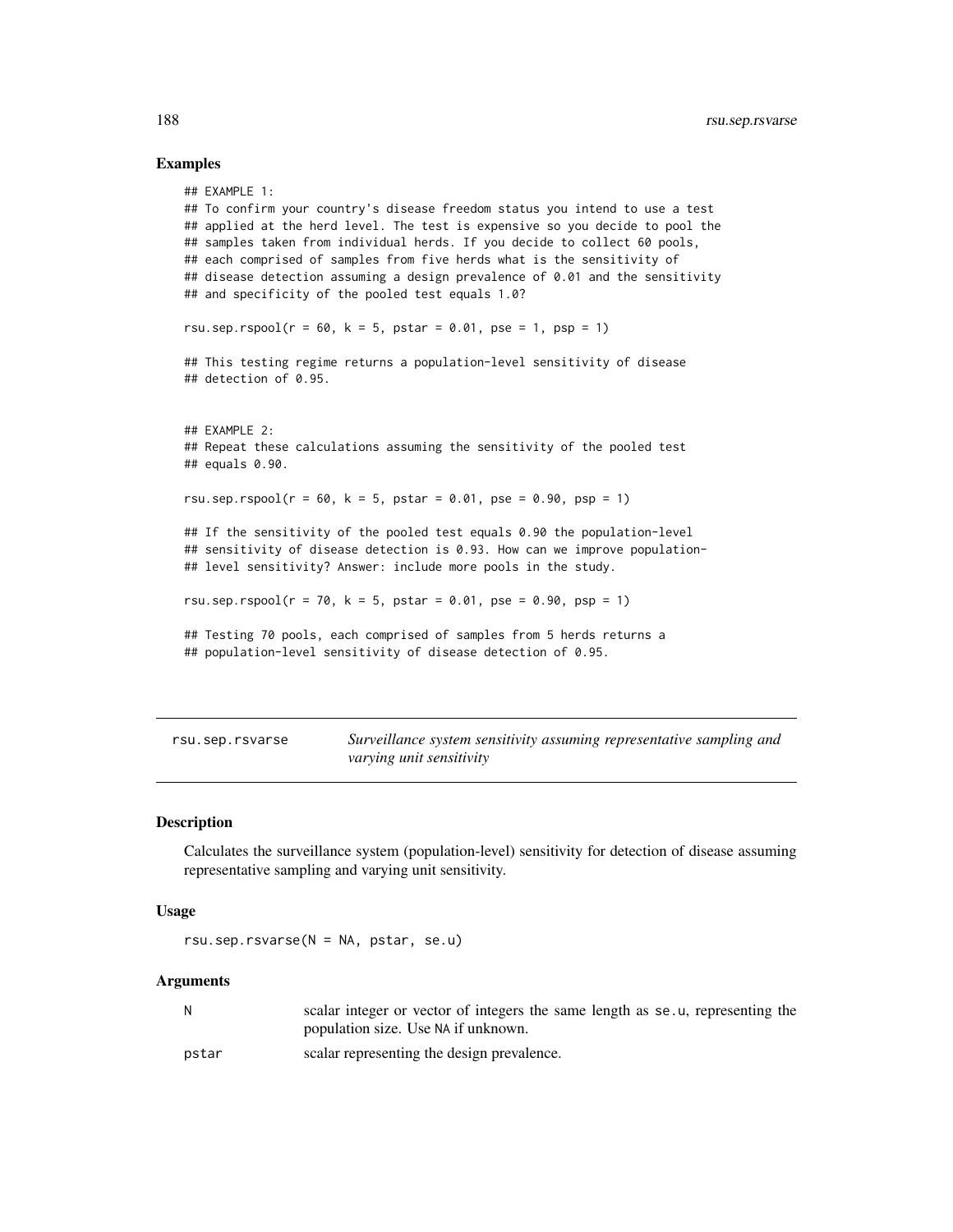#### <span id="page-188-0"></span>rsu.spp.rs 189

#### Value

A vector of surveillance system (population-level) sensitivity estimates.

### References

MacDiarmid S (1988). Future options for brucellosis surveillance in New Zealand beef herds. New Zealand Veterinary Journal 36: 39 - 42.

Martin S, Shoukri M, Thorburn M (1992). Evaluating the health status of herds based on tests applied to individuals. Preventive Veterinary Medicine 14: 33 - 43.

### Examples

```
## EXAMPLE 1:
## A study has been carried out to detect Johne's disease in a population of
## cattle. A random sample of 50 herds from a herd population of unknown size
## has been selected and, from each selected herd, a variable number of animals
## have been tested using faecal culture which is assumed to have a diagnostic
## sensitivity in the order of 0.60.
## The number of animals tested in each of the 50 herds is:
set.seed(1234)
ntest \le round(runif(n = 50, min = 10, max = 30), digits = 0)
ntest
## Calculate the herd level sensitivity of disease detection, assuming we've
## been provided with no details of the number of animals in each of the 50
## herds. Assume a within-herd design prevalence of 0.05:
herd.se \leq rsu.sep.rs(N = NA, n = ntest, pstar = 0.05, se.u = 0.60)
range(herd.se)
## The herd level sensitivity of detection varies between 0.26 and 0.60.
## Calculate the surveillance system sensitivity assuming a herd-level design
## prevalence of 0.01:
rsu.sep.rsvarse(N = NA, pstar = 0.01, se.u = herd.se)
## The surveillance system sensitivity is 0.20.
```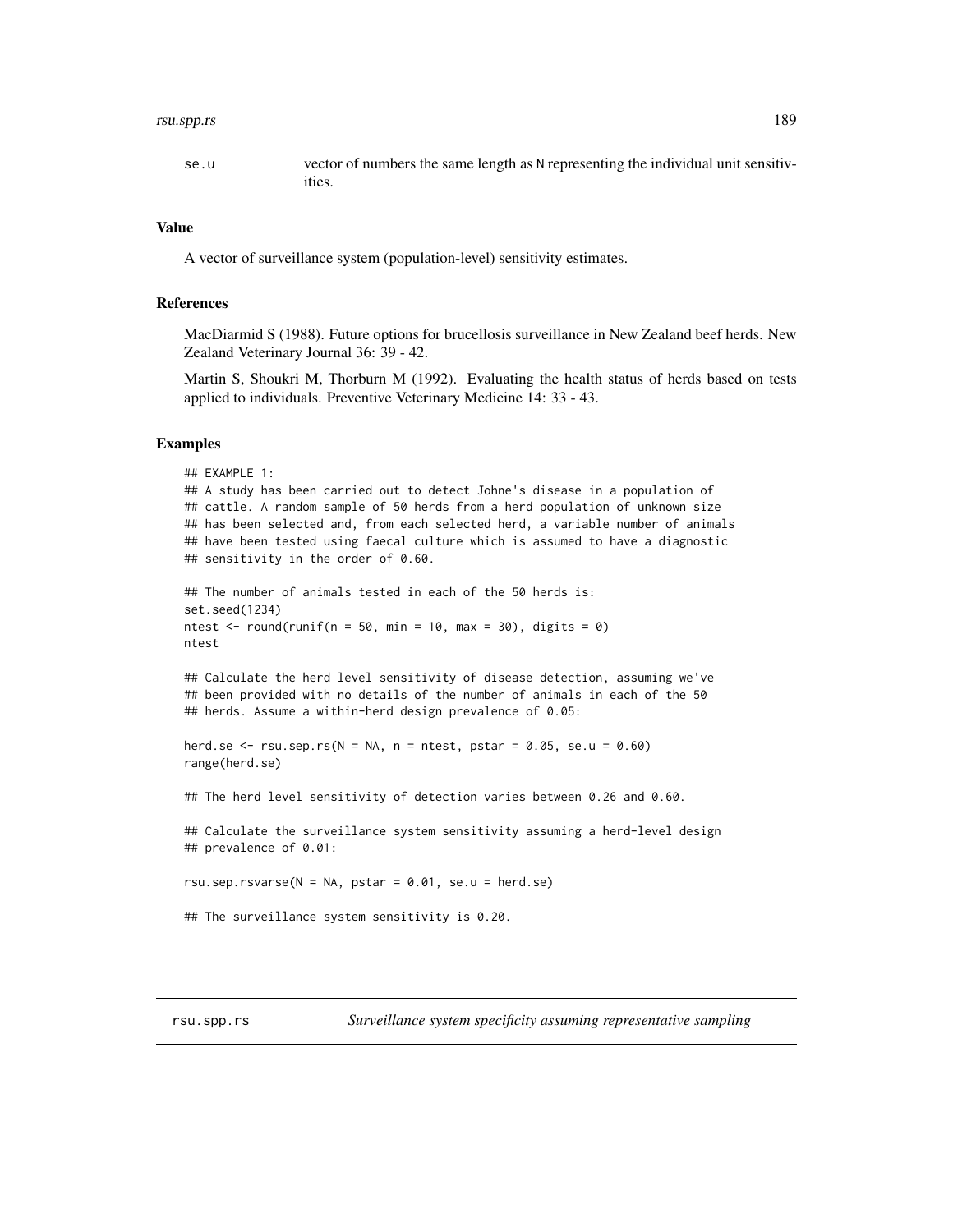#### **Description**

Calculates surveillance system (population level) specificity assuming representative sampling and imperfect test specificity.

#### Usage

rsu.spp.rs $(N, n, c = 1, sp.u)$ 

### Arguments

| N    | scalar or vector of the same length as that vector of n defining the [cluster]<br>population size. Use NA if the size of the population not known, or for a more<br>general application see details, below.                                                                                                                |
|------|----------------------------------------------------------------------------------------------------------------------------------------------------------------------------------------------------------------------------------------------------------------------------------------------------------------------------|
| n    | scalar or vector defining the sample size.                                                                                                                                                                                                                                                                                 |
| C    | scalar or vector of the same length as that vector of n defining the cut-point<br>number of positives to classify a cluster as positive, if the number of positive<br>samples is less than c the cluster is declared is negative, if the number of positive<br>samples is greater than c the cluster is declared positive. |
| sp.u | scalar $(0 \text{ to } 1)$ or vector of same length as n, the specificity of the diagnostic test<br>at the surveillance unit level.                                                                                                                                                                                        |

### **Details**

This function calculates population specificity using the hypergeometric distribution if N and c are provided and the binomial distribution otherwise.

If N is provided the number of false positives is fixed, based on N and test specificity sp.u. This implies that test specificity is a fixed individual-level characteristic (e.g., due to specific crossreacting infection). If N is not supplied, cluster (e.g., herd) specificity is a random binomial function based only on the number of samples and test specificity (i.e., specificity is a function of the test and independent of individual characteristics).

### Value

A vector of population specificity estimates.

### References

Martin S, Shoukri M, Thorburn M (1992). Evaluating the health status of herds based on tests applied to individuals. Preventive Veterinary Medicine 14: 33 - 43.

### Examples

```
## EXAMPLE 1:
```
## Calculate the surveillance system specificity (i.e., the probability that

## an uninfected population will be correctly identified as negative) if 30

## surveillance units have been tested from a population of 150 using a

## diagnostic test with surveillance unit specificity of 0.90, using a

## cut-point of one or more positives to consider the population positive.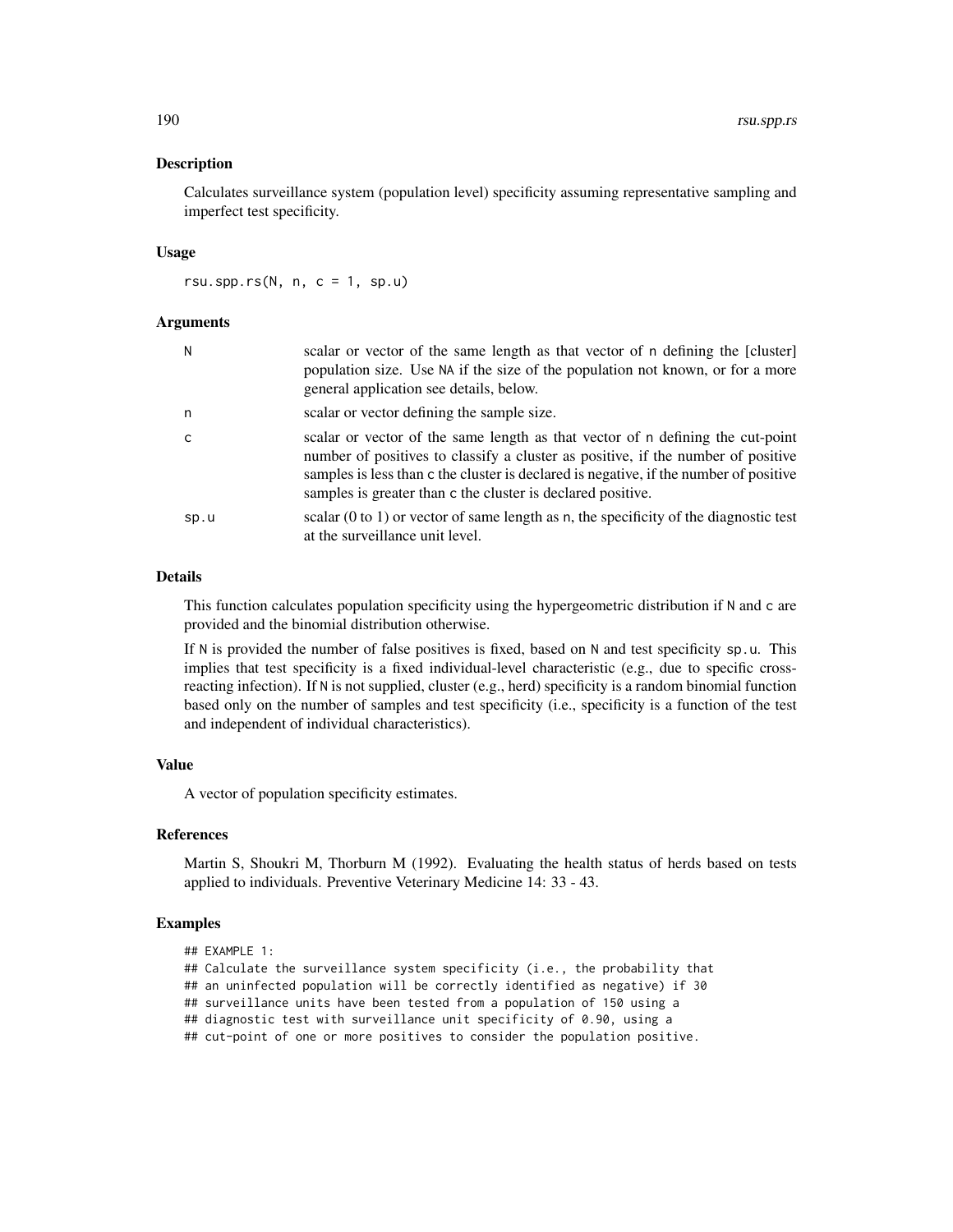### <span id="page-190-1"></span>rsu.sspfree.rs 191

## A specificity of 0.90 means that 9 out of 10 samples from disease-negative ## surveillance units will return a negative result (i.e., one of them will be ## a false positive). rsu.spp.rs( $N = 150$ ,  $n = 30$ ,  $c = 1$ , sp.u = 0.90) ## The surveillance system specificity is 0.03. There is a probability of ## 0.03 that all 30 samples will be negative. ## EXAMPLE 2: ## Now assume we set a cut-point of 6. That is, 6 or more samples have to ## return a positive result for us to declare the population positive: rsu.spp.rs( $N = 150$ ,  $n = 30$ ,  $c = 6$ ,  $sp.u = 0.90$ ) ## The surveillance system specificity is 0.95.

<span id="page-190-0"></span>

| rsu.sspfree.rs | Sample size to achieve a desired probability of disease freedom assum- |
|----------------|------------------------------------------------------------------------|
|                | ing representative sampling                                            |

### Description

Calculates the required sample size to achieve a desired (posterior) probability of disease freedom assuming representative sampling, imperfect test sensitivity and perfect test specificity.

#### Usage

```
rsu.sspfree.rs(N = NA, prior, p.intro, pstar, pfree, se.u)
```

| N       | scalar integer or vector of integers the same length as n, representing the popu-<br>lation size. Use NA if unknown.               |
|---------|------------------------------------------------------------------------------------------------------------------------------------|
| prior   | scalar probability $(0 \text{ to } 1)$ , representing the prior probability that the population<br>is free of disease.             |
| p.intro | scalar or vector of the same length as pfree, representing the probability of<br>disease introduction during the next time period. |
| pstar   | scalar numeric or vector of numbers the same length as pfree representing the<br>design prevalence.                                |
| pfree   | scalar numeric or vector of numbers the same length as pfree representing the<br>desired probability of disease freedom.           |
| se.u    | scalar $(0 \text{ to } 1)$ representing the sensitivity of the diagnostic test at the surveil-<br>lance unit level.                |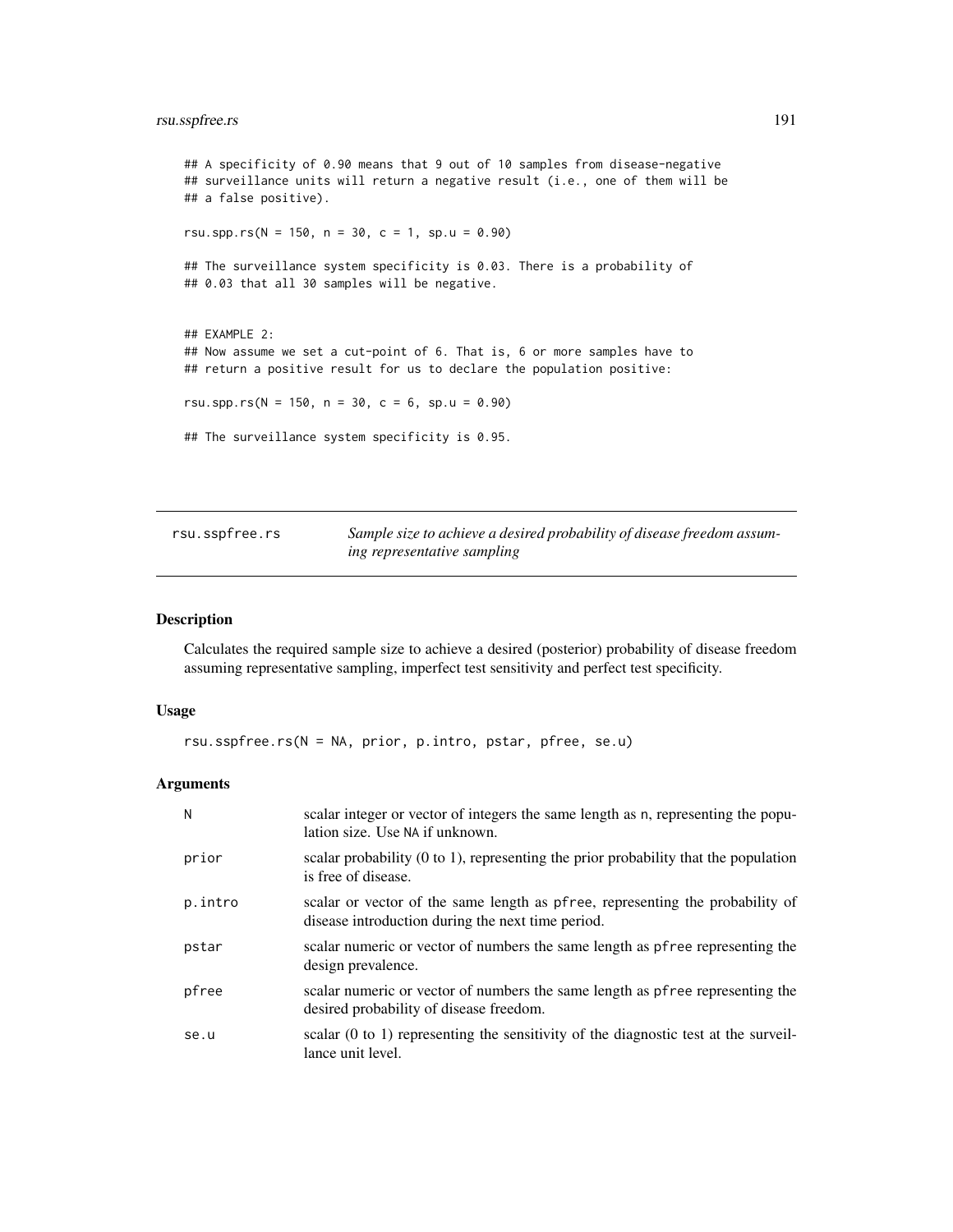A list comprised of three elements:

| n         | a vector listing the required sample sizes.            |
|-----------|--------------------------------------------------------|
| sep       | a vector listing the population sensitivity estimates. |
| adj.prior | a vector listing the adjusted priors.                  |

### **Note**

This function returns the sample size to achieve a desired (posterior) probability of disease freedom. Function rsu. sssep.rs returns the sample size to achieve a desired surveillance system sensitivity.

#### References

Martin P, Cameron A, Greiner M (2007). Demonstrating freedom from disease using multiple complex data sources 1: A new methodology based on scenario trees. Preventive Veterinary Medicine 79: 71 - 97.

Martin P, Cameron A, Barfod K, Sergeant E, Greiner M (2007). Demonstrating freedom from disease using multiple complex data sources 2: Case study - Classical swine fever in Denmark. Preventive Veterinary Medicine 79: 98 - 115.

### Examples

```
## EXAMPLE 1:
## Prior surveillance activities and expert opinion lead you to believe that
## there's a 75% chance that your country is free of disease X. To confirm
## your country's disease freedom status you intend to use a test at the herd
## level which has a diagnostic sensitivity of 0.95. The probability of
## disease introduction during the time period of interest is relatively
## low, say 0.01. How many herds need to be sampled to be 95% confident
## that the country is free of disease X assuming a design prevalence of
## 0.01?
rsu.sspfree.rs(N = NA, prior = 0.75, p.intro = 0.01, pstar = 0.01,
  pfree = 0.95, se.u = 0.95)
```

```
## A total of 198 herds need to be sampled to meet the requirements of the
## study.
```
rsu.sssep.rb2st1rf *Sample size to achieve a desired surveillance system sensitivity assuming risk-based 2-stage sampling on one risk factor at the cluster level*

### Description

Calculates the sample size to achieve a desired surveillance system sensitivity assuming risk-based 2-stage sampling on one risk factor at the cluster level, imperfect test sensitivity and perfect test specificity.

<span id="page-191-0"></span>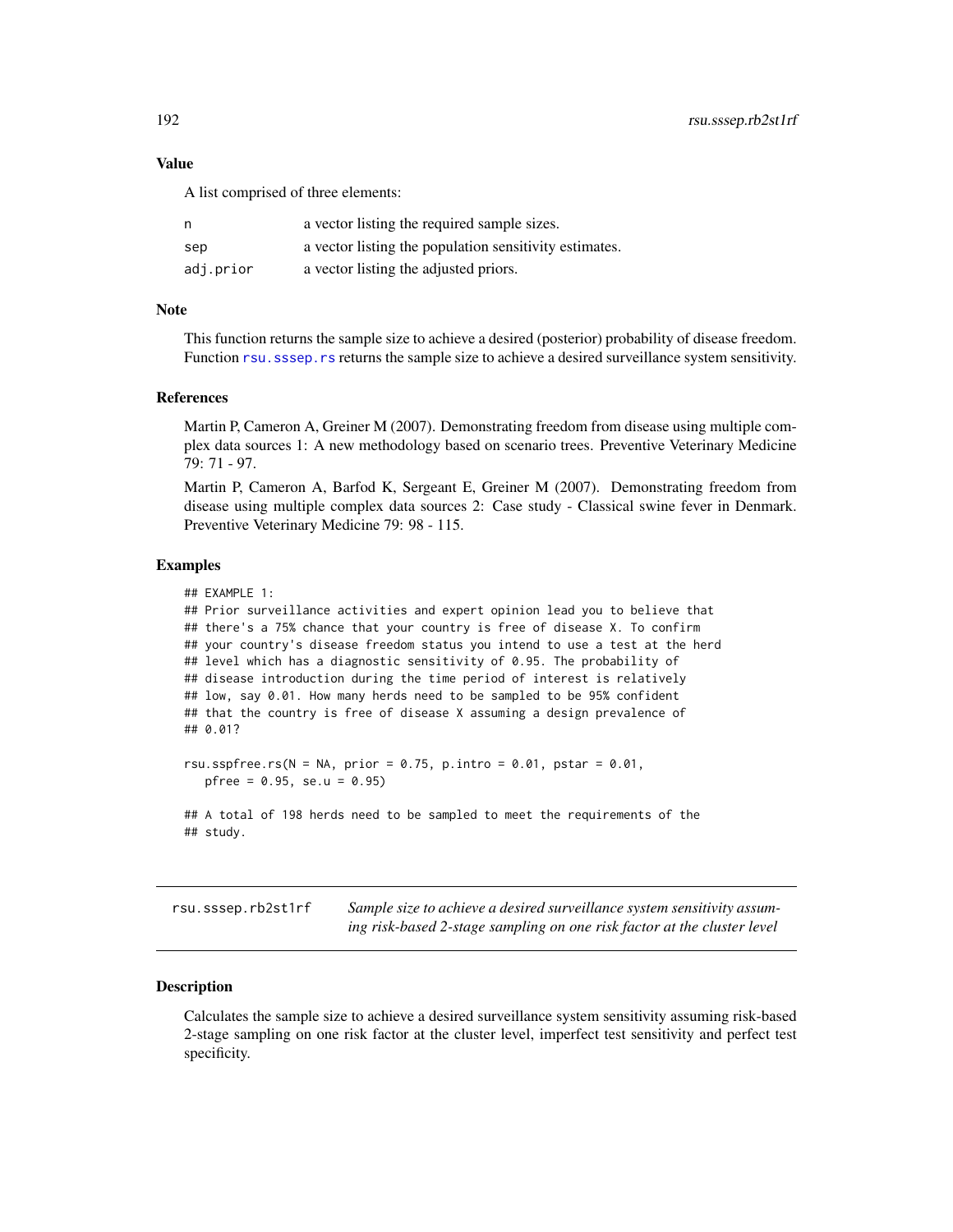### Usage

rsu.sssep.rb2st1rf(rr, ppr, spr, pstar.c, se.c, pstar.u, se.u, se.p)

## Arguments

| rr      | vector, defining the relative risk values for each strata in the population.                                        |
|---------|---------------------------------------------------------------------------------------------------------------------|
| ppr     | vector of length rr defining the population proportions in each strata.                                             |
| spr     | vector of length rr defining the planned number of units to be sampled from<br>each strata.                         |
| pstar.c | scalar (either a proportion or integer) defining the cluster level design preva-<br>lence.                          |
| se.c    | scalar proportion, defining the desired cluster level sensitivity.                                                  |
| pstar.u | scalar (either a proportion or integer) defining the surveillance unit level design<br>prevalence.                  |
| se.u    | scalar $(0 \text{ to } 1)$ representing the sensitivity of the diagnostic test at the surveil-<br>lance unit level. |
| se.p    | scalar (0 to 1) representing the desired surveillance system (population-level)<br>sensitivity.                     |

### Value

A list comprised of seven elements:

| n.clusters            | scalar, the total number of clusters to be sampled.                                                        |  |
|-----------------------|------------------------------------------------------------------------------------------------------------|--|
| n.clusters.per.strata |                                                                                                            |  |
|                       | a vector of the same length as r isting the numbers of clusters to be sampled<br>from each risk stratum.   |  |
| n.units               | scalar, the total number of units to be sampled.                                                           |  |
| n.units.per.strata    |                                                                                                            |  |
|                       | a vector of the same length of rr listing the total numbers of units to be sampled                         |  |
|                       | from each risk stratum.                                                                                    |  |
| n.units.per.cluster   |                                                                                                            |  |
|                       | scalar, the number of units to be sampled from each cluster.                                               |  |
| epinf                 | a vector of the same length of rr listing the effective probability of infection for<br>each risk stratum. |  |
| adj.risk              | a vector of the same length of r r listing the adjusted risk values for each risk<br>stratum.              |  |

### Examples

| ## EXAMPLE 1:                                                                 |
|-------------------------------------------------------------------------------|
| ## A cross-sectional study is to be carried out to confirm the absence of     |
| ## disease using risk based sampling. The population of interest is comprised |
| ## of individual sampling units managed within clusters.                      |
|                                                                               |
| ## Clusters are stratified into 'high', 'medium' and 'low' risk areas         |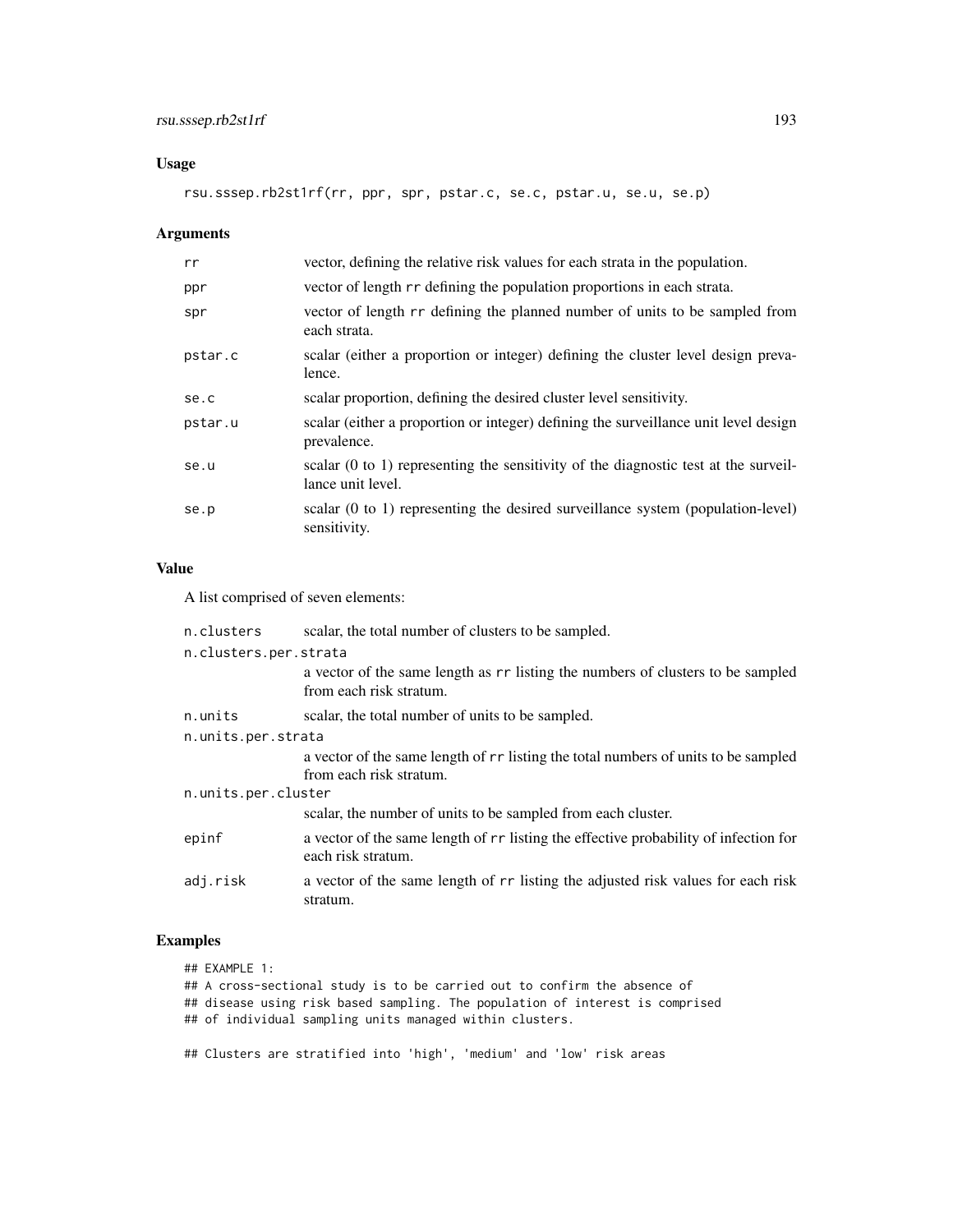<span id="page-193-0"></span>## where the cluster-level risk of disease in the high risk area compared ## with the low risk area is 5 and the cluster-level risk of disease in ## the medium risk area compared with the low risk area is 3. ## The proportions of the population at risk in the high, medium and low ## risk area are 0.10, 0.20 and 0.70, respectively. The proportion of samples ## taken from the high, medium and low risk areas will be 0.40, 0.40 and ## 0.20, respectively. ## You intend to use a test with diagnostic sensitivity of 0.90 and you'd ## like to take a sufficient number of samples to return a cluster-level ## sensitivity of 0.80 and a population-level (system) sensitivity of 0.95. ## How many units need to be sampled to meet the requirements of the study?  $rr < c(5,3,1)$ ppr <- c(0.10,0.20,0.70) spr <- c(0.40,0.40,0.20) rsu.sssep.rb2st1rf(rr, ppr, spr, pstar.c =  $0.01$ , se.c =  $0.80$ , pstar.u = 0.10, se.u = 0.90, se.p = 0.95) ## A total of 197 clusters needs to be sampled, 79 from the high risk area, ## 79 from the medium risk area and 39 from the low risk area. A total of ## 18 units should be sampled from each cluster, 3546 units in total.

| rsu.sssep.rb2st2rf | Sample size to achieve a desired surveillance system sensitivity as- |
|--------------------|----------------------------------------------------------------------|
|                    | suming risk-based 2-stage sampling on two risk factors at either the |
|                    | cluster level, unit level, or both                                   |

### Description

Calculates the sample size to achieve a desired surveillance system sensitivity assuming risk-based 2-stage sampling on two risk factors at either the cluster level, the unit level or both, imperfect test sensitivity and perfect test specificity.

### Usage

```
rsu.sssep.rb2st2rf(rr.c, ppr.c, spr.c, pstar.c, se.c,
   rr.u, ppr.u, spr.u, pstar.u, se.u, se.p)
```

| rr.c  | vector, corresponding to the number of risk strata defining the relative risk values<br>at the cluster level. |
|-------|---------------------------------------------------------------------------------------------------------------|
| ppr.c | vector of length equal to that of r r. c defining the population proportions at the<br>cluster level.         |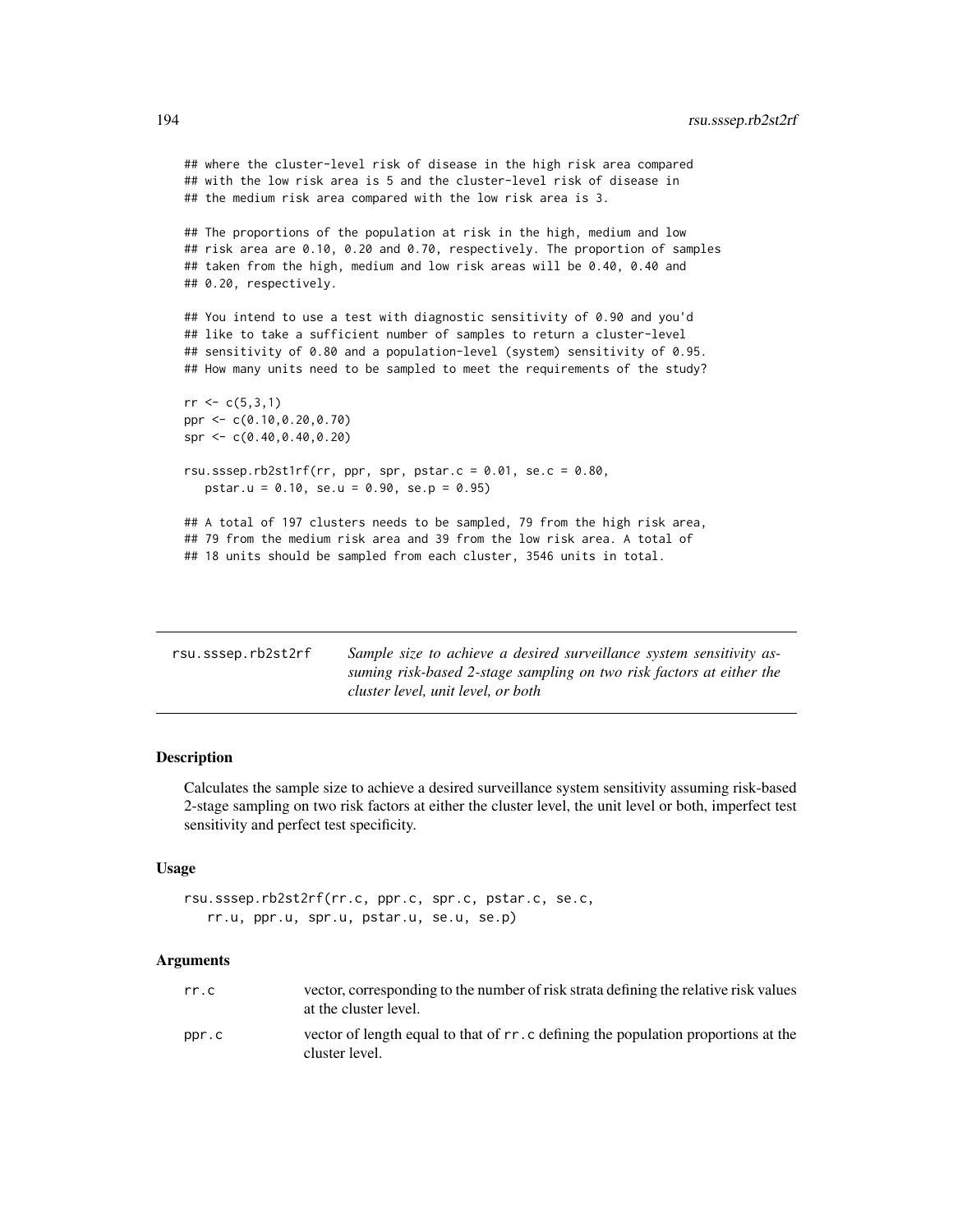| spr.c   | vector of length equal to that of rr. c defining the planned surveillance propor-<br>tions at the cluster level.           |
|---------|----------------------------------------------------------------------------------------------------------------------------|
| pstar.c | scalar (either a proportion or integer) defining the cluster level design preva-<br>lence.                                 |
| se.c    | scalar (proportion), the desired cluster level sensitivity.                                                                |
| rr.u    | vector, corresponding to the number of risk strata defining the relative risk values<br>at the surveillance unit level.    |
| ppr.u   | vector, of length equal to that of rr. u defining the population proportions at the<br>surveillance unit level.            |
| spr.u   | vector of length equal to that of rr. u defining the planned surveillance propor-<br>tions at the surveillance unit level. |
| pstar.u | scalar (either a proportion or integer) defining the surveillance unit level design<br>prevalence.                         |
| se.u    | scalar $(0 \text{ to } 1)$ representing the sensitivity of the diagnostic test at the surveil-<br>lance unit level.        |
| se.p    | scalar $(0 \text{ to } 1)$ representing the desired surveillance system (population-level)<br>sensitivity                  |

A list comprised of two elements:

| clusters | scalar, the total number of clusters to be sampled.            |
|----------|----------------------------------------------------------------|
| units    | scalar, the total number of units to sample from each cluster. |

### Examples

### ## EXAMPLE 1: ## A cross-sectional study is to be carried out to confirm the absence of ## disease using risk based sampling. Assume a design prevalence of 0.02 ## at the cluster (herd) level and a design prevalence of 0.10 at the ## surveillance unit (individual) level. Clusters are categorised as ## being either high, medium or low risk with the probability of disease for ## clusters in the high and medium risk area 5 and 3 times the probability of ## disease in the low risk area. The proportions of clusters in the high, ## medium and low risk area are 0.10, 0.20 and 0.70, respectively. The ## proportion of samples from the high, medium and low risk area will be ## 0.40, 0.40 and 0.20, respectively.

## Surveillance units (individuals) are categorised as being either high or ## low risk with the probability of disease for units in the high risk group ## 4 times the probability of disease in the low risk group. The proportions ## of units in the high and low risk groups are 0.10 and 0.90, respectively. ## All of your samples will be taken from units in the high risk group.

## You intend to use a test with diagnostic sensitivity of 0.95 and you'd ## like to take sufficient samples to be 95% certain that you've detected ## disease at the population level, 95% certain that you've detected disease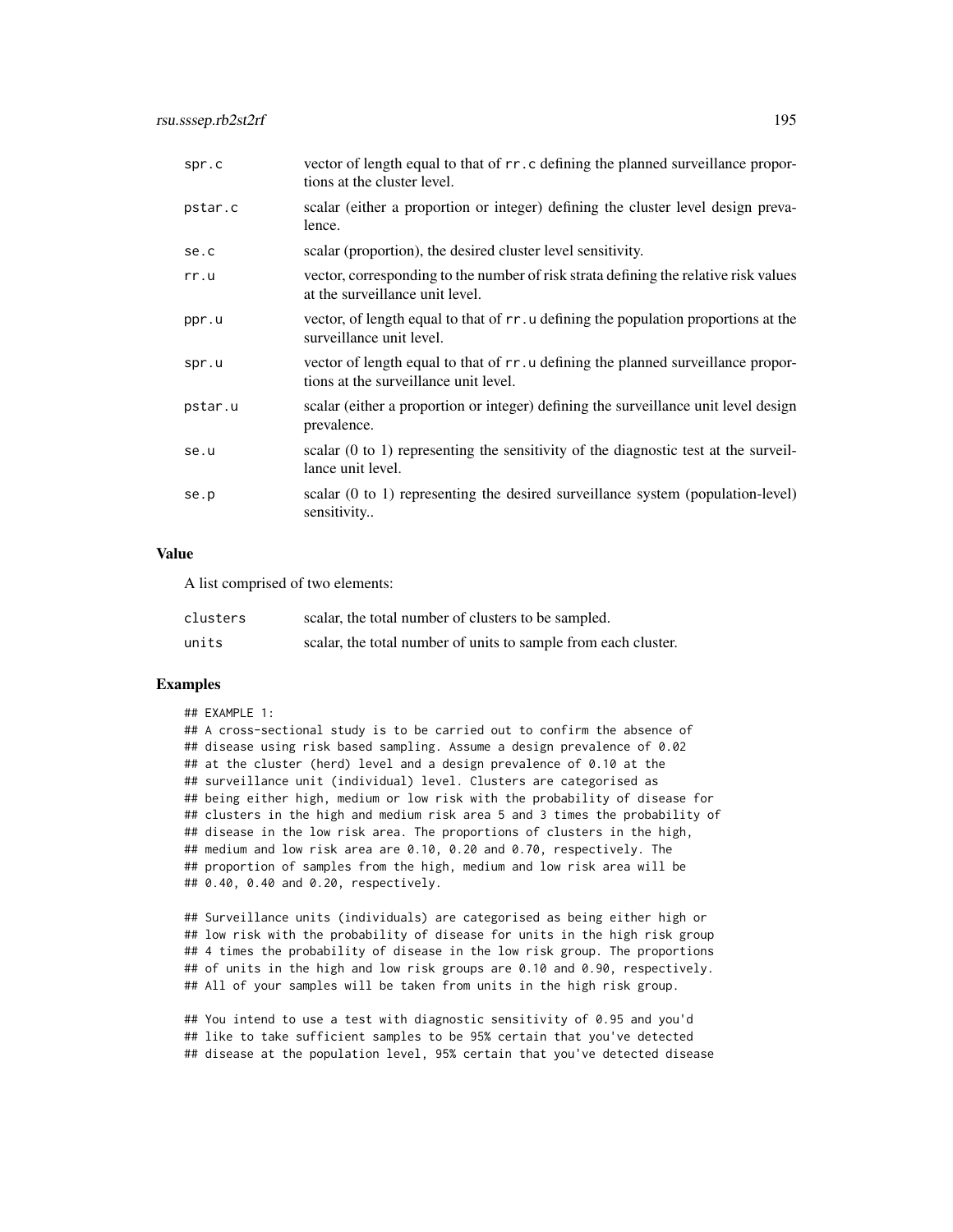```
## at the cluster level and 95% at the surveillance unit level. How many
## clusters and how many units need to be sampled to meet the requirements
## of the study?
rsu.sssep.rb2st2rf(
  rr.c = c(5,3,1), pr.c = c(0.1,0.2,0.7), spr.c = c(0.4,0.4,0.2),pstar.c = 0.02, se.c = 0.50,
  rr.u = c(4,1), ppr.u = c(0.1, 0.9), spr.u = c(1,0),
  pstar.u = 0.10, se.u = 0.90,
  se.p = 0.95## A total of 82 clusters needs to be sampled: 33 from the high risk area,
## 33 from the medium risk area and 16 from the low risk area. A total of
## 9 units should be sampled from each cluster.
```

| rsu.sssep.rbmrg | Sample size to achieve a desired surveillance system sensitivity as-   |
|-----------------|------------------------------------------------------------------------|
|                 | suming risk-based sampling and multiple sensitivity values within risk |
|                 | groups                                                                 |

### Description

Sample the size to achieve a desired population sensitivity assuming risk-based sampling, multiple sensitivity values within risk groups for each risk group and perfect test specificity.

#### Usage

```
rsu.sssep.rbmrg(pstar, rr, ppr, spr, spr.rg, se.p, se.u)
```

| pstar  | scalar, the design prevalence.                                                                                                                                                                                       |
|--------|----------------------------------------------------------------------------------------------------------------------------------------------------------------------------------------------------------------------|
| rr     | vector of length equal to the number of risk strata, the relative risk values.                                                                                                                                       |
| ppr    | vector of the same length as rr, population proportions for each risk group.                                                                                                                                         |
| spr    | vector of the same length as rr, the planned surveillance proportions for each<br>risk group.                                                                                                                        |
| spr.rg | matrix with rows equal to the number of risk groups and columns equal to the<br>number of sensitivity values (row sums must equal 1), the proportions of sam-<br>ples for each sensitivity value in each risk group. |
| se.p   | scalar (0 to 1) representing the desired surveillance system (population-level)<br>sensitivity.                                                                                                                      |
| se.u   | vector $(0 \text{ to } 1)$ representing the sensitivity of the diagnostic test at the surveil-<br>lance unit level.                                                                                                  |

<span id="page-195-0"></span>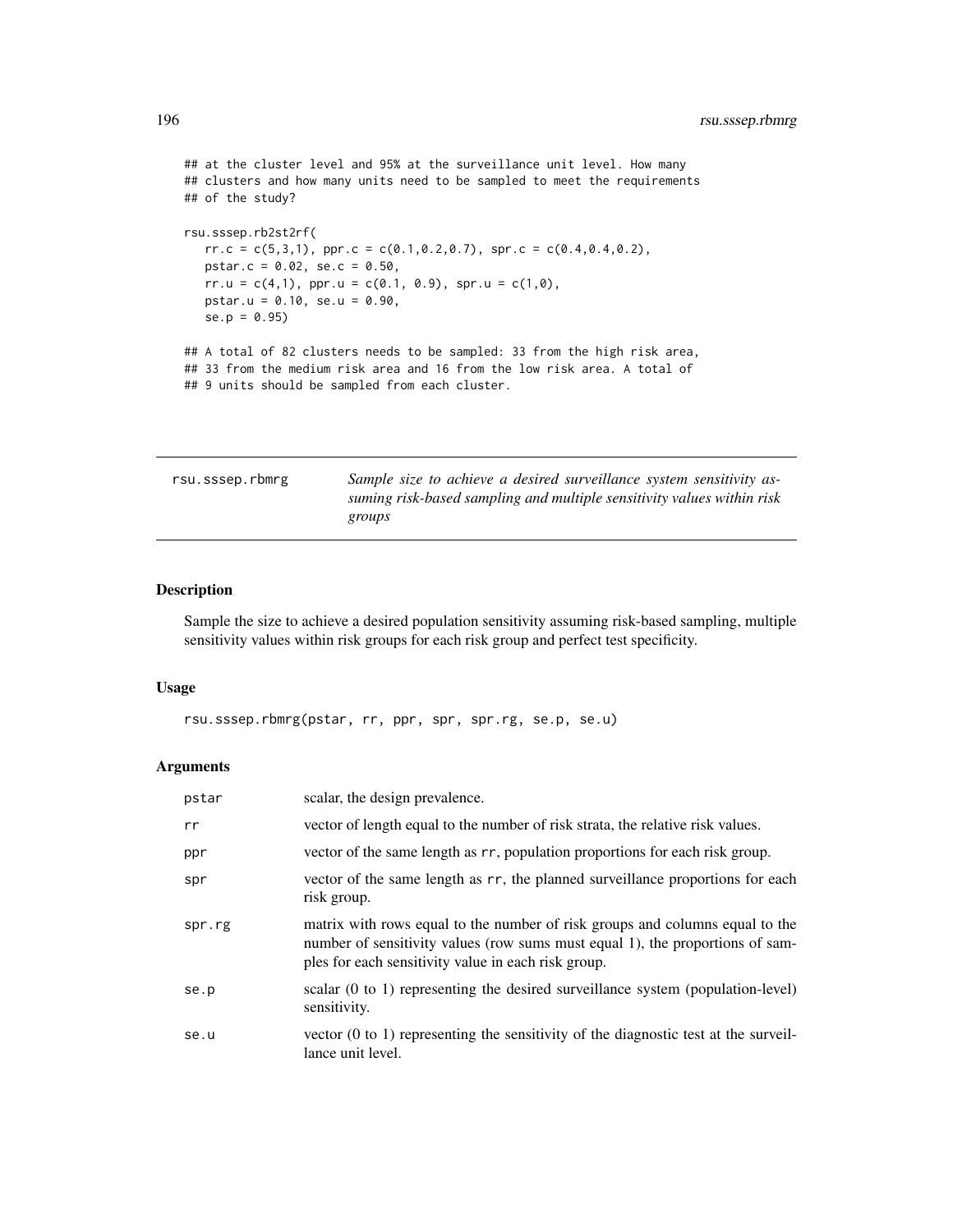### rsu.sssep.rbmrg 197

#### Value

A list comprised of three elements:

| n,      | matrix of sample sizes for each risk and sensitivity group. |
|---------|-------------------------------------------------------------|
| epi     | a vector of effective probability of infection estimates.   |
| mean.se | a vector of the mean sensitivity for each risk group.       |

### Examples

## EXAMPLE 1:

## You are working with a disease of cattle where the prevalence is believed ## to vary according to herd type. The risk of disease is 5 times greater ## in dairy herds and 3 times greater in mixed herds compared with the ## reference category, beef herds. The distribution of dairy, mixed and beef ## herds in the population of interest is 0.10, 0.10 and 0.80, respectively. ## You intend to distribute your sampling effort 0.4, 0.4 and 0.2 across dairy, ## mixed and beef herds, respectively.

## Within each of the three risk groups a single test with a diagnostic ## sensitivity of 0.95 will be used. How many herds need to be sampled if ## you want to be 95% certain of detecting disease if it is present in the ## population at a prevalence of 1% or greater?

## Generate a matrix listing the proportions of samples for each test in ## each risk group (the number of rows equal the number of risk groups, ## the number of columns equal the number of tests):

 $m \le -$  rbind(1,1,1)

rsu.sssep.rbmrg(pstar =  $0.01$ , rr =  $c(5,3,1)$ , ppr =  $c(0.1,0.1,0.8)$ ,  $spr = c(0.4, 0.4, 0.2)$ ,  $spr.rg = m$ ,  $se.p = 0.95$ ,  $se.u = 0.95$ )

## A total of 147 herds need to be sampled: 59 dairy, 59 mixed and 29 ## beef herds.

## EXAMPLE 2: ## Now assume that one of two tests will be used for each herd. The first ## test has a diagnostic sensitivity of 0.92. The second test has a diagnostic ## sensitivity of 0.80. The proportion of dairy, mixed and beef herds receiving ## the first test is 0.80, 0.50 and 0.70, respectively (which means that 0.20, ## 0.50 and 0.30 receive the second test, respectively).

## Recalculate the sample size.

 $m \le -rbind(c(0.8, 0.2), c(0.5, 0.5), c(0.7, 0.3))$ 

rsu.sssep.rbmrg(pstar =  $0.01$ , rr =  $c(5,3,1)$ , ppr =  $c(0.1,0.1,0.8)$ ,  $spr = c(0.4, 0.4, 0.2)$ ,  $spr.rg = m$ ,  $se.p = 0.95$ ,  $se.u = c(0.92, 0.80)$ 

## A total of 159 herds need to be sampled: 64 dairy, 64 mixed and 31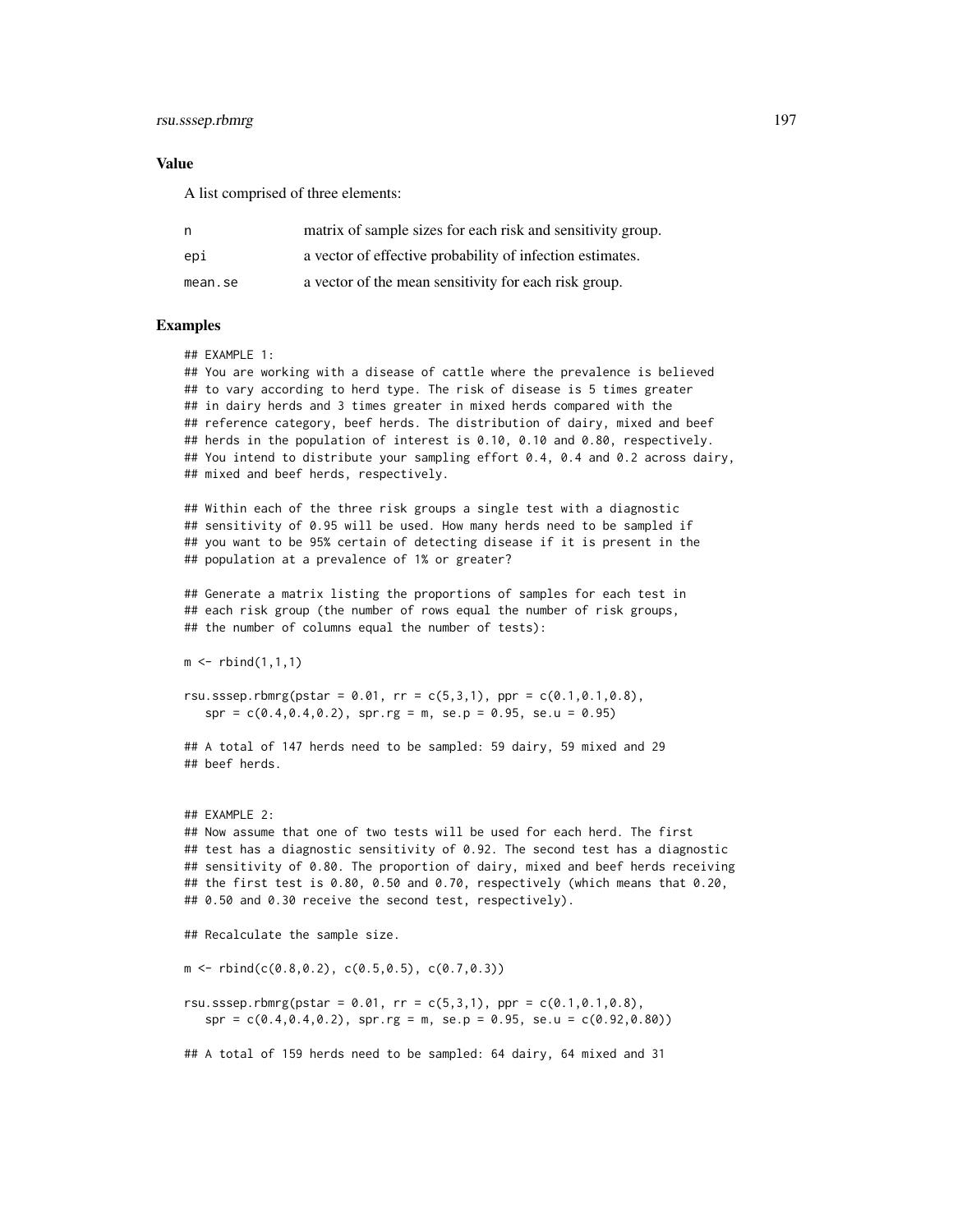<span id="page-197-0"></span>## beef herds.

rsu.sssep.rbsrg *Sample size to achieve a desired surveillance system sensitivity assuming risk-based sampling and a single sensitivity value for each risk group*

### Description

Sample the size to achieve a desired population sensitivity assuming risk-based sampling, a single sensitivity value for each risk group and perfect test specificity.

### Usage

rsu.sssep.rbsrg(pstar, rr, ppr, spr, se.p, se.u)

### Arguments

| pstar | scalar, representing the design prevalence.                                                                                                        |
|-------|----------------------------------------------------------------------------------------------------------------------------------------------------|
| rr    | vector, defining the relative risk values for each strata in the population.                                                                       |
| ppr   | vector of length rr, defining the population proportions in each strata.                                                                           |
| spr   | vector of length rr representing the planned surveillance proportion for each<br>strata in the population.                                         |
| se.p  | scalar (0 to 1) representing the desired surveillance system (population-level)<br>sensitivity.                                                    |
| se.u  | scalar $(0 \text{ to } 1)$ or vector of the same lengthe as $rr$ representing the sensitivity of<br>the diagnostic test applied at the unit level. |

### Value

A list of comprised of four elements:

| n        | a vector listing the required sample sizes for each (risk) strata. |
|----------|--------------------------------------------------------------------|
| total    | scalar, representing the total sample size.                        |
| epinf    | a vector listing the effective probability of infection estimates. |
| adj.risk | a vector listing the adjusted risk estimates.                      |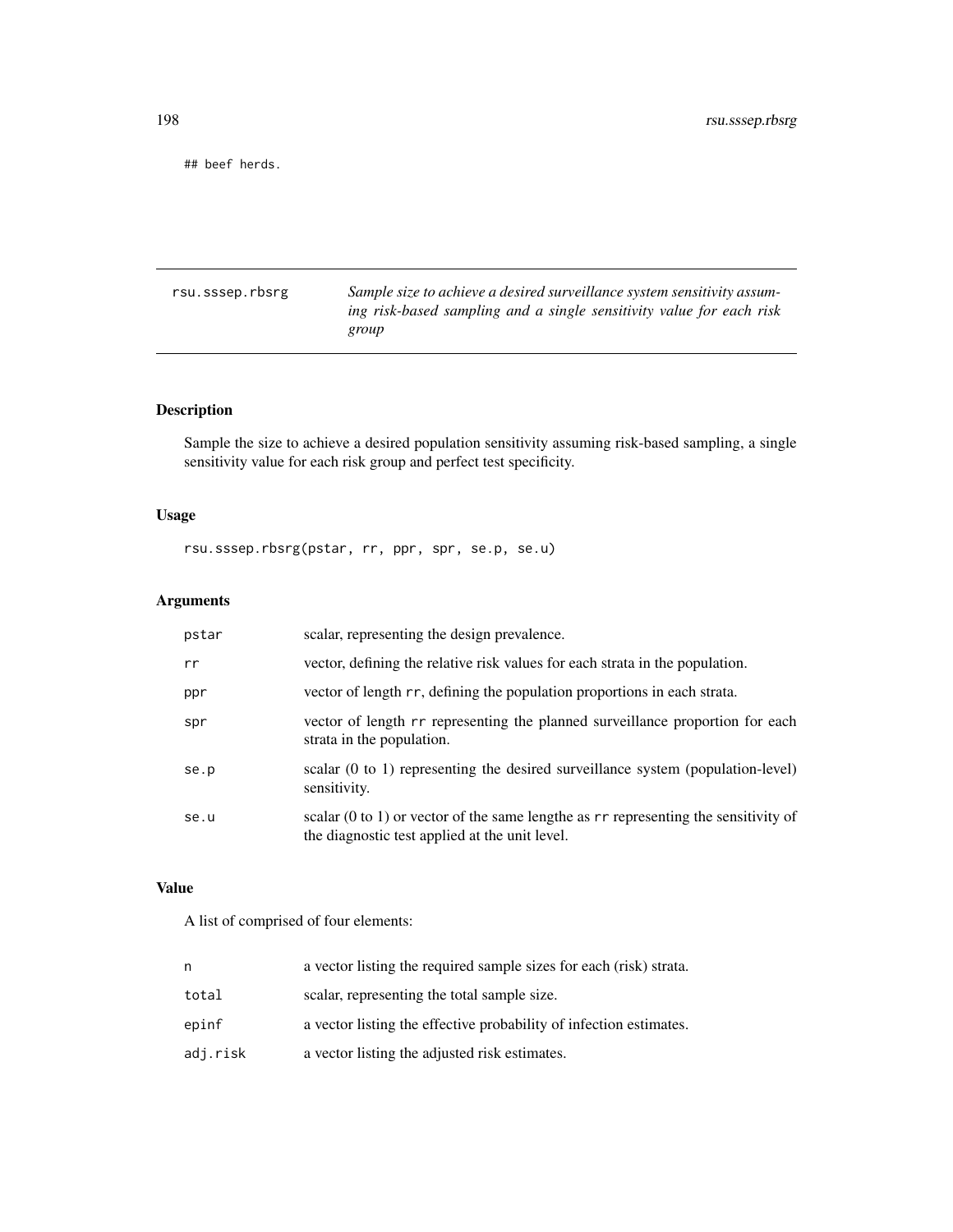### <span id="page-198-1"></span>rsu.sssep.rs 199

#### Examples

```
## EXAMPLE 1:
## A cross-sectional study is to be carried out to confirm the absence of
## disease using risk based sampling. Assume a population level design
## prevalence of 0.10 and there are 'high', 'medium' and 'low' risk areas
## where the risk of disease in the high risk area compared with the low risk
## area is 5 and the risk of disease in the medium risk area compared with
## the low risk area is 3. The proportions of the population at risk in the
## high, medium and low risk area are 0.10, 0.10 and 0.80, respectively.
## Half of your samples will be taken from individuals in the high risk area,
# 0.30 from the medium risk area and 0.20 from the low risk area. You intend
## to use a test with diagnostic sensitivity of 0.90 and you'd like to take
## sufficient samples to return a population sensitivity of 0.95. How many
## units need to be sampled to meet the requirements of the study?
rsu.sssep.rbsrg(pstar = 0.10, rr = c(5,3,1), ppr = c(0.10,0.10,0.80),
```
 $spr = c(0.50, 0.30, 0.20),$   $se.p = 0.95,$   $se.u = 0.90)$ 

## A total of 14 units needs to be sampled to meet the requirements of the ## study: 7 from the high risk area, 5 from the medium risk area and 2 from ## the low risk area.

<span id="page-198-0"></span>

| rsu.sssep.rs | Sample size to achieve a desired surveillance system sensitivity assum- |
|--------------|-------------------------------------------------------------------------|
|              | ing representative sampling                                             |

#### **Description**

Calculates the sample size to achieve a desired surveillance system sensitivity assuming representative sampling for a single risk factor and varying unit sensitivity using the binomial method.

#### Usage

rsu.sssep.rs( $N$ , pstar, se.p = 0.95, se.u)

| N     | scalar integer or vector of same length as pstar, representing the population<br>size.                                                                                                                                                  |
|-------|-----------------------------------------------------------------------------------------------------------------------------------------------------------------------------------------------------------------------------------------|
| pstar | a scalar or vector of either proportions $(0 \text{ to } 1)$ or a positive integers representing<br>the design prevalence. If pstar is an integer represents the number of positive<br>units in the population, and N must be provided. |
| se.p  | scalar or vector of same length as pstar representing the desired surveillance<br>system (population-level) sensitivity.                                                                                                                |
| se.u  | scalar $(0 \text{ to } 1)$ or vector of the same length as pstar representing the sensitivity<br>of the diagnostic test at the surveillance unit level.                                                                                 |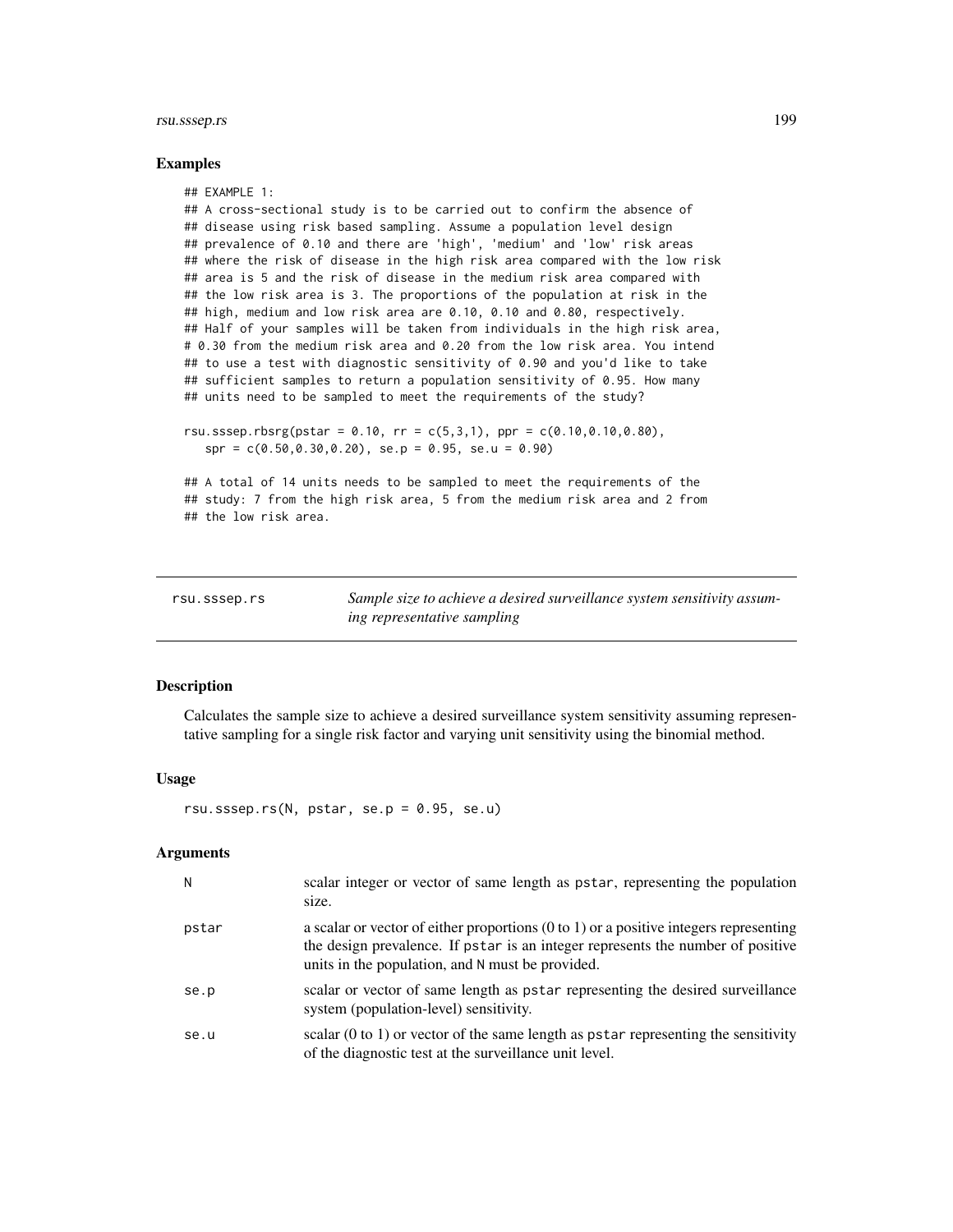A vector of required sample sizes.

#### **Note**

This function calculates the required sample size using the hypergeometric distribution if N is provided and the binomial distribution otherwise.

This function returns the sample size to achieve a desired surveillance system sensitivity. Function [rsu.sspfree.rs](#page-190-0) returns the sample size to achieve a desired (posterior) probability of disease freedom.

### References

MacDiarmid S (1988). Future options for brucellosis surveillance in New Zealand beef herds. New Zealand Veterinary Journal 36: 39 - 42.

Martin S, Shoukri M, Thorburn M (1992). Evaluating the health status of herds based on tests applied to individuals. Preventive Veterinary Medicine 14: 33 - 43.

#### Examples

```
## EXAMPLE 1:
## You would like to confirm the absence of disease in a single 1000-cow
## dairy herd. You expect the prevalence of disease in the herd to be 0.05.
## You intend to use a single test with a sensitivity of 0.90 and a
## specificity of 1.00. How many herds need to be sampled if you want to
## be 95% certain that the prevalence of brucellosis in dairy herds is
## less than the design prevalence if all tests are negative?
rsu.sssep.rs(N = 1000, pstar = 0.05, se.p = 0.95, se.u = 0.90)
## We need to sample 65 cows.
## EXAMPLE 2:
## You would like to confirm the absence of disease in a study area comprised
## of 5000 herds. If the disease is present you expect the between-herd
## prevalence to be 0.08. You intend to use two tests: the first has a
## sensitivity and specificity of 0.90 and 0.80, respectively. The second has
## a sensitivity and specificity of 0.95 and 0.85, respectively. The two tests
## will be interpreted in parallel. How many herds should be sampled to be
## 95% certain that the disease would be detected if it is present in the
## study area?
## Calculate the sensitivity and specificity of the diagnostic test regime:
test <- rsu.dxtest(se = c(0.90, 0.95), sp = c(0.80, 0.85),
   interpretation = "parallel", covar = c(\theta, \theta))
## Interpretation of these tests in parallel returns a diagnostic sensitivity
```
## of 0.995 and a diagnostic specificity of 0.68.

<span id="page-199-0"></span>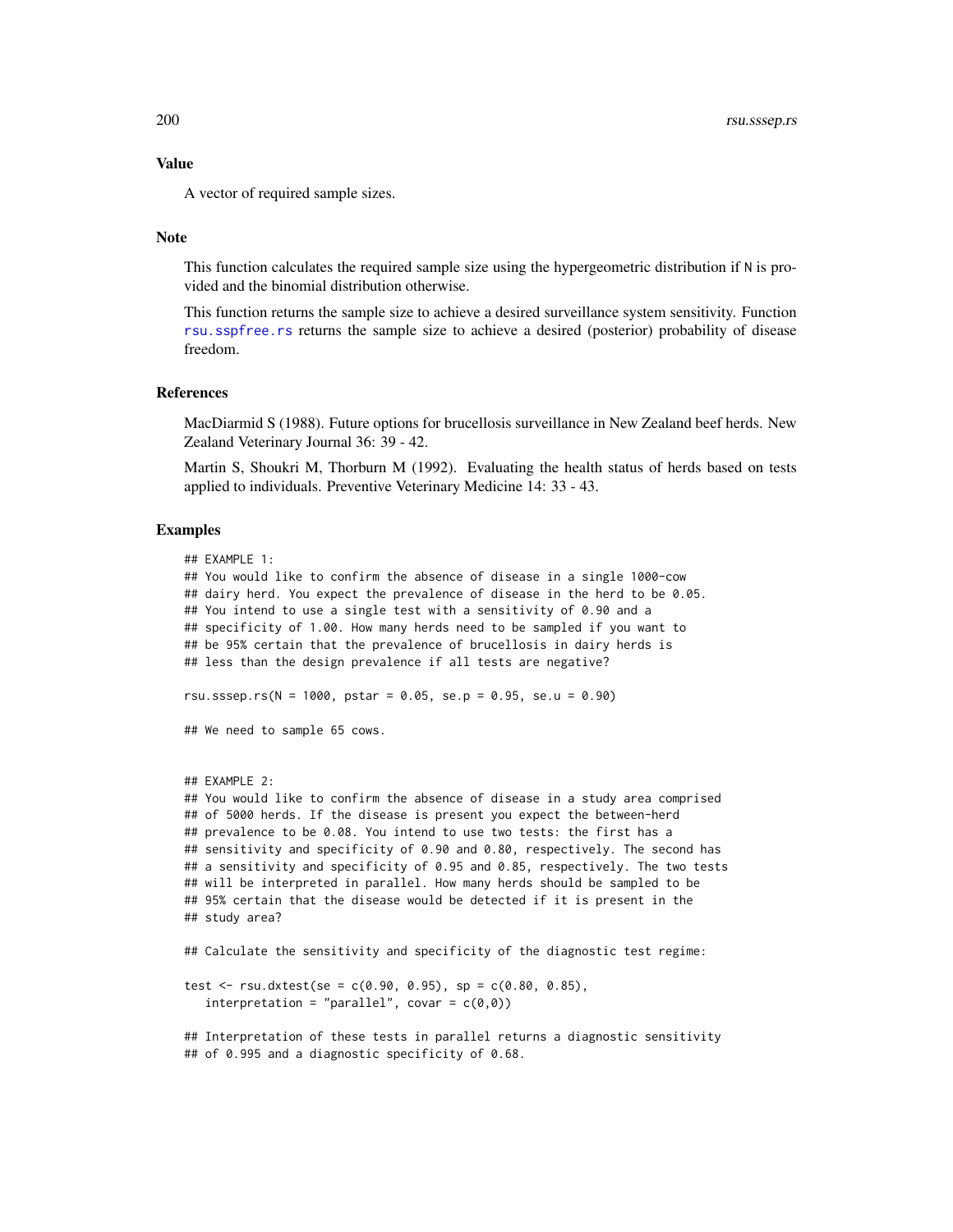```
## How many herds should be sampled?
rsu.sssep.rs(N = 5000, pstar = 0.08, se.p = 0.95, se.u = test$se)
## If you test 38 herds and all return a negative test you can state that
## you are 95% confident that the disease is absent from the study area.
## The sensitivity of this testing regime is 99%.
## EXAMPLE 3:
## You want to document the absence of Mycoplasma from a 200-sow pig herd.
## Based on your experience and the literature, a minimum of 20% of sows
## would have seroconverted if Mycoplasma were present in the herd. How
## many herds should we sample to be 95% certain that Mycoplasma would
## be detected if it is present if you use a test with perfect sensitivity?
rsu.sssep.rs(N = 200, pstar = 0.20, se.p = 0.95, se.u = 1.00)
## If you test 15 sows and all of them test negative you can be 95%
## confident that the prevalence rate of Mycoplasma in the herd is less than
## 20%.
```

| rsu.sssep.rs2st | Sample size to achieve a desired surveillance system sensitivity assum- |
|-----------------|-------------------------------------------------------------------------|
|                 | ing two-stage sampling                                                  |

### **Description**

Calculates the required sample size to achieve a desired surveillance system sensitivity assuming two-stage sampling (sampling of clusters and sampling of units within clusters), imperfect test sensitivity and perfect test specificity.

### Usage

```
rsu.sssep.rs2st(H = NA, N = NA, pstar.c, se.c, pstar.u, se.u, se.p)
```

| H       | scalar, integer representing the total number of clusters in the population. Use<br>NA if unknown. |
|---------|----------------------------------------------------------------------------------------------------|
| N       | vector, integer representing the number of units within each cluster. Use NA if<br>unknown.        |
| pstar.c | scalar, numeric $(0 \text{ to } 1)$ representing the cluster level design prevalence.              |
| se.c    | scalar, numeric $(0 \text{ to } 1)$ representing the required cluster level sensitivity.           |
| pstar.u | scalar, numeric (0 to 1) representing the surveillance unit level design preva-<br>lence.          |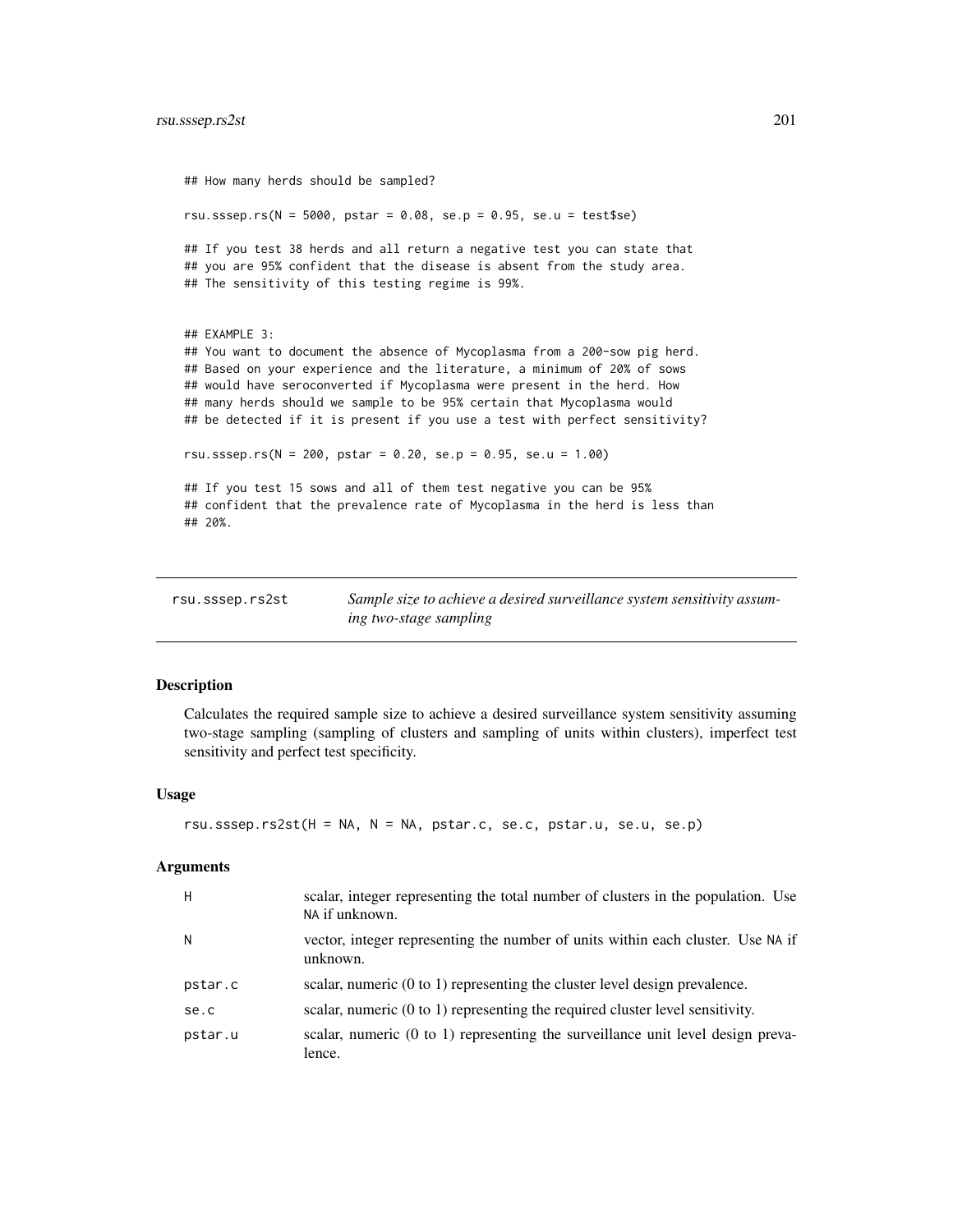| se.u | scalar $(0 \text{ to } 1)$ representing the sensitivity of the diagnostic test at the surveil-<br>lance unit level. |
|------|---------------------------------------------------------------------------------------------------------------------|
| se.p | scalar $(0 \text{ to } 1)$ representing the desired surveillance system (population-level)<br>sensitivity.          |

A list comprised of two data frames: clusters and units. Data frame clusters lists:

| H                       | the total number of clusters in the population, as entered by the user. |
|-------------------------|-------------------------------------------------------------------------|
| nsample                 | the number of clusters to be sampled.                                   |
| Data frame units lists: |                                                                         |

| N       | the number of units within each cluster, as entered by the user. |
|---------|------------------------------------------------------------------|
| nsample | the number of units to be sampled.                               |

### References

Cameron A, Baldock C (1998). A new probability formula for surveys to substantiate freedom from disease. Preventive Veterinary Medicine 34: 1 - 17.

Cameron A (1999). Survey Toolbox for Livestock Diseases — A practical manual and software package for active surveillance of livestock diseases in developing countries. Australian Centre for International Agricultural Research, Canberra, Australia.

MacDiarmid S (1988). Future options for brucellosis surveillance in New Zealand beef herds. New Zealand Veterinary Journal 36: 39 - 42.

Martin S, Shoukri M, Thorburn M (1992). Evaluating the health status of herds based on tests applied to individuals. Preventive Veterinary Medicine 14: 33 - 43.

### Examples

```
## EXAMPLE 1:
## Sampling is to be carried out to support a claim that a country is free
## of bovine brucellosis. We are not certain of the total number of herds
## in the country and we are not certain of the number of cows within each
## herd.
## The design prevalence for this study is set to 0.01 at the herd level and
## if a herd is positive for brucellosis the individual animal level
## design prevalence is set to 0.10. The sensitivity of the diagnostic
## test to be used is 0.95.
## How many herds and how many animals from within each herd
## need to be sampled to be 95% confident of detecting disease at the
## herd and individual animal level?
rsu.sssep.rs2st(H = NA, N = NA, pstar.c = 0.01, se.c = 0.95,
  pstar.u = 0.10, se.u = 0.95, se.p = 0.95)
```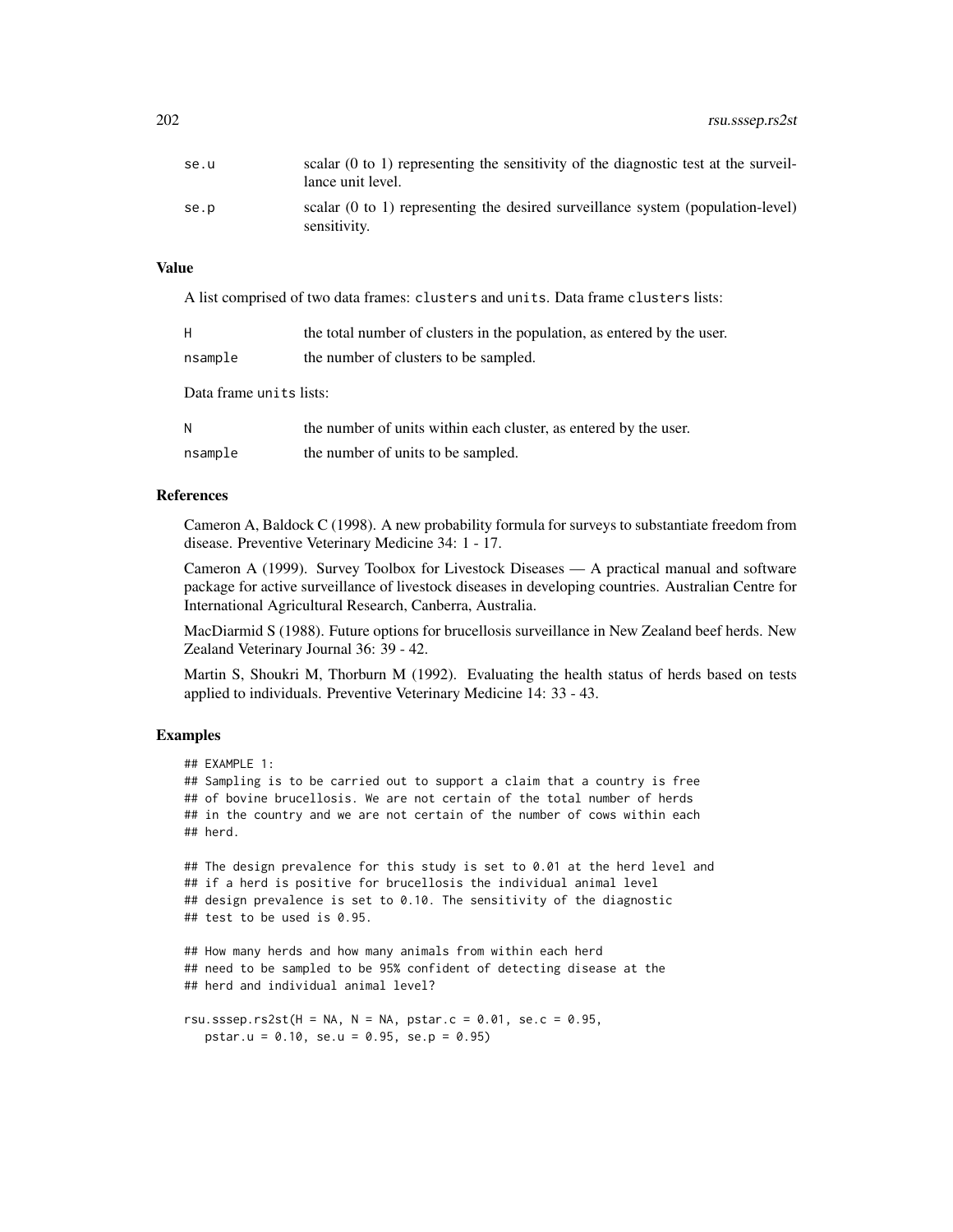<span id="page-202-0"></span>## A total of 314 herds need to be sampled, 31 cows from each herd.

```
## EXAMPLE 2:
## Now lets say we know that there are 500 cattle herds in the country and
## we have the results of a recent livestock census providing counts of the
## number of cattle in each herd. How many herds and how many animals from
## within each herd need to be sampled to be 95% confident of detecting
## disease at the herd and individual animal level?
# Generate a vector of herd sizes. The minimum herd size is 25.
set.seed(1234)
hsize \le ceiling(rlnorm(n = 500, meanlog = 1.5, sdlog = 2)) + 25
nsample \le rsu.sssep.rs2st(H = 500, N = hsize, pstar.c = 0.01, se.c = 0.95,
   pstar.u = 0.10, se.u = 0.95, se.p = 0.95)
nsample$clusters
head(nsample$units)
## A total of 238 of the 500 herds need to be tested. The number of animals
## to sample from the first herd (comprised of 26 animals) is 18.
```

| rsu.sssep.rsfreecalc | Sample size to achieve a desired surveillance system sensitivity to de- |
|----------------------|-------------------------------------------------------------------------|
|                      | tect disease at a specified design prevalence assuming representative   |
|                      | sampling, imperfect unit sensitivity and specificity                    |

### Description

Calculates the sample size to achieve a desired surveillance system sensitivity to detect disease at a specified design prevalence assuming representative sampling, imperfect unit sensitivity and specificity .

#### Usage

```
rsu.sssep.rsfreecalc(N, pstar, mse.p, msp.p, se.u, sp.u, method = "hypergeometric",
  max:ss = 32000
```

| N.    | scalar, integer representing the total number of subjects eligible to be sampled.                                               |
|-------|---------------------------------------------------------------------------------------------------------------------------------|
| pstar | scalar, numeric, representing the design prevalence, the hypothetical outcome<br>prevalence to be detected. See details, below. |
| mse.p | scalar, numeric (0 to 1) representing the desired population level sensitivity. See<br>details, below.                          |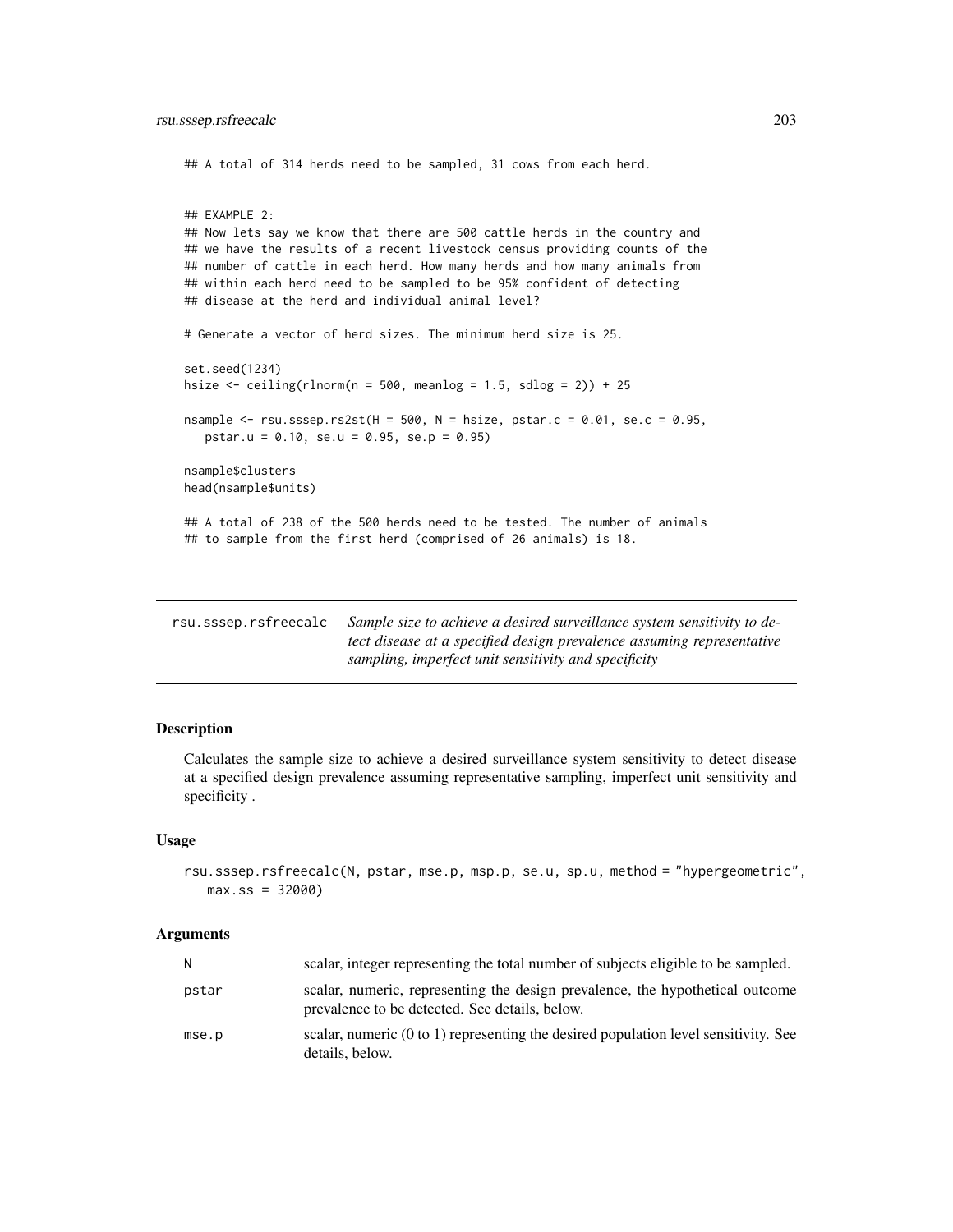| msp.p     | scalar, numeric $(0 \text{ to } 1)$ representing the desired population level specificity. See<br>details, below.          |
|-----------|----------------------------------------------------------------------------------------------------------------------------|
| se.u      | scalar $(0 \text{ to } 1)$ representing the sensitivity of the diagnostic test at the surveil-<br>lance unit level.        |
| sp.u      | scalar, numeric $(0 \text{ to } 1)$ representing the specificity of the diagnostic test at the<br>surveillance unit level. |
| method    | a character string indicating the calculation method to use. Options are binomial<br>or hypergeometric.                    |
| $max$ .ss | scalar, integer defining the maximum upper limit for required sample size.                                                 |

### Details

Type I error is the probabilty of rejecting the null hypothesis when in reality it is true. In disease freedom studies this is the situation where you declare a population as disease negative when, in fact, it is actually disease positive. Type I error equals 1 - SeP.

Type II error is the probabilty of accepting the null hypothesis when in reality it is false. In disease freedom studies this is the situation where you declare a population as disease positive when, in fact, it is actually disease negative. Type II error equals 1 - SpP.

Argument pstar can be expressed as either a proportion or integer. Where the input value for pstar is between 0 and 1 the function interprets pstar as a prevalence. Where the input value for pstar is an integer greater than 1 the function interprets pstar as the number of outcome-positive individuals in the population of individuals at risk. A value for design prevalence is then calculated as pstar / N.

### Value

A list comprised of two data frames: summary and details. Data frame summary lists:

| n     | the minimum number of individuals to be sampled.                                                                                  |
|-------|-----------------------------------------------------------------------------------------------------------------------------------|
| N     | the total number of individuals eligible to be sampled.                                                                           |
| C     | the cut-point number of positives to achieve the specified surveillance system<br>(population-level) sensitivity and specificity. |
| pstar | the design prevalence.                                                                                                            |
| p1    | the probability that the population has the outcome of interest at the specified<br>design prevalence.                            |
| se.p  | the calculated population level sensitivity.                                                                                      |
| sp.p  | the calculated population level specificity.                                                                                      |
|       |                                                                                                                                   |

Data frame details lists:

| the minimum number of individuals to be sampled. |  |  |
|--------------------------------------------------|--|--|
|                                                  |  |  |

- se.p the calculated population level sensitivity.
- sp.p the calculated population level specificity.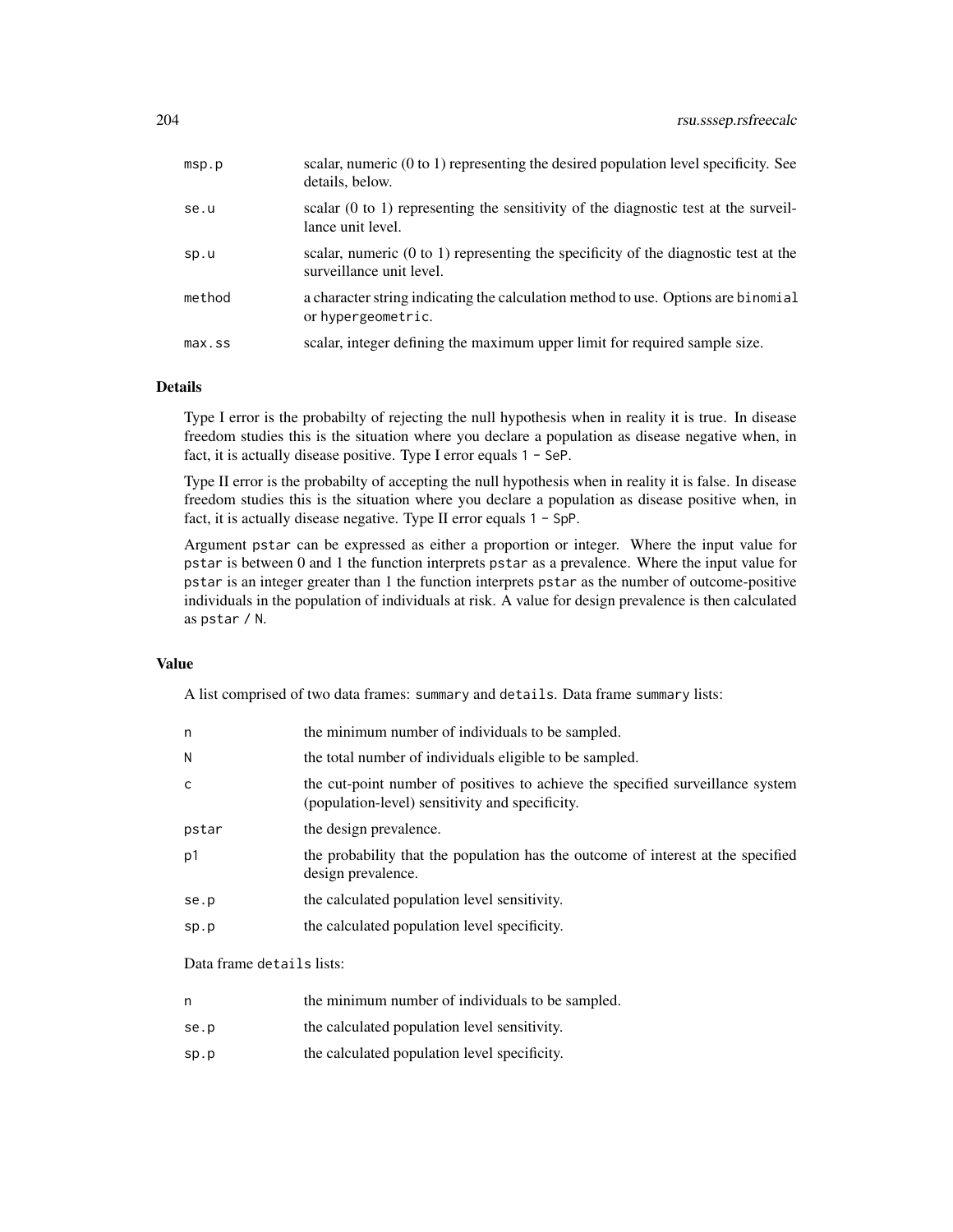#### <span id="page-204-0"></span>References

Cameron A, Baldock C (1998a). A new probability formula for surveys to substantiate freedom from disease. Preventive Veterinary Medicine 34: 1 - 17.

Cameron A, Baldock C (1998b). Two-stage sampling in surveys to substantiate freedom from disease. Preventive Veterinary Medicine 34: 19 - 30.

Cameron A (1999). Survey Toolbox for Livestock Diseases — A practical manual and software package for active surveillance of livestock diseases in developing countries. Australian Centre for International Agricultural Research, Canberra, Australia.

#### Examples

```
## EXAMPLE 1:
## A cross-sectional study is to be carried out to confirm the absence of
## brucellosis in dairy herds using a bulk milk tank test assuming a design
## prevalence of 0.05. Assume the total number of dairy herds in your study
## area is 5000 and the bulk milk tank test to be used has a diagnostic
## sensitivity of 0.95 and a specificity of 1.00. How many herds need to be
## sampled to be 95% certain that the prevalence of brucellosis in dairy herds
## is less than the design prevalence if less than a specified number of
## tests return a positive result?
rsu.sssep.rsfreecalc(N = 5000, pstar = 0.05, mse.p = 0.95, msp.p = 0.95,
  se.u = 0.95, sp.u = 0.98, method = "hypergeometric", max.ss = 32000)$summary
## A system sensitivity of 95% is achieved with a total sample size of 194
## herds, assuming a cut-point of 7 or more positive herds are required to
```
## return a positive survey result.

rsu.sssep.rspool *Sample size to achieve a desired surveillance system sensitivity using pooled samples assuming representative sampling*

#### Description

Calculates the required sample size to achieve a desired surveilance system sensitivity assuming representative sampling, imperfect pooled test sensitivity and imperfect pooled test specificity.

#### Usage

```
rsu.sssep.rspool(k, pstar, pse, psp, se.p)
```

| k     | scalar or vector of the same length as sep representing the number of individual<br>units that contribute to each pool ( <i>i.e</i> the pool size). |
|-------|-----------------------------------------------------------------------------------------------------------------------------------------------------|
| pstar | scalar or vector of the same length as sep representing the design prevalence.                                                                      |
| pse   | scalar or vector of the same length as sep representing the pool-level sensitivity.                                                                 |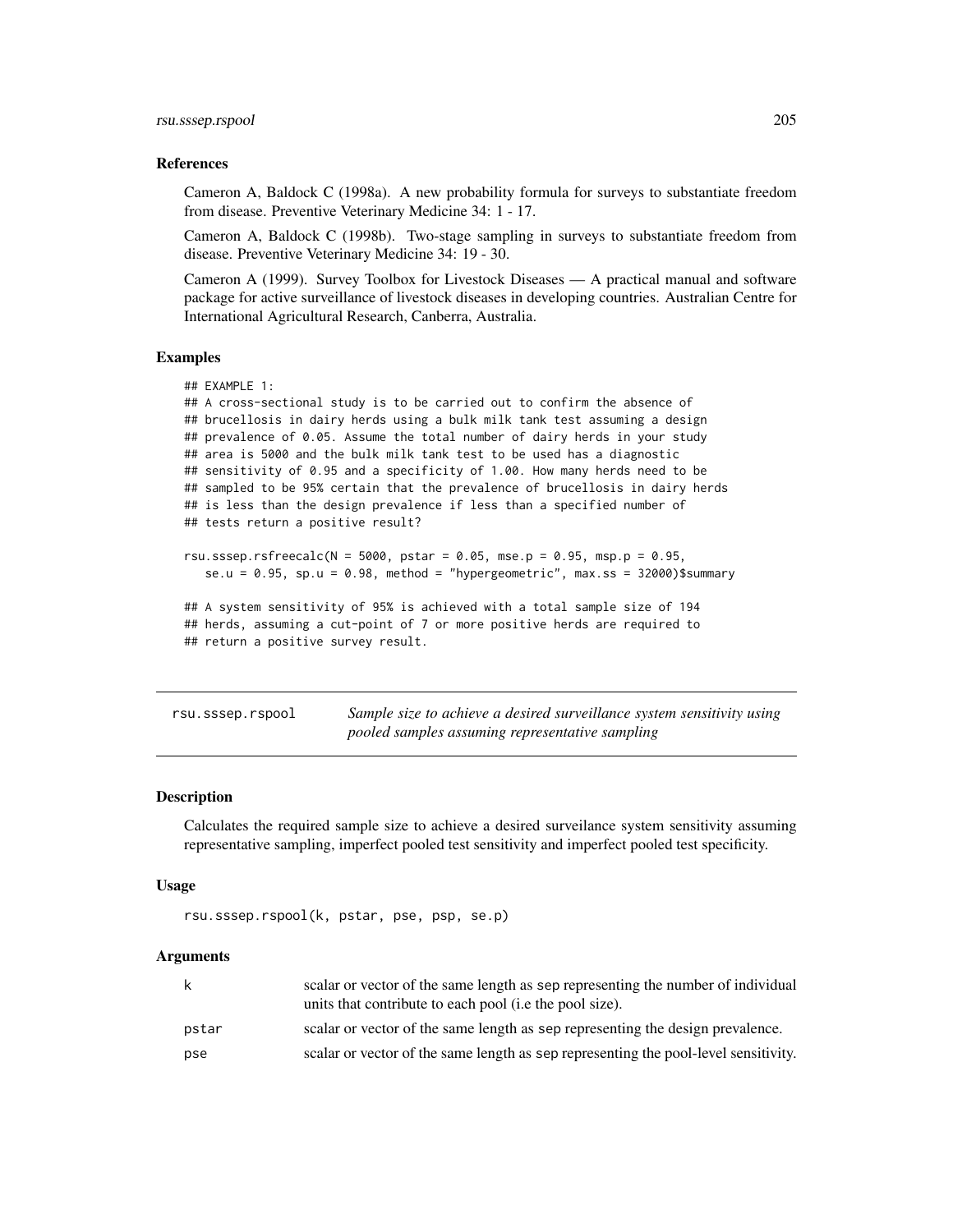| psp  | scalar or vector of the same length as sep representing the pool-level specificity.            |
|------|------------------------------------------------------------------------------------------------|
| se.p | scalar or vector $(0 \text{ to } 1)$ representing the desired surveillance system (population- |
|      | level) sensitivity.                                                                            |

A vector of required sample sizes.

### References

Christensen J, Gardner I (2000). Herd-level interpretation of test results for epidemiologic studies of animal diseases. Preventive Veterinary Medicine 45: 83 - 106.

#### Examples

## tested.

```
## EXAMPLE 1:
## To confirm your country's disease freedom status you intend to use a test
## applied at the herd level. The test is expensive so you decide to pool the
## samples taken from individual herds. How many pooled samples of size 5 are
## required to be 95% confident that you will have detected disease if
## 1% of herds are disease-positive? Assume a diagnostic sensitivity and
## specificity of 0.90 and 0.95 for the pooled testing regime.
rsu.sssep.rspool(k = 5, pstar = 0.01, pse = 0.90, psp = 0.95, se.p = 0.95)
## A total of 32 pools (each comprised a samples from 5 herds) need to be
```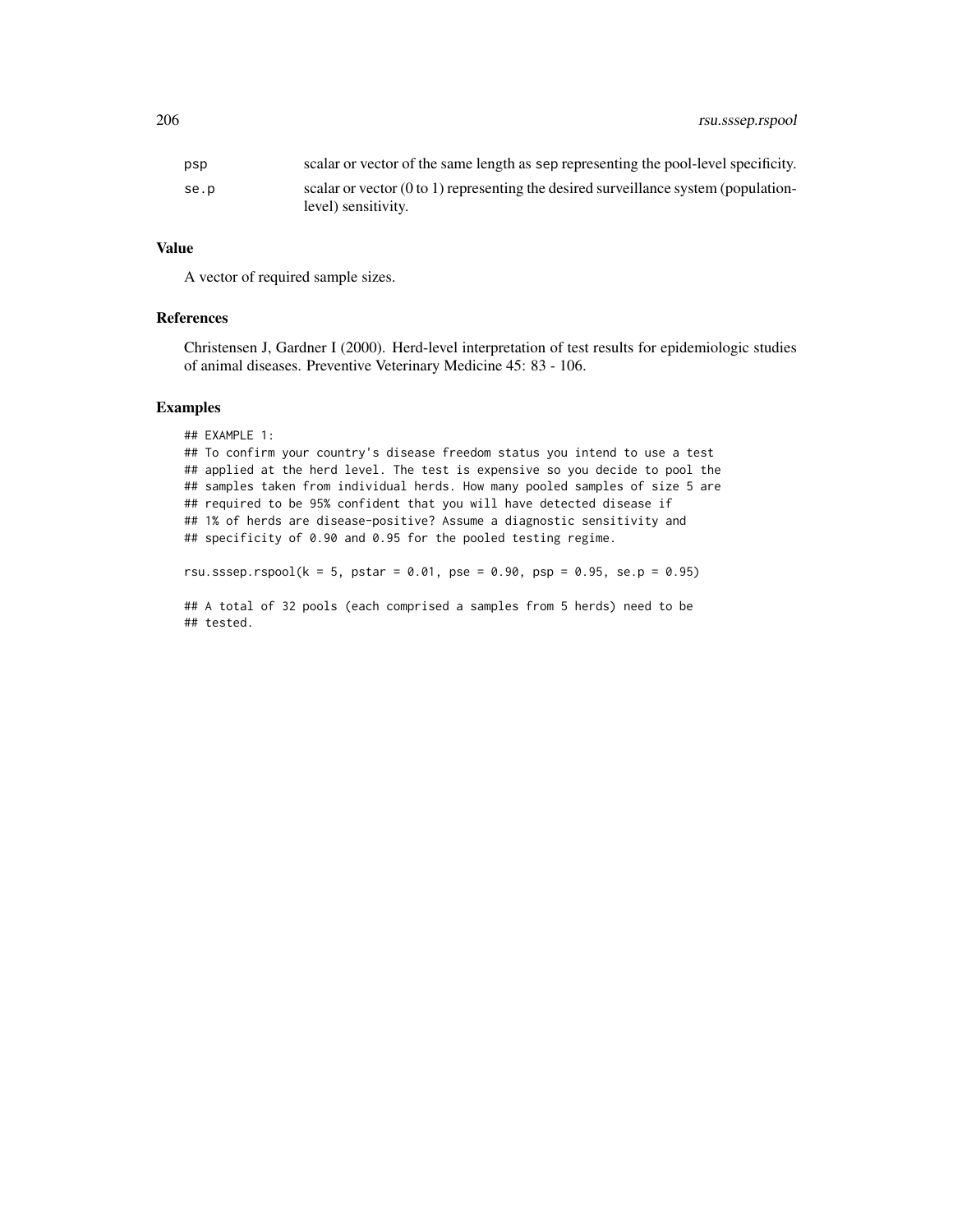# Index

∗ datasets epi.epidural, [54](#page-53-0) epi.incin, [56](#page-55-0) epi.SClip, [89](#page-88-0) ∗ htest epi.occc, [77](#page-76-0) ∗ methods rsu.adjrisk, [153](#page-152-0) rsu.dxtest, [155](#page-154-0) rsu.epinf, [158](#page-157-0) rsu.pfree.equ, [159](#page-158-0) rsu.pfree.rs, [161](#page-160-0) rsu.pstar, [165](#page-164-0) rsu.sep, [167](#page-166-0) rsu.sep.cens, [168](#page-167-0) rsu.sep.pass, [169](#page-168-0) rsu.sep.rb, [171](#page-170-0) rsu.sep.rb1rf, [173](#page-172-0) rsu.sep.rb2rf, [174](#page-173-0) rsu.sep.rb2st, [176](#page-175-0) rsu.sep.rbvarse, [179](#page-178-0) rsu.sep.rs, [181](#page-180-0) rsu.sep.rs2st, [182](#page-181-0) rsu.sep.rsmult, [185](#page-184-0) rsu.sep.rspool, [187](#page-186-0) rsu.sep.rsvarse, [188](#page-187-0) rsu.spp.rs, [189](#page-188-0) rsu.sspfree.rs, [191](#page-190-1) rsu.sssep.rb2st1rf, [192](#page-191-0) rsu.sssep.rb2st2rf, [194](#page-193-0) rsu.sssep.rbmrg, [196](#page-195-0) rsu.sssep.rbsrg, [198](#page-197-0) rsu.sssep.rs, [199](#page-198-1) rsu.sssep.rspool, [205](#page-204-0) ∗ univar epi.2by2, [4](#page-3-0) epi.about, [16](#page-15-0) epi.asc, [21](#page-20-0) epi.betabuster, [22](#page-21-0)

epi.blcm.paras, [24](#page-23-0) epi.bohning, [26](#page-25-0) epi.ccc, [27](#page-26-0) epi.conf, [32](#page-31-0) epi.convgrid, [37](#page-36-0) epi.cp, [38](#page-37-0) epi.cpresids, [39](#page-38-0) epi.descriptives, [41](#page-40-0) epi.dgamma, [42](#page-41-0) epi.directadj, [43](#page-42-0) epi.dms, [47](#page-46-0) epi.dsl, [48](#page-47-0) epi.edr, [50](#page-49-0) epi.empbayes, [52](#page-51-0) epi.herdtest, [54](#page-53-0) epi.indirectadj, [57](#page-56-0) epi.insthaz, [59](#page-58-0) epi.interaction, [62](#page-61-0) epi.iv, [66](#page-65-0) epi.kappa, [68](#page-67-0) epi.ltd, [72](#page-71-0) epi.mh, [73](#page-72-0) epi.nomogram, [75](#page-74-0) epi.offset, [78](#page-77-0) epi.pooled, [79](#page-78-0) epi.popsize, [80](#page-79-0) epi.prcc, [81](#page-80-0) epi.prev, [83](#page-82-0) epi.psi, [86](#page-85-0) epi.RtoBUGS, [88](#page-87-0) epi.smd, [90](#page-89-0) epi.smr, [92](#page-91-0) epi.sscc, [94](#page-93-0) epi.ssclus1estb, [99](#page-98-0) epi.ssclus1estc, [101](#page-100-0) epi.ssclus2estb, [102](#page-101-0) epi.ssclus2estc, [104](#page-103-0) epi.sscohortc, [106](#page-105-0) epi.sscohortt, [109](#page-108-0)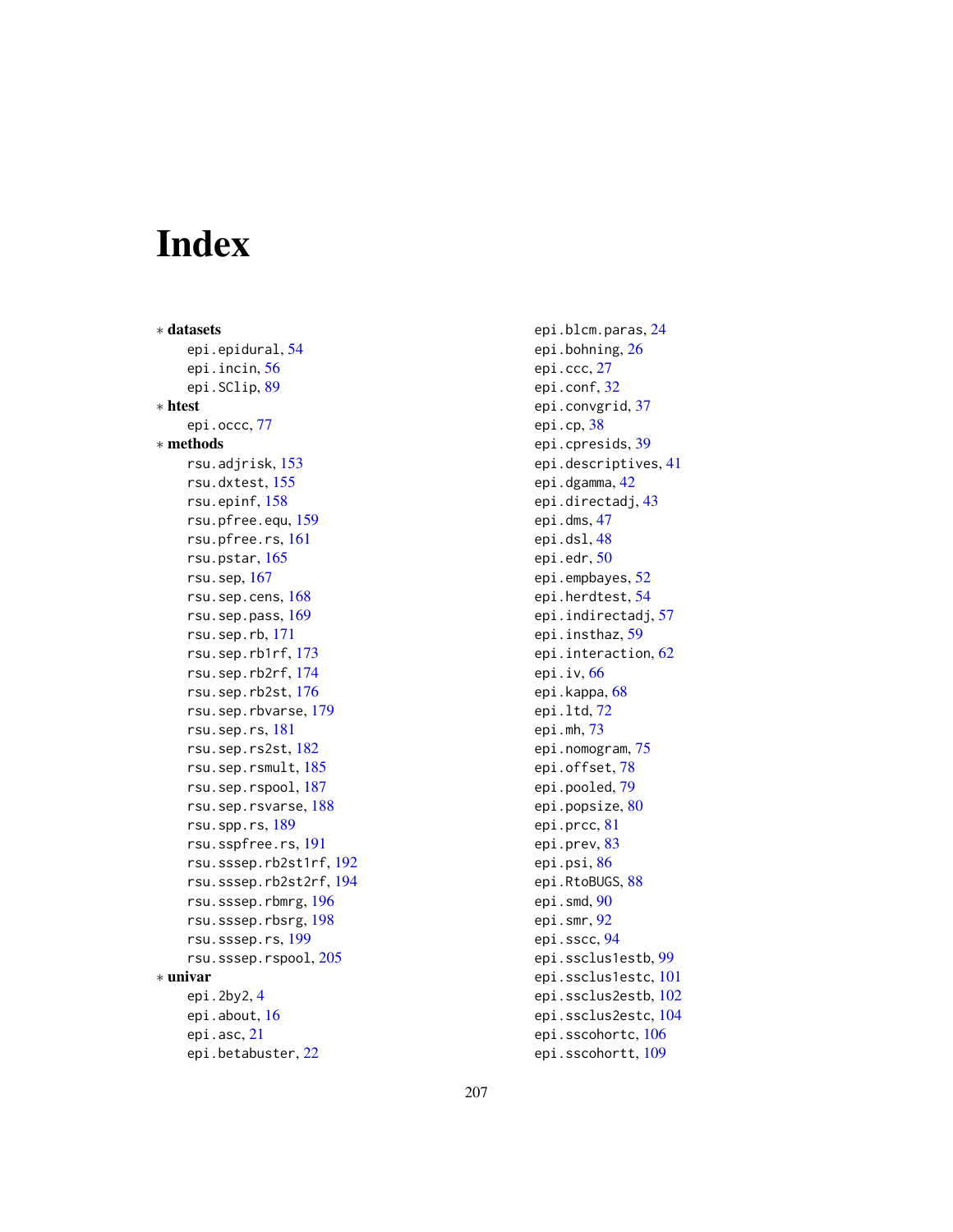```
epi.sscompb, 112
    epi.sscompc, 114
    epi.sscomps, 117
    epi.ssdetect, 119
    epi.ssdxsesp, 121
    epi.ssdxtest, 122
    epi.ssequb, 124
    epi.ssequc, 127
    epi.ssninfb, 130
    epi.ssninfc, 133
    epi.sssimpleestb, 135
    epi.sssimpleestc, 138
    epi.ssstrataestb, 139
    epi.ssstrataestc, 141
    epi.sssupb, 142
    epi.sssupc, 144
    epi.ssxsectn, 146
    epi.tests, 149
    rsu.sep.rsfreecalc, 183
    rsu.sssep.rs2st, 201
    rsu.sssep.rsfreecalc, 203
epi.2by2, 4, 17, 95
epi.about, 16
epi.asc, 18, 21
epi.betabuster, 17, 22
epi.blcm.paras, 24
epi.bohning, 26
epi.ccc, 27, 78
epi.conf, 17, 32
epi.convgrid, 18, 37
epi.cp, 18, 38, 40
epi.cpresids, 18, 39
epi.descriptives, 17, 41
epi.dgamma, 42
epi.directadj, 17, 43, 58
epi.dms, 18, 47
epi.dsl, 17, 48, 67, 75, 91
epi.edr, 17, 50
epi.empbayes, 17, 52
epi.epidural, 19, 54
epi.herdtest, 17, 54
epi.incin, 19, 56
epi.indirectadj, 17, 45, 57
epi.insthaz, 17, 59
epi.interaction, 18, 62
epi.iv, 17, 50, 66, 75, 91
epi.kappa, 68
epi.ltd, 18, 72
```

```
epi.mh, 17, 50, 67, 73, 91
epi.nomogram, 17, 75
epi.occc, 29, 77
epi.offset, 18, 78
epi.pooled, 17, 79
epi.popsize, 80
epi.prcc, 19, 81
epi.prev, 17, 83
epi.psi, 19, 86
epi.RtoBUGS, 18, 88
epi.SClip, 19, 89
epi.smd, 17, 50, 67, 75, 90
epi.smr, 92
epi.sscc, 8, 18, 94
epi.ssclus1estb, 18, 99
epi.ssclus1estc, 18, 101
epi.ssclus2estb, 18, 102
epi.ssclus2estc, 18, 104
epi.sscohortc, 18, 95, 106, 111–113, 115,
         118, 147
epi.sscohortt, 18, 109
epi.sscompb, 18, 112
epi.sscompc, 18, 114
epi.sscomps, 18, 117
epi.ssdetect, 19, 119
epi.ssdxsesp, 19, 121
epi.ssdxtest, 19, 122
epi.ssequb, 18, 124, 128, 131, 134, 143, 145
epi.ssequc, 18, 127
epi.ssninfb, 19, 130
epi.ssninfc, 19, 133
epi.sssimpleestb, 18, 135
epi.sssimpleestc, 18, 137
epi.ssstrataestb, 18, 139
epi.ssstrataestc, 18, 141
epi.sssupb, 18, 142
epi.sssupc, 19, 144
epi.ssxsectn, 18, 146
epi.tests, 17, 149
print.epi.2by2 (epi.2by2), 4
print.epi.occc (epi.occc), 77
print.epi.tests (epi.tests), 149
rsu.adjrisk, 20, 153
rsu.dxtest, 20, 155
rsu.epinf, 20, 158
rsu.pfree.equ, 20, 159
```
rsu.pfree.rs, *[20](#page-19-0)*, [161](#page-160-0)